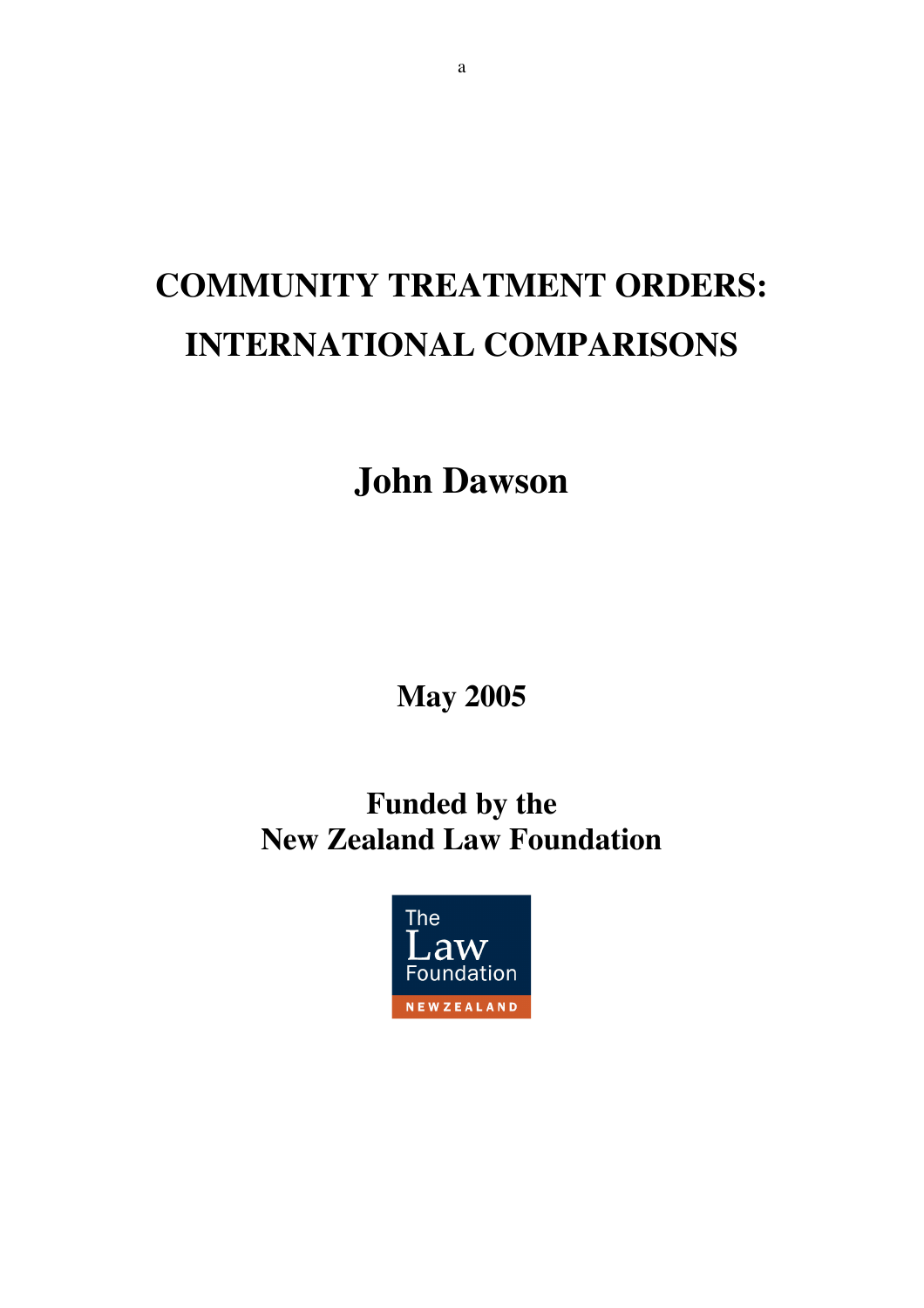# **COMMUNITY TREATMENT ORDERS: INTERNATIONAL COMPARISONS**

**John Dawson**

**Professor Faculty of Law University of Otago Dunedin, New Zealand**

**and**

## **New Zealand Law Foundation International Research Fellow for 2002**

**Copyright: John Dawson**

**Printed by Otago University Print, 2005.**

**ISBN 1-877139-83-1**

**Inquiries to: john.dawson@stonebow.otago.ac.nz**

**Funded by the**

**New Zealand Law Foundation**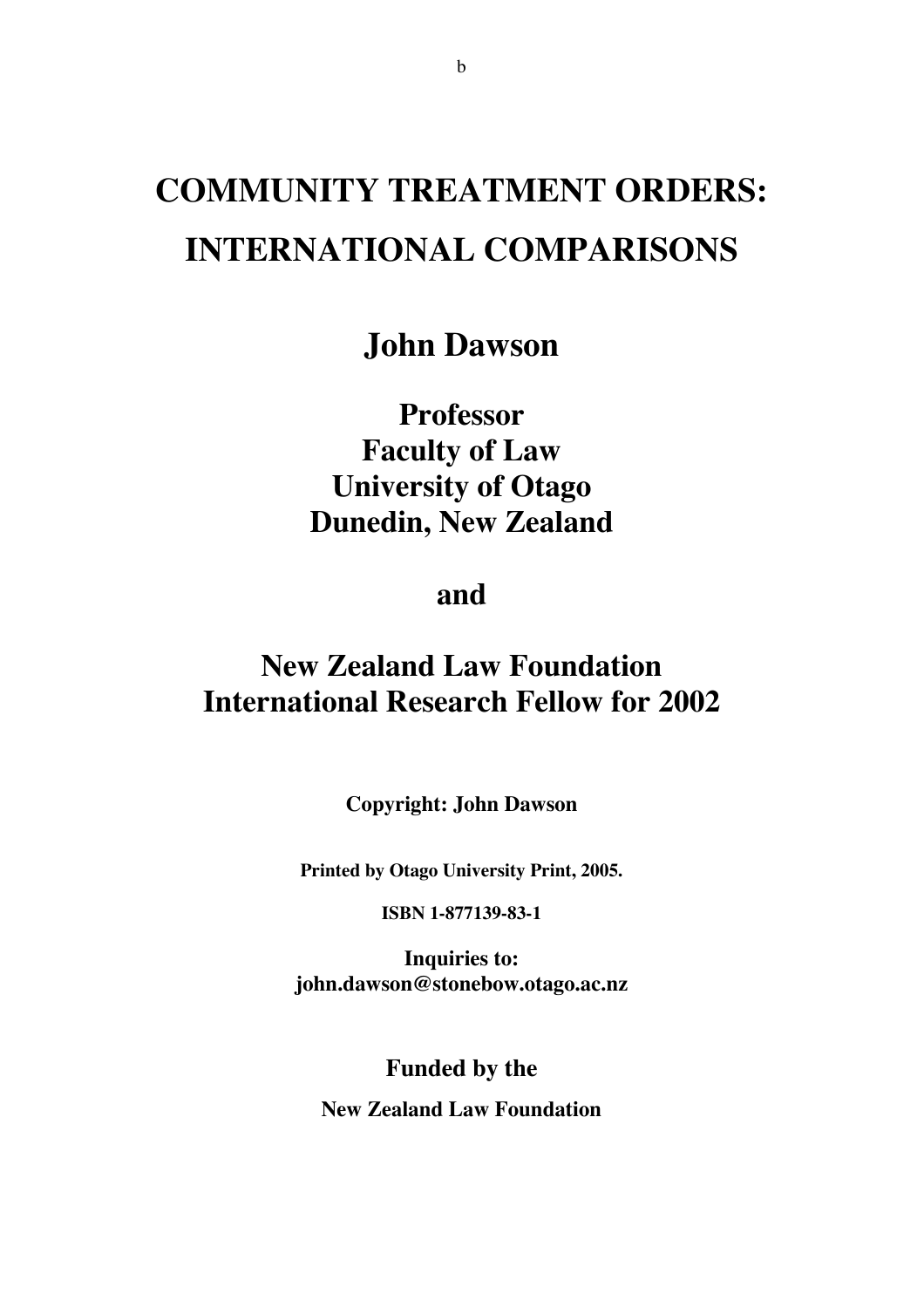## **Acknowledgements**

**The author was the recipient of the inaugural International Research Fellowship,** *Te Karahipi Rangahau a Taiao***, an annual Fellowship generously awarded by the New Zealand Law Foundation.**

**The author is most grateful for the Foundation's support and thanks its trustees and staff for their assistance during the project, particularly the Director of the Foundation, Lynda Hagen.**

**The author is also most grateful for the time and assistance provided by all those interviewed during this research, in Australia, Switzerland, the United Kingdom and Canada.**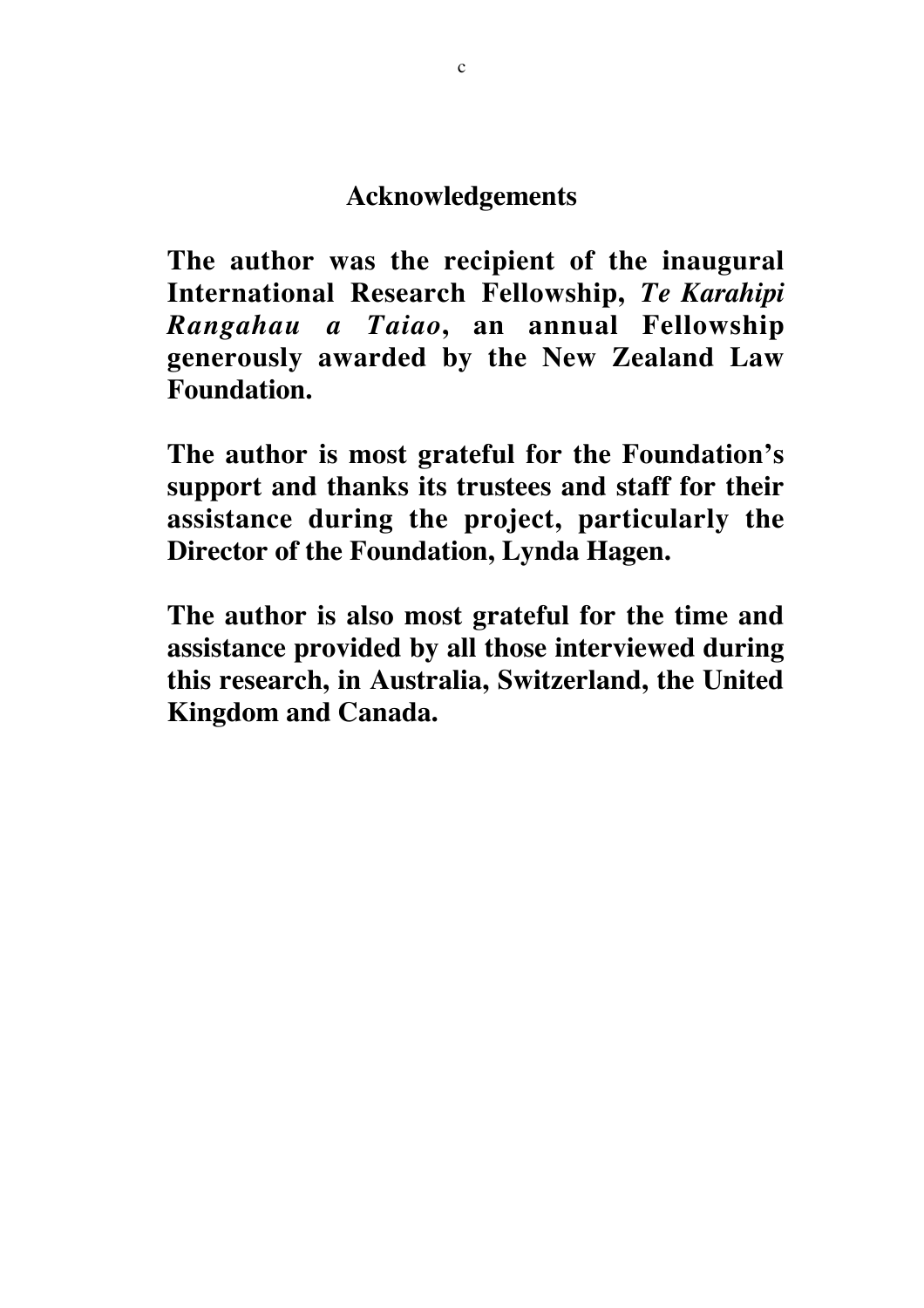## **Community Treatment Orders: International Comparisons**

## **Contents**

|--|

| 1. Overview                                               | 1              |
|-----------------------------------------------------------|----------------|
| The common issues                                         | 1              |
| The major fault-lines in the design of CommTO legislation | 1              |
| The empirical research                                    | 3              |
| The context for the use of CommTOs                        | 5              |
| The rate of use and the balance of advantage              | 6              |
| 2. Introduction: Community Treatment Order Regimes        | 8              |
| The central legal questions                               | 9 <sup>°</sup> |
| The methods followed and their limitations                | 10             |
| The aims and limits of CommTOs                            | 11             |
| Major legal issues in the design of CommTO schemes        | 13             |
| The criteria for a CommTO                                 | 13             |
| Administration                                            | 14             |
| Procedures                                                | 15             |
| Powers of mental health professionals                     | 15             |
| Collateral legal issues                                   | 16             |
| Liability and immunity                                    | 16             |
| The method for the comparative analysis                   | 17             |
| 3. New Zealand                                            | 18             |
| The introduction of CommTOs in NZ                         | 18             |
| The administrative infrastructure                         | 19             |
| The criteria and the process                              | 20             |
| The consequences for the patient                          | 21             |
| <b>Treatment plans</b>                                    | 22             |
| Reciprocal duties imposed on health professionals         | 23             |
| The effect of NZ's 'accident compensation' scheme         | 24             |
| Other aspects of the NZ regime                            | 25             |
| The rate of use of CommTOs                                | 25             |
| Clinicians' views of the NZ regime                        | 26             |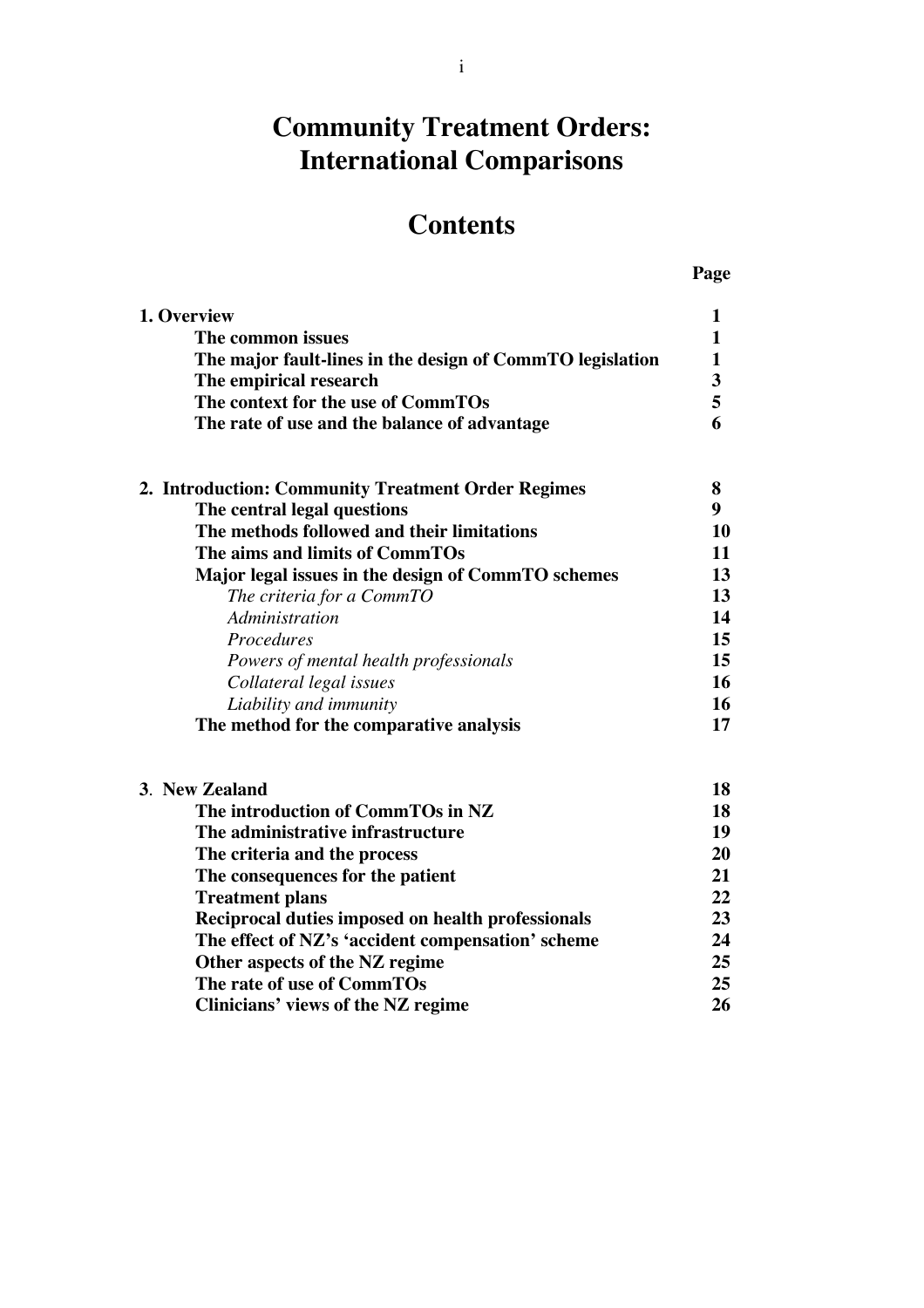| 4. Victoria                                                                        |  |
|------------------------------------------------------------------------------------|--|
| <b>Summary</b><br><b>The Australian context</b>                                    |  |
| The Victorian context                                                              |  |
| <b>Mental health services</b>                                                      |  |
|                                                                                    |  |
| Services in Melbourne                                                              |  |
| The CommTO legislation                                                             |  |
| Criteria                                                                           |  |
| Administration<br>The Mental Health Review Board                                   |  |
|                                                                                    |  |
| Procedures                                                                         |  |
| <b>Treatment</b> plans                                                             |  |
| The consequences for the patient                                                   |  |
| Residence requirements                                                             |  |
| The recall (or revocation) process                                                 |  |
| Diversion from the criminal courts<br><b>Reasons for use of CommTOs</b>            |  |
|                                                                                    |  |
| <b>Numbers of patients under CommTOs</b><br>The characteristics of CommTO patients |  |
| <b>Recent legal issues</b>                                                         |  |
| The frequency of review proceedings                                                |  |
| Other debates                                                                      |  |
| <b>Research on efficacy</b>                                                        |  |
| Cooper's study                                                                     |  |
| The published study of McDonnell and Bartholomew                                   |  |
| The studies by Power and Muirhead                                                  |  |
| Power's study                                                                      |  |
| Muirhead's Study                                                                   |  |
| <b>Discussion</b>                                                                  |  |
| <b>5. New South Wales</b>                                                          |  |
| <b>Summary</b>                                                                     |  |
| The context in NSW                                                                 |  |
| The CommTO legislation                                                             |  |
| Criteria                                                                           |  |
| Administration and process                                                         |  |
| Treatment plans                                                                    |  |
| The 'diversion' powers                                                             |  |
| The consequences for the patient                                                   |  |
| The recall process                                                                 |  |
| Obligations of service providers                                                   |  |
| <b>Community Care Orders</b>                                                       |  |
| <b>Numbers of patients under CommTOs</b>                                           |  |
| 'Breach' practices                                                                 |  |
| The characteristics of CommTO patients                                             |  |
| <b>Research on efficacy</b>                                                        |  |
| <b>Concerns about the Review Tribunal</b>                                          |  |
| <b>Discussion</b>                                                                  |  |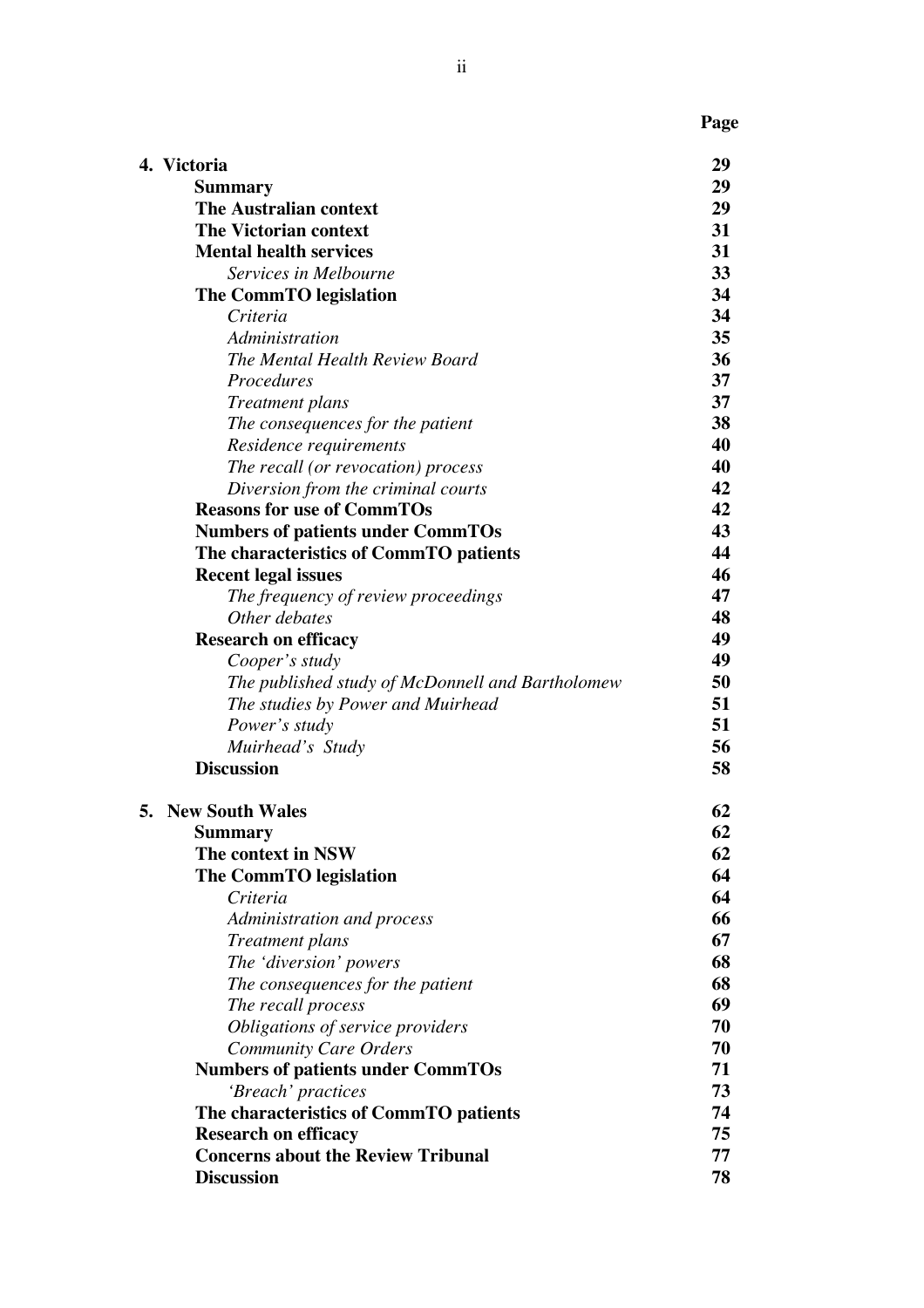**Page**

| 6. Switzerland                                     | 80 |
|----------------------------------------------------|----|
| <b>Summary</b>                                     | 80 |
| The general structure of Swiss law in this field   | 80 |
| European human rights law                          | 81 |
| <b>Mental health services in Switzerland</b>       | 82 |
| Central aspects of civil mental health law         | 84 |
| Tutelary (or guardianship) law                     | 84 |
| The mental health legislation                      | 86 |
| The law of consent to treatment                    | 87 |
| <b>Outpatient treatment schemes in the cantons</b> | 89 |
| <b>Discussion</b>                                  | 91 |

|  | 7. Scotland, England and Wales                               | 93  |
|--|--------------------------------------------------------------|-----|
|  | <b>Summary</b>                                               | 93  |
|  | The constitutional context for mental health law reform      | 94  |
|  | The recent legal position concerning involuntary             | 95  |
|  | outpatient treatment                                         |     |
|  | The law in Scotland                                          | 96  |
|  | The new CommTO regime for Scotland                           | 98  |
|  | Criteria                                                     | 99  |
|  | Administration                                               | 100 |
|  | <b>Care Plans</b>                                            | 100 |
|  | The duties imposed on health professionals and agencies      | 101 |
|  | The 'breach' or recall process                               | 102 |
|  | <b>Discussion of the Scottish regime</b>                     | 103 |
|  | <b>CommTOs in England and Wales</b>                          | 105 |
|  | The recent legal history of involuntary outpatient treatment | 105 |
|  | for civil patients                                           |     |
|  | The litigation in England concerning the 'leave' regime      | 107 |
|  | The supervised discharge scheme                              | 108 |
|  | The law reform process                                       | 110 |
|  | The CommTO Proposals in the                                  | 111 |
|  | Draft Mental Health Bill 2004 (UK)                           |     |
|  | The extent of the new community powers                       | 113 |
|  | The duties of service providers                              | 114 |
|  | Diversion to involuntary outpatient care                     | 114 |
|  | Discussion of the proposals for England and Wales            | 114 |
|  |                                                              |     |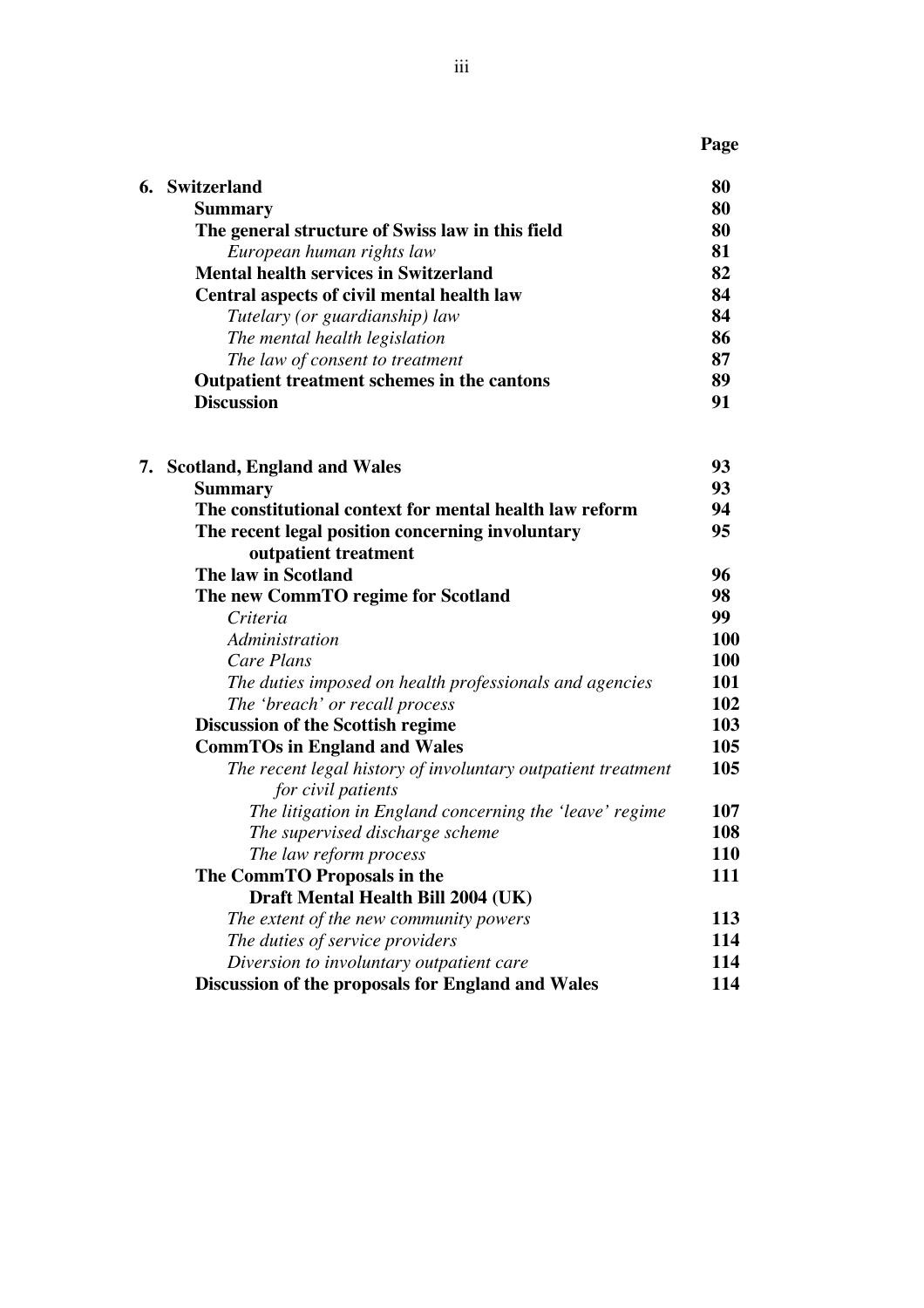| I |
|---|
|---|

| 116 |
|-----|
| 116 |
| 117 |
| 117 |
| 119 |
| 120 |
| 122 |
| 124 |
|     |
| 125 |
|     |
| 127 |
| 129 |
| 129 |
| 129 |
| 131 |
| 131 |
| 132 |
| 135 |
| 137 |
|     |

| 9. Conclusions                              |                                                 | 140        |
|---------------------------------------------|-------------------------------------------------|------------|
| The common issues confronted                |                                                 | 140        |
| The major fault-lines in the design         |                                                 | 142        |
| of CommTO legislation                       |                                                 |            |
|                                             | The role of competency (or capacity) principles | 142        |
|                                             | The 'substantially impaired capacity' test      | 146        |
|                                             | The precise powers to 'enforce' treatment       | 148        |
| in community settings                       |                                                 |            |
| Treatment plans                             |                                                 | 152        |
| Legal pitfalls to avoid                     |                                                 | 153        |
| Other fault-lines                           |                                                 | 154        |
|                                             | <b>Trends in the use of CommTO schemes</b>      | 154<br>159 |
| The varying rates at which CommTOs are used |                                                 |            |
| The rate of use in particular jurisdictions |                                                 | 162        |
| The position in Australasia                 |                                                 | 163        |
| 10. Implications for New Zealand Law        |                                                 | 167        |
| The structure of the NZ CommTO regime       |                                                 | 167        |
| <b>Community treatment powers</b>           |                                                 | 168        |
| <b>Independent review procedures</b>        |                                                 | 170        |
| <b>Civil liability</b>                      |                                                 | 172        |
| The service environment                     |                                                 | 172        |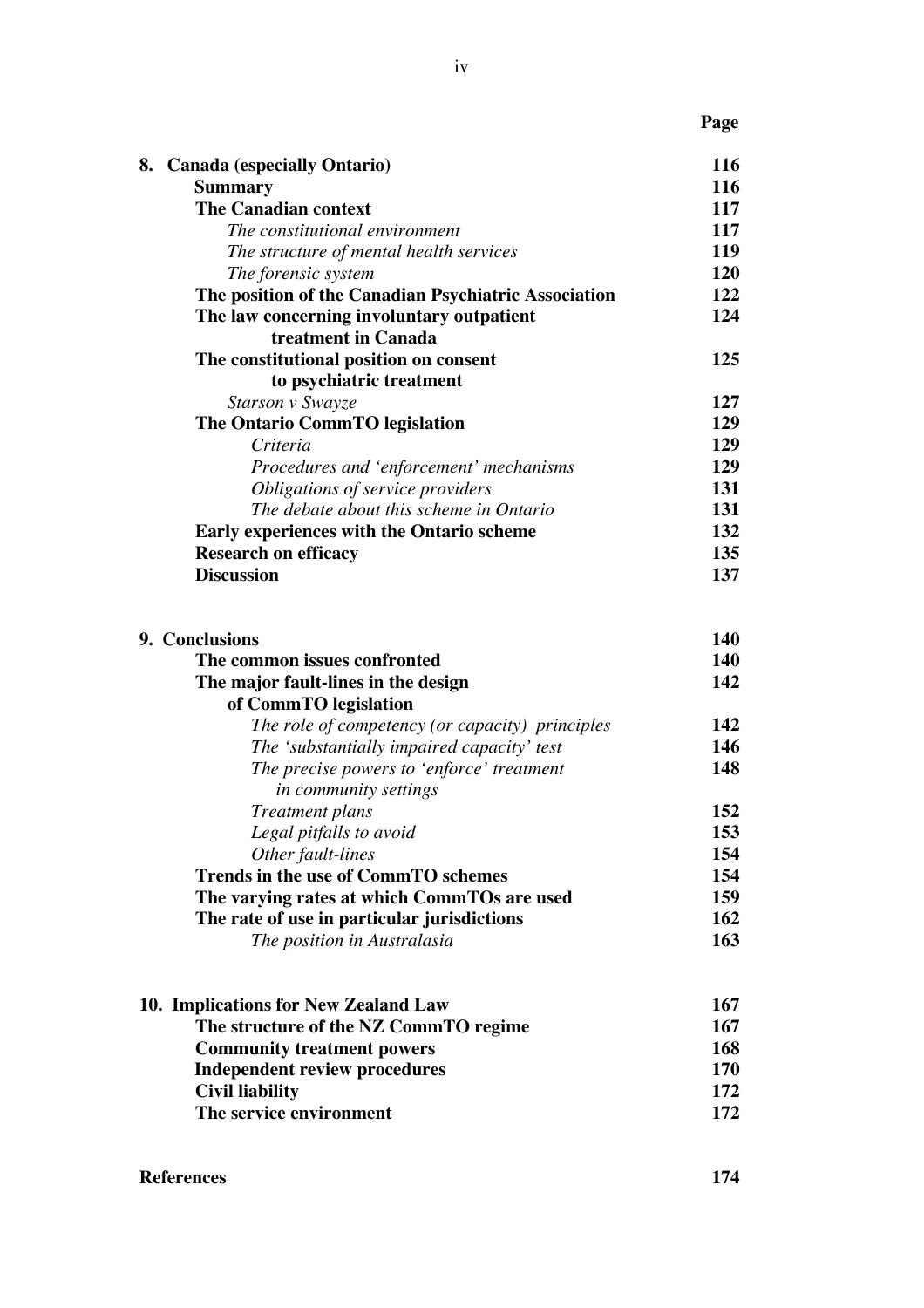### **Chapter 1 Overview**

This is a comparative study of the law in several jurisdictions concerning involuntary outpatient psychiatric treatment. It is particularly a study of legislation that governs the use of Community Treatment Orders (CommTOs). These orders authorise the provision to unwilling patients of continuing medication for the treatment of a serious mental condition after discharge from hospital. Many of the central legal issues concern the scope of the powers to confer on community mental health teams, to monitor the patient's condition, enter private premises, provide treatment without consent, and take the patient to a clinic or hospital for treatment. The law in this area is reviewed in Victoria, New South Wales, Switzerland, the United Kingdom and Canada, with a view to assessing the adequacy of NZ's CommTO regime.

#### **The common issues**

What this comparative study has revealed above all is the similarity of the issues facing the various jurisdictions. They are facing:

- *the ethical question,* whether an involuntary outpatient regime ought to be enacted
- the *constitutional question,* whether such a regime can be lawfully enacted, in light of contemporary human rights norms
- *political questions*, that go to the will of parliaments to enact such schemes
- *legal questions*, concerning the detailed design of the legislation; and

• *empirical questions*, concerning the operation of established CommTO schemes, particularly questions about the categories of patient placed under the scheme; the services they receive; the consequences of their treatment; the frequency of the scheme's use; and the manner in which it interacts with other social systems, like the criminal justice system.

#### **The major fault-lines in the design of CommTO legislation**

The two issues of legal principle that seem to be most troubling across the jurisdictions are the role of competency (or capacity) principles in the criteria governing involuntary outpatient care, and the precise powers to confer on clinicians to 'enforce treatment' in community settings.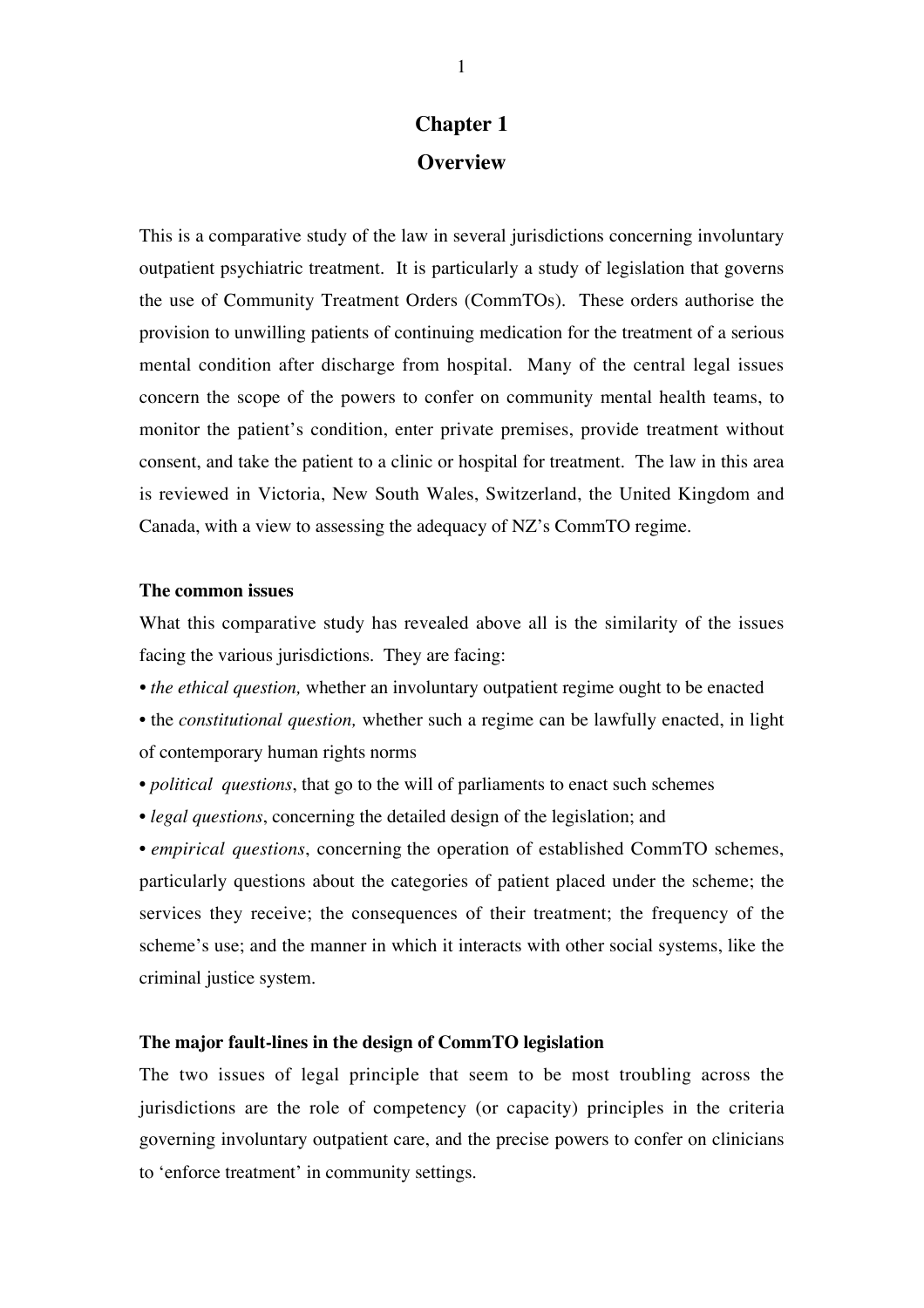On the first point, the conclusion will be reached that NZ should include capacity principles within its mental health legislation, although it should include them in modified form. It will be argued that a test of 'substantially diminished capacity to consent to treatment for mental disorder' should be added to the legal criteria governing all involuntary intervention under NZ's mental health legislation. This would have the effect of harmonising, to a significant degree, the rules governing consent to psychiatric treatment with the rules governing consent to other forms of medical care.

On the second point, the conclusion will be reached that the administration of medication by force in a community setting, outside a properly supervised clinic or hospital, should *not* be authorised by a CommTO regime. Nor should the law confer on community clinicians an overly-broad power of entry into the residence of a patient under a CommTO, to avoid excessive violation of patients' privacy. Nor is it necessary to confer an additional power on the courts to order an outpatient to reside at a specified address.

Subject to those conditions, however, NZ law should continue to encourage the use of CommTOs, particularly to avoid the unnecessary 'criminalisation' of the mentally ill .

The experience gained in Australasia in the last decade shows it is sufficient for the adequate operation of a CommTO regime to provide in the law the following mix of duties and powers:

• to place a duty on the patient to accept psychiatric treatment (subject to the same limits as govern treatment in hospital)

• to direct the patient to accept visits from health professionals and attend outpatient appointments

- to direct the kind (or 'level') of residence at which the patient must reside
- to enter the patient's place of residence at reasonable times and for purposes directly related to enforcement of the community treatment regime
- to recall the patient swiftly to hospital, and to transport them there
- to obtain police assistance in that process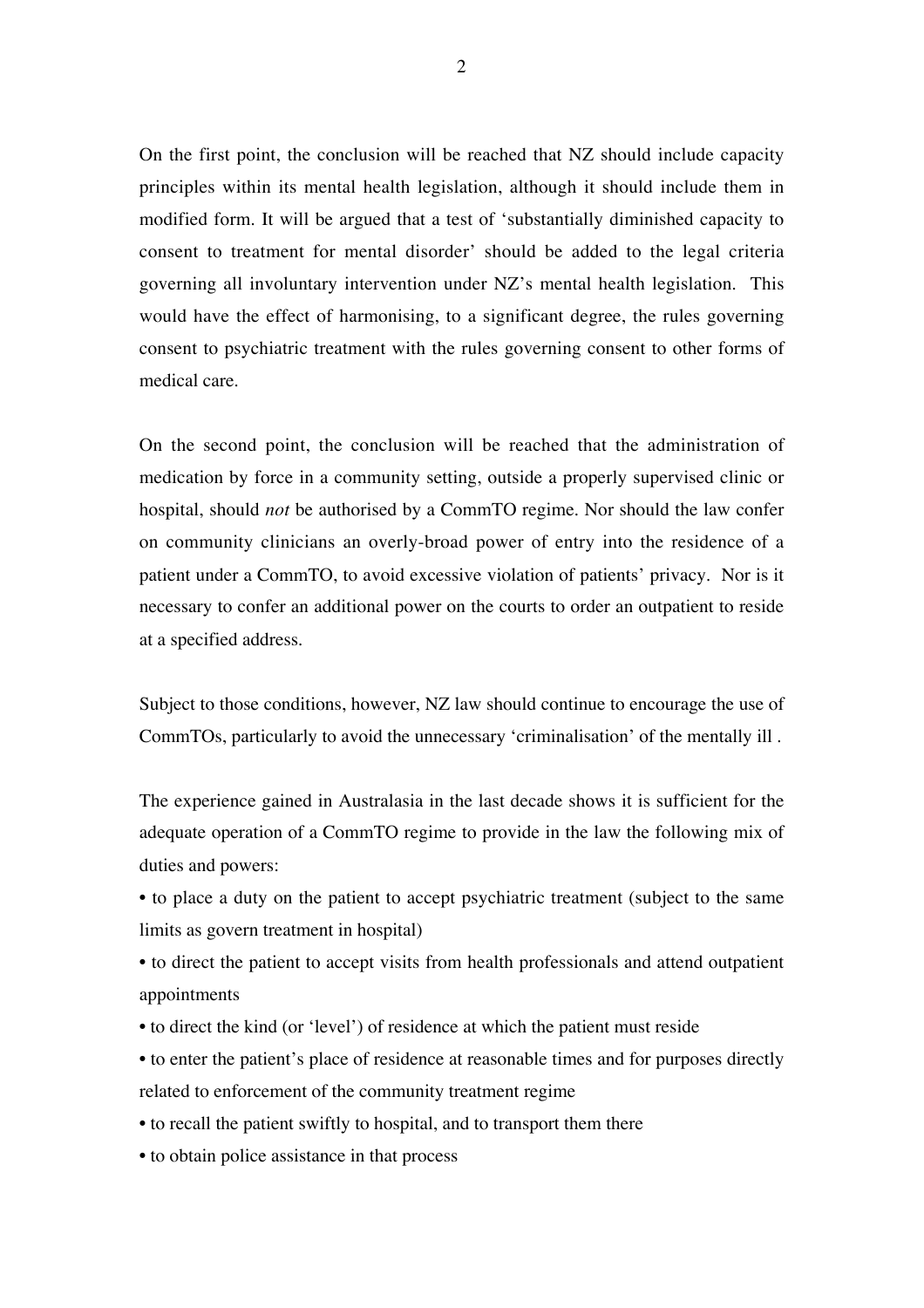• to provide treatment without consent in a hospital, or in a clinic that is continuously staffed by properly qualified health professionals.

In addition, to clarify the precise scope of the authority conferred on health professionals to treat patients in the community, it might be useful to adopt the following rule from NSW: that medication may be administered without consent to a patient under a CommTO 'if it is administered without the use of more force than would be required … if the person had consented'.

A number of further fault-**lines** in the law have been identified from study of the various jurisdictions' legislation. These include:

• whether use of CommTOs ought to be limited to patients with a history of prior hospital admissions, or whether patients on their first admission should also be eligible

• whether family members should be granted veto powers over the patient's treatment, in addition to consultation and information entitlements, when they may have a conflict of interest with the patient

• the frequency and intensity of tribunal review procedures

• the value of statutory treatment plans, to be approved by a court or tribunal, when they may confuse lines of responsibility for the treatment of the patient

• the tendency to impose strong statutory duties on health providers to furnish treatment to involuntary patients, when that may enhance providers' liability concerns.

#### **The empirical research**

From the empirical evidence some clear trends were also found. The use of CommTO schemes often increases significantly after an initial 'bedding in' period, particularly if a simultaneous reduction occurs in the number of hospital beds, and there is an associated build-up of community mental health teams. When the average length of involuntary hospital stays falls below some critical length (perhaps 2-3 weeks), the use of CommTOs seems to jump significantly, due to the early stage in treatment at which many patients are then discharged. The upward trends in the use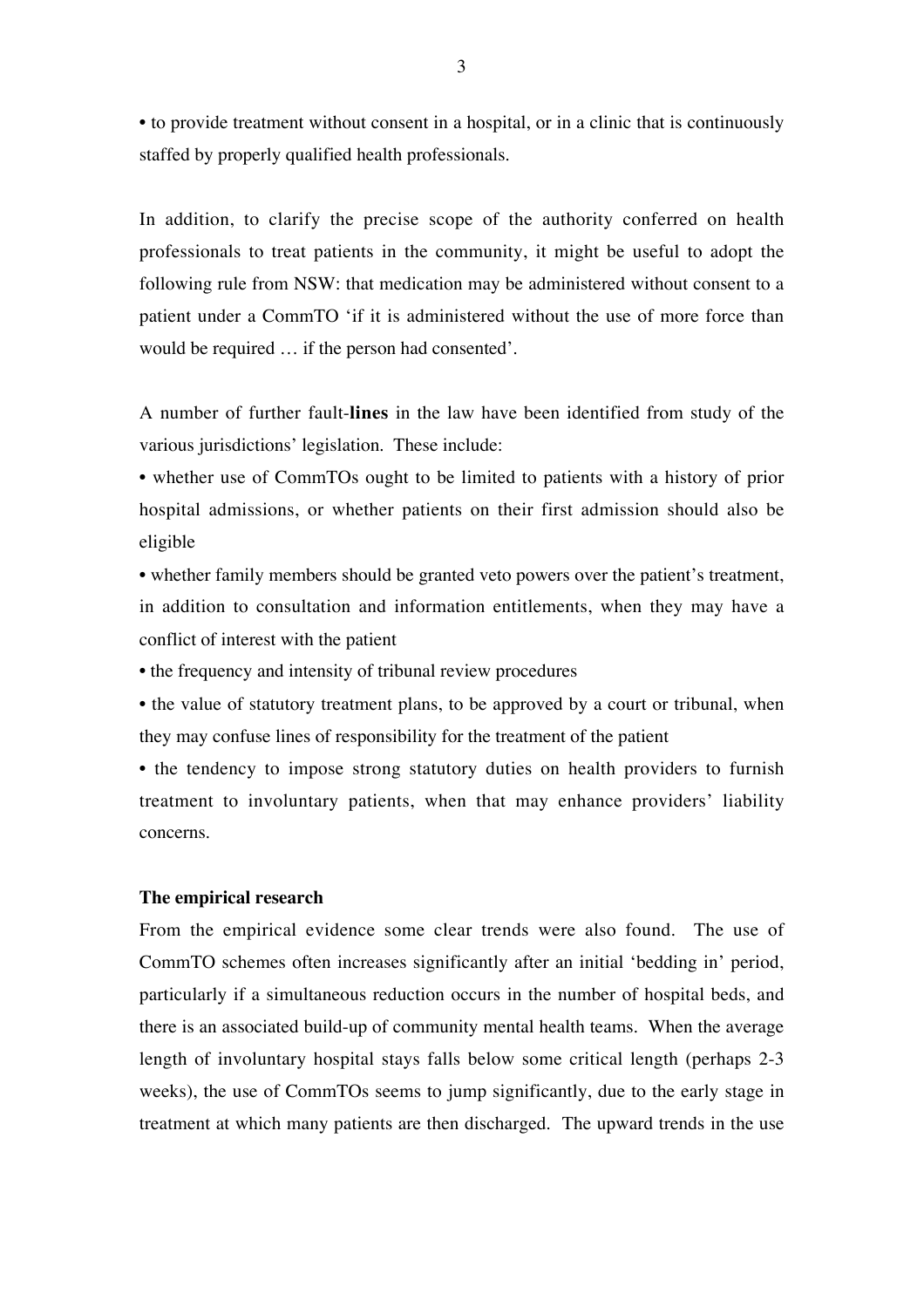of CommTOs also suggest that increasing the availability of community resources increases their use, instead of decreasing the need for their use, as some may suggest.

Well-embedded CommTO schemes usually focus on certain categories of patient. Male patients tend to outnumber females, by a ratio of about 60:40; and most involuntary outpatients are in the middle phase of their illness, have a diagnosis of schizophrenia, several prior hospital admissions, and a recent history of noncompliance with outpatient care. A considerable proportion are found to have concurrent problems with substance misuse, and a significant minority have experienced imprisonment or forensic care. In most jurisdictions, only a minority live in group homes or supported accommodation; most live alone in rented accommodation, or with their families. Power's research in Melbourne, in particular, suggests that CommTOs can be successfully targeted in practice on those patients who are identified in the psychiatric literature as the primary candidates for involuntary outpatient care.

Although there are limitations in the evaluation studies of CommTO regimes, the results of those reviewed almost always revealed: significant therapeutic benefits for patients; greater compliance without outpatient treatment, especially medication; and reduced rates of hospital admissions. Some also revealed: better relations between patients and their families, or enhanced social contacts; reduced levels of violence and self-harm; and earlier identification of relapse. These findings are consistent with the evaluation studies conducted of well-embedded regimes in the United States.

The empirical research also suggests, however, that the use of CommTOs is strongly linked to the use of depot (or injectable) medication, which is disliked by many patients, and that it is a common complaint of patients that their treatment is dominated by the use of medication, and that they have little access to alternative forms of care. CommTOs also tend to be issued for the maximum period permitted by law. Discharge from the order is likely to come shortly before an independent review hearing would be held, and many orders are renewed for a further term. In addition, when the patient's treatment is proceeding satisfactorily under the order clinicians seem to have a strong preference for maintaining the status quo. Discharge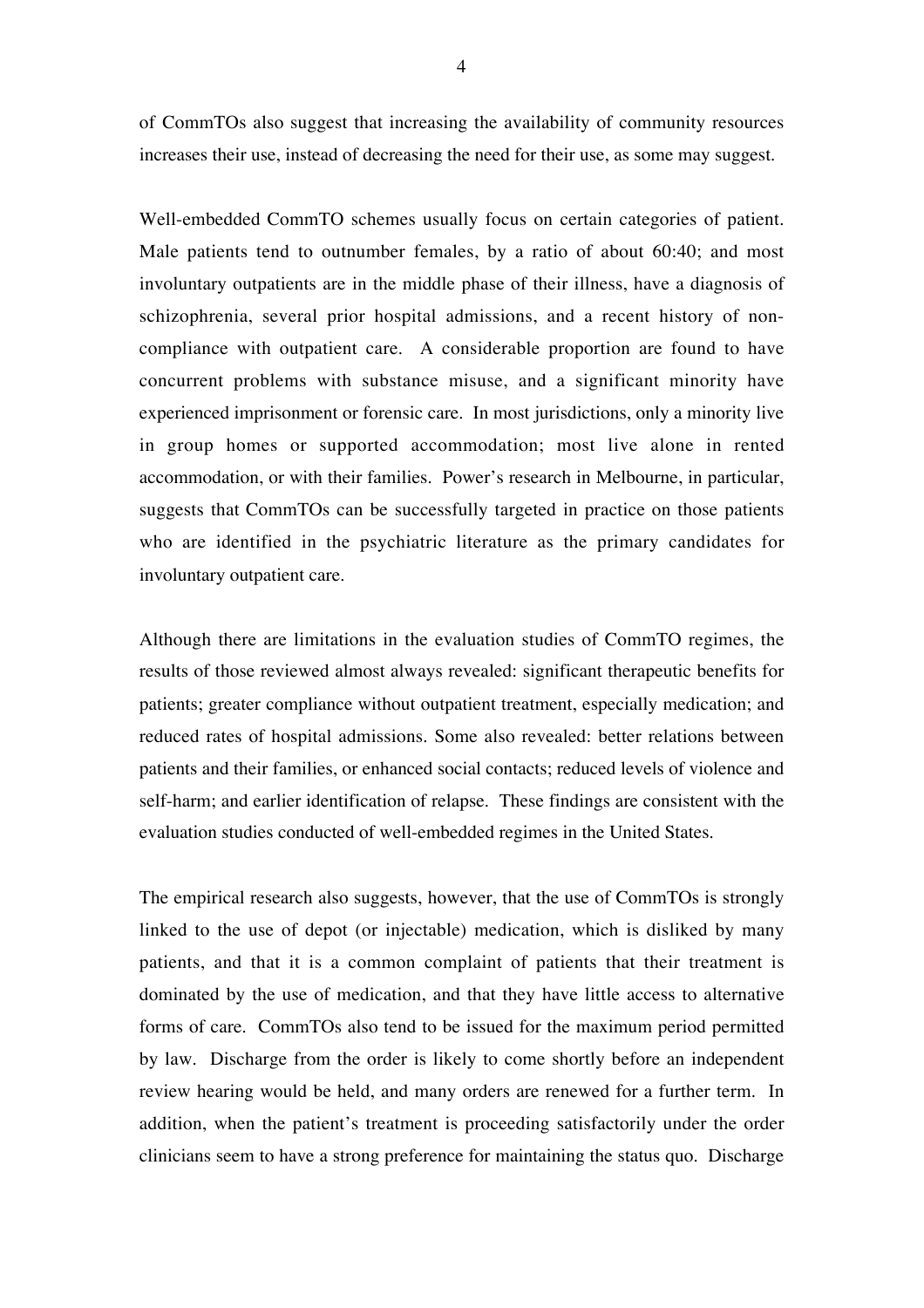may not therefore be easy for the patient to achieve, and there may be a tendency for CommTOs to be used for too long, and as a form of defensive medical practice.

It is also widely believed that patients under CommTOs get some priority for care, that they receive more intensive treatment, that the order may help direct resources to them at an earlier stage in their relapse, and that it may facilitate their smooth readmission to hospital care.

#### **The context for the use of CommTOs**

The use of CommTOs seems most likely to produce positive outcomes when:

• the regime is well-embedded and has the full support of clinicians

• a reasonably intensive level of community services is provided, by clinicians who visit the patient at their residence and are committed to enforcement of the scheme

• a good range of supported accommodation is available, plus a range of additional health services, beyond the provision of medication, including ready access to treatment for substance misuse

• the local inpatient and outpatient services are well-coordinated, permitting rapid access for involuntary outpatients to hospital

• there are no financial barriers, or problems in reimbursement systems, discouraging use of the scheme

• there is considerable continuity of staff in therapeutic relationships, and the staff are experienced and assertive, have sound relations with well-trained Police, and have a high degree of cross-cultural capability

• the independent review procedures are not so frequent or intensive as to act as a virtual discharge mechanism, and do not overly discourage long-term use of the scheme.

On the other hand, some pitfalls clinicians should try to avoid include:

• assuming that all patients on CommTOs must be administered medication by injection, rather than in oral form

• the de facto confinement of CommTO patients in sub-standard accommodation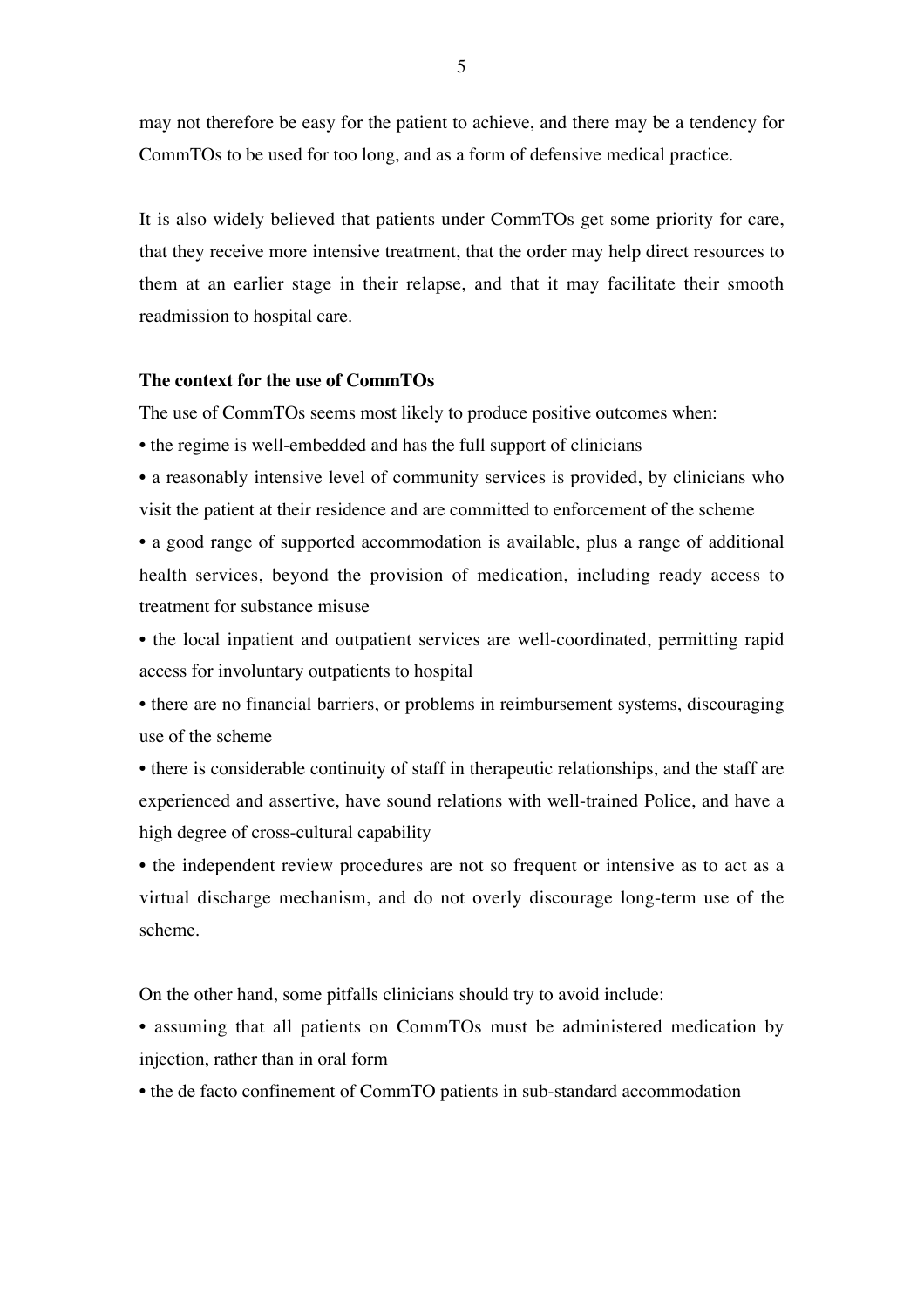• over-use of CommTOs for patients with affective disorders, for whom their efficacy is uncertain, and who may swiftly resume their capacity to consent after initial treatment

• over-use of CommTOs with younger, male patients, with concurrent substance abuse disorders, as an alternative to the criminal justice system, as there is also less evidence for positive outcomes in this group

• over-use of CommTOs when there is extreme pressure on hospital beds

• failure to review actively the need for the CommTO with patients who have been on them for long periods of time.

#### **The rate of use and the balance of advantage**

Finally, the critical factor in determining the rate at which CommTOs are used in different jurisdictions seems to be *the perception of clinicians concerning their advantages,* because it is clinicians who play the vital role in driving the process forward*.*

The main factors influencing clinicians' views as to the balance of advantage seem to be:

• the *marginal authority* the scheme provides to treat outpatients, in comparison with other lawful approaches to treatment that could be employed

- the value for the patient's treatment of *the community mental health services that are available* to be delivered under the scheme
- the *expectations of the community* concerning clinicians' use of the scheme
- the *administrative burdens* involved in treating patients under it
- the *liability concerns* of clinicians who treat patients under it

• the extent to which involuntary treatment may have a *negative impact on therapeutic relationships*, particularly the effect of the *stigma and coercion* that may be experienced by the patient.

Because the CommTO schemes in Australasia are generally viewed positively on these parameters by clinicians, they are extensively used by most international standards. Even so, a range of other formal and informal mechanisms may be used to similar effect in other places, including greater use being made of leave and adult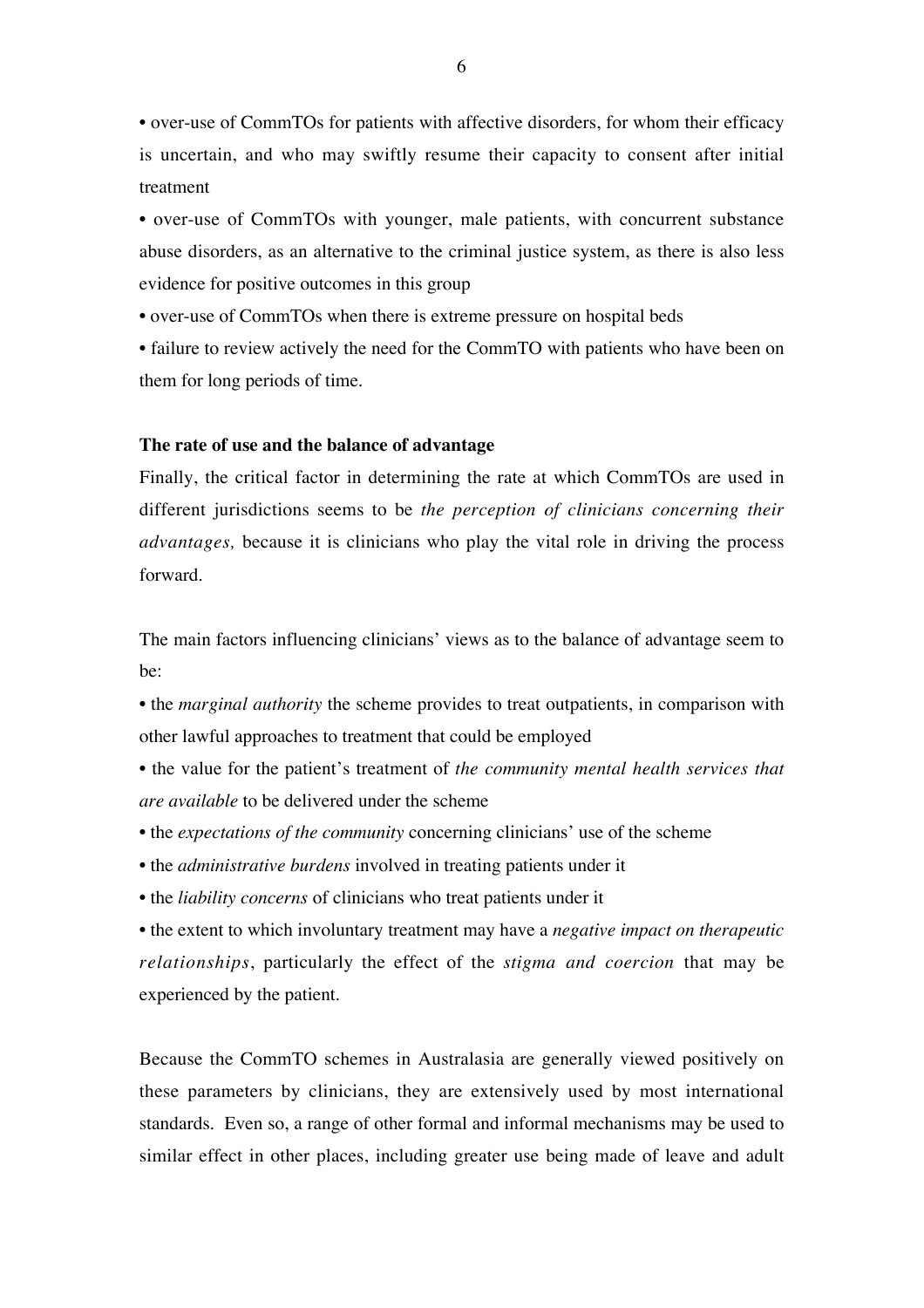guardianship schemes, and of mental health courts operating within the criminal jurisdiction.

Nevertheless, even if all the indicators and practices were to fall in line, implementing a CommTO scheme is unlikely to be straight-forward. The entire focus of such schemes should be on patients who are difficult to engage voluntarily in their care.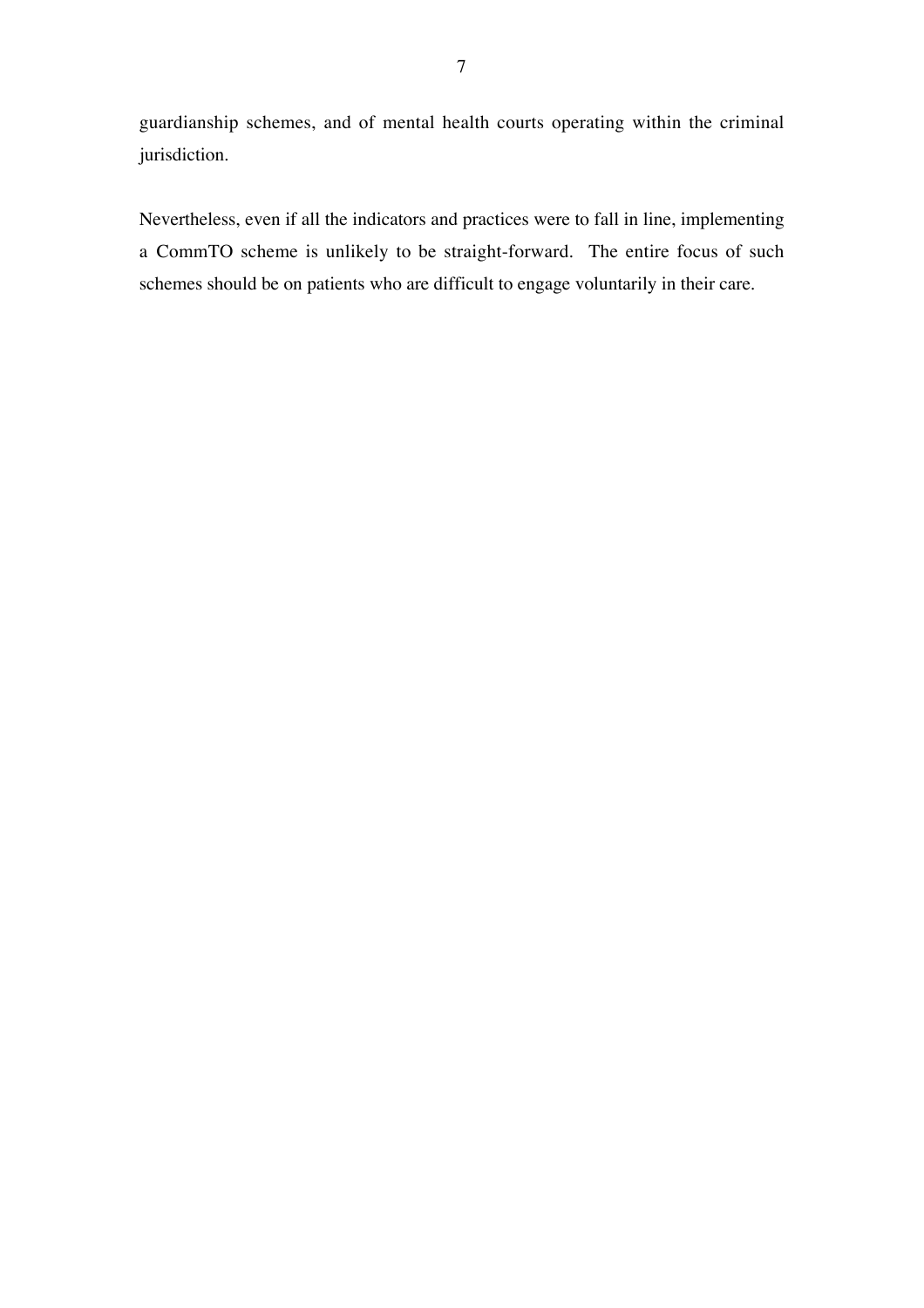#### **Chapter 2**

#### **Introduction: Community Treatment Order Regimes**

Community treatment orders (CommTOs) authorise the continuing provision, to ambivalent and even unwilling patients, of community mental health care. They establish a legal framework within which people with a serious mental disorder may be required to accept psychiatric treatment, including medication, while living outside hospital. This is a controversial approach to treatment because it overrides a person's usual right to refuse unwanted mental health care.

This report is a comparative study of the law in this area in a number of jurisdictions, notably the eastern states of Australia, Switzerland, the United Kingdom, and Canada. It considers how the law in those jurisdictions has responded to the deinstitutionalisation of mental health care. The intention is to describe the structure and content of their laws concerning involuntary outpatient treatment; to consider their debates and difficulties in the field; and to provide an account of empirical research conducted into the operation of their legal schemes. The ultimate aim is to assess, against that international backdrop, the adequacy of New Zealand's CommTO regime.

Most of the existing research in this field has been conducted in the United States, where CommTOs are usually called outpatient commitment regimes (eg, Geller, 1990; Dennis & Monahan, 1996; Swartz et al, 1999; Hiday, 2003). This report supplements that American research, by describing the laws governing this kind of treatment in a number of other countries with a relatively similar legal tradition.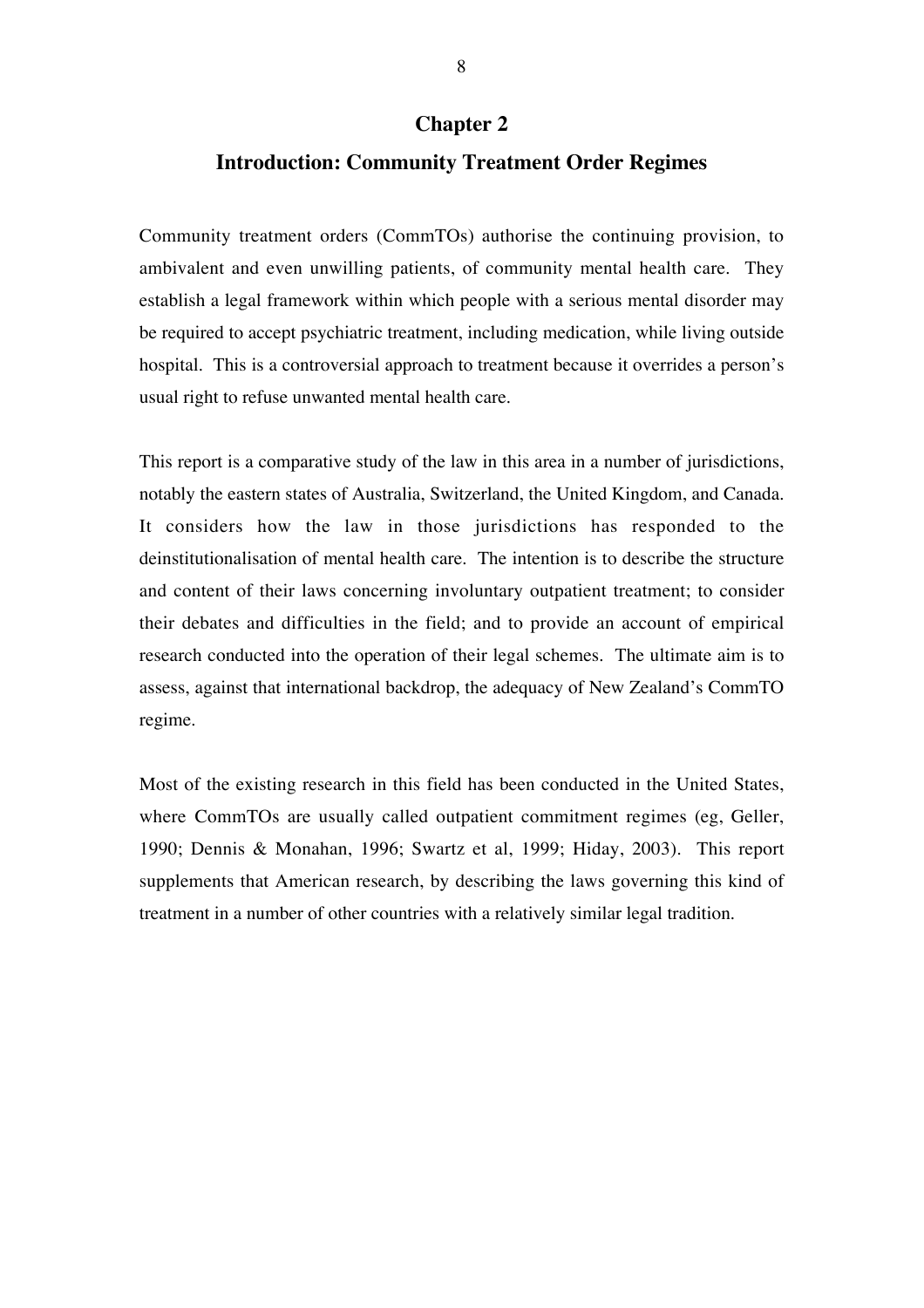#### **The central legal questions**

CommTOs operate under the authority of mental health legislation. The principal obligations usually imposed on a patient by such an order are to accept continuing medication for their mental disorder and to maintain contact with the members of a community mental health team. The order thereby provides the foundation for a therapeutic relationship to be maintained with a person who is not consistently willing to accept psychiatric care.

Many of the central legal issues in this field concern the scope of the powers that will be conferred by law on the members of community mental health teams, especially the scope of their powers to monitor the patient's condition, provide treatment without consent, enter private premises for these purposes, and take the patient to a clinic or hospital for treatment, if they refuse. These are intrusive powers for the law to provide. Obviously their exercise may affect the privacy and autonomy interests of the patients concerned. The patient loses the right to determine their own psychiatric treatment. Two central questions about CommTOs are, therefore, whether the law should confer such powers at all; and, if it does confer them, whether such powers can be exercised in a manner that is minimally consistent with the protection of human rights.

These are very difficult questions for any society to resolve, and their resolution is made particularly difficult by the changing shape of the mental health service system with which the law must interact. In many jurisdictions, this service system, which is a vital part of the context for the implementation of CommTOs, has been going through a difficult period of transition, from a system based on the institution of the hospital to one based on the provision of community mental health care. During this difficult period, great pressure is often placed on a dwindling number of hospital beds, as the institutional system of treatment is scaled down, but is not yet sufficiently supplemented by a comprehensive system of community mental health care.

It is often in those circumstances that a CommTO regime is enacted, in an attempt to manage the treatment in the community of seriously ill people who have been discharged from hospital but who have not complied with outpatient care. In such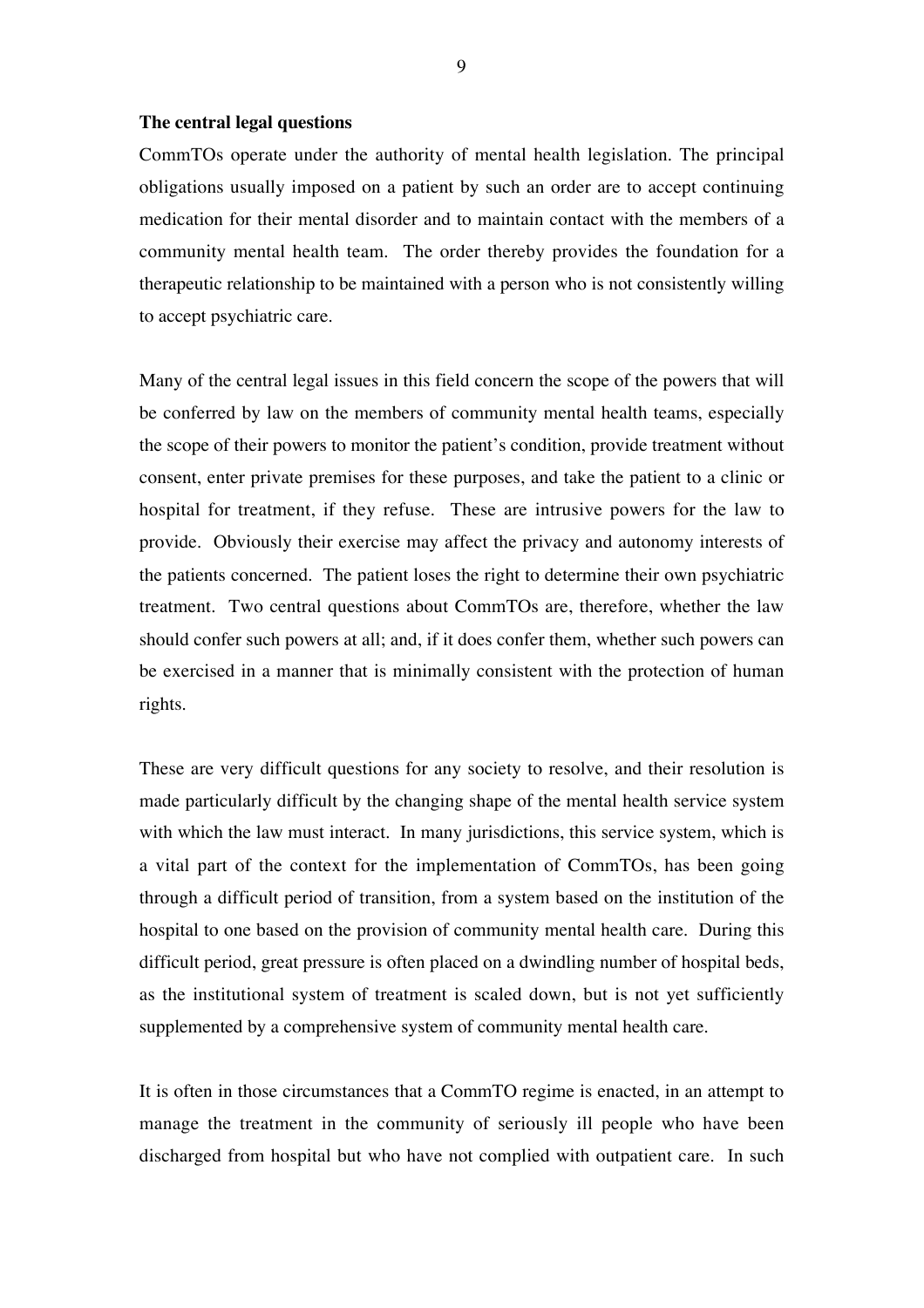cases, people's views on the legitimacy of the CommTO regime are likely to depend on two main factors: first, the design of the CommTO legislation; and, secondly, the adequacy of the local system for providing community mental health care.

#### **The methods followed and their limitations**

To conduct this survey of CommTO schemes, I travelled for about 5 months in the countries selected for study in 2003. This travel was made possible through the financial support of the New Zealand Law Foundation, for which I am most grateful.

The principal subjects of the research conducted during this period were:

- the well-established CommTO regimes in Victoria and New South Wales
- the law governing outpatient treatment in the civil law jurisdiction of Switzerland
- current developments concerning CommTOs in the United Kingdom
- the interesting CommTO regime in the Canadian province of Ontario.

The main methods followed in each place were:

• to visit and interview key professionals involved in the implementation of CommTOs, especially members of mental health review tribunals and community psychiatrists

- to collect and study local legislation, case law and law reform materials
- to study the literature found in journals, theses and local policy guidelines.

There are important limitations to these methods, especially when several sites were visited for limited periods of time. In many places, little sustained research has been conducted on the local CommTO scheme. The conclusions I have reached cannot therefore be fully grounded in hard data or published research. They are simply the best conclusions I feel able to draw from the materials collected and the limited inquiries made. These limitations should be borne in mind by all readers of this report.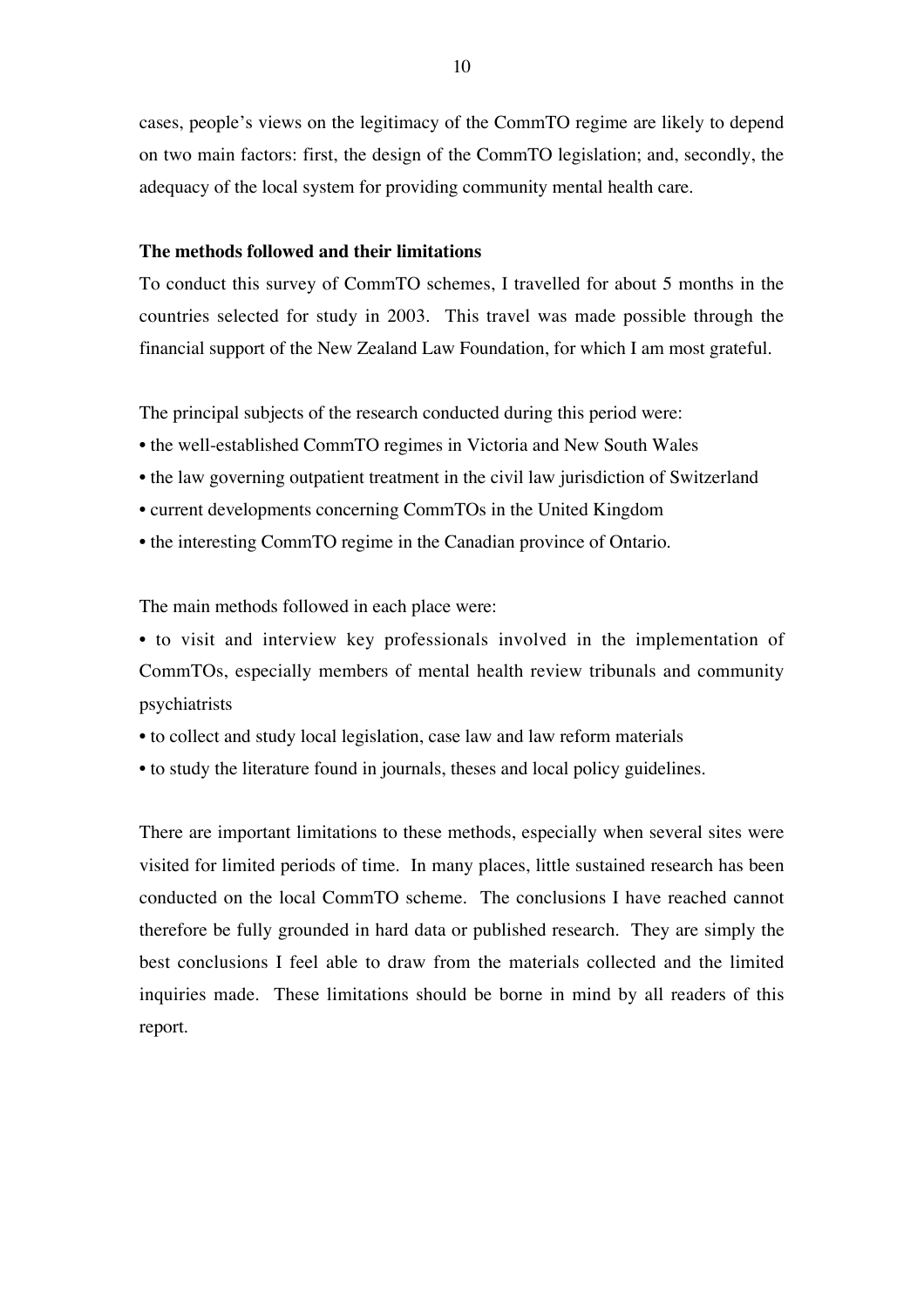#### **The aims and limits of CommTOs**

Although this report is mainly concerned with the details of legislation, it is useful to consider at the outset the general objectives, and likely problems, of CommTO schemes.

As the site of psychiatric treatment has shifted from hospitals to the community, compulsion in treatment has, for better or worse, followed some patients into the community under the aegis of 'conditional leave' or CommTO schemes. A major aim of these schemes is to avoid the so-called 'revolving door' syndrome, by ensuring greater continuity of treatment for people with severe mental disorders who would not otherwise comply with outpatient care. The primary hope is that the treatment provided will produce greater quality of life for such people, when their capacity to make decisions about their own treatment is substantially impaired. Requiring such persons to maintain contact with a community mental health service may prevent relapse in their illness, or reduce the severity of its consequences, while their treatment may still proceed in a less restrictive environment than hospital care. The principal aim is therefore to confer sufficient benefits on patients placed under CommTOs to outweigh the sense of coercion they may also experience.

It would be idle to claim, however, that conferring benefits on patients is the only objective of CommTO schemes. Conferring benefits on other people is clearly another motive for their use. In particular, it may be intended that a person's treatment under the scheme will reduce the stress imposed by their illness on their immediate family and friends, or that it will reduce their potential to cause harm to other people. In addition, placing a person under a CommTO may, on occasions, prevent their arrest, or it may avoid their being processed further through the criminal justice system with the result that they might be imprisoned or be directed into forensic mental health care.

There are therefore many motives for the use of CommTO schemes. Whether they achieve their objectives in practice, however, and precisely *how* they might achieve them, are still matters of continuing professional debate. It seems likely that CommTOs may work by affecting *both* the conduct of patients placed under them *and*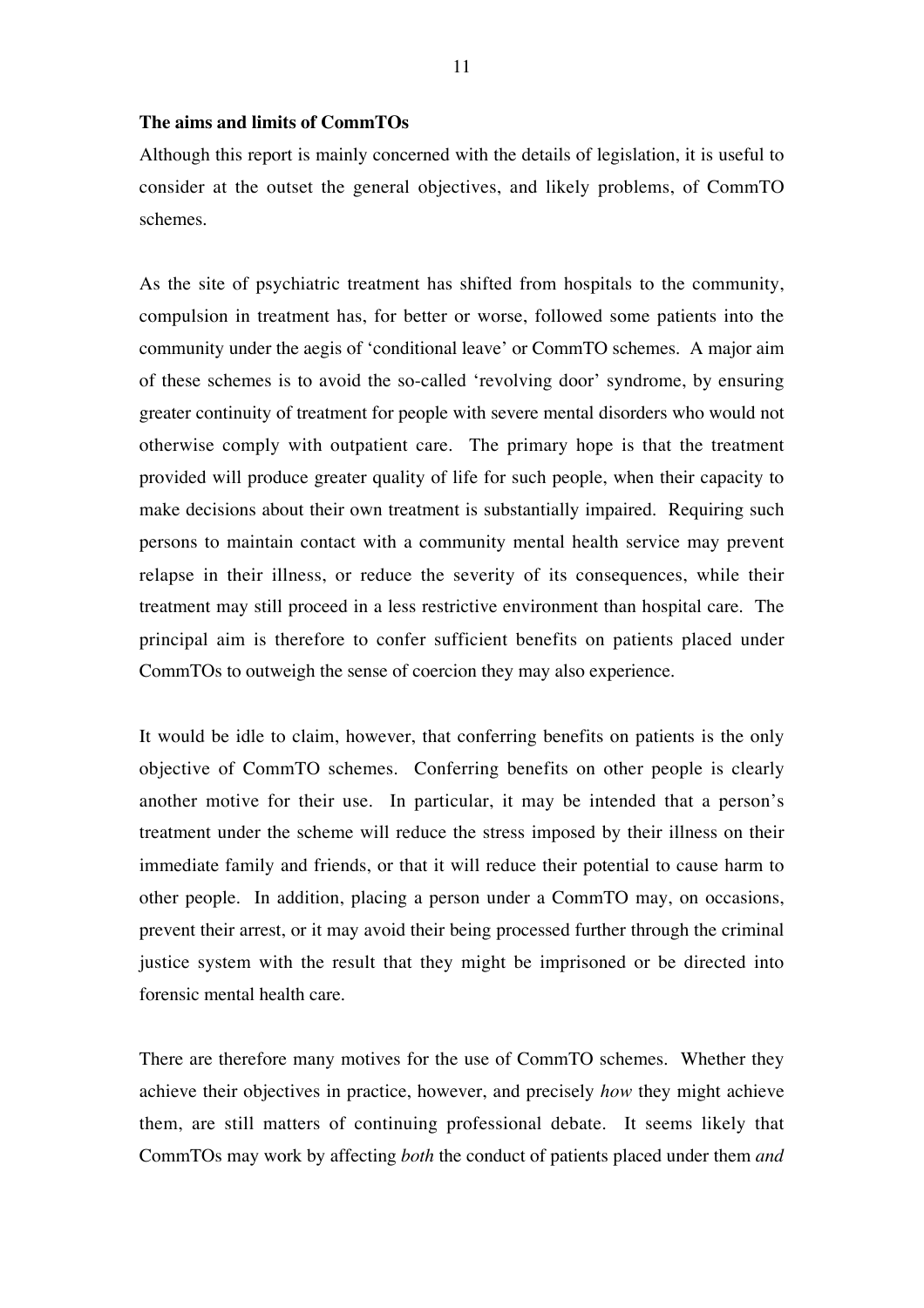the conduct of the health professionals involved. The order may act as wrap around the therapeutic relationship between them. It may provide a structure for their relationship, or it may bind them into a kind of compulsory contract for care, a contract that commits health professionals to the treatment of the patient as much as it commits the patient to their care (Romans et al, 2004). In particular, a CommTO may achieve these aims by clarifying the authority of the health professionals to maintain contact with the patient, permitting continuing negotiations to proceed about their treatment and care.

Whether these kinds of mechanisms are translated into satisfactory outcomes for patients is still a matter to be determined by empirical research. They may not be achieved if the necessary community resources are not available, or if the members of mental health teams are not prepared (or able) to treat patients assertively under the scheme.

Even if the aims of these schemes were met, however, there is still the possibility that they might be met at unacceptable social cost. It might be thought that too much coercion will be imposed on patients under the scheme; or that these patients will absorb an excessive amount of clinical time, at the expense of others; or that 'queuejumping' will occur, whereby patients who would accept treatment voluntarily are placed under the regime solely to give them priority for care. CommTOs may be used too readily, or for too long, or they may be imposed on inappropriate categories of patient, or their use may become a form of defensive medical practice designed to deflect public concern about the closure of psychiatric hospitals or about the risk of violence posed by the mentally ill. Overall, their existence may prevent greater professional efforts being made to engage patients voluntarily in their care. There are therefore many potential pitfalls in CommTO schemes, just as there are in involuntary hospitalisation schemes.

Above all, if such schemes are to have a chance of success, it seems clear that the right context must be established for their implementation. In addition to welldesigned legislation, a community mental health service must be available that can provide the necessary intensity of treatment; there must be sufficient supported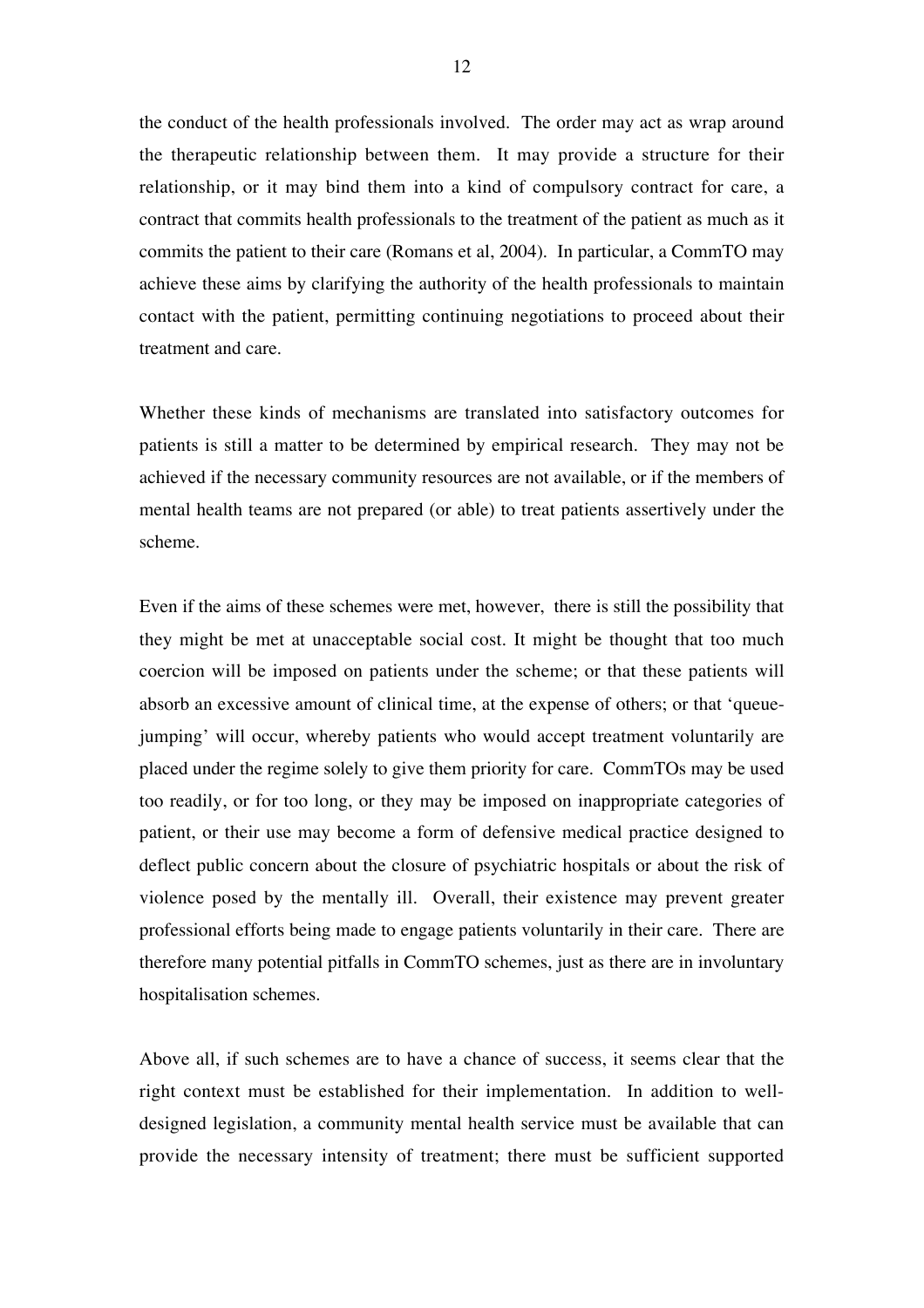accommodation for patients with complex needs; and there must be considerable commitment among the health professions to vigorous implementation of the scheme. It can never be assumed, in any time or place, that that alignment of supporting structures will be achieved.

For these kinds of reasons, the passage of CommTO legislation should be approached with some scepticism, and the use of these orders, in individual cases, should be the subject of regular, independent review.

A central aim of this comparative survey is to try to identify the factors that are most likely to contribute to the effective operation of such schemes, particularly the factors that must be present for health professionals to have the confidence to make use of the scheme.

#### **Major legal issues in the design of CommTO schemes**

If the conclusion is reached that a CommTO scheme should be enacted, there are still many ways for that scheme to be designed.

The issues that will usually have to be addressed include:

- the criteria for a person's cover by the scheme
- the structure for its administration
- the procedures to be followed
- the documents to be completed
- the allocation of powers and responsibilities under it
- the consequences for patients of being placed under the scheme.

#### *The criteria for a CommTO*

The criteria for placing (and keeping) a person under a CommTO must be clearly established by law. Two distinguishable sets of criteria usually apply. First, the law usually requires the person to meet an initial set of standards that apply to involuntary psychiatric treatment in general. Then the law will require the person to meet further standards applying specifically to involuntary *outpatient* care.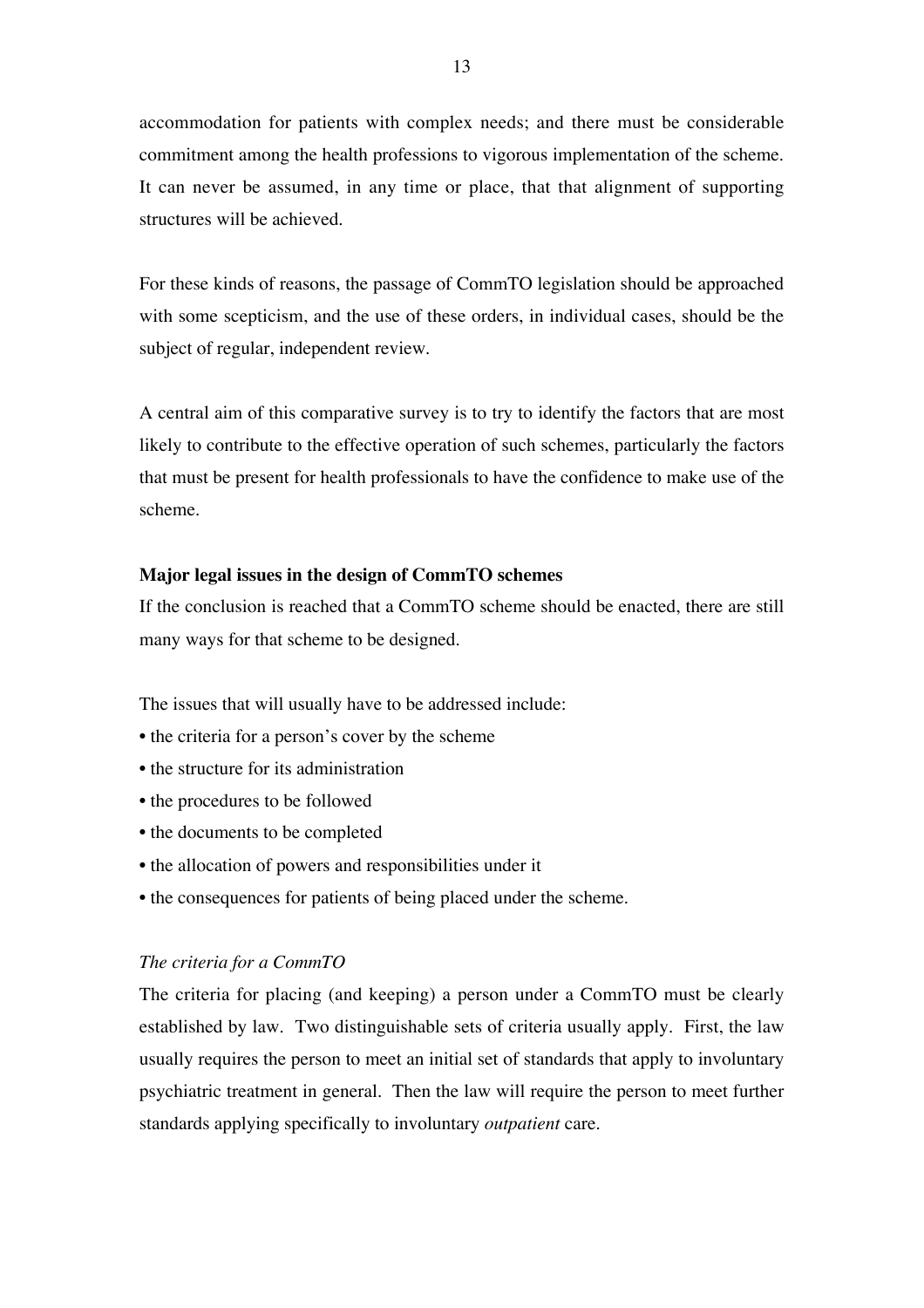The initial criteria usually specify the forms of mental disorder for which involuntary treatment may proceed, and the relevant 'harms', 'dangers', or 'risks' the person must pose. In some jurisdictions, it is also specified that the patient must lack the capacity (or competence) to make decisions about their mental health care.

These general criteria governing involuntary psychiatric treatment are then supplemented by rules governing involuntary *outpatient* care. These rules usually require, at a minimum, that the patient's treatment outside hospital is 'appropriate' or 'viable', and that the necessary outpatient service will be 'available' to meet the person's needs.

In some regimes, the outpatient treatment criteria are very precise. They may say that outpatient treatment may only be used as an alternative to hospital, for instance, or that a certain number of recent hospital admissions is required before a person could be a candidate for the CommTO regime.

#### *Administration*

Clear administrative arrangements must be established for the scheme. A regional system of administration is usually preferred, not one based on the institution of the hospital, as was the norm under the older civil commitment schemes.

A regional administrator is commonly designated, who is often a senior psychiatrist. Their main function is to audit the compliance of other health professionals with their obligations under the scheme. This regional administrator usually acts as a custodian of the documents to be completed by those directly responsible for the patient's treatment, and acts as a conduit to courts or tribunals of the documents associated with their review functions under the scheme.

In addition, the specific powers and responsibilities of health professionals involved in the care of patients under CommTOs must be allocated. A particularly important issue concerns the precise allocation of the power to direct (or consent to) the treatment of a patient under the scheme. That power of treatment may be conferred on a psychiatrist (or a 'responsible clinician'), or it may be conferred on some other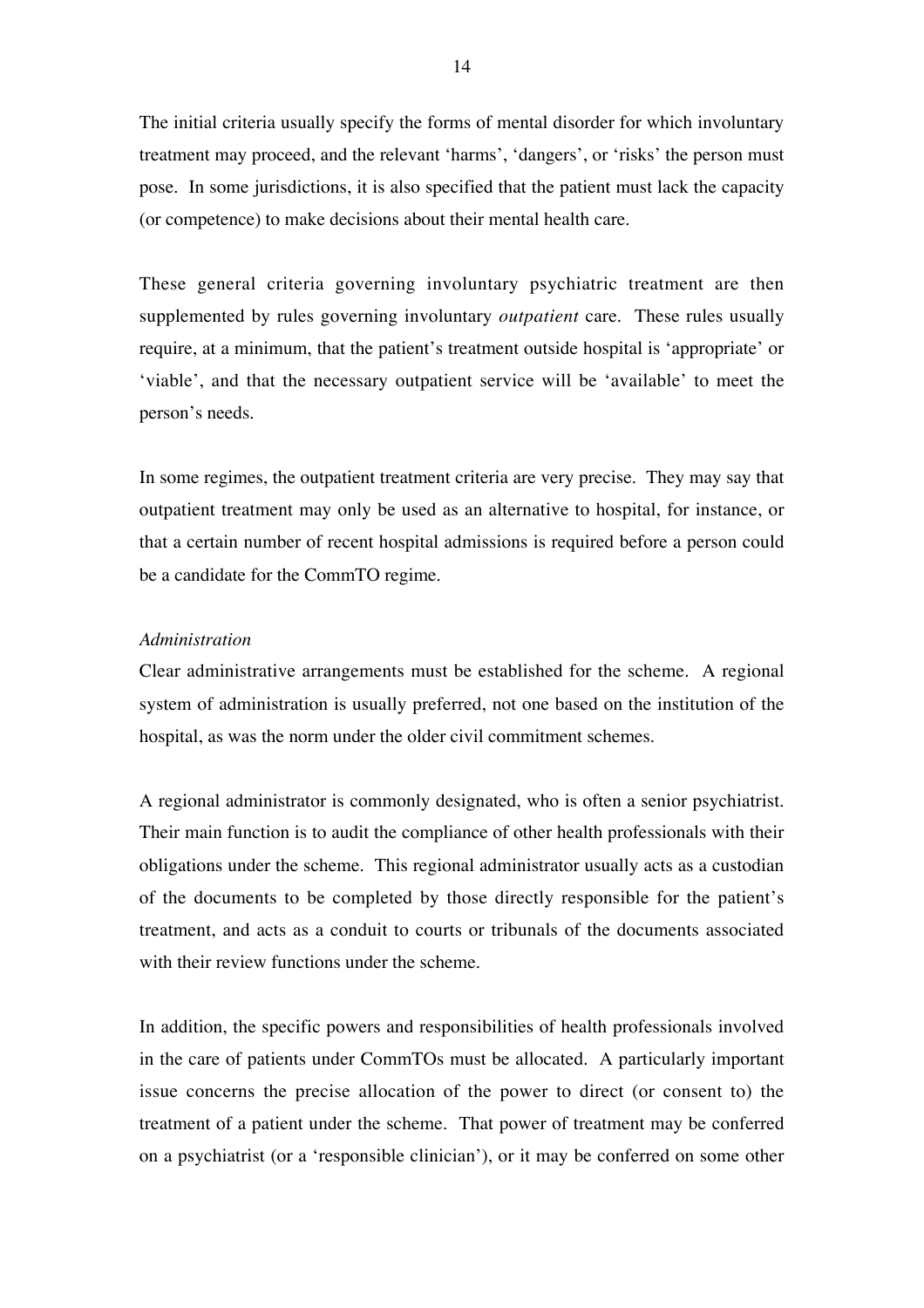substitute decision-maker. It may be conferred on a member of the patient's family, for instance, or it may be conferred on a person specifically designated by the patient, to perform this role, in advance. That choice, between possible decision-makers about the patient's treatment, will significantly affect the practical operation of the scheme.

In addition, all the limits applied to involuntary psychiatric treatment in hospital will usually be applied to involuntary outpatient care. So, special limits will usually be placed on highly intrusive forms of treatment, such as psychosurgery and ECT, and a mandatory system of peer review may be established to audit the long-term use of medication without the patient's consent.

#### *Procedures*

The legislation must specify the procedures to be followed at various points in the progress of a patient under a CommTO. These procedural rules will usually cover:

- the means by which a patient may be placed under a CommTO in the first place
- the manner in which the order's continuation is periodically reviewed, both by the responsible clinicians and by an independent body, such as a court or tribunal
- the means by which the order may be renewed for a further term
- the means through which the order may be terminated or 'discharged'.

In particular, the law should state clearly the maximum term of a CommTO, which is often 6 months, and it should state the obligations of those responsible for the patient's care to release them from the order whenever the ruling legal criteria no longer apply.

#### *Powers of mental health professionals*

The potential consequences for the patient of being placed under the scheme must be carefully specified: whether they can be required to accept certain kinds of treatment, for instance, or to attend outpatient appointments; whether their place of residence may be controlled; whether health professionals have a power of entry into that residence; the circumstances in which reasonable force may be used; and so on.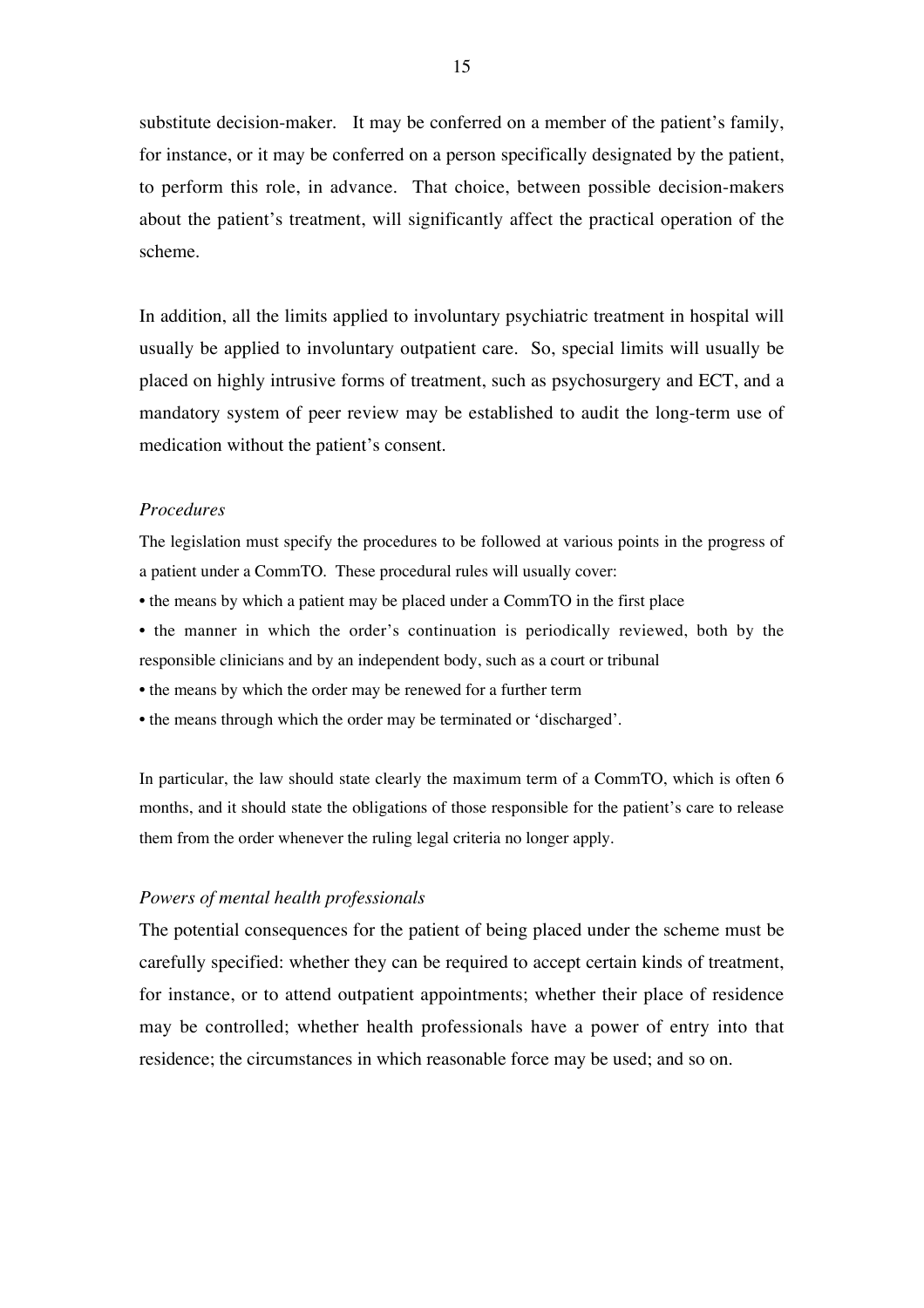Special attention must be directed to the 'recall' or 'revocation' process, under which an outpatient may be swiftly returned to hospital under the scheme. Here the legislation will usually cover:

- the circumstances and the manner in which a patient under a CommTO may be taken to a clinic or hospital for treatment
- the powers of crisis intervention teams, and the Police, in this process
- whether the patient's return to hospital terminates or suspends their CommTO
- whether the patient is entitled to independent review of their return to inpatient care.

#### *Collateral legal issues*

A number of ancillary legal issues must also be addressed, particularly the interaction between CommTOs and parallel legal regimes. The interaction between the CommTO regime and any adult guardianship (or incapacity) regime in force needs carefully handling. The law must state the role to be played by any adult guardian already appointed for the patient, for instance, in relation to their later treatment under the CommTO regime. In addition, attention must be paid to the position of a patient under a CommTO who is subsequently arrested, and who proceeds down one of the many pathways through the criminal justice system. What effect would that have on their treatment under the CommTO? It is commonly specified, for instance, that the CommTO is extinguished if the patient is imprisoned or directed into forensic care. Many technical questions of this kind must be addressed in the design of the statutory scheme.

#### *Liability and immunity*

Finally, many wider questions may arise concerning the potential for civil liability to be imposed on health professionals who manage patients under the regime. Particularly difficult questions may arise concerning their liability to pay damages to third parties who have been injured by a patient under a CommTO who has not received adequate treatment under the scheme. The general principles of tort liability would usually apply in such cases, particularly the law of professional negligence or professional malpractice, although precisely *how* those principles apply in these circumstances may not be entirely clear.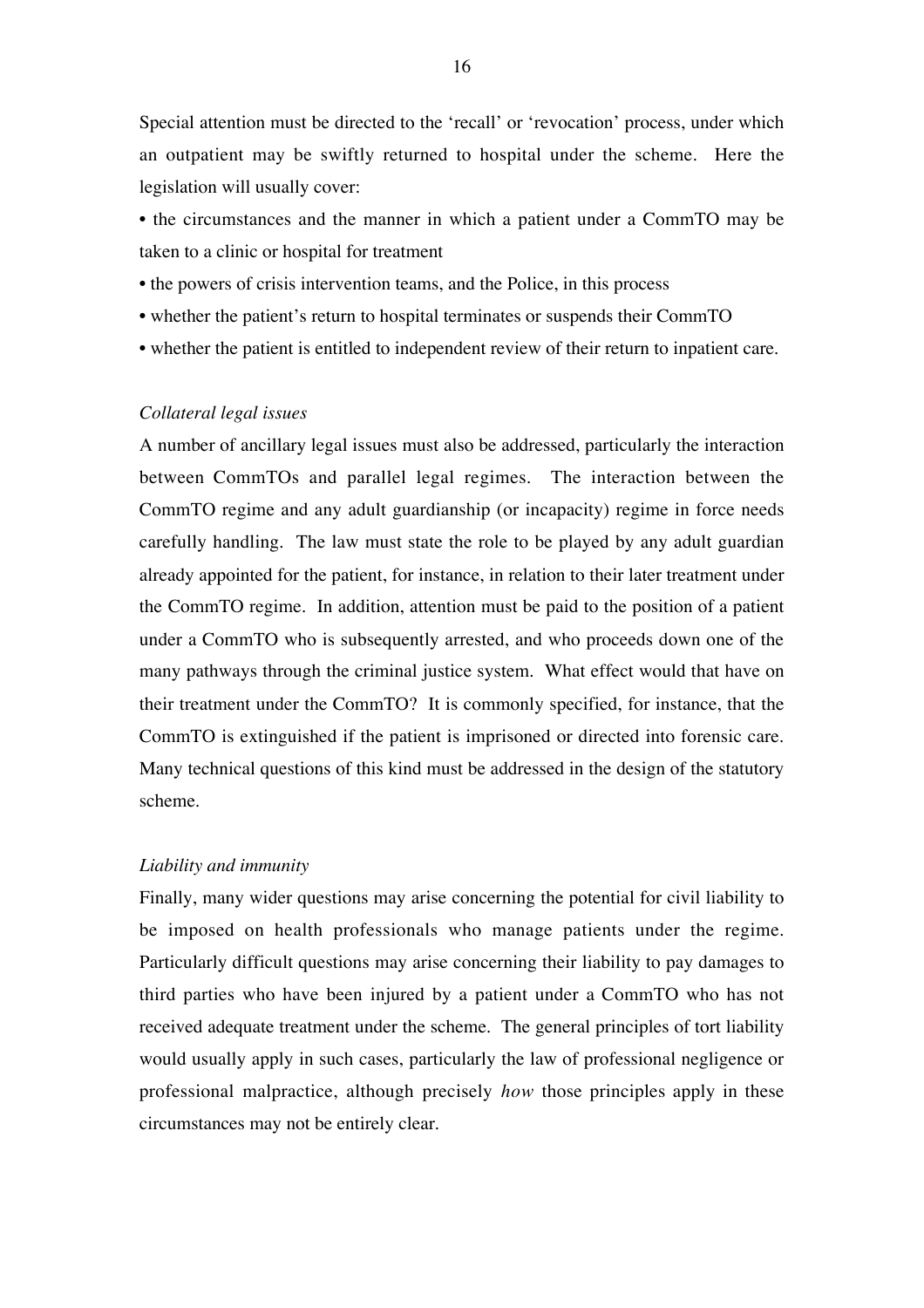The precise obligations imposed on health professionals by the CommTO statute need to be carefully scrutinised in this light. The precise language used to express the statutory obligations of health professionals could affect the circumstances in which they would be held liable. The potential for liability may be enhanced, for instance, if strong duties are imposed upon them to deliver treatment to involuntary outpatients under the scheme: if the statute were to state expressly, for instance, that 'treatment must be provided in accordance with the patient's treatment plan'.

On the other hand, the risk of that kind of liability being imposed unfairly on health professionals can also be anticipated, and could be addressed specifically in the statutory scheme. A special kind of immunity from liability to third parties might be conferred on clinicians who are responsible for the treatment of patients under CommTOs. They may perhaps be protected from liability as long as they have acted in 'good faith', or 'with reasonable care', in the exercise of their powers.

#### **The method for the comparative analysis**

Provisions of this kind provide the legal core of a CommTO scheme. The legislation of particular jurisdictions can therefore be analysed on this basis, by reference to the positions adopted in relation to these central elements of the scheme. That is the method followed in the following chapters of this report: the CommTO regimes of the jurisdictions selected for study are analysed under these central legal themes.

In addition, attention will be directed to:

- the context for the implementation of each jurisdiction's scheme
- the extent and scope of that scheme's use
- the results of any empirical research conducted on its operation
- current debates about its implementation.

The most extensive account will be provided of the Victorian CommTO scheme. This scheme is widely used; it has been in operation for nearly 20 years; it has been the subject of considerable research; and it appears to operate within a context that most closely resembles that found in NZ.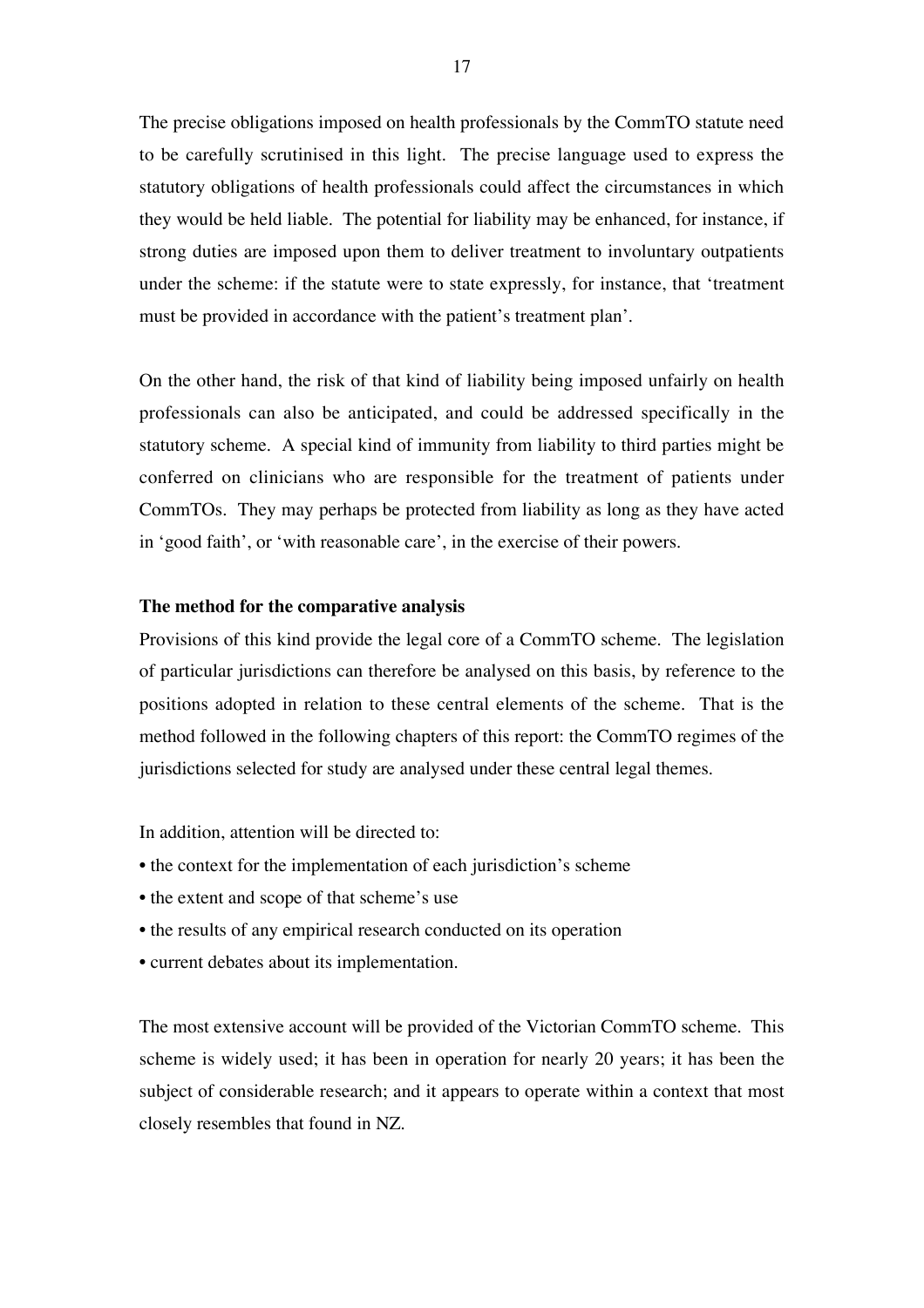### **Chapter 3 New Zealand**

The aim of this report is to try to assess, in light of other jurisdictions' experiences, the adequacy of NZ's CommTO scheme. A short account is therefore required of the NZ scheme.

#### **The introduction of CommTOs in NZ**

NZ's scheme was formally introduced, in the early 1990s, by the *Mental Health (Compulsory Assessment and Treatment) Act 1992* (NZ). This scheme is largely administered by psychiatrists, community psychiatric nurses, and other members of NZ's community mental health teams. The staff of these teams usually visit the patient at their place of residence, to monitor their condition, and they may personally administer the medication prescribed. The members of these community teams work as the salaried employees of NZ's public sector mental health services. Those services are organised on a regional basis and are provided without charge to the patient. The same regional health authority provides both the inpatient and the outpatient service, an arrangement that may promote a relatively smooth transition for the patient between hospital and community care.

Under NZ's constitutional arrangements, the courts have no clear authority to strike down legislation they consider inconsistent with human rights norms. There is no entrenched constitutional bill of rights in NZ, and the human rights treaties to which NZ is a party are not directly enforceable against the NZ Parliament in the courts of the national legal system. NZ is therefore said to have an uncontrolled or 'sovereign' Parliament, with the 'full power' to pass laws. In those circumstances, a clearly enforceable (and therefore potentially intrusive) CommTO scheme was enacted in NZ, without fear that it would be struck down in the courts.

As a consequence, perhaps, of the significant powers provided, the NZ scheme has been widely used throughout the country, and for many years there have been more people under CommTOs in NZ than under involuntary hospital care. The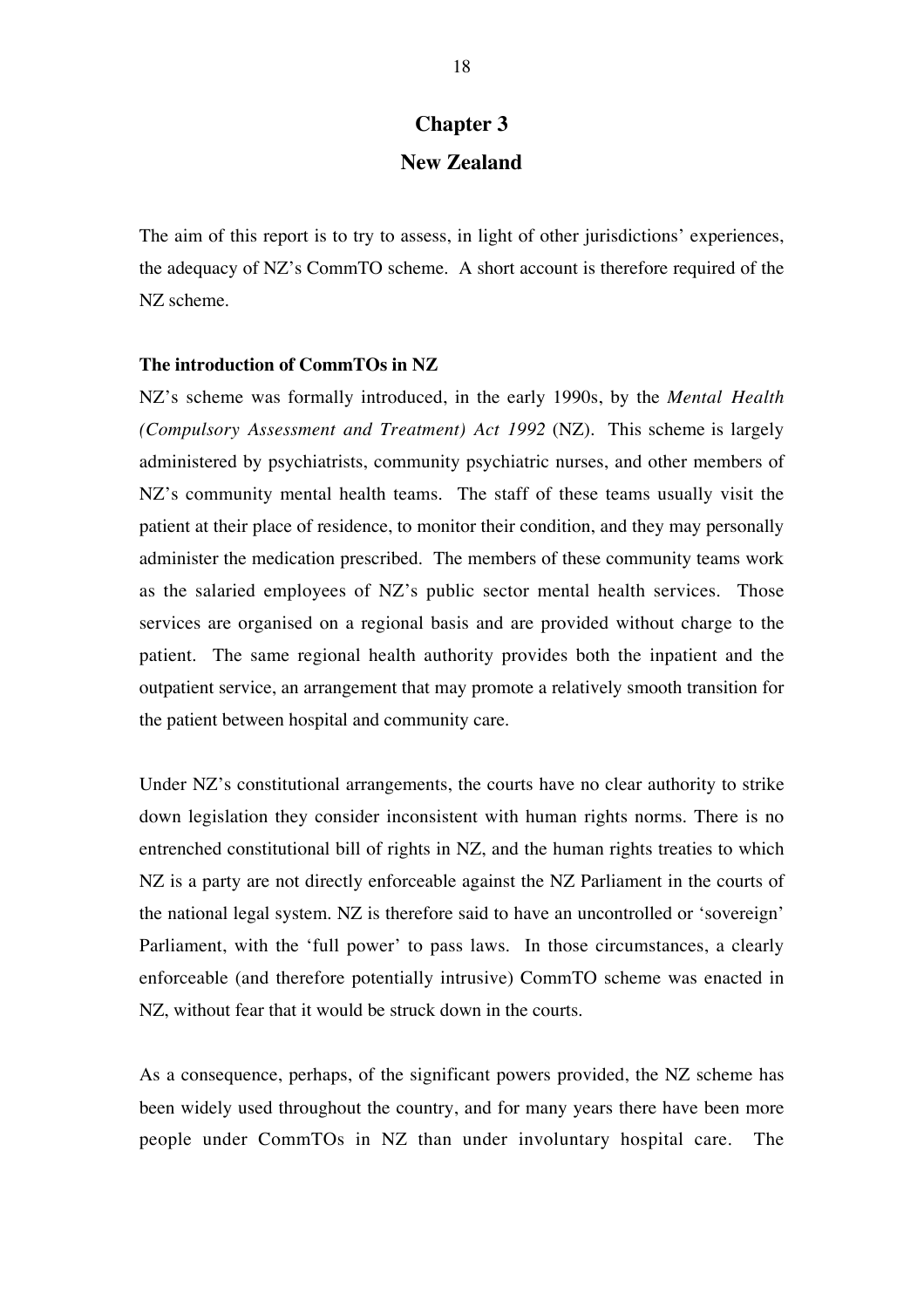introduction of this CommTO scheme could therefore be said to have deinstitutionalised NZ's mental health law.

The introduction of this scheme did not involve a radical break with past practices, however. The introduction of CommTOs in NZ simply replaced the well-established prior practice of granting involuntary patients 'trial leave' from hospital care. That kind of leave had been granted for some years on rather similar conditions to those that would later be imposed on patients under the CommTO regime (Dawson, 1991). In those circumstances, the main effect of introducing CommTOs in NZ was to inject greater formality and transparency into that prior leave process. Under the new scheme, clearer criteria were established for the use of involuntary outpatient care, and patients obtained better access to independent review of their involuntary status. The introduction of CommTOs therefore attracted little opposition at the time on human rights grounds.

#### **The administrative infrastructure**

The NZ CommTO scheme is not structured around the institution of the psychiatric hospital. Instead, its general administration is now the responsibility of regional officials, called Directors of Area Mental Health Services (DAMHS), who are usually senior psychiatrists. They manage the flow of documents and the accountability processes required by law, and they are responsible for compliance on the part of the regional mental health service with *its* obligations to patients under the scheme. In particular, these regional officials act as intermediaries between the clinicians responsible for the patient's treatment and the courts and tribunals that review their status.

In addition, a Responsible Clinician must be designated for each patient under the scheme. That clinician exercises the central legal powers provided by law over the patient's treatment and management, in consultation with other members of a community team. The members of that team are required to consult fully with the patient's family about the treatment proposed. But the power to consent to the patient's treatment is not transferred to family members or another substitute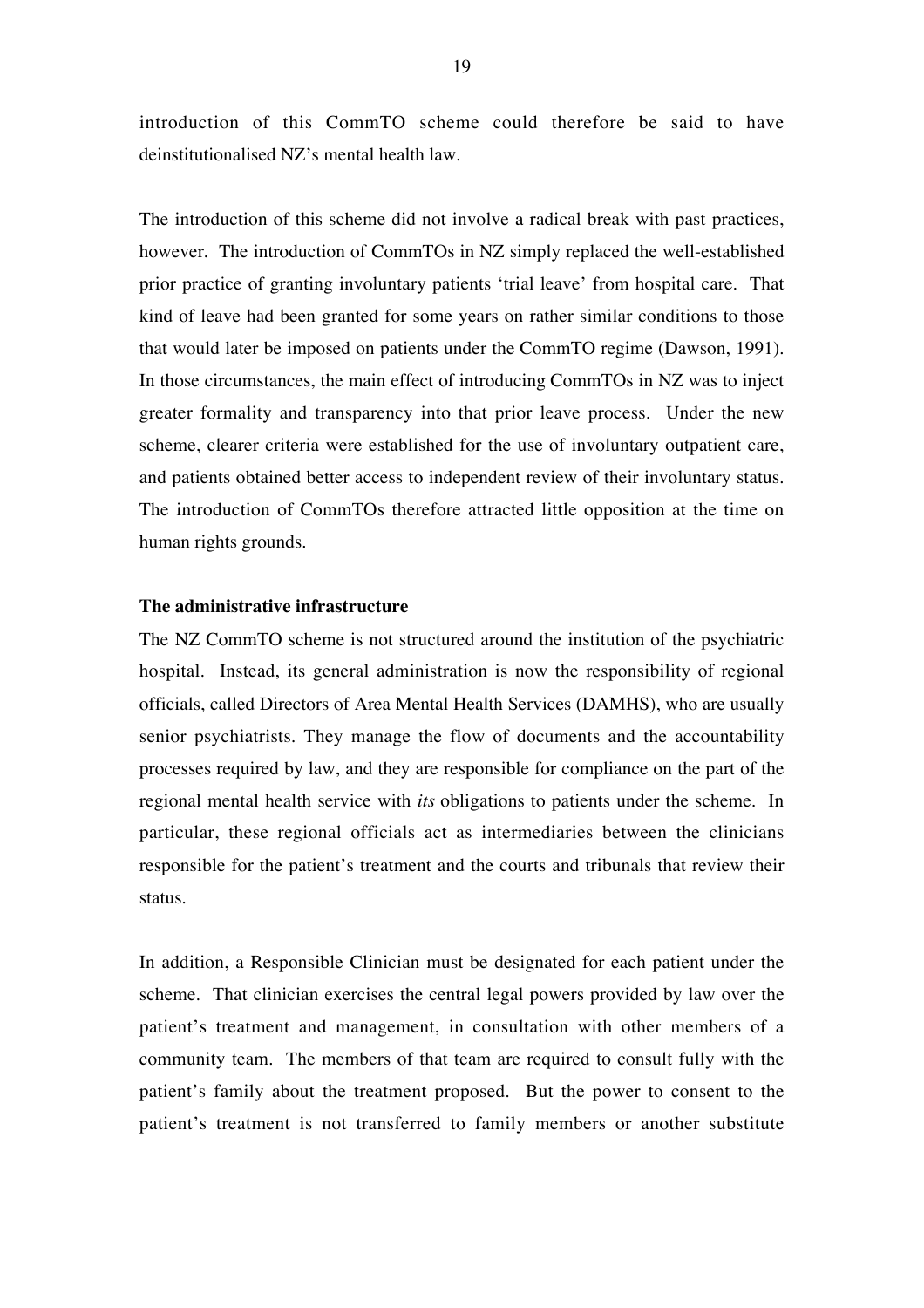decision-maker under the NZ regime. The power to direct the patient's treatment 'for mental disorder' is retained in clinical hands.

Nevertheless, that power of treatment is subject to the same limitations as are imposed on the treatment of involuntary patients in hospital. Special limits are placed on the use of ECT with both involuntary inpatients and outpatients, and mandatory peer review is periodically required of the medication regime.

#### **The criteria and the process**

The legal criteria for placing a patient under a CommTO in NZ focus on (ss 2, 27, 29):

- serious mental disorder (of either a 'continuous' or an 'intermittent' nature)
- serious dangers to the health or safety of the patient, or of others, or the patient's seriously diminished capacity for self-care
- the availability of appropriate outpatient care and social support.

Three mechanisms exist through which a CommTO can be made. Two of these may be described as civil routes of entry to the scheme. The other falls within the jurisdiction of the criminal courts.

Under the civil route of entry, a CommTO may be made:

- by a District Court Judge, after a hearing; or
- by a clinician, who may switch a patient to a CommTO from an involuntary Inpatient Order, previously made by a Judge.

Within the criminal process, a Judge may place a person under a CommTO, either:

• following their conviction for an imprisonable offence (provided the usual criteria for the order are met); or

• when the person has been found not guilty by reason of insanity or unfit to stand trial.

In such cases, placing the person under a CommTO may be considered a less restrictive alternative to their imprisonment or their disposition to forensic mental health care.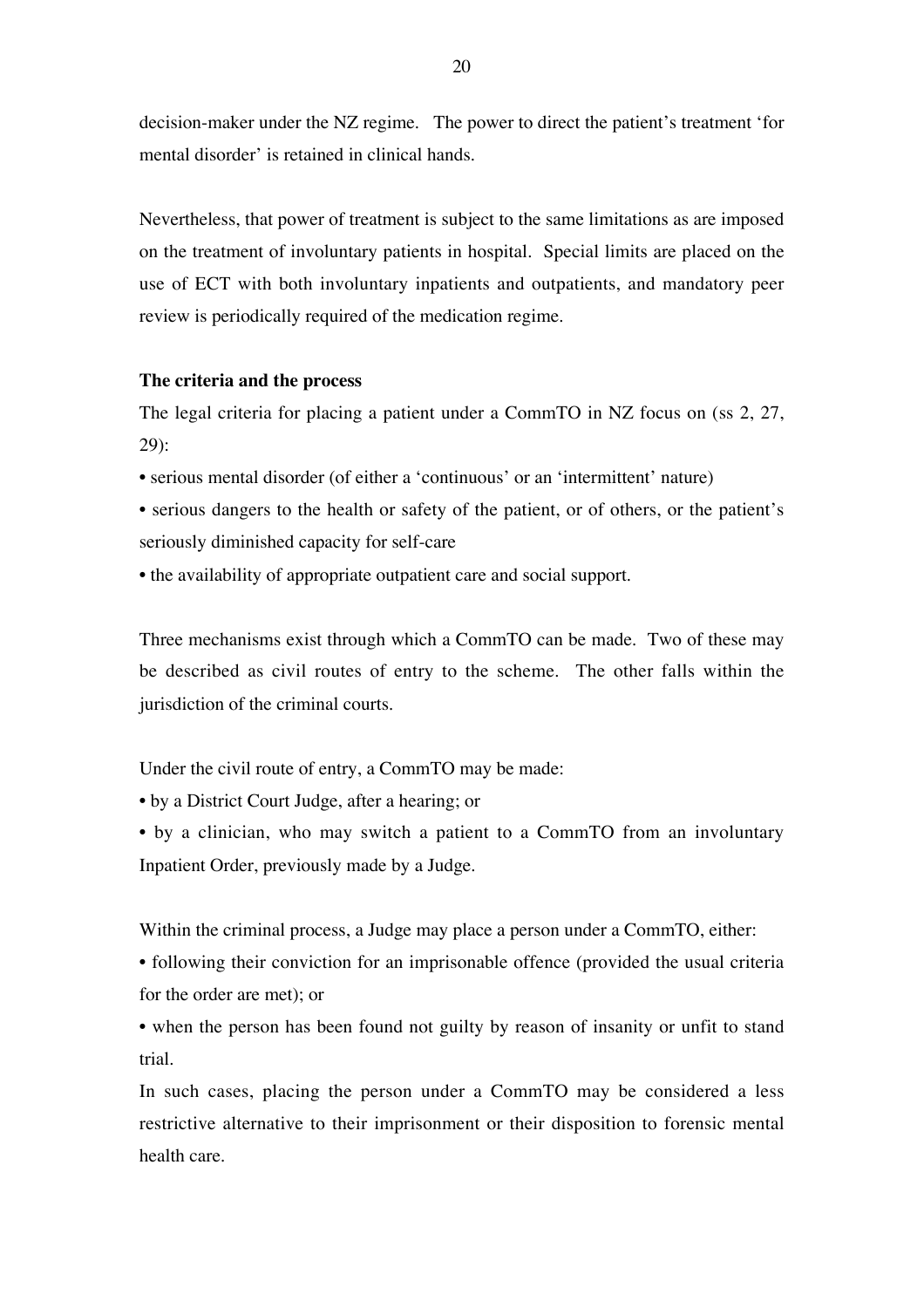The subsequent procedures for review of involuntary outpatient status include:

- mandatory clinical reviews, conducted at specified intervals by the Responsible Clinician and reported to the regional administrator
- mandatory reviews conducted by the District Court during the first year of the CommTO
- elective reviews conducted by a multi-disciplinary mental health review tribunal, on the application of the patient or other persons.

Initially, the CommTO has a maximum duration of 6 months, but it may be renewed by the District Court. If the order is renewed again (after a year), it becomes indefinite in duration. Thereafter, the patient or other concerned persons may still initiate its review periodically by the tribunal, but no continuing, *mandatory,* independent review process is provided. This could be considered a particular weakness of the NZ scheme.

At any time, the patient must be discharged (or 'released') from the CommTO if they cease to be 'mentally disordered' in the necessary sense, or if they no longer pose one of the necessary threats of harm.

#### **The consequences for the patient**

The main consequences of the order are to require the patient to accept treatment as directed by their Responsible Clinician and to accept visits at their residence from designated health professionals.

The specific clause about outpatient treatment in the NZ Act is expressed in terms of a *duty imposed on the patient* to accept treatment. This states that the CommTO 'shall require the patient … to accept … treatment' as directed by their Responsible Clinician: s 29(1). Using analytical legal reasoning, NZ's Southern Review Tribunal has determined that that statutory duty to accept treatment, imposed on the patient via a court order, necessarily confers a correlative *power* on the clinicians to provide treatment without the patient's consent (*MJO*, 1998). As long as the patient continues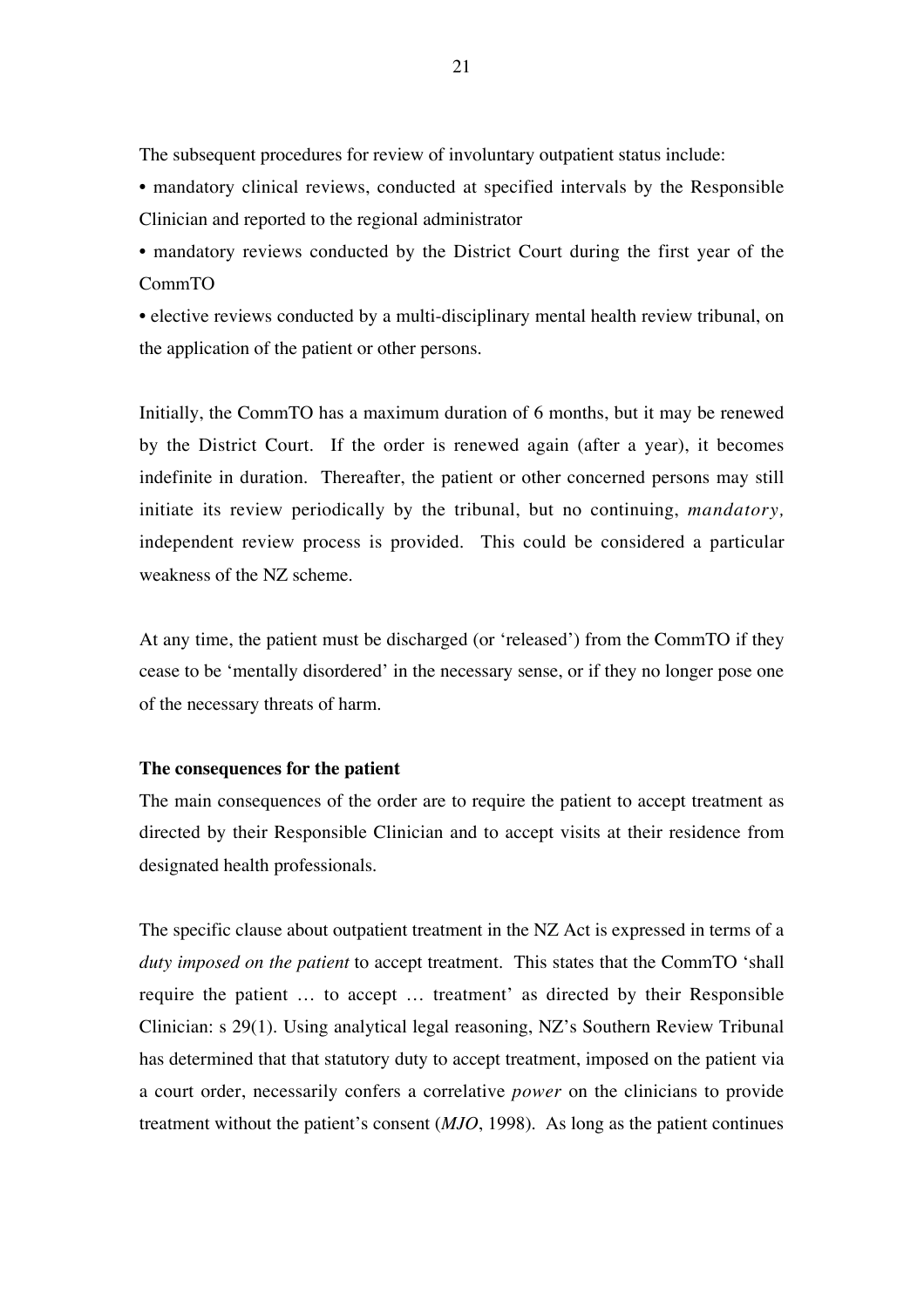to meet the criteria for a CommTO, therefore, ongoing assessment of their capacity to consent to psychiatric treatment would not be required by law.

No limits are stated in the NZ Act on the range of locations at which treatment may be provided. It might therefore be thought that treatment could provided *at any location* under the NZ scheme, and that it might even be lawful to administer medication forcibly to a patient in their own home. It is doubtful whether that would be lawful, however, as no express power is provided to restrain or detain a patient for that purpose. It is not surprising, therefore, that the Guidelines to the NZ Act, issued under the authority of the statute by the NZ Ministry of Health (2000), state that 'no power to detain the patient for the purposes of treatment' in a residential setting is provided by law.

I am assured by health professionals who operate the NZ scheme that medication is not administered to patients under CommTOs over their objection in community settings, both because of its doubtful legality and because that is not considered a safe or ethical practice. Nevertheless, if the patient does not comply with treatment, or if they refuse to engage with the members of the community team, the legislation permits their rapid return to hospital, and there medication may be lawfully administered without the patient's consent.

#### **Treatment plans**

The NZ legislation does not specifically require a treatment plan to be prepared for each involuntary patient, nor does it expressly require a treatment plan to be placed before the judge or tribunal whenever a CommTO is made or reviewed. Nevertheless, the Guidelines to the Act say a treatment plan must be prepared for each involuntary patient under the scheme. The Responsible Clinician's application to the court for a CommTO is to be accompanied by a written statement as to 'what exactly is sought in the proposed order'. It should cover: the proposed type and method of treatment; the location at which it will take place; the services or institutions responsible for delivering it; the monitoring arrangements; and an indication of any other services or support that will be available to meet the patient's needs. The Guidelines state that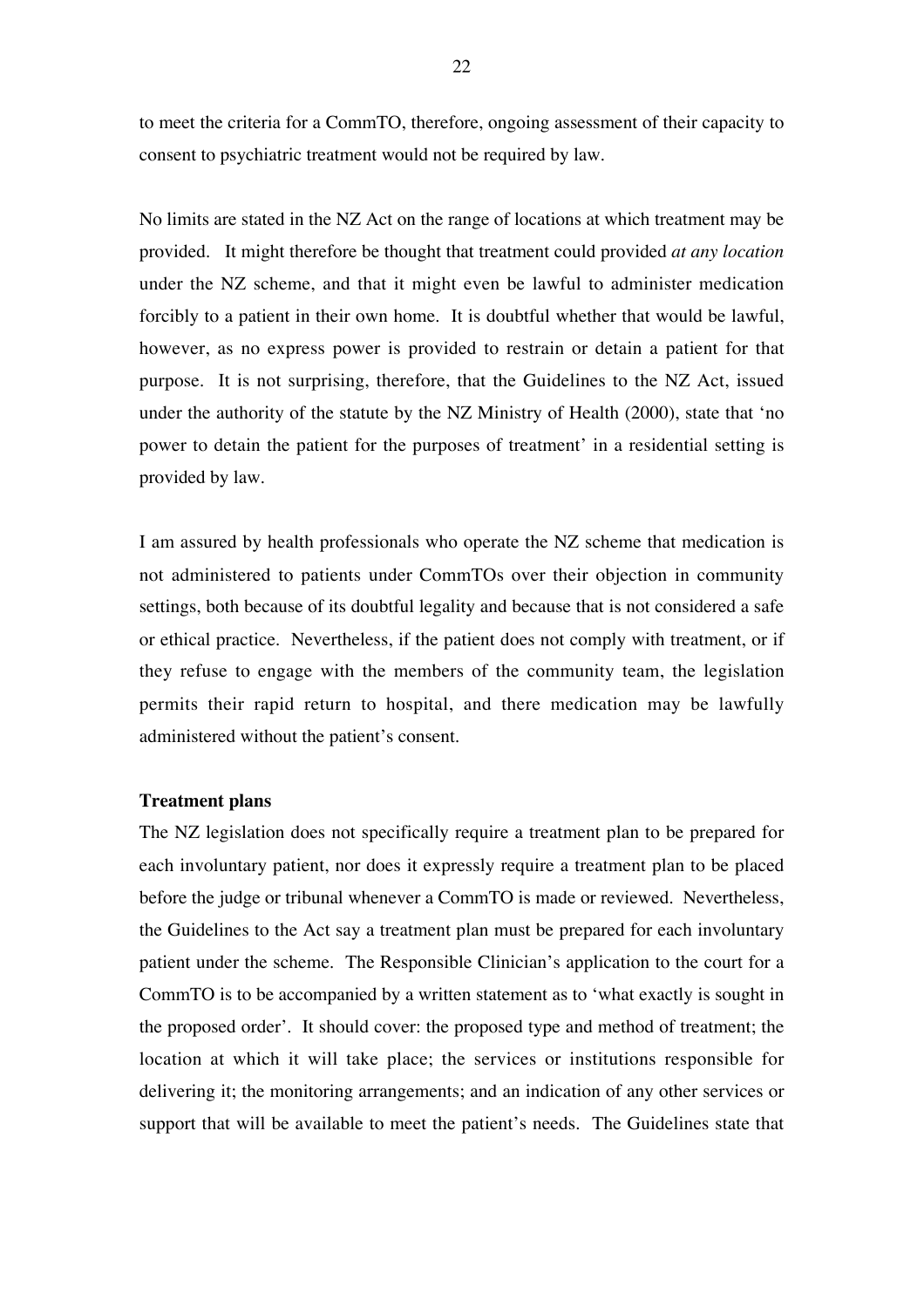these matters should be specified in writing in the order and be given to the patient: para 12.3.

In addition, the Guidelines state that a CommTO 'should not be used as a basis for de facto detention in a community facility', and the NZ courts have held that a patient under a CommTO cannot be directed to live at a specified place (*D*, 1999). The patient may still be required to live in *certain kind* (or 'level') of supported accommodation, if that is considered necessary for their treatment as an outpatient to proceed.

The precise conditions of the CommTO will be set by the responsible clinical team. The patient will usually be required to:

- permit visits to their residence by members of the team (often weekly)
- attend outpatient appointments as required (often a monthly appointment with a psychiatrist)
- take medication as prescribed
- remain at a specified kind of residence (eg, a group home)
- not travel beyond certain boundaries without permission
- avoid substance misuse.

Whether a patient would be returned to inpatient care for breach of those conditions is still a matter of discretion for the clinical team. Return to hospital is *permitted* whenever 'the responsible clinician considers that the patient cannot continue to be treated adequately as an outpatient': s 29(3). Designated health professionals, called Duly Authorised Officers, are available to assist in that process, and Police assistance may be obtained.

#### **Reciprocal duties imposed on health professionals**

The extent of the reciprocal duties imposed on the health services to provide treatment to involuntary outpatients is not clearly specified in the NZ Act. A duty of care to the patient could be grounded in common law principles, under the law of professional negligence or malpractice. In addition, a duty to provide treatment could be implied from the statement, in a separate part of the NZ Act, that all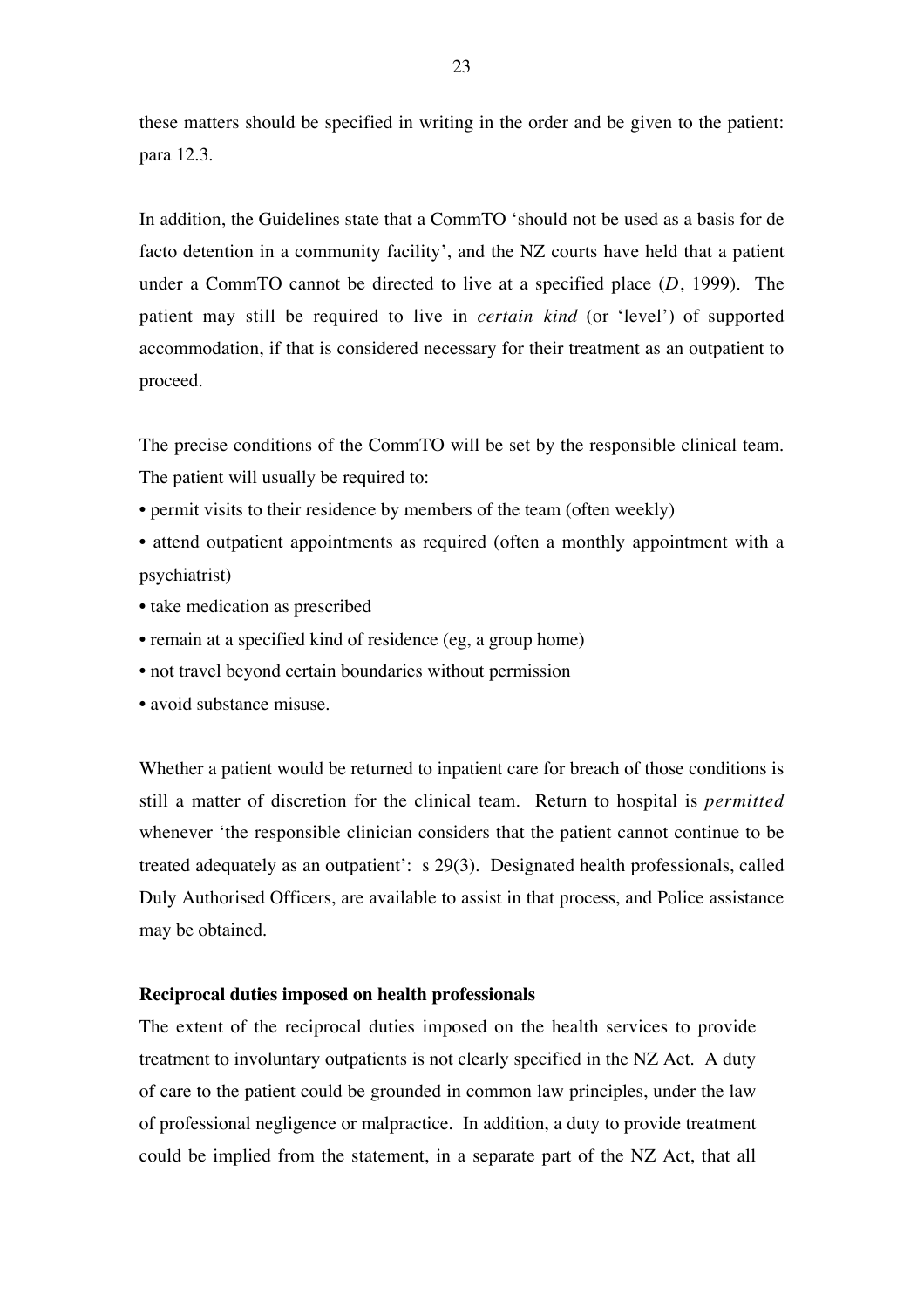involuntary patients are 'entitled to medical treatment and other health care appropriate' to their condition: s 66. It is doubtful whether that statement alone would support an action for damages brought by the patient, or by some other injured person, however, if no adequate treatment has been provided, and harm has been suffered as a result. The intention of Parliament to create a remedy in damages for breach of that provision is probably not sufficiently clear for a court to take that step, particularly when another mechanism for making complaints about breaches of involuntary patients' rights is specifically provided by the Act.

#### **The effect of NZ's 'accident compensation' scheme**

As to the potential liability of the responsible clinicians for the conduct of a patient under a CommTO who might cause harm to someone else: this is fundamentally affected by the existence of NZ's unique accident compensation scheme. This scheme has superseded the usual tort-based systems for imposing civil liability for causing personal injuries to others in NZ. It provides, instead, a form of no-fault insurance cover for all persons whose 'personal injuries' are caused by 'accident' or 'medical misadventure'. Under NZ law, the injured person is not able to sue the person responsible to recover damages for their personal injuries. Instead, they are entitled to seek compensation from the Accident Compensation Corporation that is established under the scheme.

It is therefore an important consequence of the accident compensation scheme that it provides health professionals in NZ with a general form of immunity against civil liability for causing personal injuries for which they might otherwise be held responsible under general principles of tort law. Except in rare cases, such as where property damage has been caused by a health professional's negligence, or where a health professional has been 'grossly' negligent in the provision of care, an injured person cannot successfully sue a negligent health professional in NZ. The corollary is, however, that the injured person may claim compensation under the statutory insurance scheme.

These unusual principles of NZ law make it very unlikely, at present, that a responsible clinician could be successfully sued in the rare case in which a patient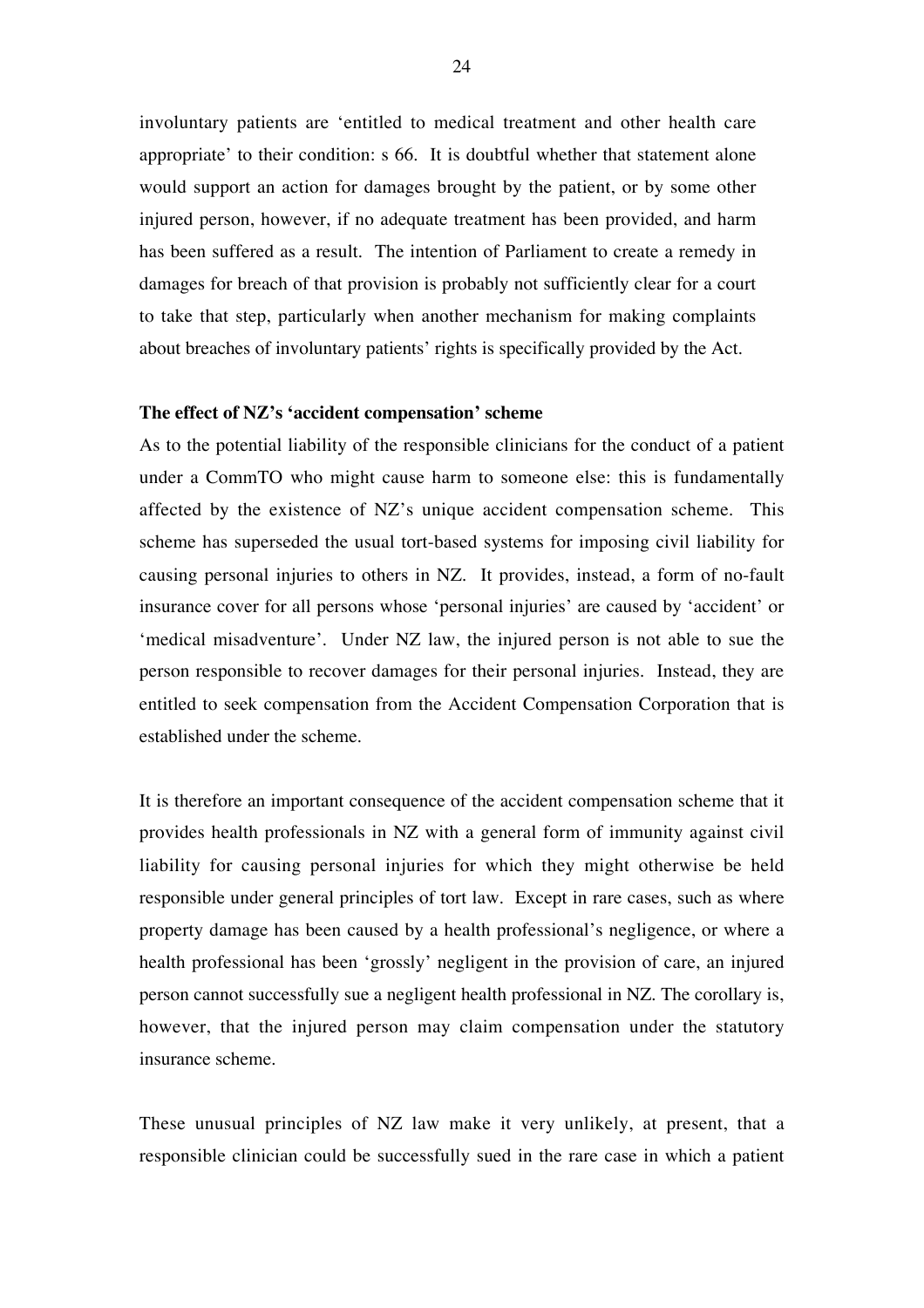under a CommTO inflicted personal injuries on a third party, following failure by the clinicians to provide the patient with adequate treatment or care. In most cases, the only chance the injured third party would have to obtain compensation for their personal injuries would be to make a claim under the no-fault insurance scheme.

#### **Other aspects of the NZ regime**

As to relations between CommTOs and parallel legal regimes:

• in NZ, the conferral on the Responsible Clinician of the power to authorise a patient's treatment supersedes any conflicting authority already conferred on a substitute decision-maker under the country's adult guardianship scheme

• a CommTO is suspended if the patient is charged with an offence and is remanded to hospital for their assessment prior to trial

• a CommTO is terminated if the patient is sentenced to imprisonment or is directed into forensic care.

These are the central legal elements of the NZ scheme.

#### **The rate of use of CommTOs**

This scheme is used frequently, by most international standards. Figures provided to me informally by the NZ Ministry of Health suggest that roughly 1700 people were on a CommTO on any day in NZ in 2003 (or were in the similar position of being 'on leave', for up to 6 months, from involuntary inpatient status, an option that still exists in parallel with the CommTO scheme). NZ's population was about 4 million in 2003. So roughly 1 person in 2350 was on a CommTO in NZ at that time.

These numbers seem to be relatively stable, as there were very similar numbers of 'committed patients on leave' in NZ during the 1980s, when the deinstitutionalisation process was already well-advanced, but the CommTO regime had not yet been established (Dawson, 1991). In the interim, NZ's population has slightly grown.

In a study conducted in the NZ province of Otago, we found that one quarter of patients placed under involuntary psychiatric assessment in hospital during the mid-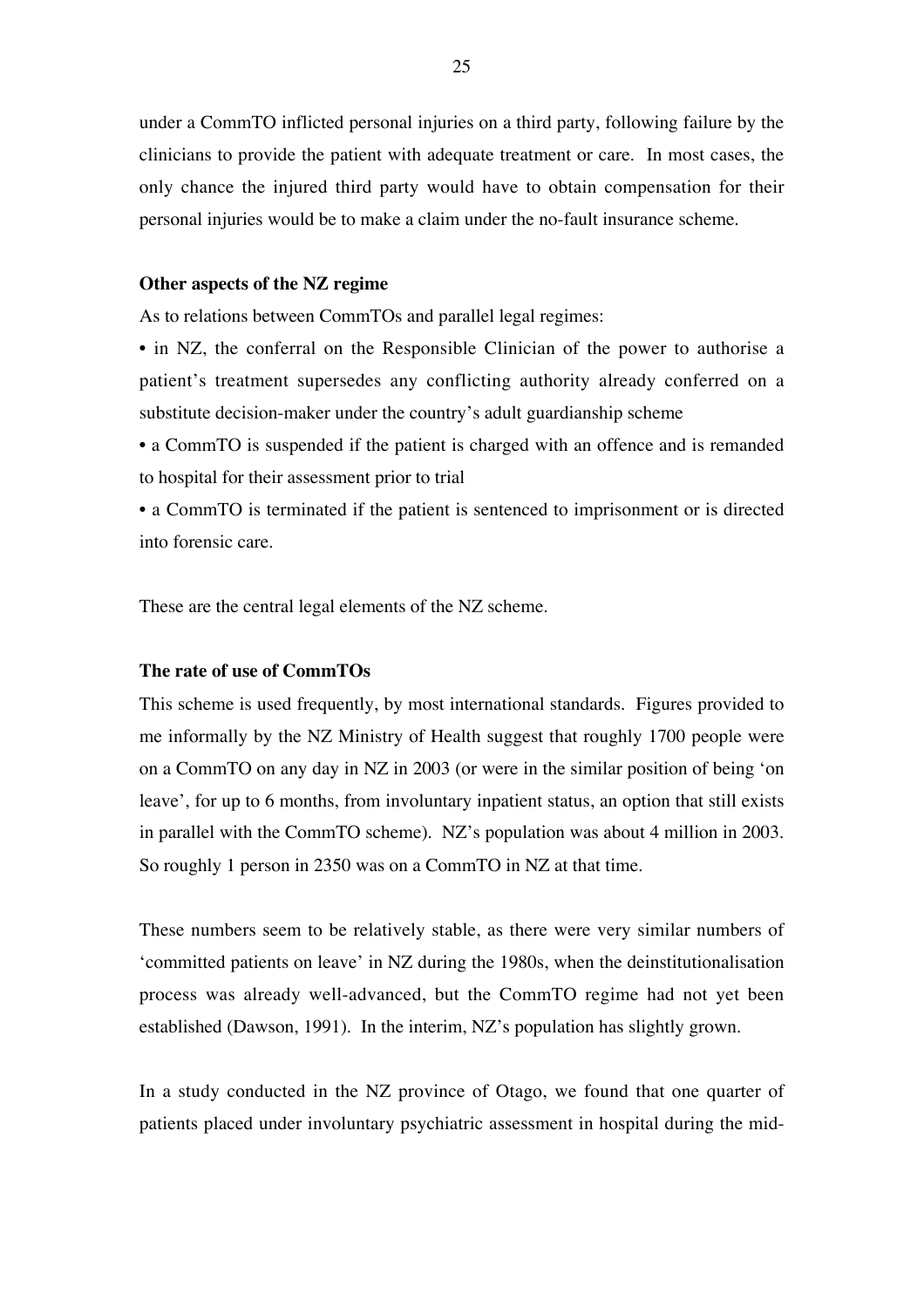1990s were placed on a CommTO following their discharge from that admission (Dawson and Romans, 2001).

The placement of a patient on a CommTO in NZ almost always takes place after they have been admitted to hospital, although prior hospitalisation is not required by law. In principle, even the patient's involuntary assessment can take place outside hospital.

#### **Clinicians' views of the NZ regime**

This CommTO regime appears to largely acceptable to NZ psychiatrists and other health professionals directly involved in its implementation. A recent published report of a national survey of NZ clinicians concerning their views of this regime reached the following conclusions (Romans et al, 2004):

Our central finding is the high level of endorsement of CommTOs by NZ mental health clinicians. Most see the CommTO as a useful tool in pursuit of core clinical goals for the seriously mentally ill.…

The prevailing view appears to be that CommTOs work in a largely structural and indirect fashion. They are considered to bind into place the necessary community service, and to facilitate contact with the patient, medication compliance and early identification of relapse. They may support the involvement of families and other agencies in care and may have a significant impact on a patient's attitude to their illness. These complex effects may lead in turn to clinical improvement and enhanced insight, reducing harm. If that is so, CommTOs may be part of the solution to a major failure of deinstitutionalisation: lack of continuity of care.

Compulsion was not seen by respondents as a substitute for adequate service provision. On the contrary, success was seen to depend on the quality and extent of the community services provided. There is even the perception that compulsion may enhance service provision, with those under CommTOs receiving priority in poorly resourced systems. The order was seen by many to commit service providers to patients' care. *"It is not clear"*, said one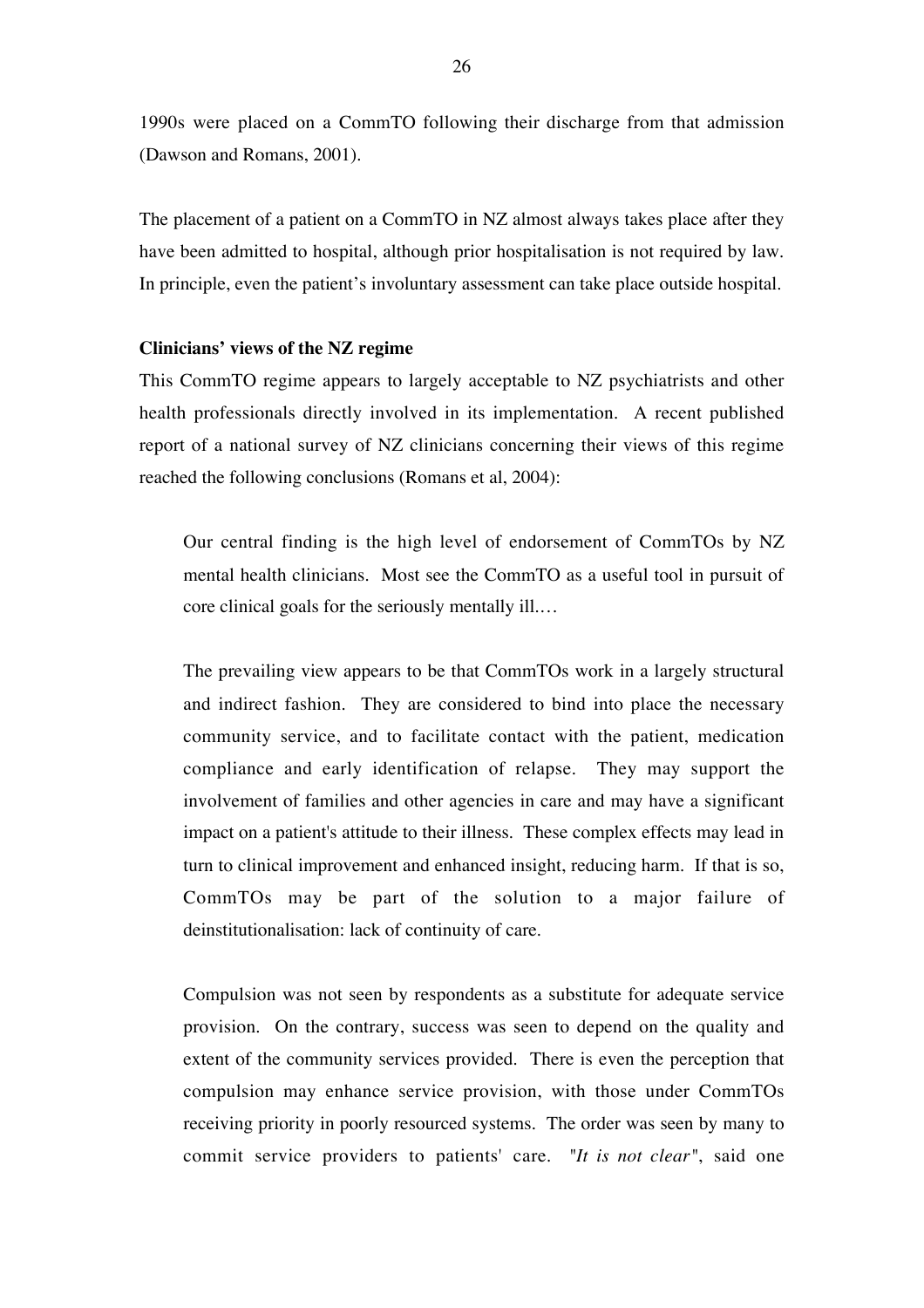respondent, "*who is under the order, the patient or the nurse*"*.* Perhaps an order should not be required for this purpose, but if it does focus attention on patients most in need of treatment, despite their reluctance, it may correct a tendency of mental health services to shift their focus to those less difficult to engage.

With regard to the impact on the therapeutic alliance, the predominant view of respondents was that, while compulsion can harm relations with patients in the short term, the advantages of continuing treatment usually outweigh this problem, and that where greater insight follows treatment, therapeutic relations will often improve in the end....

The existence of a small minority of clinicians with strong reservations about CommTOs suggests considerable variation in clinical practice is likely to occur. This should be accepted, in our view, until the efficacy of CommTOs is better established, in light of the complex ethical questions involved [13, 14]. To that end, the law should leave considerable discretion concerning precise use of CommTOs in clinical hands.

Policy-makers, on the other hand, who favour CommTOs principally for the control of violent behaviour, or for control of patients not considered treatable by most clinicians, will derive little support from this study. Our respondents saw reducing violence to others as a matter of some importance in key decisions, but they seem to view it mainly as a desirable secondary outcome of properly-targeted clinical care. ….

We consider, in light of the views expressed by the majority of our respondents, that until the debate about efficacy is more clearly resolved, New Zealand law should continue to authorise compulsory outpatient care, provided it is carefully targeted on the seriously mentally ill and an adequate community service is available in each case.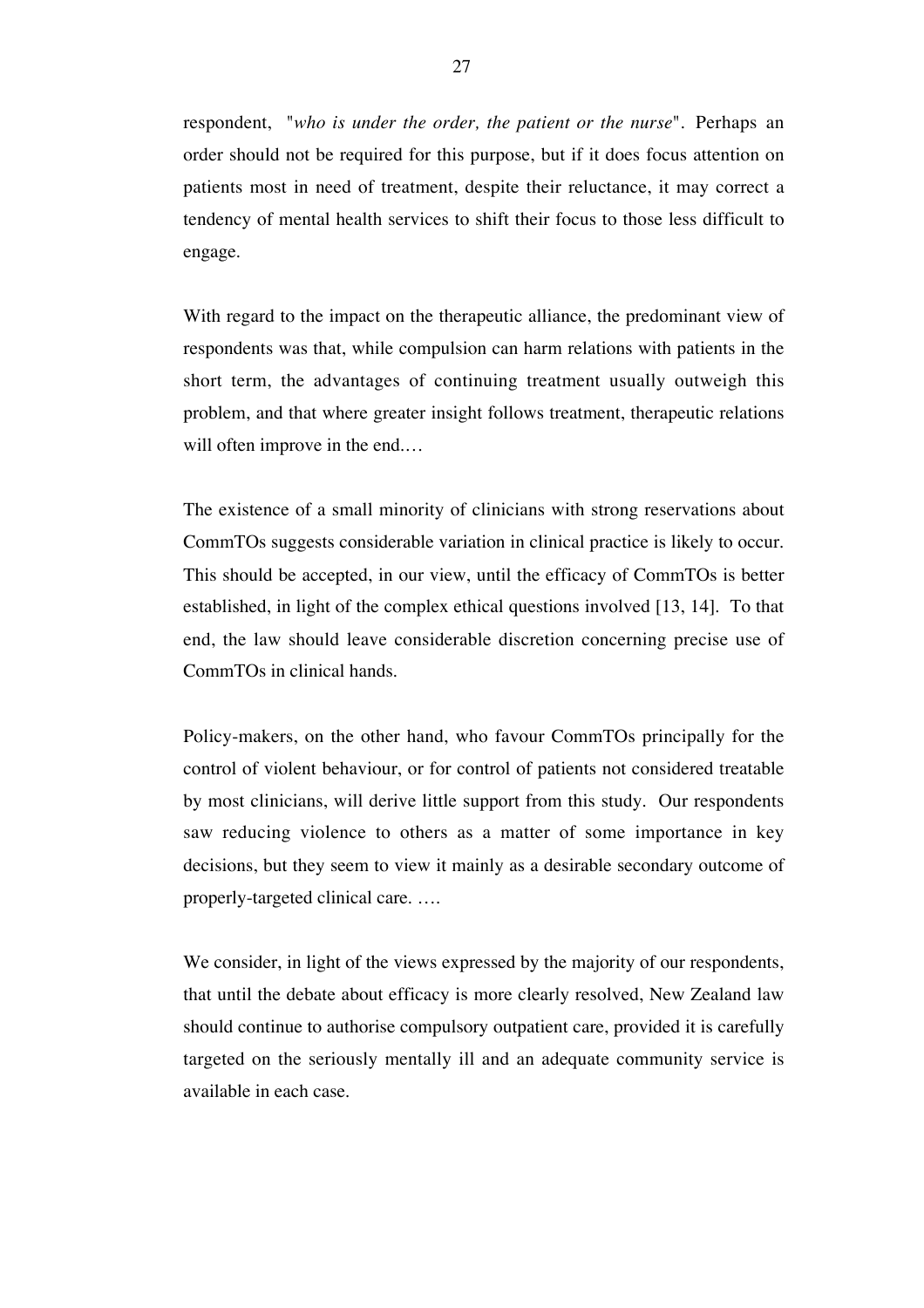Very similar views have been expressed by task forces established by the American and the Canadian Psychiatric Associations in recent years (Gerbasi et al, 2000; O'Reilly et al, 2003).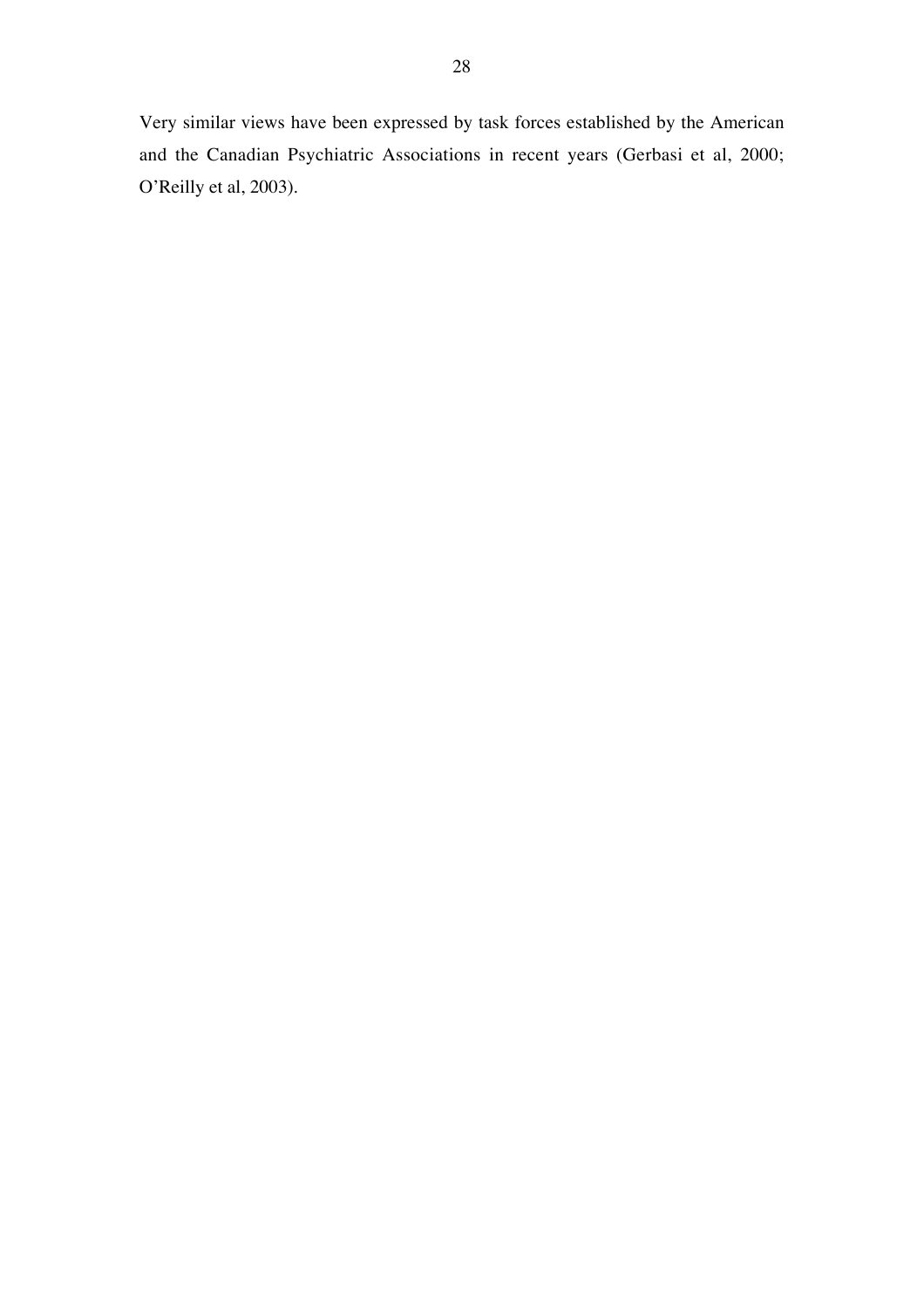## **Chapter 4 Victoria**

#### **Summary**

Victoria operates a widely-used and accepted CommTO regime, under the authority of civil mental health legislation, and in a manner largely independent of the criminal justice system. This regime is implemented in a radically deinstitutionalised service environment through an extensive network of community mental health teams. The regime is characterised by significant elements of clinical discretion and by a tribunal process of review. Adoption of this model authorises a more predictive and preventive approach to be taken to involuntary outpatient care than may be possible in highlyconstitutionalised legal systems. Use of the Victorian regime increased rapidly during the 1990s as the number of psychiatric beds fell rapidly in the state. This put great pressure on the remaining inpatient facilities and substantially reduced the average length of hospital stays. The research suggests that the Victorian CommTO regime is reasonably well-targeted on patients identified in the psychiatric literature as suitable for involuntary outpatient care, and that the regime is effective in producing positive outcomes for patients' health, particularly for those in the middle phase of their illness. There are still concerns that CommTOs may be used too widely in Victoria, and for too long, that it may be assumed too readily by clinicians that patients under them must receive depot rather than oral medication. Patients also have relatively infrequent access to tribunal reviews and there may be insufficient continuity in doctor-patient relationships. Recent reforms have required the preparation for each patient of a statutory treatment plan.

#### **The Australian context**

Australia operates a federal legal system, under which the nation is divided into nine separate jurisdictions, one at the federal level and one for each state or territory. Each state and territory has its own mental health legislation and its own criminal laws.

The Australian legislatures are in a distinct position concerning their capacity to pass mental health legislation. Under the Australian constitution, the federal system and the separation of powers are entrenched aspects of government that cannot be altered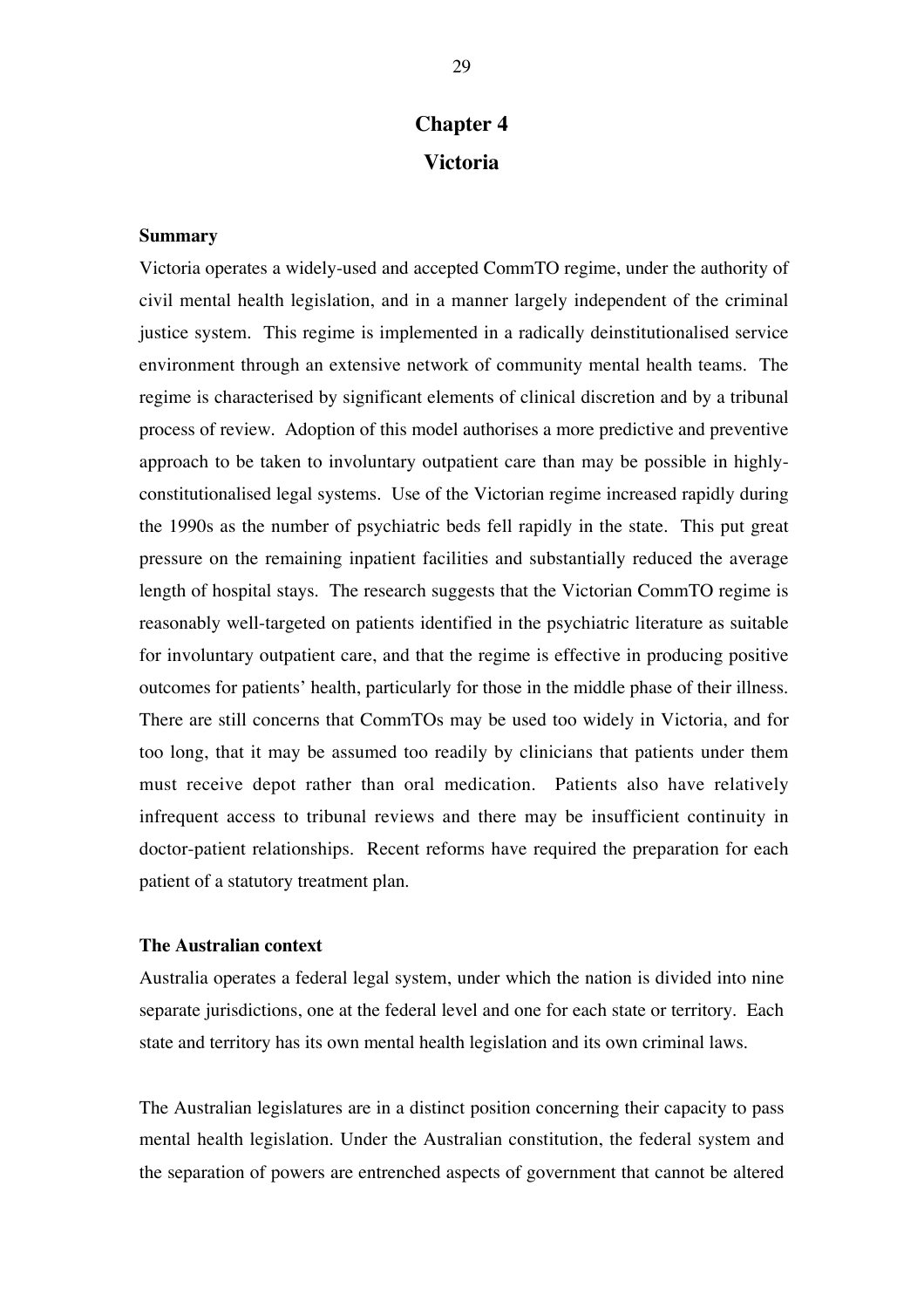by the passage of ordinary legislation. But there is no constitutional bill of rights that is legally entrenched in a manner that limits the powers of the federal or state Parliaments to enact mental health legislation, or that permits the courts to strike down legislation that is considered inconsistent with civil or human rights norms. Nor are the international human rights treaties to which Australia is a party directly enforceable against its legislatures in the courts of the domestic legal system in the absence of legislation to that effect. CommTO legislation may not be inconsistent with human rights norms, in any case, but in these circumstances Australian legislatures have a fairly free hand, and all states and territories have now enacted involuntary outpatient treatment schemes. They have enacted them either as an aspect of their mental health legislation, or, in the case of South Australia, under the aegis of an adult guardianship scheme.

The focus here will be on the CommTO regimes in the eastern Australian states of Victoria and New South Wales (NSW). These are the most heavily-populated regions of Australia. They contain the major cities of Melbourne and Sydney, both of which have more than 3 million people and substantial immigrant communities.

In the last decade, the Australian federal government, in consultation with the states and territories, has promoted a National Mental Health Strategy. That Strategy declares Australia's public policies concerning the treatment of mental illness. It emphasises the benefits of deinstitutionalisation, and the need for greater development of community services and the adequate protection of patients' rights. Under this Strategy, an attempt is being made to provide total cover of the population by mobile community mental health teams. Whether these policies are adequately backed by resources is doubtful. A recent report of the national Mental Health Council of Australia argues that the implementation of the Strategy has been inconsistent, funds intended for mental health services are still siphoned to other areas of medicine, and much of the increase in the mental health budgets is being spent on the rising costs of anti-depressant medication (Robotham, 2003). Nevertheless, there is significant support, at both national and regional levels in Australia, for mental health policies that promote the use of CommTOs, where adequate resources are available.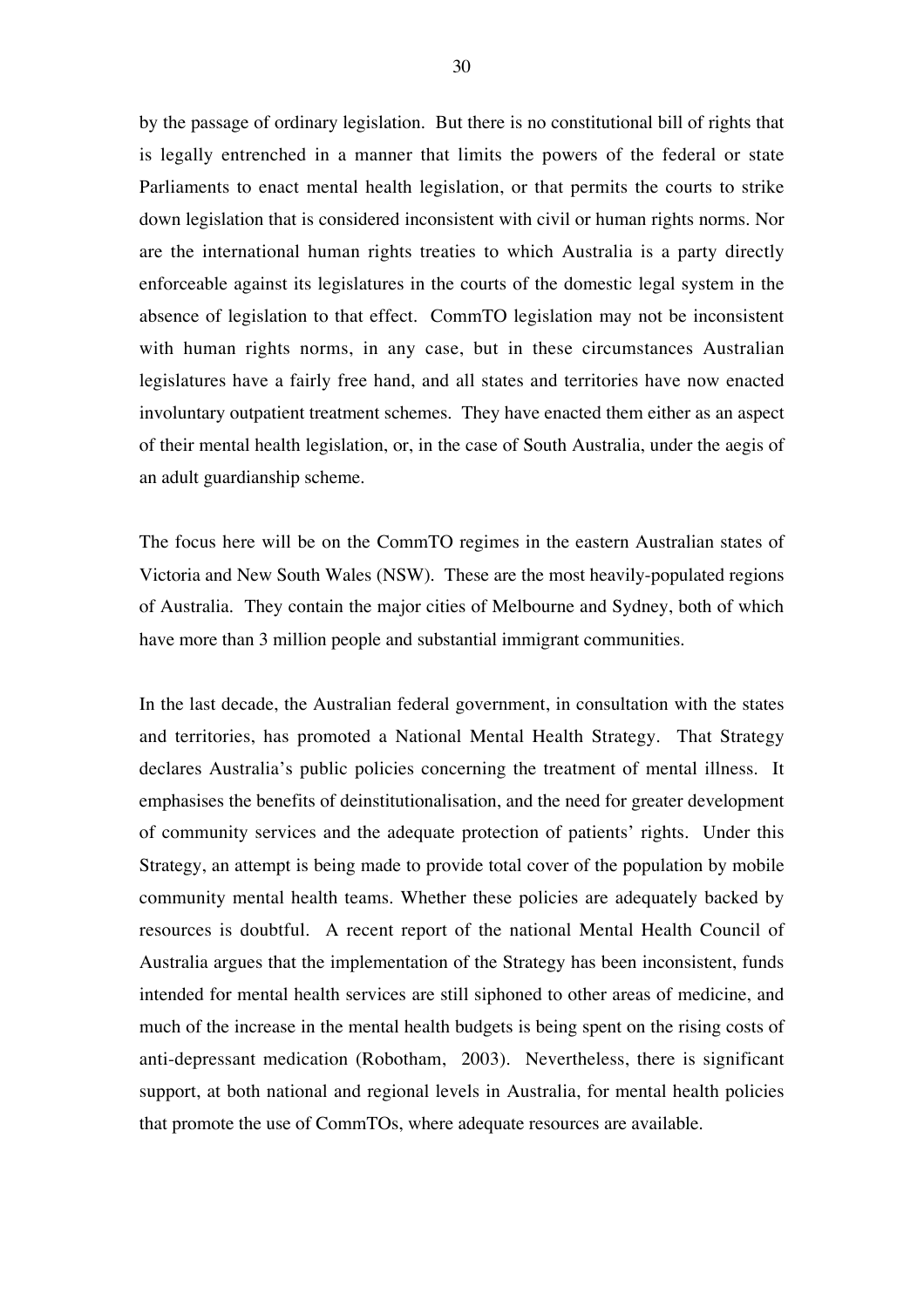#### **The Victorian context**

Victoria had population of just under 5 million people in 2003, roughly 60% of whom live in Melbourne. It has centrally organised and publicly funded health services and strong social welfare traditions, which no doubt contribute to its ability to coordinate the development of community mental health care.

The Victorian CommTO scheme was enacted through the *Mental Health Act 1986* (Vic). This was one of the first schemes of its kind in the world, particularly outside the USA. That is not surprising, as Victorian psychiatrists have been international leaders in the field of community care (eg, Hoult, 1986).

The Victorian regime is based on a model of clinical discretion and tribunal review. It deliberately gives priority to the use of outpatient care. Patients are placed on CommTOs exclusively by psychiatrists. In practice, this almost always follows a period of hospital care, though that is not required by law. The time patients spend in hospital may be brief, however, as the deinstitutionalisation process has been farreaching in Victoria. Most mental health care is delivered through outpatient appointments, and through a well-established network of mobile community mental health teams that operate out of general hospital psychiatric units or community mental health centres. As a result of these developments, there is considerable pressure on the remaining hospital beds.

## **Mental health services**

A recent review of psychiatric services in Australia shows that Victoria and South Australia generally provide the most intensive level of services to their populations, and have the highest proportion of psychiatrists (14.4 per 100,000 population in Victoria in 1999) (AHIW, 2003). From the mid-1980s, Victoria's services were rapidly deinstitutionalised. Systema and colleagues report that, in the decade from the mid-1980s to the mid-1990s, there was a 'major shift from hospital-based to community-based care in Victoria within a relatively short period of time' (at 274). The number of psychiatric hospital residents in the state peaked in 1964 at 7500, but by 1991-92 it had fallen to 3100 (McDonnell & Bartholomew, 1997). By the mid-1990s the number of psychiatric hospital beds had dropped to roughly 2-3 per 10,000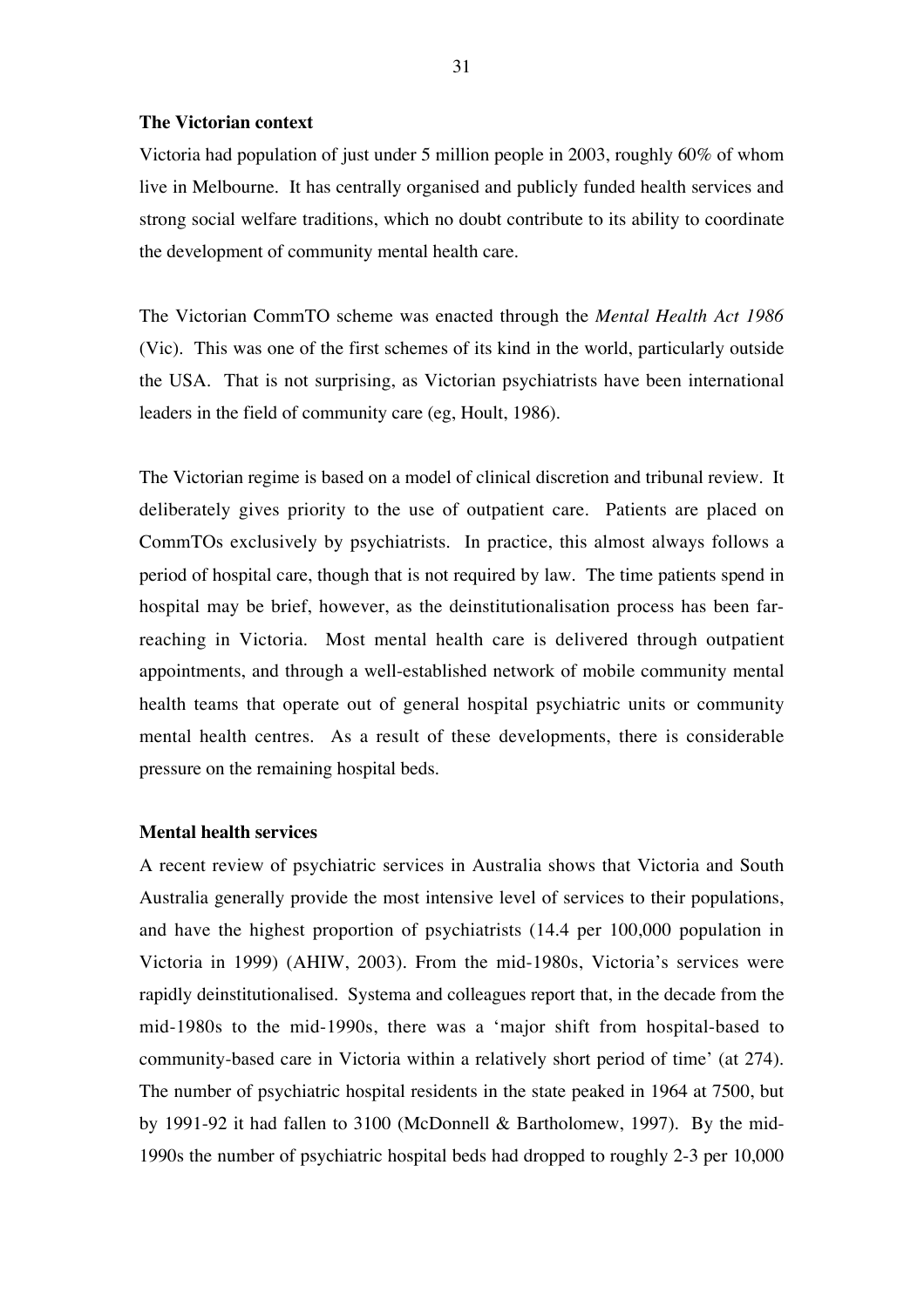population, and it continued to fall, it seems, throughout that decade (Power, 1998; Systema et al, 2002; Wallace et al, 2004; AHIW, 2003).

By 1995, Victoria had the lowest per capita beds of any Australian state, although it still spent more than other states on mental health care and most of that funding was being spent in the community. By the year 2000, the average length of an acute psychiatric admission in the state had fallen to 8 days (Burgess et al, 2003). Many people interviewed considered this rapid reduction in psychiatric beds and the associated shift in resources to the community would not have been possible without the introduction of CommTOs.

Following their introduction, use of the scheme grew rapidly, especially in the early 1990s, after some teething problems were fixed by an early amendment to the law (Power, 1998). The number of patients per year placed under CommTOs within 7 days of discharge from hospital more than doubled between 1992 and 1998, from 919 to 2277 (Burgess et al, 2003). Increasing numbers of patients on CommTOs therefore appeared before the Victorian Mental Health Review Board (the Board). It experienced a 45% increase in its case load between 1995 and 2000.

In the 1990s, there was a series of Coroner's inquiries into suicides by discharged psychiatric patients in Melbourne. These inquiries attracted considerable media attention. A number of the people who died were apparently under a CommTO at the time, but they may not have been receiving adequate mental health care. That was the subject of criticism in a number of Coroner's reports. These events seem to have influenced the Victorian government to direct greater resources towards community care.

No-one spoken to believed the introduction of CommTOs was a successful way to save public money, because, to work effectively, the regime must be backed by wellresourced systems of community mental health care.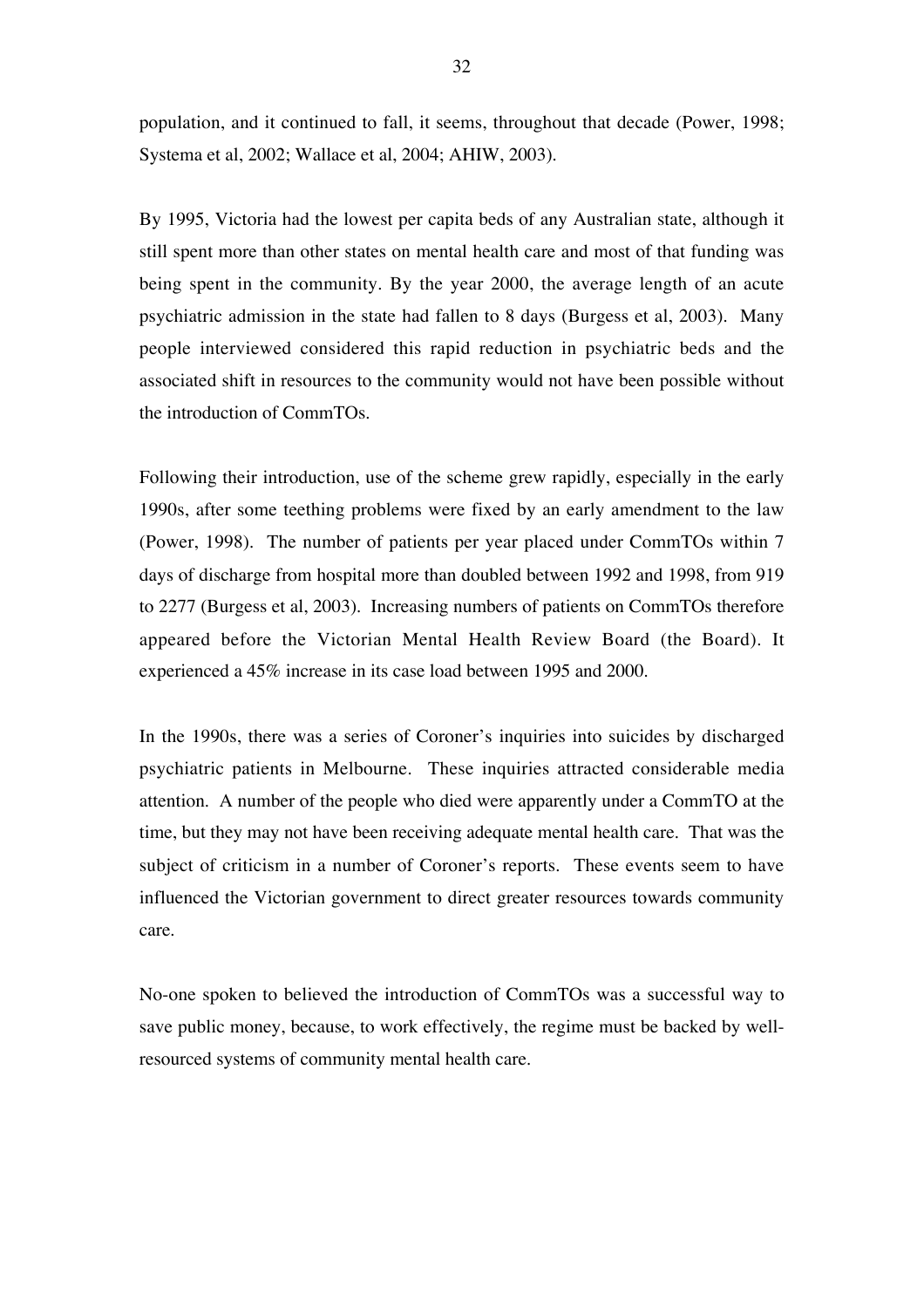## *Services in Melbourne*

The services in Melbourne are divided between a number of 'areas' of the city. Each area contains roughly 250,000 adults between the ages of 18 and 65, and each is said to have about 600-800 severely mentally ill people on its case register. Roughly 150- 250 of these patients (about 15-25%) are usually on a CommTO (Trauer & Sacks, 1998; confirmed by several senior psychiatrists).

Muirhead (2000) gives the following brief description of the mental health service in one area, serving a population of approximately 250,000 people, of whom 39% were from non-English-speaking backgrounds:

The North Western Area Mental Health Service consists of a 21 bed acute inpatient ward, 20 bed Community Care Unit (CCU), two Continuing Care Teams (CCTs), a Crisis Assessment and Treatment Team (CATT) and a Mobile Support Team (MST). The CCU is a residential rehabilitation facility operating in a separate location to the inpatient unit. The two CCTs are located at two mental health clinics, one in each city council area, and provide psychiatric follow up for most of the outpatients of the service. CATT provides emergency and acute treatment and crisis intervention and is based at the innermost mental health clinic. MST is also based at this clinic and provides ongoing intensive assertive outreach treatment to a number of the service's patients (at 22).

Another feature of the Victorian situation, according to several senior psychiatrists, is that the great majority of patients in acute psychiatric wards are now treated involuntarily, perhaps 70-80%, and a voluntary admission is hard to secure.

In short, with the possible exception of forensic care, admission to inpatient mental health facilities in Victoria now seems mainly limited to the acutely mentally ill.

The Victorian public mental health system provides far more residential psychiatric beds in community settings, however, than the other states (AHIW, 2003). Beds are provided for longer-term psychiatric rehabilitation through Community Care Units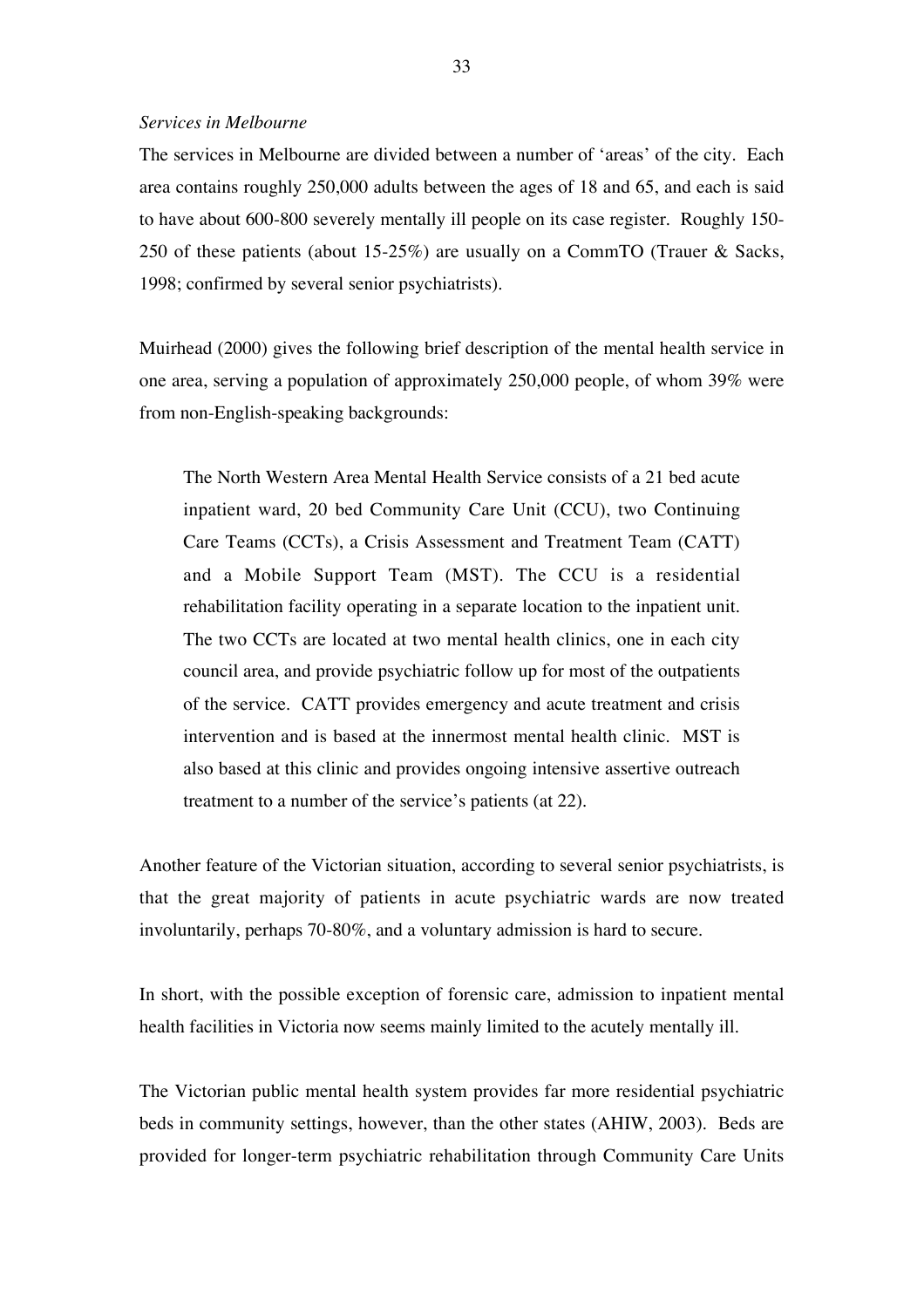(CCUs), and some patients under CommTOs live there. 'Silting-up' of these facilities is considered to be a problem, as is the gap between the level of care these units provide and that available in the private sector accommodation to which most patients are discharged. No specialised psychiatric services are provided in that private accommodation, and its quality may be poor.

Gaps in suitable accommodation were generally identified as a major weakness in the Victorian system that may subvert patients' rehabilitation.

#### **The CommTO legislation**

An excellent account of the Victorian legislation is provided in the *Community Treatment Order Guidelines*, issued by the Mental Health Branch of the Victorian Department of Human Services (Chief Psychiatrist, 2001; downloadable from the Web). These Guidelines indicate that the general intention of the Victorian scheme is to ensure that involuntary psychiatric treatment is provided in the least restrictive environment. This treatment should be based, it is said, on 'a mutually respectful relationship between the persons on the [order] and the treating practitioners'. Establishing this relationship is said to require 'time, consistency of staff, information sharing and negotiation' (at 1).

## *Criteria*

As is usual, two sets of criteria apply to the use of CommTOs in Victoria: one covering the circumstances in which a person may be placed under involuntary psychiatric treatment in general, the other covering outpatient care.

In combination, the focus of these criteria is upon:

• mental illness on the part of the patient, indicated by a medical condition characterised by a significant disturbance of thought, mood, perception or memory

- the prospect of relapse occurring in their illness, including its likelihood, and potential severity, and the consequences for the patient's health or safety
- the need for involuntary treatment for the protection of other people
- the need for immediate treatment to proceed, on an involuntary basis
- refusal of treatment by the patient *or* their inability to give consent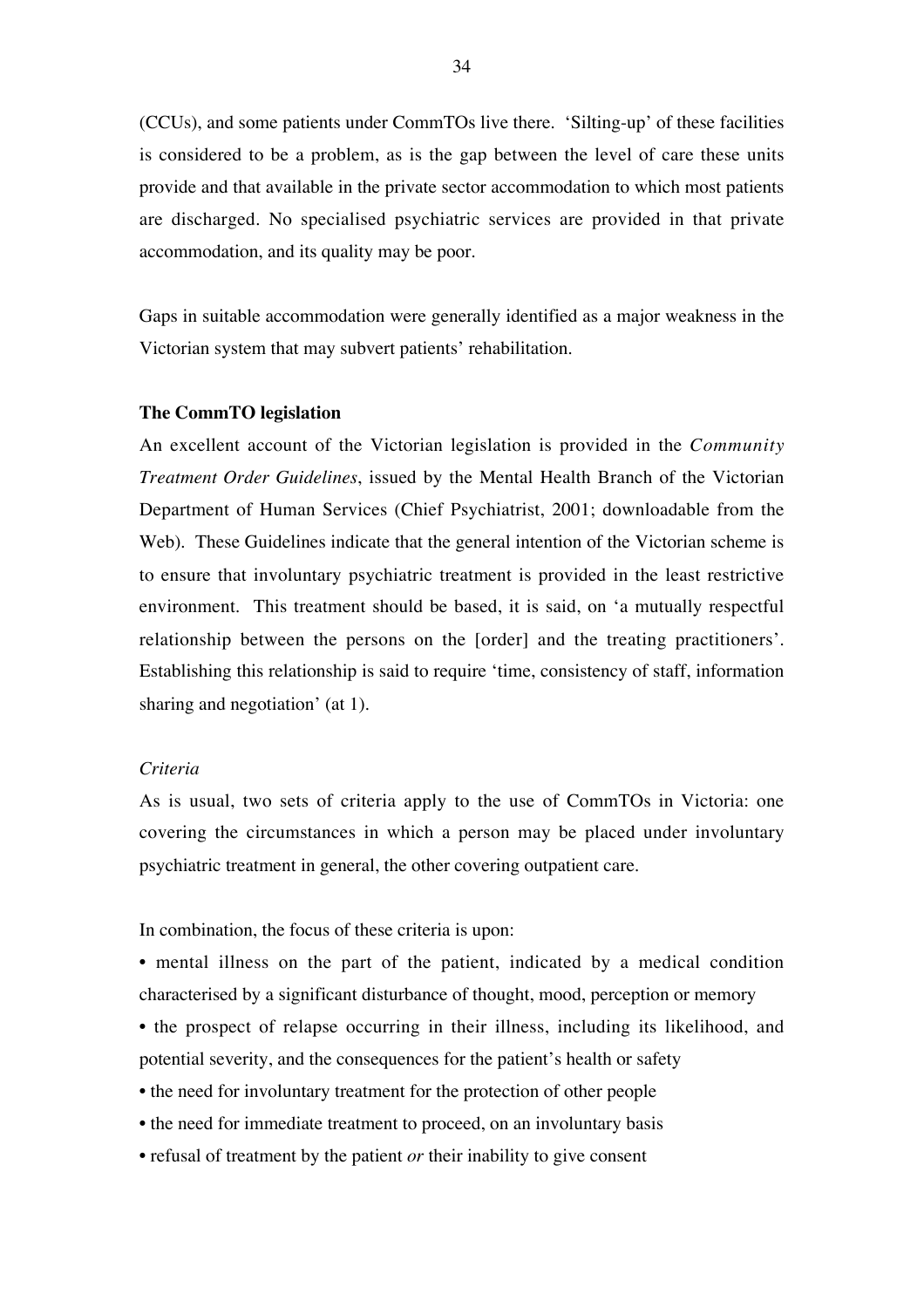- the inadequacy of less restrictive alternatives
- the availability of suitable outpatient care.

Overall, the potential benefits of treatment for the patient are to be assessed in light of their attitudes to receiving mental health care. A wide range of information is considered relevant to this assessment, including information about the levels of social support available to the patient, and their full psychiatric history.

A feature of these criteria is that they do not require a finding that the patient lacks the capacity to consent to their psychiatric treatment before their involuntary treatment may proceed. Many CommTO patients in Victoria may lack that capacity in fact, but the patient's inability to consent to treatment is still only an *alternative legal criterion* to refusal of treatment on the part of the patient. If all the other legal criteria are met, refusal of treatment is therefore sufficient to bring a person within the ambit of the scheme, whether they currently lack the capacity to consent or not. Once placed under the CommTO, they may be treated without consent as long as it remains in force. This is typical of CommTO schemes in Australasia. Their inclusion criteria are largely based on the concept of serious mental disorder plus its potential consequences. They are not based directly on the patient's incapacity (or incompetence) to consent to psychiatric treatment. They differ in this important respect from many similar schemes in North America.

## *Administration*

The responsibilities for patients under CommTOs are shared between:

• senior psychiatrists, who exercise many key legal powers

- supervising medical practitioners, who are usually psychiatrists-in-training and make many of the day-to-day clinical decisions
- case managers, who are often social workers, nurses, or other non-medical members of a community team, who co-ordinate the patient's care.

The senior psychiatrists have the major responsibilities for initiating and extending CommTOs, although the order's continuation is then reviewed by the Board. The immediate responsibility for the patient's care is carried by the supervising medical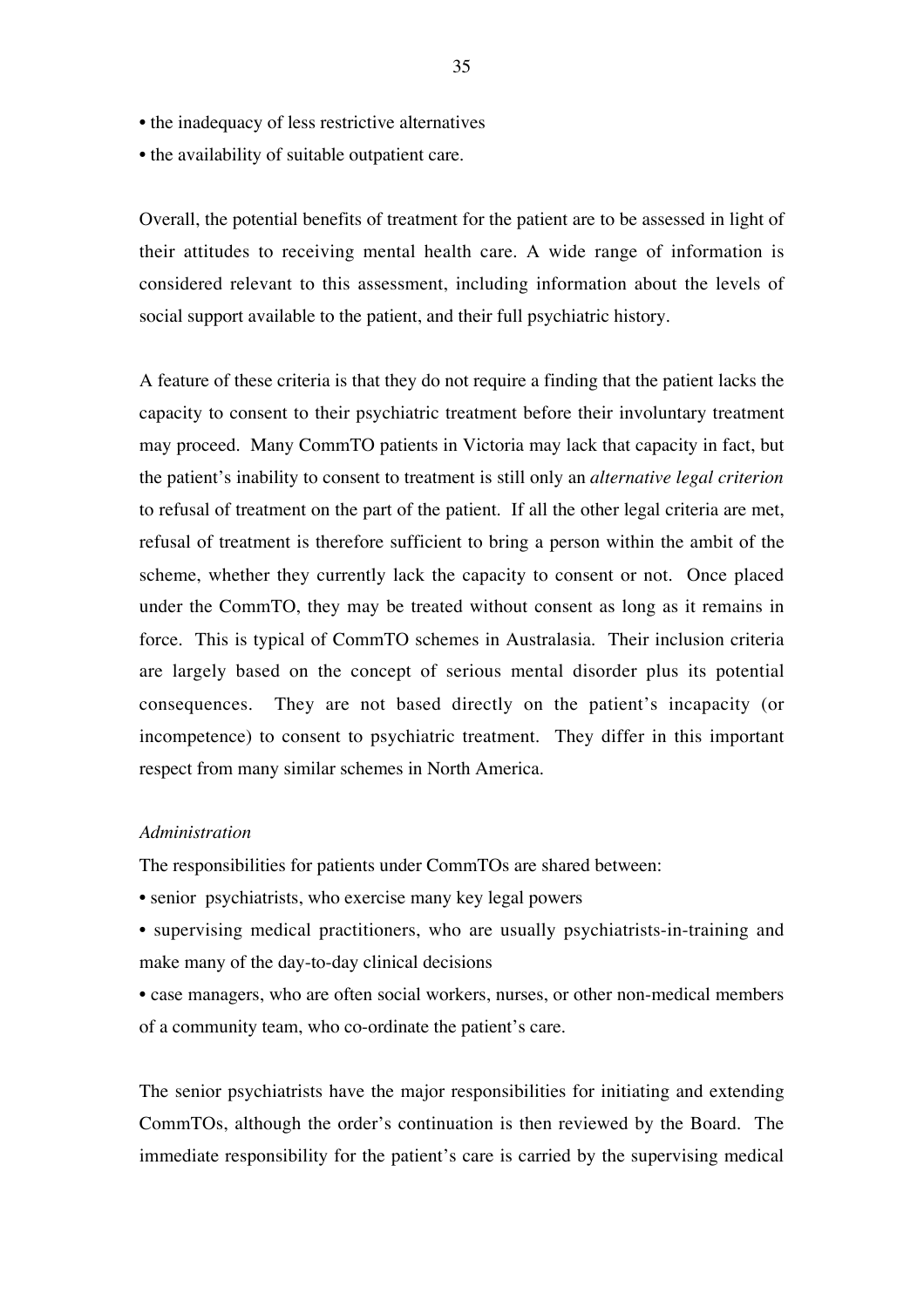practitioner and the case manager, supposedly guided by an individualised treatment plan. These arrangements appear to reflect the typical division of labour established between consultants, psychiatrists-in-training and non-medical staff within clinical teams.

The total arrangements seem designed to provide senior oversight of the exercise of key statutory powers, multi-disciplinary input into decisions, and access for patients to independent review. The dynamics of practice with CommTOs in Victoria then seem to depend very much on the quality (and continuity) of the relationships established between these health professionals, and on their relationships with the patient and others engaged in their care. Organising the division of labour between the different health professionals has presented some difficulties. Problems have arisen concerning the clear allocation of responsibilities between them, ensuring completion of the necessary documentation, and maintaining adequate information flows.

Nor are these arrangements entirely satisfactory for the Board, which tends to receive evidence in its proceedings mainly from junior doctors, who work on rotations and often have limited knowledge of the patient who is appearing before the Board. Case managers may know more, especially about the patient's social circumstances, but they are not required by law to attend the hearings of the Board.

## *The Mental Health Review Board*

When a CommTO is issued or extended by a psychiatrist in Victoria it has a maximum life of 12 months. It is then reviewed within 8 weeks, and at least annually thereafter, by this multi-disciplinary tribunal. If the patient 'appeals', more frequent review hearings may be held. About a third of the patients seem to be discharged from the CommTO by clinicians shortly before their annual review hearing is due. This is much higher than the proportion of patients discharged by the Board (Brophy and Ring, 2004). It has discharged 6-7% of the patients appearing before it in recent years.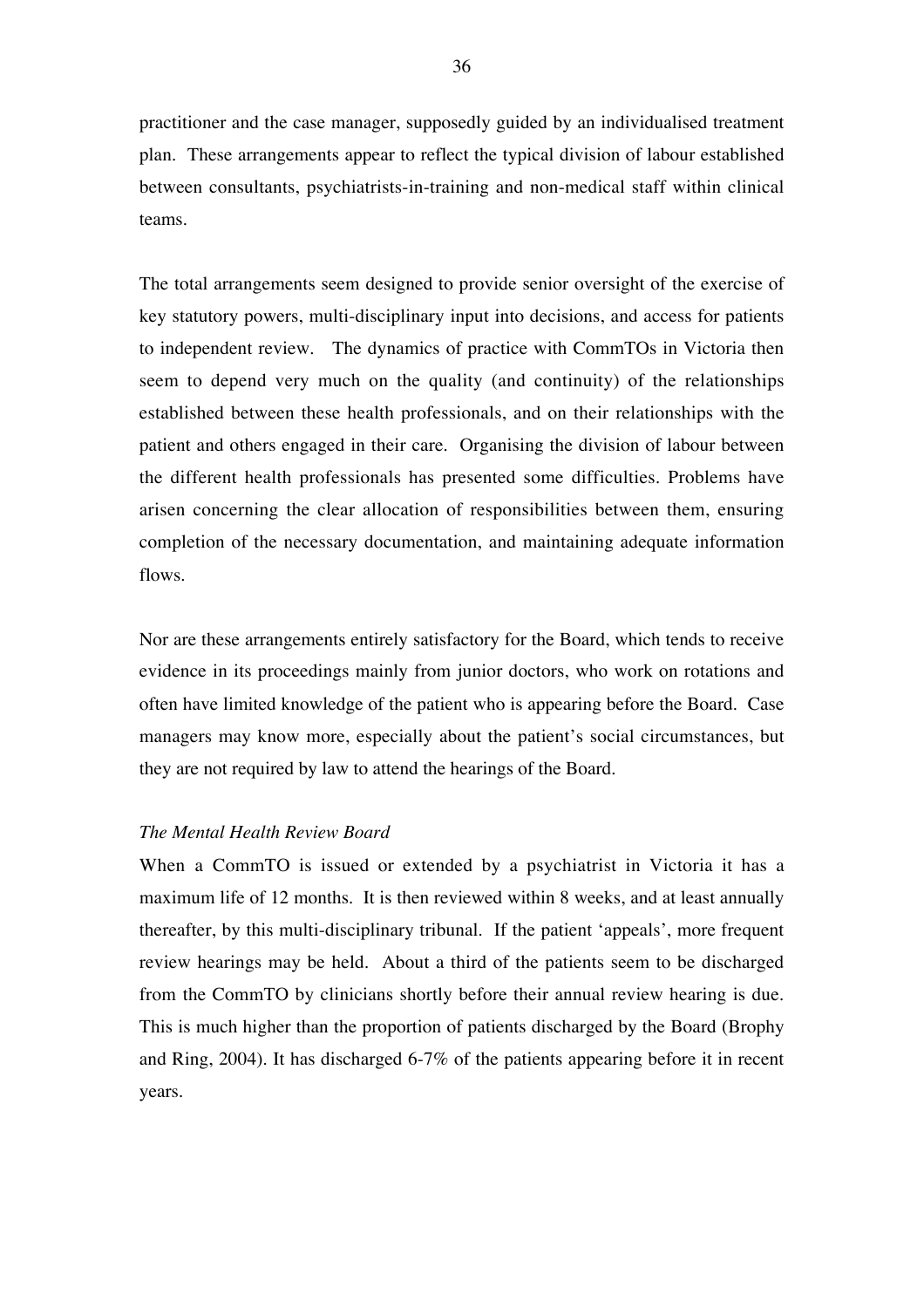Considerable expertise goes into the work of the Board. Its annual report for 2002 lists 26 lawyers, 34 psychiatrists and 22 community members who sit as part-time members of its panels, including well-known members of the Victorian medico-legal community. Its workload is heavy. It conducted 4140 hearings concerning involuntary patients, for example, in the 2001/02 year. Roughly 70% of its hearings concern CommTOs.

The Board operates in an inquisitorial fashion, under comprehensive procedural rules, but only a small proportion of the patients appearing before it are legally represented.

In accordance with the stated objectives of the Victorian statute, the Board's decisions reveal that it applies the CommTO provisions in a predictive and preventive manner, particularly when the patient has a lengthy history of hospitalisation, or is considered to 'lack insight' into their need for care.

## *Procedures*

The procedures under which CommTOs are made and renewed emphasise:

- the need for full consultation between clinicians and patients
- the need for consultation with patients' families and carers, although usually with the consent of the patient
- the use of interpreters
- provision of plain-language explanations
- provision of rights advice to patients
- consultation between the different clinicians involved
- regular review by clinicians of the patient's condition
- the duty to terminate the order if its criteria no longer apply.

# *Treatment plans*

The Victorian legislation was recently amended to require the preparation, for each involuntary patient, of a treatment plan. An inquiry by the Victorian Auditor-General had found that treatment plans were not being formulated in most cases. The plan is to provide an 'outline' of the treatment the patient is to receive. The Board must then consider whether that plan is capable of being implemented by the mental health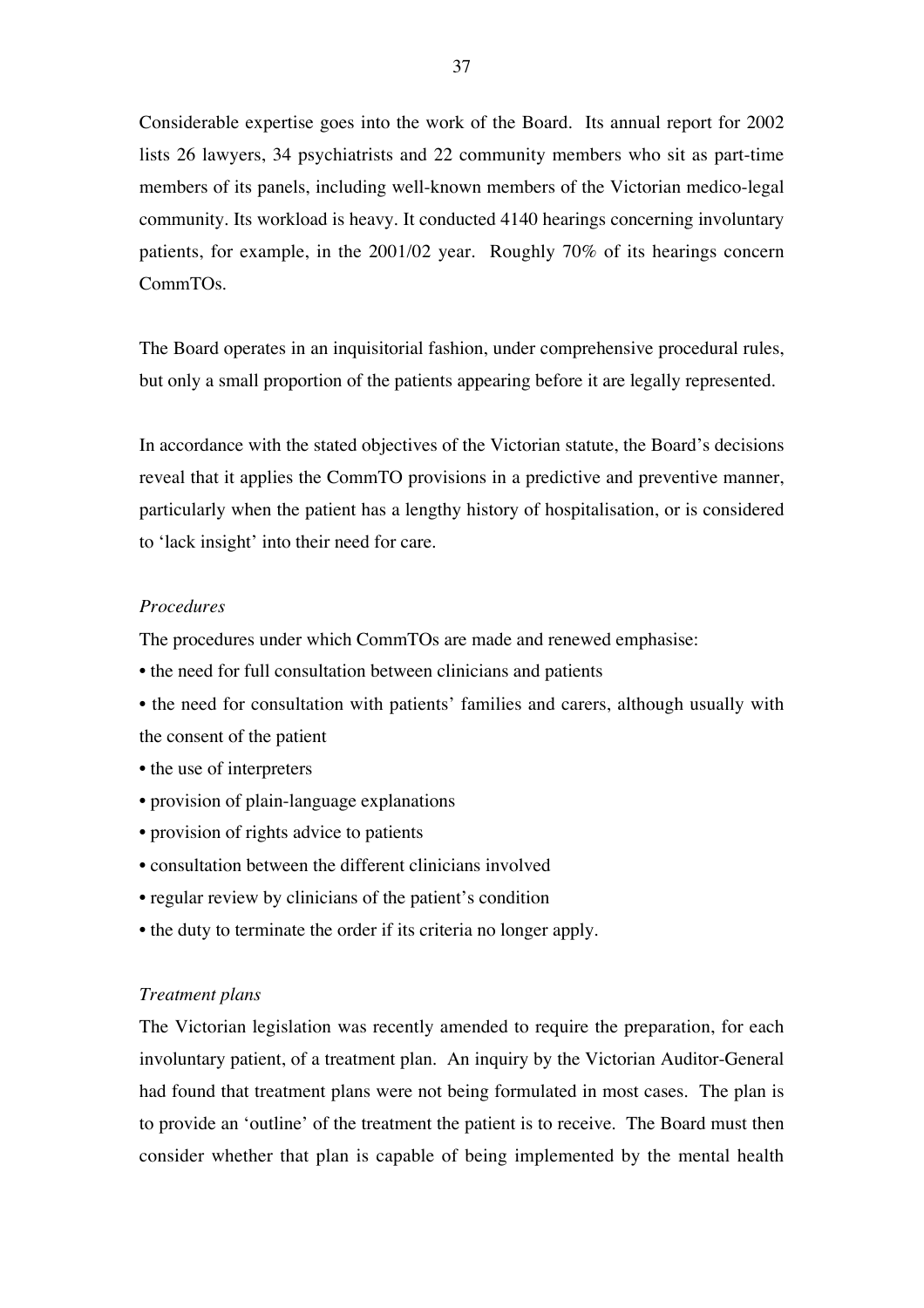service when reviewing the CommTO, and it may direct clinicians to revise the treatment plan. In exceptional circumstances, if the treatment plan does not substantiate the case that the person's illness requires immediate treatment that is available, the Board may order the patient's discharge from the order. But the Board cannot 'rewrite the plan' or directly impose its own views about treatment on clinicians.

# *The consequences for the patient*

The principal obligations imposed on the patient are:

- to comply with the treatment listed in the plan
- to maintain contact with the mental health service
- to be available for regular assessment by clinicians.

The same powers of treatment without consent apply to all involuntary patients, whether in the hospital or the community. Special limits are placed on the use of psychosurgery, ECT, restraints and seclusion, but not on the use of medication.

These powers of treatment are expressed in a manner that appears to impose an obligation both on the health service to provide treatment and on the patient to comply.

Section 12AD of the Victorian Act states: 'An involuntary patient is to be given treatment for his or her mental illness'. That rule might be considered to impose an obligation on the service to provide involuntary patients with treatment, as well as to impose an obligation on the patient to accept the treatment the service provides.

Section 12AD(2) then states: 'If an involuntary patient refuses to consent to the necessary treatment or is unable to consent to treatment for his or her mental illness, consent in writing may be given by the authorised psychiatrist'. Treating the patient on that basis would then be lawful.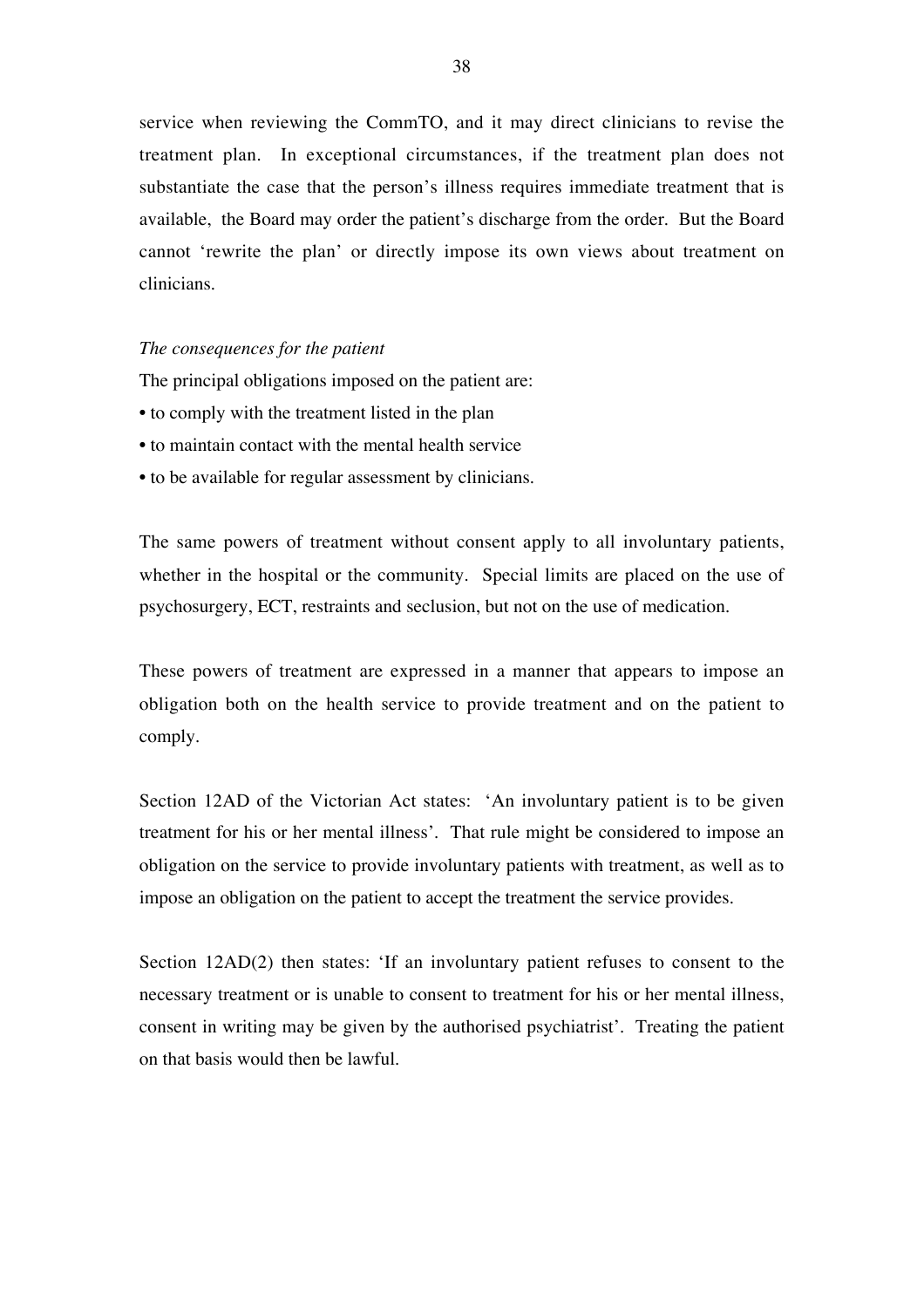The provisions concerning outpatient care also state: 'A community treatment order is an order requiring the person to obtain treatment for their mental illness while not detained' (s  $14(2)$ ).

The Guidelines state, however, that:

it is not acceptable to use physical force to impose treatment in any community setting, whether this is a person's home, a GP's surgery, or in a community mental health service. Similarly, it is not acceptable to use the presence of others (especially Police) to coerce a person to take treatment in the community.

If such a degree of force or coercion is considered necessary to ensure adherence… the [order] should be revoked, whereafter the person must be admitted to an inpatient unit. This allows the opportunity for the reconsideration of their clinical state, treatment needs, and treatment regime (at 13).

It therefore seems reasonably clear that it is not acceptable to 'enforce medication' in community settings. This was confirmed by the clinicians interviewed. The only exception is where the patient is resident in certain public sector residential facilities where clinical staff are employed for 24 hours. In these clinical settings:

after alternative strategies have been exhausted, and after discussion with a senior clinician, staff may use minimal force to ensure adherence to the [order]. Appropriate consideration must be given to the intrusion the use of force would represent, the ability of the service to safely manage the event, and whether or not revocation and inpatient review would be more appropriate. In the event that force is used, it is expected that staff will discuss the proposed course of action with the person … both before and after the event. It is not appropriate to use police to enforce treatment in these settings (at 13).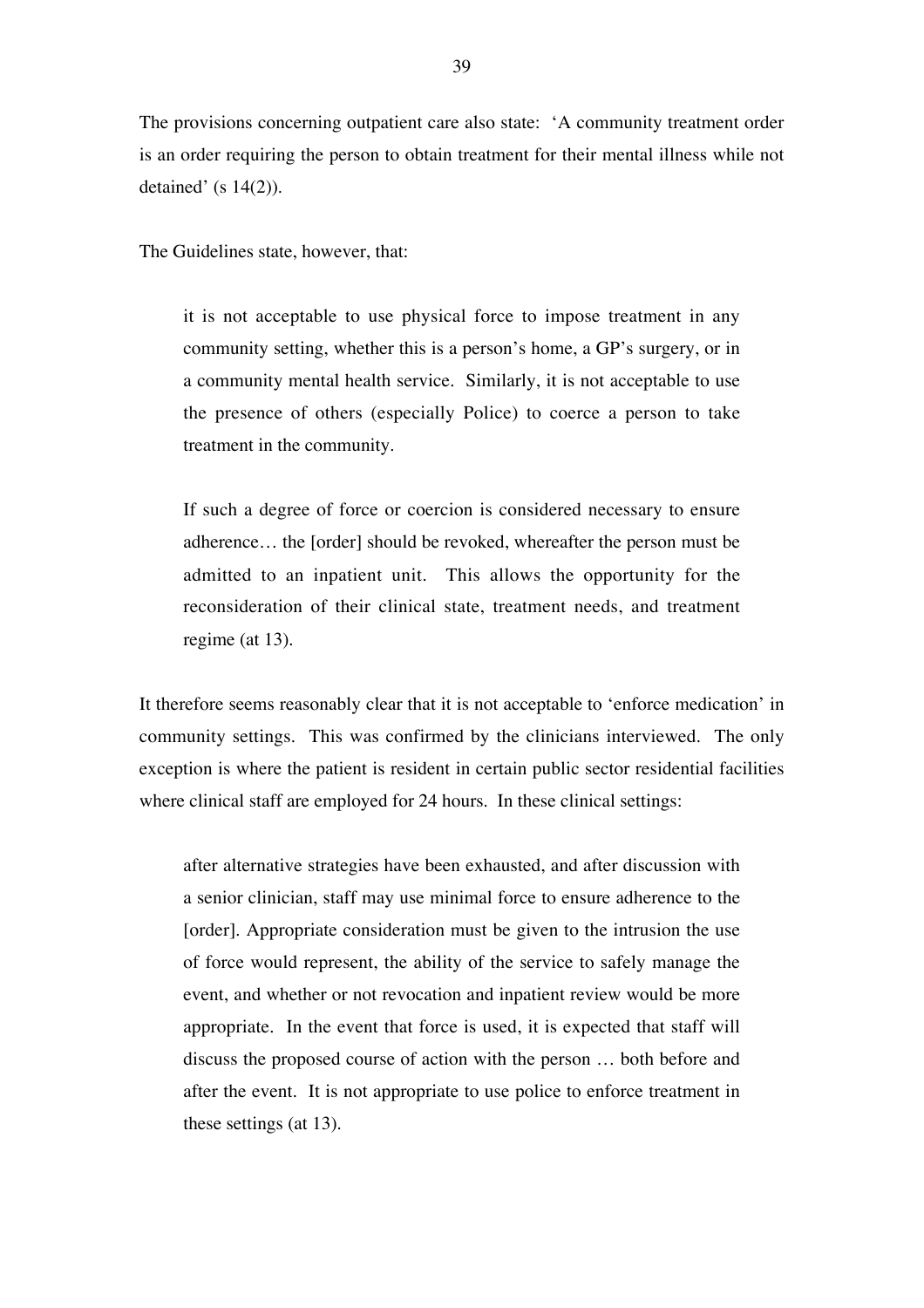#### *Residence requirements*

The CommTO may also specify the precise location at which the patient must live, if that is 'necessary for the treatment of the person's illness': s 14(3). This power is said to be rarely used in practice, however, because it is too inflexible. If the residential circumstances of the patient were to become inadequate, due to changes in the management of their residence, for instance, it would be necessary to go back to the Board to have their place of residence changed. That takes too much time and effort, especially when the same objectives can be achieved more informally by making 'satisfactory accommodation' a condition of the patient's treatment plan.

# *The recall (or revocation) process*

The CommTO may be revoked, and the patient recalled to hospital, if:

- they continue to meet the criteria for involuntary treatment as a whole; and
- their outpatient treatment is considered no longer viable; *or*
- they have not complied with the order and certain risks to health or safety are posed.

Before this power can be used, the clinicians must try to ensure the patient is aware of the requirements of their treatment, investigate the reasons for their non-adherence, and ensure reasonable efforts have been made to assist them to comply.

Comprehensive powers are provided to activate this recall process (ss 9A and 9B):

- recall may be authorised by telephone
- a designated range of health professionals, and the Police, may assist
- entry both on to and into private property is authorised
- the patient may be transported to a mental heath facility
- in specified circumstances, reasonable force, restraint and sedation may be used.

No express power of entry seems to be conferred by the CommTO, except in the context of exercising this recall power.

On arrival at the inpatient service, the patient must be examined and a decision made about their admission. Medication without consent could then be administered.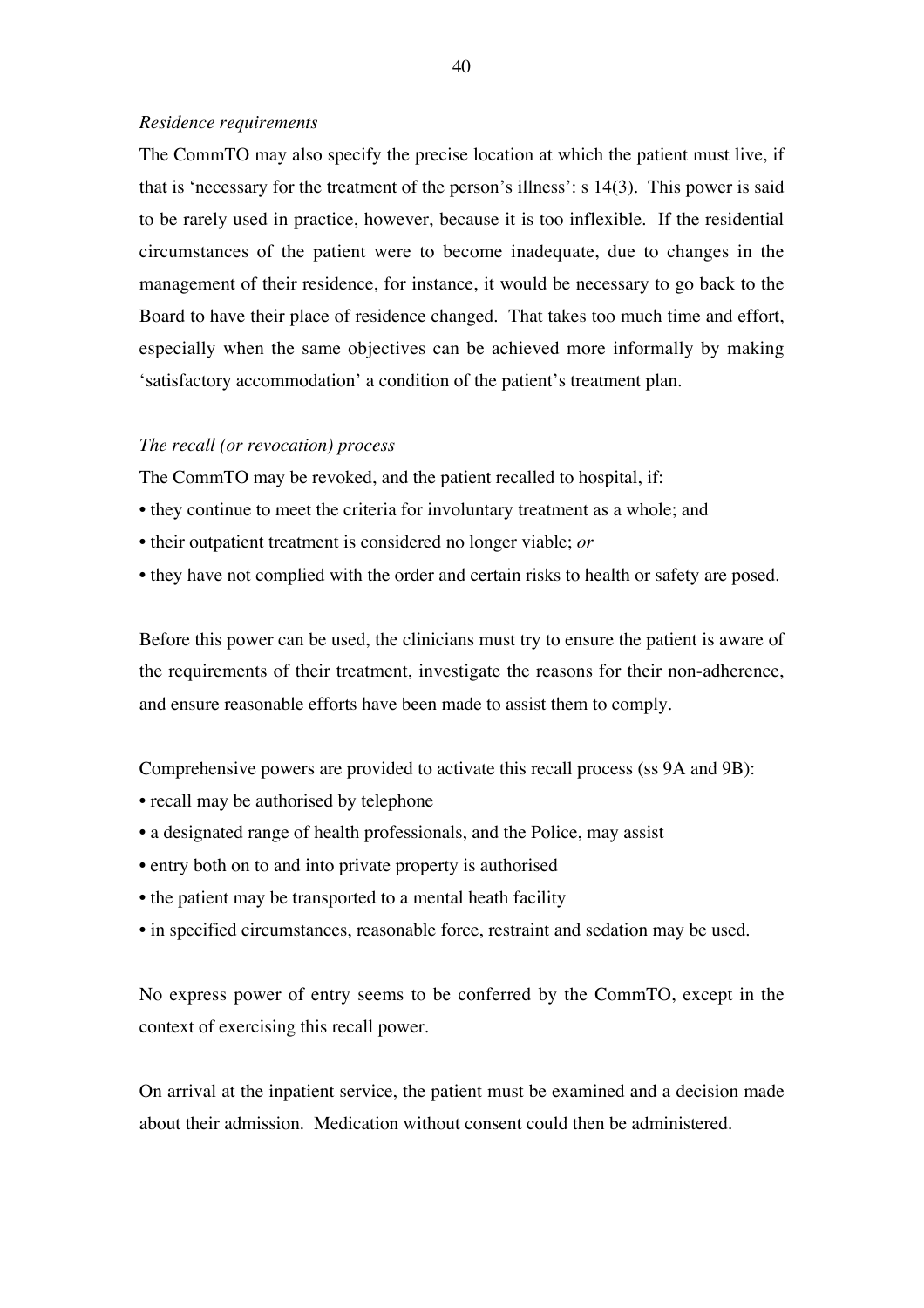Extensive advice is provided on recall practices in the Guidelines. These state (at 19- 21):

The decision to revoke a Community Treatment Order is a clinical judgement that should take into consideration a number of factors, including the person's mental state, their longitudinal history, and the potential risk they might pose to themselves or others.…

The experience of being apprehended and transported following revocation … can be quite traumatic for the individual, and every effort should be made to involve the person in a negotiation about their return, and to transport them in the least restrictive manner. In many instances, the person can be eventually be persuaded to accompany the apprehending person in an agency vehicle. Should this not occur, ambulance transport should be sought in the next instance. The use of restraint, assistance of police, and transport in police vehicles should be avoided where alternatives are available and appropriate.

Clinical staff should attend to any need the person may have to discuss the reasons for the revocation, and the circumstances surrounding their apprehension and transport, and where possible and appropriate, accompany the person to the approved mental health service.

When individuals are recalled to hospital and treated without consent in this way, I was informed that the usual clinical practice is to keep them in hospital overnight. This permits their observation and assessment and they may then be discharged back to their residence the following day. Booking systems are used, and agreements reached between psychiatric units in adjacent parts of Melbourne, to ensure a bed is always available, at 24 hours' notice, for a patient's recall.

As to the frequency with which this practice occurs: a recent Discussion Paper on the Victorian legislation reports there are nearly 2000 recalls per year in the state (Mental Health Branch, 2003). It also says there were roughly 2700 people on CommTOs in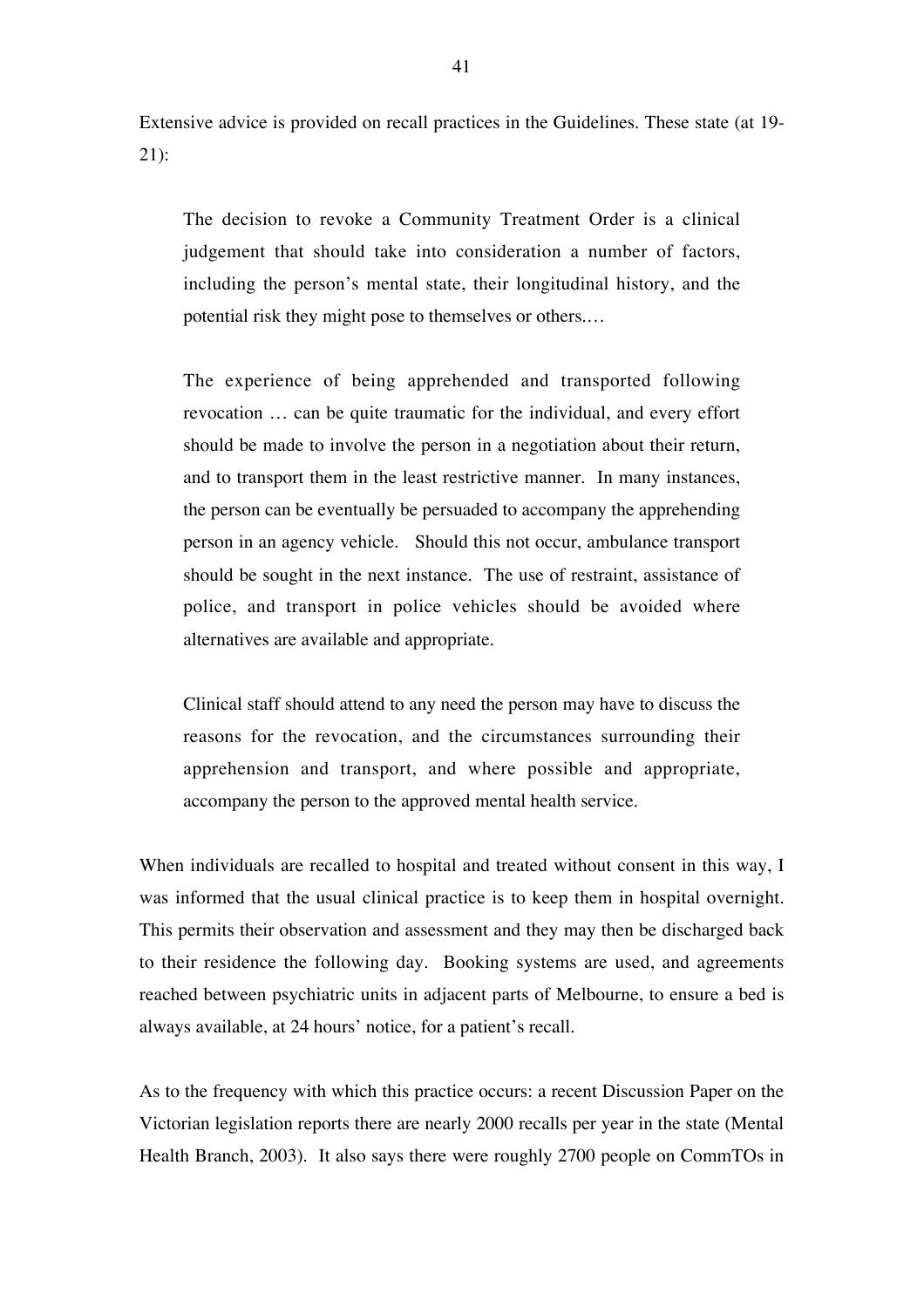Victoria at that time. This suggests that somewhat less than one revocation occurs, on average, per involuntary outpatient year.

The CommTO is terminated by the patient's recall to hospital, but it may be re-issued immediately when the patient leaves hospital again. Recall does not prejudice the patient's right to a periodic review before the Board, because that right is based on the time they spend under involuntary treatment as a whole, whether in hospital or the community.

#### *Diversion from the criminal courts*

A special form of Restricted Community Treatment Order is also available in Victoria for patients placed under a hospital order following their conviction by a criminal court. These orders must be confirmed by the Board, however, and it is responsible for their review.

# **Reasons for use of CommTOs**

The most common reasons advanced to me for placing patients under CommTOs in Victoria concerned the clinical indications for their use, the effect of the order on the health services, and the advantages for patients' families. They did not reveal a marked focus on the reduction of 'risk'.

These principal reasons advanced were:

- to ensure continuity of treatment for the most severely mentally ill
- to ensure compliance with depot (or injectable) medication
- to engage, stabilise and monitor patients discharged from very short in-patient stays
- to track and monitor patients in a large urban area to ensure they receive services
- to enhance the sense of responsibility of service providers for severely ill patients
- to counter-act the reluctance of health professionals to engage with difficult patients
- to reduce the burden imposed on other social service providers in the community

• to reduce the burdens imposed on patients' families, who often provide their major source of social support.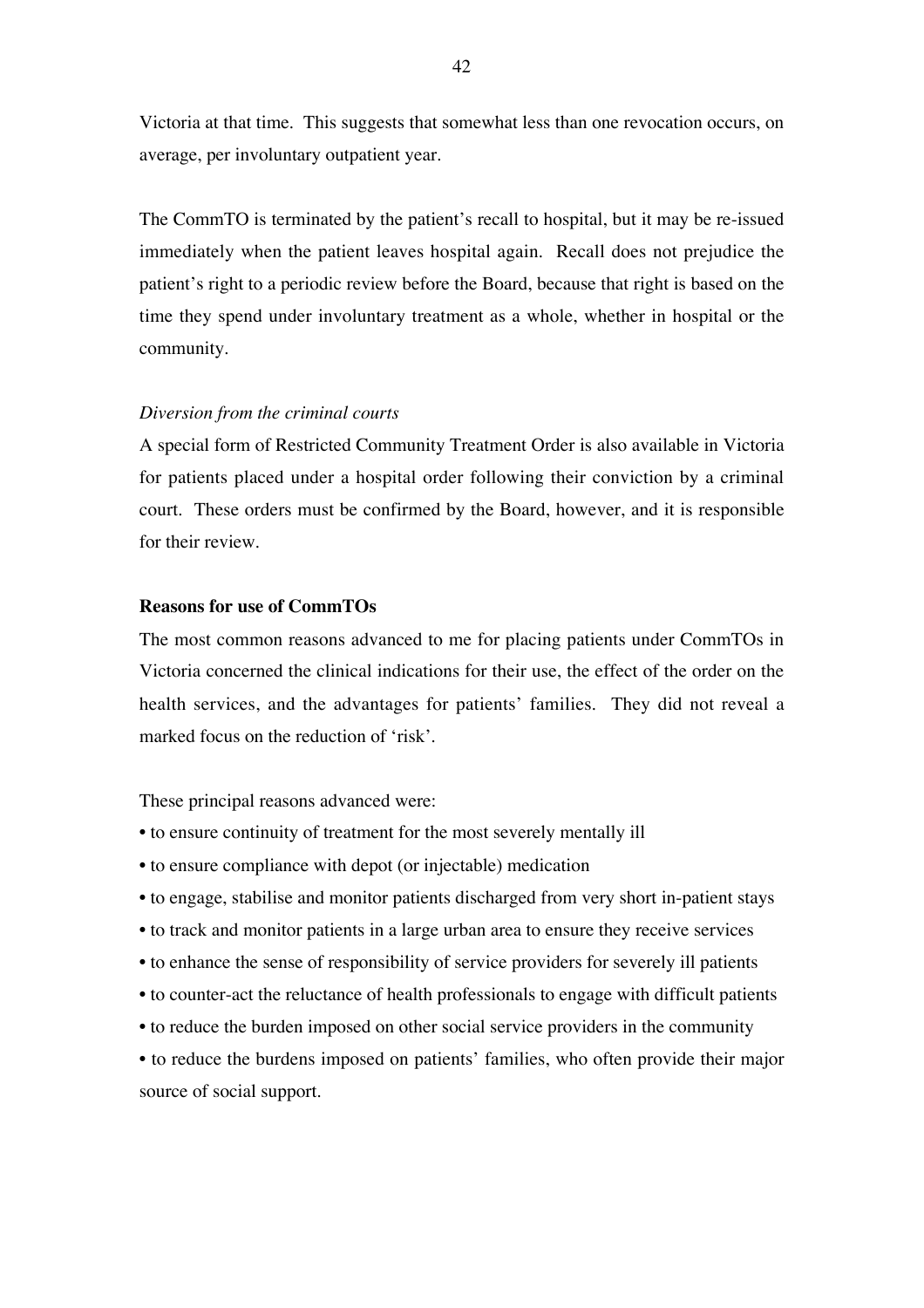#### **Numbers of patients under CommTOs**

The most useful figure for measuring the extent to which CommTOs are used is a census figure stating the number of patients on a CommTO at one time. A figure of this kind, provided in the Victorian Discussion Paper, says that roughly 2700 people were on a CommTO in the state in 2003 (Mental Health Branch, 2003). As the Victorian population was roughly 5 million at that time, this means roughly 1 person in 1850 was on a CommTO. This suggests CommTOs are used extensively in Victoria, and somewhat more frequently than in NZ or NSW.

It is also said in the Discussion Paper that 'many people remain on CTOs beyond the initial order and beyond 12 months' (at 3). This is confirmed by Power (1998), and Brophy and Ring (2004), and is illustrated by the large number of annual CommTO reviews conducted by the Board.

Looking at the matter another way, Burgess et al (2003) report that approximately 13% of all psychiatric patients discharged from hospital care in Victoria between 1992 and 2000 were placed on a CommTO. At some units, the figure is clearly higher. Power (1998) reports that 27% of all patients discharged from acute psychiatric admission wards in Victoria were placed on CommTOs as early as 1992.

The number of patients under CommTOs in Victoria appears to have increased steadily during the early 1990s, as the scheme bedded in. The number reached a plateau in the mid-1990s, then started increasing again in the 2000s.

Several reasons were advanced for this continuing trend:

• further reductions in hospital beds, which had further reduced the length of hospital stays, causing more patients to be discharged on CommTOs

- greater public and media concern about 'risks' and threats to community safety
- better resourcing of community mental health services in Victoria, which made it possible to manage more patients under CommTOs

• the introduction of new medications, like Clozapine, that require close monitoring in the community of the patient's condition.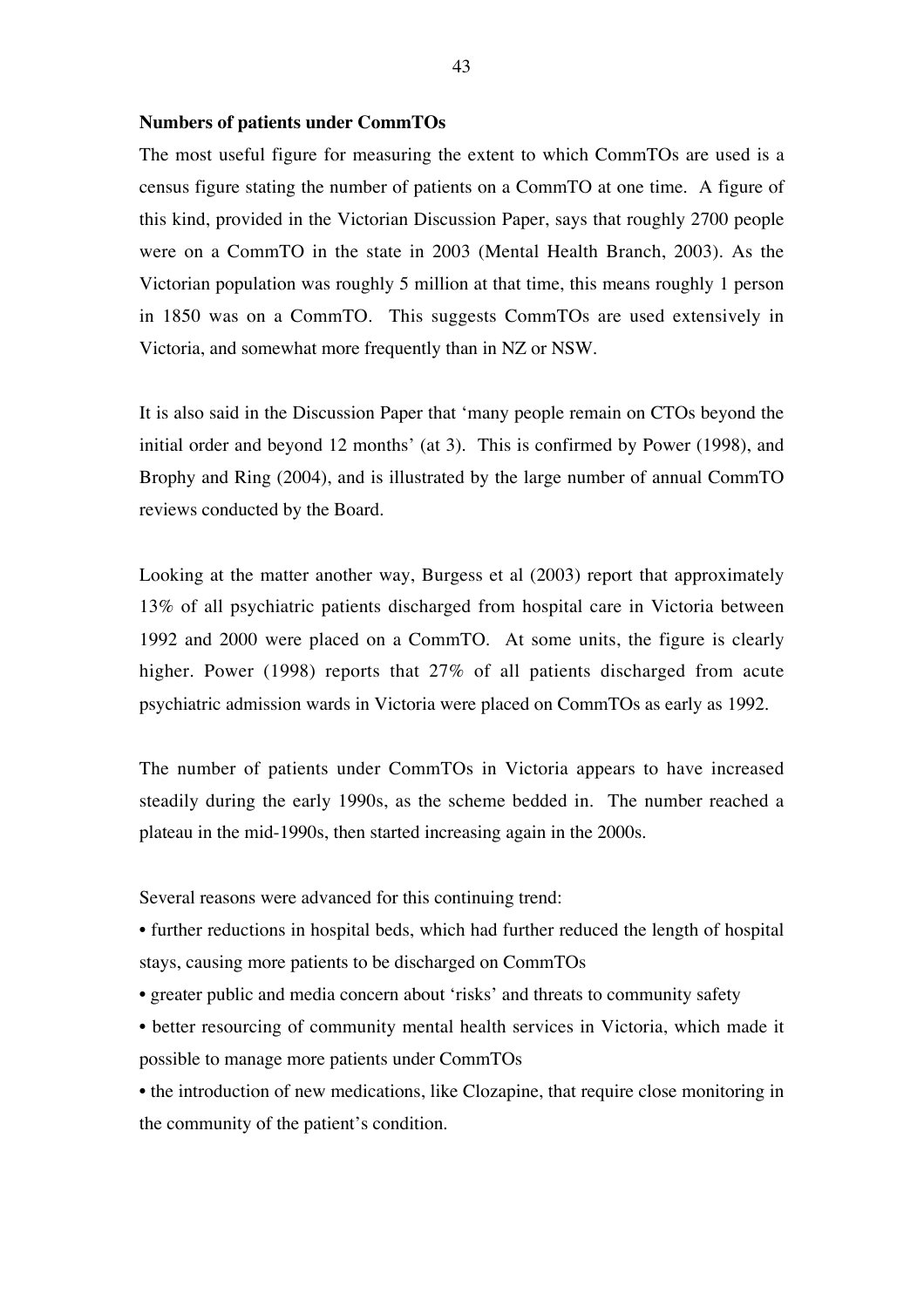#### **The characteristics of CommTO patients**

The characteristics of patients under the Victorian scheme have been studied at several points in the life of the regime, and at several sites in Melbourne, particularly by Cooper (1992), Power (1998) and Muirhead (2000).

These studies consistently show:

• a high proportion of patients under CommTOs have a diagnosis of schizophrenia or schizoaffective disorder: 70-80% in most samples

• only a small proportion have other diagnoses; eg, about 10% have a diagnosis of bipolar disorder or severe depression, and 5% delusional disorder

- a large minority have a concurrent diagnosis of drug or alcohol dependence or abuse
- a majority are men: more than 60% in most samples
- the mean age of patients is about 40 years, although male patients tend to be younger than females
- most patients are single and have never been married
- they are virtually never employed and are supported by social security benefits

• most live in private, rented accommodation, or with their families, only a minority in group homes or other forms of supported accommodation; very few are homeless • most have a lengthy history of psychiatric treatment: eg, a mean duration of illness of at least 10 years, and numerous prior hospital admissions (a mean number of 9.5 in Cooper's sample in the early 1990s, and of 6.6 in Muirhead's in the mid-1990s)

• a significant proportion are of immigrant origins and from non-English-speaking backgrounds, but no greater than the proportion in the relevant populations as a whole • a high proportion receive depot medication, by injection, when on the order (eg, 60- 90%), although some receive oral medication alone.

The dominance of schizophrenia as the diagnostic category among CommTO patients is confirmed by the figures presented in the annual reports of the Board. These indicate that roughly 75% of involuntary patients appearing before it have a diagnosis of a schizophrenic disorder, and 10% a bipolar disorder. It is also confirmed by Burgess et al's large study of the Victorian case register (2003), which found that a much higher proportion of patients with schizophrenic disorders were placed on CommTOs during the 1990s than patients with a manic depressive disorder.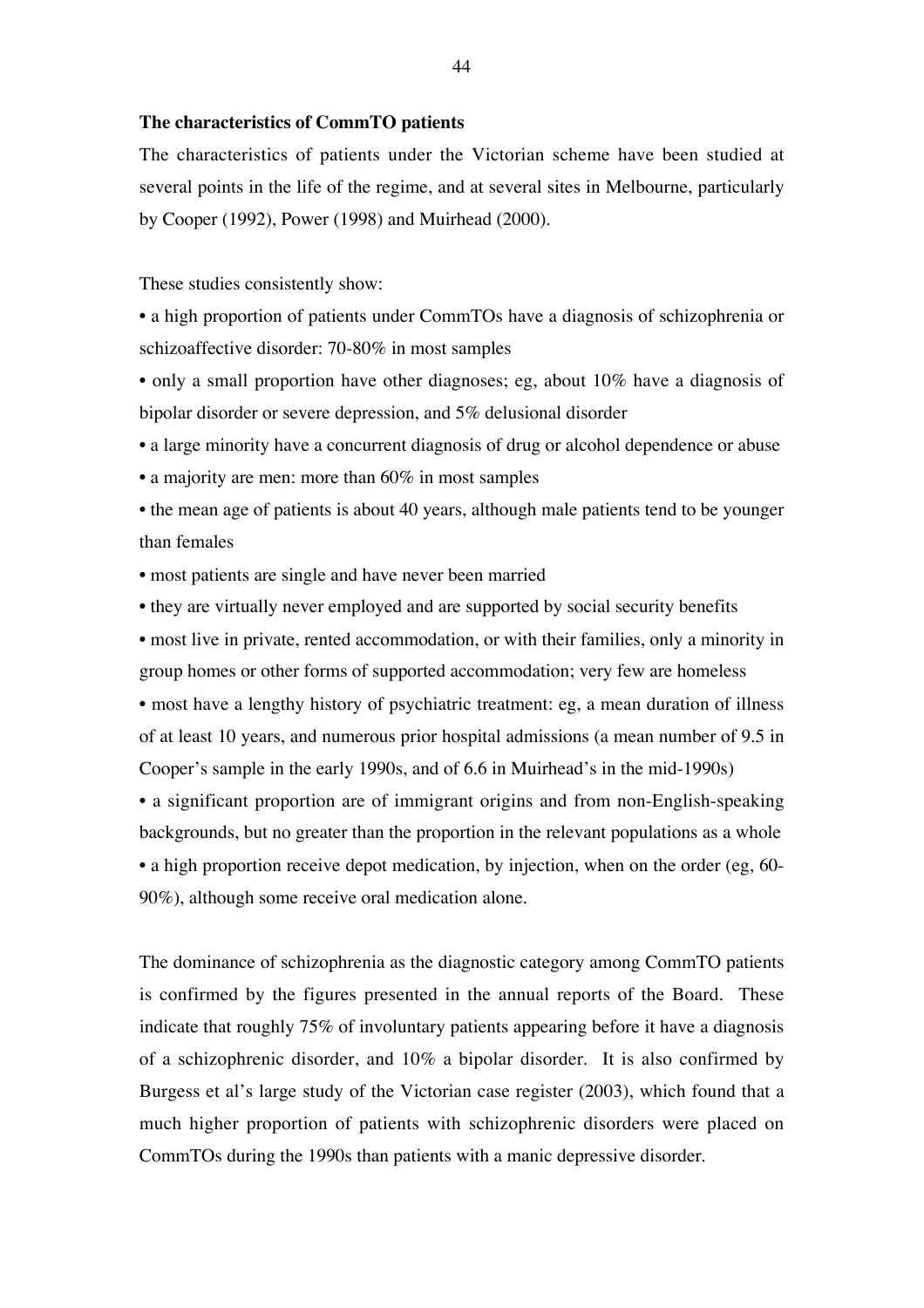The clinicians interviewed informed me that CommTOs were used for patients with bipolar or other severe mood disorders only in exceptional cases, such as when the patient's illness was compounded by severe substance abuse, or they had a forensic history or a severe relapse profile. The clinicians did not consider patients with affective disorders benefited greatly from CommTOs, either because they tended to relapse regardless, or because the usual form of treatment is oral medication, and many doubted whether CommTOs could enhance compliance with oral medication at all (Muirhead, 2000). In any case, patients with affective disorders were generally considered competent to determine their own treatment when not in an acute phase of their illness.

In the well-known study of outpatient commitment in North Carolina, by Swartz et al (2000), it was also found that the outcome for patients with bipolar disorder or major depression was no different to that of controls.

This diagnostic profile of CommTO patients in Victoria is consistent with the patterns found in other parts of the world (Dawson and Romans, 2001).

The psychiatrists interviewed distinguished several categories of patient who are treated under CommTOs in Victoria.

By far the largest group were commonly described as patients who were 'chronically and seriously mentally ill', who often remained on CommTOs for lengthy periods of time. Perhaps some 60-70% were said to be in this category, most being diagnosed with schizophrenic disorders.

In a further proportion of cases, perhaps 15-25%, the order appears to be used for the purpose of stabilising the patient, and ensuring their compliance with treatment, following their discharge from a first admission to hospital for psychiatric care. This is a more controversial use of the order. In such cases, there may be no established pattern of treatment refusal or relapse. When stabilised, such patients may accept voluntary care. But, once placed on the CommTO, they may stay on it for a year. As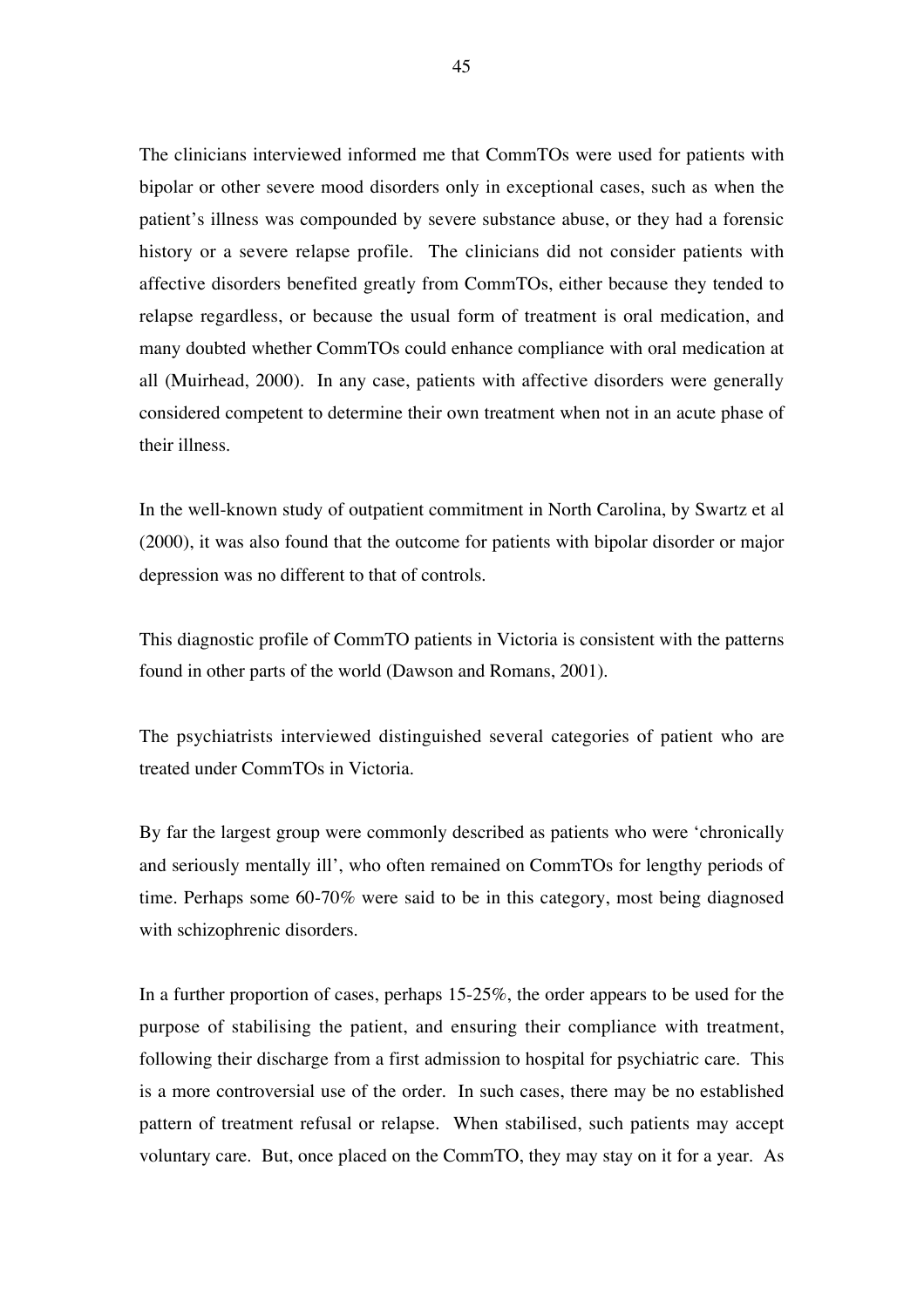one experienced case manager put it: 'The patient stays under the CommTO for a year when all they really needed was another week in hospital'.

Many clinicians still argued that this use of the order was justified, on occasions, when the patient remained very unwell on discharge from hospital, they lacked insight into their need for treatment, and they could not be relied upon to take medication. The benefits of early intervention in schizophrenia were frequently cited.

This use of CommTOs seems particularly associated with the dramatic shortening of hospital admissions typical of radically deinstitutionalised mental health systems. It would not be permitted under some North American statutes that require patients placed on CommTOs to have had multiple prior admissions to hospital.

There seems to be a further small proportion of CommTO patients in Victoria, perhaps 10-15%, who are characterised only by their diversity. They might be called the miscellaneous group. They have less typical diagnoses, such as a delusional disorder or a drug-induced psychosis.

Two special uses of CommTOs, overlapping with these categories, were said to be:

• their use to permit close monitoring of patients being introduced to the drug Clozapine, to ensure its safe administration

• their use with former forensic patients who have been reclassified to civil status (perhaps 15-20% are in this last group).

# **Recent legal issues**

The Victorian CommTO legislation was recently amended by the *Mental Health (Amendment) Act 2003* (Vic). The main focus of these changes was to insert the requirement into the law for the preparation of treatment plans. The legal criteria governing recall to hospital were sharpened and the requirement was added that the death of a patient under a CommTO be reported to the Coroner.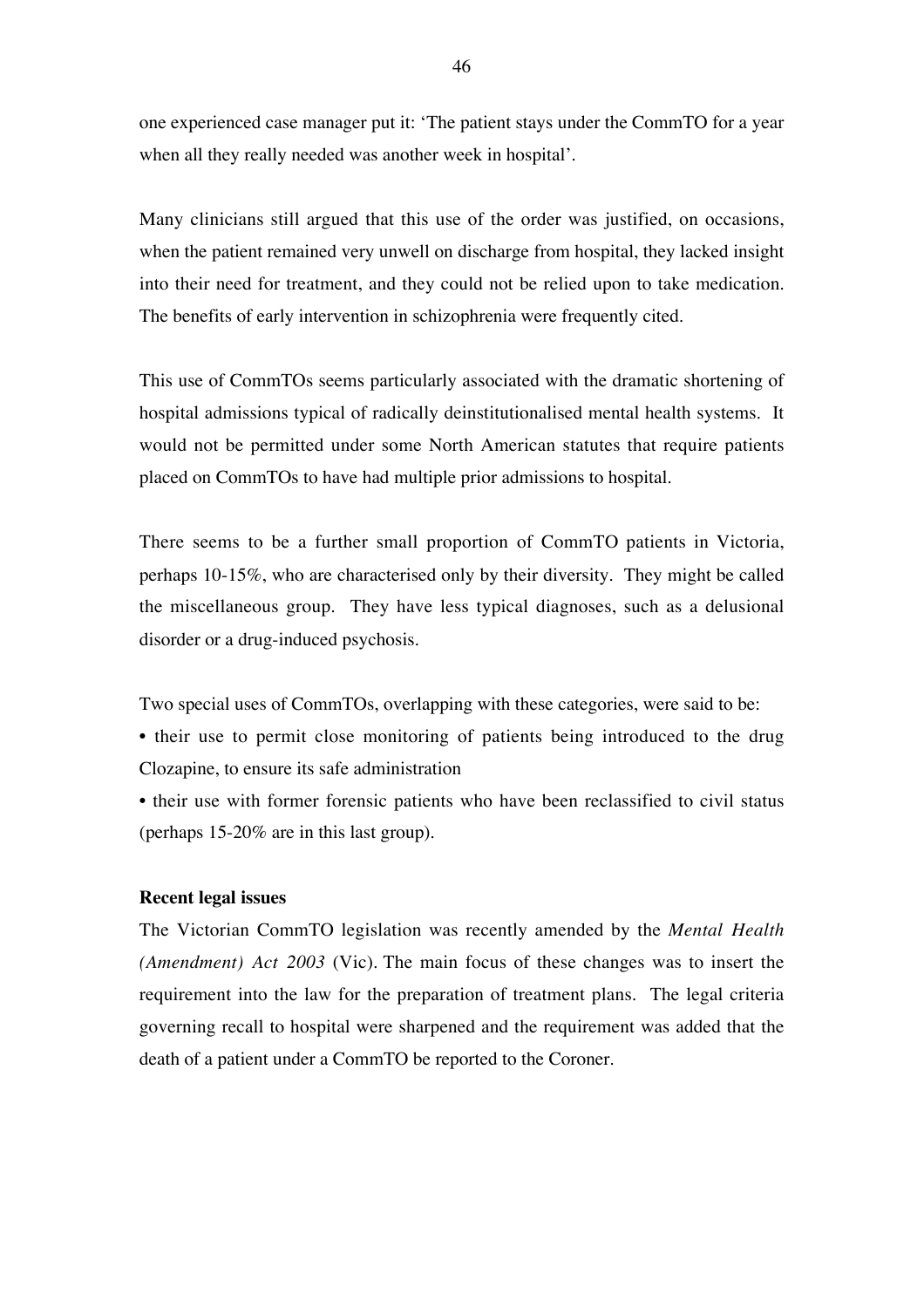#### *The frequency of review proceedings*

Another matter of debate in this law reform process was the duration of CommTOs and the frequency of their review by the Board. If the maximum life of a CommTO had been reduced from one year to 6 months, as is common elsewhere in Australia, that change would probably require the Board to review the order every 6 months as well, instead of the annual reviews usually conducted at present. That would greatly increase the number of hearings of the Board. This was a particularly difficult matter to resolve because the Victorian government had firmly indicated that it would not provide more funds for that purpose to the Board. Arguments may be made both for and against increasing the frequency of reviews in those circumstances.

If independent review of the need for CommTOs was *more frequent*:

• the compulsory status of patients would probably be scrutinised more regularly by clinicians

• patients might then be discharged from CommTOs earlier by the clinicians, in anticipation of the hearing

• considerably more review hearings would still have to be held

• these hearings would tend to be more superficial, if no more resources were available to the Board

• greater administrative burdens, associated with those reviews, would be imposed on clinicians.

On the other hand, if independent reviews remained *less frequent*:

- the bias towards the status quo might mean CommTOs would last longer
- the need for CommTOs to continue might be less frequently scrutinised by clinicians
- the administrative burdens imposed on clinicians would be less
- they might then have more time to devote to patient care
- the less frequent hearings might be more intensive and meaningful as a result.

These arguments are finely balanced. The best approach may be to adopt a sliding timetable for reviews, whereby patients newly placed under CommTOs are entitled to more frequent reviews than those whose orders have been extended, and to grant more frequent reviews to patients who apply.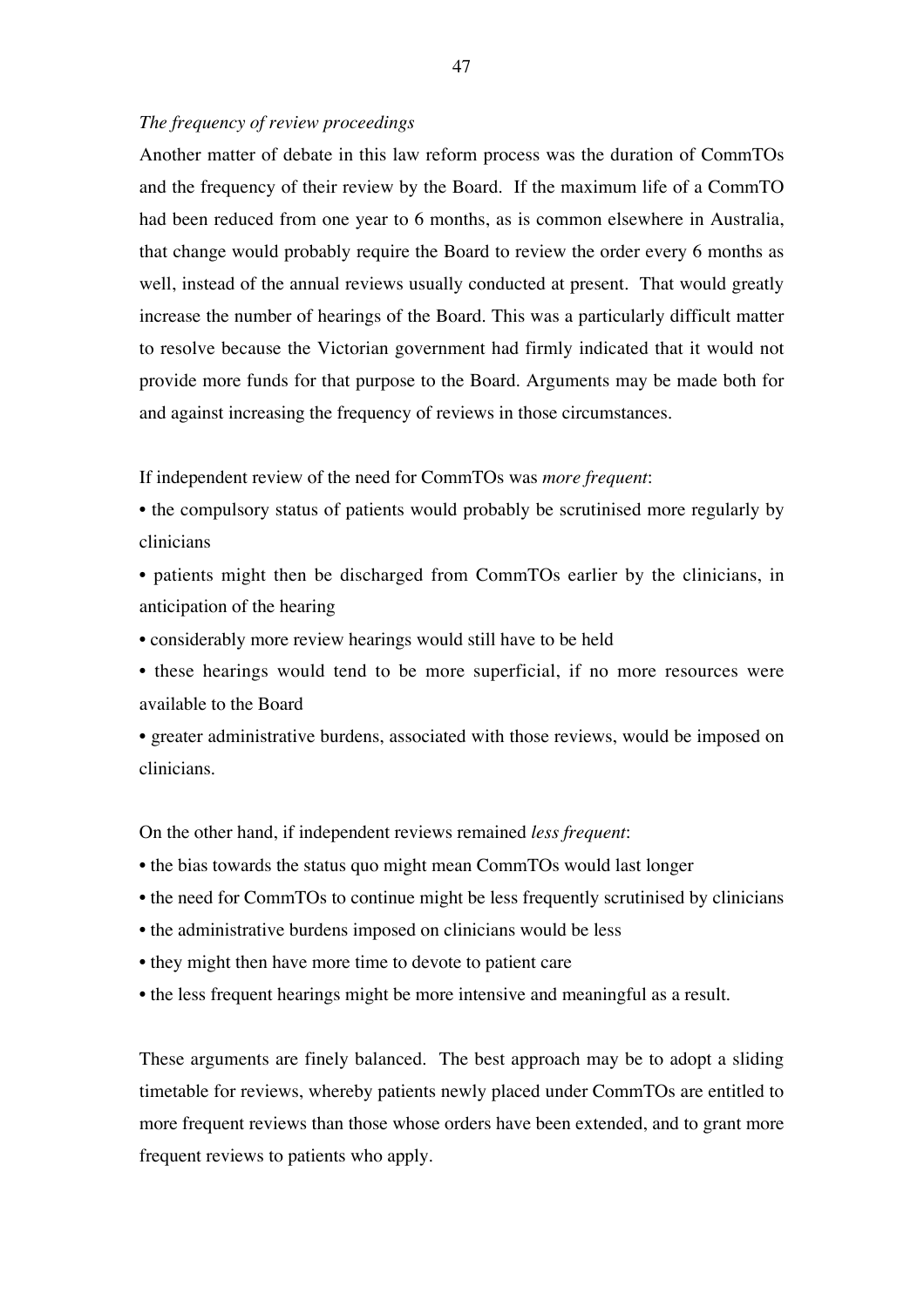Following a debate on these lines, the Victorian government made no change to the maximum 12 month term of a CommTO, or to the frequency of reviews, in the amending legislation.

## *Other debates*

Some other contentious issues have concerned:

• whether legal representation of patients should be mandatory at review board hearings, when that might substantially increase their length and the costs of legal aid

• the need for better information to be put before the Board about the patient's social circumstances

• whether the Board should have the power to release a patient from a CommTO when no adequate community service is being provided

• whether the Board should have a power to make recommendations (eg, about the transfer of patients between community and in-patient orders), and what the legal effect of those recommendations would be

• how to ensure access for community teams to patients under CommTOs who are arrested and remanded to prison prior to trial

• the legal position of patients under CommTO who 'abscond' to other parts of Australia; inter-state extradition procedures; and the enforceability of CommTOs in other states

• the 'liability' of clinicians at Coronial inquiries and in the media, especially when patients under CommTOs commit suicide

• the effect on relationships between the members of the different professions within community mental health teams of conferring on *doctors* the legal authority to direct the treatment of patients under CommTOs

• proper relations between CommTOs and the adult guardianship scheme, particularly concerning the duty to monitor the residential circumstances of a person who is under both schemes at the same time, when those administering both schemes would happily shift that burden to the other agency.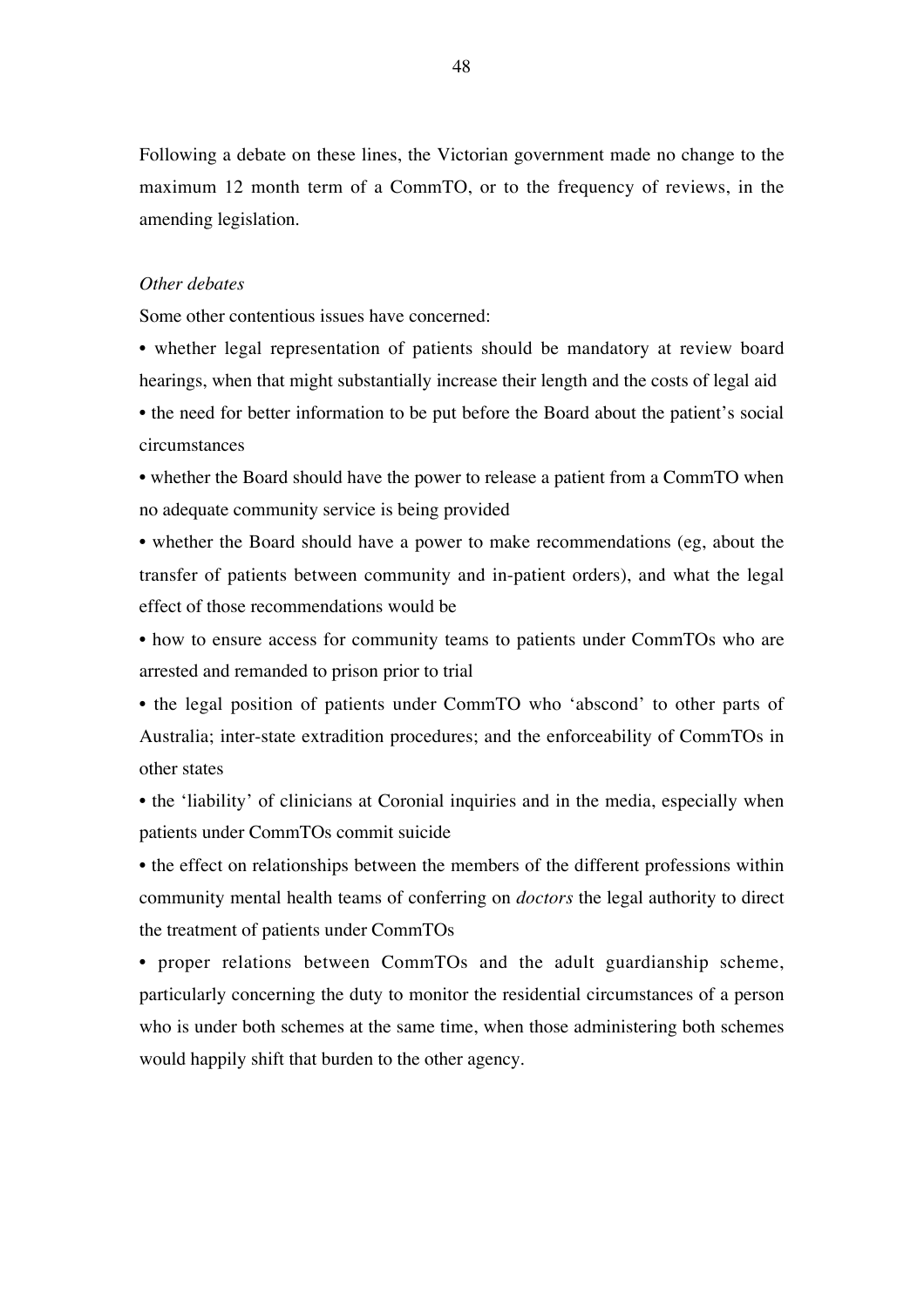#### **Research on efficacy**

A significant body of evaluation research is now emerging concerning the Victorian regime. In particular, three unpublished theses were found in Melbourne medical libraries that attempt to evaluate the outcome for patients of the scheme. As this may be the most widely-used CommTO regime in the world, and the findings of these theses have not been published, except for a brief note by Power (2000), a reasonably full account of them will be provided.

#### *Cooper's study*

Cooper (1992) retrospectively studied the files of 53 patients consecutively placed under CommTOs at one Melbourne hospital in the early years of the scheme.

The common characteristics of these patients were studied and described by Cooper. They tended to be single, middle-aged males, receiving government benefits and living in private accommodation, with 'a psychotic illness'. They showed 'major impairments in daily functioning' and had required extensive psychiatric assistance in the past. There was 'little distinctive' about them, compared with other psychiatric patients in public hospital care. They were rarely homeless or 'reported to be dangerous' and they 'continued to show evidence of severe impairment' even during treatment under the CommTO.

From a retrospective study of these patients' records Cooper concluded:

- one third were readmitted to hospital during their first year on the CommTO
- one third had their order discharged during that year, instead of it being renewed
- 17% were treated by the same doctor during their first year on the CommTO
- many patients did not experience a consistent doctor-patient relationship
- CommTOs tended to increase compliance with medication and use of depot medication
- patients did not attend outpatient appointments more reliably than previously
- their levels of social contact remained limited
- incidents of known harm while patients were on the order were infrequent
- there was poor compliance by clinicians with the documentation required by law.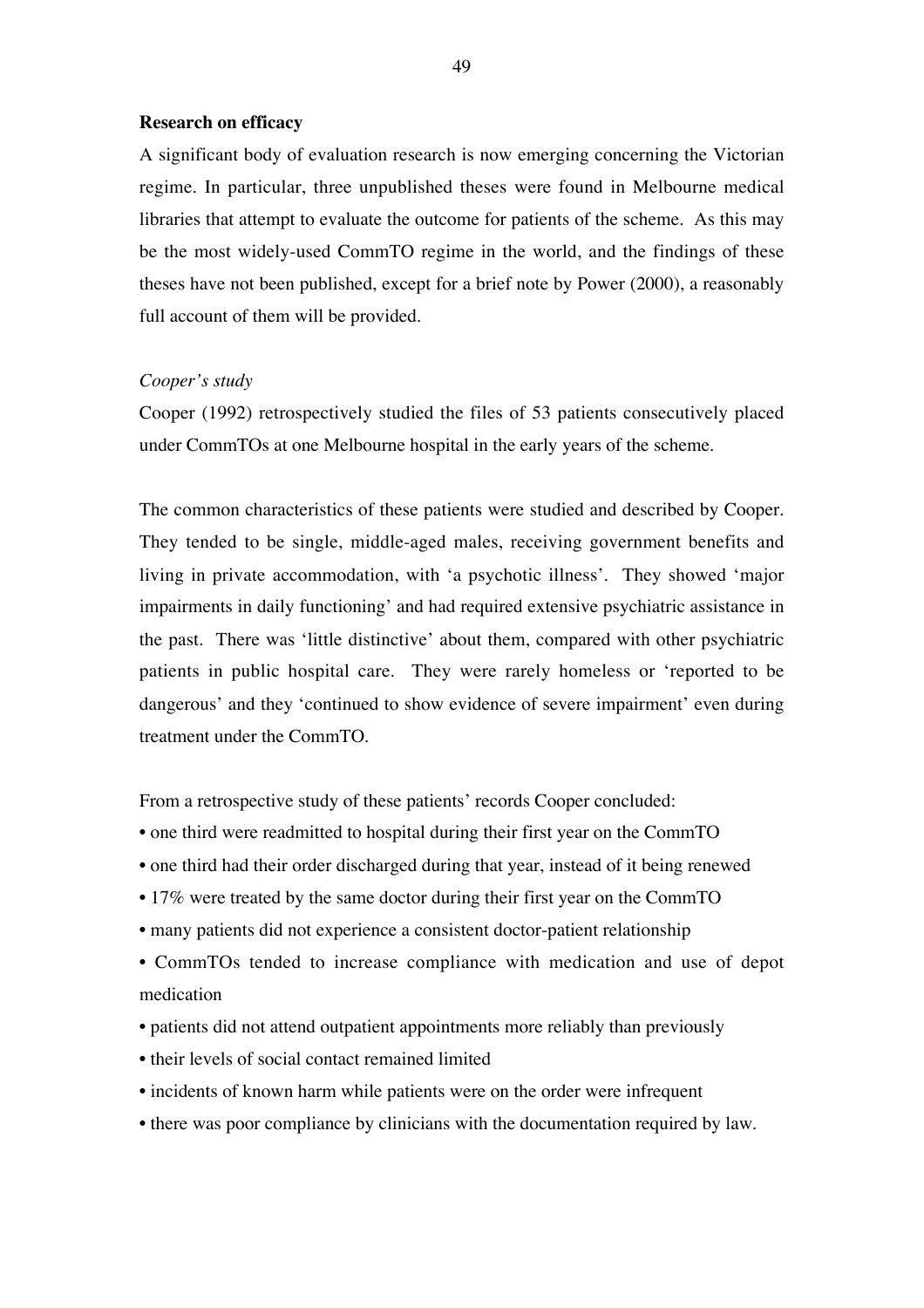Forty-five of the treating clinicians (85%) responded to a survey concerning these 53 patients. Rating the usefulness of the CommTO on a 1-5 scale (1=very useful, 5=not useful at all), the mean response of clinicians was 2.4, a rather underwhelming result.

Cooper's general conclusion was that 'chronic patients' under CommTOs tended to show modest improvements when on CommTOs, mainly due to greater medication compliance. CommTOs may permit earlier discharge from in-patient care, especially in times of acute bed shortage. They also impose unwelcome administrative demands on clinicians. CommTOs should only be relied on, in his view, when there are 'clear clinical indications' for their use and they can be enforced through an adequate system of administration.

#### *The published study of McDonnell and Bartholomew*

These researchers from the Department of Criminology at the University of Melbourne collected data about 130 CommTO cases coming before the Victorian Review Board in the mid-1990s. These constituted approximately 10% of the cases coming before the Board in that period.

The CommTO had been extended beyond 12 months in 30% of these cases, and in 60% of those the order was extended once again.

Few patients had exercised their right of appeal to the Board (19%). Most only came before it when automatically entitled to a review.

In their conclusions, the authors express concern that (at 33-35):

- CommTOs in Victoria were being 'over-used to ensure compliance with medication'
- there was 'a predominant (and often exclusive) reliance on medication'
- too few other support services were available for patients
- treatment plans were not prepared for all patients
- the 12 month duration of the orders was excessive; 6 months was preferred
- mandatory annual reviews before the Board were too infrequent
- issues of 'intrusiveness and scrutiny' remained central for patients under CommTOs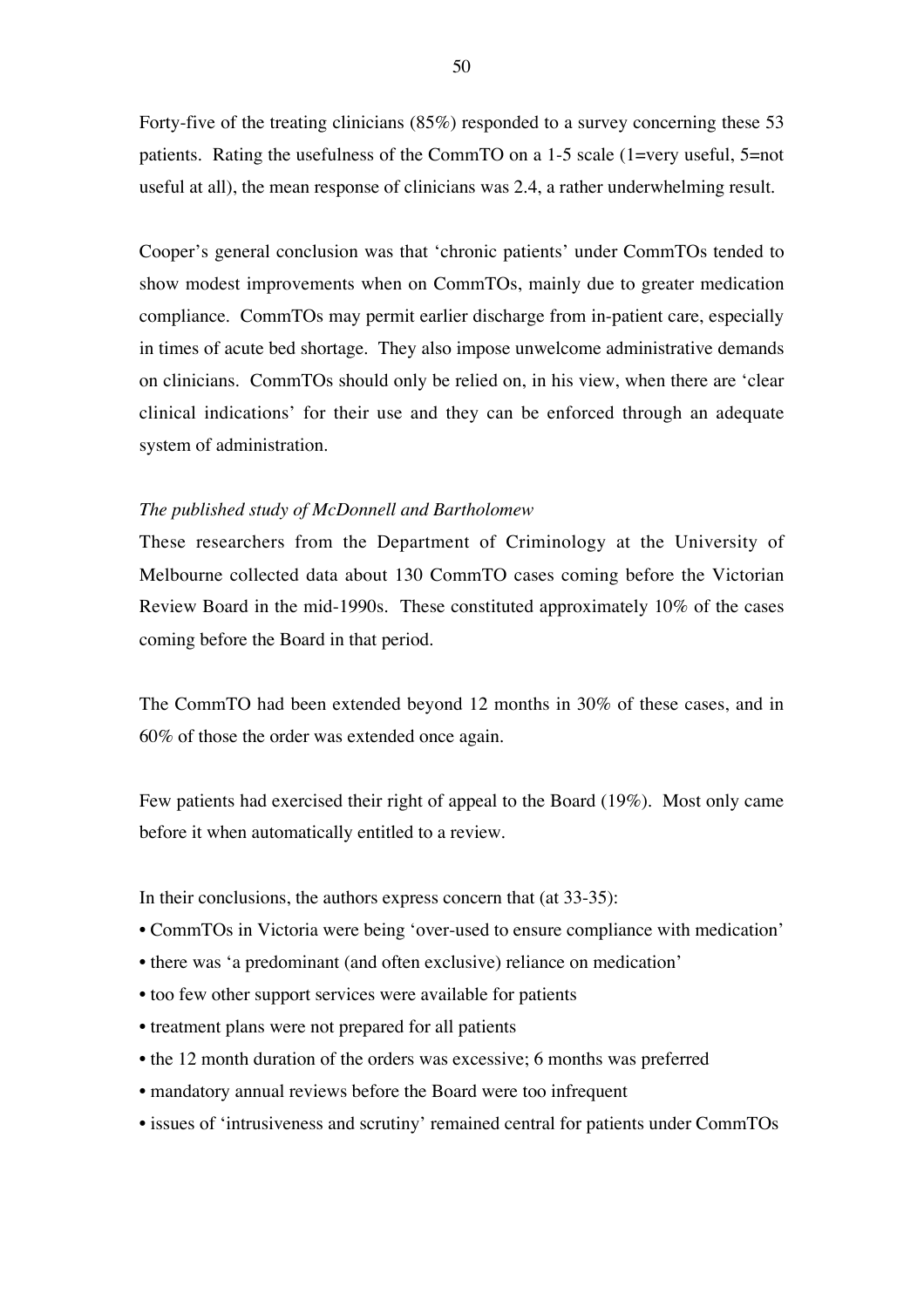• because these orders tended to be viewed as a less restrictive alternative to hospital, they may be used more frequently and for longer periods of time.

They recommended more research on the impact of CommTOs on patients' families, on patients who are discharged early from the order, and on inconsistencies found between clinicians in the extent of their reliance on these powers.

#### *The studies by Power and Muirhead*

Two Melbourne psychiatrists, Power (1998) and Muirhead (2000), have conducted more ambitious studies of the regime. Both use case control, 'mirror image' methods, in which the position of patients is compared before and after going on the CommTO.

There are well-known limitations to such studies, which both authors acknowledge. First, it is possible that any changes observed in the lives of patients in the period after they went on the CommTO were due to other factors: eg, a change in medication instituted during the intervening hospital admission.

Secondly, the results of such studies may be influenced by the phenomenon known as regression to the mean. That is, the period in the patient's life immediately before they went on the CommTO may have been exceptional. That may be why they were admitted to hospital and then placed on the CommTO. In the subsequent follow-up period, the patient's life may return to a more normal pattern: that is, they may 'regress to the mean'. That phenomenon would then explain why the patient appears to do better on the CommTO.

Nevertheless, 'mirror-image studies' of this kind are a common method of evaluating health interventions, especially because prospective, randomised controlled trials, which may avoid these difficulties, are problematic for ethical and legal reasons (Dawson, 2003).

## *Power's study*

Power's MD thesis is an ambitious example of this 'mirror-image' methodology. It is a careful, retrospective study of the psychiatric records of all 125 patients residing in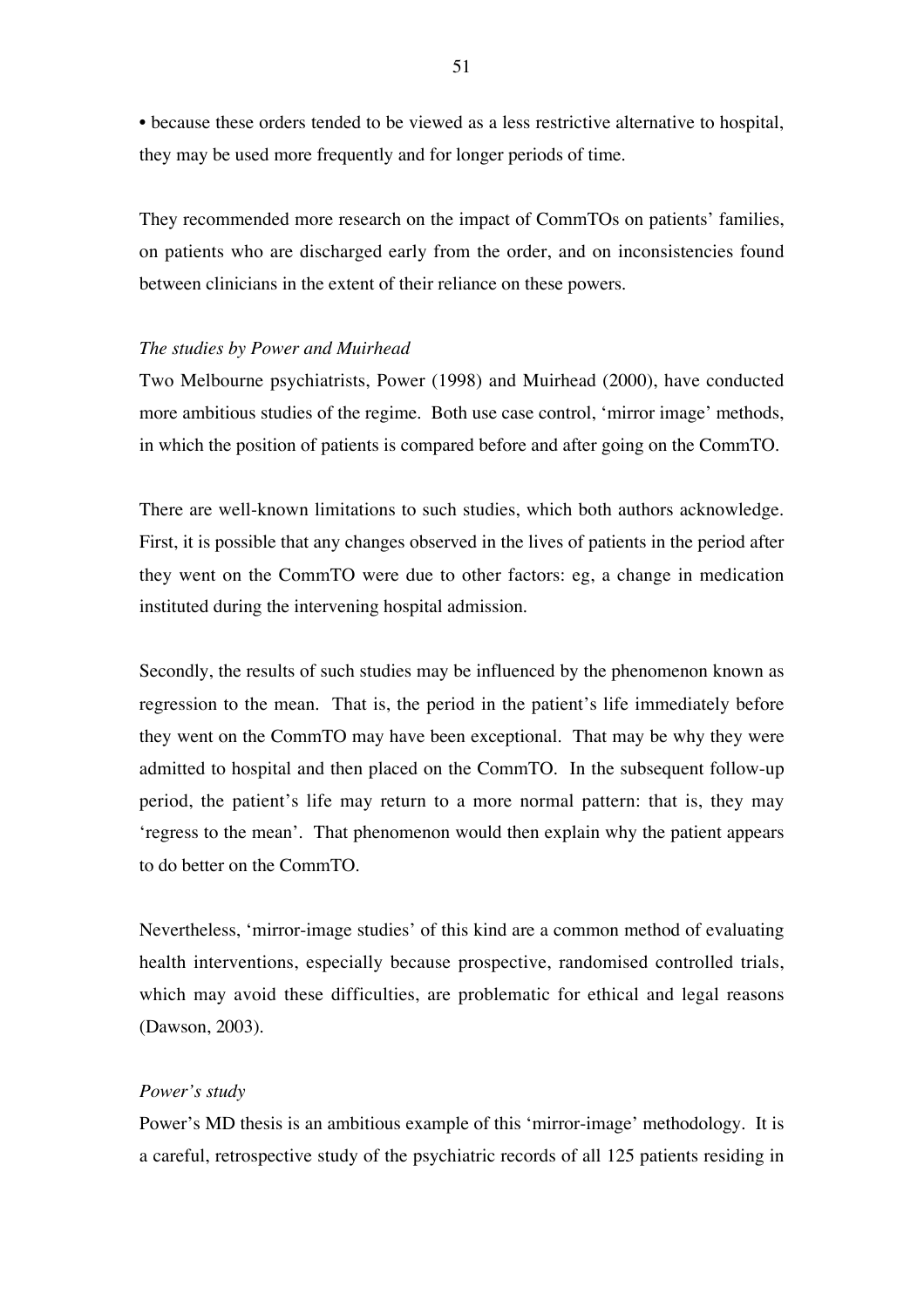the south central area of Melbourne who were placed under a CommTO during the 46 months from October 1987 to July 1991, as the Victorian CommTO regime was bedding in. The main results of this study have been briefly reported (Power, 2000), but it deserves greater exposure.

There were two principal aspects to Power's methods:

• a mirror-image study of the careers of the CommTO patients in equivalent time periods before and after they went on the CommTO

• a comparison of the characteristics and careers of the patients on CommTOs with a matched control group of patients who were admitted involuntarily to hospital in the same year, in the same area, but who were not placed on a CommTO.

The results on both counts show significant therapeutic benefits for patients on CommTOs.

Power found that the patients placed on CommTOs tended to be rated previously 'as quite poorly compliant with outpatient treatment, particularly in the year before the admission from which the CTO was issued' (286), and there was 'strong evidence' for a 'high prevalence of violence that pre-dated the CTOs among the sample', particularly for 'forms of violence towards others' (287).

The outcomes for patients were rated on six measures:

- change in number of hospital admissions
- change in total time spent in in-patient care
- change in median length of hospitalisation
- change in psychiatric symptoms
- change in violence score, based on a recognised violence assessment instrument
- change in outpatient medication compliance score.

The two central findings were that the patients placed on CommTOs showed significantly increased attendance at outpatient appointments and greater compliance with medication compared with the period before the order commenced.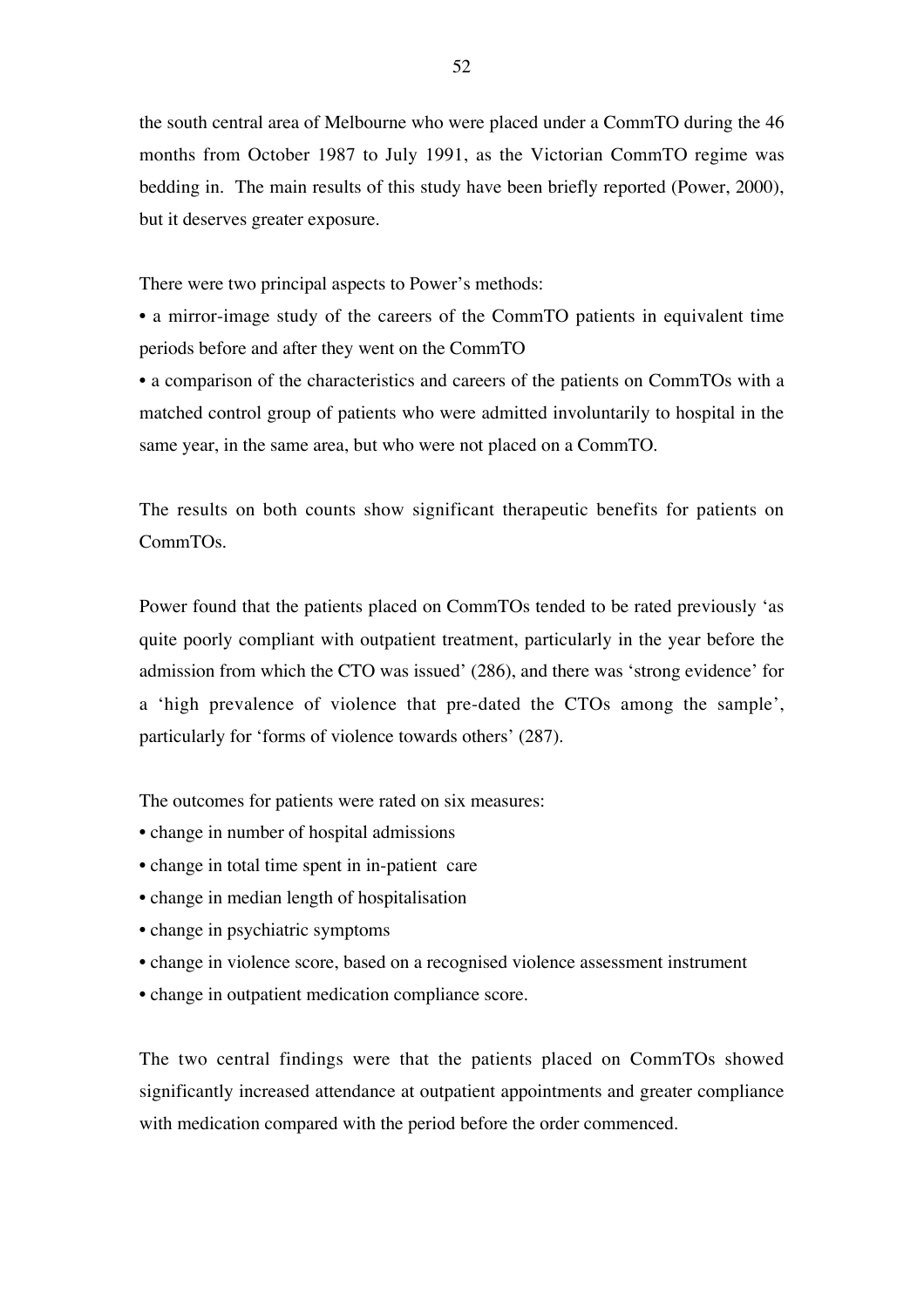The patients were then allocated to three broad outcome groups based on their combined scores on those outcome measures:

• a 'best' (or 'improved') group, who had improved on all six outcome measures

• a 'marginally better' group, for whom at least one measure was 'unchanged' and the others were 'improved'

• a 'worse' group, who had a worse outcome on at least one measure.

Forty eight per cent of the patients were rated as 'improved' on all outcome measures when under the CommTO, 24% were rated 'marginally better', and 28% were rated 'worse' on at least one measure.

A further analysis was then conducted of a sub-sample of 31 patients who had later been discharged from the CommTO for a sufficiently lengthy period to permit a second 'mirror-image' comparison to be made, between their life under the CommTO and their life after discharge from it. The mean outpatient medication compliance scores of these patients were found to have deteriorated significantly following their discharge from the order, and their mean violence ratings to have significantly increased. Forty-seven per cent were rated 'worse' during this final follow-up period, after their discharge from the order.

Power reached the following conclusions from this part of the study: 'improvements in the outcomes of these patients when placed on the CTO appeared to be quite dramatic on a wide range of variables that included outpatient medication compliance, global symptom rating, violence scores and readmission figures' (at 281). In his view, these findings 'confirm the general "therapeutic efficacy" of CTOs' (290).

Those patients who were identified as responding 'best' to CommTOs tended:

- to be older (over 28 years)
- to be in the middle phase of their history of illness and treatment
- to have a relatively low rate of admissions since the onset of their illness
- to have had spent a high percentage of their inpatient time as involuntary patients
- to have complied poorly with medication before the index admission.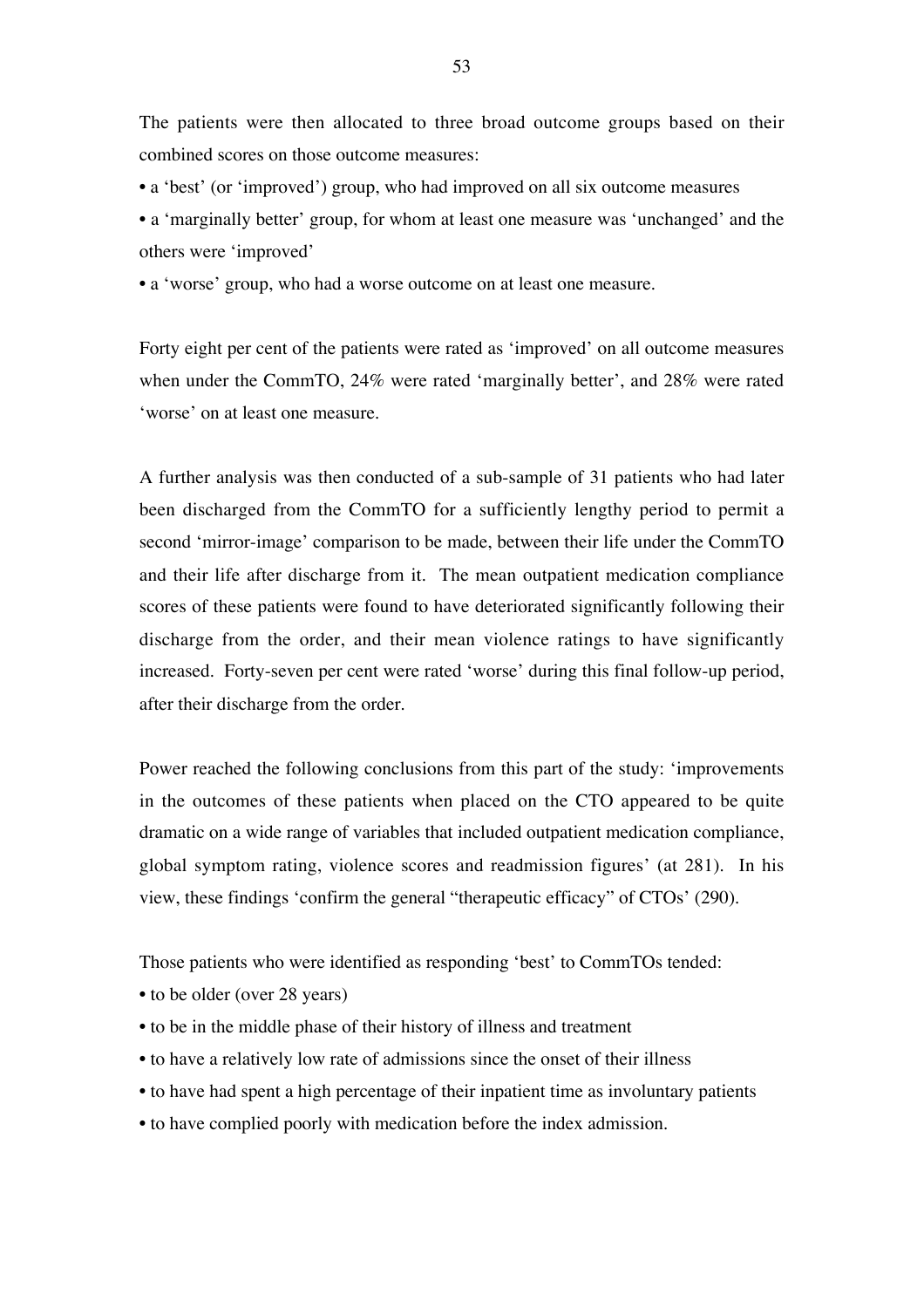The patients rated as 'marginally improved' tended:

- to have spent a lengthy total period in in-patient care
- to be in the later phase of the history of their illness and treatment.

The patients rated 'worse' on at least one outcome measure tended:

- to be younger (less than 28 years old)
- to have had a short duration of history and treatment for their illness
- to have had a low percentage of involuntary compared to voluntary hospital admissions
- to have had good compliance with outpatient medication in the previous year
- to have a dual diagnosis (usually concurrent drug abuse or dependence)
- to have had a history of violence towards others.

Of this last group Power commented: 'Perhaps the complication of drug abuse/dependence in these younger patients is one of the major factors in aggravating their psychotic or mood disorder and a CTO or improved medication compliance will have little impact on their substance use'.

On this aspect of the study, Power concluded:

The 'therapeutic efficacy' of CTOs appears impressive, however not all patients respond favourably and a minority respond poorly on outcome measures such as outpatient treatment compliance and hospitalisation rates. CTOs may have their effect primarily through their impact on outpatient treatment compliance, though for a small proportion of patients other factors appear to be involved. What is interesting is that a CTO's 'therapeutic efficacy' appears to be dependent on whether it is used in the early, middle or late stage of a patient's illness history. The factors involved are no doubt complex and might have little direct association with the CTO itself: eg, characteristics associated with phase of illness, levels of family support, inherent relapse rates, levels of secondary morbidity, deteriorating therapeutic effect of medication with chronicity of illness and services' resources.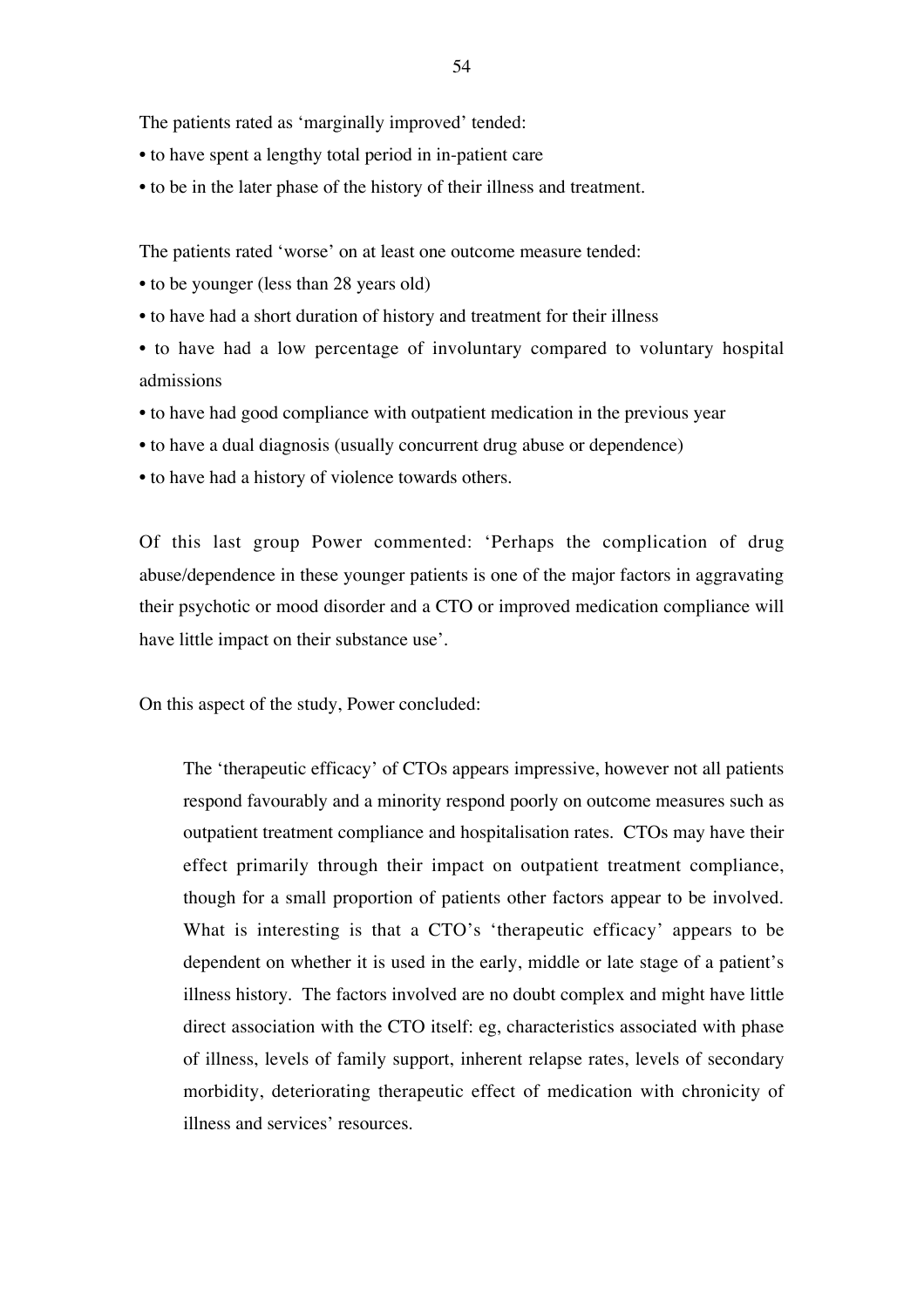In the second part of the study, Power compared 104 of the patients placed on CommTOs, who were randomly selected from the larger group of 125, with a random stratified sample of controls. The members of this control group were matched for age, sex, primary diagnosis and year of discharge from hospital. They had been involuntarily admitted to hospital in the same area, but not placed on a CommTO.

The aim was to 'determine the patient characteristics that may differentiate CTO patients from other involuntary patients discharged into the community' (298); and to compare outcomes for the two groups.

The patients placed on a CommTO were found to have a significantly greater rate of:

- concurrent drug abuse disorders
- violence to others and to property
- prior involuntary hospitalisations
- prior contacts with public community mental health clinics
- prior prescription of depot medication
- non-compliance with outpatient treatment in the prior year
- being 'lost to follow-up' in that year.

On the other hand, the CommTO group were not found to have spent more time under treatment, or to have had longer delays in commencing treatment after the original onset of their illness.

The single most powerful factor differentiating the patients placed on CommTOs after an involuntary admission was non-compliance with outpatient treatment in the preceding year (318).

Patients placed on CommTOs had a significantly higher rate, and longer duration, of hospital admission during the preceding period, and other indicators of greater psychiatric morbidity. Their mean number of readmissions was the same as the control group, however, when on the CommTO (321).

Power's general conclusions here were: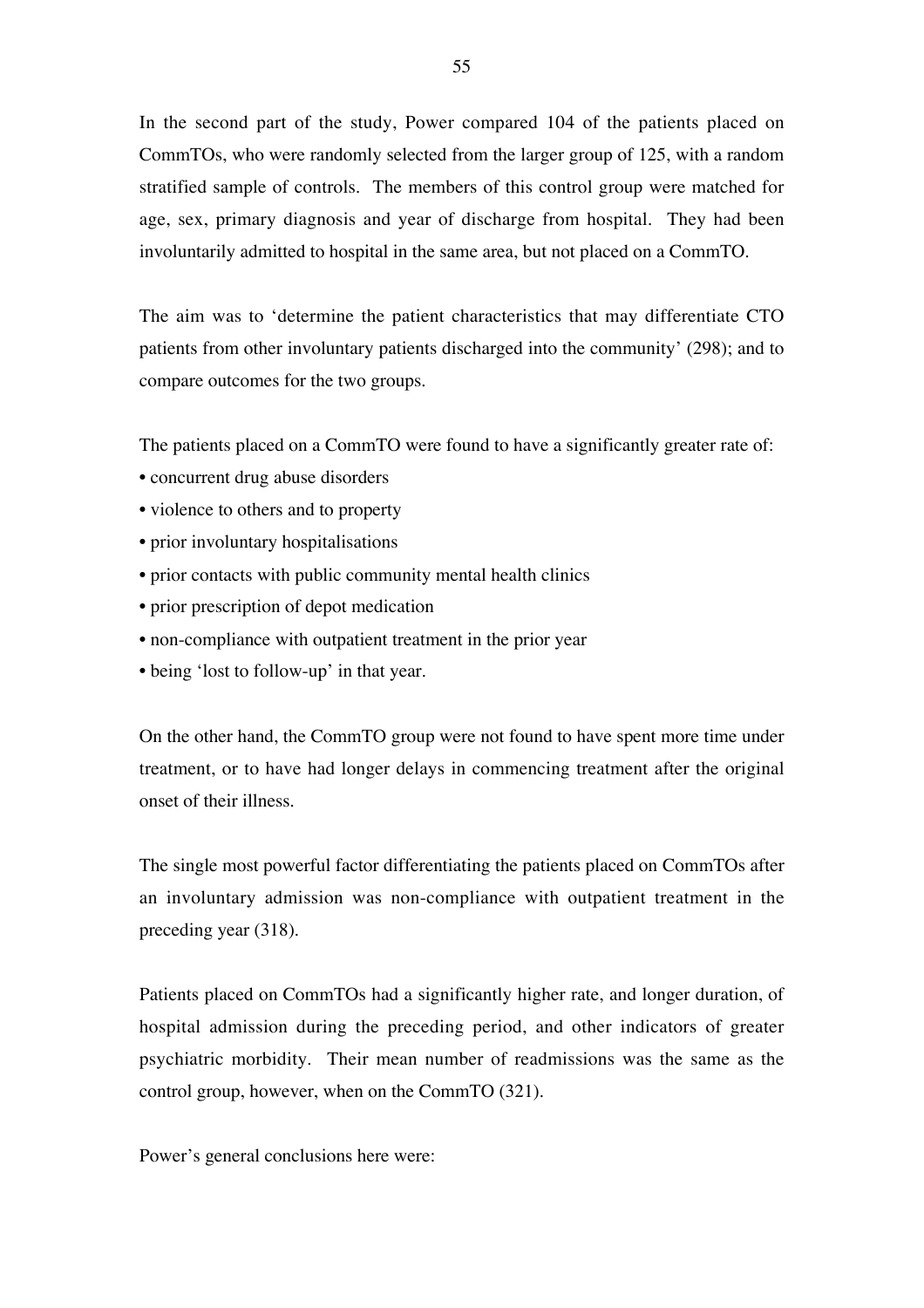Though the CTO sample's previous history has indicators of greater morbidity, the CTO sample improved relatively more when placed on CTOs than the control group in the corresponding period. On some indicators the CTO group actually ended up with less severe indicators of morbidity than their controls during the follow up periods: e.g., numbers of patients readmitted and levels of violence. In particular, the control group's poorer outcome was reinforced by the finding of 3 suicides during the follow-up period (at 333-334). ...

[T]hese findings suggest that, firstly, CTOs are reserved for those involuntary patients who are distinguished from other involuntary patients by indicators of more severe management problems (non compliance with outpatient medication) in combination with features of more severe morbidity (including more frequent hospitalisations, higher rates of violence, and co-morbidity). Secondly, when placed on CTOs these patients' distinguishing features (poor compliance with outpatient medication, violence, readmissions and lengths of hospitalisations) appear to 'normalise' to a level where they compare favourably with that of other involuntary patients (discharged from involuntary hospitalisations without CTOs). Indeed, it appears that despite their history of more severe morbidity, CTO patients when placed on CTOs demonstrate a relatively better outcome on follow-up than their counterparts who are discharged from involuntary hospitalisation without CTOs, possibly as a result of the improvement of outpatient treatment compliance brought about by the impact of [outpatient commitment].

## *Muirhead's Study*

Muirhead (2000) used similar, retrospective, 'mirror-image' methods to assess patient outcomes in the year before and after their placement on a CommTO. The sample of 58 patients was drawn from a larger cohort of 132 patients placed on CommTOs in the north western area of Melbourne, during the 24 months from November 1996 to October 1998. By this time, the Victorian regime was used more widely and was more securely established than in the periods studied by Cooper and Power. Muirhead's study was limited to patients with a primary diagnosis of schizophrenia,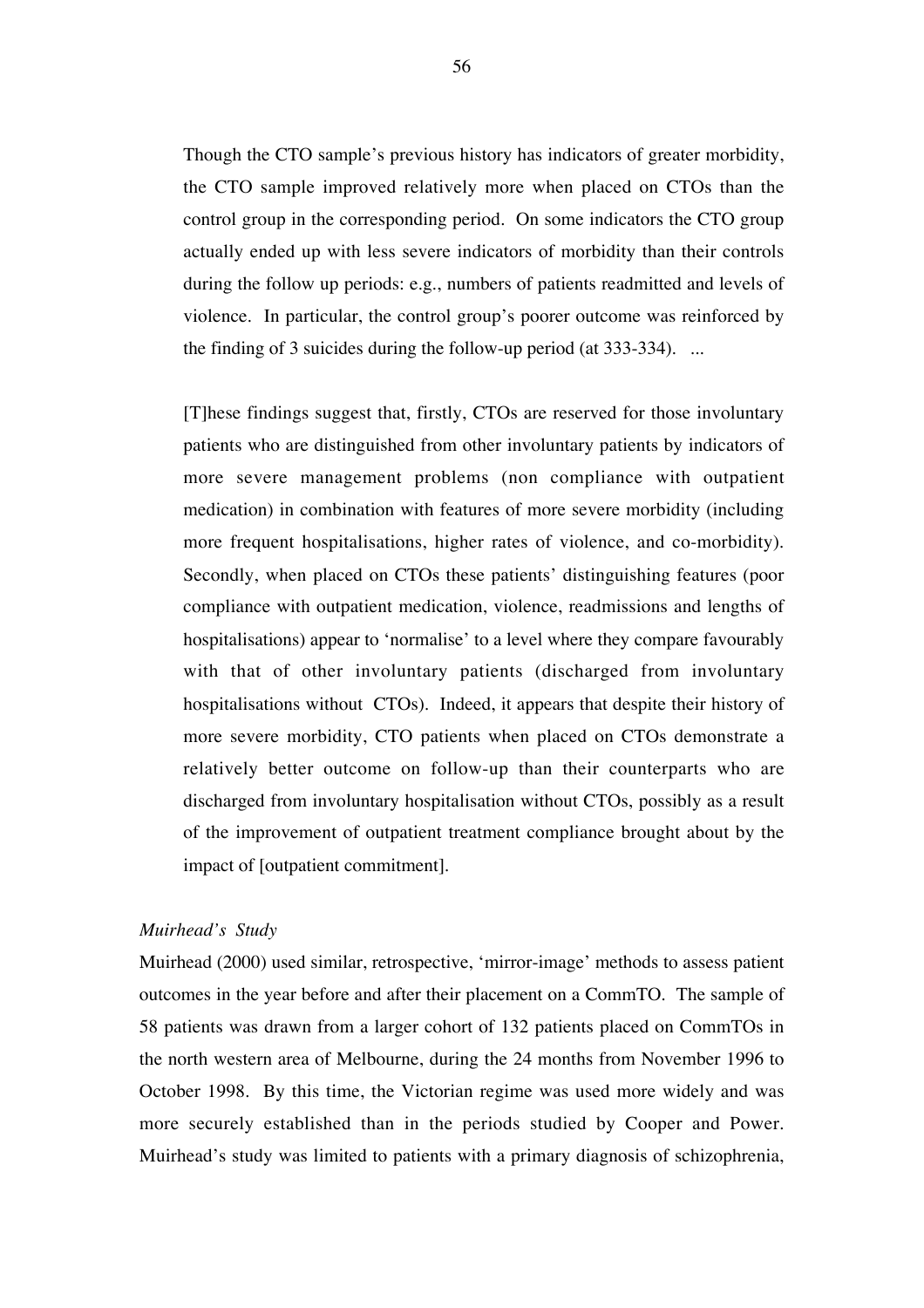however, and the relevant data were again collected retrospectively from patients' files.

A particular aim was to determine whether use of CommTOs affected outcomes both for patients prescribed depot (or injectable) medication and for patients prescribed oral medication. For that purpose, the sample was divided into two experimental subgroups:

- those treated primarily with oral medication on the CommTO (n=20); and
- those treated primarily with depot medication (n=38).

Muirhead was particularly interested to assess the outcome for patients who had been prescribed oral medication, because atypical antipsychotic drugs had become available just before the study period, but they were only available at that time in oral form. These new drugs had been found to be 'associated with significantly improved tolerability and acceptance of treatment' by patients, and their use might in turn lead to 'improved symptom control, decreased side effects and improved quality of life'(at 20). Muirhead's concern was that if all patients were prescribed depot medications when on the CommTO, some would be deprived unfairly of the benefits of the new drugs. That is, if the assumption became established that patients under CommTOs necessarily required depot medication, some would be 'denied the benefits of atypical versus typical antipsychotics', as only the latter were available in injectable form (20).

In Muirhead's view, psychiatrists in Melbourne were uncertain whether CommTOs could enhance patients' compliance with oral medication. 'Some hold the view', he stated, 'that if a patient will take oral medication then a CTO is not required'. Similarly some believe that 'a CTO will be of no benefit except when medication adherence is directly observed, which means depot medication in the majority of cases' (because depot medication is personally administered to the patient by a health professional). On the other hand, other psychiatrists took the view 'that a CTO can help to persuade a patient to take oral medication' (20). Muirhead therefore sought to measure whether CommTOs could produce positive outcomes for patients on oral medication as well as those receiving injections.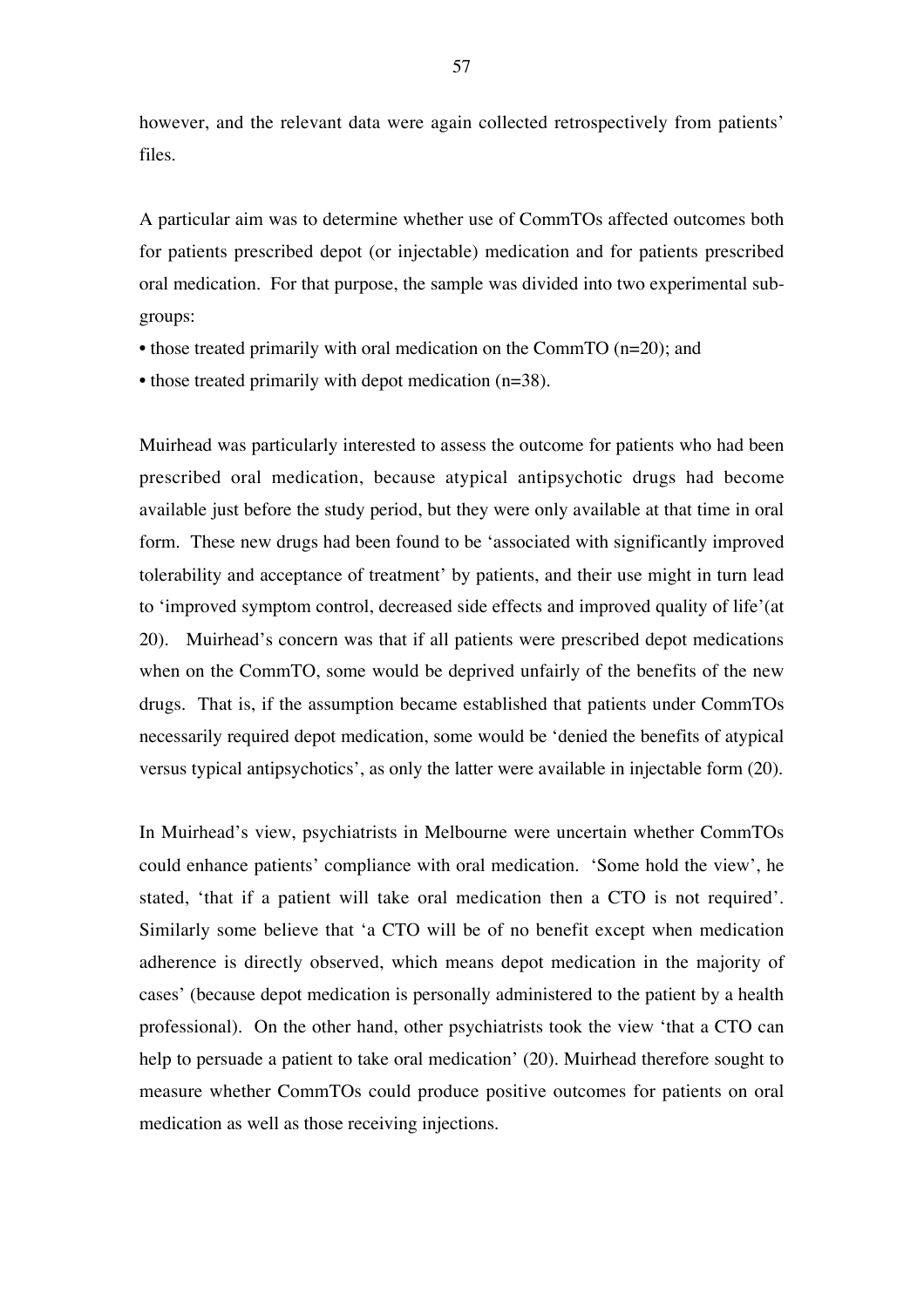The results show that the patients *were* more likely to be prescribed depot medication when on the CommTO. Nevertheless, he reached the following general conclusions:

The findings were of significant increases in numbers of contacts with treating community services, significant decreases in number of admissions, length of inpatient stay and number of aggressive episodes following the commencement of the CTO. These differences were found for *the whole sample and for both experimental sub-groups*. There were no significant changes in measures of [referrals to crisis assessment teams], numbers of other episodes of relapse [not leading to hospitalisation], number of suicide or self-harm attempts, number of changes in accommodation, best level of employment or frequency of contact with family members. There was a significant improvement in the quality of the patients' relationships with their families *for the whole sample* and the subgroup treated with oral antipsychotics and a nonsignificant tend for improvement for patients on depot medication (at 4) (italics added).

This study is limited by the character of its methods, including reliance on data derived from patients' files, and by the small size of its sample. Nevertheless, Muirhead observed that its results 'challenge the notion that involuntary outpatient treatment needs necessarily to be combined with depot antipsychotic medication' (67). Instead, he argued, its findings 'support the notion that outcome can be positively influenced for selected patients even when compliance with prescribed medication cannot be directly influenced by mental health professionals'. This means that in appropriate cases 'clinicians may consider the full range of pharmacotherapy options when planning management for the patient' (67).

# **Discussion**

This portrait reveals the Victorian CommTO regime bedding in during a period of transition to community mental health care. In the decade or so after its enactment, use of the regime significantly increased as teething problems were sorted out, as the number of hospital beds decreased, and as the community resources necessary to support its use became available.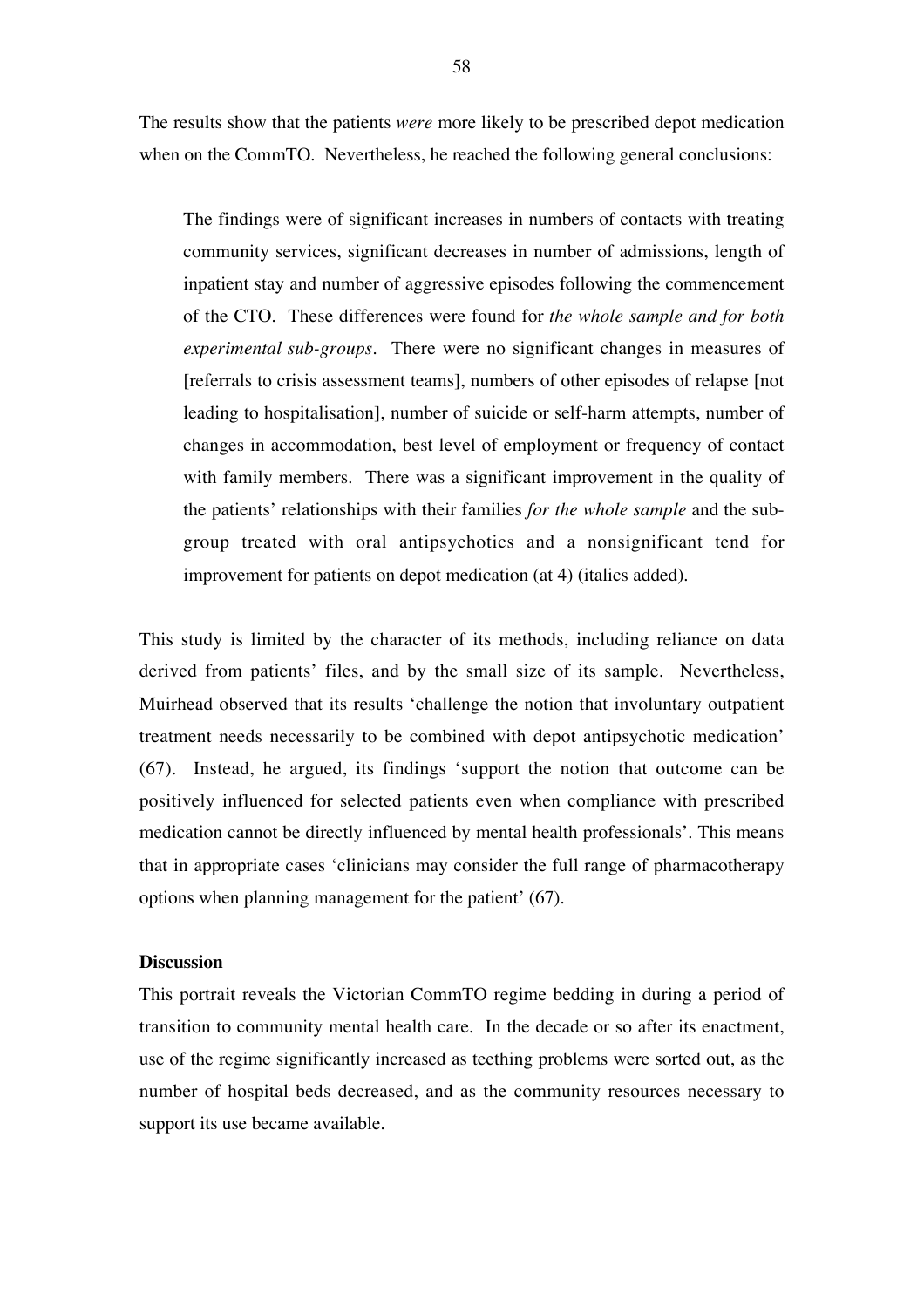This regime now appears to have the confidence of most experienced clinicians in Victoria who work within the public mental health system and few appear to doubt its efficacy when properly targeted and resourced. There also appears to be a widespread belief that the introduction of this regime facilitated a reasonably structured transition from a hospital-based system to one based on community care. CommTOs are certainly a well-established aspect of public psychiatric practice in the state (Brophy and Ring, 2004).

One senior psychiatrist said: 'The good accounts of CommTOs come from areas where they have been embedded for a good while and have settled down and have the full backing of the community mental health services. Poor accounts come from areas where they are newly introduced and there is no consensus behind them'.

The frequency with which CommTOs are used in Victoria seems likely to be associated with the fact that they may be readily initiated by psychiatrists; the order lasts for a year; mandatory tribunal reviews are reasonably infrequent and not too lengthy or adversarial; and a workable process is provided for the swift recall of patients to hospital care. In addition, their use is almost certainly stimulated by the existence of relatively well-developed community mental health services, that are necessary to support the scheme, combined with a radical reduction in the availability of hospital beds.

In short, the CommTO regime appears to be a well-established feature of Victoria's attempt to take a public health, or population-based approach to the provision of mental health care. Under that approach, it seems that a serious attempt is being made to provide an adequate, mobile community mental health service, via salaried public sector employees, that covers the entire population of the state. In an associated development, all transactions between patients and mental health services are recorded on a state-wide, electronic case register that clinicians can access to track their patients' records.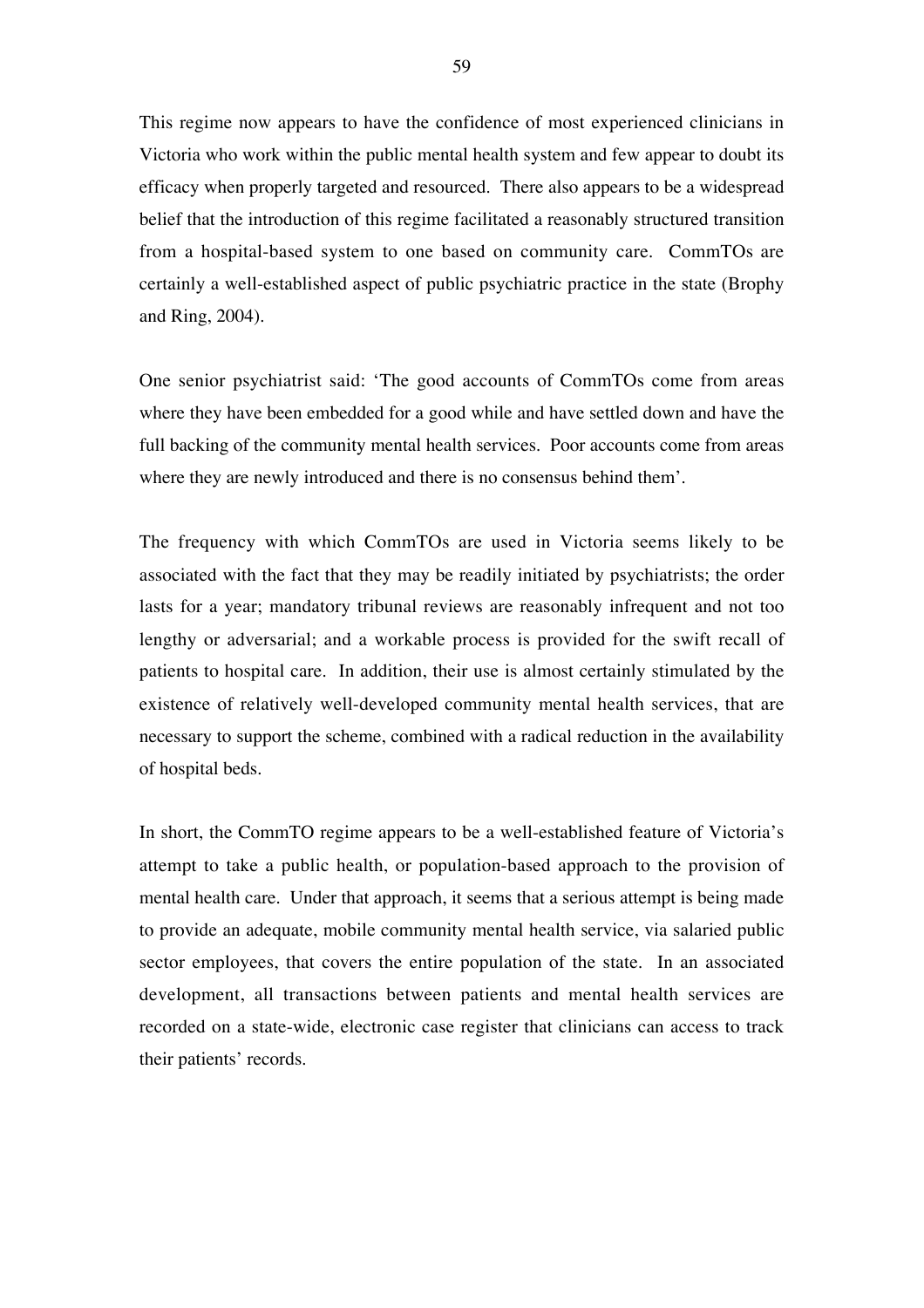The Victorian CommTO regime seems to be reasonably well-focused on the seriously mentally ill, especially on patients with a diagnosis of schizophrenia, several prior admissions to hospital, and a recent record of poor compliance with outpatient care.

There is increasing empirical evidence to support the scheme's use in these circumstances, derived from the 'mirror-image' studies, although this is not conclusive.

There is also considerable evidence of the link between CommTOs and the use of depot medication, even if the necessity for that connection is challenged by Muirhead's research.

Clearly the Victorian regime is not used for 'revolving door' patients alone. Significant numbers of patients are placed under it following their first admission to hospital. Power's study suggests this approach is likely to be taken with patients who have a concurrent history of substance abuse and violence to others. But his findings also suggest CommTOs are not likely to be very effective in such cases. This more controversial use of CommTOs may reflect a desire to prevent the unnecessary criminalisation of the members of this group, or to reduce the stress placed on their families. Or it may be one example of a defensive medical practice emerging as a result of the enhanced societal focus on the 'risk' posed by mentally disordered people, especially those who engage in substance abuse.

Many senior clinicians observed, on the other hand, that CommTOs in Victoria 'are resourced', and that community teams feel obliged to follow patients under them, who therefore get some priority for care. CommTOs are seen both to permit and to require patients to be tracked, to ensure they receive treatment, as they move about in a large urban zone, in which they might otherwise be 'lost to care'.

The principal remaining doubts about the Victorian regime appear to concern:

• the possibility that CommTOs are used too readily, and for too long, and with categories of patient for whom there is no evidence of their efficacy

• the tendency to use depot medication too readily with patients under them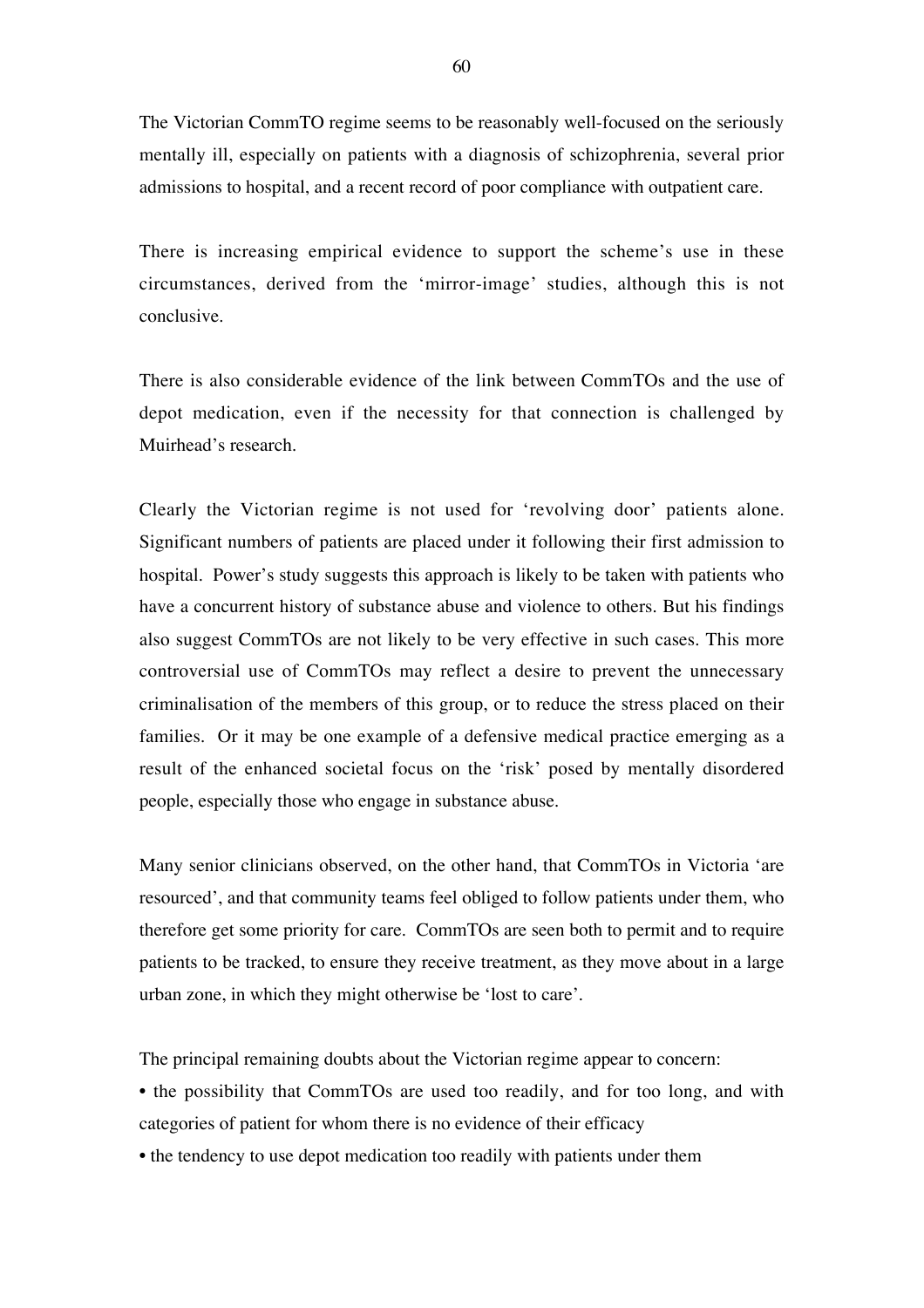- the infrequency of reviews by the Board
- the inadequacy of the information put before the Board
- gaps in accommodation for patients with complex needs

• the continuity and adequacy of the doctor-patient relationship for those under CommTOs, especially where cultural and language barriers exist between doctor and patient.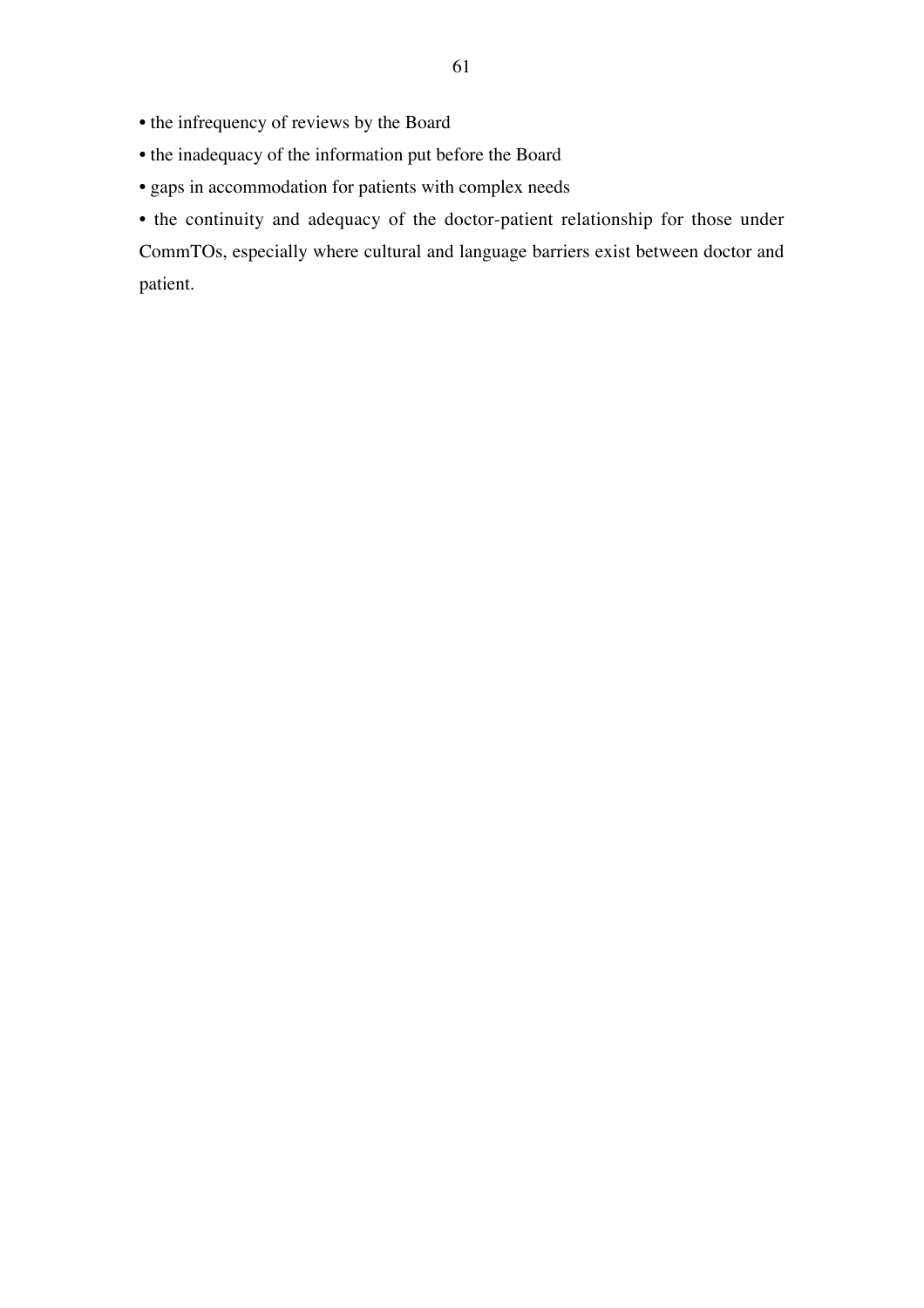# **Chapter 5 New South Wales**

# **Summary**

The rate of use of CommTOs is lower in NSW than in Victoria, although it has increased rapidly in recent years, in parallel with reductions in hospital beds and the development of community mental health services in the state. The lower courts of the state and the review tribunal play a significant role in the NSW scheme. Diversion to a CommTO is possible from the criminal courts and there is a relatively frequent requirement of independent tribunal review. The regime is being implemented in a radically deinstitutionalised environment, but, compared with Victoria, there is a less well-developed infrastructure for community mental health care. In these circumstances, CommTOs seem to act as something of 'safety valve' for the criminal courts and inpatient facilities, which are under considerable pressure. Increasing the maximum term of a CommTO from 3 to 6 months in the mid-1990s encouraged their use. The legal regime in NSW is carefully crafted. It incorporates the major clinical indicators for use of involuntary outpatient care into the law, and it strikes a subtle balance between clinicians' powers and patients' rights regarding powers of entry and treatment without consent in community settings. The process for recall of a CommTO patient to hospital is inflexible, however, and is rarely used. Patients who relapse may be recertified and put back through the 'front door' of the involuntary treatment process instead. Particular concerns are the excessive burden of work imposed on the NSW review tribunal, the increasing use of CommTOs due to intense pressure on hospital beds, and the complicating effects for many involuntary patients of concurrent substance abuse.

# **The context in NSW**

A well-established CommTO regime has been operating, since the early 1990s, in NSW. Like the Victorian scheme, its use has been steadily increasing since its introduction, in parallel with the deinstitutionalisation of mental health care. As a result, reviewing the use of CommTOs is now a major enterprise for the Mental Health Review Tribunal of NSW (the Tribunal). Unfortunately, the NSW regime has not been the subject of extensive research. Many of its consequences for patients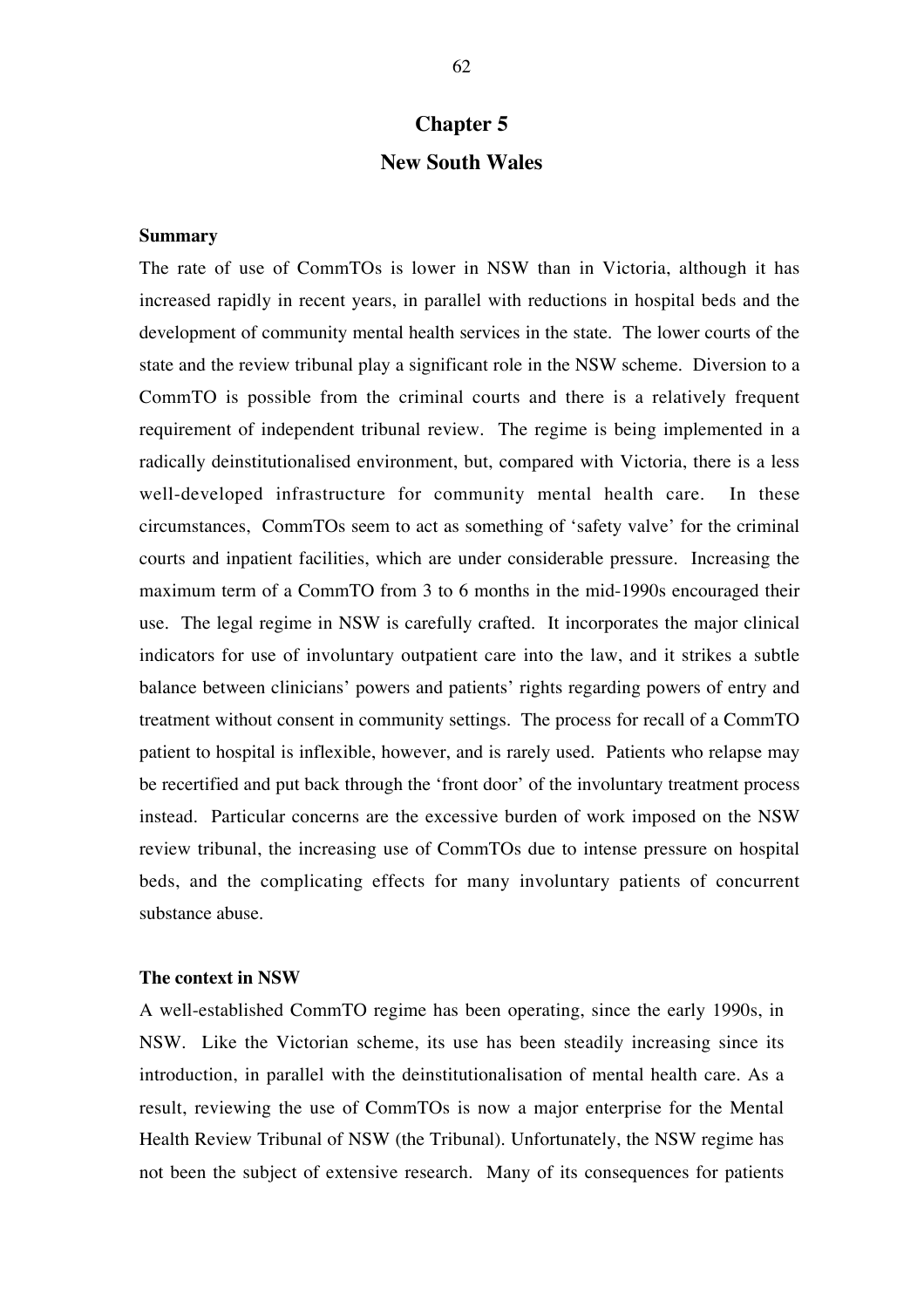therefore remain unknown. It seems to have a distinct profile, in comparison with the Victorian scheme. It appears to confer less clinical discretion on psychiatrists, particularly regarding the recall of patients to hospital care, and its use is more frequently subject to tribunal review. The maximum duration of a CommTO in NSW is 6 months, as opposed to a year in Victoria. This means patients under CommTOs for long periods come before the NSW Tribunal twice as often for review. The NSW scheme is also more closely aligned with the criminal courts, with Magistrates having the power to place a person charged with an offence directly on a CommTO, in a classical form of a 'diversion' scheme. On the other hand, the rate of use of CommTOs is lower in NSW than in Victoria, but because the population of NSW is larger, roughly the same number of people seem to be on CommTOs in the two states.

Roughly 6.6 million people were living in NSW in 2003, more than half of them in the large metropolitan region of Sydney. But mental health services appear to be less well-funded in NSW than Victoria, and they appear to have developed in a more haphazard fashion (Abela, 2000; AIHW, 2003). The NSW services are still structured, in part, around older psychiatric hospitals, parts of which remain open, providing a significant proportion of the state's psychiatric beds. In addition, some private hospitals admit patients under the Mental Health Act, and many general hospitals contain 'co-located' psychiatric wards. Something of 'patchwork' of services seems to have developed, driven more by historical factors, perhaps, than a sustained vision for service development across the state.

Around 40% of psychiatric admissions still occur on an involuntary basis, although the proportion is much higher at some of the older psychiatric hospitals (Annual Report, NSW Department of Health, 1999/2000).

The deinstitutionalisation process is still well-advanced in NSW. The numbers of psychiatric beds available declined steeply during the 1980s and 1990s: by the year 2000 there were 2320 beds available for 6.5 million people in the state. That is a rate of roughly 3.5 beds per 10,000 persons, which is only slightly higher than the rate in Victoria at that time. On the other hand, community services are undoubtedly less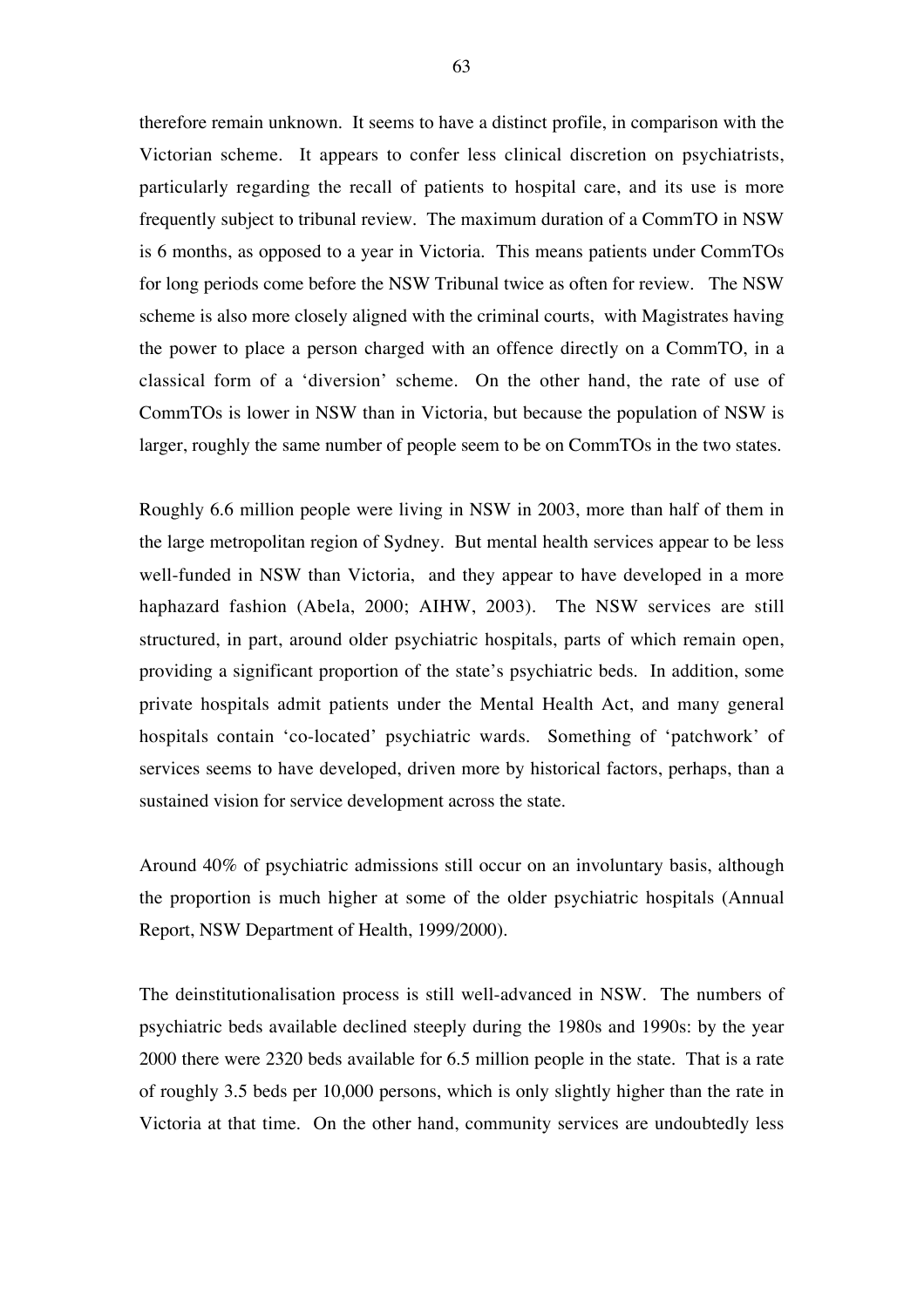well-developed in NSW (AIHW, 2003), although their cover has been expanding in recent years: into the western suburbs of Sydney, for example.

In the past, the inadequacies of the community services in NSW have been the subject of serious criticism in a number of high profile inquiries and reports, particularly the well-known Burdekin Report (1993). As recently as 2002, a select committee of the NSW Parliament, having conducted an inquiry into mental health services in the state, declared there were major problems in funding, patient accommodation, forensic services, substance abuse treatment, and in services for indigenous people, the intellectually disabled, the elderly and young persons (Legislative Council of NSW, 2002). The committee expressed concern about suicides among discharged patients denied access to care, and recommended more resources should be directed to crisis teams, case management services and assertive community care.

Many people interviewed said there was acute pressure on psychiatric beds in NSW, that there were high rates of mental illness among prisoners awaiting trial, and that even the criminal courts had difficulty getting patients admitted to hospital for assessment. Perhaps as a consequence, the powers to permit Magistrates to place criminal defendants directly on CommTOs were enacted in 2003.

Nevertheless, the coordinated development of mental health services in NSW appears to have received greater priority in recent years, perhaps in response to the federal government's National Mental Health Strategy. A Mental Health Co-ordinating Council is active in the state, and the continuing expansion of community services seems to be one reason why the use of CommTOs in NSW continues to rise.

## **The CommTO legislation**

This regime was established by the *Mental Health Act 1990* (NSW) and implemented the following year.

## *Criteria*

To be placed on a CommTO, a person must meet the criteria for involuntary treatment in general, and then specific criteria applicable to involuntary outpatient care.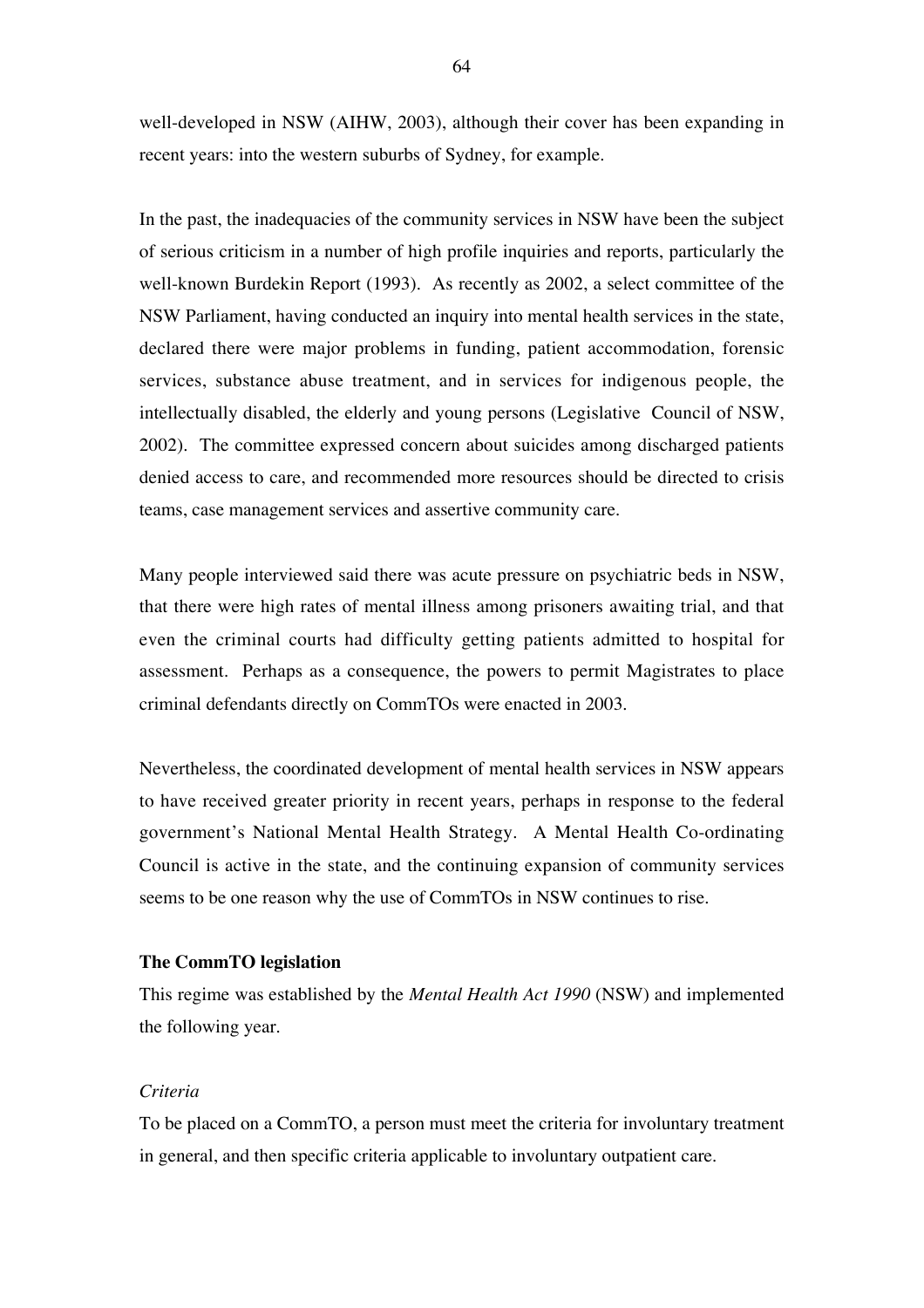The criteria for involuntary treatment focus on:

• the presence of 'mental illness', illustrated by seriously impaired mental functioning and listed psychiatric symptoms

• the necessity for involuntary treatment to proceed, in order to protect that person or others from serious harm.

In deciding whether these criteria apply, the person's 'continuing condition', and the likelihood of its deterioration without treatment, may both be taken into account (s 9(2); *Harvey v Mental Health Review Tribunal* (1994) 33 NSWLR 351).

Six further rules then apply to the use of CommTOs. These focus on (s 133):

- the role of the order as a less restrictive alternative to hospital care
- the existence of 'an appropriate treatment plan' that can be implemented
- evidence of previous refusal by the patient of appropriate treatment
- their subsequent 'relapse into an active phase of mental illness'
- their deterioration leading to involuntary admission to hospital
- effective treatment of their illness on such prior admissions.

For a patient to be placed on a CommTO on a first admission to hospital, only the *first two* of these rules must be met. For patients on subsequent admissions, *all six* must be met.

In addition, the emphasis placed on the use of least restrictive alternatives, throughout the NSW Act, clearly indicates that CommTOs are to be used whenever possible, instead of involuntary hospital care (eg, ss 4(2), 20, 51(2)).

In effect, these rules incorporate the usual clinical criteria for the use of involuntary outpatient care into the law (see Geller, 1990).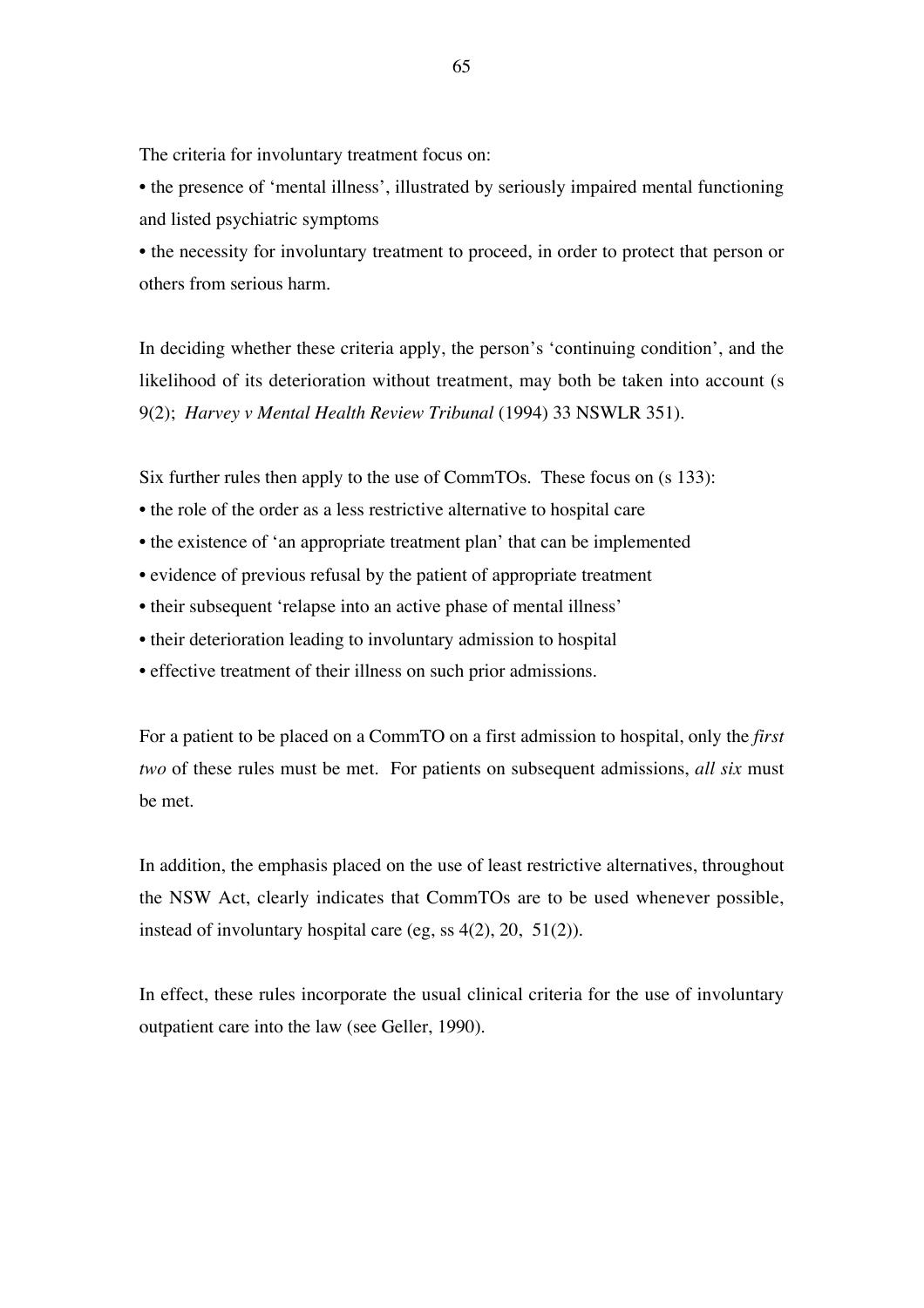#### *Administration and process*

Both Magistrates and the Tribunal may place patients on CommTOs in NSW. The order is to be made, in both cases, on the basis of a plan for the patient's treatment advanced by the responsible clinicians.

Prior to 1 October 1997, the maximum life of a CommTO was 3 months. It was then extended to 6 months. Most orders are made for this maximum term. A CommTO may be renewed any number of times, and most are renewed at least once (see the Annual Reports of the Tribunal).

Following a person's involuntary admission to hospital, their status is initially reviewed by a Magistrate, who may place them directly on a CommTO at that stage. A significant minority of CommTOs are made in this way. Thereafter, the task of reviewing a patient's involuntary status is picked up by the Tribunal. In performing that function, it may switch a person from involuntary hospital care to a CommTO, or it may renew any CommTO previously made.

The NSW Tribunal has a wide-ranging jurisdiction over the position of both forensic and civil patients. It has full-time leadership and about 100 part-time members. When reviewing individual cases, it sits in multi-disciplinary panels, chaired by a lawyer. The Act states that its proceedings are to be 'informal' and are not governed by strict rules of evidence: s 267. Very few CommTO patients appearing before the Tribunal are legally represented. Its workload is increasingly heavy and a cause of concern to its members. It conducted around 8600 hearings under the Mental Health Act in 2003. Roughly half of them concerned CommTOs.

The other administrative functions under the NSW scheme are spread between hospital-based clinicians and the staff of the community health care agencies that directly manage the patient's treatment.

Generally, the procedures rules governing the use of CommTOs emphasise:

- provision of information to the patient about their legal status and treatment
- consultation with those caring for the patient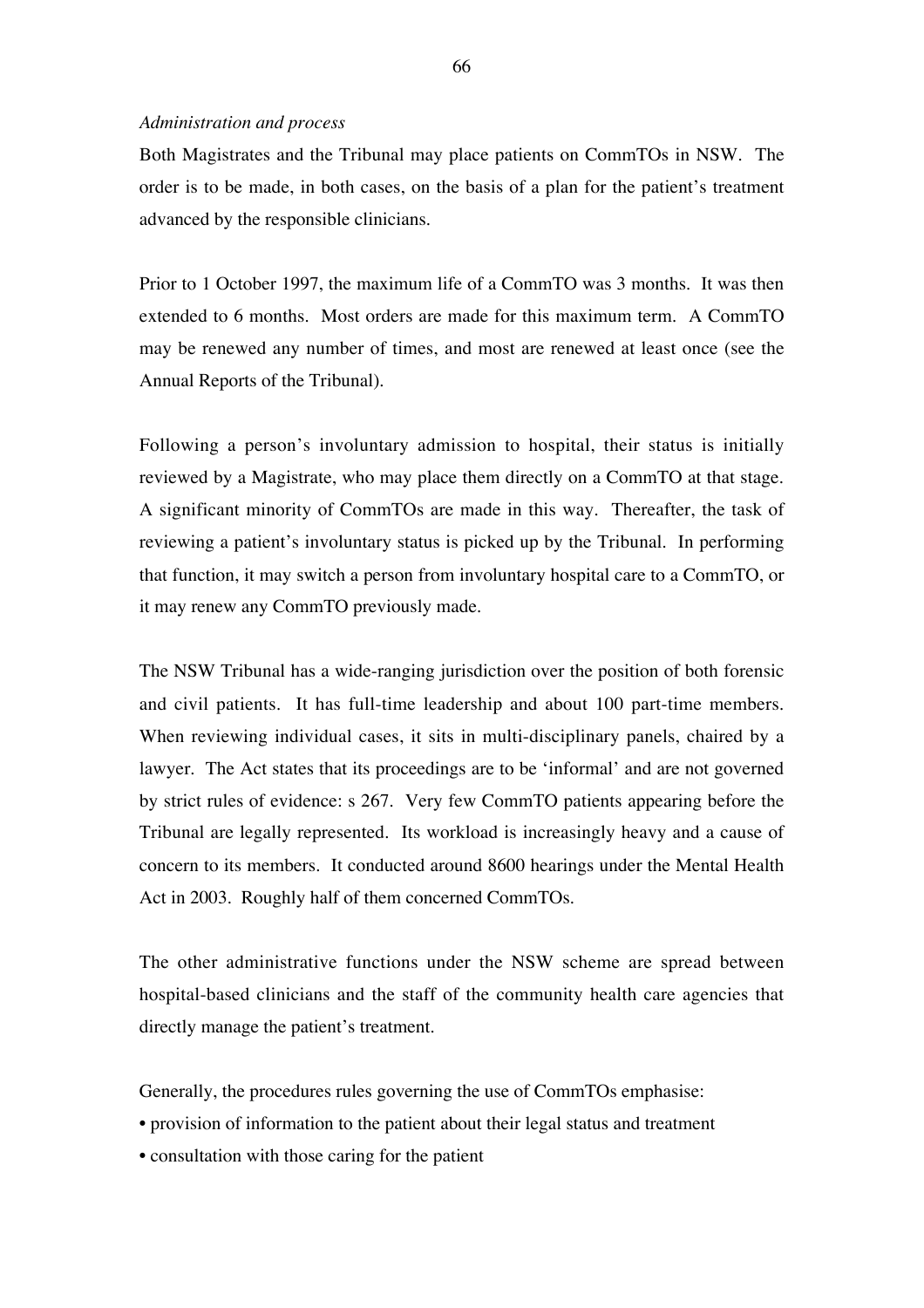- the assistance of interpreters, if required
- access to the tribunal at regular intervals, and more frequently on application
- the duty of clinicians to keep the patient's condition under regular review
- the duty to terminate the order if the criteria no longer apply, or if it is 'no longer likely to be of benefit to the patient': s 149.

## *Treatment plans*

The treatment plan, which is attached to the CommTO, will usually be prepared by the patient's case manager. It is to be prepared after consultation with the patient, and after consultation with clinicians from the health care agency responsible for implementing the plan. It will state the obligations of that agency and of the patient concerning the treatment to be provided.

The plan will usually require the community agency's staff:

- to maintain weekly contact with the patient, through outpatient appointments or a visit to their residence
- to prescribe and supply medication to the patient
- to review the patient's condition on a regular basis
- to provide consultation and support for the patient's case manager.

The patient will usually be required:

- to take medication as prescribed
- to undergo associated medical tests
- to accept reasonable supervision of their treatment, including clear arrangements to ensure medication compliance
- to attend appointments for regular review by clinicians.

Whenever a CommTO is to be renewed, the Act requires a further, written report to be furnished to the Tribunal, by the case manager, on its 'efficacy': s 131(2B).

There has been some debate in NSW about the precise requirements that can be included in a community treatment plan. Some contentious requirements include: attempts to direct where the patient must live; treatment for non-psychiatric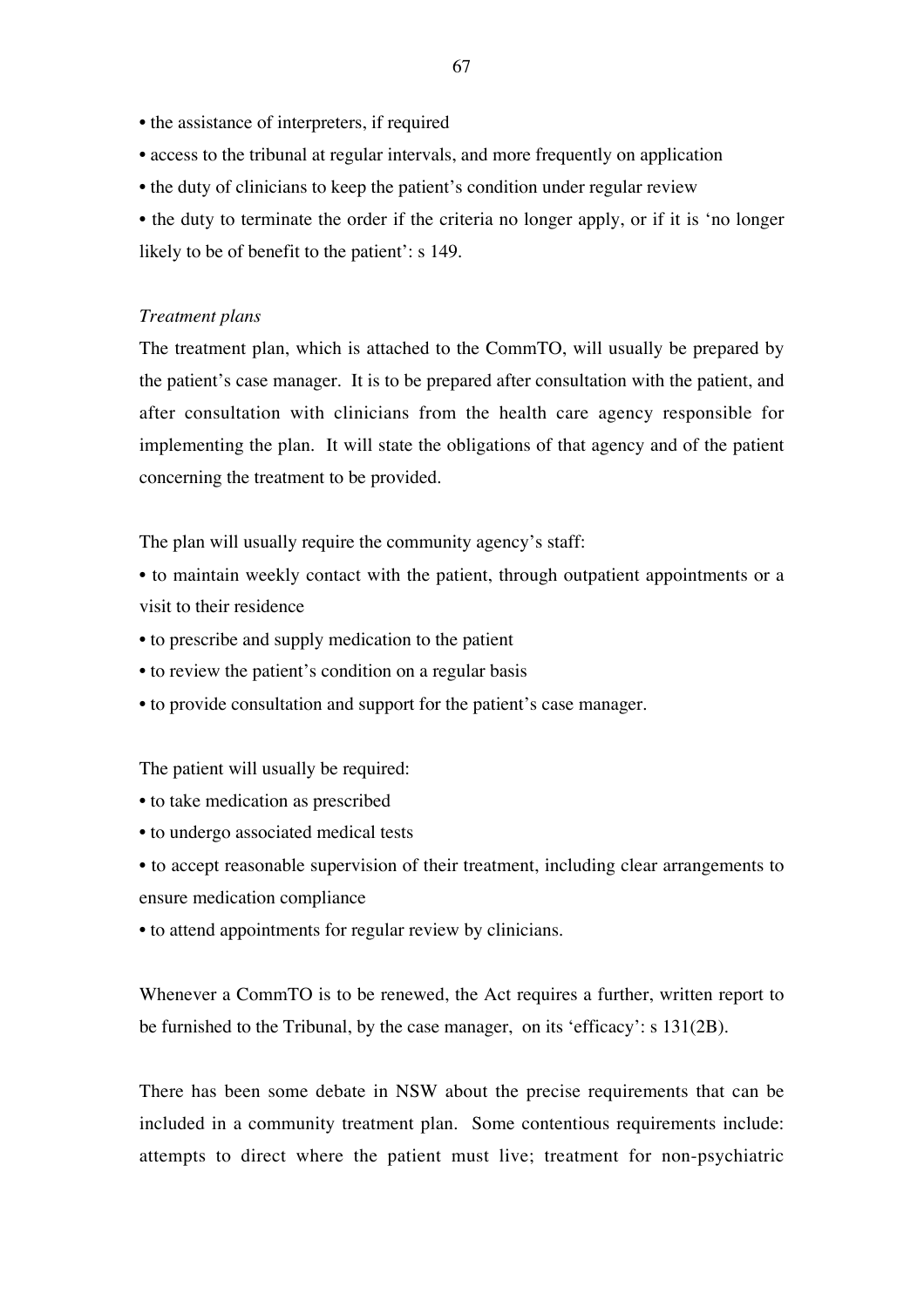conditions, such as diabetes; the inclusion of behavioural programmes; and drug and alcohol treatment programmes.

Determining the permissible contents of a treatment plan is especially important in NSW, because the provisions governing the patient's recall to hospital are linked to compliance with the treatment plan, and because the Tribunal must approve any major 'variations' made later to the plan.

# *The 'diversion' powers*

These additional powers, conferred on Magistrates in 2003, to divert people appearing on criminal charges directly to a CommTO, may be exercised without the person's prior assessment in hospital, and without the need to convict them of an offence. All the usual requirements for the CommTO must be met, including the requirement that the responsible clinicians must propose a treatment plan. Most people dealt with under these powers are said to be 'well known' to the mental health services, which will accept their treatment without their further assessment in hospital. This diversion process has much in common with the role performed by 'mental health courts' in the United States.

### *The consequences for the patient*

The powers to treat involuntary patients without their consent under the NSW Act apply to both patients in hospital and those under CommTOs. Involuntary patients retain their right to be informed about treatment, but they may be required to accept medication without consent for the duration of their involuntary status. As in Victoria and NZ, provided the patient continues to meet the criteria for a CommTO, ongoing assessment of their capacity to consent to psychiatric treatment is not required by law.

Further specific rules about involuntary *outpatient* treatment under the NSW Act state:

• the patient 'must comply with the order' (including the requirements of their treatment plan): s 145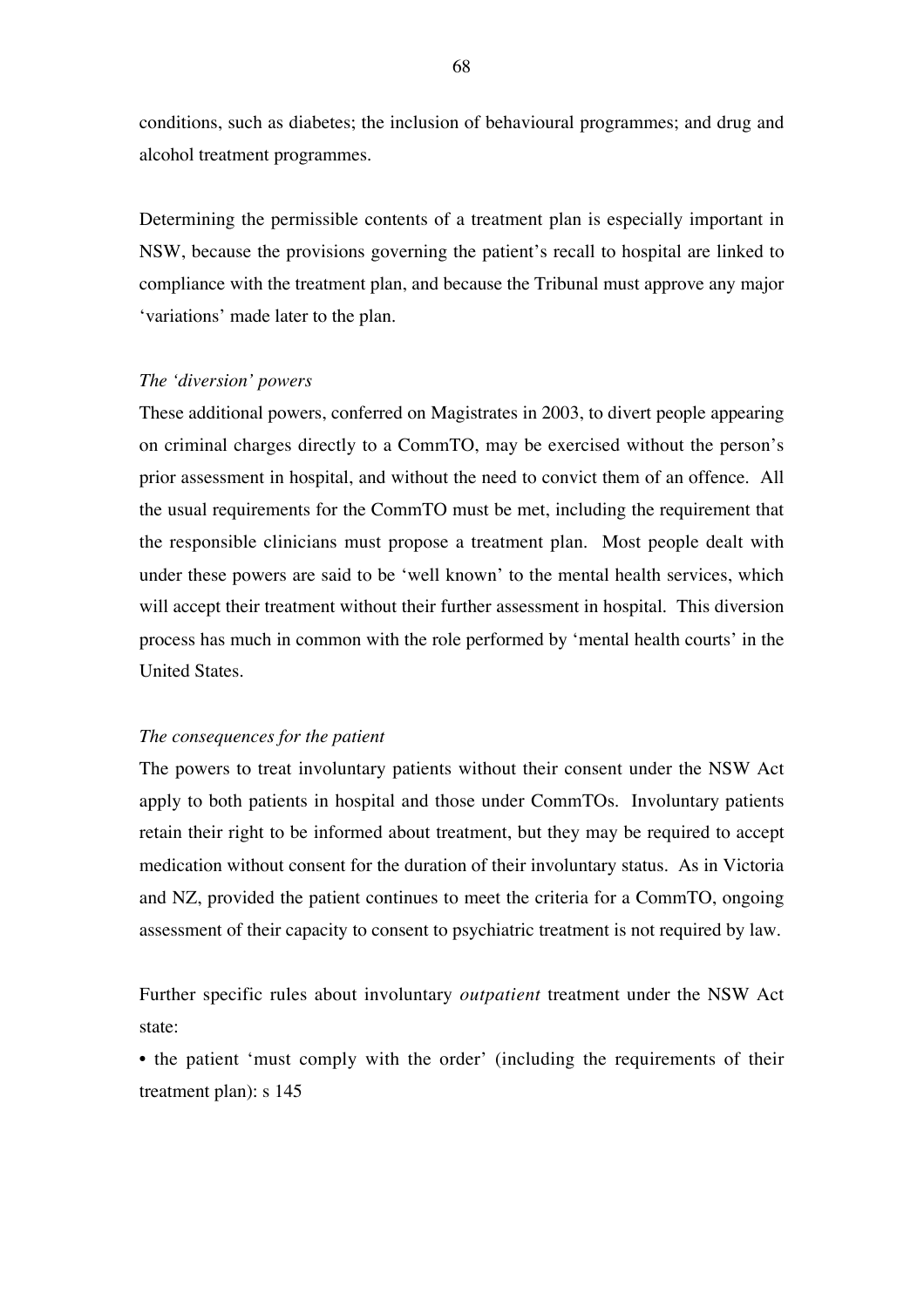• the staff of the responsible health care agency 'may take all reasonable steps to have medication administered, and to provide services' in accordance with the order's terms: s146(1)

• medication may be administered to the patient in a community setting without their consent 'if it is administered without the use of more force than would be required … if the person had consented': s 146(2)

• the staff may, without consent, 'enter the land' at the patient's residence, 'but not the dwelling', in order to administer treatment: s 146(3).

On the other hand, no specific statutory power is provided to direct where the patient shall live, even though a 'residence requirement' is sometimes included in the patient's treatment plan.

## *The recall process*

Further detailed provisions govern the recall (or 'breach') process (ss 137-143A).

For a CommTO patient to be recalled to hospital, it must be determined that (s 137):

- they have either 'refused' to comply with the order, or have 'failed to comply'
- the agency responsible has taken 'all reasonable steps to implement' the order

• there is a 'significant risk of deterioration in the mental or physical condition' of the patient.

The procedures to be followed specify:

• oral and written warnings to the patient of the consequences of their failure to comply, including the possibility that the Police may be involved

- offering the patient an explicit choice between accepting treatment and their return to a clinic or hospital for treatment to proceed
- powers to 'take' the patient to a clinic or hospital
- powers of entry and police assistance
- mandatory assessment on arrival at a hospital
- the right to apply for tribunal review of their inpatient status, if it continues.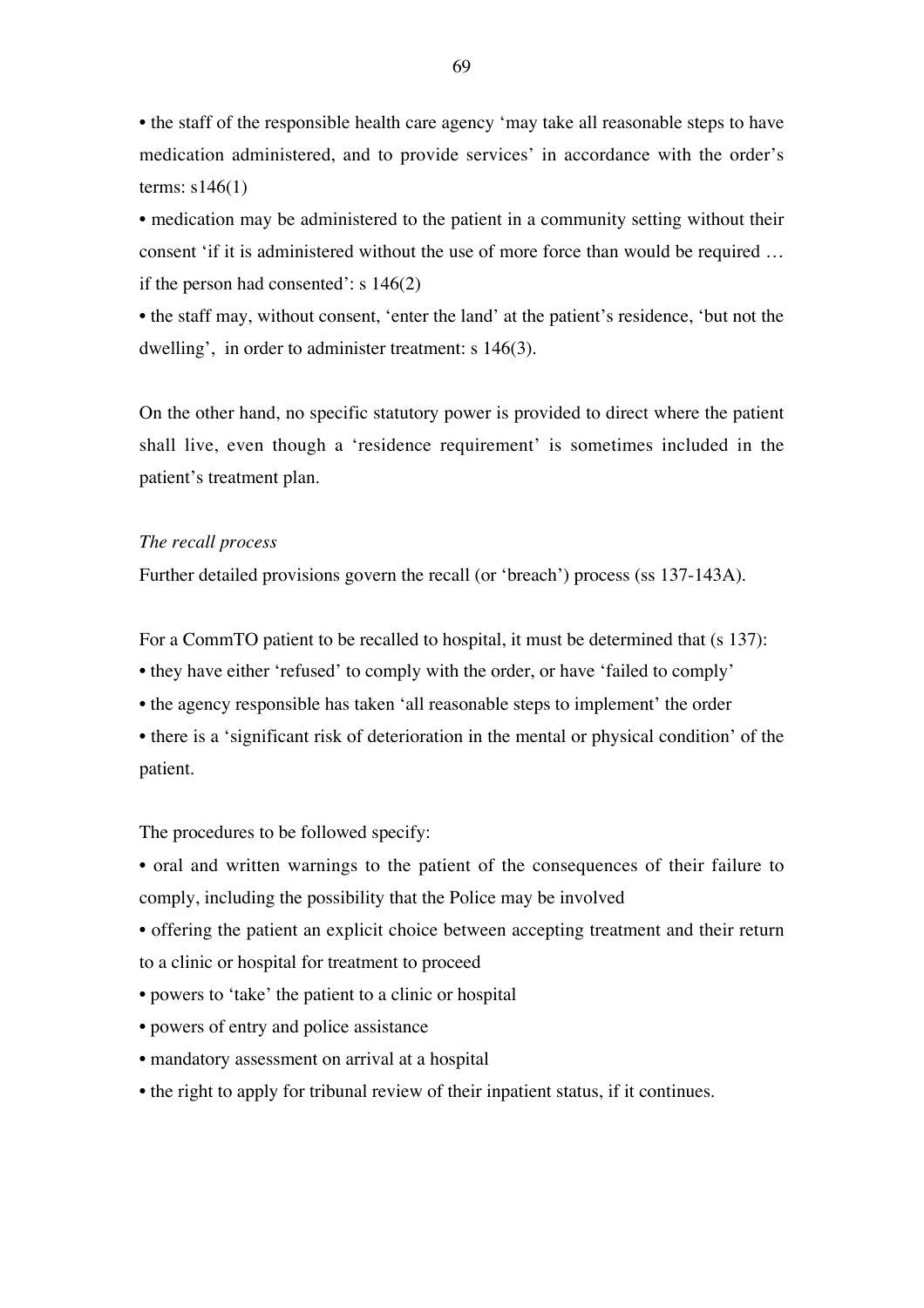Ultimately, if a patient under a CommTO continues to refuse treatment, despite those warnings, they may be returned to hospital, assessed, and treated with medication, without their consent.

On the other hand, the legislation also provides that a patient under a CommTO may be readmitted to hospital on an informal basis, without that revoking the order or affecting its term.

## *Obligations of service providers*

The general obligations of the health care agency that is responsible for the patient's treatment of a patient should be stated in the approved community treatment plan.

In addition, further obligations concerning patients under CommTOs are specifically imposed on these health care agencies by the Act (s 147):

- to 'keep under review the prescription and use of drugs'
- to provide the patient with information about their medication at their request
- to provide that information to caregivers with the patient's consent.

No strong duty is imposed on those agencies by the statute, however, that specifically requires them to provide the services listed in the patient's treatment plan, or that seems likely to be enforced against them in civil litigation. But nor is any special immunity conferred on them by statute for failure to provide the treatment in the plan. No special immunity covers their liability to third parties, for instance, who might be harmed by a patient under a CommTO who has not received adequate care. These matters seem to be left to be handled under the general law of professional liability in NSW.

## *Community Care Orders*

In addition to CommTOs, the NSW Act provides for Community Counselling Orders (CCOs). These are similar to CommTOs but are considered to be less enforceable and less easily renewed. They were described to me as 'toothless tigers' or 'a bluff'. They are used much less frequently than CommTOs, although they may be used by some clinicians for particular purposes. They might be employed after a patient has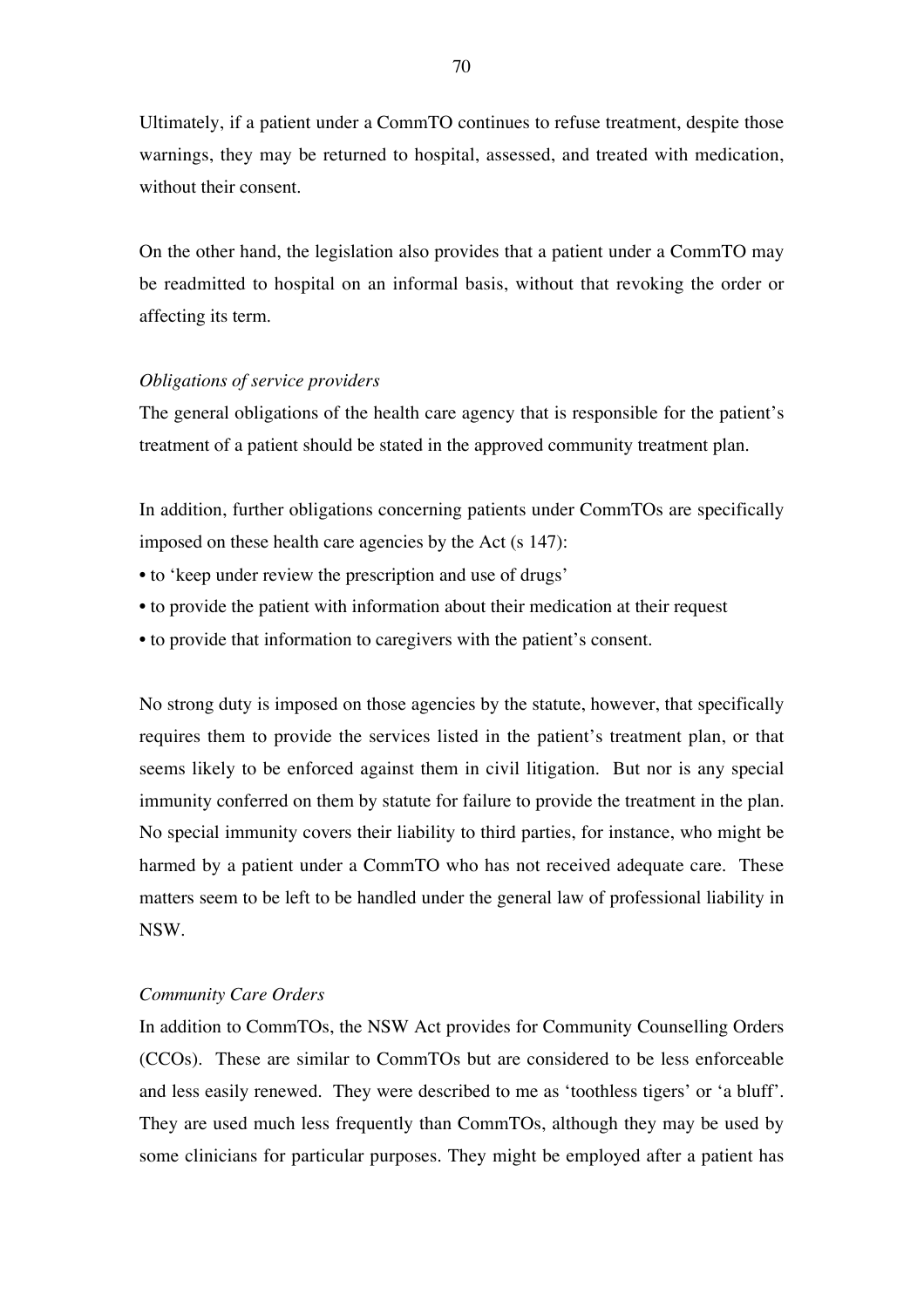already been on a CommTO for an extended period of time, for instance, to increase their sense of control over their treatment. Use of these orders is included in the figures presented below.

## **Numbers of patients under CommTOs in NSW**

The number of *persons* being treated under CommTOs in NSW appears to have increased steadily since the regime was introduced in 1991 (see the Annual Reports of the Health Department of NSW and the Tribunal). The number of *orders made* certainly increased rapidly in the early years: 510 CommTOs were made in 1992, 1233 in 1994, and 2672 in 1996 (Annual Report of the Tribunal for 2001, Table 17). During this time the maximum life of a CommTO was 3 months, and many patients had their orders renewed many times.

The number of orders made reached a temporary peak of 3774 in 1997. The maximum term was then extended to 6 months, following an amendment to the law. The number of *orders made* then dropped the following year, as most orders would last for twice as long. It did not decline to anything like half like the prior level, however. It fell to only 2996, in 1998, and then again began to rise, to 3228 in 1999. Increasing the life of the CommTO therefore seems to have further encouraged their use. As a result, the *number of persons* being treated under CommTOs at any time would also have continued to rise.

By 2001, even the number of orders made, at 4175, had come to exceed the number made in 1997, despite the doubling of the order's maximum term. Further increases have occurred subsequently, as the number of hearings conducted by the Tribunal concerning CommTOs has increased steadily by more than 10% a year.

The number of CommTOs made by Magistrates has been consistently less than the number made by the Tribunal, although it has fluctuated over time. The number made by Magistrates leapt, for instance, from 673 in 2000, to 1289 in 2001 (MHRT, Annual Report, 2001).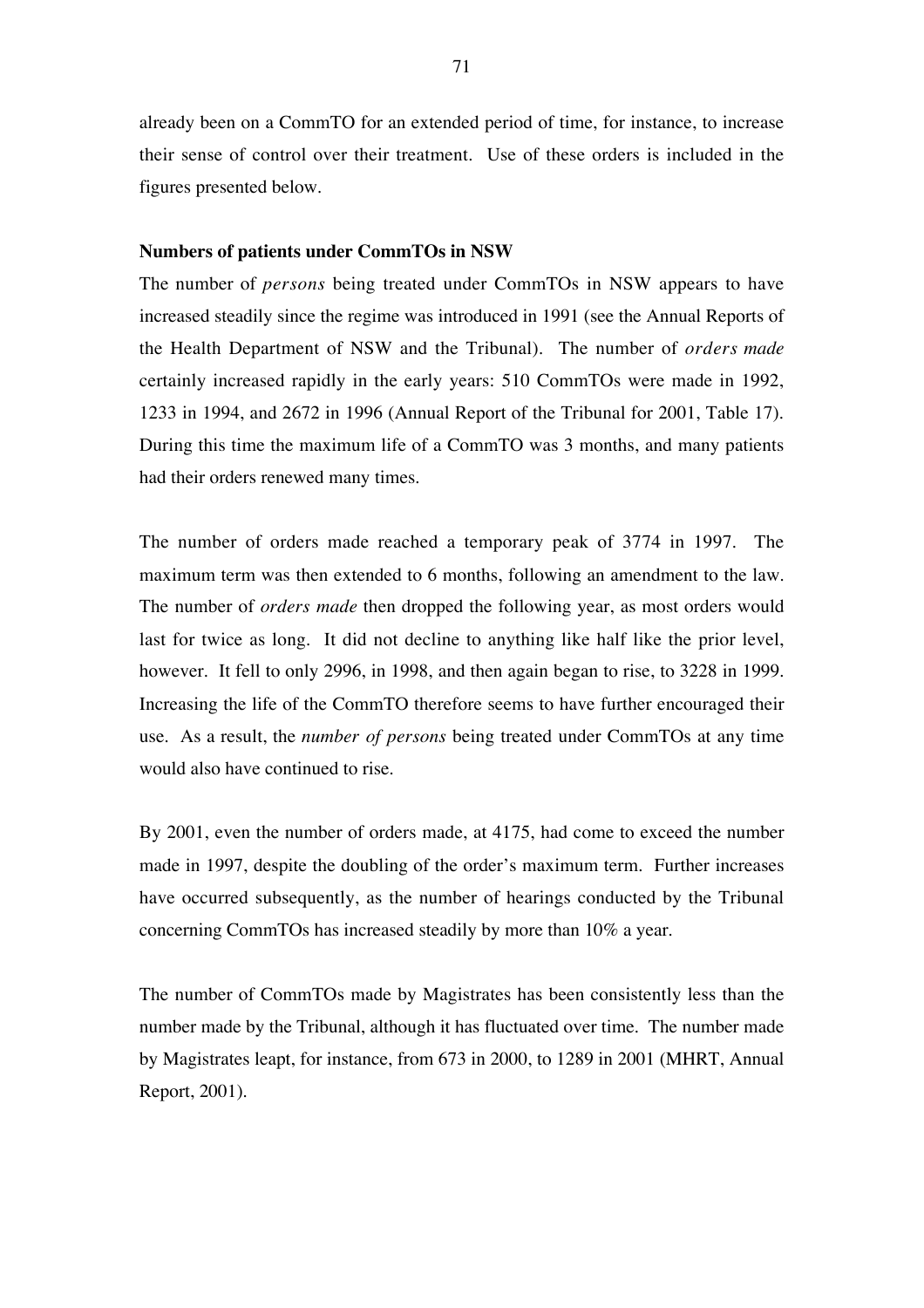Some data on the actual *number of patients under CommTOs* are provided in the Annual Reports of the NSW Department of Health. Based on returns filed by community health care agencies, it is said that 1434 patients were being treated under community orders in the state in June 2000, and 1571 in June 2001. These figures may somewhat underestimate the true numbers, however, as there are suggestions in these reports that the returns from the community agencies were incomplete.

Based on all these kinds of figures, concerning the numbers of CommTOs made, and the numbers of hearings about CommTOs before the Tribunal, and the figures provided by community agencies, it is possible to make a rough estimate of the number of patients on CommTOs in NSW in 2003. Somewhere between 2000 and 3000 people would have been on a CommTO, for a total population of roughly 6.6 million. If we adopt the median figure of 2500, that would be 1 person in 2640 on a CommTO in NSW in 2003.

This is significantly lower than the equivalent rate of 1 person in 1850 estimated to be on a CommTO in Victoria that year, and lower than the estimated rate of 1 person in 2350 in NZ at the same time. Even so, there is a surprising degree of congruence between these rates, given the differences in the legislation, and in the structure of the psychiatric services, in these different parts of Australasia. In all these regions, there seems to be a relatively high rate of use of CommTOs by most international standards.

The lower rate at which CommTOs are used in NSW means that its community services appear to treat a smaller proportion of their patients under CommTOs than their equivalents in Victoria or NZ. A figure of 40-50 clients on CommTOs in 2003 was quoted to me for a community service in inner north Sydney, which served a population of about 200,000 people, and had 800 registered clients. A figure of at least 100 clients on CommTOs would be more normal for an equivalent inner city service in Melbourne or NZ.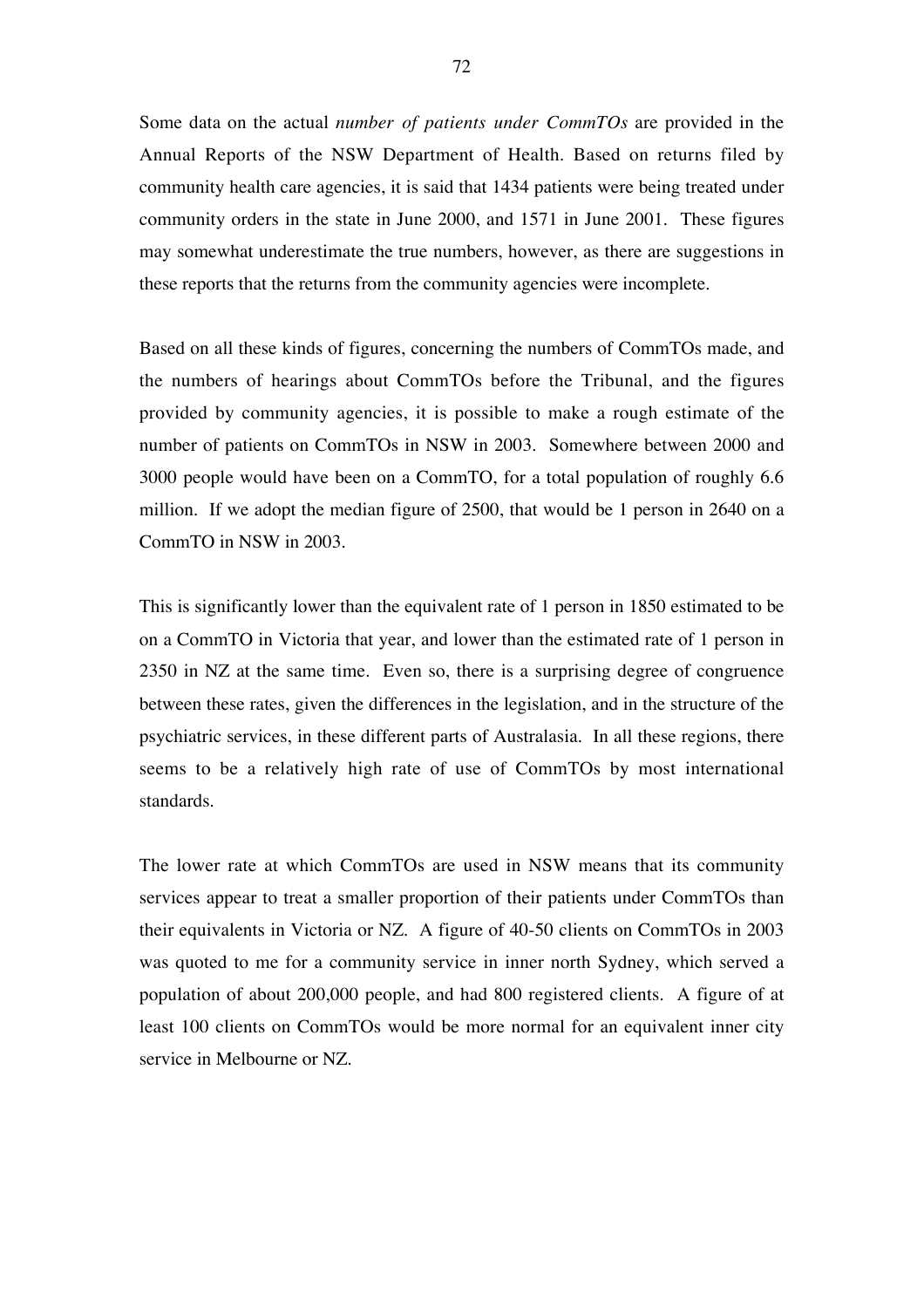The reasons advanced to me for the rising rate of use of CommTOs in NSW in recent years include:

- the intense pressure on inpatient facilities in the state
- rising numbers of patients with a dual diagnosis of mental illness and drug abuse
- increasing use by Magistrates, to divert people from the criminal justice system
- increasing coverage of the state by community mental health teams
- greater societal focus on 'risk'
- the emergence of more defensive medical practices
- very high rates of renewal of CommTOs by the Tribunal.

## *'Breach' practices*

The recall (or 'breach') process, on the other hand, appears to be rarely used. The Annual Report of the Tribunal for 2001 states, for instance, that 12713 persons were 'taken' to psychiatric hospitals in NSW that year, but only 121 were taken there for 'breach' of a CommTO. Similar figures are provided for other years. Similarly, Ozgul and Brunero (1997) found that only 1% of the patients in their CommTO sample were 'breached' during the order.

Community clinicians in NSW were said to be reluctant to 'breach' patients in this way, due to the threat it posed to future relations with the patient. It was also said that when a patient's readmission was considered essential other legal powers were often used instead, powers that are more readily activated than the series of warnings and notices required by the 'breach' provisions of the NSW Act. The patient may simply be 'rescheduled', as if freshly admitted under the Act, a practice referred to as 'community scheduling'.

A further factor may be the legal requirement of refusal, or failure, on the part of the patient, to comply with the terms of their CommTO for the 'breach' provisions to apply. The patient's non-compliance may not be clearly established, and some patients may relapse who have complied. It may then be necessary to put the patient back through 'the front door' of the civil commitment process, even though they are subject already to a CommTO.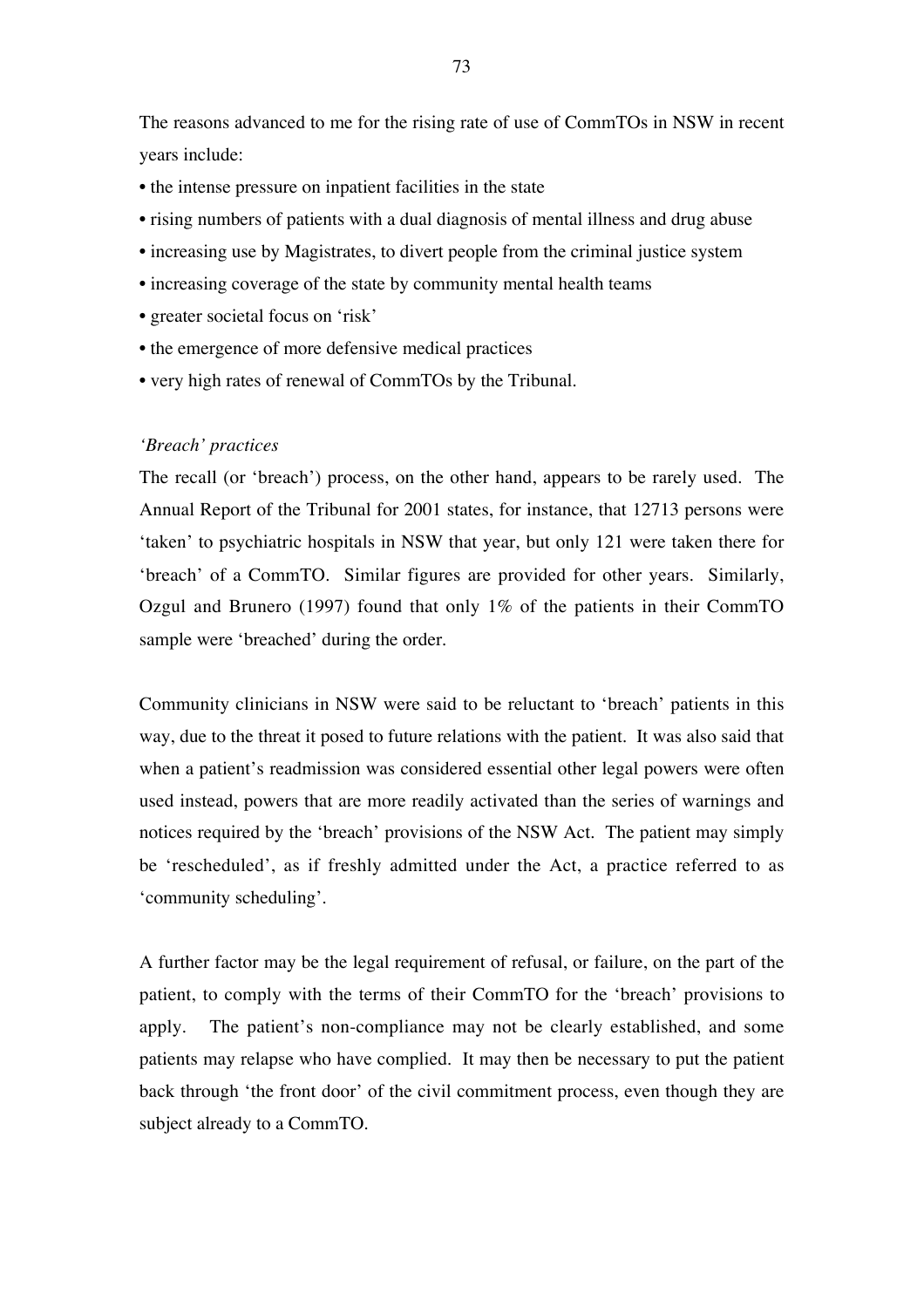## **The characteristics of CommTO patients**

Little information has been published on the characteristics of patients under CommTOs in NSW, although some can be derived from the research conducted by Carne (1996), Ozgul and Brunero (1997), and Vaughan et al (2000). These studies suggest that over 60% of CommTO patients in NSW are men, a high proportion have a diagnosis of schizophrenia, and substantial numbers have a concurrent diagnosis of substance abuse. Few patients appear to be living in group homes or supported accommodation; most live alone in rented, publicly-owned flats, or with their families; and most are single and supported by a disability benefit. In Ozgul and Brunero's study, the patients had an average of 11 years' previous psychiatric illness; in Vaughan et al's study, they had an average of 6.4 previous psychiatric admissions. On the other hand, the average age of patients under CommTOs seems to be somewhat younger in NSW than in Victoria or NZ, being closer to 35 than 40 years.

# **Research on efficacy**

Similarly, little research on the efficacy of CommTOs has been conducted in NSW. The only studies found were those of Carne (1996), Ozgul and Brunero (1997) and Vaughan et al (2000).

Carne conducted a retrospective study of 66 patients placed under community orders in various regions of the state, in 1991, during the first year of the regime, when it was still lightly used. Data were collected retrospectively from patients' records for the 6 months before and after they went on the order, and interviews were conducted with patients, case workers and family members. A 'mirror-image' analysis was then attempted of these patients' lives. Carne concluded that the results showed: 'The period of compulsory community psychiatric treatment was characterised by increased contact with community mental health staff, better medication compliance and improvements in social skills and wellbeing of the subjects. Families, where involved, felt less burdened by the care of the mentally-ill relative' (at 5). The most common complaint of patients interviewed was of 'unwanted effects they suffered from their medications' (at 84).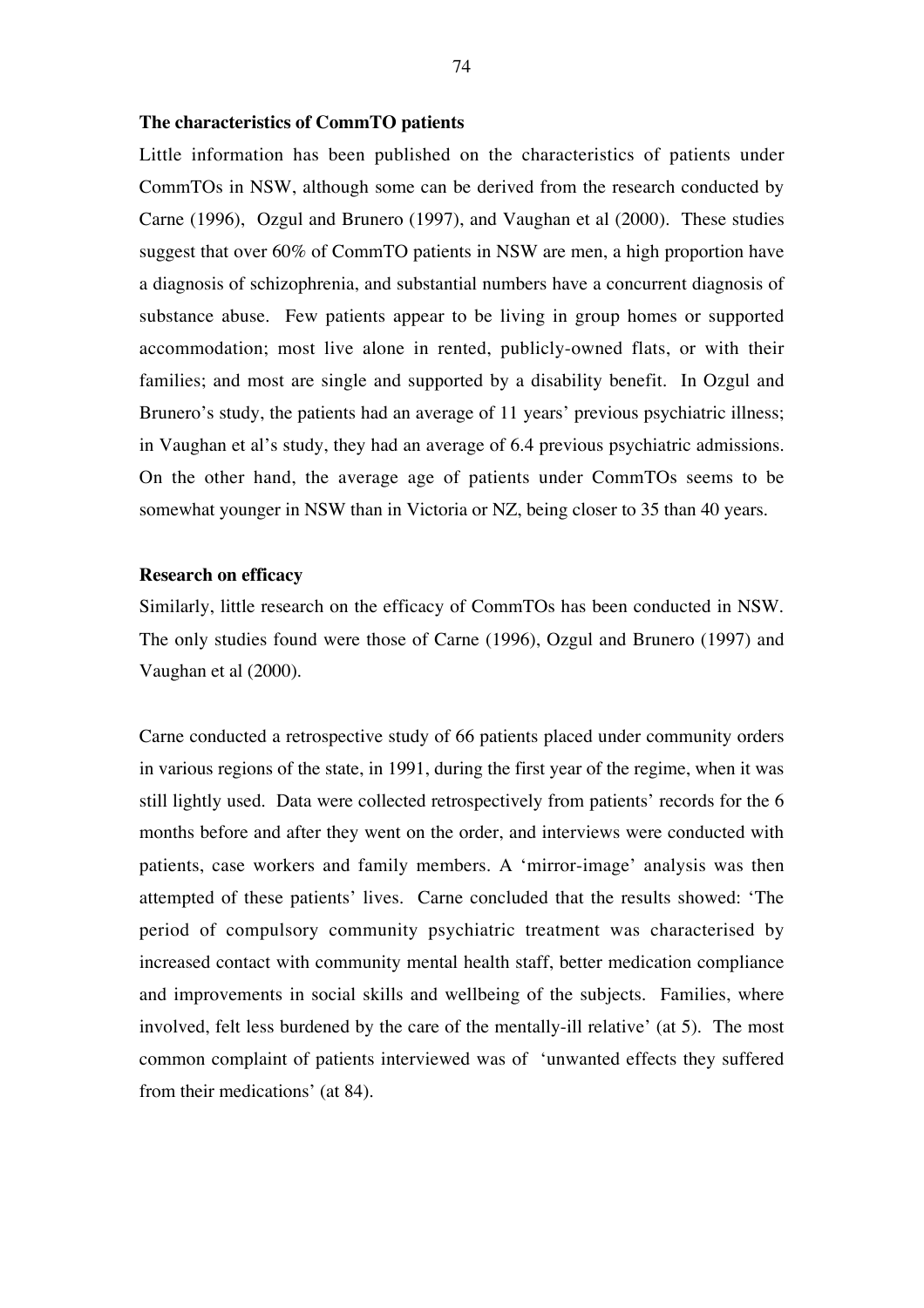Ozgul and Brunero also attempted a 'mirror-image' study of the careers of 46 randomly selected patients from the Bankstown area, in south-western Sydney, in the year before and after they went on a CommTO, between 1993 and 1996. The analysis was based partly on retrospective analysis of patients' records, and partly on questionnaires asking patients, case managers and family members to rate the patient's progress on various outcome measures.

Some interesting findings were that:

• 90% of the orders were renewed for a further term

• there was 'an overall trend for neuroleptic medication dosage to be *reduced* while the person remains on the community order' (at 75)

• all three groups of respondents 'rated community orders as being somewhat to moderately helpful in reducing family distress, having regular medication, contact with mental health worker and doctor, improving ability to work, thinking and concentration and participation in social activities' (at 76)

• the proportion of patients from non-English-speaking backgrounds under community orders (35%) was no higher than the proportion of such persons with schizophrenic or bipolar disorders being treated by that service as a whole.

The authors conclude by discussing why more men than women are placed on community orders:

It may be related to the nature and course of the disorder experienced by males being different to that experienced by females. Males may experience more severe positive and/or negative symptoms, engage in high risk or dangerous behaviour, are resistant to and non-complaint with intervention and follow-up, and thus are more likely to relapse and have admissions to hospital.

Vaughan et al's study is also a mirror-image analysis, of the lives of 123 patients placed on CommTOs in the northern suburbs of Sydney between 1994 and 1998. It is based on a retrospective study of their files. Only patients with a diagnosis of a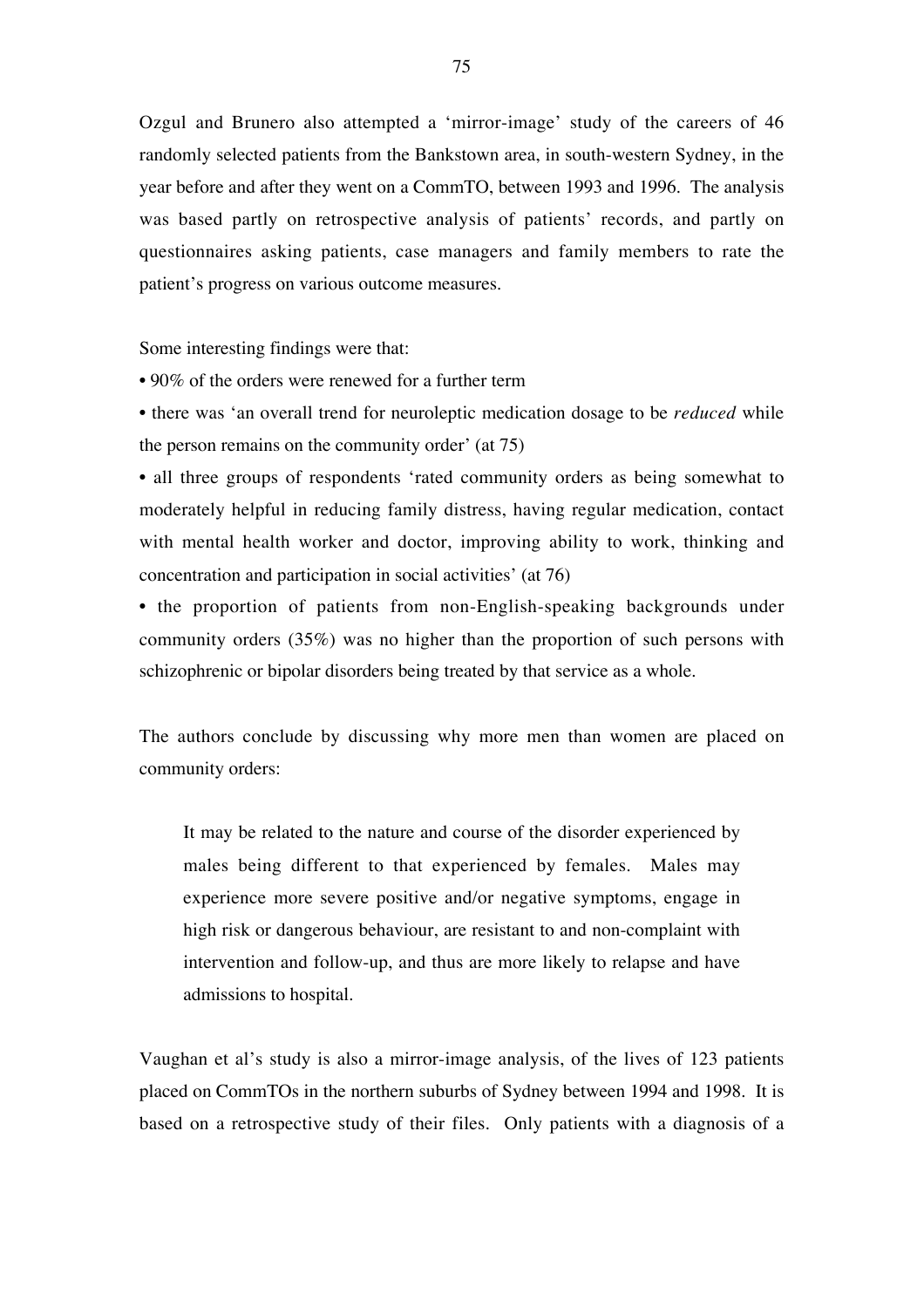schizophrenic disorder and atypical psychosis were included. Rehospitalisation was the main outcome measure.

The data collected show that 969 patients with the above diagnoses were admitted to the Ku-Ring-Gai Hospital during the study. Of these:

- 533 (55%) were admitted involuntarily under the Mental Health Act
- 133 (14%) were then placed on a CommTO.

It was found that patients' compliance with depot medication was high while they were on the CommTO. The readmission rate for those on depot was also significantly less than those on oral medication.

The authors' discussion highlights the capacity of a CommTO to reduce the length and severity of a person's disturbed behaviour immediately before their subsequent readmission to hospital. In their view, CommTOs permit earlier identification of relapse, and cause more services to be directed to the relapsing patient. They found that the patients received 'a significantly increased mean number of services' in the 2 months before they were rehospitalised, when on the CommTO (at 806). They concluded:

Rehospitalisations … during a CTO were shorter, with less Police involvement and involuntary admission than the index hospitalisations, suggesting the patients were admitted at an earlier stage of relapse when they were more amenable to treatment. This conclusion is supported by the most important finding of the study that duration of non-compliance and disturbed behaviour was reduced in the period prior to hospitalisations during CTOs …. After termination of CTOs admissions once again reverted to the pre-CTO pattern of a longer period of noncompliance and disturbed behaviour prior to hospitalisation …. It would seem likely that CTOs enable closer monitoring of patients and establishment of more clinical contact as symptoms of relapse become apparent (at 807-808).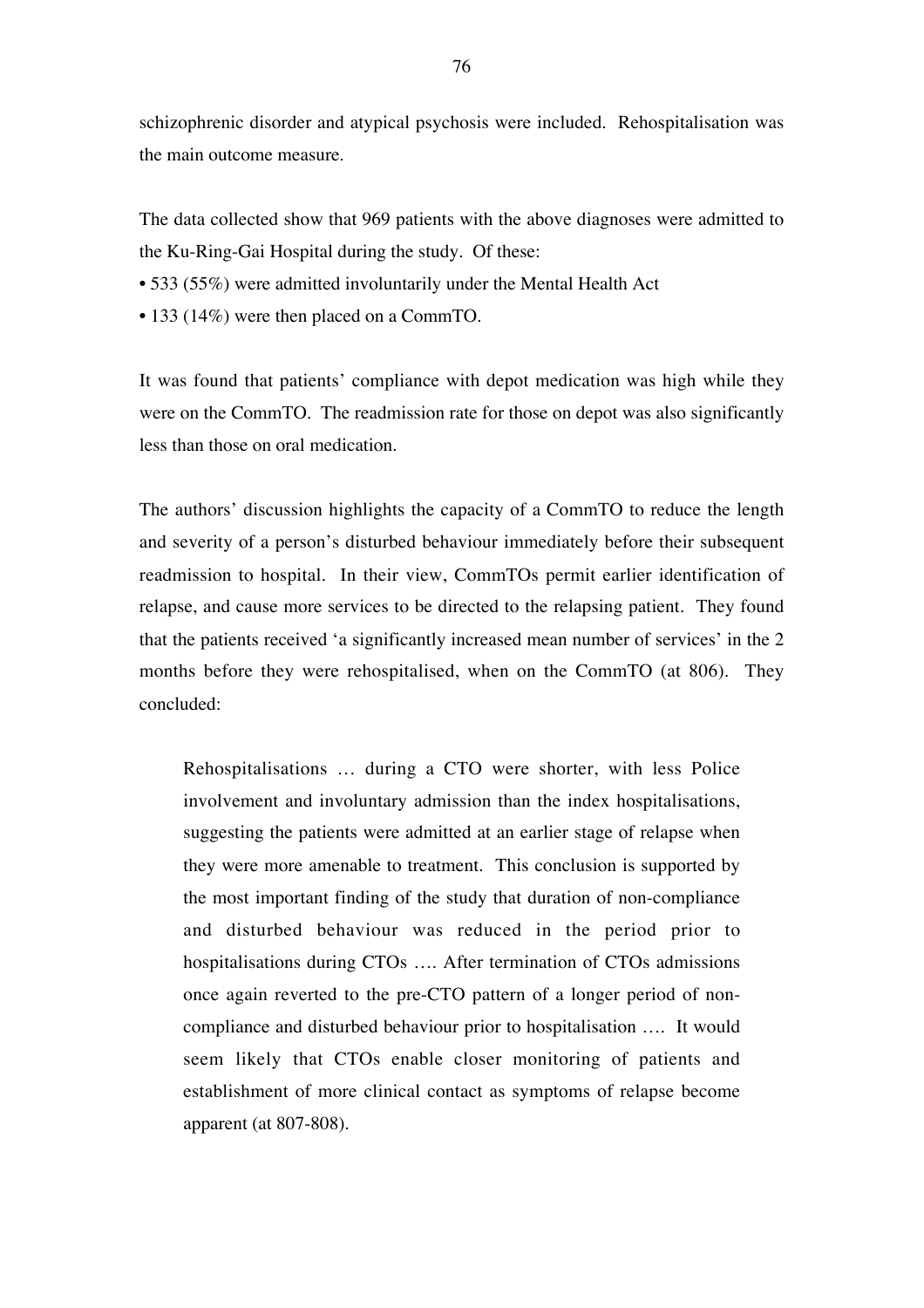As they point out, this means CommTOs may be:

associated with … contrary effects: hospitalisations appear to have been reduced … ensuring medication delivery particularly of depot medications, but may have been brought forward or even increased by earlier intervention during exacerbations in disturbed behaviour.

They concluded: 'A great advantage of CTOs is their ability to reduce the period of the patient's disturbed behaviour as it is not necessary to wait until the patient is sufficiently ill to justify involuntary admission' (at 808).

## **Concerns about the Review Tribunal**

A particular concern among those interviewed was the over-burdened position of the Tribunal. It has faced rapidly increasing caseloads within a set budget and has difficulty recruiting sufficient psychiatrists to fill its panels. As a result, its reviews appear to be increasingly superficial, due to the speed at which they must be conducted. The Tribunal's members conduct up to 18 hearings a day, their average length is 20 minutes, and the use of video hearings (or 'tele-justice') is on the rise. The review process is given a low priority by clinicians. Patients already under CommTOs have no effective right to legal representation and very few are represented in practice. Only about 50% of the patients attend their own hearings. The independence of the Tribunal is also somewhat compromised by its being funding through the health sector that it is designed to review. Even so, the Tribunal appears to be increasingly cast into the role of a 'gatekeeper' to psychiatric services, as a result of its power to place patients on CommTOs, who may then receive priority for care.

These matters are of considerable concern to the Tribunal's leadership and its members. They illustrate the delicate balance between quantity and quality in mental health review procedures. The frequency and funding of those procedures needs to be regularly revisited in response to changing patterns in the use of the scheme.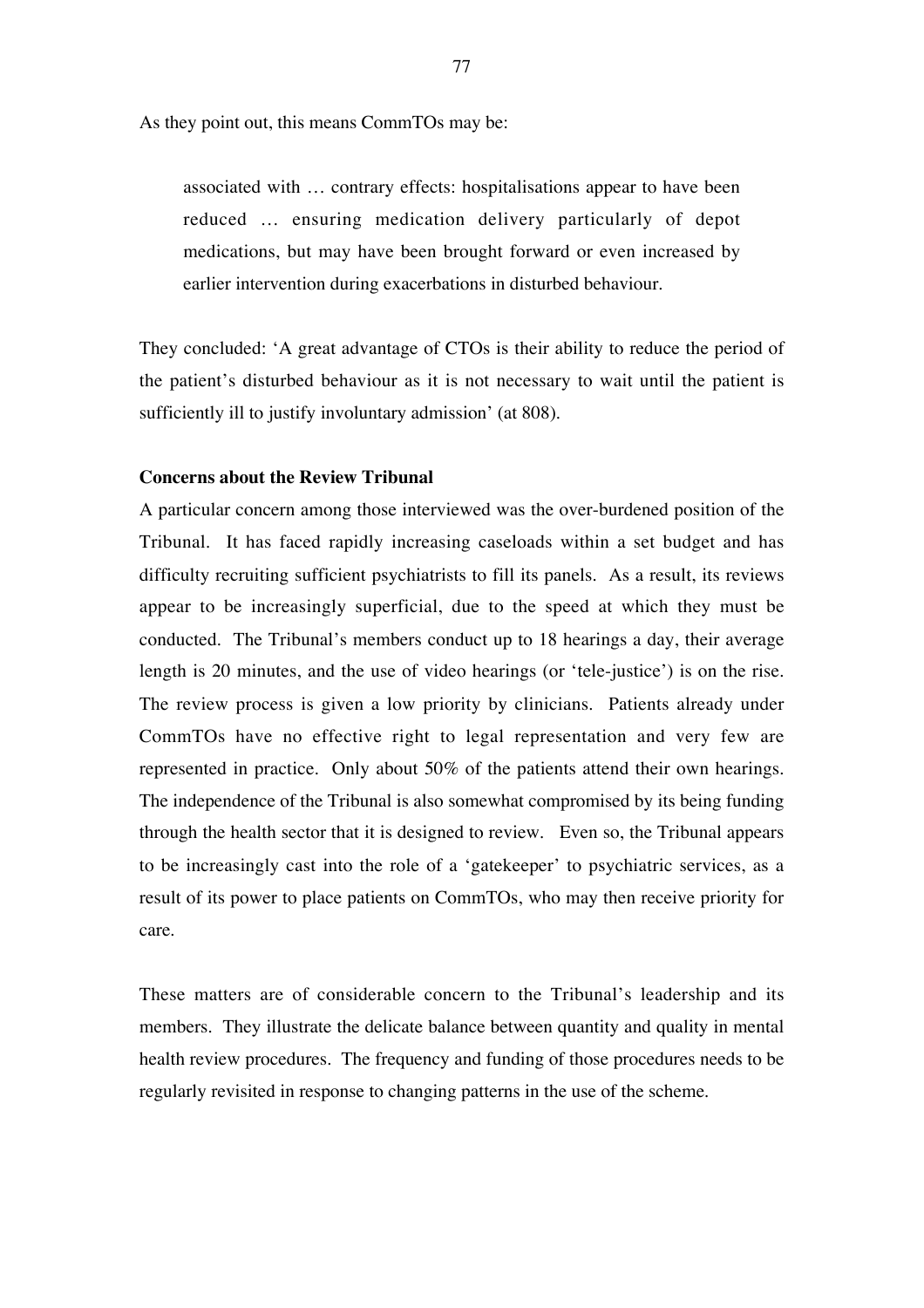## **Discussion**

This account provides little more than a sketch of the role of CommTOs in NSW, due to the lack of sustained research on the subject. It reveals a mental health system, a Tribunal, and a criminal justice system under considerable pressure. Much of this pressure seems to have arisen from the rapid deinstitutionalisation of mental health services in the state, during the 1980s and 1990s, without sufficiently rapid developments in the infrastructure of community mental health care.

In these difficult circumstances, CommTOs appear to be used as something of a 'safety valve', both for the mental health services and for the criminal courts. Despite the existence of reasonably strict criteria for the use of CommTOs in NSW, the number of people treated under them has increased rapidly, as the number of hospital beds available has declined. Nevertheless, CommTOs still seem to be used more selectively in NSW than in Victoria or NZ, and they seem to be used with a somewhat younger group of patients.

As a result of these developments, the CommTO scheme in NSW now seems to fill a space somewhere between that occupied by the Victorian scheme and that occupied by the mental health courts in the United States that are engaged in diversion of mentally ill people from the criminal courts.

Reviewing the status of patients being treated under CommTOs for long periods, whose orders must be renewed every 6 months, imposes a major burden of work on the NSW Tribunal, and its resources appear barely adequate for the task. In addition, supervising the treatment of CommTO patients is said to impose significant administrative burdens on community mental health agencies in the state. Such consequences are to be expected, when use of CommTOs expands more rapidly than the resources available to administer the scheme. The stress on the system seems likely to continue unless the numbers of patients and the resources available come more closely into line.

Further rigorous research is urgently required into the NSW CommTO scheme: to provide a more detailed portrait of its operation, and to try to measure whether it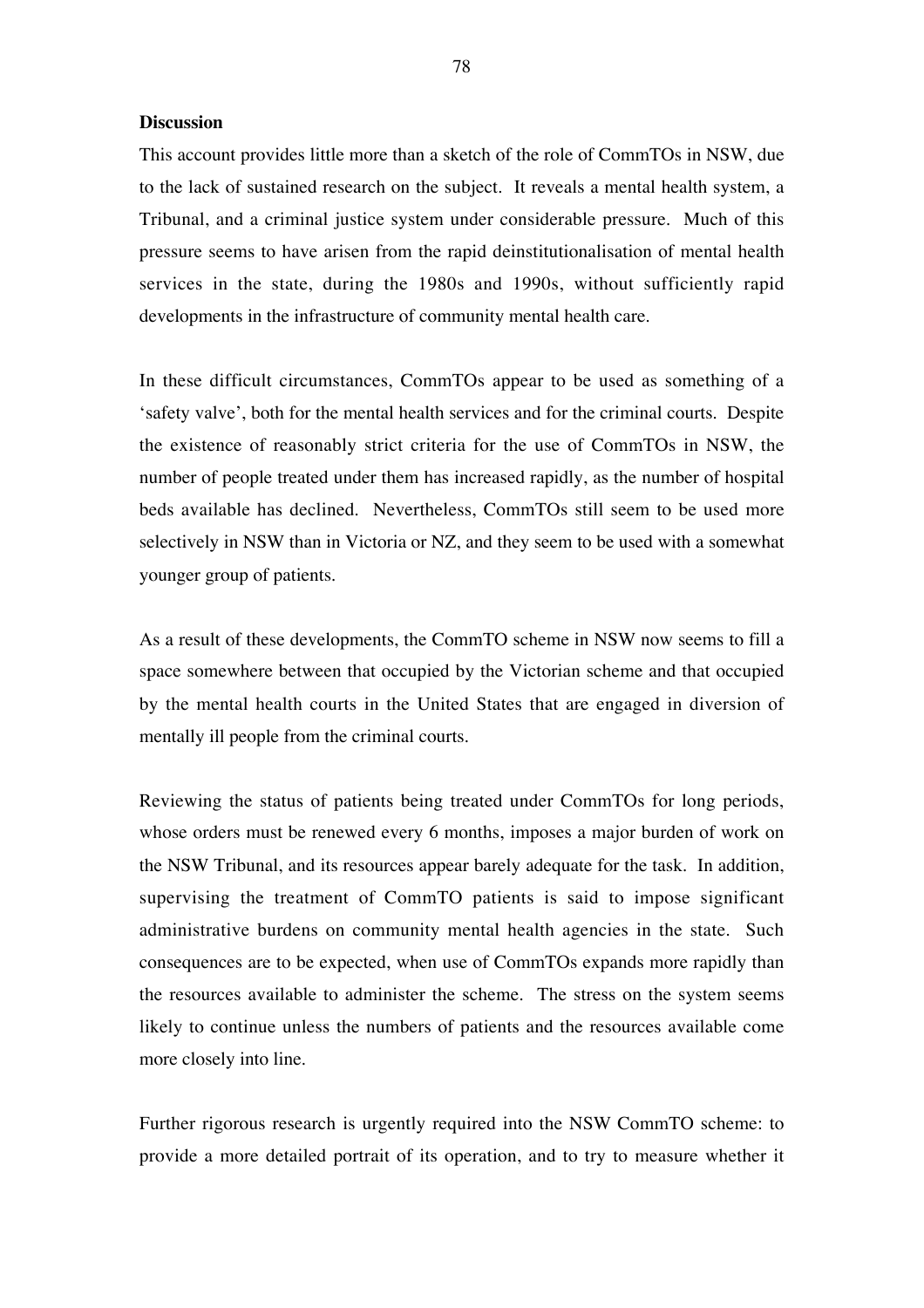produces positive health outcomes for the various groups of patients for whom it is used.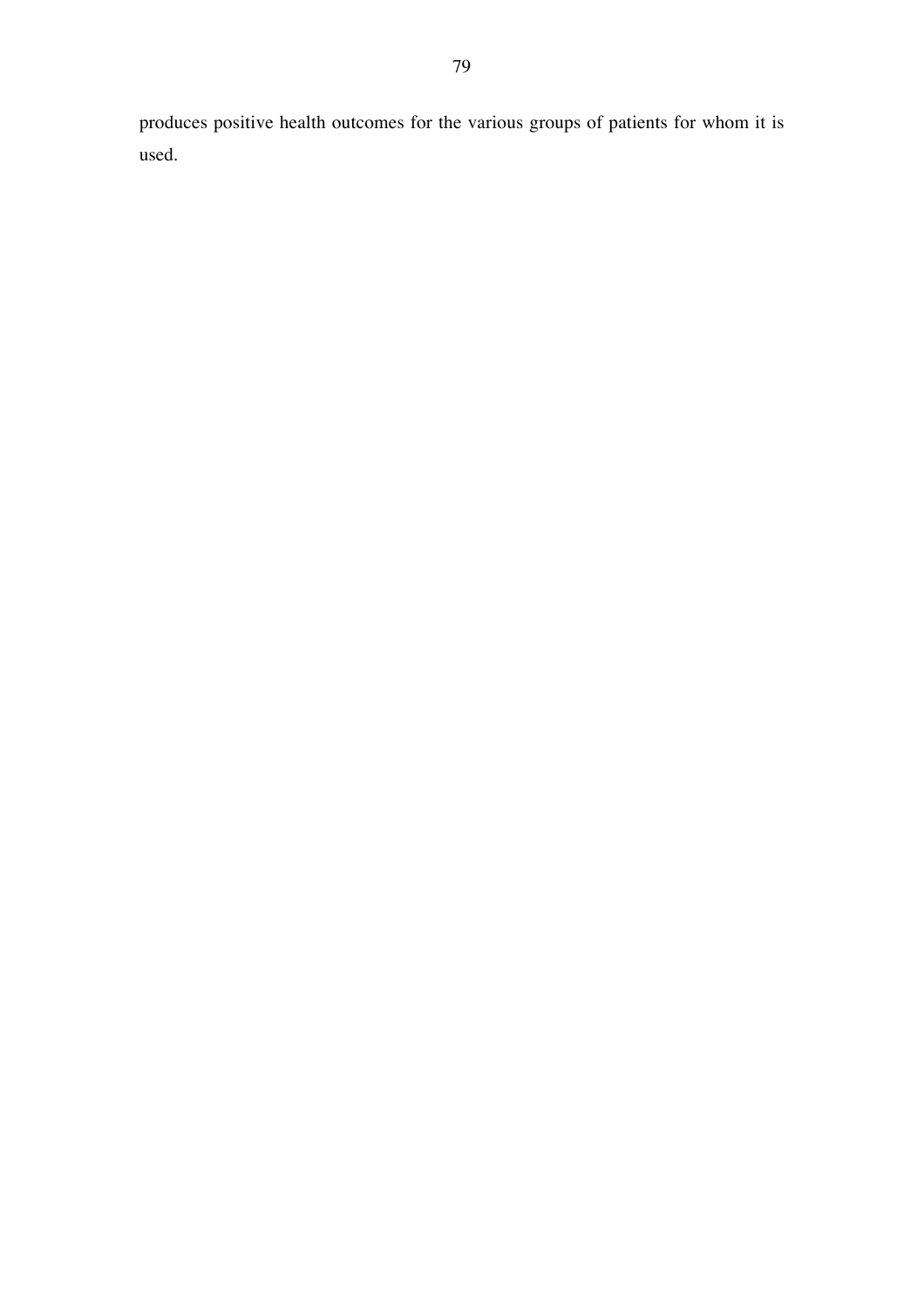# **Chapter 6 Switzerland**

# **Summary**

Involuntary outpatient treatment in Switzerland is governed by a complex structure of legal norms, drawn from European human rights law, Swiss federal law and the law of the Swiss cantons. These rules provide minimum standards, such as the requirement that all intervention be based on competent medical advice, but they still permit diverse procedures at the local level. Generally, within the Swiss cantons, there is a close relationship between the adult guardianship (or tutelary) system and the supervision of involuntary psychiatric care. Involuntary outpatient care may be authorised under that tutelary system, under the involuntary hospitalisation regime, or under the Swiss Penal Code. Involuntary hospitalisation may not authorise involuntary treatment, however. That is governed by the general law of consent to treatment, the basic proposition being that involuntary treatment may only proceed if the patient lacks the capacity to consent, or a serious emergency exists. A substitute decision-maker may be appointed to make treatment decisions for a patient, but family members are not necessarily appointed, due to the potential for conflicts of interest. A special feature of European human rights law, followed in Switzerland, is the principle of 'proportionality', which permits only a 'proportionate' response to the condition and risks presented by a mentally disordered person.

## **The general structure of Swiss law in this field**

The particular purpose of studying Swiss law, in this context, was to consider the extent to which involuntary outpatient treatment is authorised in a European legal system operating within the civil law tradition. I studied Swiss law in French, particularly Swiss federal law and the law of the French-speaking cantons. I was fortunate to have the assistance of English-speaking Swiss lawyers, at the Institute of Health Law of the University of Neuchatel. They were familiar with Swiss mental health law and had produced a recent report on the laws governing outpatient care in the Swiss cantons.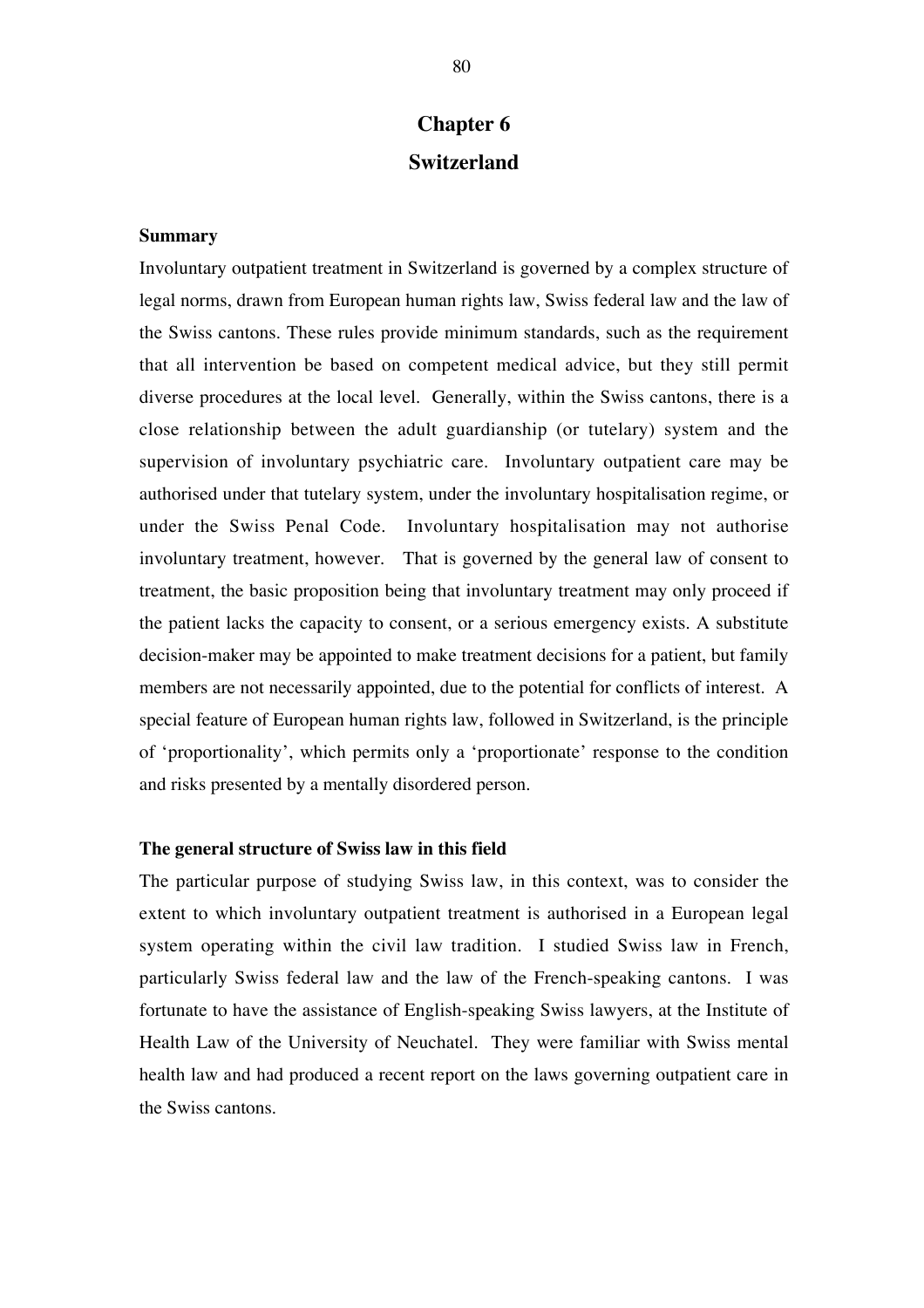Despite its modest population of 7.2 million people, Switzerland operates a federal system of government and has a relatively complex structure of legal norms. There are 23 cantons in the federation. Each operates a separate legal system within the framework of Swiss federal law. Three important features of federal law are the Swiss Constitution, the Swiss Civil Code and the Swiss Penal Code.

Generally speaking, within this framework, involuntary outpatient care may be authorised in Switzerland under three distinct legal regimes:

- under the tutelary (or adult guardianship) scheme, which operates according to the combined provisions of the Swiss Civil Code and the laws of the cantons
- under the mental health (or involuntary hospitalisation) regime, which is established
- by separate provisions of the Swiss Civil Code, again supplemented by cantonal law
- under the Swiss Penal Code, in the case of convicted persons and forensic patients.

## *European human rights law*

Switzerland has been a party, since 1974, to the European Convention on Human Rights. No case appears to have been decided under that Convention, however, that specifically addresses the legitimacy of involuntary outpatient care.

A number of provisions of the Convention are directly relevant to mental health law (Jones, 2002), particularly those that guarantee:

- access for all detained persons to speedy and independent review
- the right to respect for personal privacy and family life
- the 'right to liberty and security of person'.

This last right is provided by Article 5. However, Article 5(4) then declares that this right may be limited in the case of lawful detention of 'persons of unsound mind'.

In its decisions on mental health matters, the European Court of Human Rights has granted nations governed by the Convention a significant 'margin of appreciation' in the design of their mental health legislation. It therefore seems unlikely that CommTOs would be declared inconsistent with the European Convention, on human rights grounds, provided: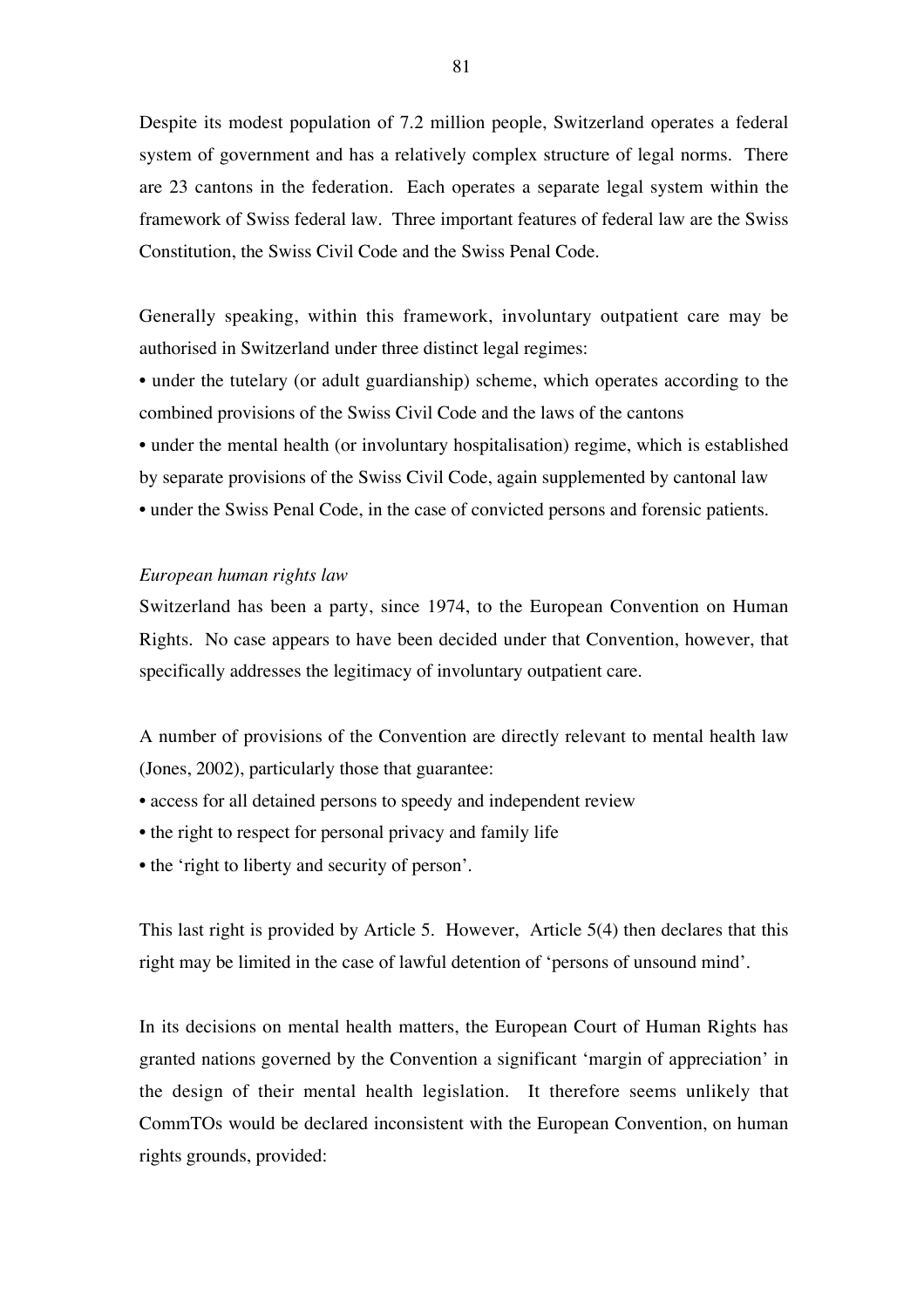• the regime covers only 'persons of unsound mind'

• the person's condition is assessed regularly by persons with appropriate medical expertise

• fair and speedy review procedures are provided, under which the patient may be discharged from involuntary treatment by a process independent of treating clinicians • only a 'proportionate' response is permitted to the condition and risks presented by the person (Jones, 2002).

## **Mental health services in Switzerland**

There appears to be great variation in the structure of mental health services provided in the Swiss cantons to support the operation of community mental health care. The canton of Geneva, for instance, appears to have a largely deinstitutionalised mental health system, with significant numbers of community nurses visiting both forensic and civil patients at their residences. It also has a strongly 'patient-centred' culture, influenced by the anti-psychiatry movement of the 1960s and 70s. There is an active consumer advocacy organisation, known as the Patients' Council, and the use of ECT is banned by law in the canton. The practice of involuntary treatment is also regulated by another important Council, consisting largely of doctors and appointed by the government, called Le Conseil de Surveillance Psychiatrique. As in many other places, however, the great majority of admissions to the psychiatric hospital in Geneva still proceed on an involuntary basis (Weber P-C, 1996).

The public mental health service of the nearby canton of Fribourg, on the other hand, is largely based in one rural psychiatric hospital, which I visited. It had 180 beds, for a population of 280,000 people. That is about 2-3 times the number of psychiatric beds that would now be the norm for the equivalent population in Australasia. It was certainly a 'Rolls-Royce' hospital: thoroughly modernised, with impressive staffing levels, including 18 full-time psychiatrists. On the other hand, very limited public outpatient services were provided in the canton. The hospital's outpatient service employed 2 psychiatrists and most after-care was provided by referral to private psychiatrists.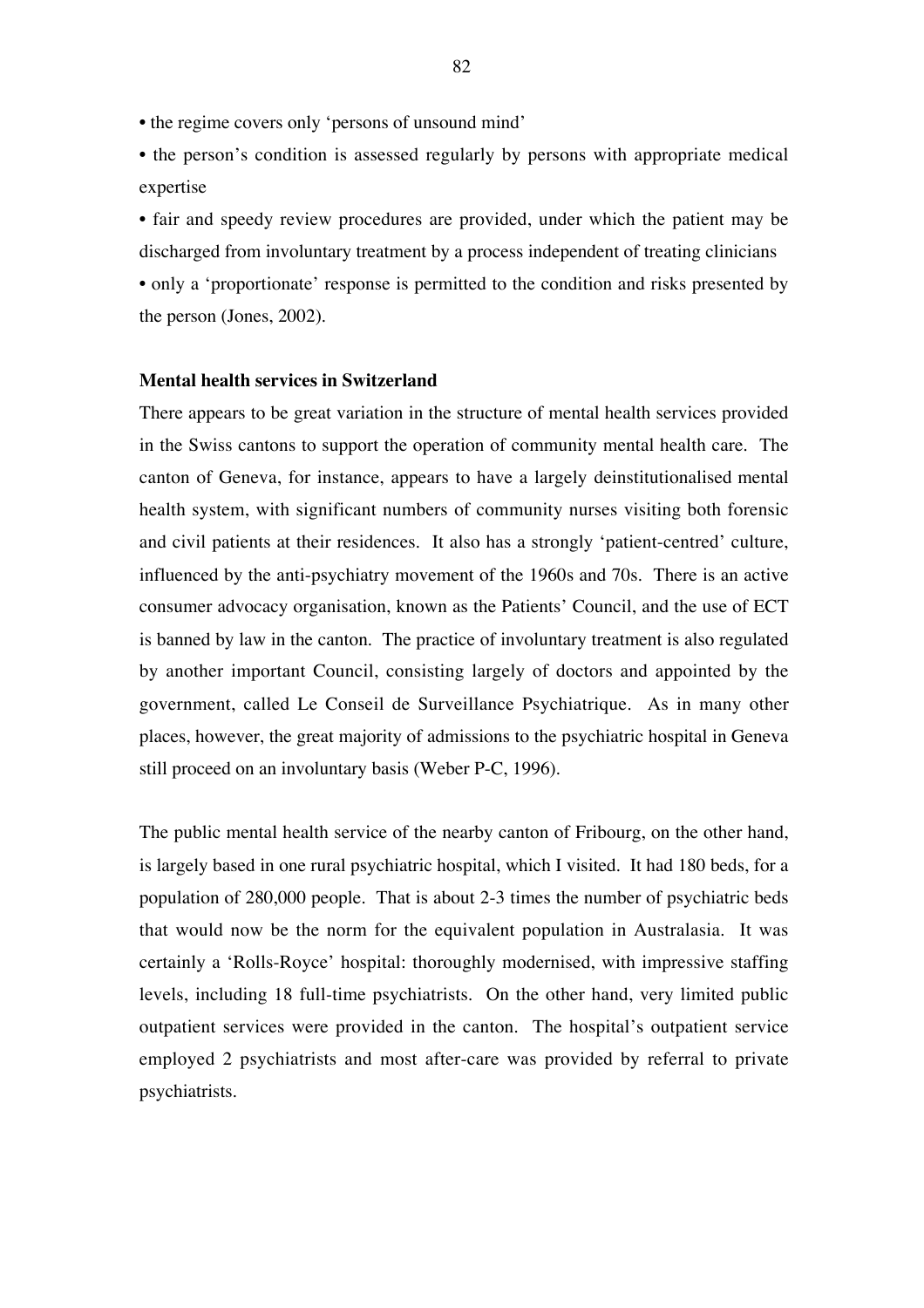A related issue concerns the method of payment for outpatient care. It seems the costs of the outpatient services provided in most cantons would be charged directly to the patient, in the first instance. Those costs would then be reimbursed through insurance or social security schemes. That mechanism of payment may require revision if it was to support the regular visiting of patients on low incomes by community mental health teams, because those patients could probably not afford to pay the initial costs of their care.

Forensic care in Switzerland appears to fall under the jurisdiction of the criminal justice system, not the general medical system. The forensic hospital in Geneva is within the confines of the local prison, for example, not within the health service. Forensic patients are still separated from other inmates of the prison, and they may be transferred to the local hospital for acute care.

The treatment of forensic patients and prisoners is governed by the Swiss Penal Code. Involuntary treatment of such patients seems to be explicitly authorised, under certain conditions. This may include involuntary outpatient treatment, imposed as a condition of a prisoner's release on parole: Article 62(3). I was informed that these provisions are actively used in Geneva. Even those convicted of relatively minor crimes, like theft, may be placed under the forensic scheme. It was said there were about 30 people under forensic outpatient treatment at any time in the canton of Geneva, which has a population of about 500,000 people.

On the other hand, involuntary treatment is not generally permitted in Switzerland in the civil mental health system, even of lawfully detained patients, unless the patient lacks the capacity to give their consent. This is the reverse of the usual legal position in Australasia and Britain, where people within the custody of the criminal justice system may *not* usually be treated without their consent, unless they are transferred to the civil system and then treated under the authority of the Mental Health Act. Involuntary 'civil' patients, on the other hand, *may* generally be treated without their consent, whether they retain their capacity or not. The law in Switzerland may therefore provide a greater degree of authority over the treatment of persons within the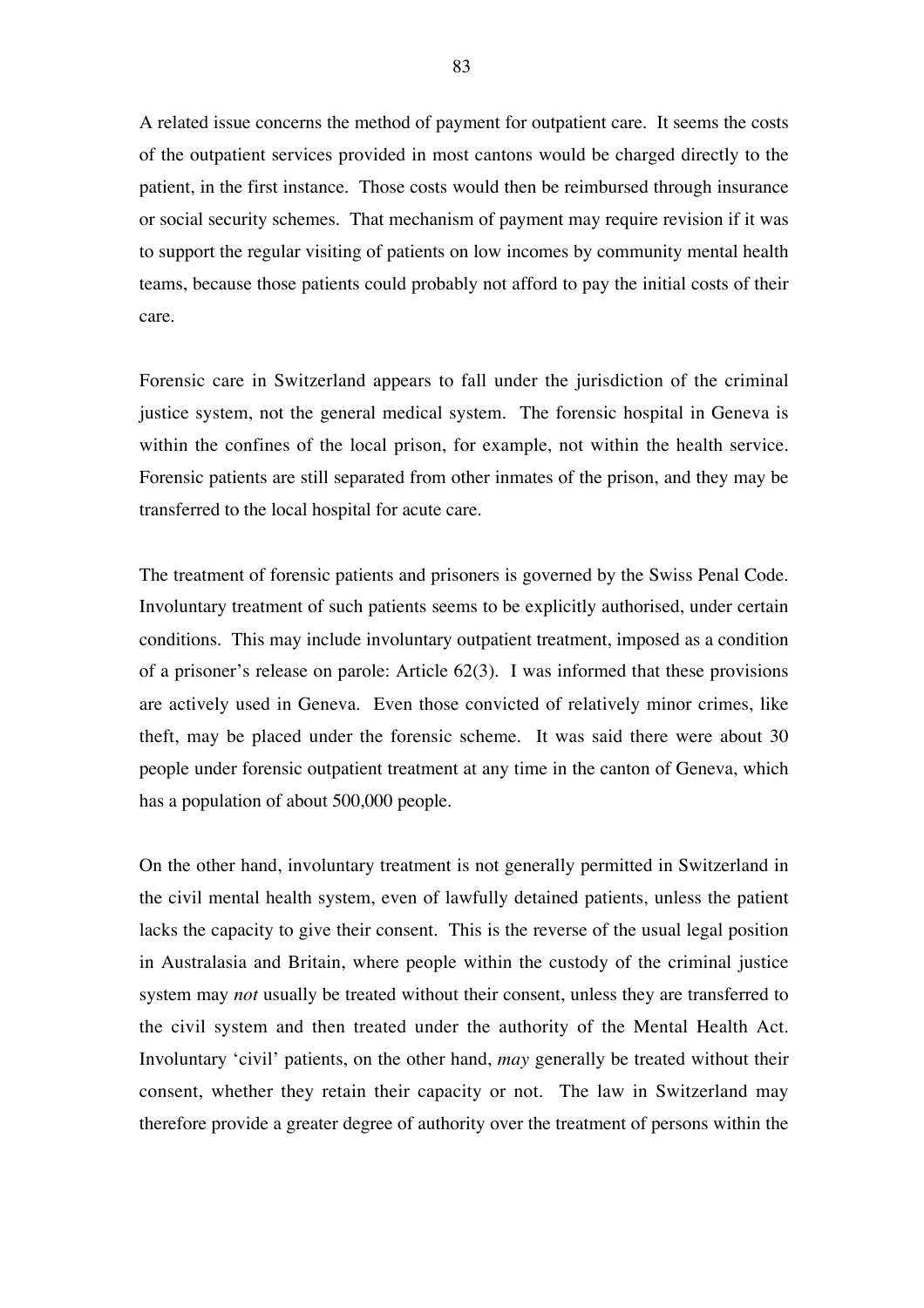penal (and forensic) system than it does over the treatment of involuntary patients under civil mental health law.

# **Central aspects of civil mental health law**

# *Tutelary (or guardianship) law*

Under this system, tutelary authorities ('autorité de tutelle') are designated by law for each canton. The tutelary authority is often a local court, although some other appropriate body may be designated, under the laws of the canton, provided it is sufficiently independent of other branches of government and its procedures meet the minimum standards of fairness required by the Civil Code.

These tutelary authorities may exercise several kinds of jurisdiction relevant to involuntary psychiatric care. First, they may declare an incapacitated person to be under tutelage (or guardianship) and then appoint another person to be their substitute decision-maker (their 'tuteur' or 'curateur'). That SDM could then approve the psychiatric treatment of the person under their tutelage, on either an inpatient or outpatient basis, provided the scope of their appointment covered those decisions. This tutelage system appears to be widely used in many parts of Switzerland, for people whose incapacity arises from many different causes, including the effects of mental illness, aging, brain injury, and intellectual disability.

Family members, it seems, are not usually appointed SDMs, because they are considered to have too great a potential for conflict of interest with their incapacitated relative. Other decision-makers are employed. I was informed that in Geneva social workers employed by a public guardian's office frequently take this role, and that this was the principal mechanism through which involuntary outpatient psychiatric care was provided in that canton. Alternatively, lawyers active in the representation of psychiatric patients may take this role in Geneva.

Those appointed to be SDMs must discuss the patient's treatment with the responsible clinicians. I was informed by one senior psychiatrist in Geneva that the SDM then almost invariably endorse the course of treatment the clinicians propose. In his view, the clinicians were therefore the *effective* decision-makers about treatment, and the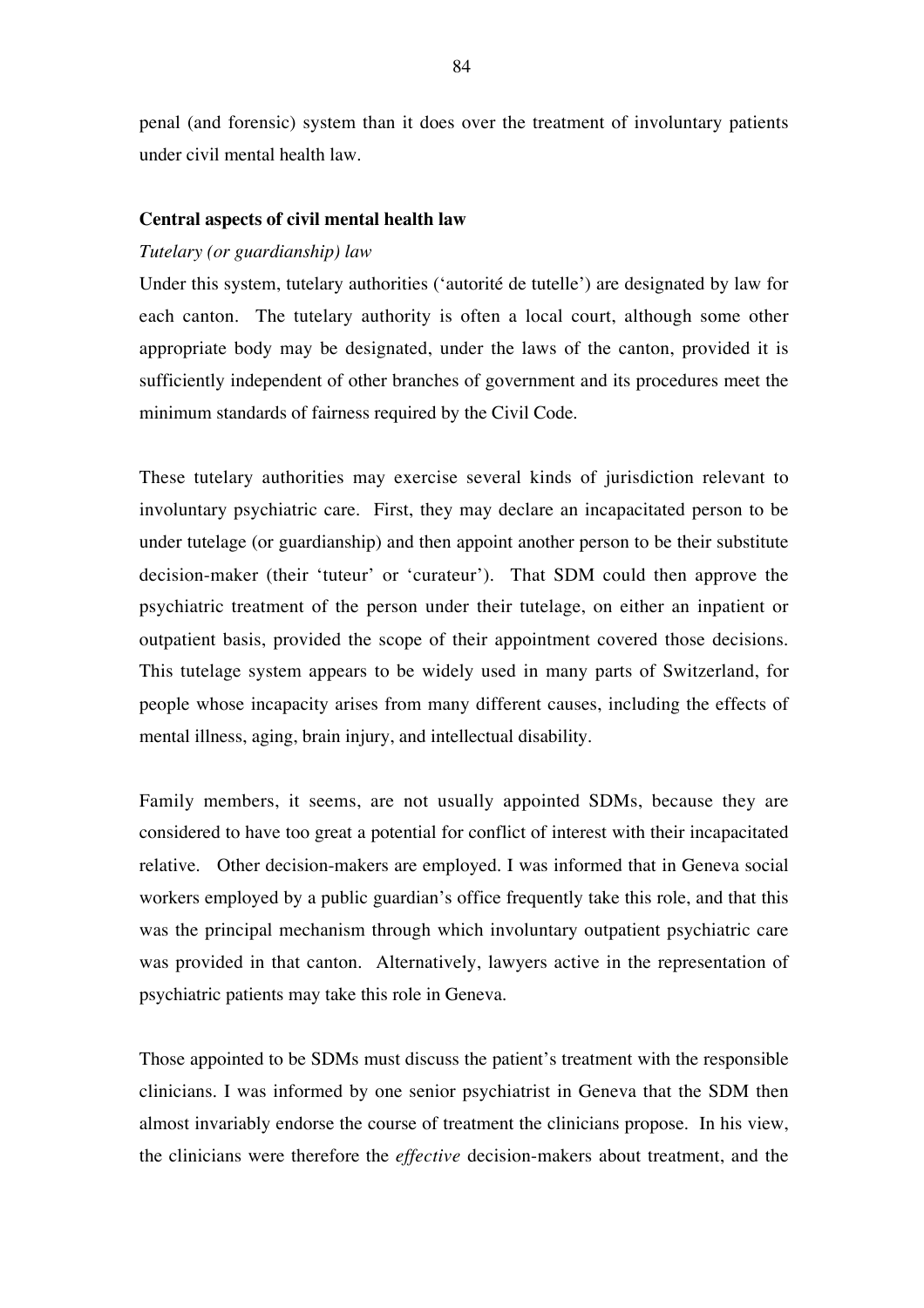system of appointing and employing social workers in the role of SDM was of questionable value.

A judge interviewed in Fribourg, on the other hand, said that he always appointed an independent psychiatrist to be the SDM for an incapacitated person, when exercising his tutelary authority to direct involuntary outpatient care. That psychiatrist would then supervise, but not provide, the patient's care. The judge said he most commonly used this power in cases of severe substance abuse, and he was always able to extract the consent of the person to undergo outpatient treatment, under threat of incarceration in hospital. If the person failed to comply with treatment, this would be reported to him, and his tutelary authority might be exercised in some other way.

The second set of powers exercised by the tutelary authorities of a canton is conferred by the mental health laws. These laws empower the tutelary authorities, and other designated officials, to order a person's detention in a psychiatric hospital. Fair procedures are prescribed, including an oral hearing. The tutelary authorities must keep the person's position under regular review and may subsequently order their release from the psychiatric institution.

Emergency psychiatric admission procedures are also provided, based on medical recommendations, as in other parts of the world. If those procedures are used, the tutelary authority is informed and a hearing conducted shortly afterwards.

Subsequently, a patient detained in a psychiatric hospital in this manner may be granted 'conditional leave' by the hospital authorities, or may be directed to undergo outpatient care ('traitement ambulatoire'), in accordance with the specific provisions of cantonal law.

Even so, the exercise of this form of tutelary authority, under the involuntary hospitalisation scheme, applies only to the patient's *detention* in hospital. It does not authorise their psychiatric *treatment* without consent. Separate rules concerning treatment are found in another part of the Civil Code, and in the law of the cantons. These separate provisions apply to medical treatment in general, including involuntary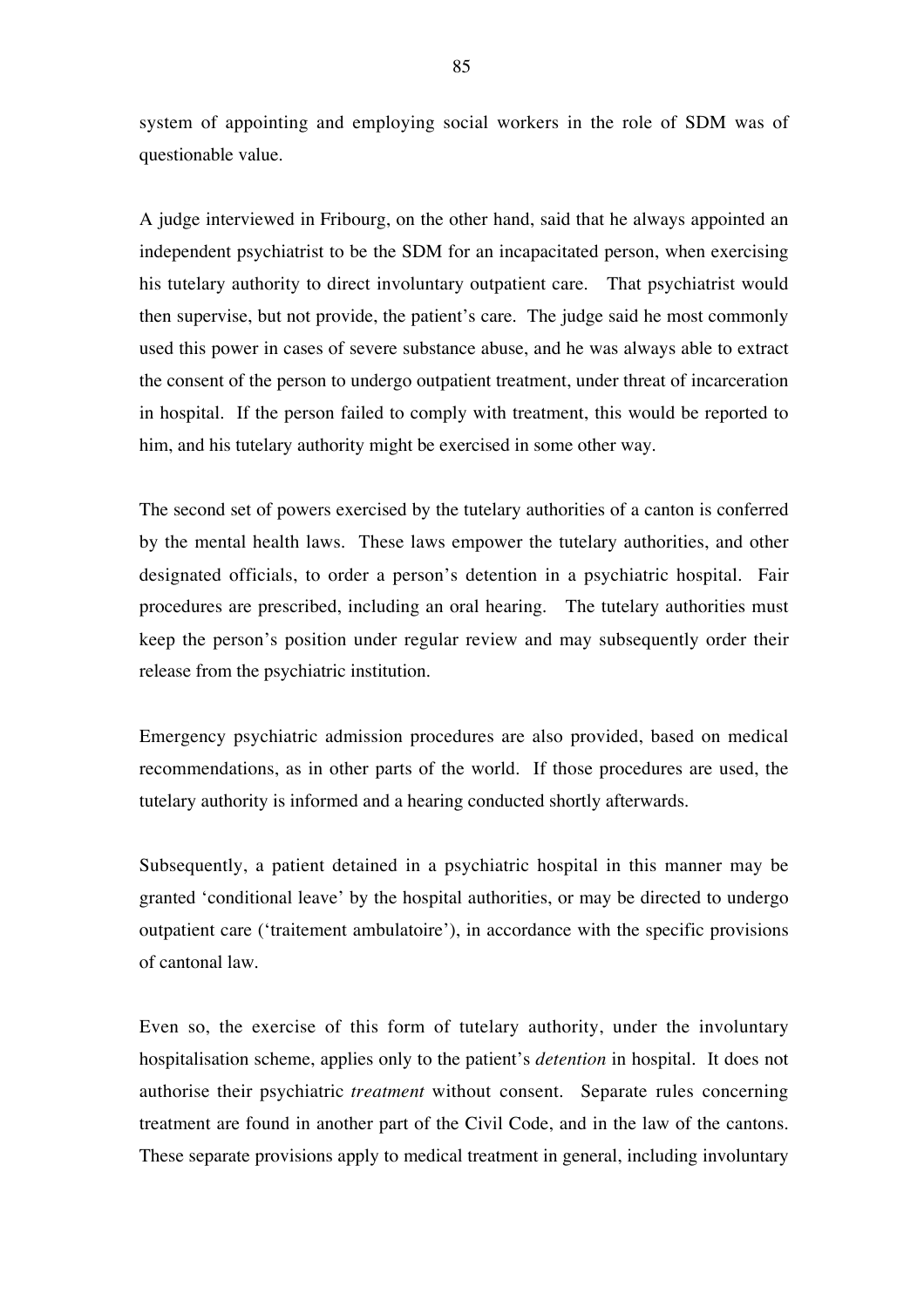psychiatric care. Generally speaking, except in serious emergencies, these rules only authorise the involuntary treatment of a patient who lacks the capacity to consent; and only treatment proportionate to their circumstances, and related to the cause of their mental disorder, is allowed. If the patient lacks the capacity to consent, a SDM may be appointed, under a distinct legal process, to make treatment decisions on their behalf. In that case, authority over their treatment would not necessarily lie in the hands of the responsible clinicians. It may be transferred to some other SDM lawfully appointed for that patient. In that process of appointing a SDM for the patient, the tutelary authority of the canton would again be involved.

The tutelary authorities therefore exercise three related forms of jurisdiction in Switzerland, covering adult guardianship in general, detention in psychiatric facilities, and treatment decision-making for incapacitated persons.

In total, these powers are very similar to those possessed by judges of the NZ Family Court. In other legal systems, these different forms of authority may be split between different bodies: notably, in Australia, between guardianship boards and mental health review tribunals.

#### *The mental health legislation*

The basic framework for the law governing detention in psychiatric hospitals is provided by Articles 397a to 397f of the Swiss Civil Code, which have been in force since 1981. This chapter of the Code is entitled 'De la privation de liberté à les fins d'assistance'. This may be loosely translated as 'Deprivation of liberty as a last resort', a title that reflects core principles of the Code: that the least restrictive form of intervention should be used, and one that is proportionate to the seriousness of the person's condition and the threat of harm posed. These principles may still be compatible with the use of involuntary outpatient care as an alternative to hospital.

These articles of the Civil Code establish a mandatory floor for Swiss mental health law. They are then supplemented by the mental health legislation of each canton. This permits a variety of approaches to the design of local civil commitment schemes. In general, the procedures established by recent legislation in the French-speaking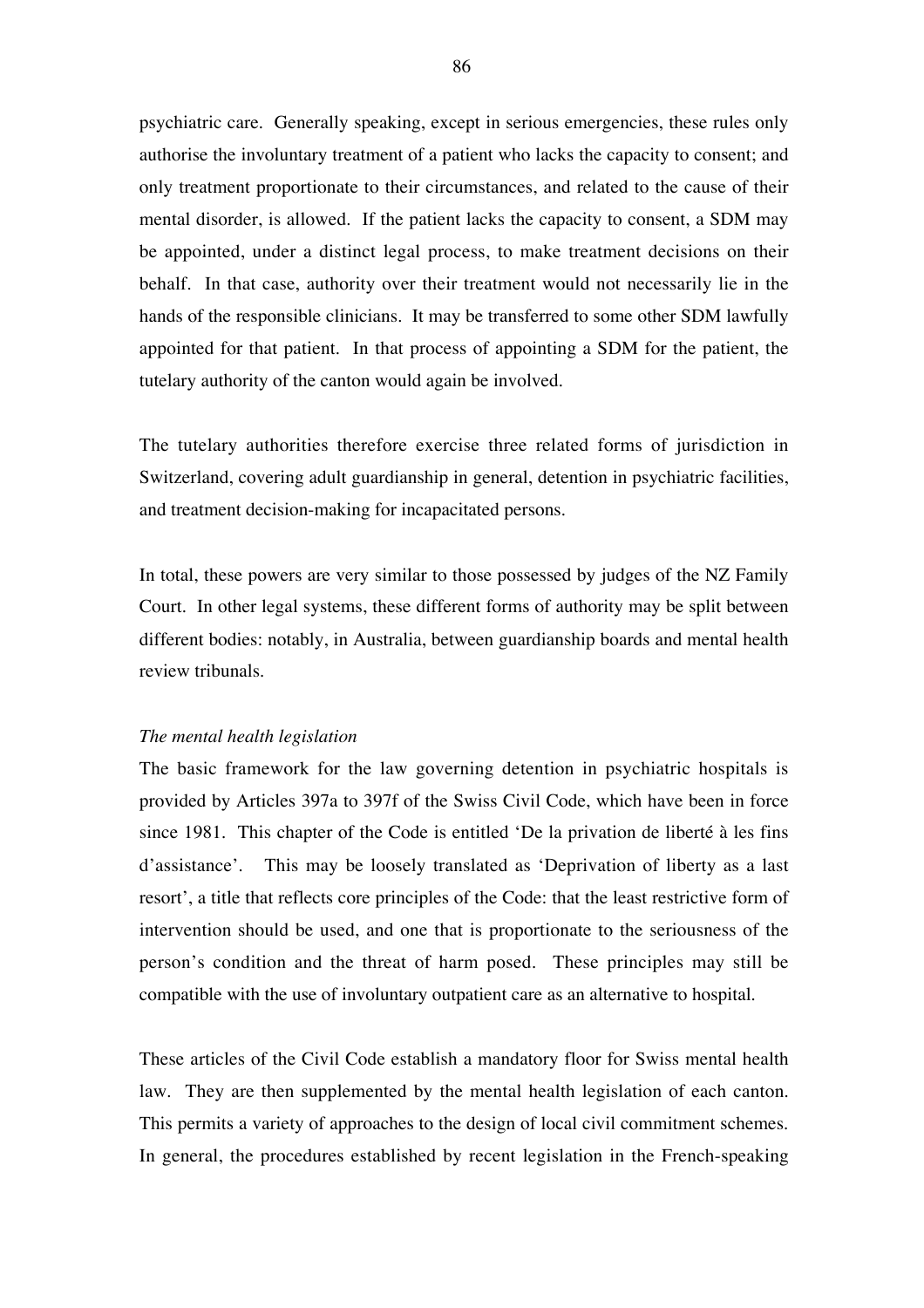cantons closely resemble those found in mental health statutes in the common law world. The legal provisions are rather open-textured in Switzerland, and leave a good deal to the interpretation of the tutelary authorities, but all the main features of involuntary hospitalisation schemes, familiar to common lawyers, are to be found, either in the Civil Code or in recent cantonal laws.

Rules can be found concerning:

• medical certification of involuntary patients and other means to ensure their treatment proceeds on the basis of competent medical advice

- police assistance
- powers of entry on to private property
- provision of immediate treatment in emergencies
- fair, independent and regular review (these procedures are to be 'simple and rapid', according to the Civil Code)
- the powers (and duties) of hospital authorities to release involuntary patients.

# *The law of consent to treatment*

Even so, the involuntary hospitalisation (or civil commitment) provisions of the Swiss Civil Code do not currently provide a clear legal foundation for the *treatment* of *psychiatric* patients. Specific authority of that kind must be found in the law of the cantons. Cantonal law in this regard is still limited by the Swiss Constitution, including Articles 7 and 10, which guarantee the fundamental right of all competent, adult persons to self-determination ('un droit fondamental a l'autodétermination'). Cantonal law is also limited by the broad guarantees of the European Convention on Human Rights.

The laws of the cantons concerning non-consensual treatment are diverse, and not all cantons' laws may be fully consistent with those constitutional and human rights norms. Cantons like Geneva and Fribourg, that have enacted recent consent to treatment legislation, adhere to the following general principles, even in the treatment of involuntary psychiatric patients (Bertrand et al, 1996; Manai, 1999):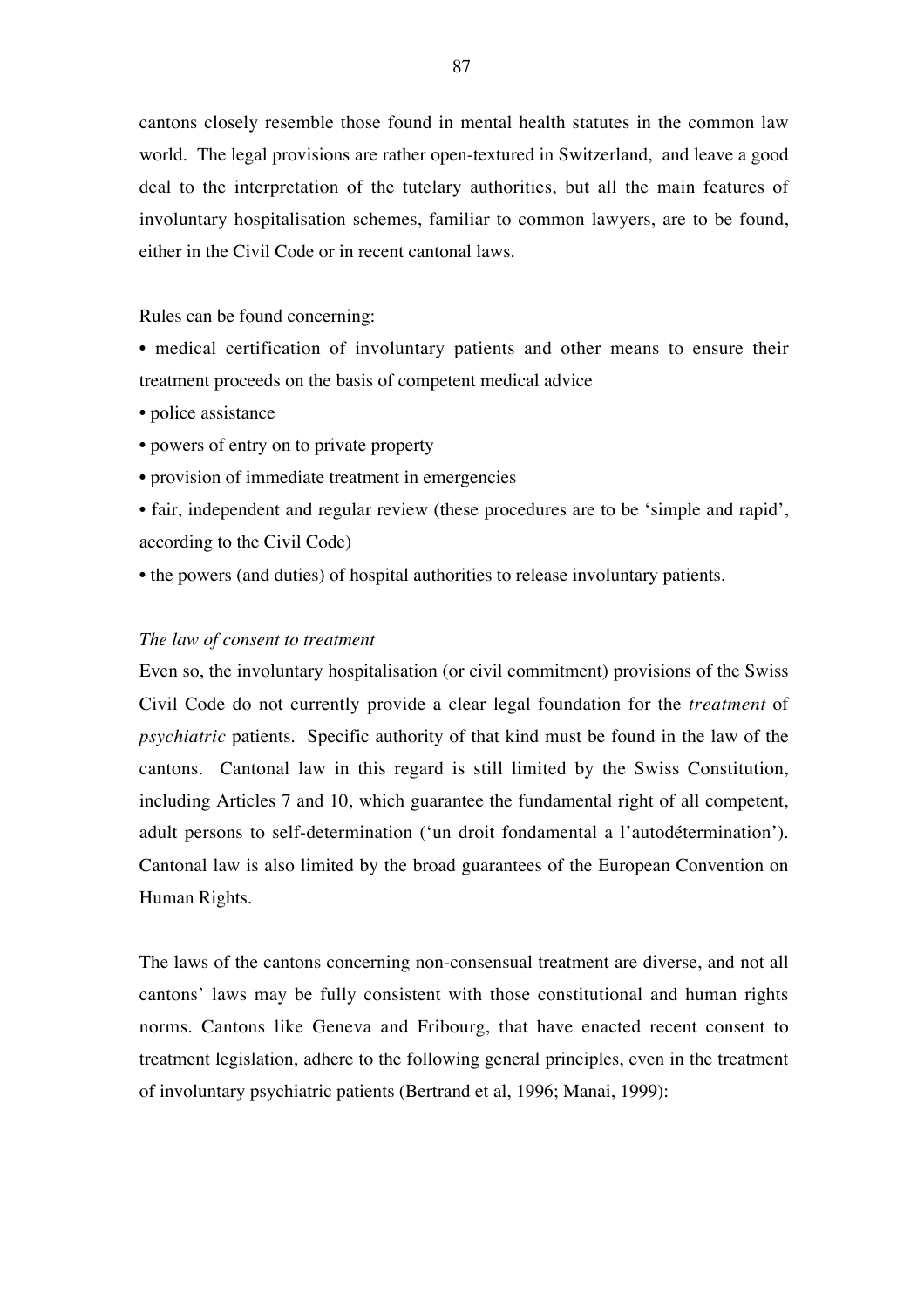• where a patient retains their capacity to consent, their freely and voluntarily expressed views on treatment must usually be respected; they may therefore refuse psychiatric treatment

• a patient may still be treated over their refusal in an emergency, when this is vital to avert an immediate threat to their safety or the safety of others

• where the patient lacks the capacity to consent and refuses treatment, a health care guardian ('curateur de soin', or 'curateur de santé') should be appointed to make treatment decisions on their behalf

• that guardian must take into account any competently-expressed prior views of the patient

• if the guardian refuses to approve the patient's treatment, the clinicians may appeal to the guardianship authorities; in the interim, emergency treatment may proceed

• all involuntary treatment must be recorded in detail in writing, and must be periodically reassessed and subjected to peer review

- the patient must be kept informed about their treatment as far as possible
- all involuntary treatment must respect the principle of 'proportionality'.

In addition, in a controversial decision in 1995, a Geneva court declared that a competent person may, through a valid advance directive, refuse all psychotropic medication in advance, even if they later lose their competence due to mental illness (*K*, 1995; Anonymous, 1995). Treatment without consent could then be administered, contrary to the terms of the advance directive, only to save the patient's life. This decision was not welcomed by psychiatrists. I was informed that it could lead to patients being held in full body restraints, or in seclusion, to prevent harm occurring, if they cannot be medicated during an acute psychotic episode.

Reforms currently proposed to the mental health provisions of the Swiss Civil Code would add the requirement to the law that a treatment plan be swiftly prepared for each involuntary patient. This would state the essential elements of the treatment proposed, including the reasons for it, its goals and risks, and why other alternatives were unsuitable.

These general principles are similar to those applied in many parts of North America.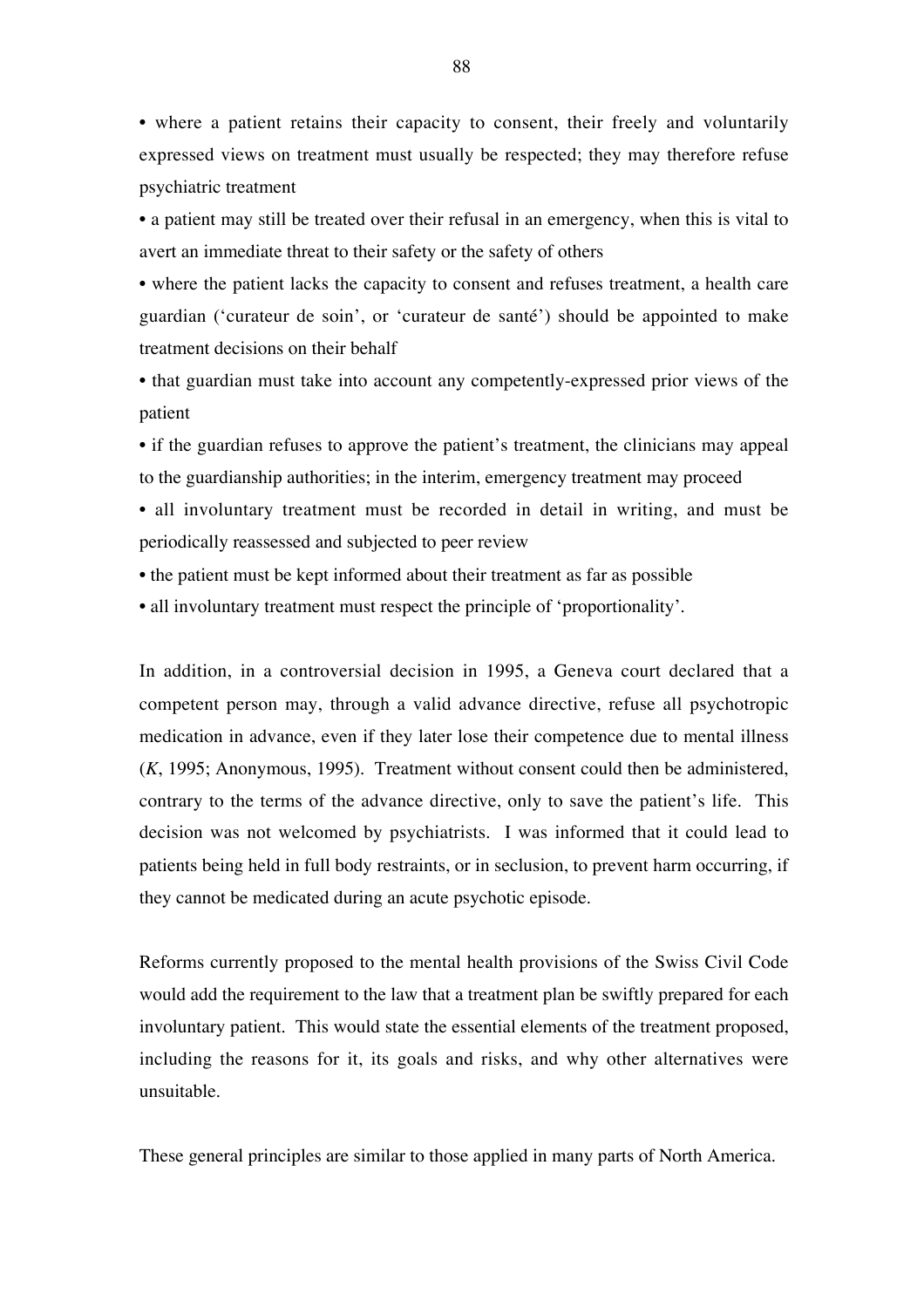#### **Outpatient treatment schemes in the cantons**

The finer details of a comprehensive CommTO scheme, such as the details of the process for recalling a patient to hospital care, are not usually covered in depth in the mental health laws of the cantons. A recent review by staff of the Institute of Health Law in Neuchatel found no canton's mental health legislation provided more than a few clauses on the subject of involuntary outpatient treatment, and many provided none at all (Guillod and Hänni, 2002; University of Fribourg, 2002).

Some relevant provisions were found, covering:

• the duty to try less restrictive approaches prior to involuntary hospitalisation

• the authority to employ less restrictive measures when the criteria for involuntary hospitalisation are met

• the authority of hospital staff to direct after-care or outpatient treatment on discharge from hospital (this may extend for up to 2 years in some places, but for a maximum of 15 days in Geneva)

• the specific powers of the tutelary authorities of a canton to direct outpatient care after a patient's discharge from hospital, and to review their compliance with care.

The procedures for enforcing outpatient care were rarely made explicit in the canton's statutes, and there was nothing like the detail to be found in the 'revocation' provisions of some Australian statutes, or in the 'take and convey' provisions of the English Mental Health Act. But the usual enforcement mechanisms were still established in general terms: the patient may be recalled to hospital; there may be further intervention by the tutelary authorities; or further treatment may be authorised by the patient's 'tuteur'.

Although not much detail about outpatient treatment can be found in cantonal law, the general legal position on these matters is still tolerably clear. All the general principles of Swiss mental health law continue to apply, along with broader legal principles concerning the right to consent to treatment of patients who retain their capacity.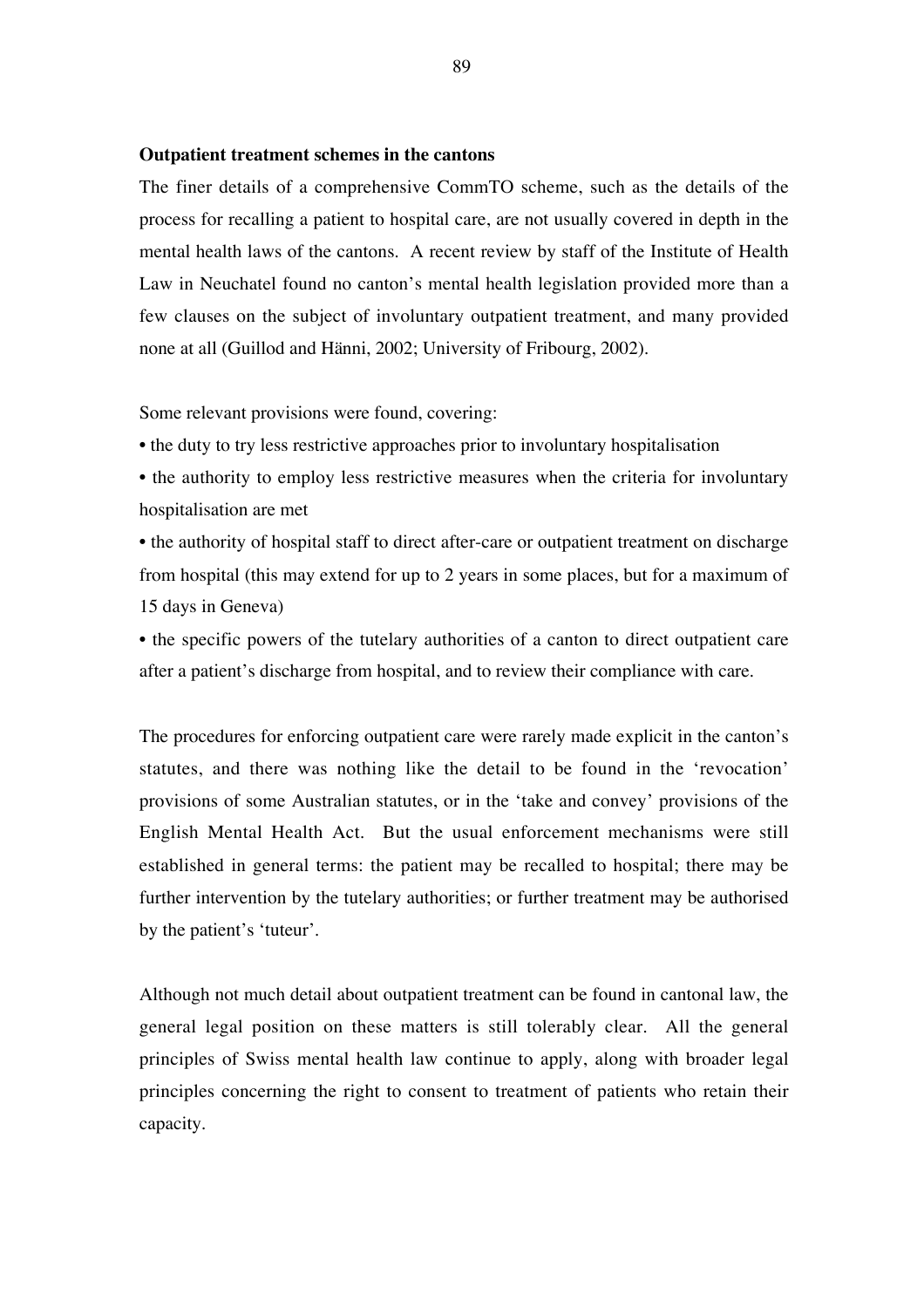To be lawful, involuntary outpatient treatment would have to proceed under fair procedures, on the basis of competent medical advice. It would have to be subject to regular independent review, usually by the local tutelary authorities. It might also be subject to the oversight of a specially-constituted Council in the canton, with substantial medical representation. The least restrictive mechanism would have to be employed and all intervention would be subject to the general principle of 'proportionality'.

Involuntary outpatient treatment would not be specifically limited *by law* to any particular sub-categories of mental illness, but some limits of that kind are bound to be established in practice.

Outpatient psychiatric treatment would still be governed by general legal principles concerning consent to treatment. To stay within the law, a patient could only be treated involuntarily when they lacked the capacity to consent, and then usually with the concurrence of their appointed health care guardian (except in an emergency). Sometimes, following treatment, an involuntary patient would recover their capacity. In that case, outpatient treatment could continue only with their consent. The patient could still be treated in an emergency, but that exception would not usually apply to the provision of continuing outpatient care.

The application of these rules might present Swiss clinicians with the common conundrum that, having treated the patient involuntarily until they have recovered their capacity, the patient could then refuse continuing outpatient care, even if it could be reliably predicted that their illness would relapse, and even if that had happened on several occasions before. On the other hand, under these principles, the selfdetermination of psychiatric patients would be respected to a high degree, and to the same degree as that of patients receiving other forms of medical care. Consistent principles concerning consent to treatment would therefore be applied across the full field of medical law.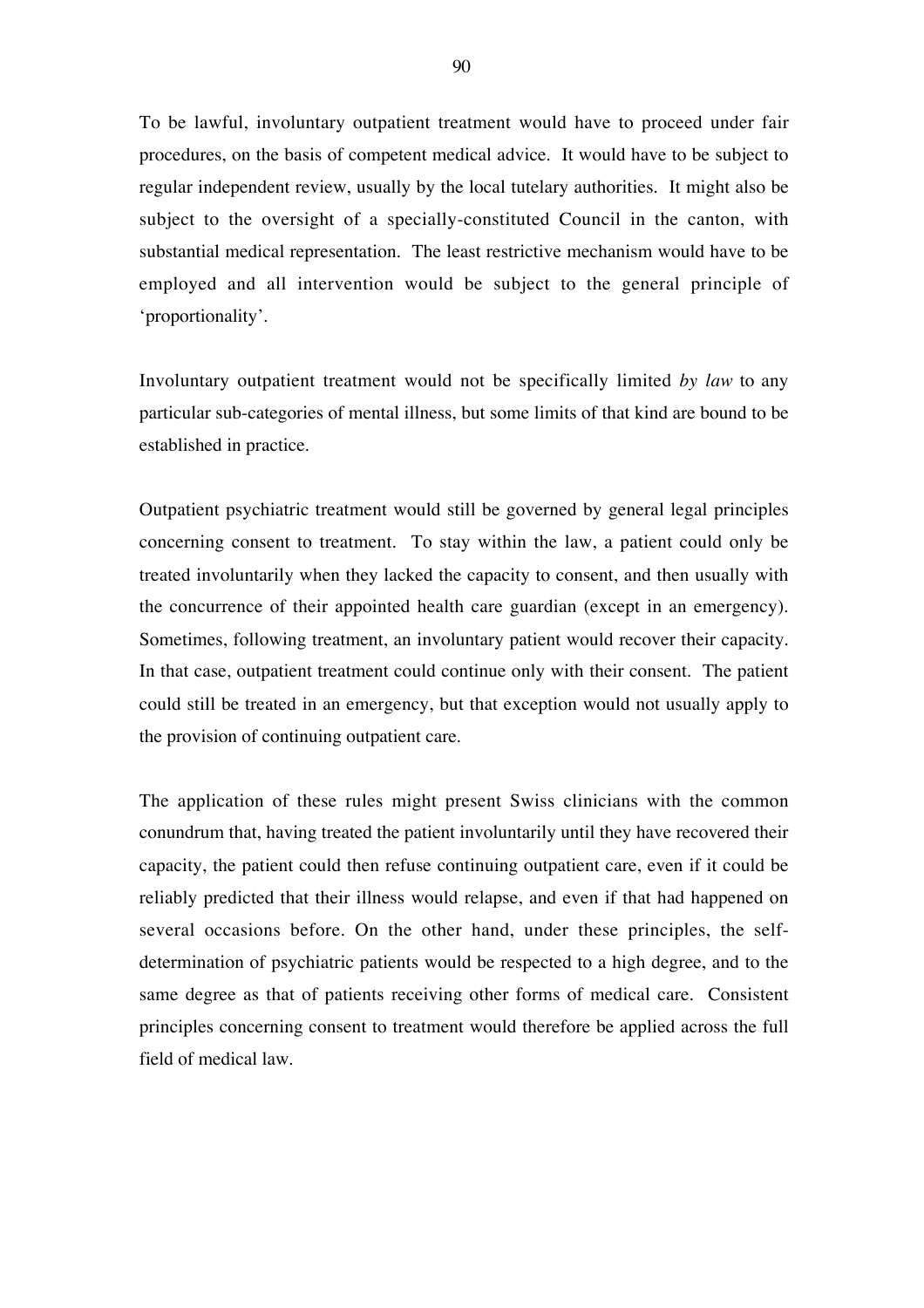## **Discussion**

The parameters within which involuntary outpatient care may proceed in Switzerland are therefore reasonably clear. The relevant principles can be drawn from the law concerning adult guardianship, involuntary hospitalisation, and consent to treatment in general.

Perhaps the most interesting aspect of Swiss law concerns the limits placed on the involuntary treatment of psychiatric patients who retain their capacity to consent. Those limits are said to pose some difficulties for Swiss psychiatrists, who cannot always provide the most effective treatment for patients, as a result. These difficulties still seem to be surmounted most of the time in practice. The great majority of psychiatric patients with psychotic disorders *will* be considered to lack the capacity to consent, when in an acute phase of their illness; and if their capacity returns there are many informal ways to obtain their consent. Their consent may be extracted under the threat that they will stay longer in hospital if not treated; pressure may be exerted by relatives or friends; their consent may be sought another day; another health professional may obtain their consent; and so on. As a last resort, the power of emergency treatment exists.

It might be thought that respecting the right to refuse treatment of detained patients who retain their capacity is not very practical, especially in under-resourced and radically deinstitutionalised mental health systems, where clinicians are under considerable pressure, and where patients cannot be detained for longer in hospitals, because no bed is usually available. In those circumstances, patients who refuse treatment may simply be discharged. That seems to be a particular concern of psychiatrists in Geneva, where the deinstitutionalisation is well-advanced. In some other parts of Switzerland, where greater reliance is placed on hospital care, this difficulty may be less acute, and in those regions there may be less urgency to develop a system of involuntary outpatient care.

The Swiss legal system still provides several legal engines that can be used to drive involuntary outpatient care. Active use can be made of forensic outpatient treatment, the well-developed adult guardianship (or tutelary) regime, conditional discharge from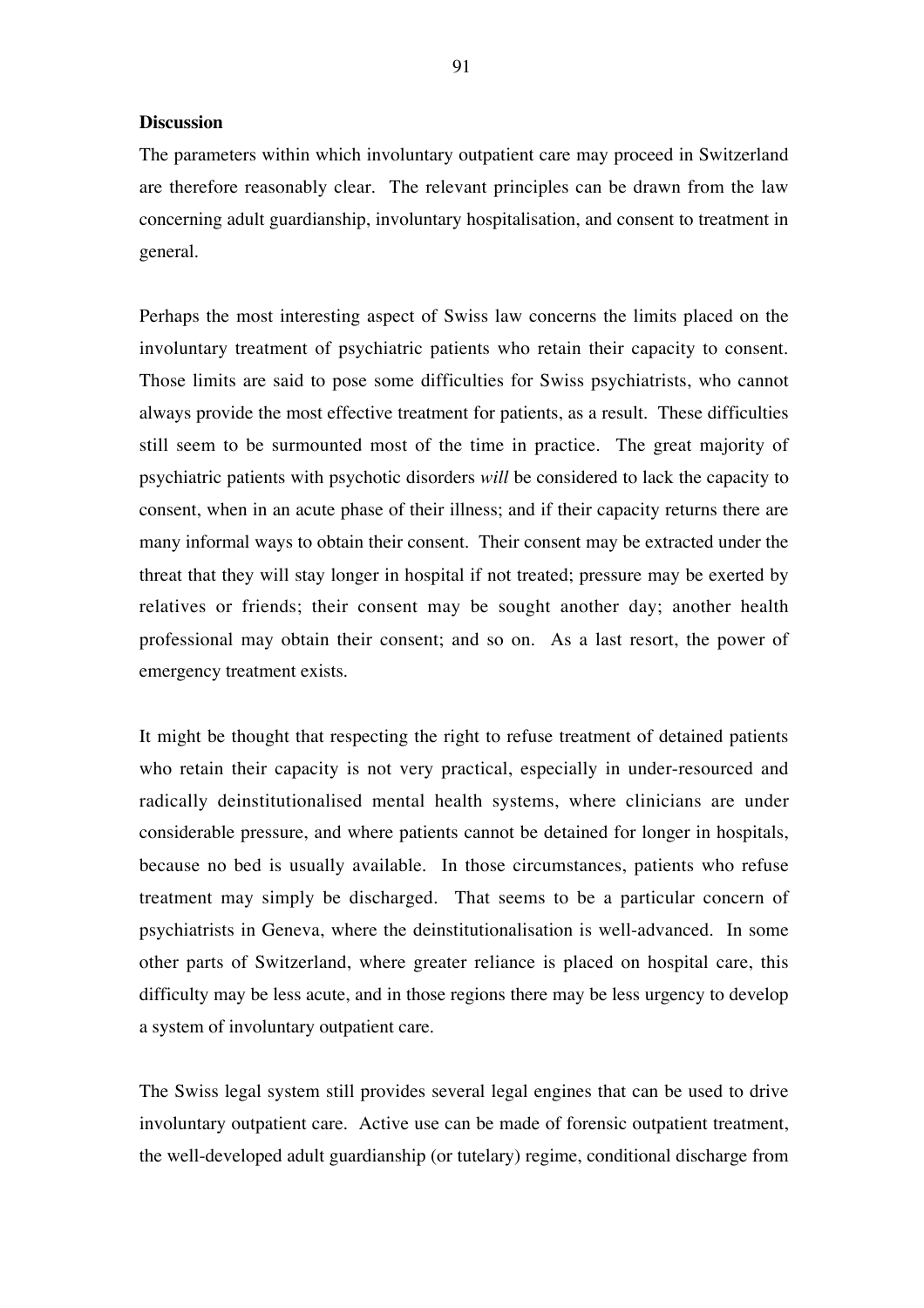hospital, and the threat of readmission to hospital care. The extent of the use of these mechanisms seems to vary across the country, as one would expect under Switzerland's decentralised system of government.

Using some combination of those measures, the Swiss appear to be pursuing rather similar objectives to those being pursued in other jurisdictions that have enacted more comprehensive CommTO schemes, but in a manner that gives a high priority to the autonomy of adult citizens who have not committed a criminal offence, and in a manner that fits within the established traditions of their civil law.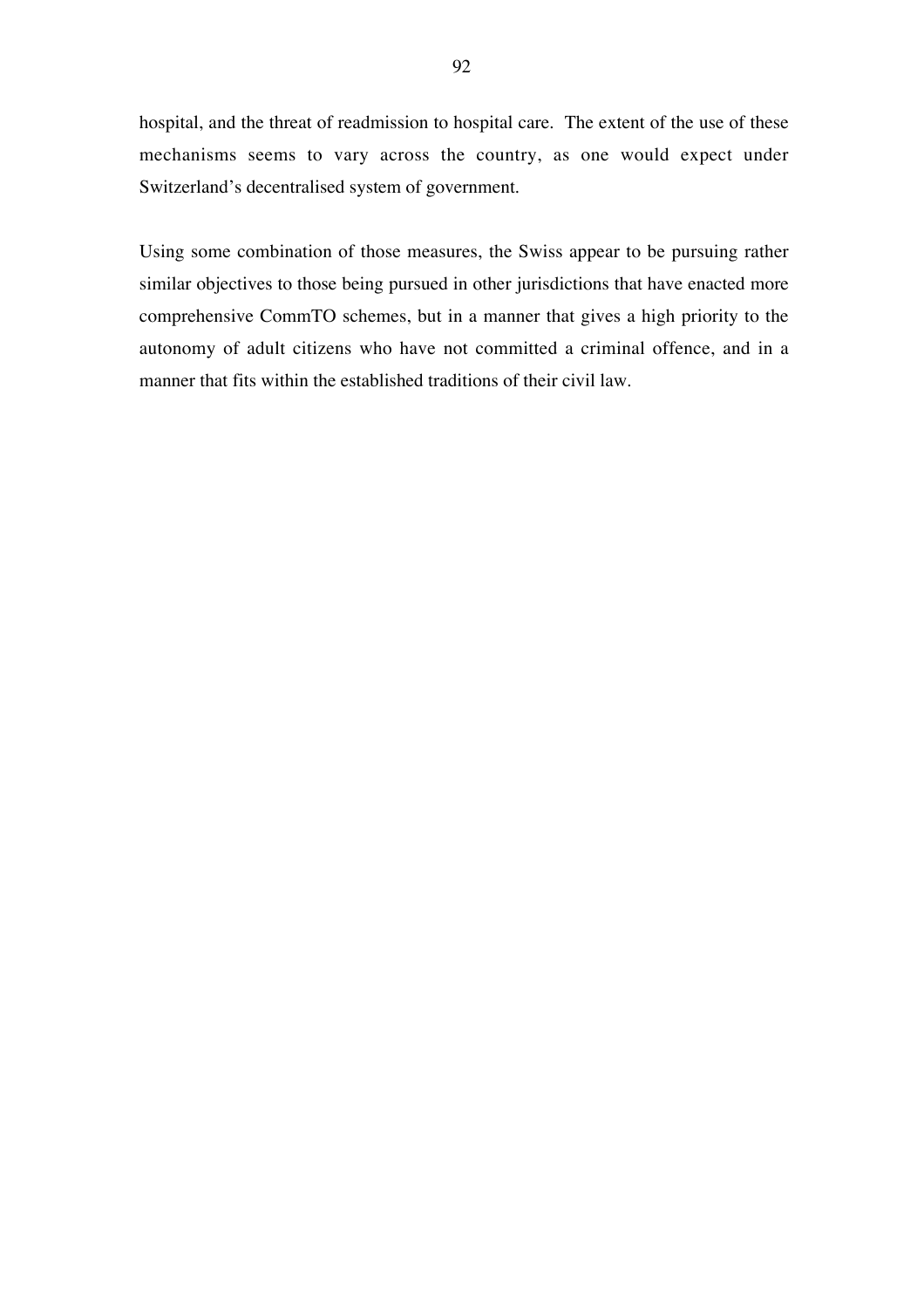# **Chapter 7 Scotland, England and Wales**

# **Summary**

The introduction of comprehensive CommTO legislation has been proposed in Scotland, England and Wales, and a new Scottish regime is due to be implemented in late 2005. The schemes proposed would provide slightly greater powers to enforce community treatment compared with the current leave and supervised discharge schemes. Generally speaking, the new regimes would permit greater control over the patient's place of residence but would not permit 'forced treatment' in a community setting, and they may not provide a clear power of entry into private premises, in order to protect patients' privacy. The precise scope of the powers to be conferred remains contentious and the law reform process illustrates the renewed influence in the UK of European human rights law. The use of treatment plans, to be approved by a tribunal, is central to the new proposals. These plans will specify the precise elements of the outpatient regime in individual cases, permitting a 'proportionate' response to their particular circumstances. Listing the necessary treatment in such a statutory treatment plan may generate concerns, however, that civil liability will be imposed on health agencies for failure to provide the services listed, especially if a third party later suffers serious harm. Some consensus has been achieved behind the CommTO proposals in Scotland, following an extensive consultation process, but no consensus has emerged in England and Wales, where even the health professions are divided on the issue, and where there is considerable opposition to other aspects of the government's law reform proposals. It remains to be seen whether the new CommTO schemes proposed for the UK will be used more extensively than earlier, similar schemes. British clinicians may not consider the marginal increase in the authority the new schemes provide outweighs the administrative burdens associated with treating involuntary outpatients.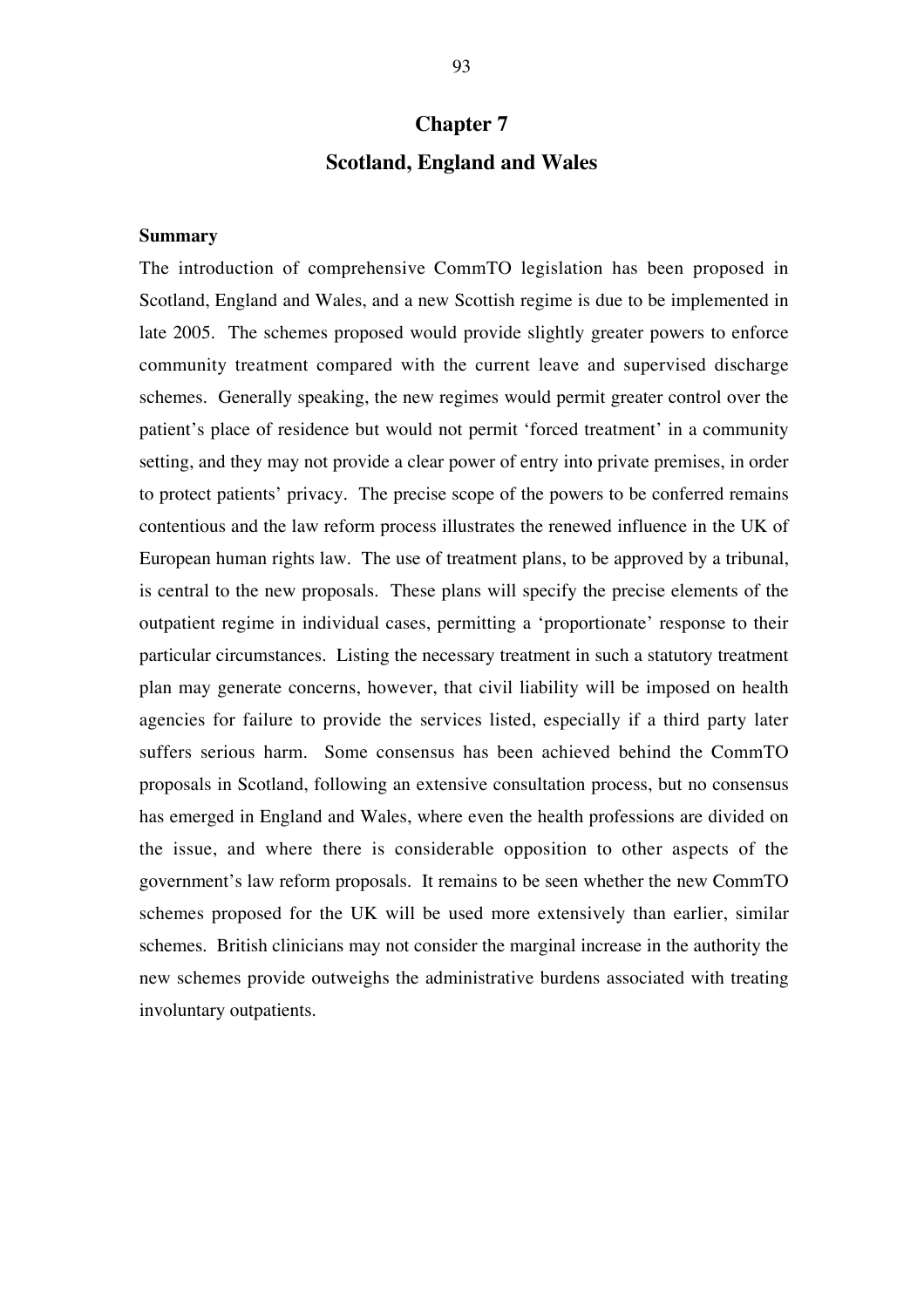## **The constitutional context for mental health law reform**

Two constitutional developments in the UK have influenced these law reform processes:

- the 'devolution' to Scotland of greater political authority over domestic affairs; and
- the incorporation into UK law of the European Convention on Human Rights.

The creation of a new Scottish Parliament, and the new Scottish Executive, in Edinburgh, as part of the devolution of greater political authority to the regions in the UK, has conferred on the Scots the power to enact their own mental health legislation. Previously, the Scottish legislation applied only to Scotland, but it was enacted for the Scots by the UK Parliament at Westminster. Under the devolution policies, that position has changed. Legislative authority has now passed to Scotland. The Scottish law reform process was thereby disentangled from the law reform process in England and Wales, leaving the Scots able to pass their legislation through a less unwieldy process and within a shorter time frame.

The other major constitutional influence on the law reform process has been the incorporation into UK law of the European Convention on Human Rights. This was achieved, firstly, by the passage of the Human Rights Act 1998 (UK); and, secondly, by imposing a prohibition, in the devolution arrangements, on the passage by the new regional parliaments of legislation inconsistent with the Convention's terms.

These developments inevitably produced a spate of litigation in the UK challenging state practices on human rights grounds (Fennell, 1999; Gostin, 2000). Several of these challenges concerned mental health law. In particular, there has been litigation concerning the position of patients with a primary diagnosis of 'psychopathic disorder' detained within the Scottish forensic system (*Anderson v Scottish Ministers*, 2001; Fennell, 2002); and litigation concerning the position of patients who lack the capacity to consent or object to their mental health care (*Bournewood,* 1998; Dawson, 1999; *HL v UK,* 2004).

The reform of mental heath legislation in the UK has therefore proceeded in a volatile constitutional environment, and both the Scottish and the UK Parliaments, when

94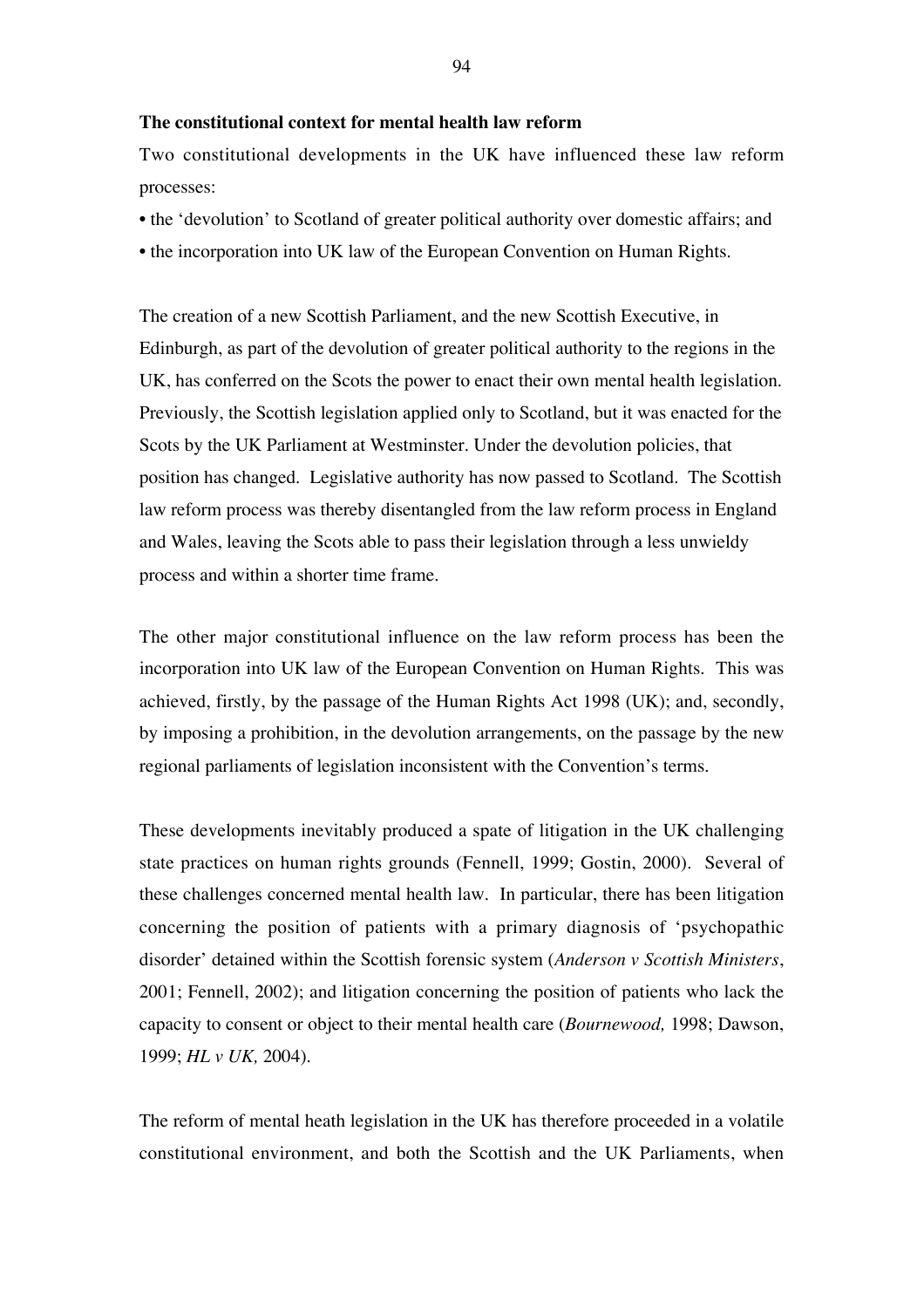considering CommTO legislation, must ensure its consistency with European human rights law.

# **The recent legal position concerning involuntary outpatient treatment**

Introducing CommTOs in the UK would not be a radical departure from the current law. Many elements of such schemes have been provided previously, both in Scotland and in the combined juridictions of England and Wales. Measures for supervising the outpatient treatment of civil patients have been authorised, for instance, under the leave and guardianship provisions, and under the more recently enacted 'supervised discharge' schemes. Within the criminal jurisdiction, compliance with outpatient care may also be required of forensic patients under restriction orders, when they are granted 'conditional discharge' from hospital, and it may be required of convicted offenders on probation or parole.

The law in the UK has therefore provided some coercive measures for delivering outpatient care. But none of these measures expressly provides health professionals with a power to treat civilly committed patients with medication against their will outside hospital, when no medical emergency exists. In practice, the established legal position has been that psychiatric treatment over a civil patient's objection can only take place in a 'hospital' (as defined by law). The main issues about outpatient care, in these law reform processes, have therefore been whether more extensive powers to enforce involuntary treatment outside hospital should be conferred on health professionals; and whether such powers would be consistent with European human rights law.

Previously, the mechanisms provided by the law have authorised:

- control over an outpatient's place of residence
- access for health professionals to patients who are being cared for by other people
- the 'taking' and 'conveying' of a patient to a clinic, to be *offered* treatment there.

But the question is whether the law should go further:

• to impose an express obligation on involuntary outpatients to accept treatment, especially medication, even if they do not currently require hospital care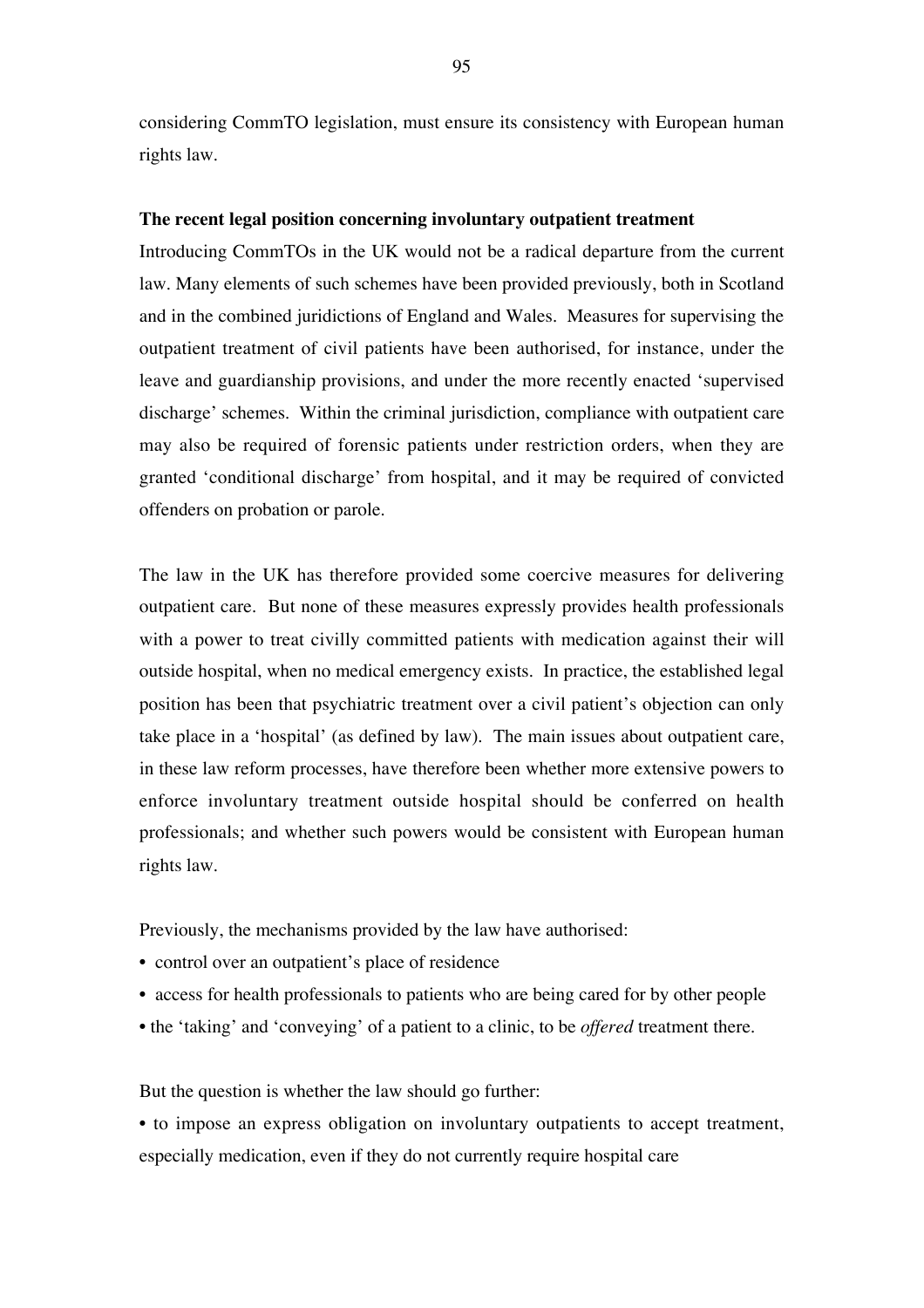• to confer a correlative power on health professionals to enforce treatment of that kind.

A particular issue is whether the power to administer medication could be exercised at a clinic, as well as at a 'hospital' in which the patient is lawfully 'detained'.

In Scotland, those debates have now been resolved through the enactment of a carefully-crafted CommTO scheme. In England and Wales, on the other hand, no resolution of the debate is in sight. The British Government has consistently stated its intention to enact a CommTO regime, within a new Mental Health Act for England and Wales, and a draft Bill to that effect was put before the UK Parliament, by the Government, in 2004. But several other features of that draft Bill, including the categories of mental disorder to which it would apply, have been criticised by professional and consumer groups, including the Royal College of Psychiatrists, and the Bill could meet strong opposition in the House of Lords. With an election looming, it is possible that this Bill will not proceed, or that it will emerge from parliament in some other form.

If the Bill does not proceed, the involuntary outpatient treatment of psychiatric patients in England and Wales will continue to be governed by the Mental Health Act 1983 (UK), leaving only Scotland with a comprehensive CommTO scheme.

# **The law in Scotland**

Some continuing oversight of involuntary outpatient care was authorised previously in Scotland under two related schemes. One scheme authorised involuntary patients to be granted 'leave of absence' from hospital, the other authorised Community Care Orders to be made.

Until 1996, a patient who had been involuntarily admitted to hospital in Scotland could be granted 'leave of absence' for up to 12 months, and their leave could be renewed any number of times. According to Atkinson et al (2002), these provisions were being increasingly employed by clinicians, prior to 1996, providing 'a de facto community treatment order' regime. Under an amendment to the Scottish legislation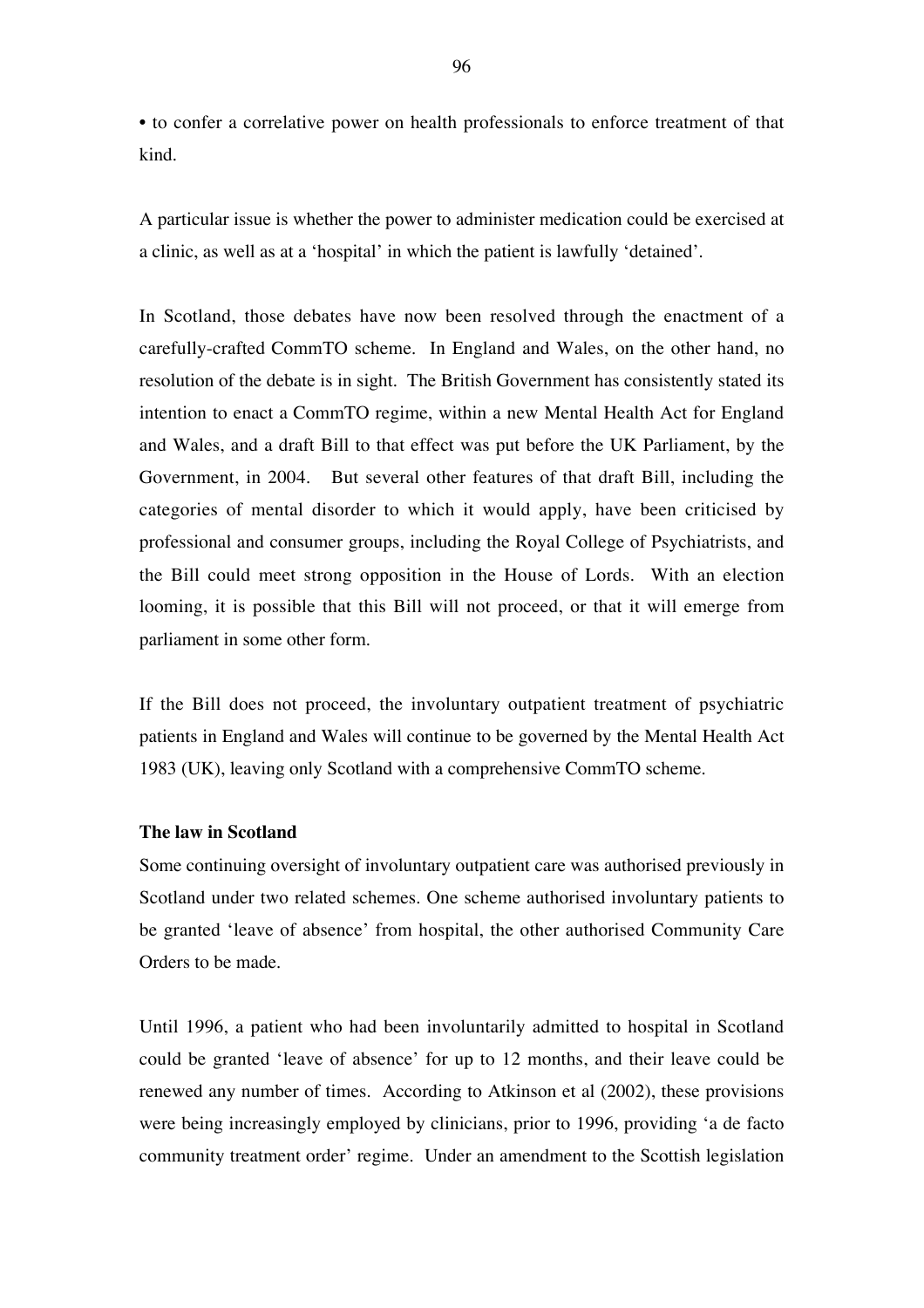that came into force in 1996, however, the maximum period of such leave was reduced to 6 months. At the same time, a Community Care Order (CCO) scheme was introduced, which closely resembled the 'supervised discharge' scheme introduced at the same time in England and Wales. A CCO permitted some additional control over an involuntary outpatient. It did *not* expressly permit medication to be administered without consent outside hospital, however, though it *did* impose additional administrative burdens on the clinicians concerned. In those circumstances, Scottish clinicians seemed to have little confidence in the scheme. Studies of its operation, conducted by Atkinson and colleagues in Glasgow, found the scheme was very lightly used (Atkinson et al, 1999; 2002a; 2002b).

Nevertheless, patients treated under the leave and CCO regimes in Scotland were found to have a very similar profile to patients treated under CommTOs elsewhere (Atkinson et al, 1999; 2002b). More than 60% were men; 78% were on depot medication; more than 70% had a diagnosis of a schizophrenic disorder, and less than 10% a diagnosis of bipolar disorder or paranoia. In addition, the patients under the scheme exhibited high rates of concurrent substance abuse. Many had problems obtaining adequate supported accommodation and the support of their families remained vital to their care. Community psychiatric nurses formed 'the backbone of the service', but generally a low level of services was provided. In particular, adequate day hospital care was lacking. The patients' lack of insight, non-adherence to treatment, and self-neglect, were the most common reasons advanced for their involuntary outpatient status. The medical certificates also spoke of recent harm to others in a significant proportion of cases (28%). Overall, Atkinson reached the conclusion that many Scottish psychiatrists were using the extended leave provisions as a 'risk management strategy'.

Like the supervised discharge orders in England and Wales, a CCOs authorised an outpatient to be *taken* involuntarily to a clinic, and there to be *offered* treatment, and if they refused, they might then be admitted to hospital and treated without their consent. But the authority provided by a CCO did not expressly permit nonconsensual treatment of patients who were not 'detained' at the time. Scottish psychiatrists therefore seem to have taken the view that this regime was 'toothless',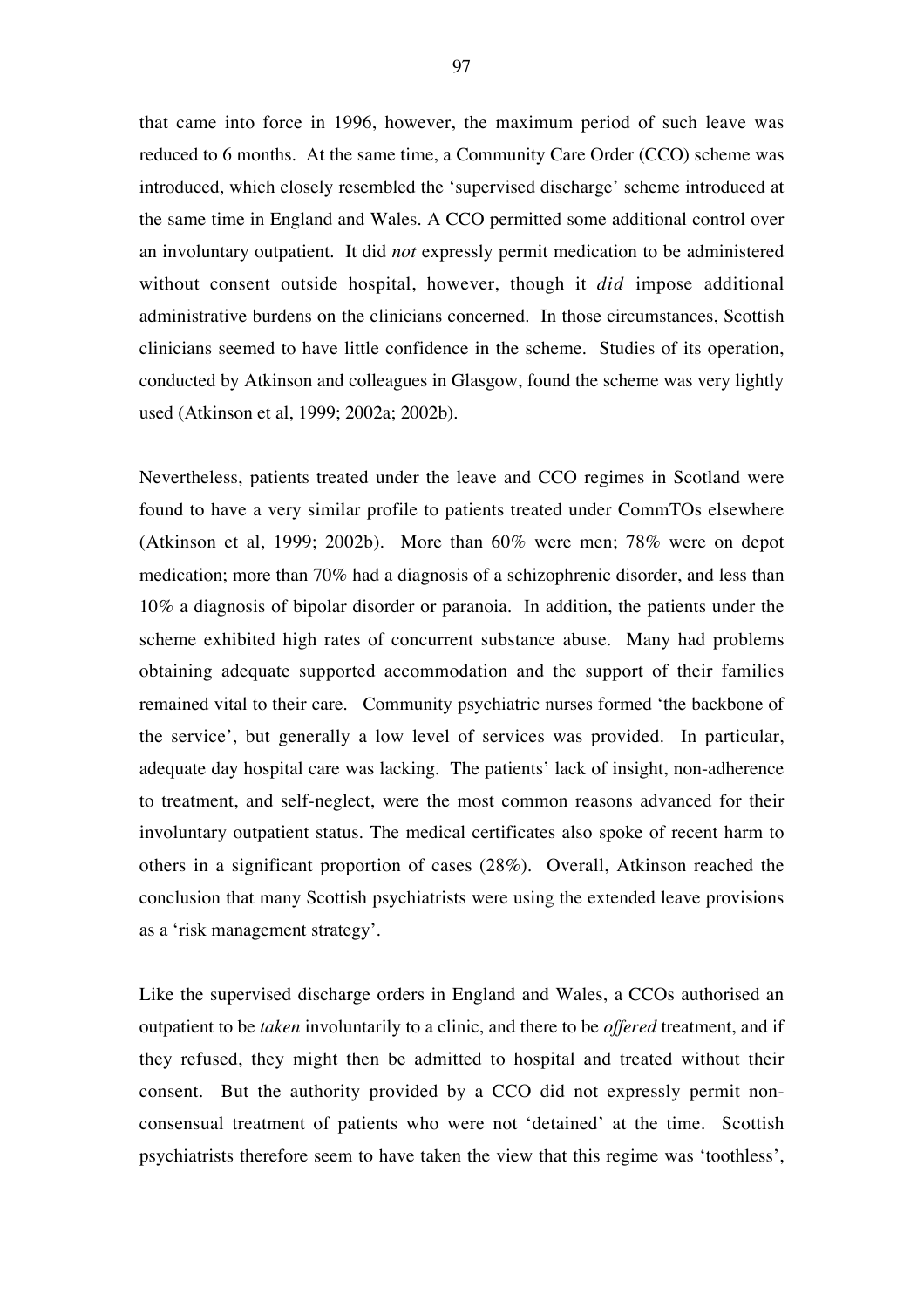and that patients under CCOs were in largely the same position as other patients who could be 'sectioned' and put through the usual assessment process under the Act, if that was urgently required (Atkinson et al, 1997; 2000). The marginal utility of using a CCO, in other words, did not outweigh the administrative burdens involved. The supervised discharge orders met the same fate in England and Wales (Pinfold et al, 1999; Franklin et al, 2000).

Some conclusions reached by Atkinson and colleagues from their extensive research on these mechanisms in Scotland are that:

• the ability of Scottish clinicians to treat involuntary patients in the least restrictive environment was reduced by the changes introduced in 1996

• CCOs appeared to add little to patients' care beyond that provided by existing systems of case management and supervision

• some clinicians still exploited the ambiguities in the law and made 'pragmatic' use of CCOs

• involuntary outpatient care was closely linked to the use of depot medication, which is disliked by many patients

• outpatient treatment orders presented new management issues for the mental health services, and imposed new administrative burdens on clinicians

• enforcing medication in community settings was problematic in practice

• the principle of reciprocity (or of adequate care being provided to compensate for the use of compulsion) was hard to satisfy when adequate services were not available

• many patients did not oppose the use of compulsion in their own case

• more use might be made of advance directives, in which patients specify their preferred forms of outpatient care.

This gives some idea of the background against which CommTOs were included in the Scottish legislation in 2003.

## **The new CommTO regime for Scotland**

Scotland's new CommTO scheme is provided by the Mental Health (Care and Treatment) (Scotland) Act 2003. This could be described as 'state of the art' CommTO legislation. No marked distinction is made between inpatient and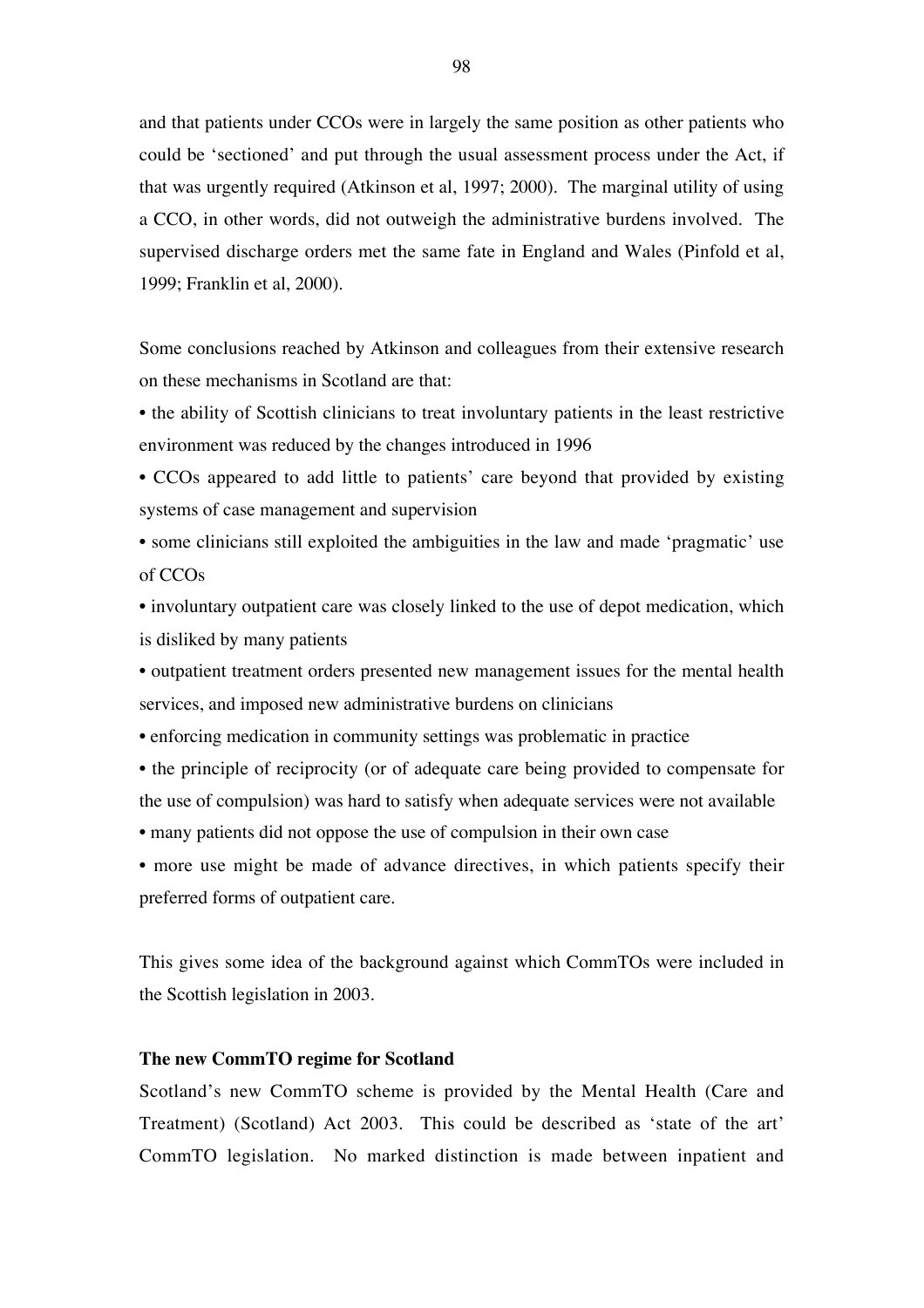outpatient care, and no prior hospital admission is required for involuntary treatment to proceed.

# *Criteria*

A Compulsory Treatment Order (CompTO) that authorises either inpatient or outpatient care, as required, may be made for up to 6 months. This can be extended for another 6 months, and can then be renewed from year to year.

The legal criteria for the order are  $(s 64(5))$ :

• the patient has a 'mental disorder'

• medical treatment is available that would be likely to prevent that disorder worsening, or would be likely to alleviate its symptoms or effects

• the patient's ability to make decisions about their treatment is 'significantly impaired'

• there would be a 'significant risk' to the patient or others if treatment were not provided

• the making of the CompTO is 'necessary'.

Two aspects of these criteria are particularly interesting. First, the term 'mental disorder' is defined in the Act to mean 'any mental illness, personality disorder or learning disability, however caused or manifested' (s 328). This means that the initial scope of the Act is defined more broadly than in most Australasian jurisdictions, where personality disorder alone would not usually be included within the scope of a mental health act, and where those with learning disabilities would usually be managed under an adult guardianship scheme.

Secondly, the inclusion of the requirement that the 'ability' of the patient to make treatment decisions must be 'significantly impaired' means a form of 'incapacity' test has been incorporated into the criteria for compulsory treatment in Scotland. This was recommended by the Millan Committee, which reviewed the prior Scottish law (Millan, 2001). This capacity test is stated in careful terms. It does not require the patient to 'lack the capacity' to make treatment decisions, as is usual with adult guardianship or incapacity schemes. It only requires the patient's capacity to be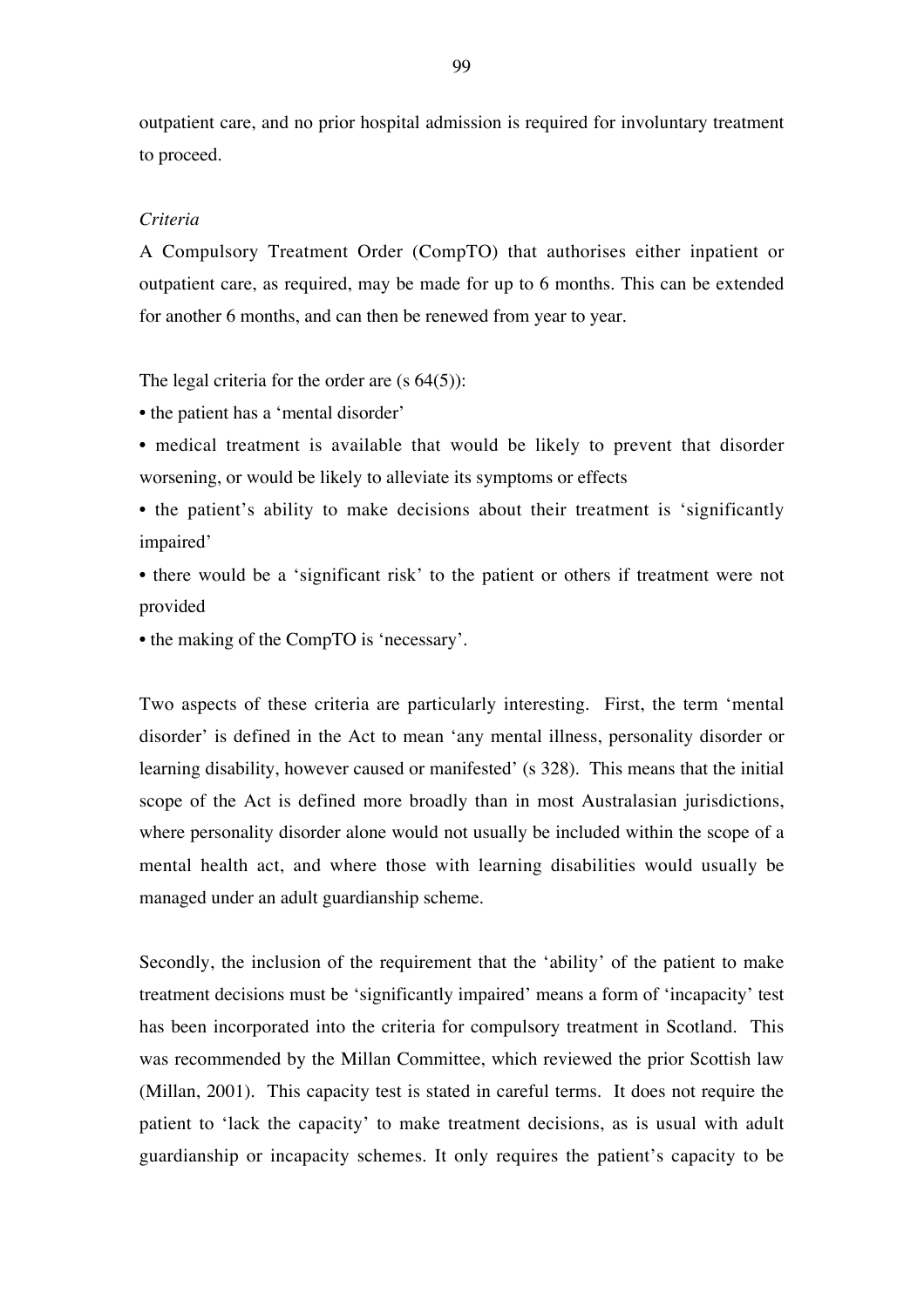'substantially impaired'. This is a subtle but important difference. The language used suggests that some patients with the well-known 'negative' symptoms of schizophrenia would meet this test, for instance, even if they were not acutely unwell (Jones, 1995). If so, they could be required to accept continuing medication as an outpatient. Such patients are often treated under CommTOs elsewhere.

Further, inclusion of this capacity test suggests that the Scottish Act's application to patients with a primary diagnosis of personality disorder may be limited in practice to those whose disorder is *severe*, or whose disorder is complicated by other disabling factors. This limit would probably apply because the decision-making ability of people with less severe personality disorders would probably not be *sufficiently impaired* to meet that test. This is one principled way to exclude *most* persons with a personality disorder from cover by an involuntary treatment regime, even if no other reference to 'personality disorder' is included in the legislation.

## *Administration*

The central roles in the administration of the Scottish legislation will be played by:

- Mental Health Officers (MHOs)
- Responsible Medical Officers (RMOs)
- the Mental Health Tribunal for Scotland (the Tribunal).

MHOs are appointed by each local authority. Their functions range from the provision of advice to families about the position of mentally disordered persons, to crisis management, to personally initiating applications for involuntary assessment and treatment. Under the new legislation, they will carry heavy administrative responsibilities within the legal proceedings concerning involuntary patients. In each case, the MHO will make an application to the Tribunal, supported by medical evidence, for a CompTO to be made. That order can authorise *both* involuntary inpatient and outpatient care.

## *Care Plans*

A plan for an involuntary patient's treatment must also be formulated, following negotiations between the MHO, the responsible clinicians, the patient and their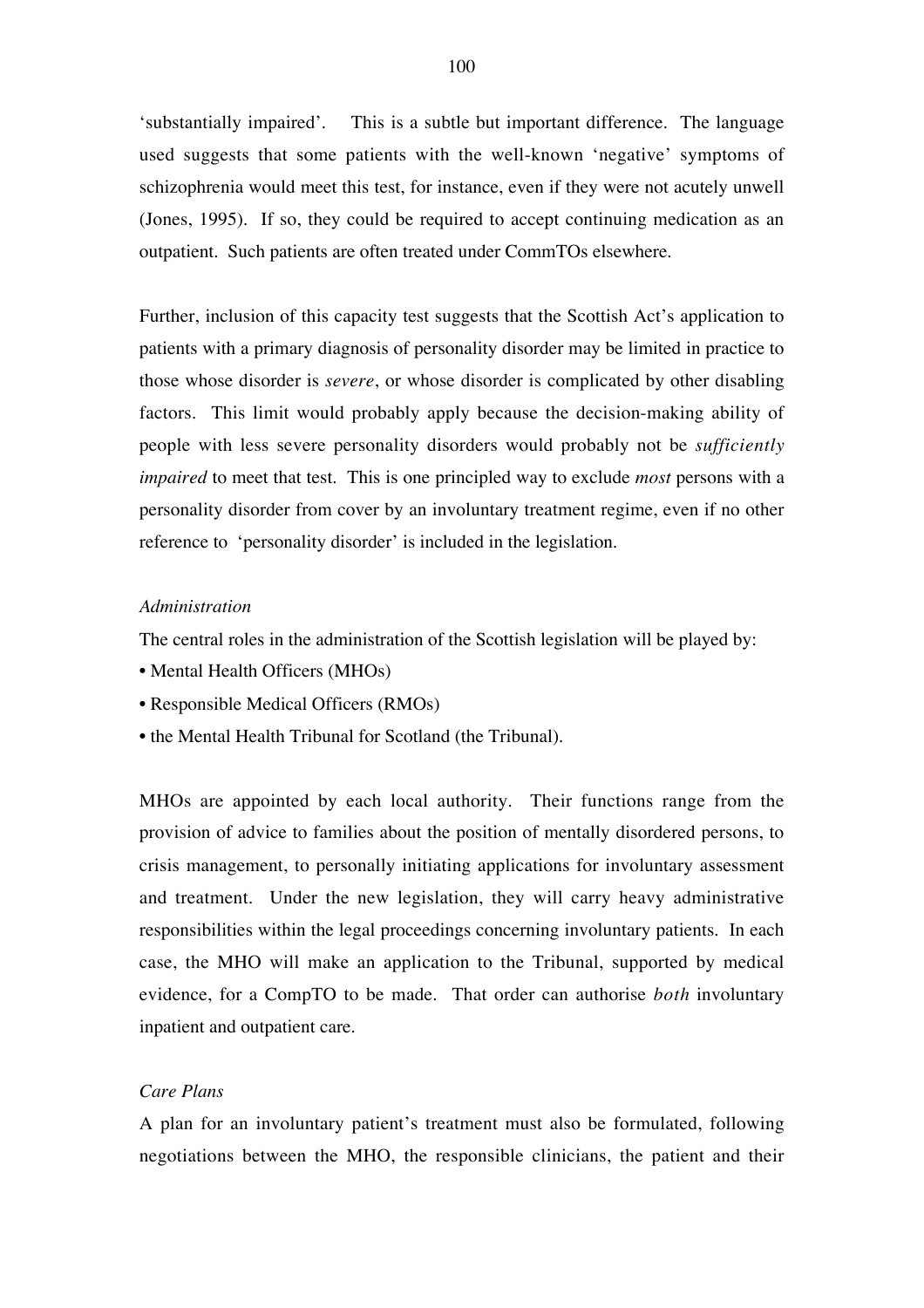family. Its final parameters are then fixed by the Tribunal. This plan may be wideranging in its requirements. When it has been endorsed by the Tribunal, and finalised by the MHO, it constitutes the heart of the compulsory treatment regime. The plan must specify the essential treatment measures to be authorised, and the measures of compulsion necessary to ensure that treatment is delivered.

The plan may specify the duty of the patient:

- to receive treatment outside hospital, including depot medication
- to reside in a specified place, or in a specified form of supported accommodation
- to afford access to health professionals, for the purposes of supervision or treatment
- to obtain permission to change their place of residence.

If major changes are proposed to the plan, an application to the Tribunal for its 'modification' must be made.

The MHO must also prepare a Social Circumstances Report on the patient at various points in the process.

The apparent intention of these arrangements is to provide some clarity in the course of treatment proposed, and to ensure there is independent supervision of the treatment's parameters. But the precise details of treatment appear to be left to the clinicians concerned.

The regime does *not* contain provisions for the appointment of family members, or other non-clinicians, to act as substitute decision-makers about the patient's treatment. As with the CommTO schemes in Australasia, consultation with the patient's family is required, but the primary authority to make decisions about treatment remains with the clinical team.

# *The duties imposed on health professionals and agencies*

To enhance the element of reciprocity in these arrangements, a duty is imposed on the MHO to inform the Tribunal if any health services required by the plan are not being delivered. The Tribunal may then adjust the plan or discharge the patient from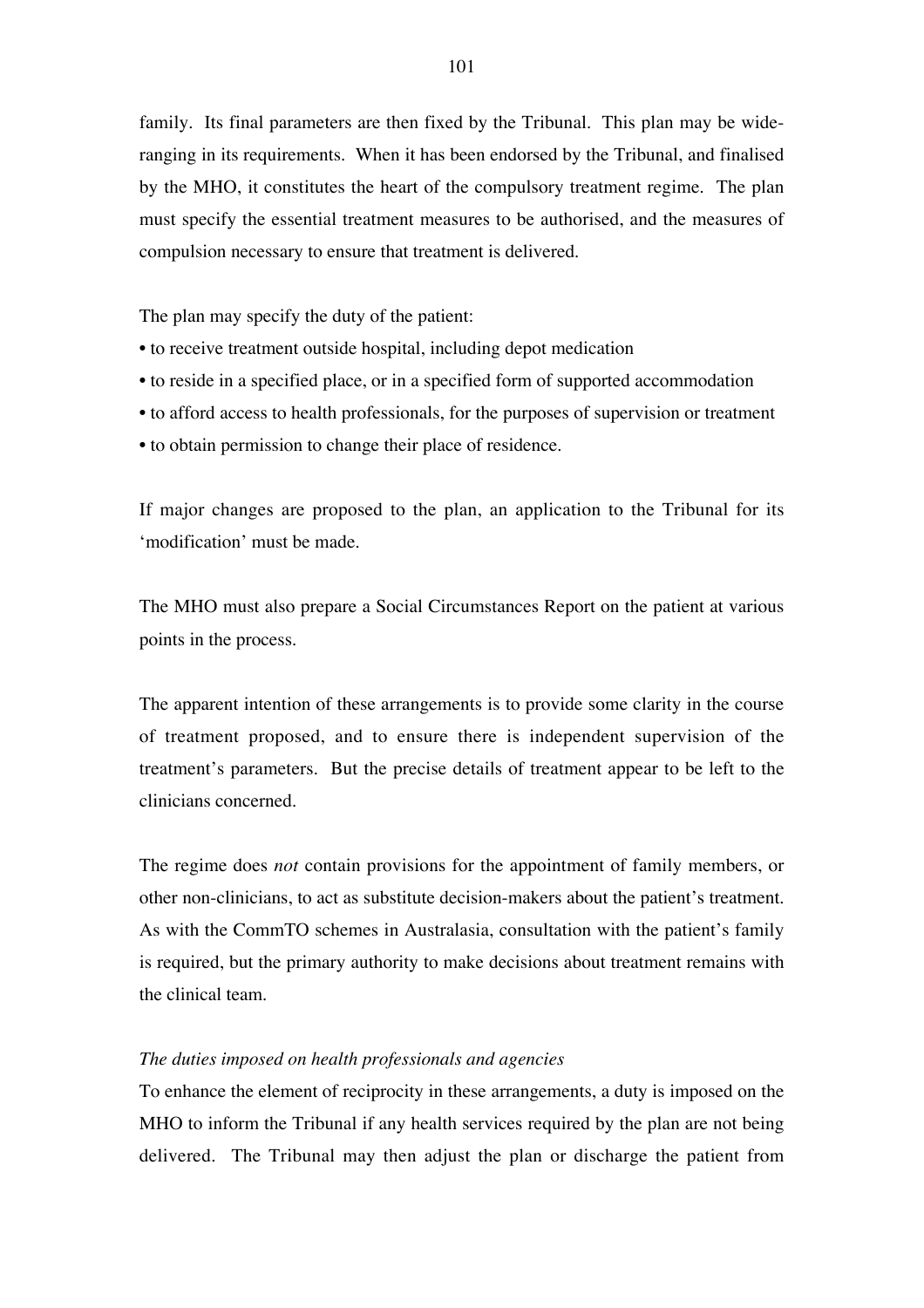involuntary treatment. The responsibilities of public agencies to facilitate the provision of some necessary services are also stated specifically in the Act: eg, in ss 25-27.

Concerning the precise duty to provide treatment these arrangements may visit on health providers, a recent guide to the Act states: 'While the Tribunal has no ultimate power to force any body, Health Board or Local Authority, to provide care or treatment, it has this authority to oversee the delivery of recorded matters and may call upon these bodies to account for their non-delivery' (Scottish Executive, 2004).

It might be going too far, therefore, to say that the Act provides an enforceable 'guarantee of services' for involuntary patients.

## *The 'breach' or recall process*

Detailed provisions concerning 'breach' of the requirements of the outpatient treatment Plan are provided in the Act (Part 7, Chapter 5). If the patient does not attend for treatment, they may be taken to hospital, and detained there for up to 6 hours, and treated without consent if that is authorised by their plan. If nonconsensual treatment is not authorised by their plan, the patient may still be taken to hospital and 'be detained there for so long as is necessary to determine whether the patient is capable of consenting': s 112(4)(b). Alternatively, if the patient does not comply with some *other* term of their order, such as a residence requirement, they may be taken to hospital and detained there for up to 72 hours. Beforehand, all reasonable efforts must be made to ensure the patient's compliance, and it must be 'reasonably likely that there would be a significant deterioration' in their mental health if they do not comply: s 113(2). The patient could then be detained in hospital for a further 28 days, if necessary, and so on.

It appears that neither of these 'breach' provisions could be activated if the patient's illness had relapsed *despite* their full compliance with the plan. This is a weakness of all 'breach' provisions that require non-compliance before they may be activated: if the patient relapses regardless, the conditions for lawful 'breach' of the order do not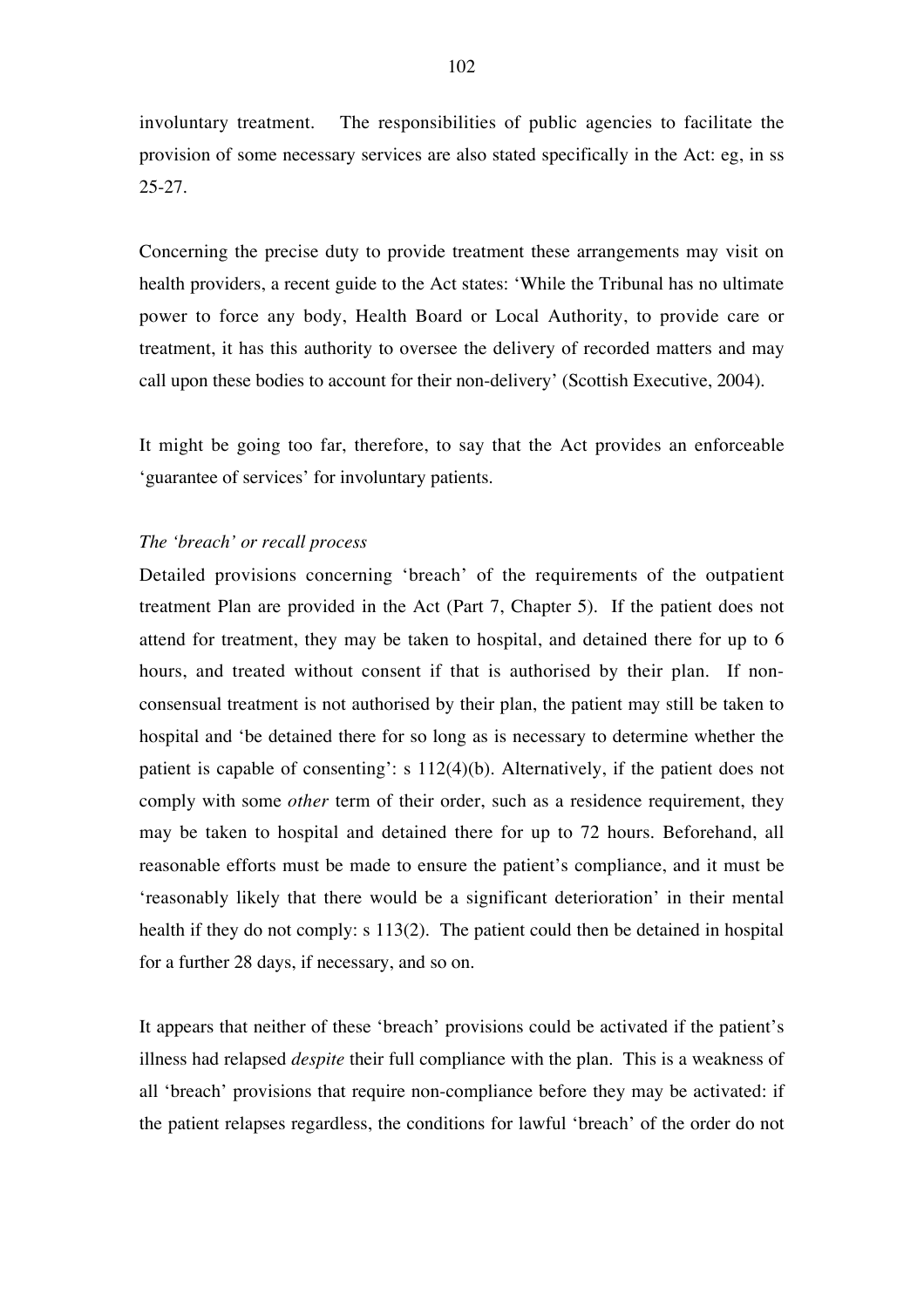apply. Then the patient may have to be recertified and put back through the 'front door' of the assessment process, although they are *already under a CommTO.*

The RMO, who has the principal responsibility for the patient's treatment, is also explicitly authorised to 'suspend' any elements of the CompTO, and to reinstitute them, during its life. In effect, the usual flexibility found in the use of CommTOs is incorporated expressly into the legal scheme.

## **Discussion of the Scottish regime**

This regime has been elegantly designed. It removes many legal distinctions previously made between involuntary inpatient and outpatient treatment, permitting either form of treatment to proceed, when authorised by an approved treatment plan. The criteria, the procedures and the power to make a CompTO are stated with reasonable clarity, but there is still some flexibility in the contents of the patient's treatment plan. This leaves significant discretion and responsibility in the hands of the MHO, the RMO and the Tribunal.

There are some pitfalls with 'approved treatment plans'. If the plan is stated in highly specific terms, it will be inflexible, and, if things change, it will have to be formally modified by the Tribunal. On the other hand, if the plan is stated in highly general terms, it loses much of its significance, and the elements of clarity and accountability may disappear. Coming on top of many other requirements to document treatment, this may not be a system that is very attractive to clinicians, and it may reduce their willingness to use the scheme.

A similar difficulty arises with the heavy administrative load imposed on MHOs. The Training Materials issued by the Scottish Executive on the new Act acknowledge that 'the process of making an application [for a CompTO] is complicated and a great burden of work rests upon the MHO…. [T]he process should be multi-disciplinary and should involve in-depth consultation of all parties from early in the planning stage, throughout the entire process' (at 8).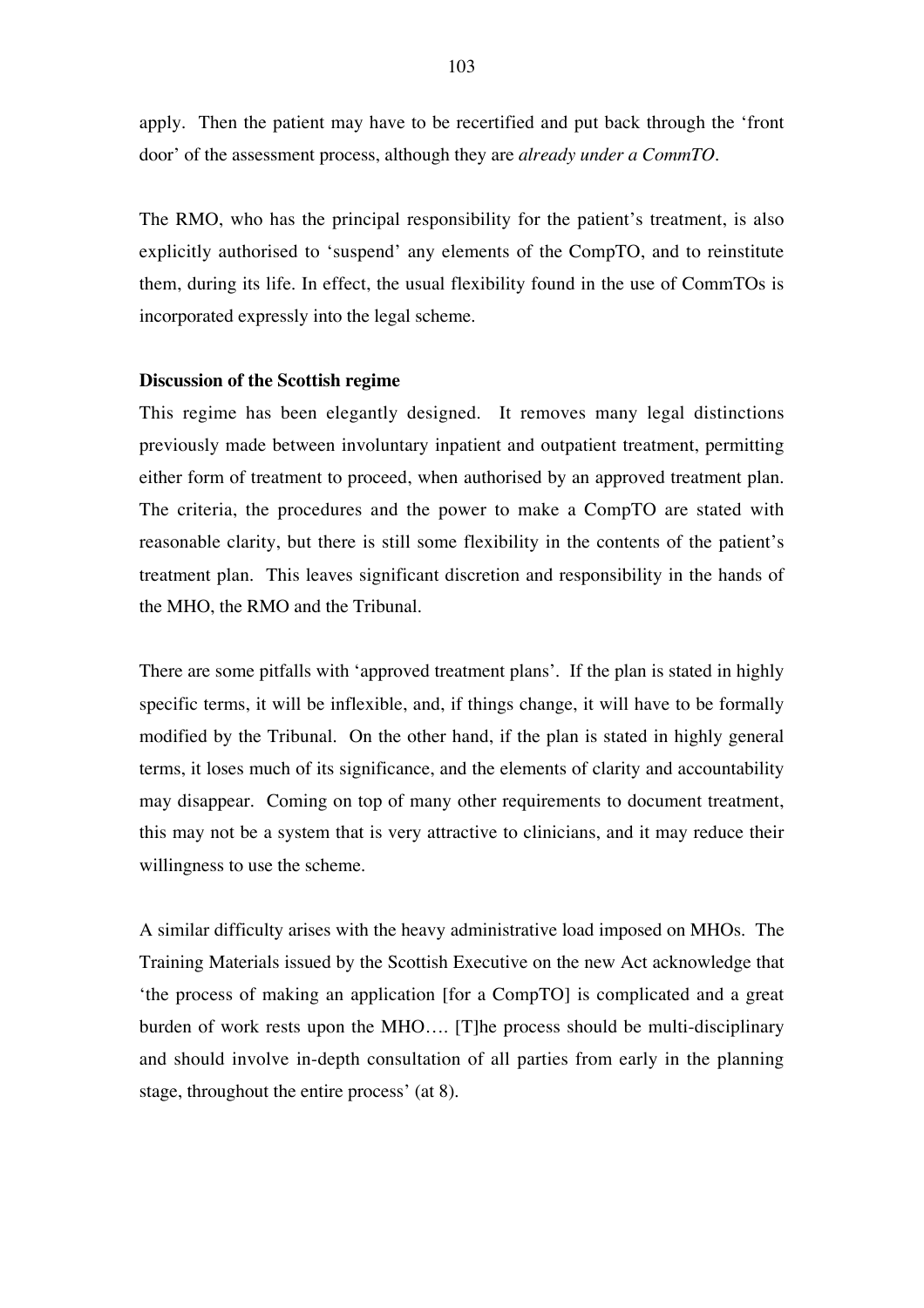The need to channel all applications through MHOs could therefore create a serious 'bottleneck' in the process. One wonders about *their* rate of compliance with the law. The role of the MHO could be seen as a deliberate device built into the Scottish legislation to prevent its over-use. If that device it too effective, however, it has the capacity to subvert the utility of the scheme.

Another potential difficulty concerns the implications of the new regime for local authorities and public health agencies. The legal obligations to provide services, that are imposed on public sector agencies by the Act, may not be directly enforceable against them in proceedings before the tribunal or the courts. But the legal obligations imposed still seem likely to influence how health agencies allocate their resources between different categories of patient. That may be the intention of the Act. It may ensure that the most unwell patients get priority for care, and it gives greater meaning to the principle of reciprocity between involuntary patients and their carers. But if such an obligation was *too rigidly* imposed, the service providers may go to some lengths to avoid any entanglement with the CommTO scheme.

The implications of the duties imposed to deliver the services listed in the patient's treatment plan will have to be very carefully worked out. If civil liability was imposed, to pay damages, to third parties harmed by a patient not been treated according to their plan, that could significantly undermine the confidence of clinicians, and of health authorities, in the CommTO scheme. It could be considered a weakness of the Scottish legislation that it will encourage the development of that kind of liability, which would not necessarily promote the effective use of CommTO schemes.

In the UK, the potential for that kind of liability does not seem to be clearly established. In the English case of *Clunis* (1998), it was held, for instance, that a rule in the Mental Heath Act 1983, requiring local authorities to provide after-care services to discharged patients, did *not* give rise to a private law action for damages if it was not fulfilled.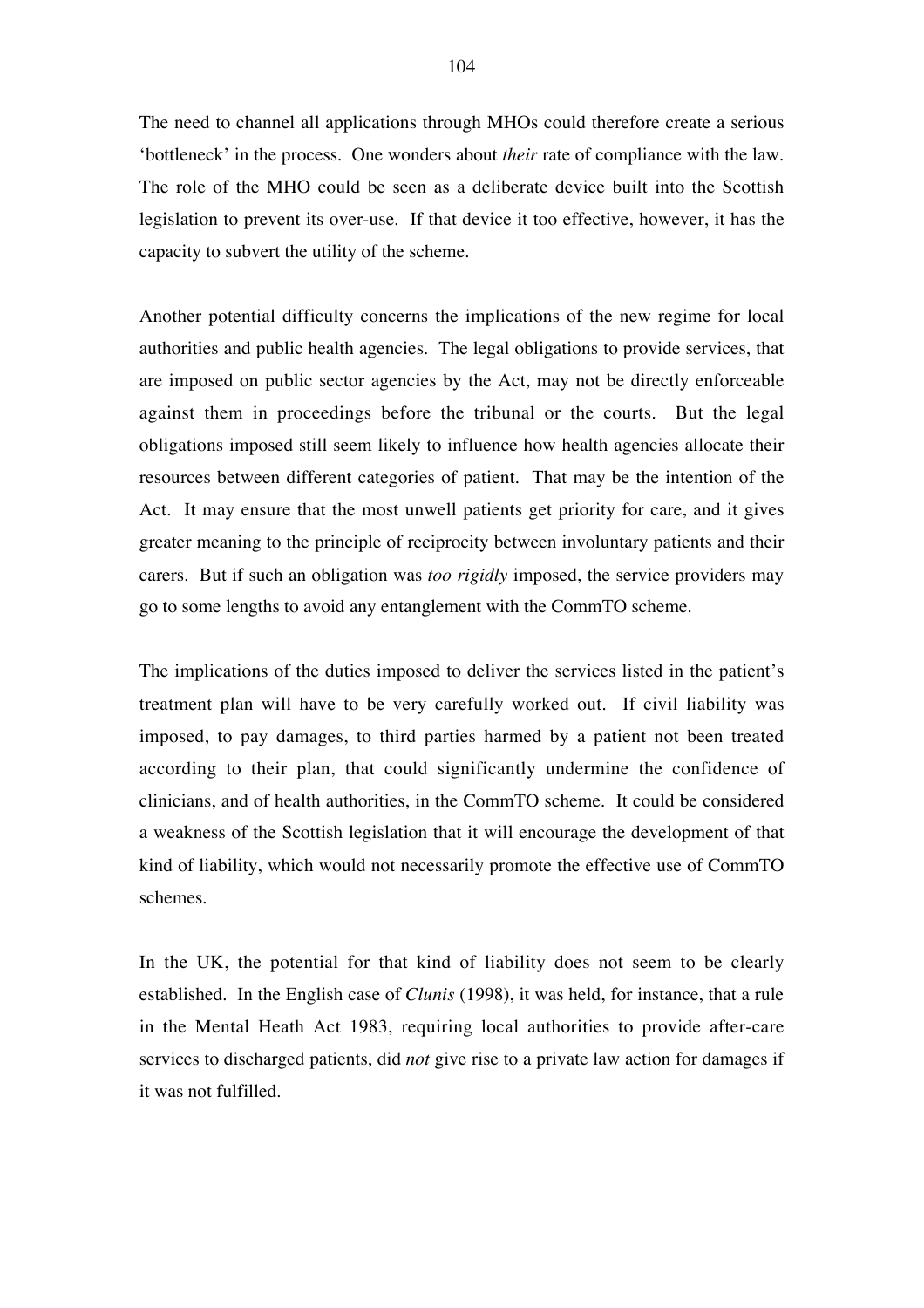If the scope of civil liability imposed in such circumstances was to expand, it could be trimmed later by legislation. Some degree of immunity against unreasonable awards of damages could be conferred on those who operate the scheme, or a ceiling could be imposed on their liability. Ceilings of that kind have been imposed by legislation in some jurisdictions in the USA, concerning liability for 'failure to warn'.

The final question is whether this new mechanism for involuntary outpatient treatment in Scotland will address the problems identified in the prior schemes by Atkinson and her colleagues. The heavy administrative burdens and the somewhat uncertain liabilities imposed may still mean the new scheme is very lightly used.

## **CommTOs in England and Wales**

## *The recent legal history of involuntary outpatient treatment for civil patients*

The mental health legislation still in force for England and Wales is still the Mental Health Act 1983. This is an Act of the UK Parliament. It provides a complex network of provisions relevant to outpatient care. But it does not provide all the usual features of a comprehensive CommTO scheme.

The 1983 Act provides that:

- patients who are 'liable to be detained' may be granted 'leave' from hospital, on 'conditions': s 17
- they may be 'recalled' from leave to hospital: ss 17(4) and 18
- patients may be placed under a limited form of statutory guardianship, in the community: eg, ss 7-10
- patients may be placed under a form of 'supervised discharge' that continues even after their 'liability to detention' has ceased: ss 25A-I
- patients may be treated without consent in specified conditions, without their capacity being specifically assessed on each occasion
- (Hoggett, 1996; Bean, 2001; Jones, 2002; Bartlett and Sandilands, 2003).

The institutional orientation of these provisions is clear, but this may reflect the fact that the deinstitutionalisation of psychiatric services is not as far-reaching in Britain as in many parts of Australasia and North America.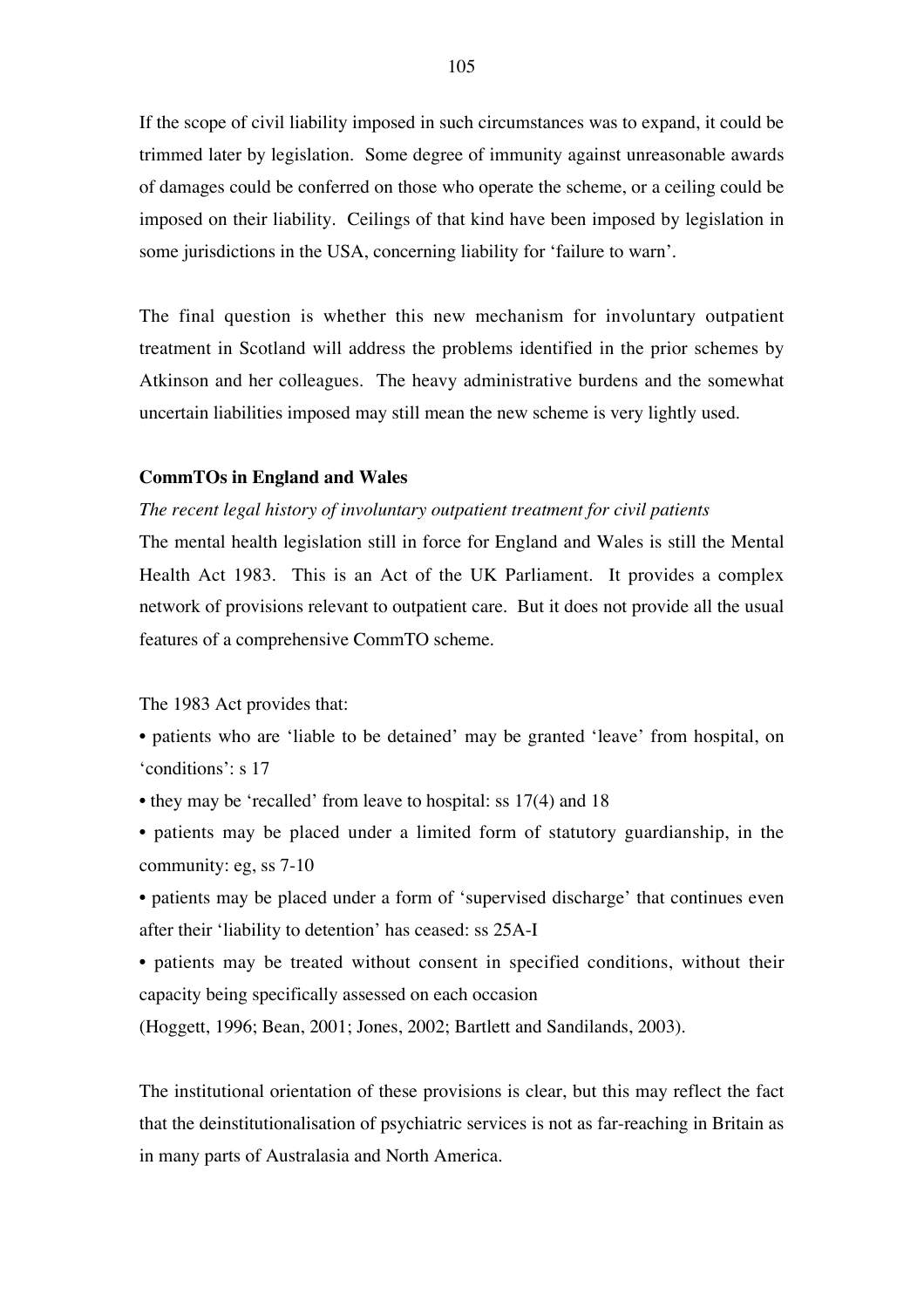The main reason why the introduction of CommTOs in England and Wales is still under active consideration is that none of those provisions unequivocally *requires* involuntary outpatients to accept continuing medication outside hospital without their consent. Nor (putting the matter the other way around) is there a clear *power* provided to health professionals to administer treatment outside hospital without the patient's consent.

Under various provisions of the 1983 Act, powers can be obtained:

- to direct the patient's place of residence outside hospital
- to obtain access to a patient who is under the care of other people
- to 'take and convey' the patient to a clinic and offer them treatment
- to recall them to hospital from leave
- to 'resection' a patient and put them back in the 'front door' of the process.

But the Act does not appear to provide express powers:

- to enter an outpatient's own residence by force, or without their consent
- to detain a patient at a clinic to which they have been 'conveyed'
- to administer medication without consent at such a clinic.

The Act might appear to authorise some of these things. The powers of treatment provided by the Act appear to apply to *all* patients who are 'liable to be detained', for instance, and not only to those currently detained. That might be thought sufficient to authorise the medication without consent of a patient who is 'on leave', at a properly supervised clinic, not only at a hospital. But that is not how the legislation has been interpreted (Fennell, 1996). Nor is that the interpretation supported by the Code of Practice issued under the Act. The main point is that health professionals in England and Wales do not *claim* to exercise such powers.

The central questions in the law reform process have therefore been whether extra powers need to be conferred by law; and whether such powers would survive scrutiny under the Human Rights Act.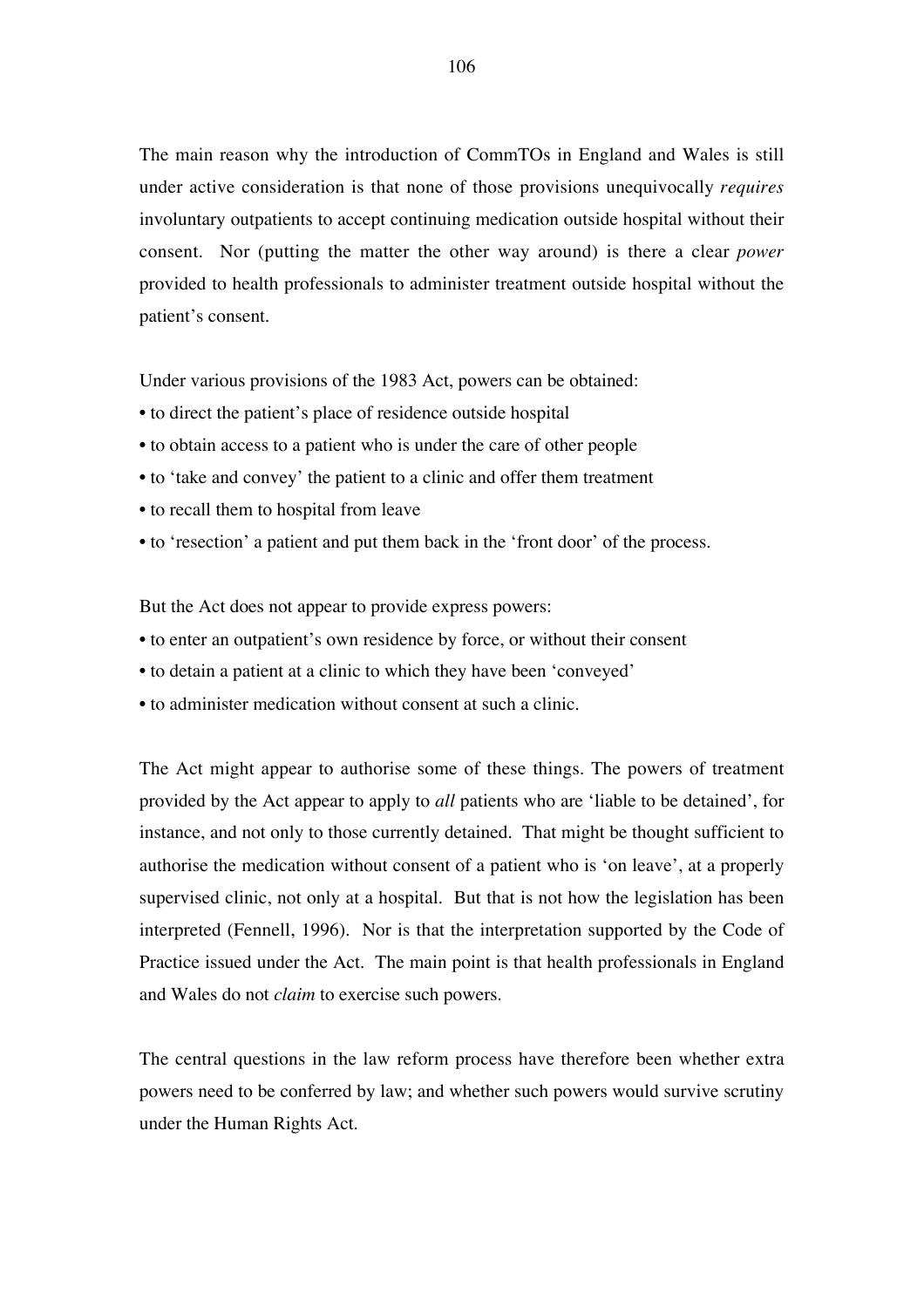## *The litigation in England concerning the 'leave' regime*

An important part of the background to the proposals for new community powers is the decision in the well-known case of *Hallstrom*, in 1986. In that case, the power of responsible clinicians to operate a de facto CommTO regime, under the 'leave' provisions of the 1983 Act, was successfully challenged in the English courts.

Under the 1983 Act, patients who are 'liable to be detained' may be granted 'leave' from hospital 'subject to such conditions (if any) as the [RMO] considers necessary in the interests of the patient or for the protection of other persons': s 17(1). That leave may be periodically renewed.

In the early 1980s, many clinicians apparently used extended periods of such leave as a kind of 'long leash' system (*Hallstrom*, 1986; Milton, 1988). They would keep patients on leave for long periods by renewing their leave on a regular basis. To ensure the patient's leave was lawfully renewed, they would recall them to hospital, for a brief assessment, shortly before their leave was due to expire. This meant the patient would be 'detained' in hospital when their leave was extended, as the law required. In addition, as a condition of their leave, the patient would be required to take medication. A similar system operated in NZ under the Mental Health Act 1969 (Dawson, 1991).

The legality of this approach was successfully challenged in *Hallstrom*. There it was declared by McCullough J, in the Court of Queen's Bench, that:

• an involuntary patient's 'liability to detention' under the Act, which was a precondition of their being granted leave, could *not* be extended if the patient was *on leave at the time*

• nor could the patient's leave be revoked unless there were good clinical reasons for their *treatment in hospital at the time*

• so the patient could not be lawfully recalled to hospital solely to create the conditions for their leave to be extended.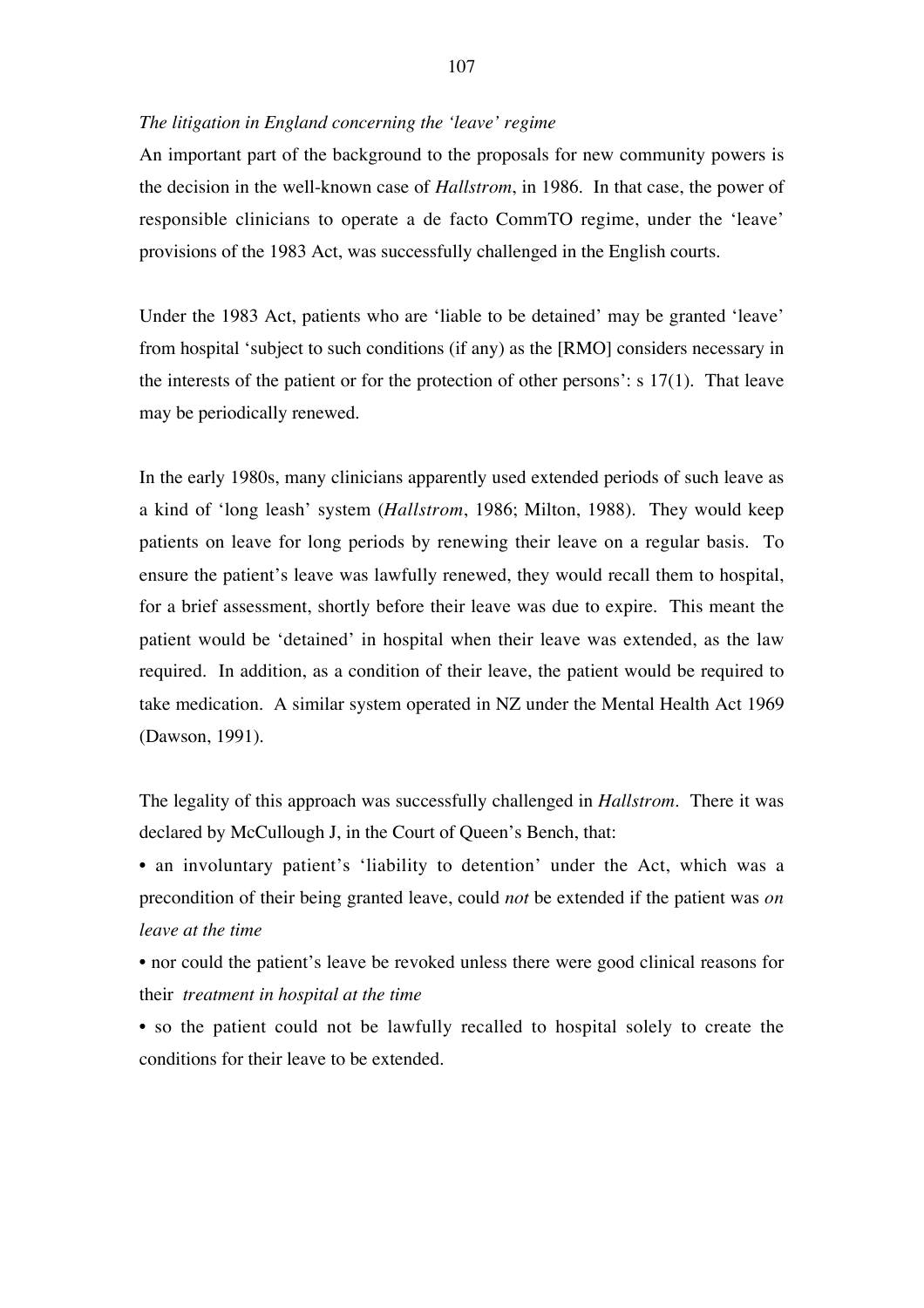The judge also appeared to decide that a patient on leave could not be treated against their will outside hospital because they would not be 'detained' at the time. But that issue was not directly before the court.

The main effect of the *Hallstrom* decision was therefore to limit the use of leave to a maximum period of 6 months following the patient's latest discharge from hospital. That decision had a substantial effect on the future of involuntary outpatient care in England and Wales.

Part of the decision was subsequently over-ruled by the English Court of Appeal, in *Barker,* in 1998. There Lord Woolf MR held that a patient, who had been placed on leave, but whose treatment specifically required their periodic return to inpatient care, could have their leave extended, even if *not* in hospital at the time. The case concerned the treatment of a patient who suffered periodic, drug-induced psychoses. Her treatment deliberately included periodic assessment and monitoring in hospital, including urine testing for drug use. The court held it would be lawful to extend such a patient's leave for a further term, *provided a combination* of inpatient and outpatient care was 'an essential part of the treatment', even if she was on leave when it was renewed. That finding did not effect the core holding in *Hallstrom*, however: that the recall to hospital of a patient on leave must be for genuine treatment purposes if it is to act as the foundation for the extension of their leave.

## *The supervised discharge scheme*

It was after the *Hallstrom* decision in 1986, therefore, that the debate about the introduction of a more structured CommTO system began in earnest in England and Wales. The Royal College of Psychiatrist immediately advanced proposals for a comprehensive CommTO regime (Royal College of Psychiatrist, 1987), but these proposals were not accepted by the Government in power at the time. Pressure for change continued, however, and this led to the passage of the Mental Health (Patients in the Community) Act 1995 (UK).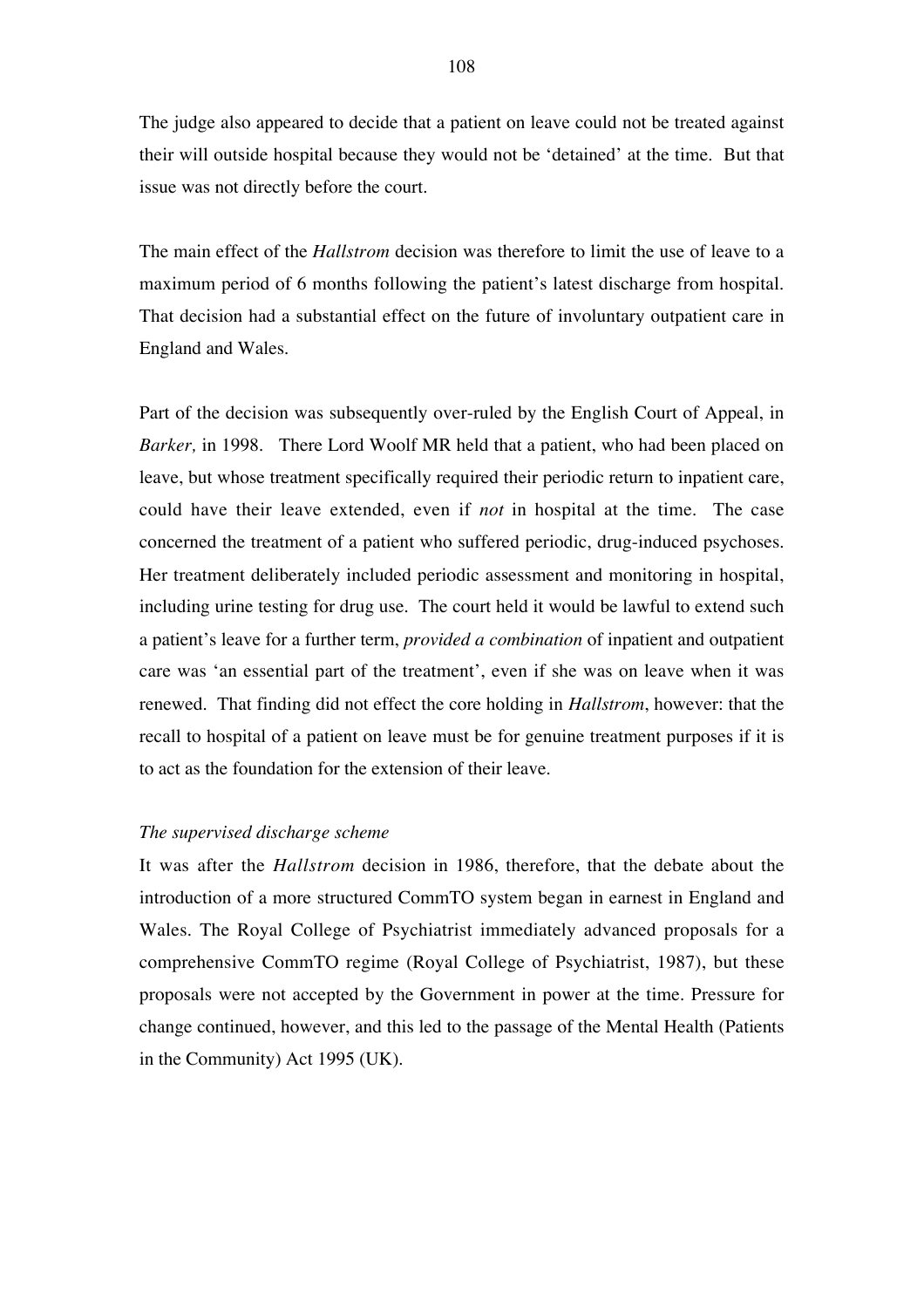The effect of that legislation in England and Wales was twofold:

• it extended the period of leave that could be granted, from 6 months to one year, before renewal was required

• it introduced 'supervised discharge orders', which could continue even if the patient was no longer 'liable to be detained' under the 1983 Act.

This scheme provided new powers to 'take and convey' patients to clinics to *offer* them treatment. If the patient refused, the compulsory hospitalisation could follow. But no new power was provided to enforce medication outside a hospital. Nor was any explicit obligation imposed on the patient to accept outpatient treatment under the scheme.

Subsequent evaluations of the scheme suggest it could help 'persuade the persuadable' to accept treatment, and that it had improved outpatient medication compliance in some cases, but it was very lightly used (Pinfold et al,1999; Franklin et al, 2000; Pinfold et al, 2001). Pinfold et al (1999) found, several years after its introduction, that the scheme was 'used for only a small fraction of those patients who give rise to particular concerns among their professional carers' (at 202). Many professionals thought supervised discharge orders were 'powerless', because the usual process of compulsory admission to hospital was the only mechanism for their enforcement. Placing a patient under the scheme therefore added little to professionals' existing powers (at 200). A further theme was 'the bureaucratic nature of procedures', which were considered 'cumbersome and involving excessive paperwork' (at 201). As with the similar regime in Scotland, therefore, clinicians did not seem to consider the marginal advantages of using the scheme outweighed the costs of going through the procedures required.

The guardianship regime under the 1983 Act also contains limited enforcement mechanisms. It too has been very lightly used, throughout the life of the 1983 Act, and then mainly for people with intellectual disabilities, not mental illness (Hoggett, 1996).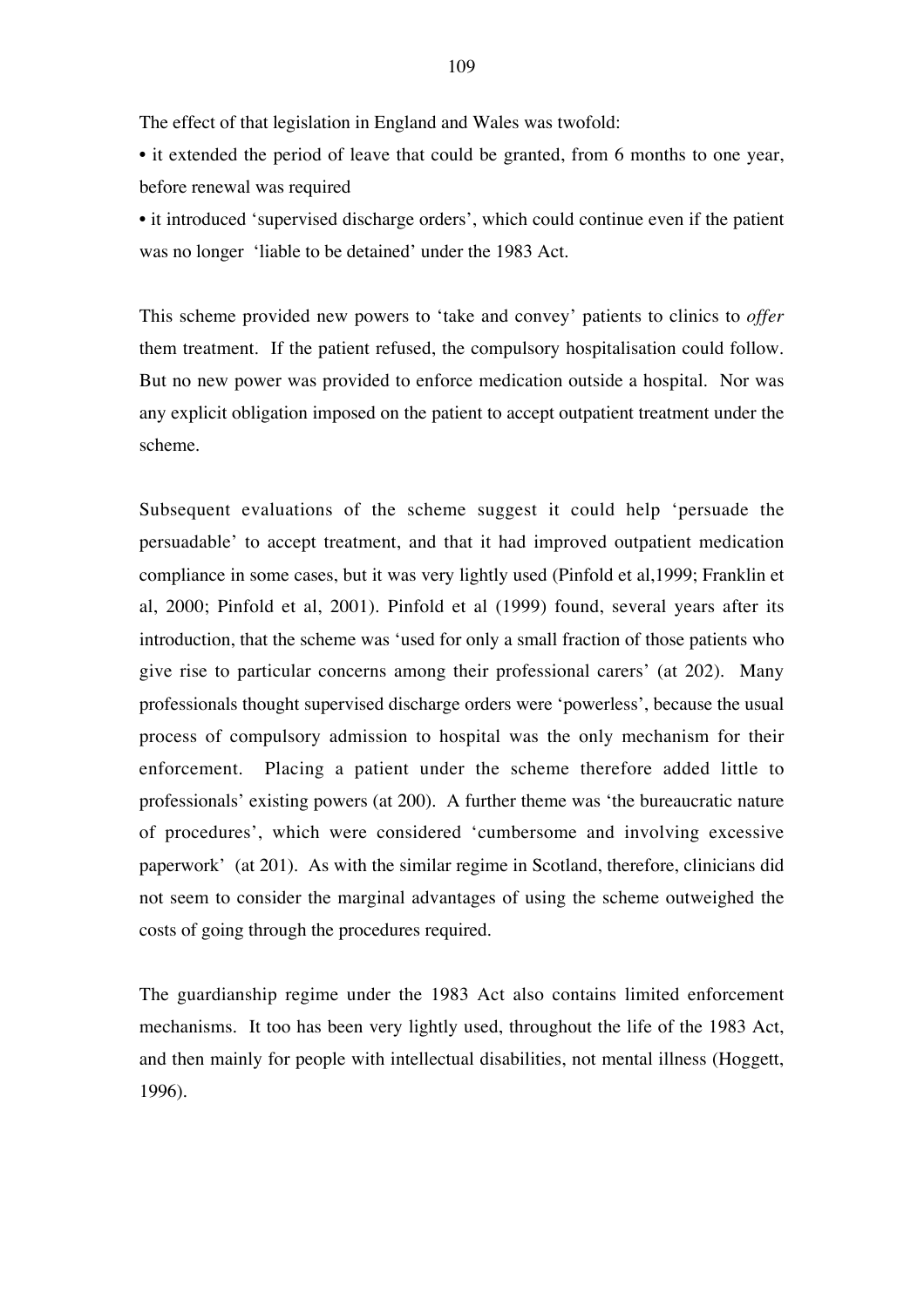## *The law reform process*

The Blair Government then announced, in the late 1990s, that a thorough review of mental health legislation was required. So an Expert Committee was appointed to hear submissions and conduct a review of the law. The Committee was instructed that CommTOs would be included in the new legislation (Richardson, 1999), and their task was to recommend *how* this would be done. The Expert Committee therefore endorsed the introduction of CommTOs in its Report (Richardson, 1999). It recommended a framework similar to that adopted in Scotland. Involuntary outpatient treatment should be permitted under an approved treatment plan, and swift recall of the patient to hospital would be the main enforcement mechanism. The patient would have an immediate right to challenge their readmission, before a tribunal, to ensure compliance with human rights law.

In addition, the committee proposed several limits on the use of involuntary treatment that would apply to both inpatient and outpatient care. The first limit the committee suggested would apply to patients who did not threaten serious harm to others. In their cases, intervention would only be lawful if they lacked the capacity to consent to mental health care. In the view of the committee, this requirement would prevent discrimination against mentally disordered people, because it would ensure the same legal principles concerning consent to treatment were followed in psychiatric treatment as in other branches of medicine. In the view of the committee, a 'capacity' test should apply to all forms of medical care (Szmukler and Holloway, 1998; Richardson, 2002).

The second limitation on involuntary treatment suggested by the committee was that it must always be in the patient's 'best interests'.

Neither of those limits on involuntary psychiatric treatment was accepted by the Government when it subsequently published its own proposals for new mental health legislation for England and Wales. The Government's proposals initially took the form of a preliminary Draft Mental Health Bill circulated for discussion in 2002. Its revised proposals were then stated more definitively in the Draft Mental Health Bill,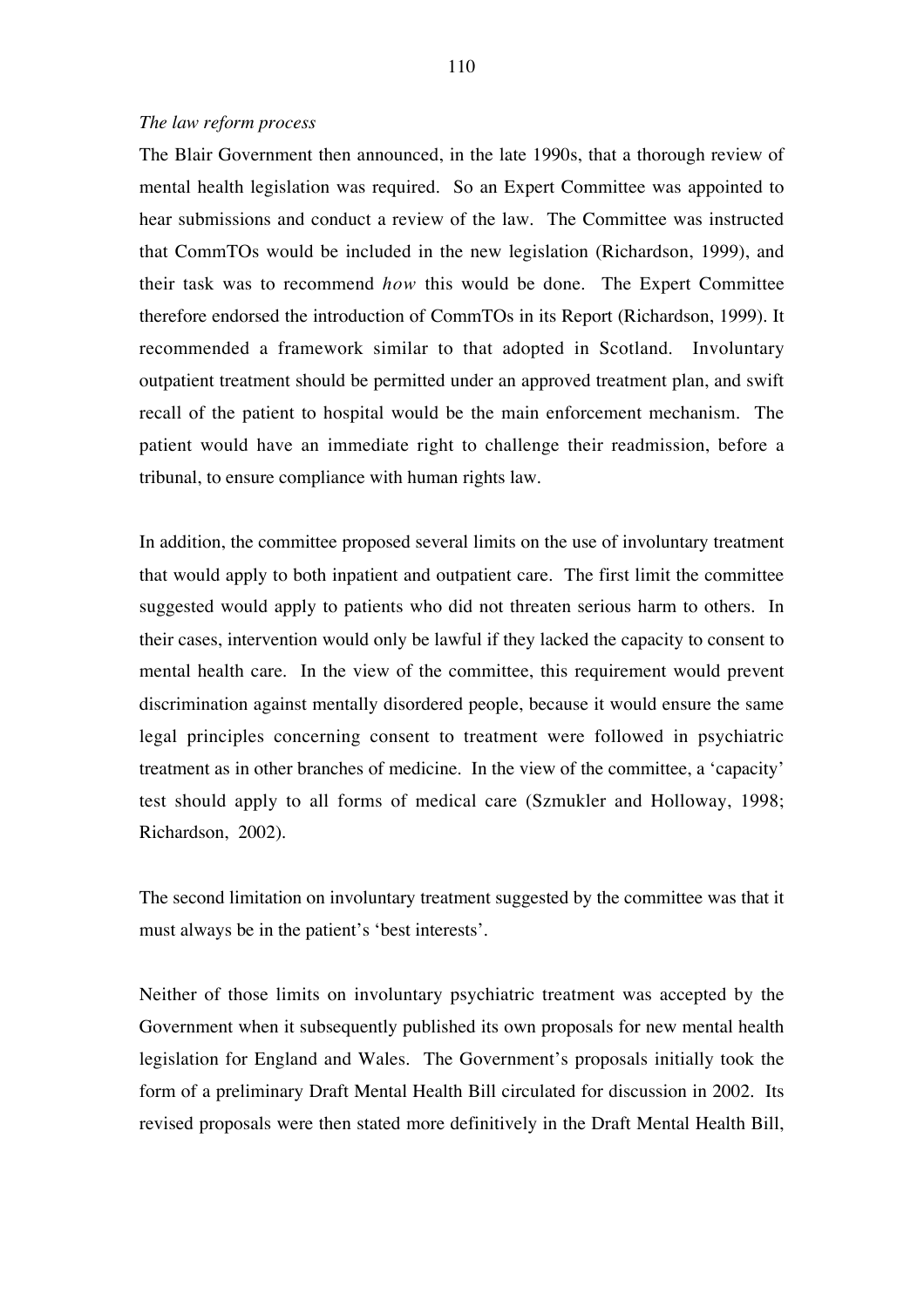which was placed before the UK Parliament and referred to a select committee, in September 2004. At the time of writing that Bill has not been passed.

The debate about the Government's proposals for CommTOs has been wide-ranging, but no consensus has been achieved. Consumer groups, and advocacy organizations, like MIND, and lawyers involved in the representation of involuntary patients, appear largely opposed to the introduction of CommTOs. In addition, Approved Social Workers and Psychiatric District Nurses, who would be deeply involved in the administration of the scheme, have apparently shown little enthusiasm for it. Medical practitioners seem to be largely supportive (BMA, 1997), and CommTOs of some kind have long been advocated by the Royal College of Psychiatrists.

There is a widespread fear that the introduction of CommTOs would lead to greater use of the Mental Health Act overall. This argument needs to be considered in light of the fact that the use of the 1983 Act has grown rapidly in recent years in any case, however, without a clearly enforceable CommTO regime (Hotopf et al, 2000; Hatfield and Antcliff, 2001; Salize and Dressing, 2004).

Overall, it cannot be said that the Government's current proposals are based on a clear consensus among the interest groups. On the contrary, the degree of opposition they have generated suggests that the levels of support necessary for the introduction of a comprehensive CommTO regime may not have been established in England and Wales.

# **The CommTO Proposals in the Draft Mental Health Bill 2004 (UK)**

It is not surprising, therefore, that the precise proposals concerning involuntary outpatient care that have been placed before the UK Parliament do not go much further in conferring powers on clinicians than the supervised discharge scheme. Their main effect is to permit the kinds of powers now available under that scheme to be applied to all involuntary patients. No additional powers appear to be conferred to treat patients against their will outside hospitals, nor is an express power conferred on clinicians to enter a patient's private residence if they object.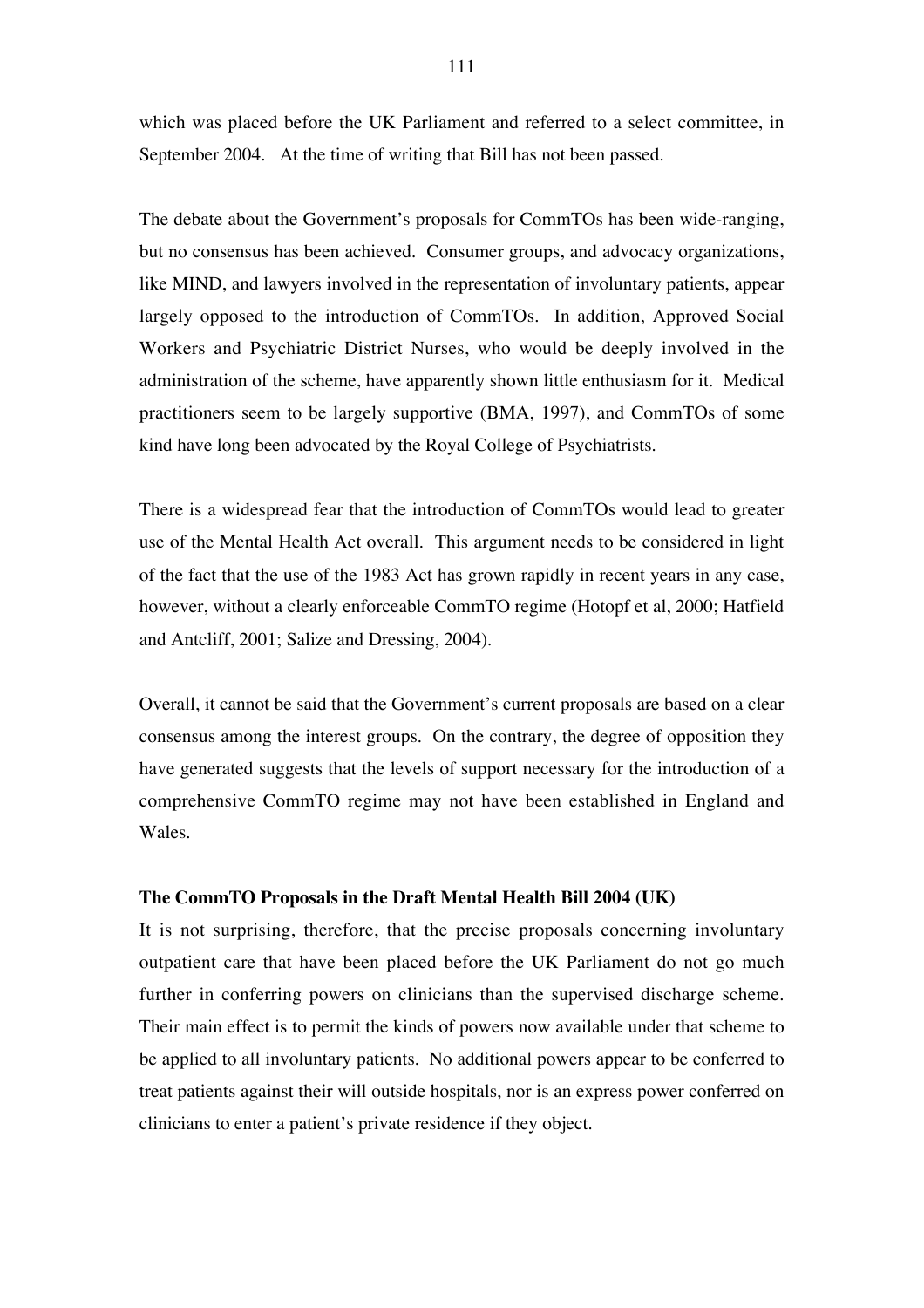Nevertheless, the new powers would provide *some* additional measures of control over involuntary outpatients' care. In place of the current line drawn between patients 'detained in hospital' and 'on leave', the Bill draws a distinction between patients 'resident' in hospital and 'non-resident'. Both would be subject to the 'formal powers' provided by the Act, and the same legal criteria would apply to the initial decision to place them under involuntary psychiatric care.

These initial criteria (called 'the relevant conditions' in the Bill: clause 9) require that:

- the patient suffers from a 'mental disorder'
- this is of such a nature or degree that its medical treatment is necessary
- appropriate treatment would be available

• the treatment is necessary to protect the patient from suicide or serious self-harm, or from serious neglect of their health or safety, or is necessary to protect others

• there is no other lawful way to provide the treatment.

Those who would be primarily responsible for the management and review of patients under the Act – their 'clinical supervisors' and a Mental Health Tribunal – are granted reasonably flexible powers to determine where such patients would reside and where their treatment would take place. The patient could be shifted swiftly between resident and non-resident care. Even their initial assessment could take place outside hospital, and outpatient treatment could continue indefinitely, provided the necessity for it was regularly reviewed in accordance with the procedures established by law.

The Bill requires a Care Plan to be prepared for each involuntary patient (cl 31-32). This would state in general terms the form of mental disorder for which treatment would be authorised, and the treatment to be provided. Consultation with the patient and others is required in formulating the Plan, but the ultimate authority over treatment decisions lies with the clinical supervisor. In relation to some special forms of treatment, like ECT and psychosurgery, there would be a further, independent element in the approval process, involving the Tribunal.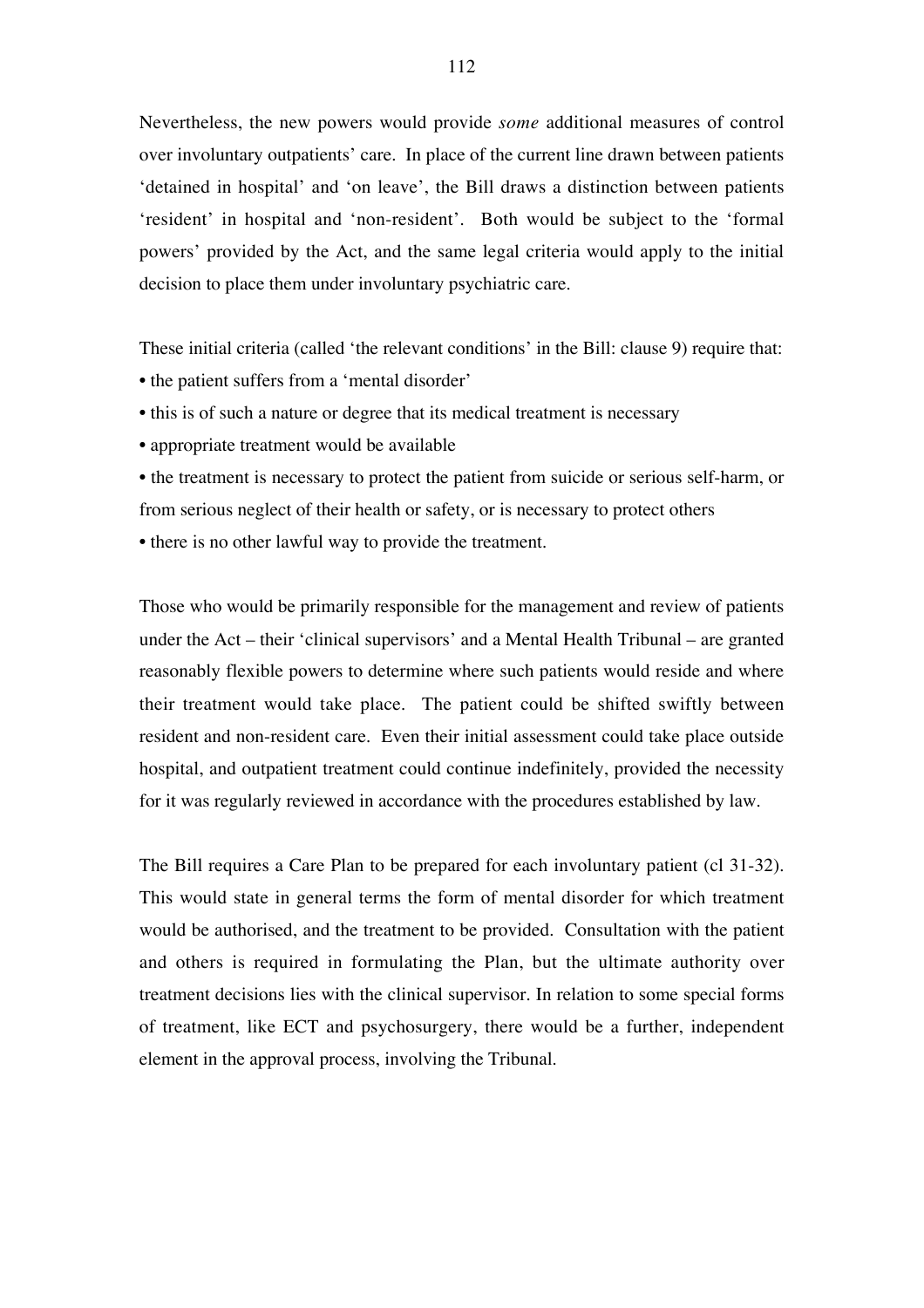#### *The extent of the new community powers*

The Bill specifically states that a non-resident patient may be required to attend for treatment at a specified place that is *not* a hospital (eg, at a clinic). It also provides that the patient 'may be taken into custody and conveyed to the relevant hospital or place' by the responsible clinicians (cl 80). But the Bill is equally specific that treatment without consent *cannot* be provided at such a clinic or 'place'. It can *only* occur in a 'hospital' (cl 198), as that term is defined by law (cl 2). These powers appear virtually indistinguishable from those exercisable over patients under the current supervised discharge scheme.

The Bill appears to go somewhat further, however, in the powers it provides to control where a non-resident patient shall live. Their precise place of residence may be specified. If they depart from it contrary to conditions imposed by their clinical supervisor, they are deemed to be 'absent without leave'. They may then be taken into custody by health professionals or the Police, and may be returned to that residence, or be taken to a clinic or hospital (cl 81).

But the responsible clinicians are not given extensive powers of entry into the patient's residence without consent. If the patient was living with other people (eg, in supported accommodation), then those people could admit the clinicians and permit them to see the patient, and the other powers available to 'take and convey' the patient to a clinic of hospital for treatment could then be exercised. But if lawful access could not be obtained to the patient without their consent (eg, entry is refused to the patient's own home), then no direct power of entry is conferred on responsible clinicians by the Bill. In those circumstances, the clinicians may have to call an Authorised Mental Health Professional (AMHP), whose role succeeds that of Approved Social Workers under current law. An AMHP is entitled to 'enter and inspect' private premises under certain conditions (cl 226). They could therefore enter and assess the situation. But even they are not expressly empowered to detain a patient on private premises. If that was absolutely necessary, a warrant would have to be obtained from a Justice of the Peace, to authorise forcible entry (cl 225). Alternatively, the emergency powers conferred on the Police might be employed (cl 228).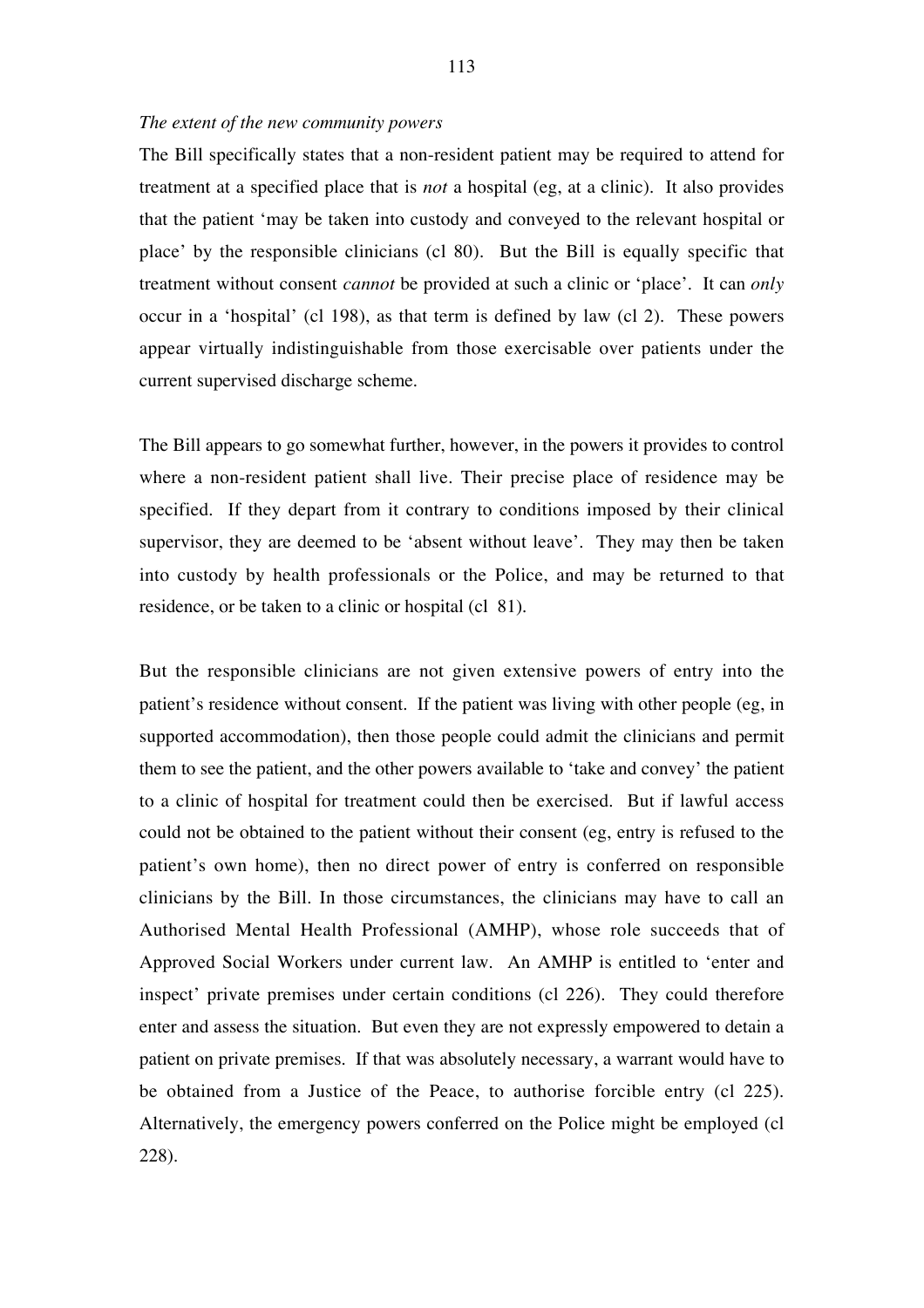# *The duties of service providers*

No strong duties appear to be imposed by the Bill on local authorities or public health agencies to provide the services listed in the patient's care plan, although duties of that kind may be imposed by general health services legislation. In any case, a statutory immunity from civil liability or judicial review is conferred on those purporting to act under the authority of the Act, provided they have acted in good faith or with reasonable care: cl 298.

#### *Diversion to involuntary outpatient care*

The Bill would also permit mentally disordered persons to be diverted from the criminal courts to involuntary outpatient care. A criminal court could make a Mental Health Order for a person charged with an offence punishable by imprisonment, provided the court was satisfied the person had performed the actions with which they were charged. No criminal conviction would be required. The order would place the person under the authority of the Mental Health Act. The order could specify from the outset that the patient's treatment was to proceed on a 'non-resident' basis, or it could continue on that basis after an initial period of inpatient care. All the usual criteria for involuntary treatment have to be met before the order could be made, including the requirement that the clinicians propose a treatment plan.

#### **Discussion of the proposals for England and Wales**

The drafters of this Mental Health Bill have gone to great lengths to construct a regime that would permit greater control to be exercised over involuntary patients outside hospital, but would not permit their treatment to proceed in a unsafe manner, or in a fashion that contravenes European human rights law. The Bill would not authorise 'forced treatment' outside a hospital; nor would it permit unchecked intrusion by clinicians into private dwellings; and the requirement of a treatment plan would permit a proportionate response to be crafted to the circumstances of each patient. The regime therefore appears consistent with the requirements of the European Convention, which contains important guarantees about liberty and security of the person, fair review procedures, personal privacy, and respect for family life. Whether it is entirely successful in that regard could only be determined in litigation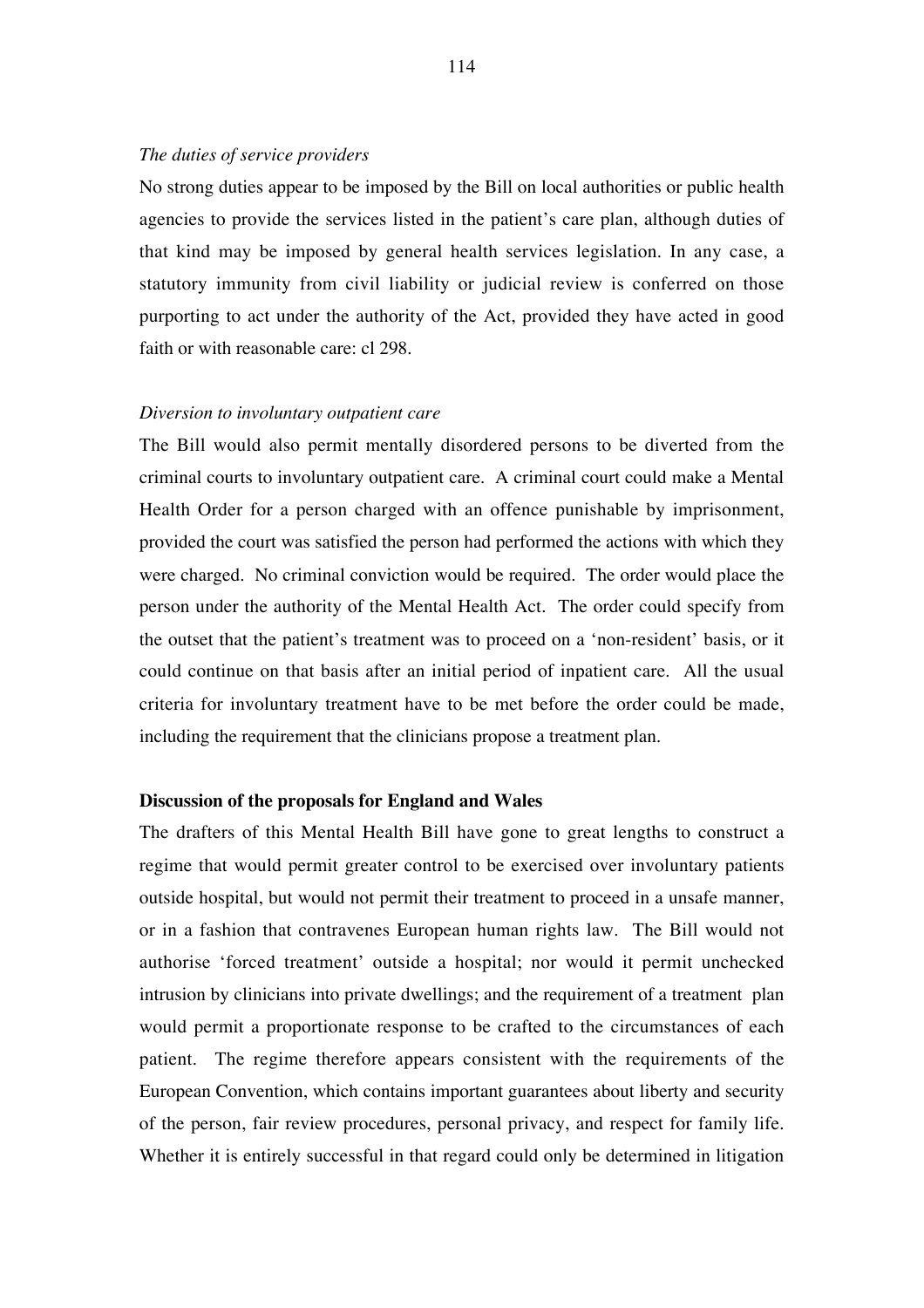following the Bill's passage into law, but it seems unlikely that the whole scheme would be declared inconsistent with human rights in a security-conscious world.

There is still the question whether this regime would be widely used by British mental health professionals, in light of their general lack of enthusiasm for the Government's reform package, and in light of their limited use of the supervised discharge scheme. Community psychiatric nurses, whose work is vital to the operation of such schemes, do not seem to have welcomed the Government's proposals for more rigorous 'enforcement' of outpatient medication, and British clinicians have generally been reluctant to employ the existing guardianship scheme.

The administrative burden that would be imposed on clinicians managing compulsory outpatients in England and Wales might be less than that imposed on Mental Health Officers in Scotland. But the marginal increase in the community treatment powers the Bill provides might still prove insufficient to encourage active use of the new scheme. The main supporter of the new scheme seems to be the government and, as in Ontario, there is a widespread perception that CommTOs are being advocated for the wrong reasons: to be seen to 'do something' about violence in the community, even if CommTOs will make little impact on rates of violence overall. The key recommendation of the Expert Committee, concerning the inclusion of capacity principles within mental health legislation, has been ignored, and there is widespread concern about the continued cover of patients with personality disorders by the Mental Health Act.

It therefore seems unlikely that this law reform process will lead swiftly to the successful introduction of CommTOs in England and Wales.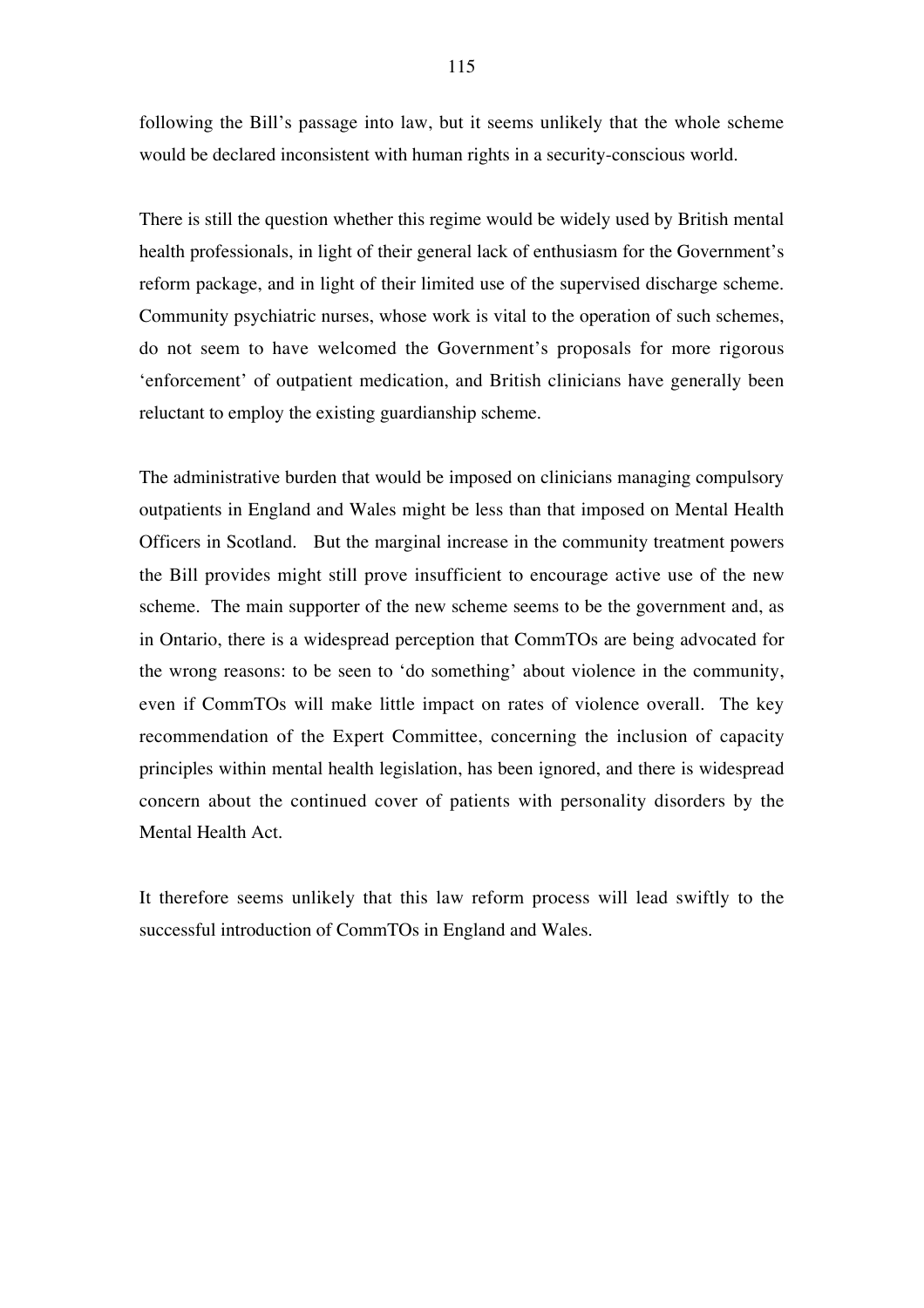# **Chapter 8 Canada (especially Ontario)**

# **Summary**

Debate about CommTOs is strongly influenced by the constitutional environment in Canada, particularly the courts' interpretation of the Canadian Charter, with considerable emphasis being placed on individual rights to autonomy, privacy and equality. The Canadian courts have not directly ruled on the constitutionality of CommTO schemes, but it may be contrary to the Canadian constitution to treat *any* person on an involuntary basis who retains their capacity to consent to treatment, except in an emergency. If so, a person placed under a CommTO who regained their capacity to consent could withdraw from the treatment regime. The deinstitutionalisation process is well-advanced in Canada, but certain aspects of the service environment, such as the fee-for-service reimbursement system for psychiatrists, may pose barriers to the operation of CommTO schemes. The Canadian forensic system is highly developed, in contrast, and specialised mental health courts are emerging in the criminal jurisdiction, to divert people charged with crimes to mental health care. Among the Canadian provinces, only Ontario and Saskatchewan currently operate CommTO schemes, although very similar objectives may be achieved in other provinces under leave, adult guardianship or substitute decisionmaking schemes. Under the new Ontario CommTO regime, the person concerned must consent to treatment, or a substitute decision-maker must consent on their behalf. The review procedures are demanding and the recall process is tightly controlled. Introduction of the scheme was not widely supported by mental health professionals, and the scheme has been lightly used so far. In Toronto, it seems to be used mainly to link people to supported accommodation and outpatient services for the first time, with apparently positive results. Subject to certain conditions, the use of CommTOs has been endorsed by special task forces established by both the Canadian and the American Psychiatric Associations.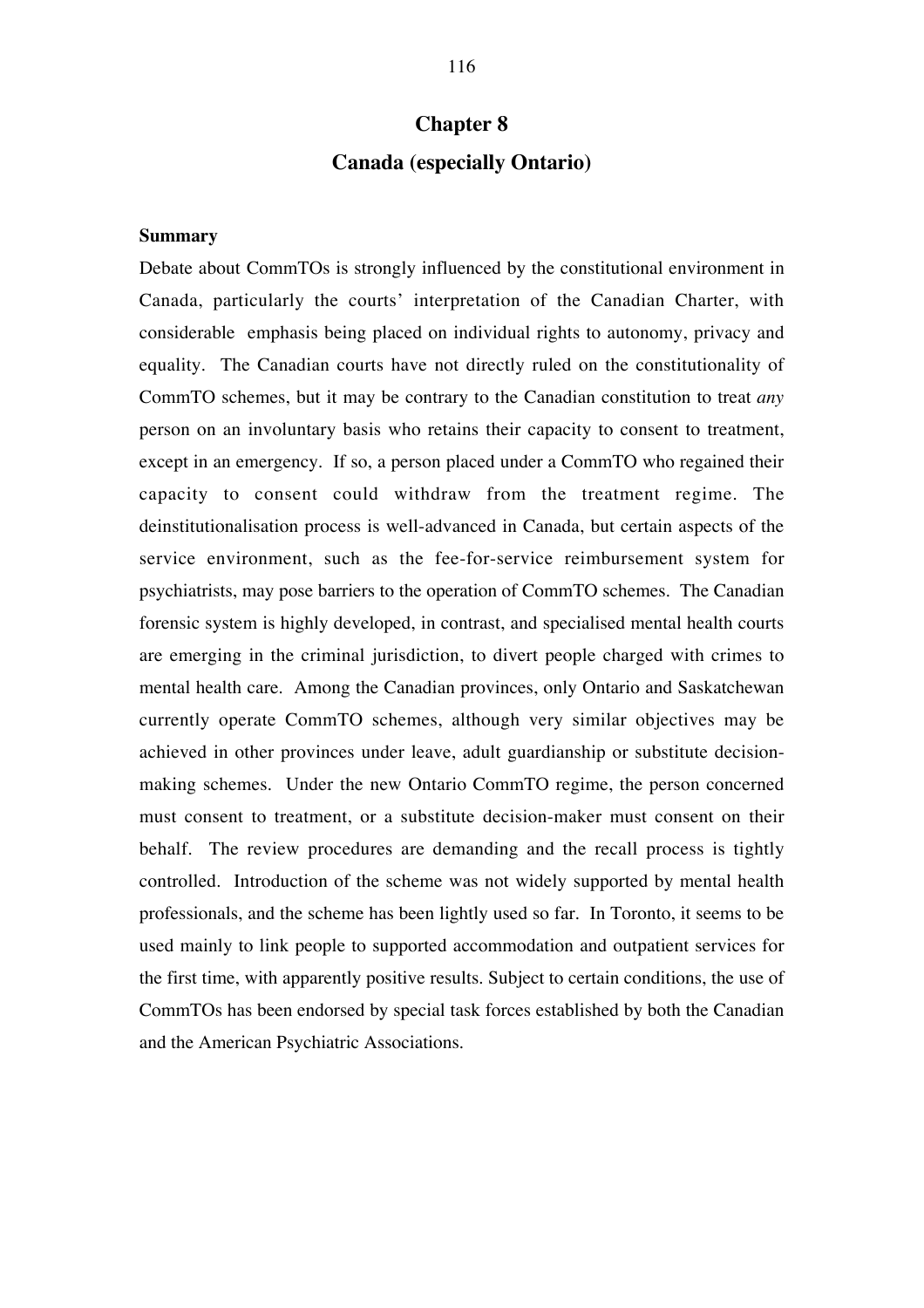#### **The Canadian context**

In the year 2000, an unusual CommTO regime was enacted in Ontario, the most heavily-populated province of Canada. It permits a person who has been hospitalised involuntarily on a number of recent occasions to opt in to the CommTO scheme. Alternatively, if such a person lacks the capacity to give their consent, a substitute decision-maker (SDM), appointed on their behalf, may agree to their treatment under the scheme. This regime had been in force for nearly 3 years when I visited Ontario in late 2003 and some clinicians had significant experience of its use. As this was the most intriguing development concerning involuntary outpatient treatment in Canada, it became the focus of my research. Before turning to that scheme, however, something should said about the wider context in Canada for the implementation of involuntary outpatient care.

Canada is a large federal country, with distinct regional differences between its provinces, including differences in the content of their mental health laws. To date, only Ontario and Saskatchewan have enacted comprehensive CommTO schemes, although similar objectives may be achieved in other provinces under 'leave' or adult guardianship schemes.

#### *The constitutional environment*

The debate in Canada about involuntary outpatient care is influenced by the its federal system of government and the presence of a constitutional bill of rights (O'Reilly, 2004). Under Canada's federal system, the criminal laws that apply to mentally disordered people charged with offences are enacted by the Canadian federal Parliament, for the whole of Canada. Civil mental health legislation, on the other hand, is enacted by the legislature of each province or territory, for its own region.

The permissible content of both federal and provincial mental health legislation is limited by the Canadian Charter of Rights and Freedoms, particularly Section 7 of the Charter, which states: 'No one shall be deprived of life, liberty or security of the person except in accordance with the principles of fundamental justice'.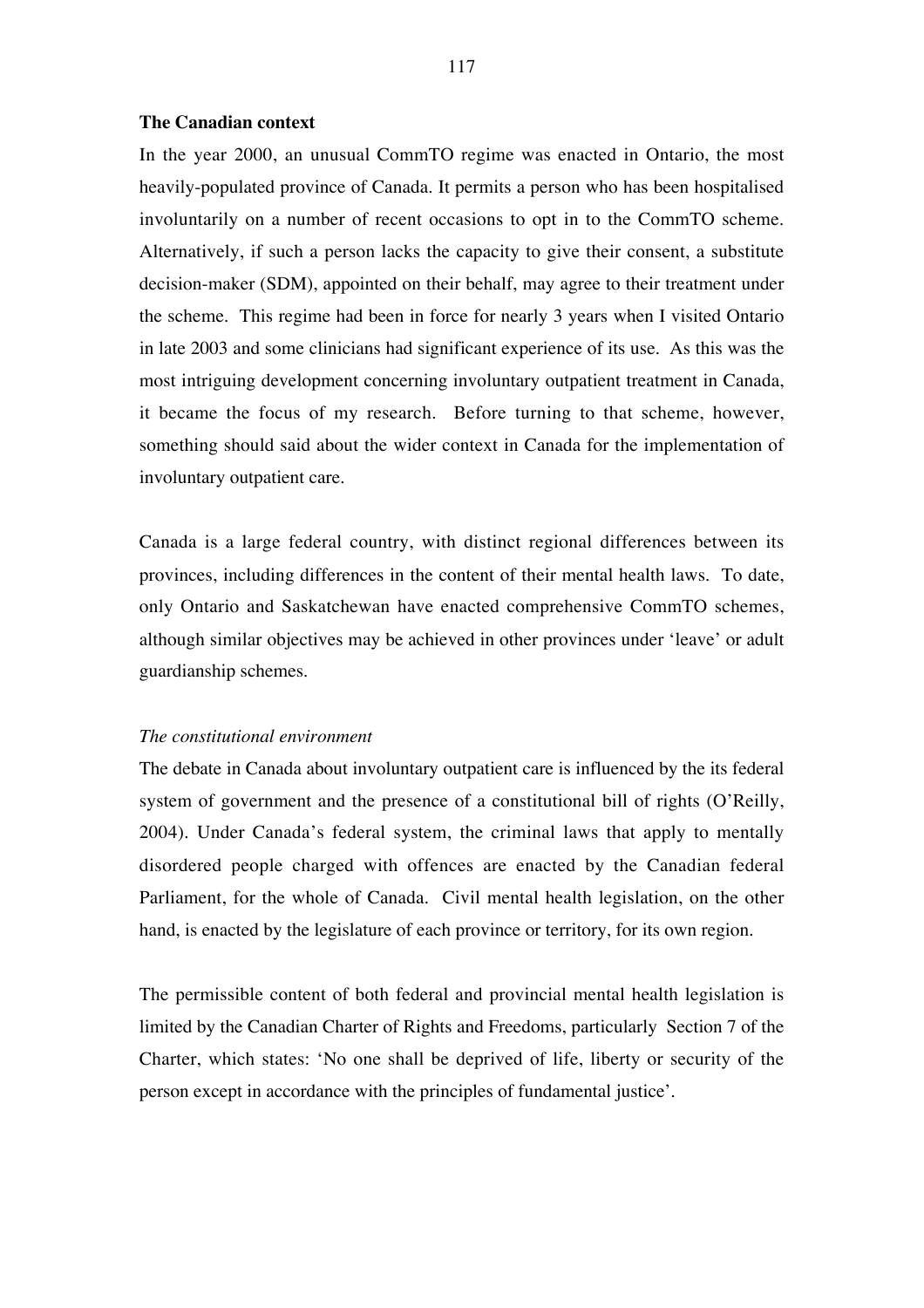Involuntary outpatient treatment may obviously affect a person's liberty or personal security, by authorising their detention or involuntary treatment. Mental health legislation must therefore be carefully drafted to avoid infringing section 7's terms.

In addition, Canadian courts have found that section 7 protects a person's 'reasonable expectation of privacy', as one aspect of their personal security (eg, *O'Connor,* 1995). Legislation that threatens personal privacy is therefore constitutionally suspect on this ground as well.

The important guarantees concerning equality before the law (or non-discrimination) that are found in the Canadian Charter may also be relevant in this context. In particular, a CommTO regime may be considered inconsistent with those guarantees if it applies less favourable rules to the treatment of mentally disordered persons, in comparison with the rules applied to other forms of medical care, unless there is some compelling reason for the distinction made. In the current context, this may mean, for instance, that psychiatric treatment could not be lawfully imposed on a person who retains their capacity to consent, when other forms of medical treatment could not be imposed on that person. Unless there are compelling reason for that distinction, such as the existence of an immediate threat of harm to other people, applying less favourable rules to a person's psychiatric treatment could be considered a denial to the mentally disordered person of equality before the law.

The precise limits of these kinds the Charter imposes on the permissible contents of involuntary outpatient treatment schemes remains somewhat uncertain, however. The precise matter has not been litigated, and the Canadian courts would probably leave provincial parliaments with some room to design their own legislation in this field. But there is a widespread perception among lawyers in Canada that a clearly enforceable CommTO scheme, on Australasian lines, would be constitutionally suspect in Canada, and that it might not survive review in the courts on Charter grounds.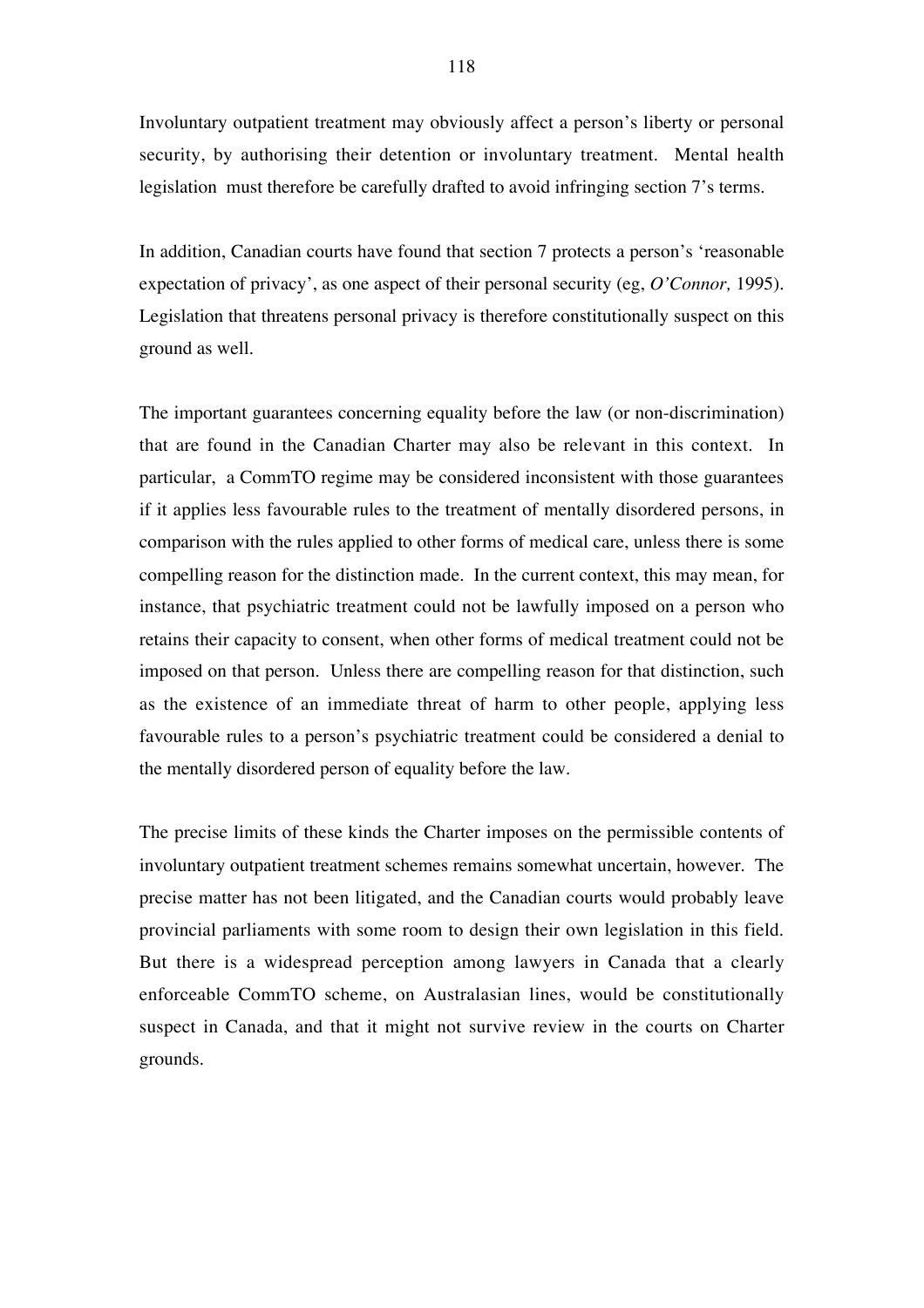#### *The structure of mental health services*

The prospects for CommTOs in Canada must also be related to the structure and funding of the country's mental health services. The deinstitutionalisation process is the main feature of the service environment in Canada, as elsewhere. But in some provinces, like Ontario, that process has been proceeding under tight financial constraints. As a result, the progressive closure of hospital beds may not have been matched by sufficient developments in the infrastructure of community mental health care. Mental health budgets may have been increasing, but much of the increase may be spent on the growing costs of pharmaceuticals, not a co-ordinated system of community care.

In Toronto, a city of 3-4 million people, the community services appear to be highly decentralised in structure. Hospital and community services seem to operate in largely separate spheres, with care in the community provided under different administrative systems to that governing inpatient care. Care in the community is provided by many independent practitioners and not-for-profit organizations, and each may perform a separate function, providing nursing, supported accommodation, case management services, and so on, with no service offering an integrated programme of care. The package of services that would commonly be provided by one or two organizations in Australasia (and through the salaried employees of a public sector health mental health service) may be delivered through several contracted organizations in Toronto, each providing one or two aspects of a patient's care. In those circumstances, it may difficult to achieve a coherent policy direction for the service as a whole.

A distinct set of funding arrangements also exists, with psychiatrists, like other physicians, usually being paid on a fee-for-service basis (even when working in a hospital). This means they are paid principally on the basis of the time they spend with patients. That may be an excellent system in many respects, but it may have unforeseen consequences for the operation of a CommTO scheme. One consequence may be that insufficient funding is provided for the administrative tasks performed by psychiatrists managing patients under the scheme. They may not be wellremunerated, for instance, for their attendance at review board hearings, or for time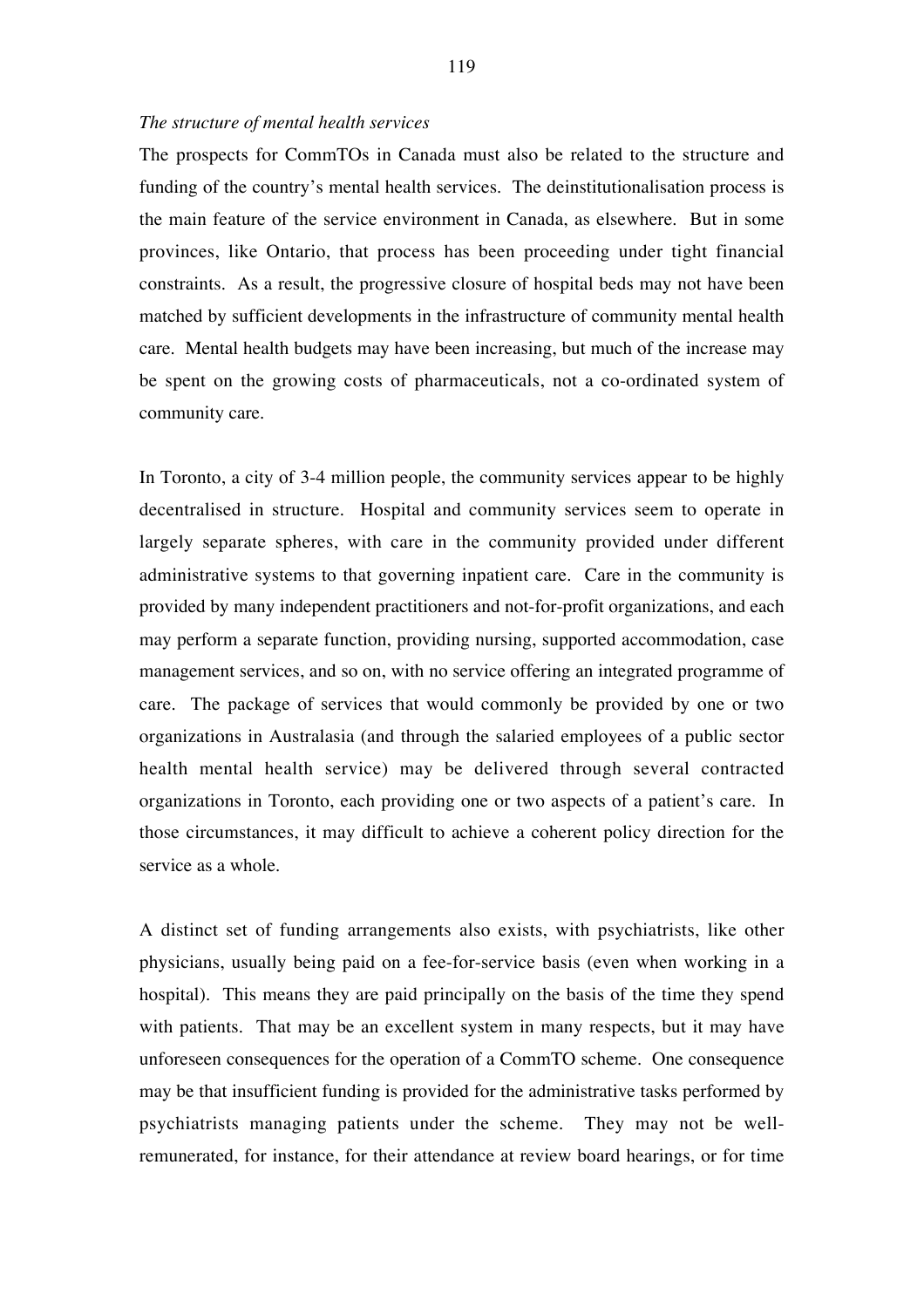spent liaising with the numerous service providers involved in the care of a patient under the scheme. This may discourage psychiatrists from using CommTOs, even though their participation is vital to the operation of the scheme.

## *The forensic system*

Canada's forensic system, on the other, has become increasingly developed in recent years. Following the passage of amendments to the Canadian Criminal Code, the process for the downstream review of forensic patients has become more flexible and less politicised. Each Canadian province now operates a Review Board to consider the status of forensic patients. These boards have full decision-making powers over the fate of forensic patients following their disposition from the courts. They are not limited to making recommendations. They now decide whether forensic patients should be granted conditional discharge or be released. So forensic patients charged with less serious offences can be moved reasonably swiftly through the forensic system, and be granted conditional discharge, subject to continuing outpatient care. This is an important mechanism through which involuntary outpatient treatment is now managed in Canada.

Perhaps the Canadian forensic system has even become over-developed, following these changes. Many people within the forensic system seem to have been arrested on relatively minor charges. It might be questioned whether their prosecution was required. Some might be better handled through more active use of civil mental health law.

This tendency to redistribute responsibilities between the forensic and the civil mental health systems seems to have been accelerated in some parts of Canada by a strong political emphasis on the reduction of crime. This emphasis has sometimes led to the imposition of 'zero tolerance' policies on the Police. This may require the Police to arrest people found committing certain kinds of crimes, even if they are clearly mentally ill.

In the United States, an important institutional response to such developments has been the rise of mental health courts operating within the criminal justice system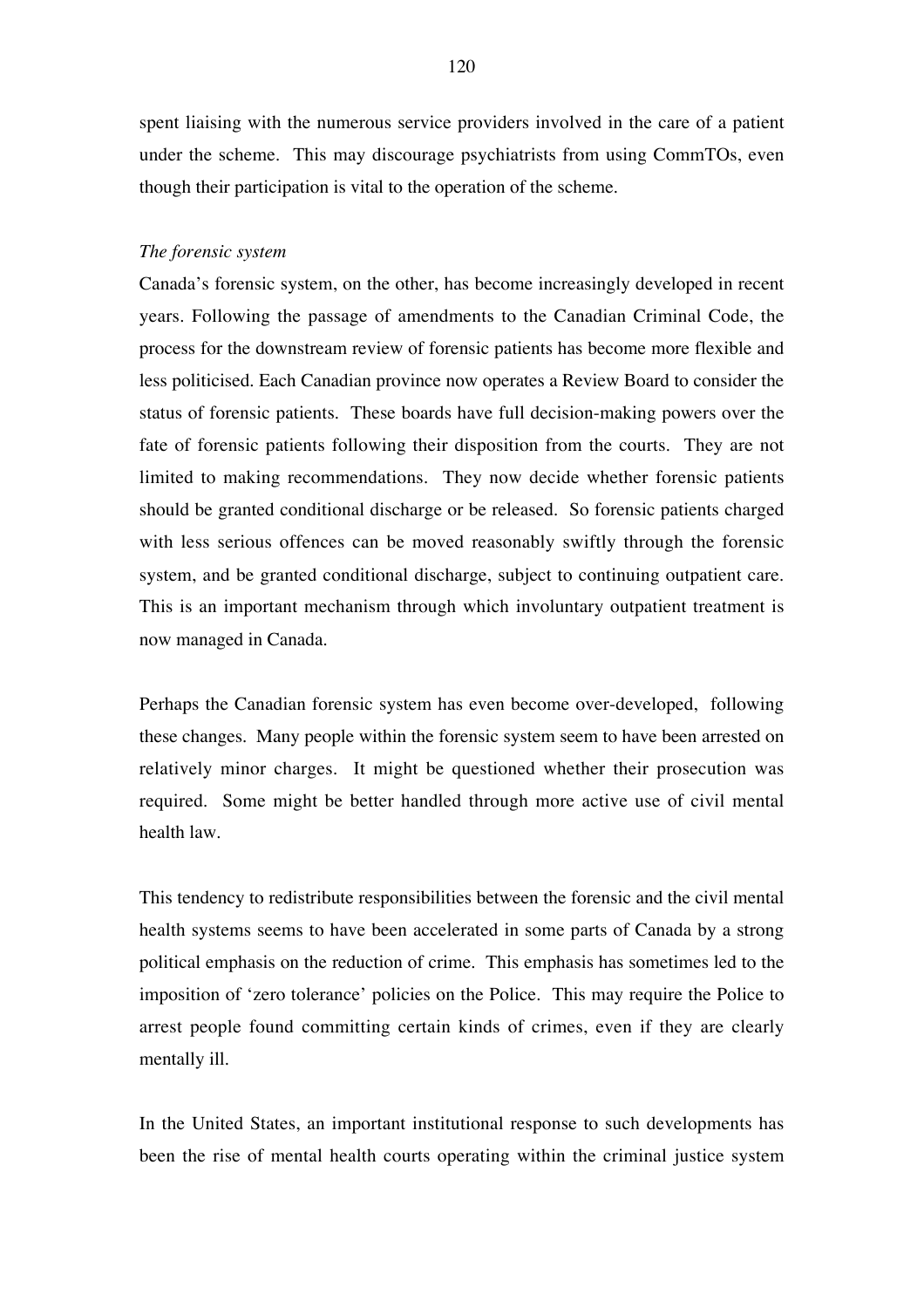(Steadman, 2001; Griffin et al, 2002; Boothroyd et al, 2003; Petrila, 2003). There is no single model for the operation of these courts. They perform various functions. Their usual aim is to divert people from the criminal justice system, who appear to be mentally ill, into the care of the local mental health service. Under one approach, the charges brought against the person are *suspended* while their treatment is pursued. This occurs with the ostensible agreement of the person charged, who is advised by counsel. The person's subsequent treatment is then monitored by the mental health court. If they fail to comply with the treatment, the criminal case against them may be resumed and they may then be convicted and sentenced in the usual way.

Use of this mix of coercion and consent appears to be one of the main mechanisms through which outpatient treatment is now facilitated in the United States. *Civil* outpatient schemes, that might be used for similar purposes, may be on the statute books, but they may not be widely used, possibly due to the absence of a publiclyfunded community mental health service to support them. To avoid that problem, some menta health courts are starting to run their own community mental health teams. There were said to be more than 100 mental health courts operating in the USA in 2003.

Similar kinds of developments are now appearing in Canada. A mental health court has been established in Toronto, and in New Brunswick, and perhaps elsewhere. I visited the well-known mental health court that operates daily in the Royal Courts of Justice in downtown Toronto. A parade of young men in handcuffs, from immigrant backgrounds, who did not speak English (but were assisted by interpreters), came before the court. They were charged with a variety of minor crimes, and their fitness to stand trial was under scrutiny. Many were being held in custody in the interim, or in the secure ward of a local hospital.

The judge who ran this court considered one reason for its existence was the limited use made of civil commitment law in Ontario, plus the absence of a clearly enforceable CommTO regime. In his view, many of those appearing before him might be handled better through the active use of civil mental health law. His court could not offer those appearing before it a mental health service outside the forensic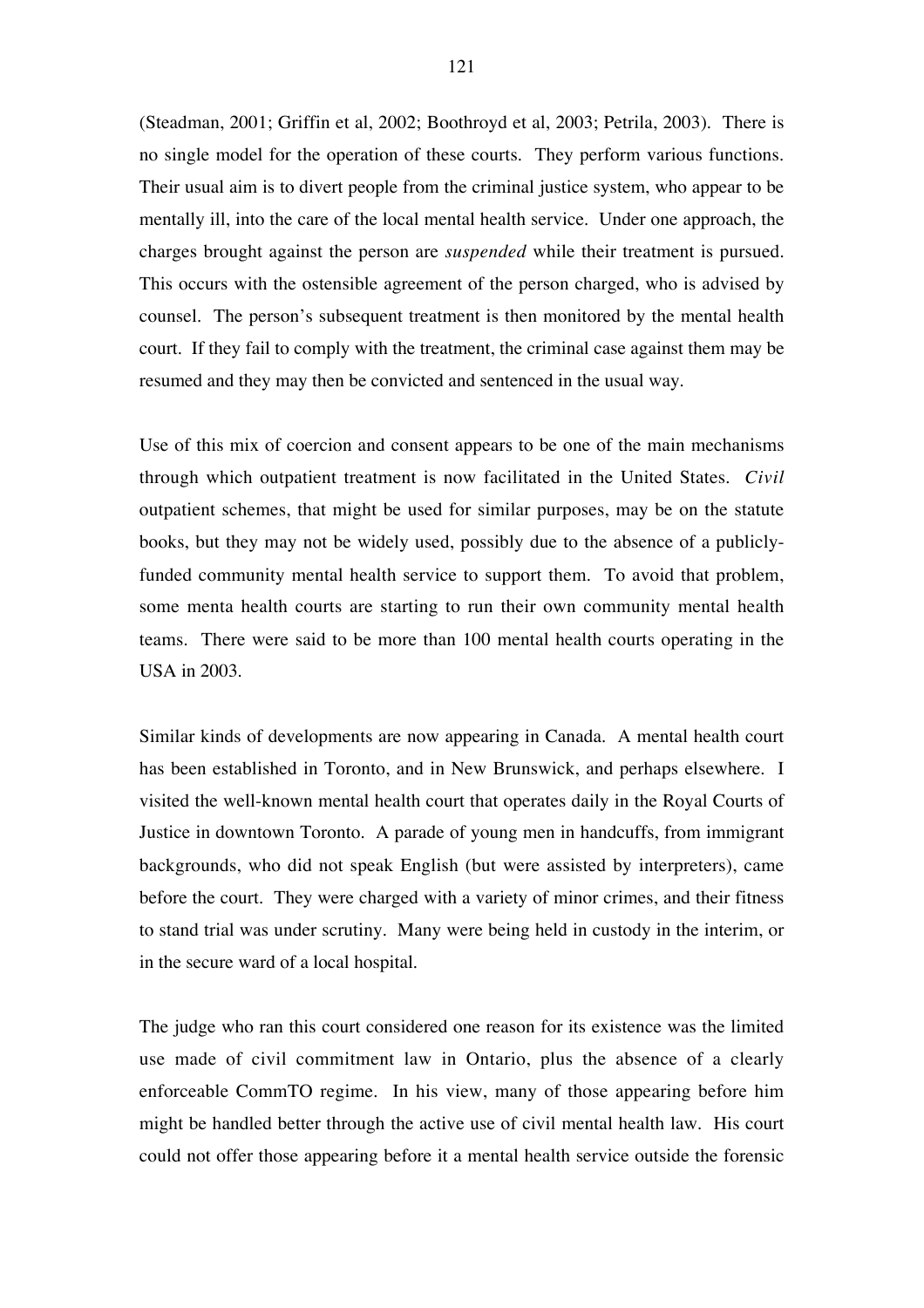system, although it did employ social workers to liaise with the local civil service. To receive that liaison service, the person must be charged with a crime. The judge said his objective was to promote greater use of 'pre-arrest diversion' in Toronto, to prevent minor offenders coming before his court. He hoped in future his court would have no reason to exist, because large numbers of mentally ill people would not be appearing before the criminal courts.

The role of mental health courts is therefore an ambiguous one. In the circumstances faced by the criminal courts in North America, with large numbers of mentally ill people brought before them on minor charges, the development of such a specialised process may help prevent further 'criminalisation' of the mentally ill, by diverting them, with their apparent consent, into civil mental health care, and much of that care may be delivered on an outpatient basis. Nevertheless, the consensual character of this process may be questioned, as the threat of imprisonment, or disposition to the forensic system, hangs over the person, as the mechanism for enforcing their mental health care. In addition, the existence of mental health courts signifies a larger criminalisation process, one that has already occurred, under which persons who might be handled under civil mental health law are now arrested in large numbers on minor charges and processed through the criminal courts. The costs of these proceedings to the state seem very high, and it is doubtful whether this process really promotes the personal autonomy of the mentally ill.

#### **The position of the Canadian Psychiatric Association**

Those are some of the challenging features of the environment into which the Canadian Psychiatric Association (CPA) recently announced, in carefully measured terms, its support for 'Mandatory Outpatient Treatment' in Canada (O'Reilly et al, 2003). The CPA declared (at 1-2):

Providing consistent care and treatment for "revolving-door" patients has proved to be one of the major challenges of deinstitutionalization. The revolving-door patient typically responds to a course of treatment in hospital with remission of acute symptoms but does not recover insight into the pathological nature of his or her illness. As a consequence, the patient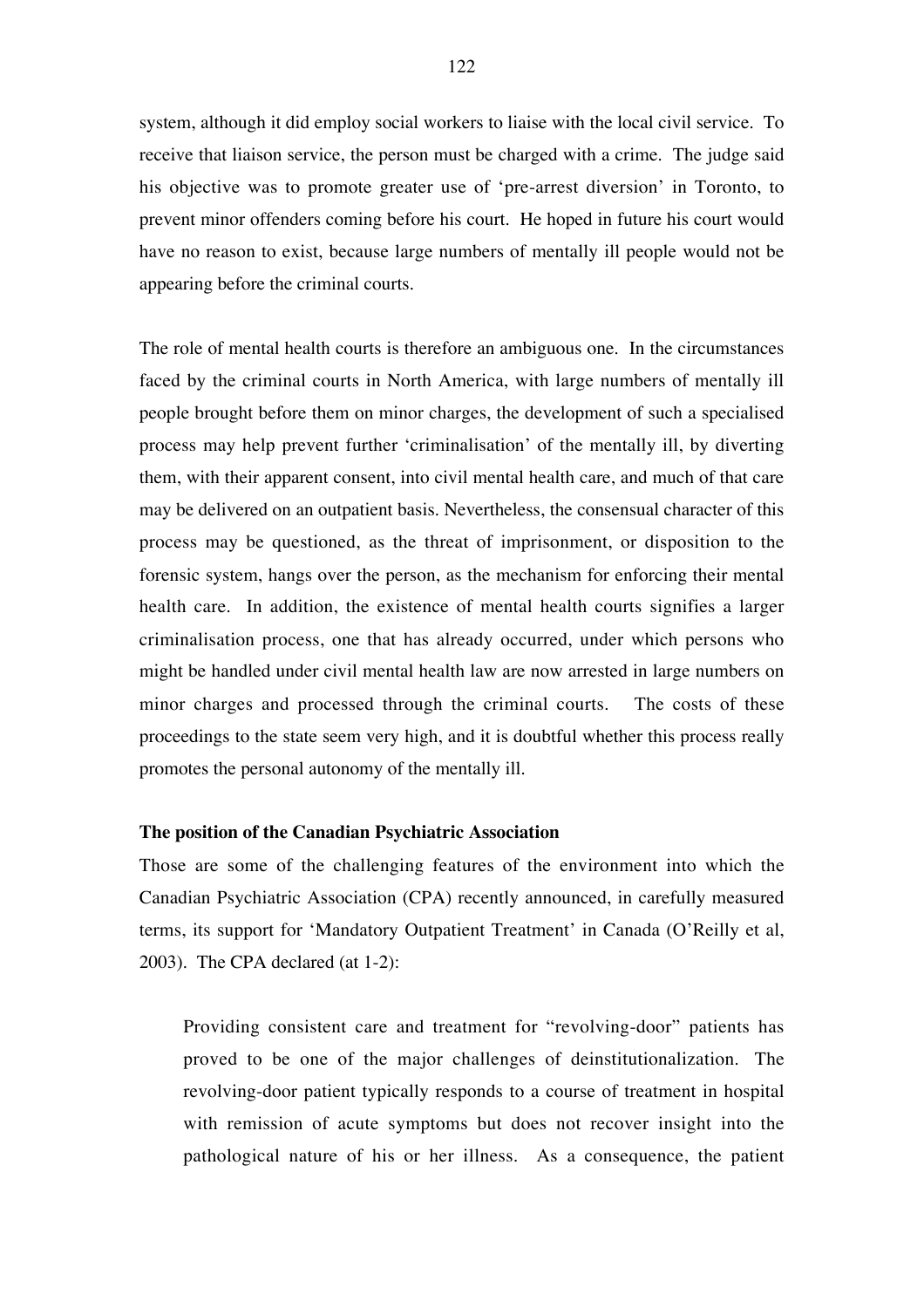repeatedly defaults from treatment when discharged from the structured environment of the hospital. Refusal of treatment in turn leads to a deterioration of his or her clinical condition, which ultimately results in involuntary hospitalisation….

[In those circumstances] … it may be clinically and ethically appropriate to take a preemptive approach to reduce the risk of serious harm to the patient and, although less common, to others. Mental health legislation should be structured in a way that ensures that these clinical and ethical considerations are addressed.

The CPA considered the following conditions should still be met by a CommTO scheme:

• the principle of reciprocity should be satisfied, so involuntary outpatients should be guaranteed an adequate level of care

• a full range of community services should be available, including case management, appointments with psychiatrists, medication, counselling, supported accommodation, and day hospital care

• patients who retained their capacity to make decisions about their psychiatric treatment should *not* be compelled to accept medication or care

• clinicians should consult fully with the SDMs who were designated for patients

• patients should have access to regular, independent review of their status, and to adequate rights advice.

In those circumstances, said the CPA, clinicians should not have to wait until an involuntary patient was causing serious harm to themselves or others in order to recall them to hospital care, and *sustained* use of involuntary outpatient treatment would often be required.

South of the border, a similar position has been taken, a few years earlier, by a Task Force of the American Psychiatric Association (Gerbasi et al, 2000).

It would still be an exaggeration to say that there is a clear consensus in Canada or the United States in favour of CommTOs. On the contrary, the intensity of the continuing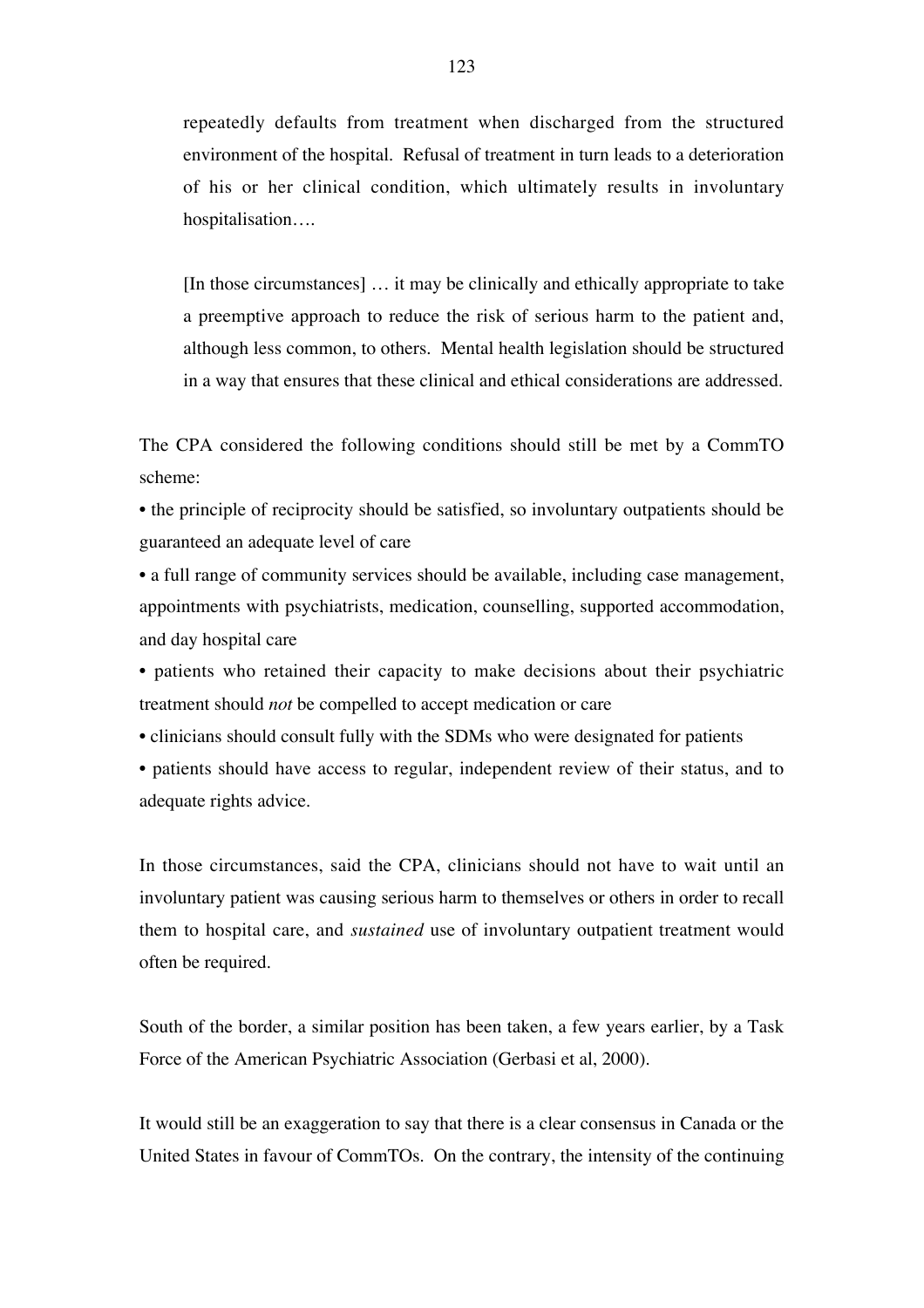debate shows there is no such consensus, even among the members of the mental health professions. Nevertheless, in the most interesting development concerning CommTOs in Canada so far, the principles being advocated by the CPA were adopted into the law of Ontario in 2000. After a controversial law reform process, which followed the killing in Ottawa of a media personality by a mentally disordered person, the Ontario legislation was amended to include a distinctive CommTO scheme.

This regime incorporates within its provisions the ethical principle of patient autonomy. A patient who retains their capacity to consent to psychiatric treatment cannot be treated involuntarily under the Ontario scheme. But such patients can *opt in* to the CommTO scheme. They may therefore use the scheme as a kind of advance directive for their future outpatient care. In addition, if the patient *lacks* the capacity to consent to treatment, their SDM may consent to their treatment under the scheme. Because it incorporates these capacity principles, this Ontario scheme is not likely to be struck down by the courts on constitutional grounds. The introduction of this scheme became the focus of my research, in Toronto, in late 2003.

# **The law concerning involuntary outpatient treatment in Canada**

Standard legal works provide full accounts of provincial mental health legislation in Canada (Savage and McKague, 1988; Robertson, 1993; Gray, Shone and Liddle, 2000; Kaiser, 2002). Under these provincial statutes, a variety of mechanisms are provided for outpatient treatment to be administered without the patient's consent (Gray and O'Reilly, 2005). These operate in parallel with the forensic outpatient system operating under the aegis of the federal Criminal Code.

These provincial mental health statutes provide for:

- conditional or trial leave schemes for involuntarily hospitalised patients
- adult guardianship schemes, under which SDMs may be *appointed*, who may consent to outpatient treatment on an incapacitated person's behalf

• further substitute decision-making schemes, under which a SDM may be *automatically designated* for an incapacitated person, from a list of candidates stated in order of preference in the statute, whose appointment permits them to consent to outpatient treatment on the other's behalf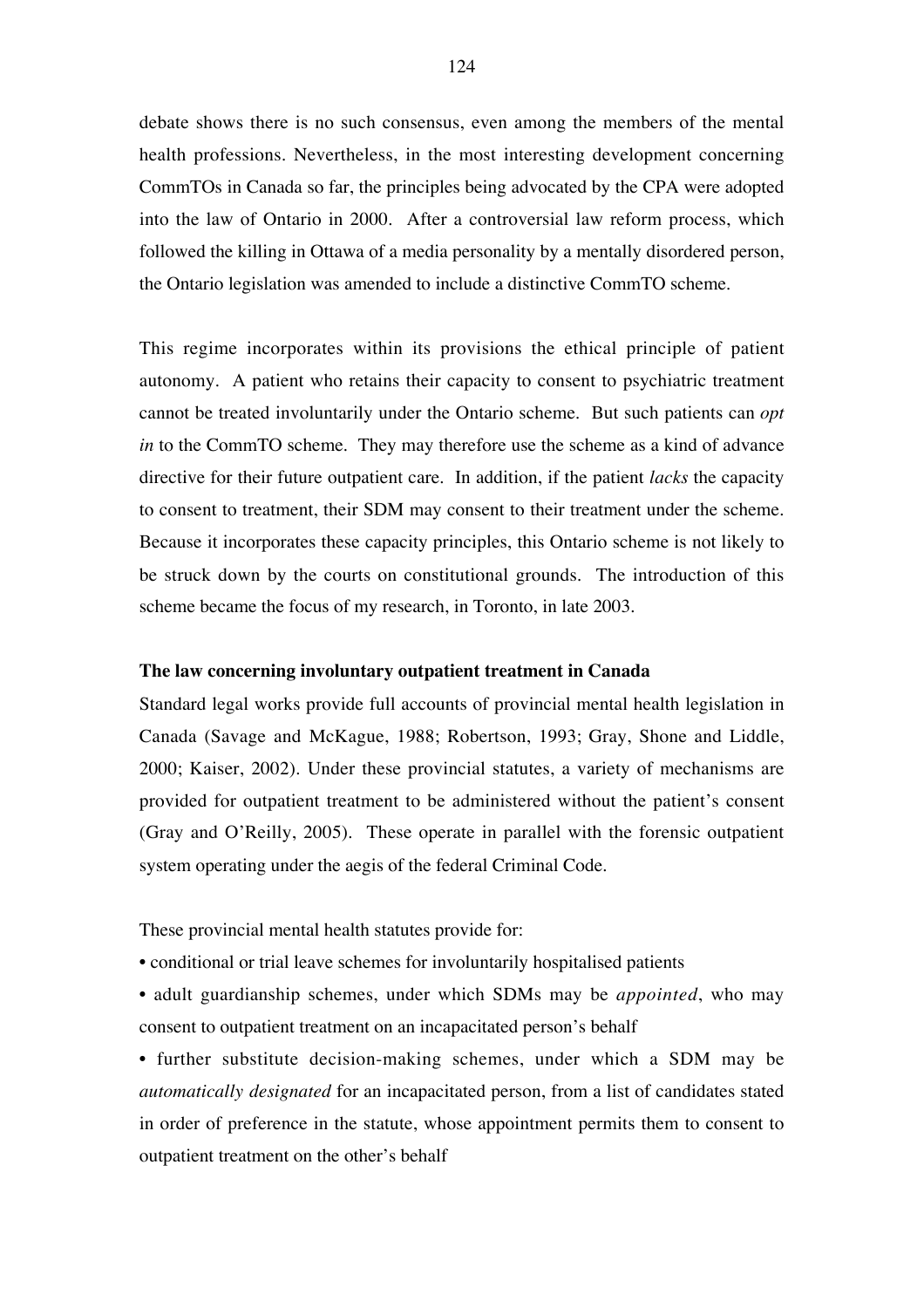• advance directive schemes, under which a person with capacity may state in advance their preferences for their future health care, in a manner that will be binding, even if they later lose their capacity to make decisions about health care.

The well-known 'leave' schemes are still the most common mechanism in Canada under which post-hospital care is managed for involuntary patients (Gray, Shone and Little, 2000). Different periods of leave are authorised in the provinces: eg, 3 months in British Columbia and Ontario, but only 10 days in New Brunswick. Guardianship schemes seem to be used less frequently in cases of serious mental illness, although they are commonly used for people with intellectual disabilities, as in Australasia.

At present, two provinces have enacted more comprehensive CommTO schemes, within their mental health legislation: Saskatchewan (O'Reilly, 2000) and Ontario. In addition, a Bill to establish a CommTO scheme was recently introduced, but subsequently withdrawn, by the government in Nova Scotia (Bill No. 109, 2004; Law Reform Commission of Nova Scotia, 2002). These schemes all include incapacity principles in the criteria for their use. This prevents treatment proceeding when the person retains their capacity and does not give consent.

#### **The constitutional position on consent to psychiatric treatment**

It seems likely that a CommTO statute that did *not* incorporate those capacity principles would be considered inconsistent with the Canadian Charter by the courts. That precise issue has not been addressed directly in litigation in Canada. But many Canadian health lawyers believe the courts would take that view, and provincial legislation is being drafted in that light (Bay, 2004). This approach is consistent with generally-accepted principles of Canadian medical law that prohibit the involuntary treatment of patients who retain their capacity, except in some emergency situations (Downie, Caulfield and Flood, 2002).

Two cases frequently relied upon to support these principles in the mental health context are the decisions of the Court of Appeal of Ontario, in *Fleming and Reid* (1991), and the Supreme Court of Canada in *Starson v Swayze* (2003).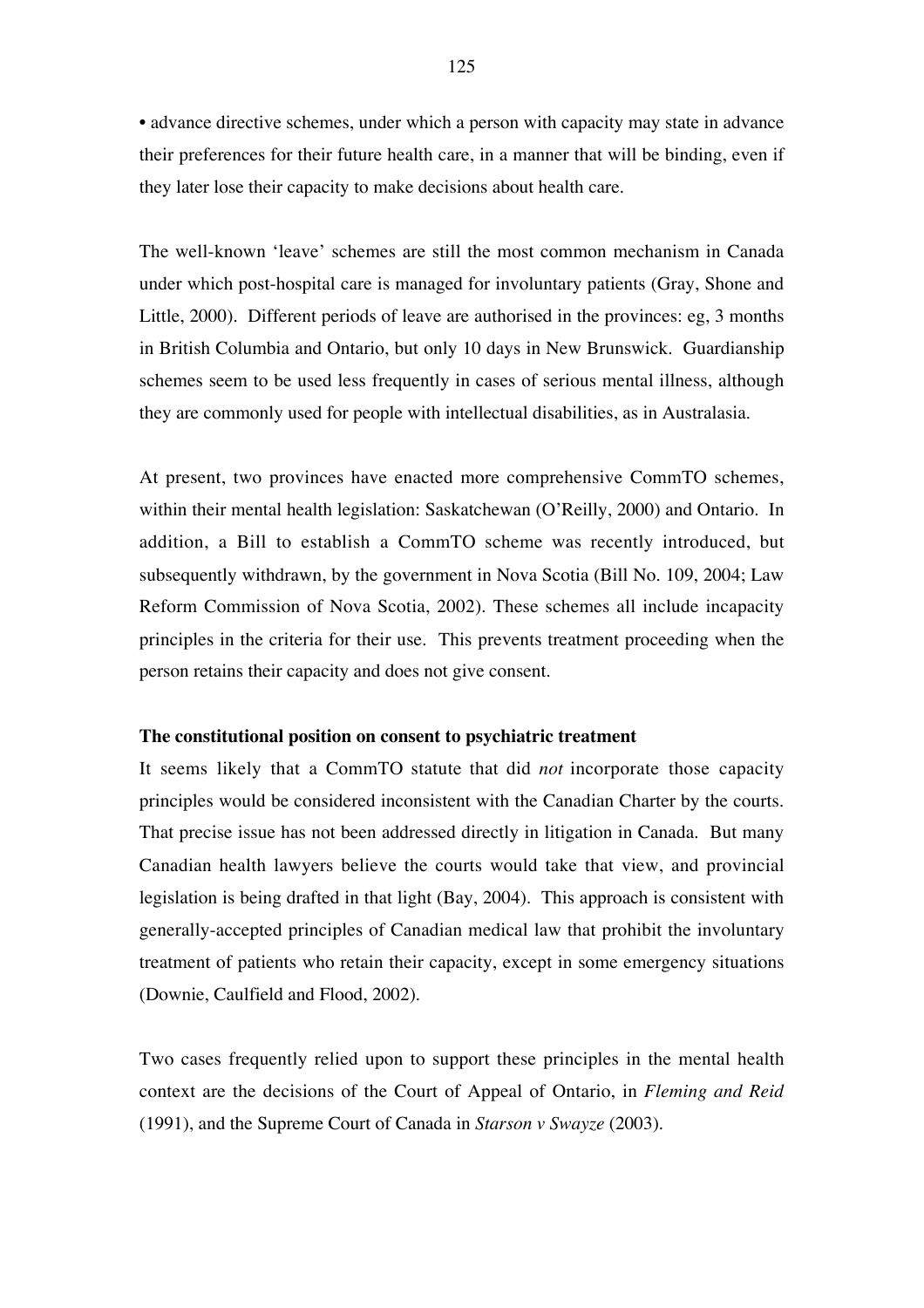*Fleming and Reid* concerned the constitutionality of legislation that permitted a review board to authorise the involuntary treatment of a detained (and now incapacitated) psychiatric patient, contrary to the terms of an advance directive he had validly issued, at an earlier time, when he retained his capacity, which prohibited the use of the treatment proposed. The question was: when such a patient later loses his capacity to consent, as a result of mental illness, and is hospitalised, can a review board set aside his advance directive and authorise non-emergency treatment to proceed? The Court of Appeal of Ontario said a review board could not lawfully exercise that kind of power. The conferral of the power to set aside an advance directive issued by a competent patient, permitting psychiatric treatment to proceed without his consent, would be inconsistent with Section 7 of the Charter, and unconstitutional.

Mentally ill persons should not be stigmatised, said the Court, by having their competent advance instructions set aside, when equivalent instructions would not be set aside in the context of general medical care. Their autonomously expressed instructions should be honoured, especially in light of the unwanted effects and limited efficacy of psychotropic drugs. For the Ontario legislation to deprive psychiatric patients of such rights, even when they were lawfully detained, was contrary to the principles of 'fundamental justice' protected by the Charter, and could not be justified. This decision therefore supports the general principle that a competent patient's wishes cannot be lawfully set aside, when no emergency exists, even in relation to the mental health care of a patient who is lawfully detained at the time.

These capacity principles remain an important part of Ontario law. They limit the capacity of Ontario's parliament to enact a CommTO regime that would authorise the involuntary treatment of a patient who retained their capacity to consent.

Subsequently, the Health Care Consent Act of Ontario was enacted in 1996 to incorporate the capacity principles expounded in *Fleming and Reid*. It was the capacity provisions of that legislation that then came before the Supreme Court of Canada for interpretation in *Starson v Swayze.*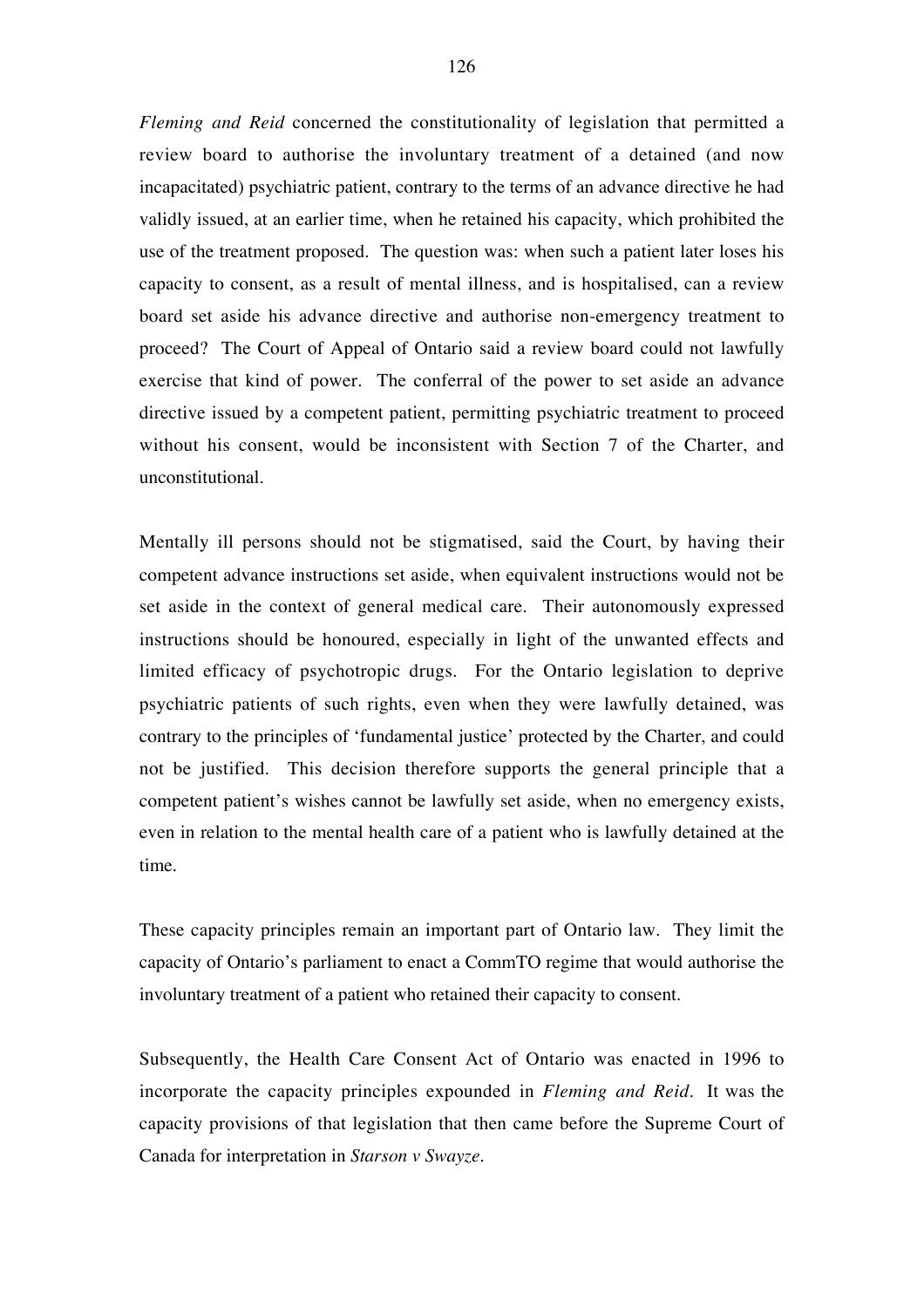# *Starson v Swayze*

The issue here was the precise interpretation and application of the legal test for capacity to consent that was included in the Ontario Health Care Consent Act. Starson, a forensic patient, was refusing psychotropic medication. Did he have the capacity to refuse such treatment, and what did 'capacity', in this context, *mean*?

The majority of the Court found that Starson should *not* have been considered to lack capacity in the circumstances, in a decision that was widely condemned by Canadian psychiatrists (Chaimowitz, 2004) . The majority's decision is based, at least in part, on a rather fine distinction between Starson's 'ability' to understand the treatment proposed and his 'actual understanding' of it, a distinction that was considered too fine by the minority of the Court. The decision is therefore largely concerned with the finer points of capacity assessment, in a case in which delusions and denial on the part of the patient were important concerns.

Some of the more expansive statements made by the majority of the Supreme Court in their reasoning would still support the more general rule that a patient with capacity can never be treated without their consent, except in an emergency, not even a lawfully detained forensic patient. Major J wrote, for instance, that: 'The enforced injection of mind-altering drugs against the respondent's will is highly offensive to his dignity and autonomy, and is to be avoided unless it is demonstrated that he lacked the capacity to make his own decision' (paragraph 91). Although the Court was not required to address the constitutional issues directly in *Starson*, the general principle expounded there may be entrenched in Section 7 of the Charter, and may therefore be constitutionally required.

The minority of the Court did not support a broad principle of this kind. The patient's autonomy interests were highly relevant to involuntary treatment decisions, they said, but it was necessary to balance a number of competing interests against those concerns, including the need for effective treatment to proceed, and the need to protect others.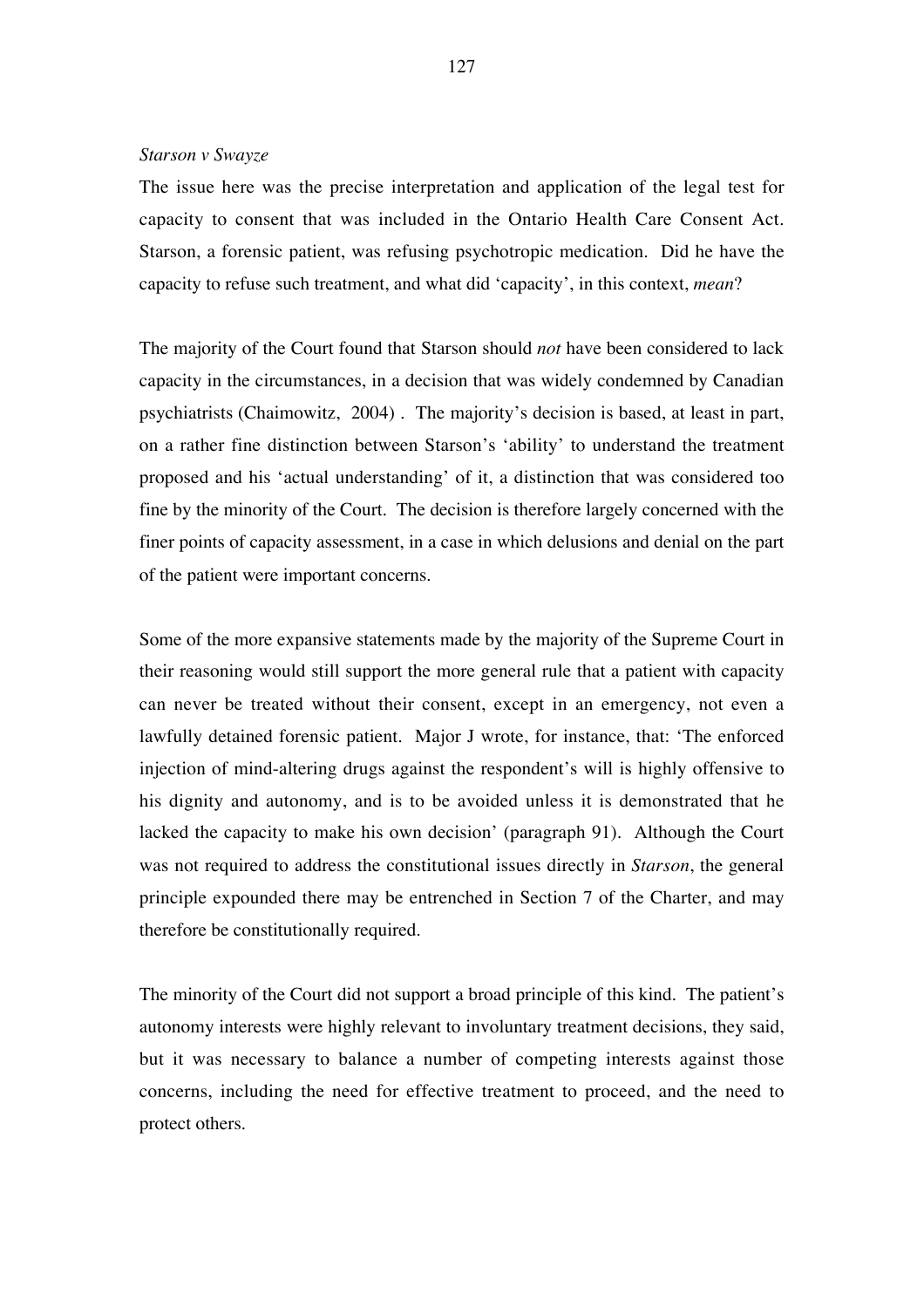Ultimately, this decision turns on interpretation of the Ontario legislation, not the Charter of Rights. It does not directly establish general constitutional principles applicable throughout Canada. But the tenor of the majority judgments, coming on top of the lower court decision in *Fleming and Reid* (which *is* based on the Charter), certainly suggests that any mental health legislation in Canada that appeared to authorise the non-consensual treatment of a psychiatric outpatient who retained their capacity to consent would be constitutionally suspect. It is not surprising, therefore, that the CommTO legislation of Saskatchewan and Ontario does not authorise involuntary treatment in those circumstances.

## **The Ontario CommTO legislation**

This regime was enacted via amendments to the Mental Health Act of Ontario in 2000 (inserting sections 33.1-33.9). The amendments are known collectively as Brian's Law (2000), after the media personality who was killed. The provisions begin with the statement that a 'physician' may issue a CommTO for the following purpose:

The purpose of a community treatment order is to provide a person who suffers from a serious mental disorder with a comprehensive plan of community-based treatment or care and supervision that is less restrictive than being detained in a psychiatric facility…. [A] purpose is to provide such a plan for a person who, as a result of his or her serious mental disorder, experiences this pattern: The person is admitted to a psychiatric facility where his or her condition is usually stabilized; after being released from the facility, the person often stops the treatment or care and supervision; the person's condition changes and, as a result, the person must be readmitted to a psychiatric facility.

This 'revolving door' focus of these provisions is clear, and that is reflected in the criteria that govern the 'issue' of a CommTO.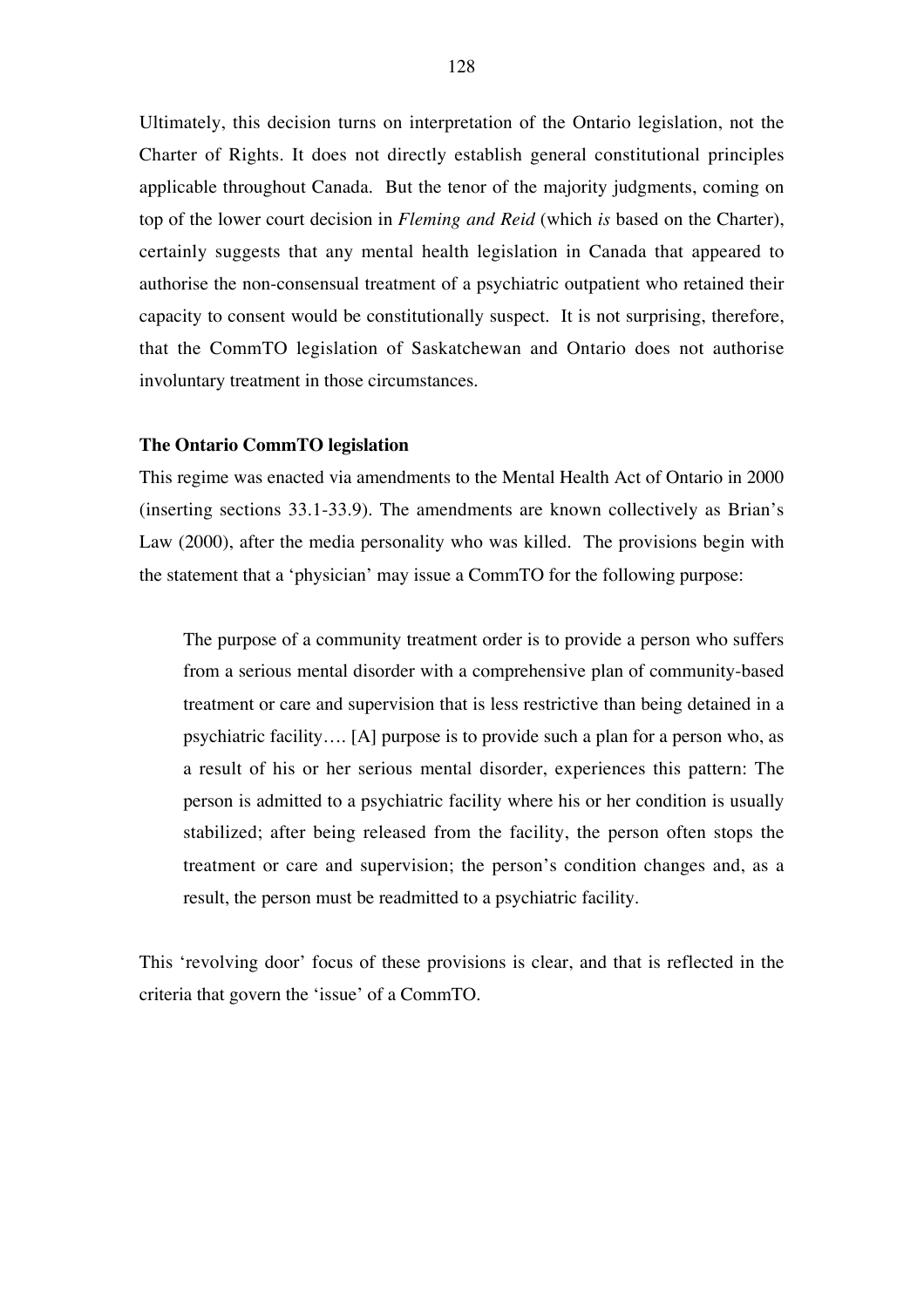## *Criteria*

These are as follows (s 33.4):

• the person has been admitted to hospital at least twice, or for more than 30 days, in the last 3 years (in Saskatchewan it is 3 involuntary admissions or 60 days in the last 2 years); or the person has been previously placed under a CommTO

• they are suffering from a mental disorder ('any disease or disability of the mind') that needs continuing treatment or care and continuing supervision in the community

• they are otherwise likely to cause serious bodily harm to their self or others, or to suffer substantial mental or physical deterioration or serious physical impairment

• a community treatment plan has been developed, after consultation with all those involved, including the person and their SDM

• the person is 'able to comply' with the requirements of that plan

• the care and treatment specified in that plan 'are available'.

# In addition:

• the person (if they are capable) or their SDM (if not) must consent to the order being made, and that consent has not been withdrawn

- the person must undertake to comply with the order, or their SDM must undertake to encourage their compliance with its terms
- the person and their SDM must have adequate access to rights advice
- the health care providers named in the community treatment plan have been consulted and agree.

## *Procedures and 'enforcement' mechanisms*

The order is issued by a physician (who is usually a psychiatrist), not by a court or tribunal. That physician must have examined the person within the last 72 hours, to ensure the legal criteria are met. Once issued, the CommTO lasts for 6 months, but it may be renewed any number of times. The order is subject to review by the Consent and Capacity Board of Ontario (the Board), and it *must* be reviewed by that Board at least once a year.

The order requires the person to attend appointments with the physician and other carers named in the treatment plan, and to comply generally with the plan's terms: s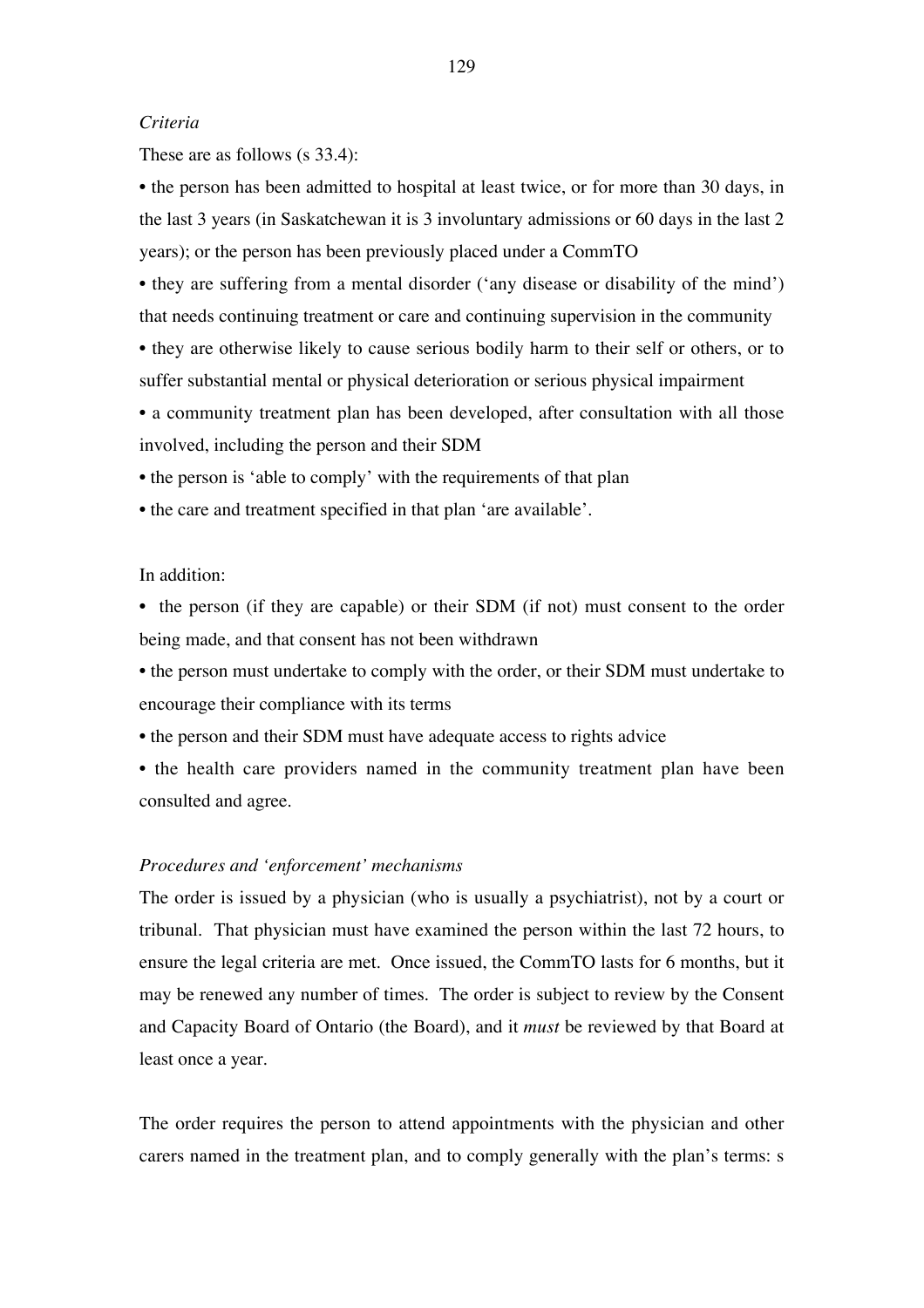33.1(9). Requirements concerning medication, place of residence, and avoidance of substance misuse may be imposed. The obligations imposed on the 'client' (the term commonly used in Ontario) would still not prevail over their general right to withdraw their consent to treatment if they retain (or recover) their capacity. The client (or their SDM) can therefore give notice to the physician that they wish to withdraw their consent to the CommTO: s 33.4.

If notice of withdrawal is given, the physician concerned is *obliged*, however, to reexamine the client to decide whether they 'can continue to live in the community without being subject to the order'. If not, the usual compulsory assessment process may be initiated. A similar process is used to enforce compliance with the order: the client may be required to submit themselves to re-examination by the physician, and the compulsory assessment process could then be initiated: s 33.3. In such cases, the Police may be used to assist. The possibility of compulsory reassessment and involuntary hospital care therefore hangs over a client who decides to withdraw from a CommTO.

Before the recall process can be set in motion, the physician must:

• believe the legal conditions for the CommTO still apply

- have 'reasonable cause to believe that the person  $\dots$  has failed to comply with his or her obligations' under the treatment plan
- make reasonable efforts to inform the person (or their SDM) of their failure to comply
- ensure the person had been adequately assisted to comply.

That might be quite an onerous set of obligations to meet in the context of a psychiatric emergency.

The recall criteria are also tightly-drawn. If the client *has complied* with their treatment plan, for instance, but their health has *still deteriorated*, the recall power could not be used. The usual compulsory assessment process would have to be employed instead. That difficulty is likely to reduce the attraction of the CommTO from the physician's point of view.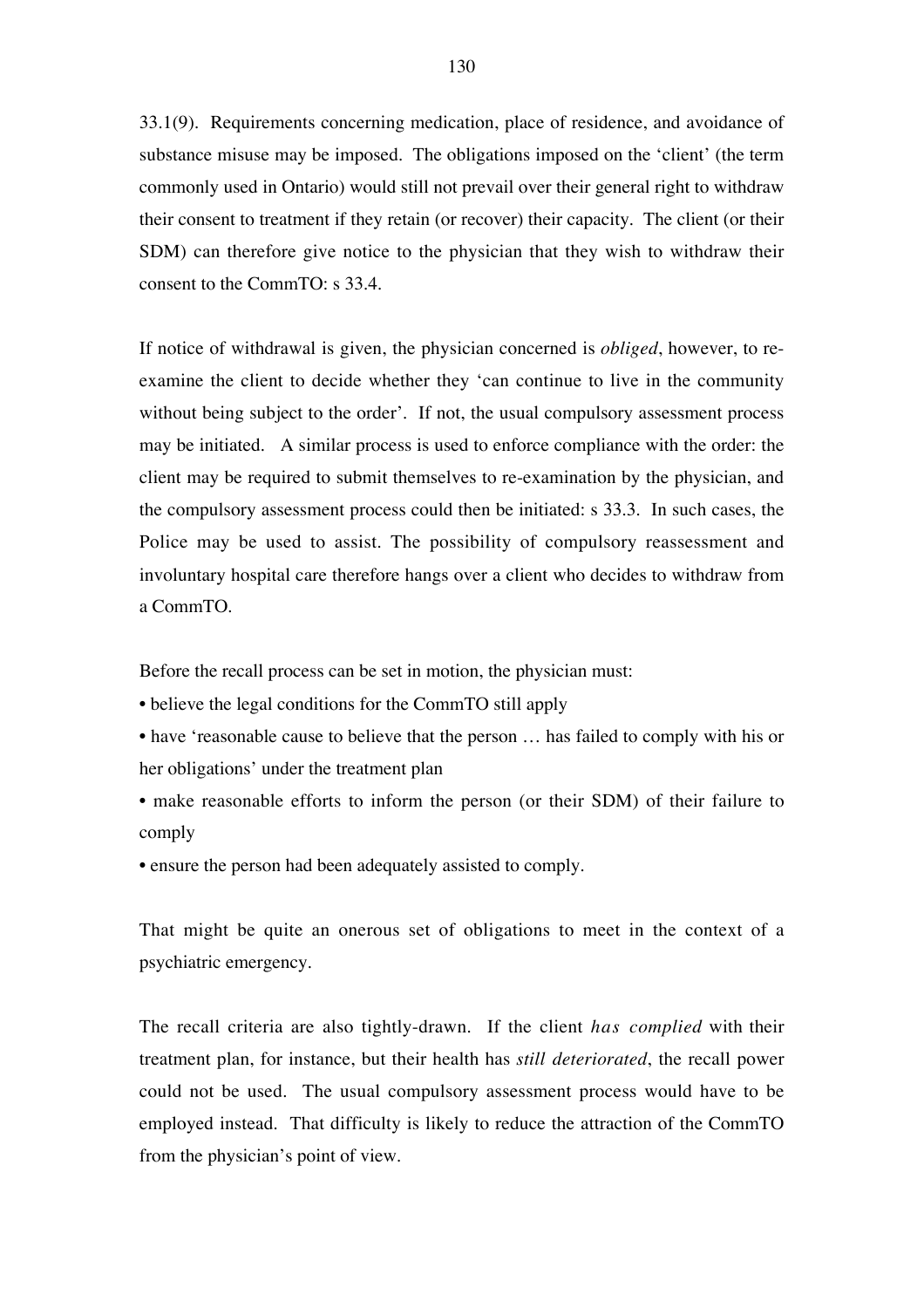Health professionals are not granted specific powers of entry into the client's residence, though an agreement to permit their entry might still be included in the client's treatment plan. Nor are specific powers of entry conferred on the Police by Brian's Law, although, if the Police can lawfully obtain access to the person, they are empowered to 'take the person into custody' and 'promptly to the physician' for reexamination.

## *Obligations of service providers*

The obligations to clients of the service providers named in the treatment plan are covered to some extent in the law: s 33.5. The physician who issued the order (or their delegate) is said to be 'responsible for the general supervision and management of the order'. The same kind of responsibility is imposed on other providers who agree to be named in the plan. That statement of 'accountability', as it is called, might impose a slightly higher set of obligations to the client than would be imposed by the principles of tort law. It might impose an additional obligation, for instance, to supervise the client's use of prescribed medication. It may therefore slightly enhance clinicians' liability concerns.

As to the precise responsibilities between the various providers named in the treatment plan: it is said that none of the named providers is liable for any 'default or neglect' by the others, provided they believed 'on reasonable grounds and in good faith' that the others were following their part of the plan: s 33.6.

## *The debate about this scheme in Ontario*

As a general description, one might call this interesting Ontario regime a cross between a CommTO and an advance directive scheme. It might even be considered two schemes: one based on the consent of a capable person, the other based on the consent of their family, as family members are often designated as the SDM in such cases. In either case, the law requires that the client be 'able to comply' with the terms of their treatment plan. This would often include the ability to attend regular appointments with health professionals, as required. The requirements for use of the scheme are very specific. Even among persons with a serious mental disorder living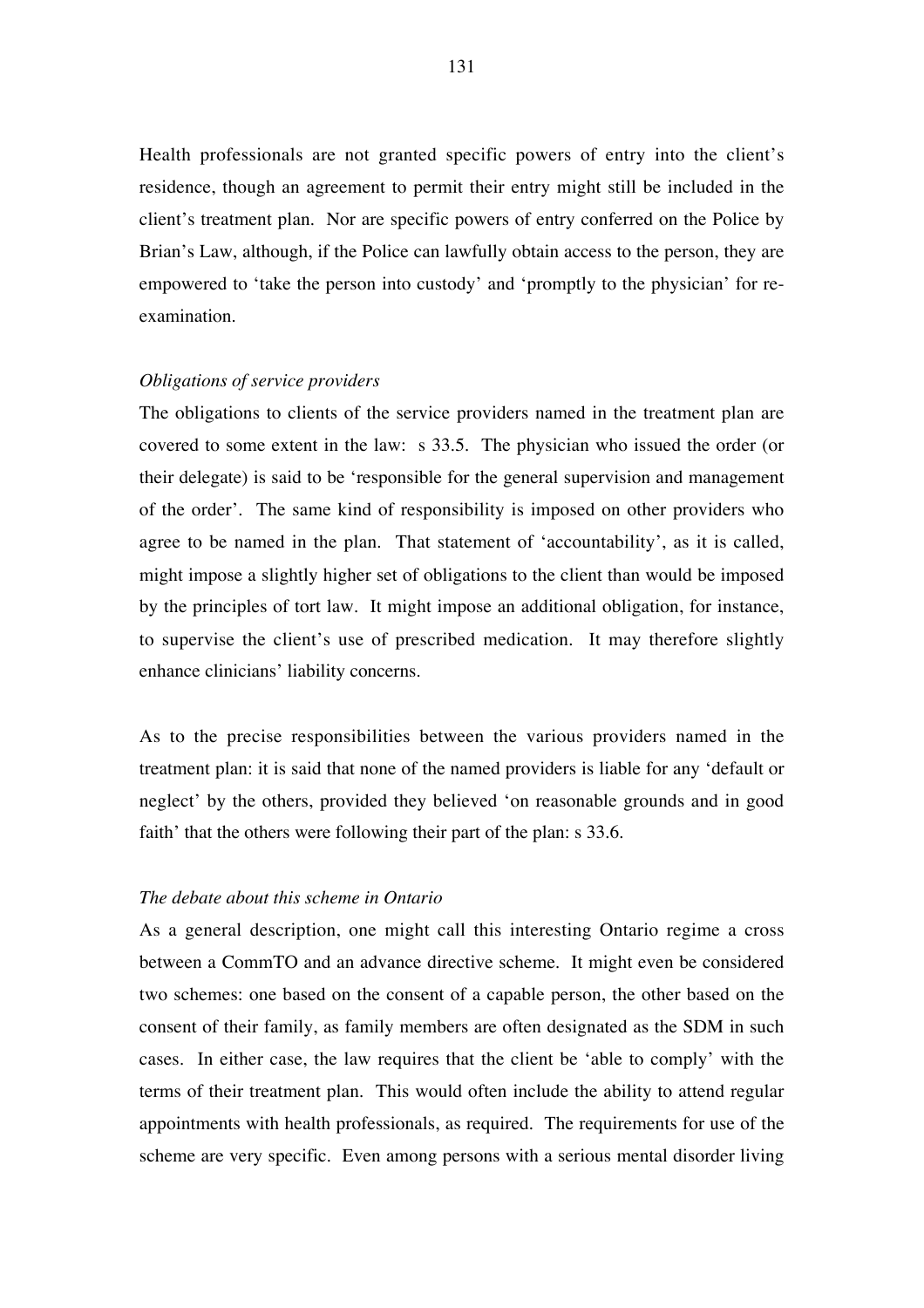in the community, only a small proportion would seem to meet its tightly-drawn criteria.

I was informed that the introduction of this scheme was widely opposed during the law reform process. Opposition came from many community mental health providers, from lawyers who represent involuntary patients, from consumer advocacy groups, and even from the Board of a major teaching hospital. Many considered the scheme was being advanced by the government for the wrong reasons – to reduce violence – which it was unlikely to achieve. It was seen as a 'top-down' development, with no consensus in its favour among health professionals or consumers. The main impediment to adequate outpatient care in Ontario was seen to be lack of community resources, not the absence of powers to enforce outpatient treatment. In addition, the scheme was seen to subvert the contractual model of care to which most health professionals and their clients aspire. In that environment, 'Brian's Law' came into force in late 2000.

# **Early experiences with the Ontario scheme**

It is no surprise, therefore, that this scheme was very lightly used in its early years, even if that has also been the experience in many other jurisdictions when a CommTO scheme has been 'bedding in'. The Ontario government made some effort to promote use of the scheme and some senior psychiatrists launched educational efforts among the health professions. In particular, some additional funding was provided, to help manage the scheme. These funds supported the work of a small network of 'CTO Coordinators', at least in Toronto. These Coordinators were based at the major hospitals. Their main role was to assist clinicians to administer the scheme. Some funding was also directed to Chief Psychiatrists at these hospitals, to be used at their discretion to promote the scheme. In some cases, these funds were directed to clinicians to reimburse the hours they spent in administering the scheme, that could not be billed as direct patient contact time.

Nevertheless, except at a few locations, the scheme did not catch on. Figures provided to me by the overall CTO Co-ordinator for Toronto, concerning this city of some 3-4 million people, show that something between 300 and 500 CommTOs were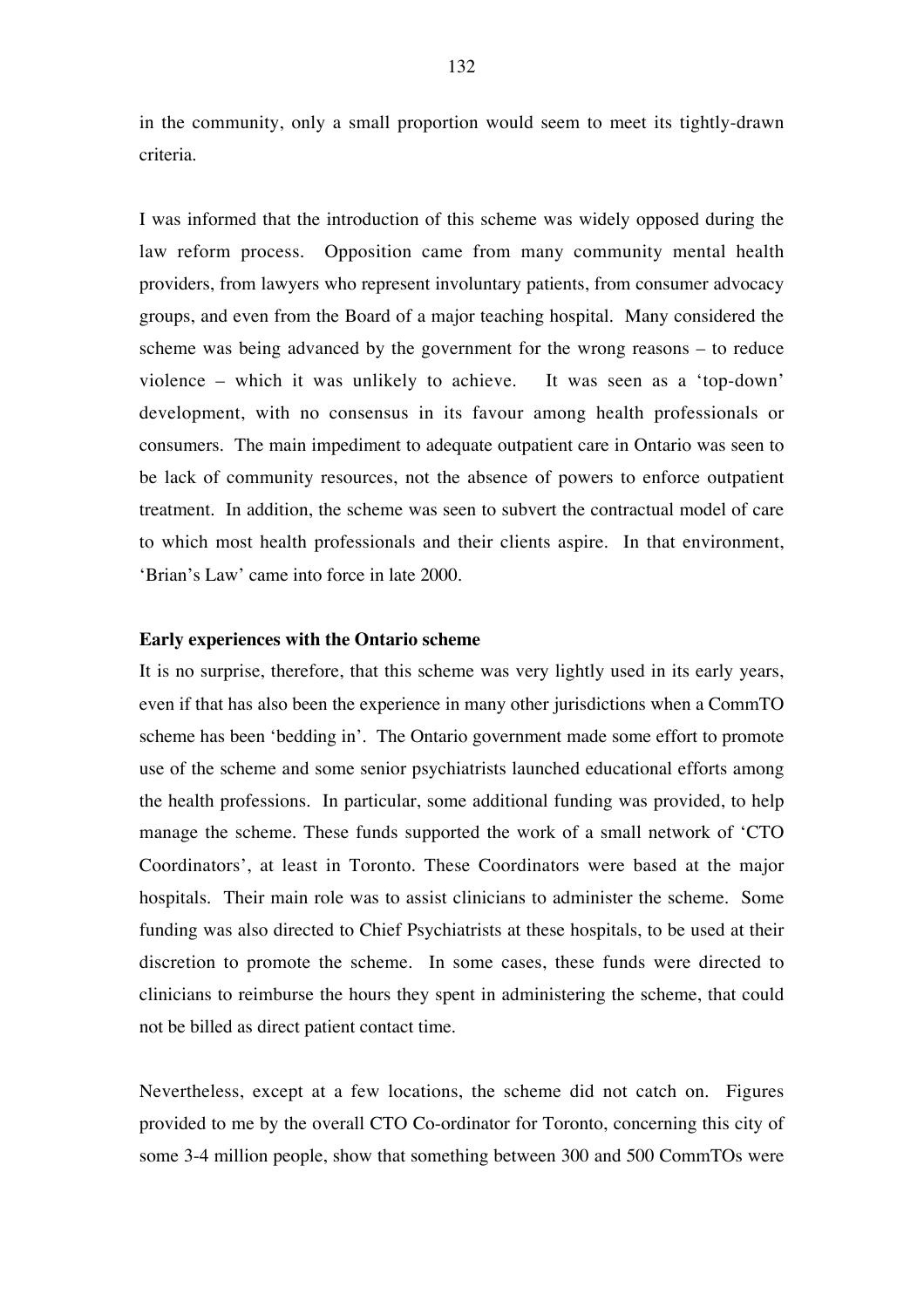issued, for a somewhat smaller number of clients, from late 2000 through to mid-2003: that is, during the first 2.7 years of the regime. Many orders had been renewed once, after 6 months, but most had been allowed to lapse before the annual review hearing was due before the Board.

Consent had been provided by SDMs in slightly more than 50% of cases, although in more than 40% the consent had came from the client. Use of the compulsory reexamination process, to 'enforce' a CommTO, had been rare, occurring in roughly 6% of cases. Roughly two thirds of those under CommTOs in Toronto during this time had a primary diagnosis of schizophrenia, 15-20% a diagnosis of bipolar affective disorder. Roughly half the clients were men and half women.

A major provider of supported accommodation in Toronto had also collated data on 116 people under CommTOs who were living in their facilities. These data showed: 58% of the clients were female; their average age was 42 years; 60% received weekly visits from mental health professionals; 29% received more frequent visits; 73% had a diagnosis of a schizophrenic disorder, and 25% bipolar affective disorder; 58% had personally consented to the CommTO.

By late 2003, some dozens of CommTO review hearings had been held before the Board. Some early hearings lasted up to 2 days and were described by some participants as 'highly adversarial'. This appears to have strongly discouraged use of the scheme. These kinds of hearings were considered a 'virtual discharge mechanism' by one clinician who used CommTOs quite frequently, because physicians could not possibly allocate to them such a lengthy period of time. The clinicians therefore routinely discharged clients from CommTOs before the hearing was due. Nevertheless, in the great majority of cases, the extension of the CommTO had eventually been confirmed by the Board.

How are we to assess the overall impact of this new regime on the delivery of mental health services in Toronto? Some hundreds of CommTOs, issued over 2.7 years, is not an insignificant level of use for the early life of a narrowly-focused regime. Referrals to the CTO Coordinators had been steadily increasing. By 2003, CommTOs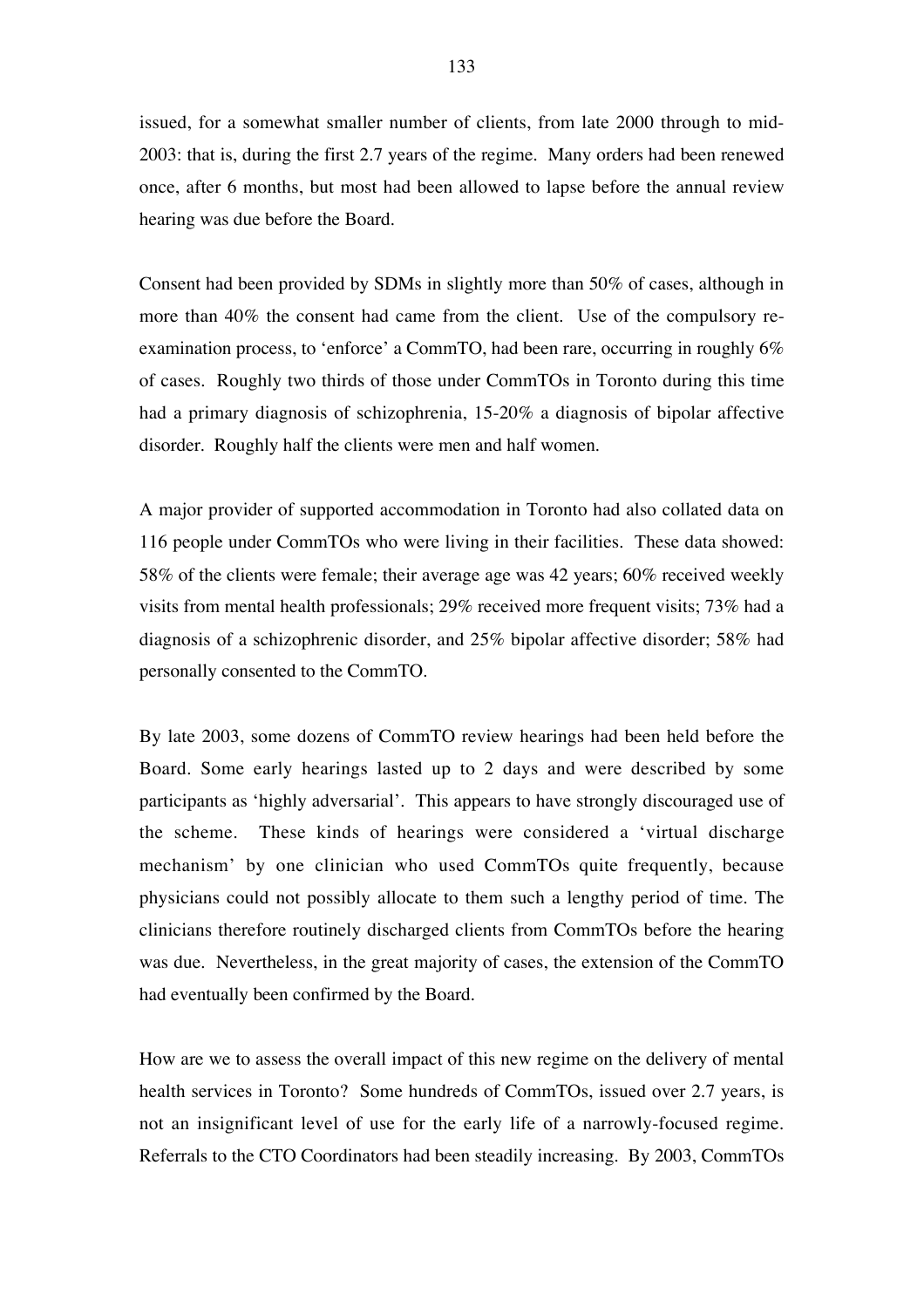were being actively used by psychiatrists at 4 or 5 major hospitals in Toronto and considerable success was being claimed in individual cases. But it would still be hard to argue that use of CommTOs at that level could make a significant difference to the delivery of mental health services in a city the size of Toronto. The marginal character of the regime to service delivery was therefore accepted by those interviewed.

The reasons advanced by professionals for light use of the regime were:

• the very specific legal criteria for its use, which precluded its extension to many of the most severely mentally ill, who would not be not 'able to comply' with the terms of the treatment plan, especially attendance at outpatient appointments

• the orders were widely viewed as 'toothless' and impossible to extend beyond a year due to the length of the review board hearings

• there was a strong *perception* among clinicians that the use of CommTOs carried a 'high administrative load', despite the assistance available from the Coordinators

• multiple consultations might be required, with many independent service providers, to put together a treatment plan

• many community care providers would not participate or agree to be named in the plan

• the frequency of cross-cultural issues, and language barriers, in clinical practice in Toronto, discouraged complex negotiations with clients and their families

• the process for revoking community status was seen as particularly demanding

• lack of coordination between hospital and community providers could prevent rigorous enforcement of the scheme, as, when a client's recall to hospital was required, no bed could be found

• the consensual nature of the order meant 'the client can withdraw the next day', despite the efforts made.

I interviewed the CTO Coordinator and several clinicians at the hospital in Toronto where CommTOs were being used most frequently. In their view, they used CommTOs more frequently than at other hospitals because:

• the Chief Psychiatrist at their hospital had actively promoted CommTOs as a necessary clinical tool, and educated others about them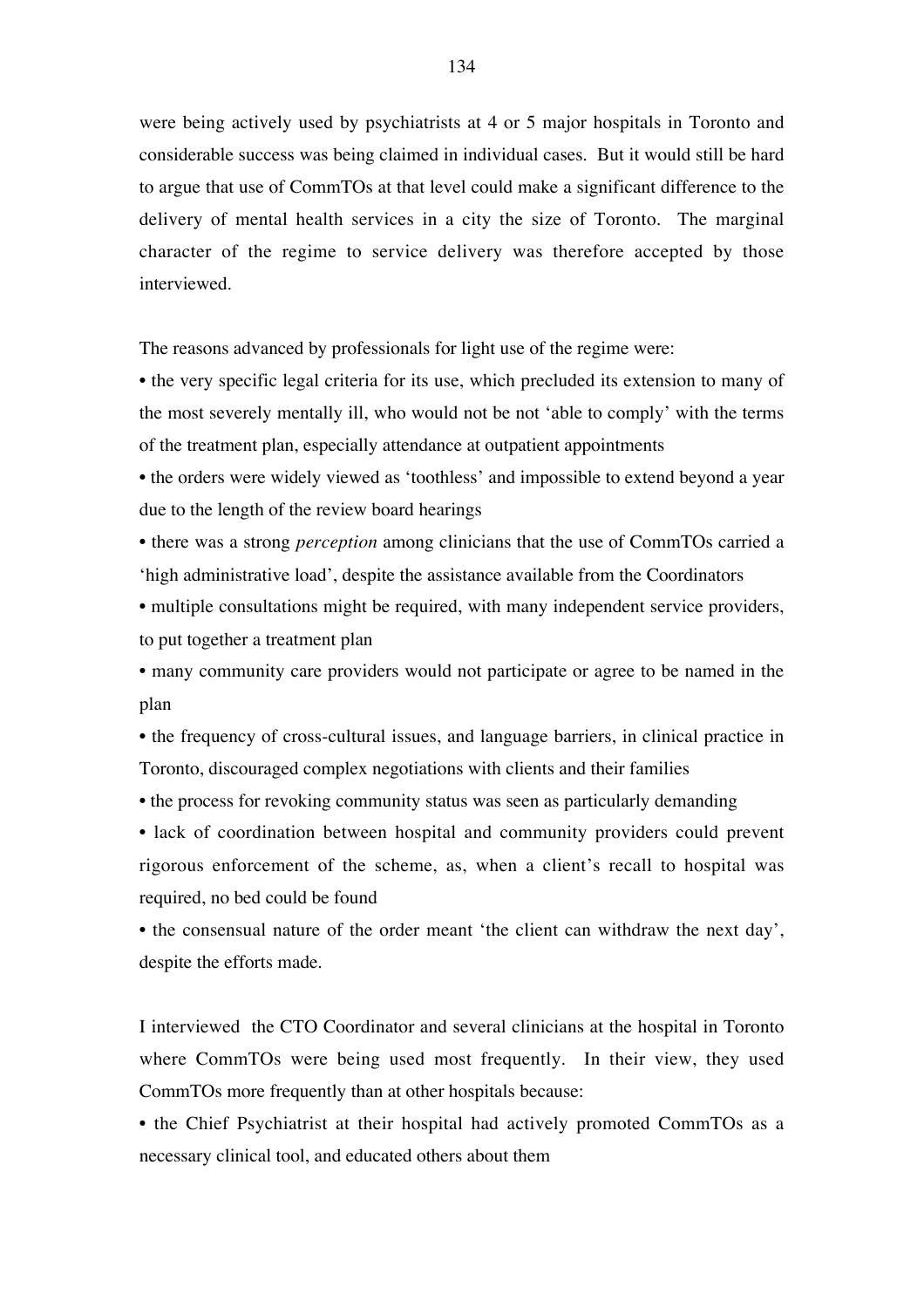• the CTO Coordinator had been well-supported and provided with material assistance by the hospital

• the government funds provided to support the scheme had been distributed to clinicians who used CommTOs

• the hospital had a sufficient range of services available to offer a coherent treatment package to the client, including treatment for substance abuse

• the inpatient and outpatient services of the hospital were well-coordinated

• the clinicians were prepared to use the compulsory reassessment process, to facilitate a client's rapid readmission to hospital, if necessary, instead of the clumsy recall process

• they were prepared to use that reassessment process even if a psychiatrist had to visit the client personally at their residence to examine them there

• the hospital provided a lawyer to assist clinicians at review board hearings, if required.

Under the leadership of senior clinicians, the psychiatric staff of that hospital had made the scheme workable in their service environment. The principal services provided to clients were: case management, medical supervision, and medication administered through outpatient appointments. In addition, a minority of clients were visited at their residence by a community mental health team. Most clients were discharged from the CommTO prior to their annual review hearing before the Board.

These clinicians considered the scheme was particularly useful when used in combination with a range of other controls that could be exercised over the client's life, including control of their finances. They also considered CommTOs were particularly useful when used to place a client in supported accommodation for the first time. By using such a package of controls, a year-long CommTO could be used as a 'bridging device', to bring severely ill people into a structured form of care, who had not previously been in contact with community mental health care.

## **Research on efficacy**

There have been two limited studies of which I am aware concerning the efficacy of the new Ontario scheme. Some research has been conducted by a major provider of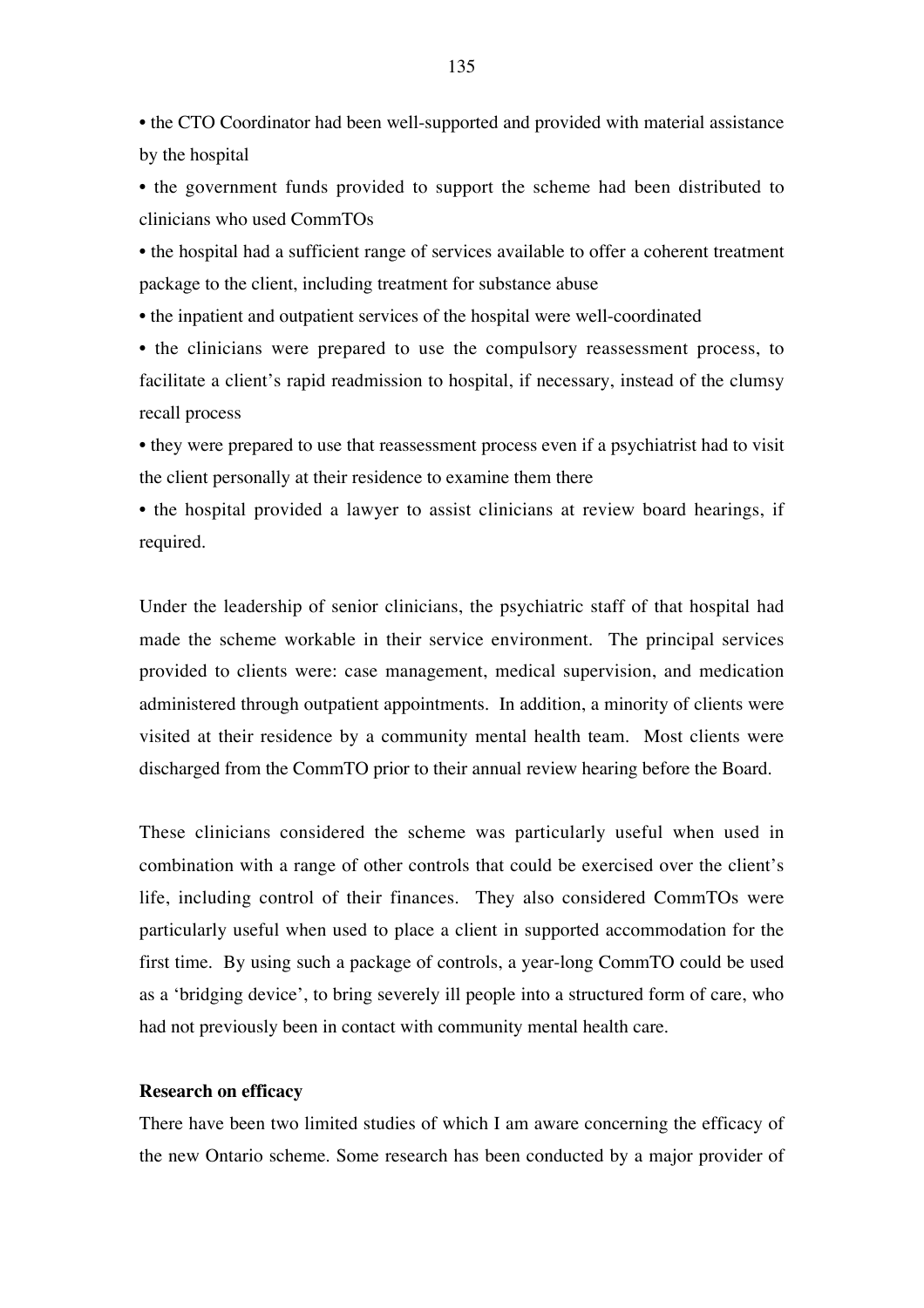supported accommodation in Toronto, which initially opposed the scheme. This research compared the careers of 116 clients who were living in their facilities who had been on a CommTO with the careers of 52 other clients, who had a very similar diagnostic and demographic profile and had received the same case management services.

From this study, the very experienced director of this accommodation and support service, who had not previously favoured CommTOs, concluded that the clients placed on CommTOs had shown significantly reduced rates of admission to hospital while on the order, and had shown better engagement with mental health services even after the order had ended. Although CommTO clients had experienced a greater mean number of hospital admissions than the control group in the 6 months before going on the order, they had a lower mean rate of hospital admissions than the controls when on the order. In effect, as in Power's study in Melbourne, the ranking of the two groups in this regard was reversed by the CommTO.

Their research also found that 88% of the clients in their service who had been placed on a CommTO had never been successfully connected to a community mental health service before. In the view of the Director of this organisation, clinicians in Toronto were choosing clients for CommTOs 'very carefully due to the high opportunity costs'. They appeared to be selecting people who were not previously connected to community mental health services. Once connected, and receiving case management, such clients were likely to have good health outcomes. Nevertheless, his organisation would only cooperate with use of CommTOs if the clients 'were prepared to open the door'.

The first published research on the Ontario scheme comes from Ottawa (O'Brien and Farrell, 2004). A small 'mirror-image' study was conducted of the careers of 25 clients issued with CommTOs from the Royal Ottawa Hospital. Their mean age was 45 years; 60% were men; 72% were single and never married; virtually all lived on social assistance; 72% had a diagnosis of a schizophrenic disorder, and 8% bipolar disorder. They showed high rates of concurrent substance abuse. This is a similar profile to that of groups of patients under CommTOs in Australia. In this Ottawa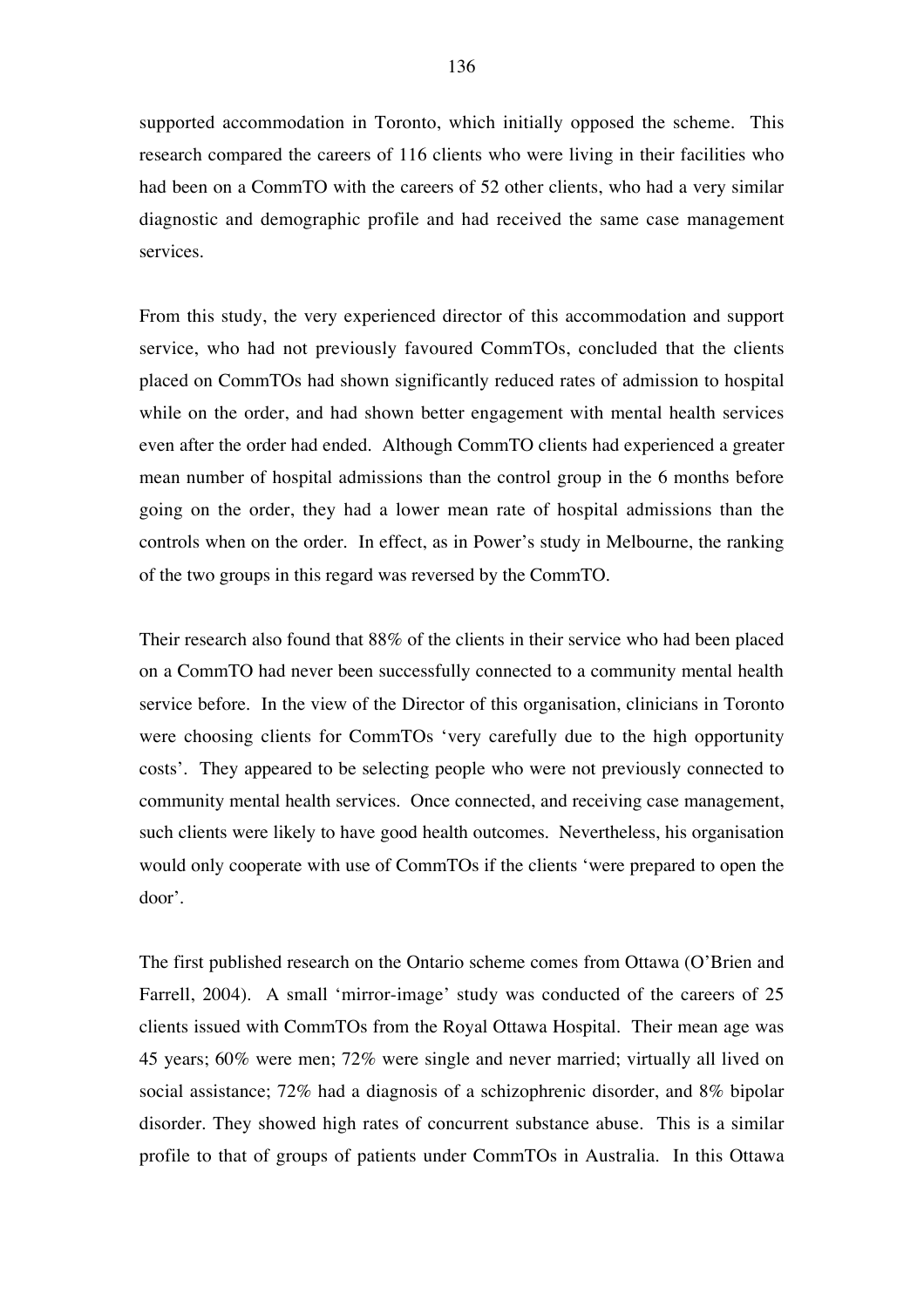sample, consent had been given to the CommTO by the client in 44% of cases, and by SDMs in the remainder. No patient in the sample had chosen to contest the order before the Board.

A study of these clients' careers in the year before and after going on the CommTO showed:

• a 'significant decrease in the number of hospital admissions'

• a 'significant increase in the range of services used by patients'

• a 'marked increase' in 'the number of patients in supported housing arrangements' (at 172-173).

## **Discussion**

Ontario's CommTO regime was still 'bedding in' when I visited Toronto in 2003. The pattern of its use may evolve, particularly as community mental health services become more widely available in the city. Its use may increase over time, as clinicians become more confident in its administration, especially if larger studies of client outcomes show positive results. Use of CommTOs has increased steadily in Australia, especially as hospital bed numbers have declined.

The small number of clients placed under the Ontario scheme appear to be a highly selected group. From the limited information available to me in 2003, it seems they have a somewhat different profile than the patient samples studied in Australia, where involuntary patients are placed under less consensual and more enforceable CommTO schemes. In Toronto, at least, there seems to be a higher proportion of women in the client group, a higher proportion with bipolar affective disorder, and a higher level of linkage of these clients to supported accommodation. The position may be somewhat different in Ottawa. It was suggested to me that the lower proportion of men under CommTOs in Toronto may be a reflection of the number of men being processed through the forensic system in that city.

CommTOs may therefore be used in a distinctive way in Toronto. This pattern may be linked to the quasi-consensual nature of the regime, to the order's de facto maximum term of 1 year, to the developing character of community mental health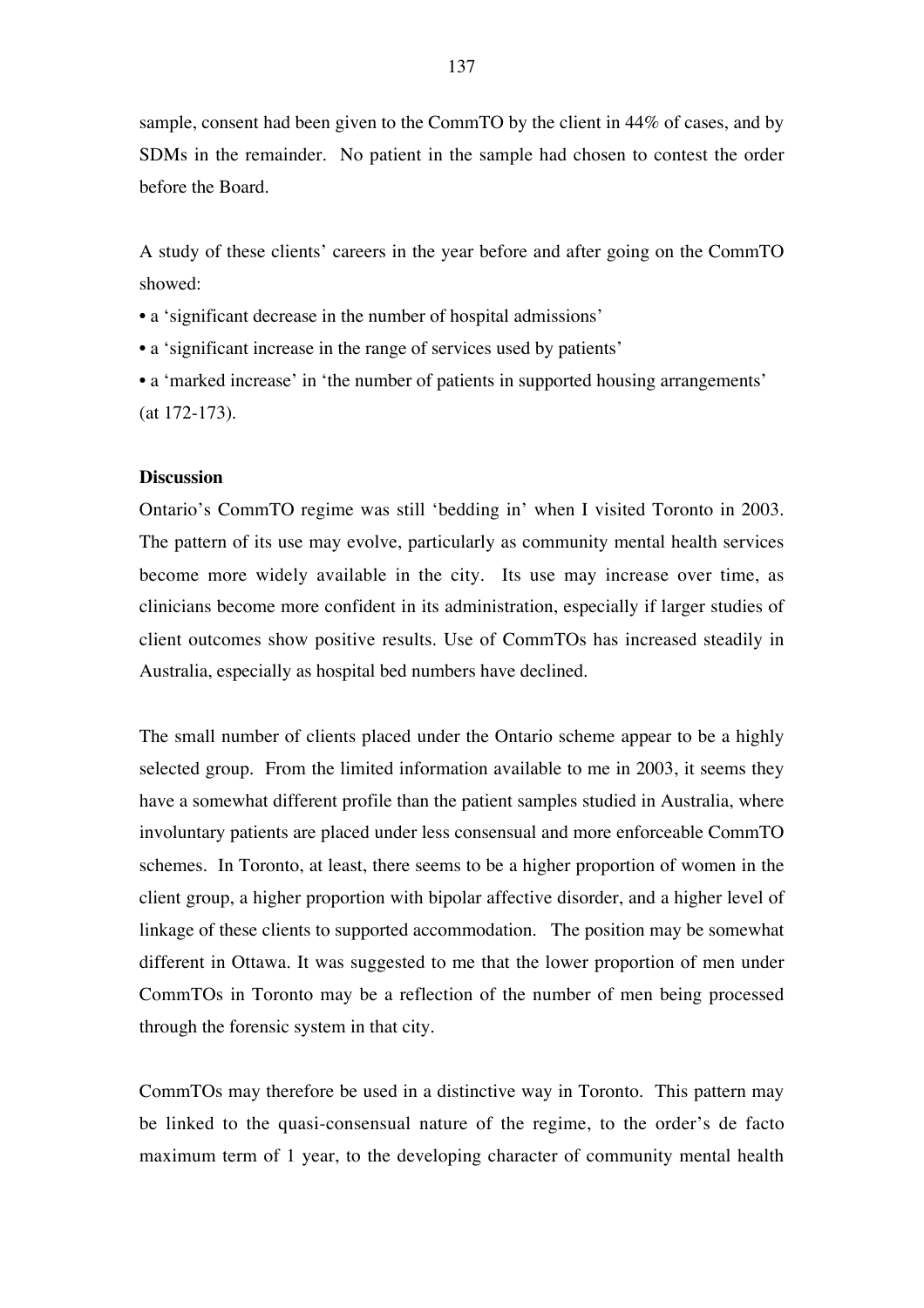services in the city, and to the absence of a prior mechanism to link discharged patients in a sustained fashion to outpatient services. CommTOs seem to be used in Toronto particularly to link people to a community service who have had several recent admissions to hospital, but who have not been linked to a community service before. They are also used to place such clients in supported accommodation. The clinicians seem to believe that linkage could not be successfully achieved by other means.

It is perfectly plausible, in those circumstances, that the outcome for the client will be positive. For the members of this group at least, the clinicians seem to believe that the likely benefits of CommTOs outweigh the administrative 'hassles' involved. Once the client has been successfully connected to the service, the order can be allowed to lapse at the end of the year. This use of the regime seems entirely consistent with the stated aims of Brian's Law.

On the other hand, CommTOs seem to be used less frequently for long periods in Toronto, compared with the position in Australasia. They may also be used less for younger men with serious mental illness and concurrent substance abuse, the group upon whom they seem to be particularly focused in Sydney, a city not unlike Toronto. The members of this group may be less willing to go on a CommTO voluntarily, or their relatives be less willing to consent on their behalf, or they may not be considered suitable clients for a supported accommodation service. They may therefore not be selected very often as candidates for CommTOs by clinicians in Toronto, even though they may pose a greater threat than other mentally disordered persons to 'community safety'. They may not then receive sustained treatment for their mental illness, except within the forensic system, or under threat of imprisonment.

It is questionable whether the cycles of under-treatment and over-confinement that is typical of that approach really promote the personal autonomy of people with serious, recurring mental disorders that are considered to require continuing medication. On the other hand, it must be conceded that the use of CommTOs with this group is not well-established by the research. Power's study in Melbourne suggests, in fact, that CommTOs are *least* likely to be effective with this group (Power, 1998).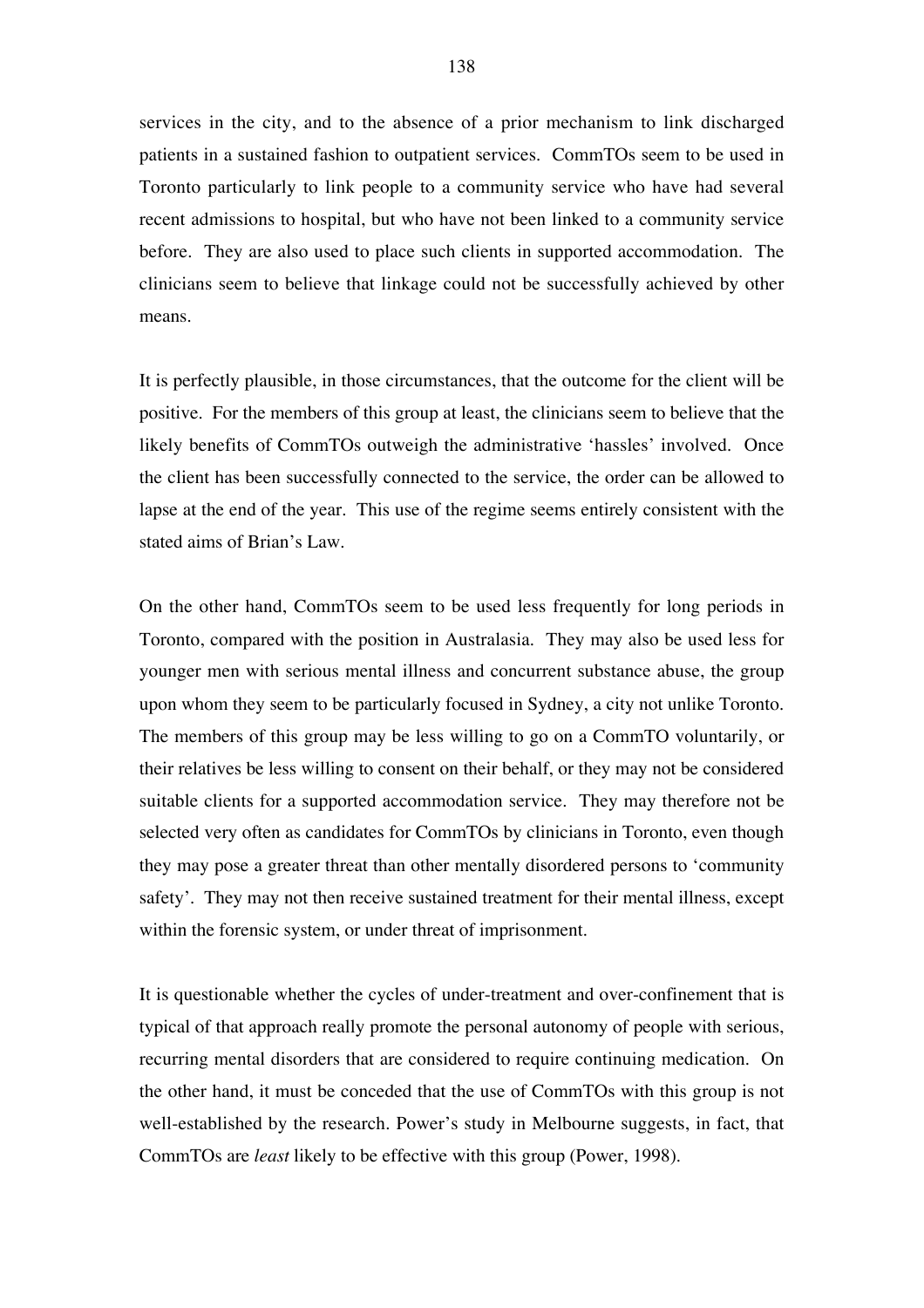In the large cities of eastern Australia, it seems that more effort may be made to manage such difficult clients under civil mental health legislation, using mobile community mental health teams. These teams usually operate out of suburban community mental health centres rather than hospitals, and their members are usually the salaried employees of a public sector mental health service. They can rely, perhaps, on more enforceable CommTO schemes than would survive constitutional scrutiny in Canada. They also encounter less demanding review board hearings and financial reimbursement issues do not pose a major barrier to their work. Long-term use of a CommTO is therefore viable. Even so, relatively high rates of mental illness are encountered in the criminal courts in Sydney.

The quasi-consensual CommTO regime that has been enacted in Ontario, within the constitutional limits prescribed by Canadian law, may work well with some clients, but it may not be reaching the most treatment-resistant clients of all.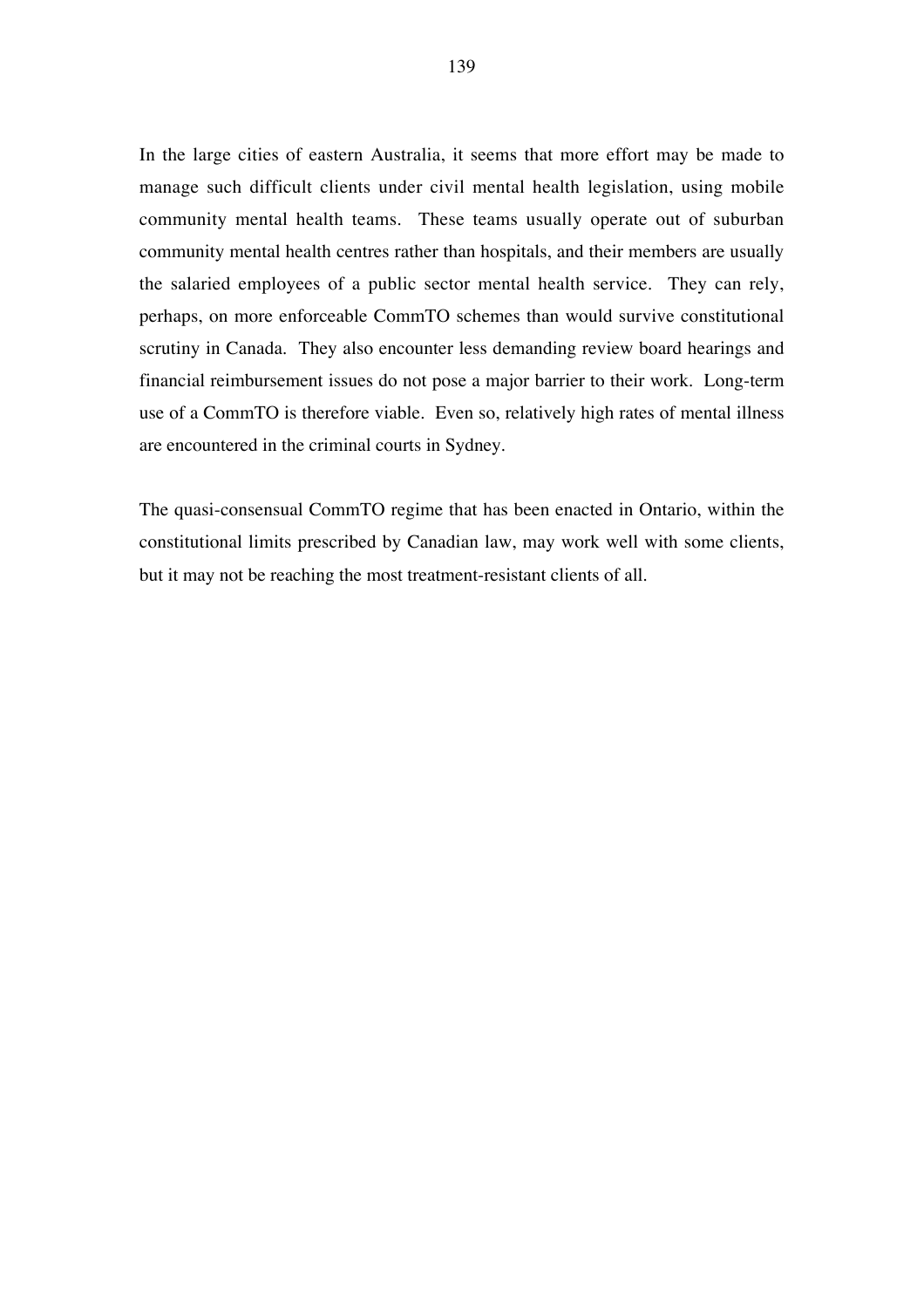# **Chapter 9 Conclusions**

So, what conclusions can be drawn from this comparative study, bearing in mind the limitations of its methods and the significance of the context in each jurisdiction for the design and implementation of a CommTO scheme?

# **The common issues confronted**

What this study has shown above all is the similarity of the issues being facing in the different jurisdictions as they grapple with the concept or the operation of an involuntary outpatient treatment scheme.

First, there is the *constitutional issue* whether a CommTO regime *can be lawfully enacted*, in a particular jurisdiction, in light of any limits imposed on the legislative powers of its parliament by an entrenched bill of rights, or by directly enforceable international human rights norms. Entrenched constitutional arrangements of that kind may affect the content of any CommTO legislation that is enacted, and the content of the legislation will then affect the manner in which it is used. Major dilemmas can be posed for legislators in these constitutional circumstances. On the one hand, they may wish to enact a clearly enforceable CommTO scheme, but that scheme might then be declared unconstitutional by the courts, which might place greater emphasis than the legislature on the autonomy or privacy interests of the patients concerned. On the other hand, if a less enforceable CommTO scheme was enacted instead, that scheme might not be declared unconstitutional, but nor may it confer sufficient powers of treatment on health professionals to give them the confidence to use the scheme. This dilemma has been faced by many governments in Europe and North America in recent years. It is not faced so acutely in Australia or NZ, where the powers of parliaments to enact legislation are not controlled directly by entrenched human rights norms. This is a major difference between the legal situations in Europe and North America, and Australasia. It is may be the key factor explaining why CommTOs are used so actively in Australia and NZ.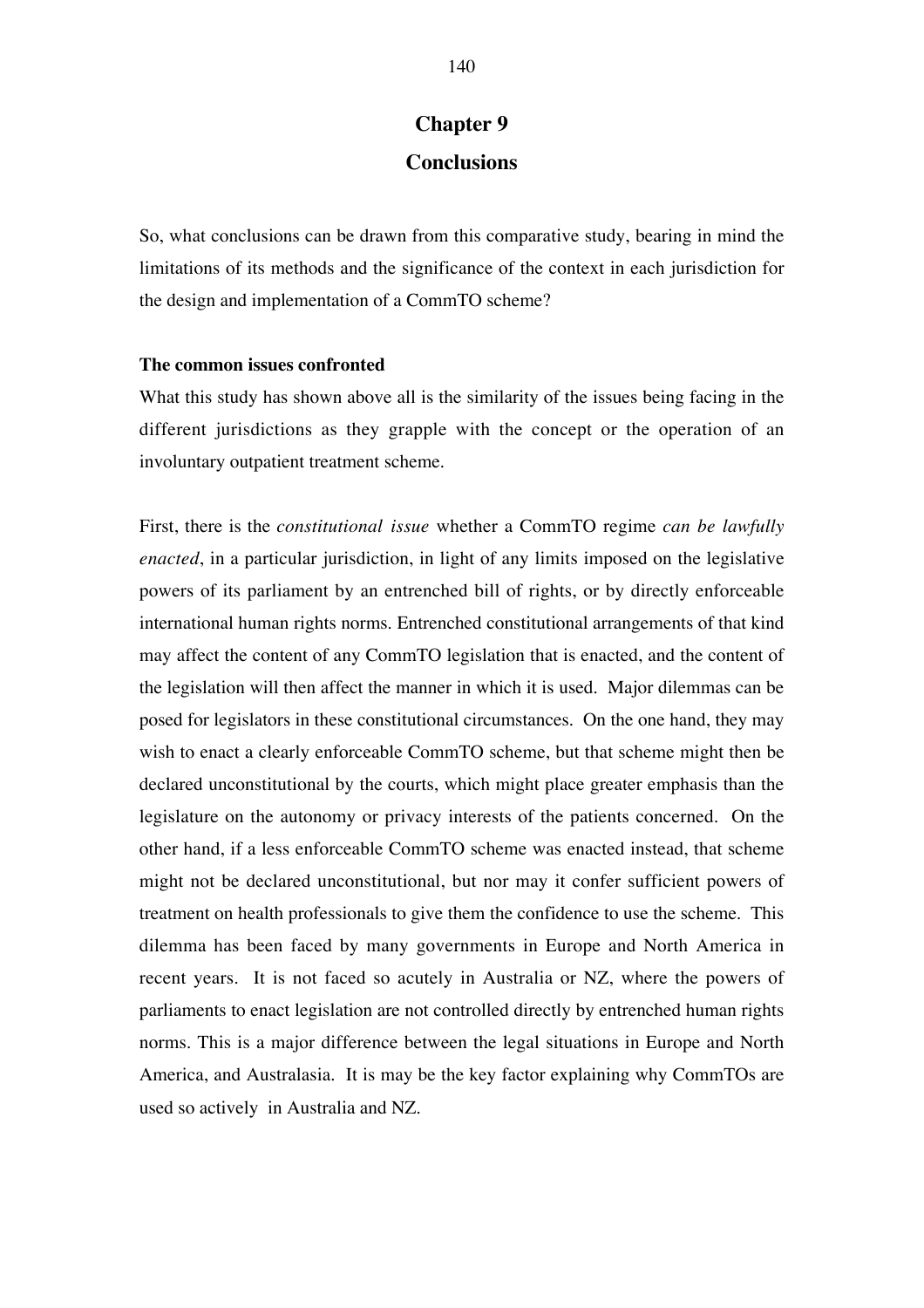Closely related *ethical issues* then arise concerning whether CommTO legislation *ought to be enacted* at all. The central dilemma here concerns the degree of emphasis that should be placed on the right to refuse treatment of people with serious mental disorders and a history of non-compliance with outpatient care, who are the most likely candidates for treatment under the scheme. How is the right of those persons to be left alone by the mental health services to be assessed against the advantages, for them and others, of their involuntary treatment under the scheme?

A third issue is whether a CommTO scheme *will be enacted* in any jurisdiction in which it is proposed. This is pre-eminently a *political issue*, concerning the factors that influence the legislature's will to enact the scheme. The critical factors here seem to be: the reigning political culture, and the degree of emphasis it accords to the 'negative' and 'positive' rights of the mentally ill; the balance of power in the political process between the relevant interest groups, particularly professional groups and organisations representing consumers and families; the extent of the change proposed from the existing mental health legislation; and the perceptions of the government concerning the wider society's demands. There seems to be more trust in government, and in the mental health system, in some jurisdictions than others, and in some places the political climate has been affected by particular tragedies, involving the death of patients discharged to the community, or the death of others at their hands. Above all, it seems to be the interaction between these factors and the constitutional arrangements in a particular jurisdiction that establishes the specific climate for law reform. The complexities and uncertainties that interaction can generate are well-illustrated by the current law reform process in England and Wales.

A fourth set of issues concerns *the detailed design of any CommTO legislation that is proposed*. These are the *legal issues* that have been the principal focus of this report.

Finally, a series of *empirical issues* arises concerning *the operation of any established CommTO regime*. To understand how that regime operates in practice we need to know: the categories of patient for whom it is used; the services they receive; the consequences of their treatment; the frequency of its use; and how that regime interacts with other social systems, like the criminal justice system. Unless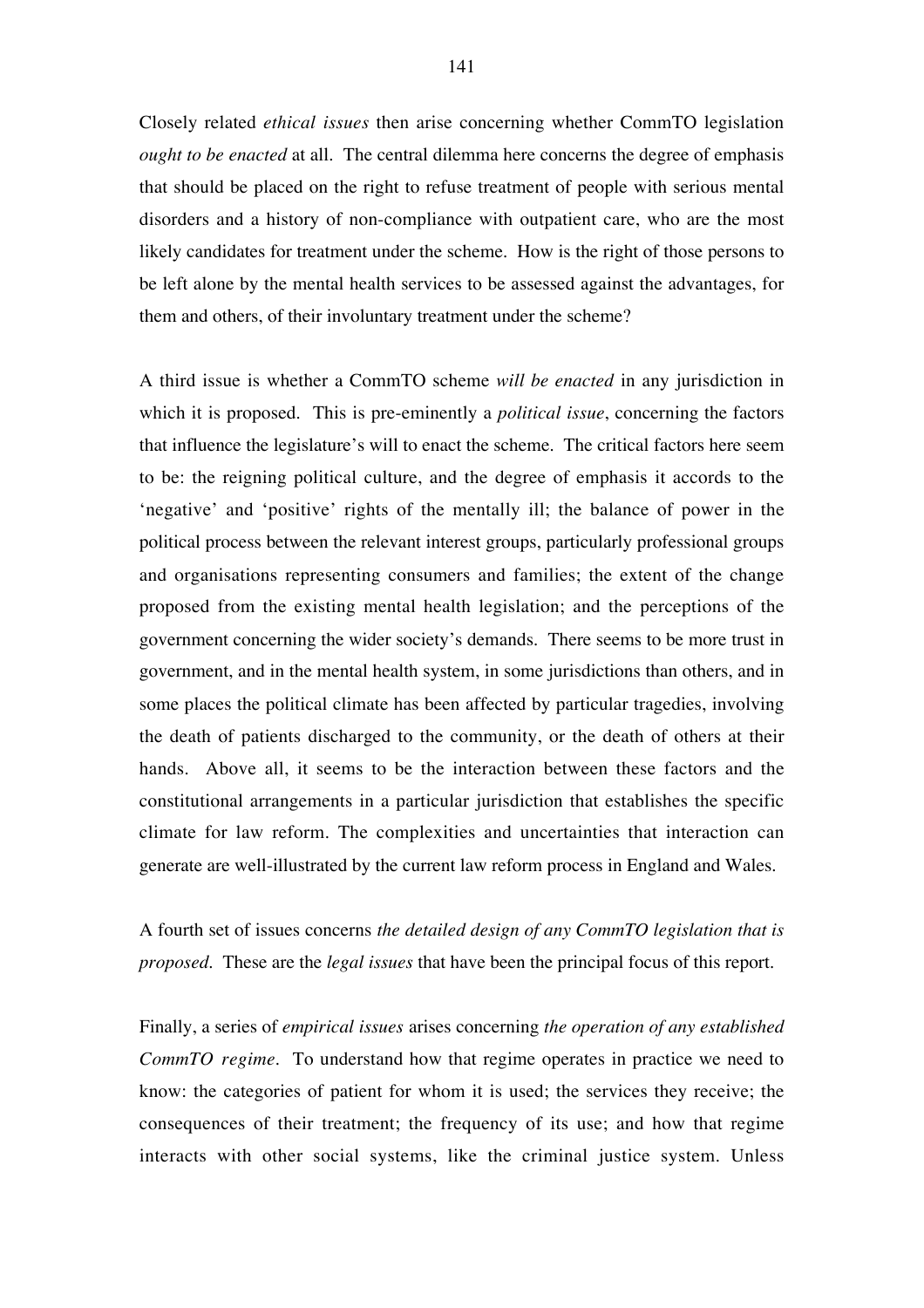information is collected regularly on these matters, it will be very difficult to reach an informed assessment of the value of any particular CommTO scheme. Unfortunately, because much of this information is not regularly collected, many judgements about CommTO regimes are being made in the dark.

What this study has revealed, above all, is the relevance of these issues across the jurisdictions studied, despite the different environments in which those issues must be resolved.

In the remainder of this chapter, an attempt is made to draw more specific comparative conclusions on the issues most central to this study: the design of CommTO schemes, patterns in their operation, and potential explanations for the varying rates at which they are used.

# **The major fault-lines in the design of CommTO legislation**

Study of the legislation has revealed the complex choices faced by a legislature in the design of a CommTO scheme, from its central concepts and powers, to the detailed criteria for decision-making at specific points in the process. The two issues of principle that seem most troubling are the role of competency (or capacity) principles in the criteria governing use of involuntary outpatient care, and the precise powers of health professionals to enforce outpatient treatment.

#### *The role of competency (or capacity) principles*

Here the main question is whether the involuntary psychiatric treatment of a person who retains their competence to consent to treatment (or their capacity; the terms are interchangeable) should ever be permitted under a CommTO regime. The trend in the North American jurisdictions, and in some parts of Europe, is to apply to psychiatric treatment the same rule that is applied to other forms of medical care: that only an incompetent patient may be treated without their consent. In Switzerland, Ontario and many states of America, this rule is applied even to the psychiatric treatment of patients lawfully placed under mental health legislation, including patients under CommTOs. Adherence to this principle may even be considered a constitutional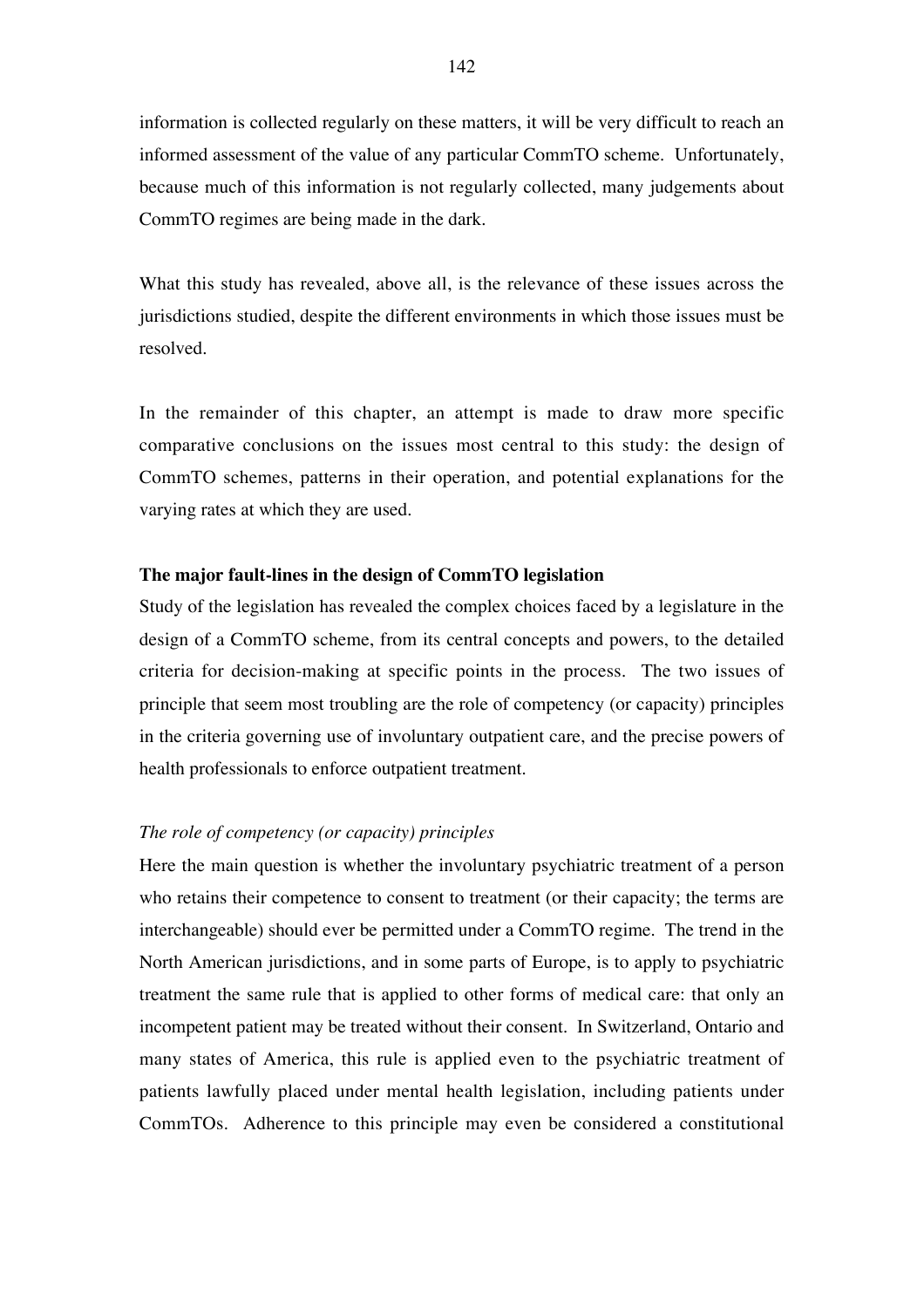requirement in some jurisdictions, one that is necessary to protect the entrenched liberty or privacy interests of the patient.

Applying this rule to all forms of medical treatment reflects the central role of autonomy and competency principles in contemporary health care ethics; it recognises that *non-psychiatric* treatment is already covered by competency principles, even in the case of patients who are simultaneously being treated for mental disorder under the Mental Health Act; and it removes the suggestion that the law discriminates against mentally disordered people when it applies less favourable rules to psychiatric treatment than are applied to other forms of medical care.

The main practical effect of applying this competency (or capacity) rule in the mental health context is to prohibit the involuntary psychiatric treatment of a patient under the mental health legislation who regains their competence and then refuses further treatment. In addition, it requires clinicians to assess the competence of such patients on a regular basis, to ensure competent patients are not being treated without their consent.

These issues are particularly relevant to the provision of involuntary outpatient care. Involuntary outpatients are considered well enough to live outside hospital, and they often remain under CommTOs for long periods of time. Some may lack the competence to consent to psychiatric treatment throughout their time under the order, but not all will. Some will no doubt regain their competence to consent while still under the CommTO regime, or their competence will fluctuate during their involuntary care. The right of these latter groups of patients to refuse further psychiatric treatment, when they regain their competence, is the principal fault-line dividing the CommTO statutes in North America from those in force in Australasia and proposed in the UK.

In North America, the general position is that psychiatric treatment cannot be provided without consent to a competent patient, even a patient who is already under a civil commitment scheme. This is not the legal position in Australasia, nor will it be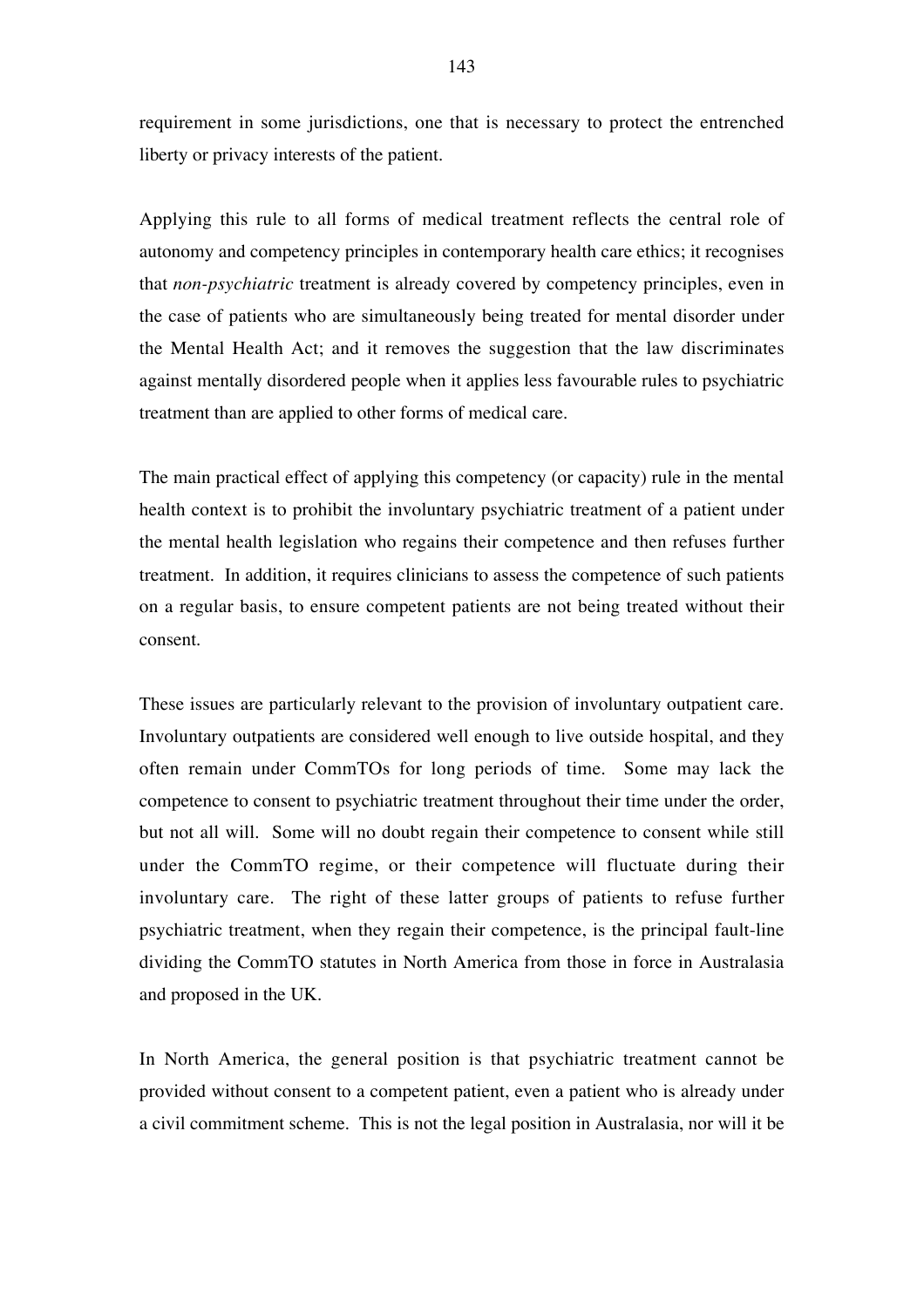the position in Scotland, England or Wales if their CommTO schemes are implemented in the form in which they are currently proposed.

Under the Australasian statutes, the general position is that psychiatric treatment may be provided without consent to a patient for as long as they remain lawfully under the CommTO scheme. To remain lawfully under it, the patient must continue to be mentally disordered in the necessary sense, and they must continue to present one of the necessary threats of harm. No doubt many patients who meet those criteria would also be found to lack the competence to consent to their psychiatric treatment, if that matter was specifically assessed. But the resumption of an involuntary outpatient's competence does not suspend the responsible clinician's authority to treat that patient without consent, in Australasia, as a matter of law. The patient's resumption of competence would be an important *ethical* consideration for the clinician, who may choose not to treat the patient without their consent, but *no direct link is established in the law* between an involuntary patient's competence and their right to refuse psychiatric treatment. Nor does the return of the patient's competence trigger an immediate right to discharge from the CommTO scheme. In short, the Australasian (and UK) mental health statutes are not based on competency principles. They are based on the twin concepts of mental disorder and the continuing threat of harm.

That position has its own advantages, of course. It permits the continuing treatment of patients with severe and continuing mental disorders, whose competence may fluctuate, but for whom a sustained course of medication may be thought required. The condition of such patients may be viewed in a longitudinal manner, taking into account their full psychiatric history and their likely prognosis if treatment were withdrawn. An explicitly predictive and preventive approach to their treatment is authorised, and that approach may provide greater opportunities to stabilise their condition and to establish a proper structure for their long-term community care. In the long run, that approach may be thought to promote a person's liberty and privacy interests more effectively than allowing them to pass repeatedly through the 'revolving door'.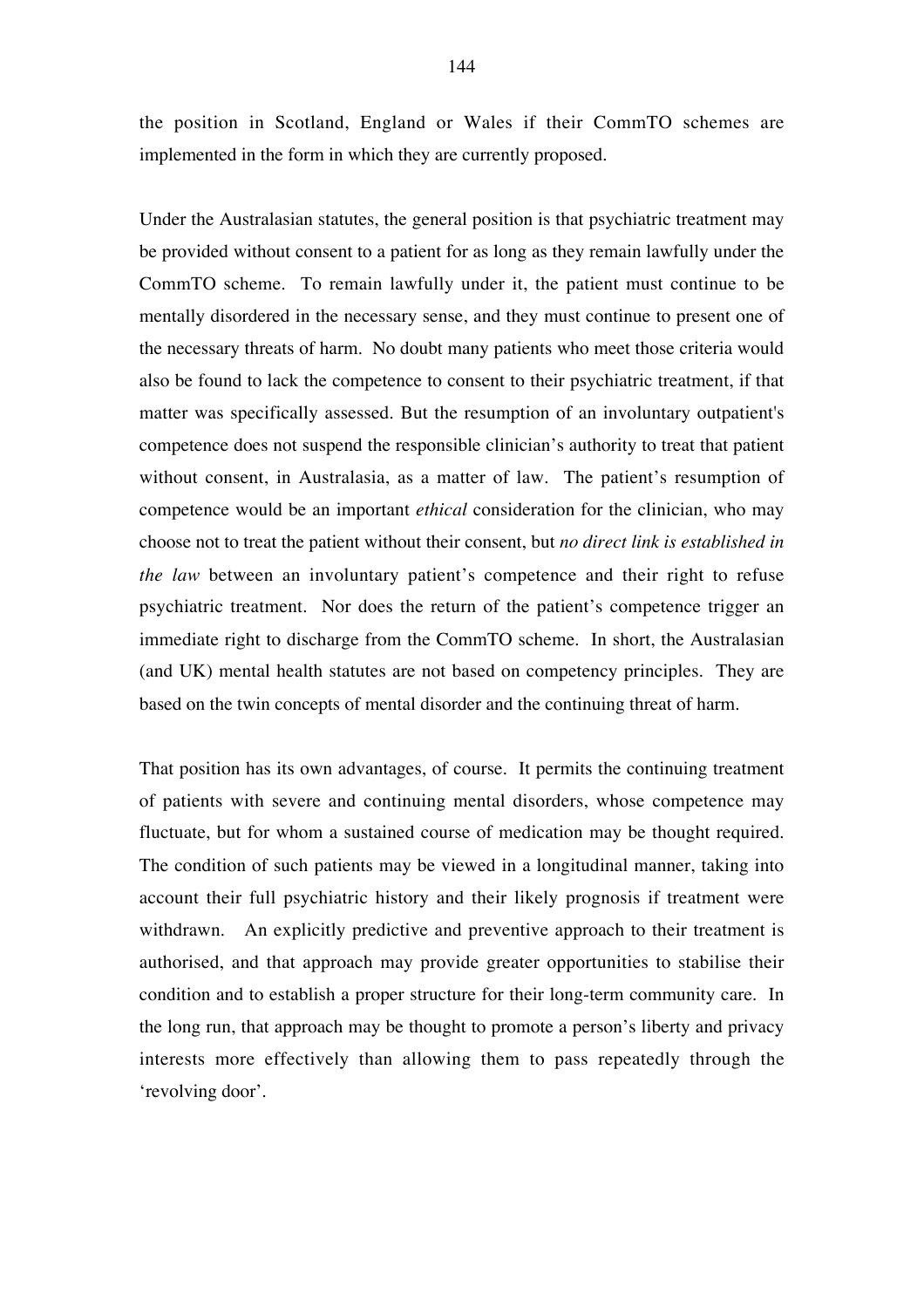The pre-eminent question of principle facing the various jurisdictions in Australasia and the UK, therefore, is whether that 'clinical' approach to treatment without consent in psychiatry (as it might be called) should continue to prevail, or whether the North American approach, which draws more heavily on legal and bioethical reasoning, should be adopted instead, to recognise more firmly a competent person's autonomy over their mental health care.

If the North American approach was adopted, it might significantly reduce both the *rate* of use, and the typical *length* of use, of the Australasian CommTO schemes. Those changes would in turn put pressure on other social systems, and greater use might be made of the criminal justice system as an alternative means of social control.

The position likely to be adopted on these questions in England is perhaps the most critical from the Australasian point of view. Many core principles of Australasian mental health law have been derived from English models in the past. So if competency (or capacity) principles were to be adopted in English mental health law, perhaps under the influence of developments in European human rights law, that change might tip the balance in the same direction in Australasia. It is therefore highly significant for Australasia that the adoption of competency principles into mental health legislation has not been accepted by the British government so far. The adoption of such principles was recommended by the Expert Committee convened to review English mental health law in the early stages of the law reform process (Richardson, 1999). But that recommendation was not accepted by the British government when it placed its own Draft Mental Health Bill before the UK Parliament in 2004. Nor has the right to refuse psychiatric treatment of every competent patient (including those lawfully placed under a civil commitment scheme) been clearly recognised as an overriding requirement of European human rights law.

It is understandable that the incorporation of capacity principles within mental health legislation has been resisted by the British government, in light of the difficulties those principles may pose to the sustained treatment of people with severe but fluctuating mental conditions. Permitting an involuntary patient to refuse medication immediately, if they temporarily regain their capacity, may, in some cases, prevent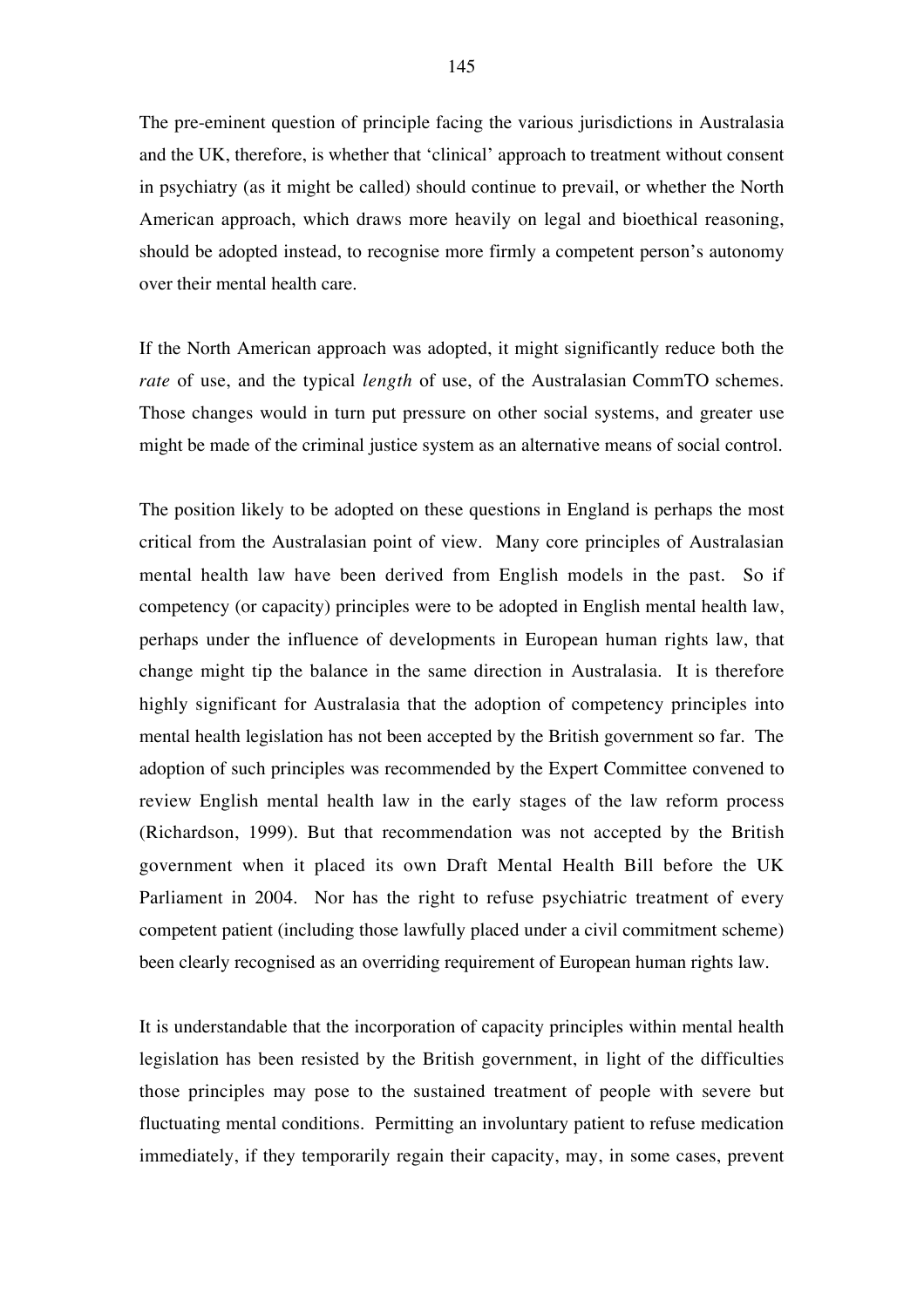that person receiving a sustained course of treatment at all, even if their condition poses a serious threat of harm to their safety, or that of others, and even if their condition might improve substantially if they could be treated effectively for a reasonable period of time. It may simply not be safe or viable to stop and start a person's medication regime as their capacity (and therefore their right to refuse treatment) fluctuates from time to time. This is the ongoing dilemma posed by the application of capacity principles to people with severe but fluctuating mental conditions.

This problem must be taken seriously, but it does not necessarily follow that there is no room for capacity principles in mental health legislation. They could still be included within the legislation in modified form: that is, in a form that would recognise their importance to the law of consent to treatment as a whole, but would also acknowledge the difficulties likely to arise from their inflexible application in the mental health field. An intermediate position may still be found that is widely acceptable. One such position is the 'substantially impaired capacity' test that was included in the new Scottish legislation after a comprehensive consultation process.

# *The 'substantially impaired capacity' test*

On the recommendation of the Millan Committee, the new Scottish mental health legislation has added the criterion of substantially impaired capacity to consent to treatment for mental disorder to the fundamental criteria governing all involuntary interventions under the Act. This approach has much to commend it, in my view. Adoption of this new standard would incorporate capacity principles within the legislation, as a general standard governing both detention and treatment, but capacity principles would be included within the legislation in a modified form: that is, the person's capacity would only have to be 'substantially impaired'. This is a more flexible approach than incorporating a 'pure' capacity test. It may therefore surmount many of the difficulties associated with the application of capacity principles to patients with severe but fluctuating mental conditions.

The 'substantially impaired capacity' test retains some advantages of the 'clinical', or longitudinal, approach to assessing a person's need for mental health care, because its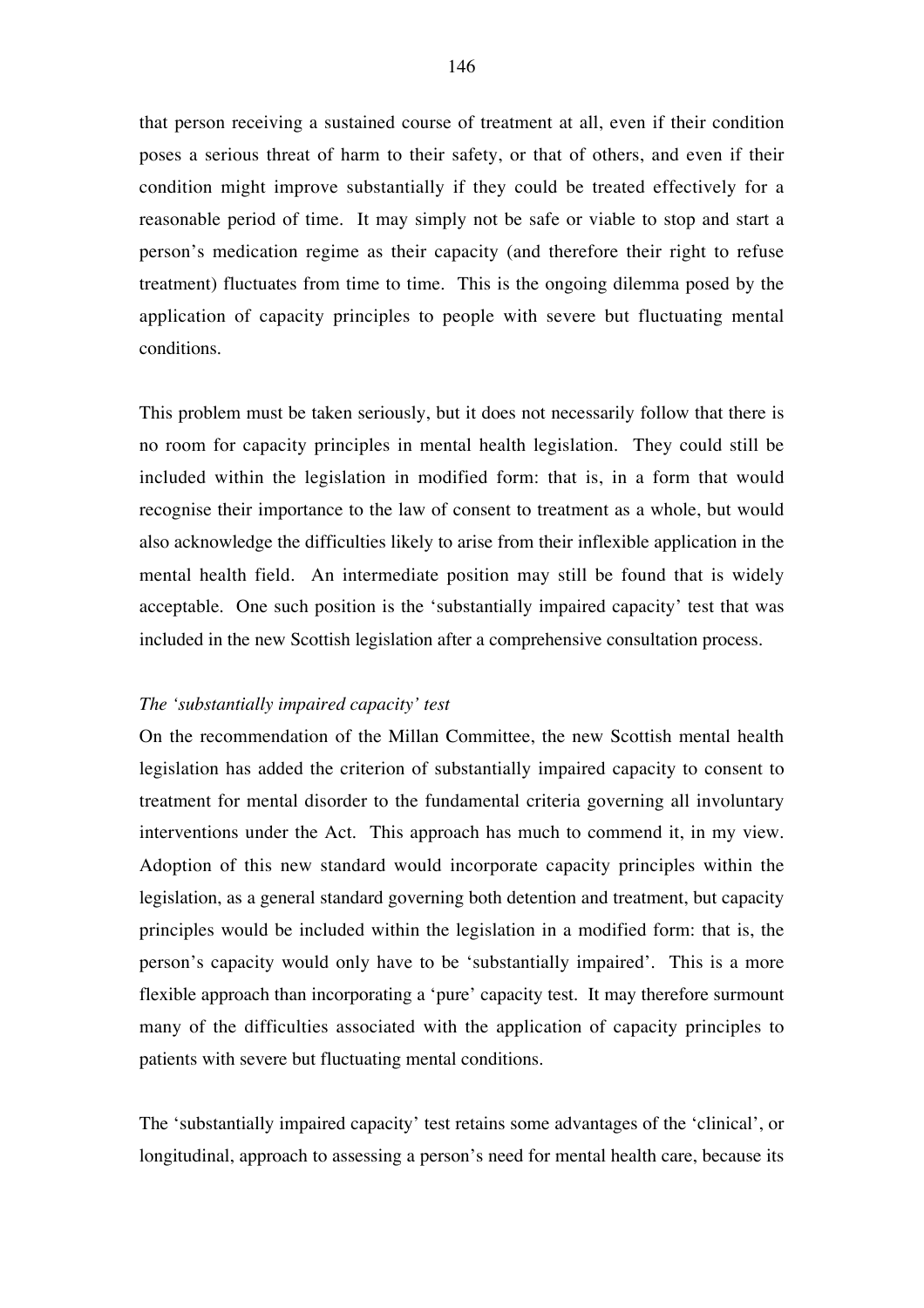language is sufficiently flexible to accommodate fluctuating mental states. A person who lacks the capacity to consent to treatment much of the time can be considered to have substantially impaired capacity overall. Their sustained treatment could therefore be authorised.

But the inclusion of this test within mental health legislation still affirms the central role of capacity (and autonomy) principles within the law of consent to treatment as a whole. It would also respond, to some extent, to the suggestion that mental health legislation discriminates against people with mental disorders if it fails to include capacity principles within the law governing *psychiatric* treatment, when these principles are included in the law governing consent to all other forms of medical care.

Under the new Scottish legislation, this 'substantially impaired capacity' test would be *an additional legal standard* governing all interventions under the Mental Health Act. It would not replace the usual criteria, concerning mental disorder and serious threats of harm. It adds an additional criterion, based on modified capacity principles, the effect of which is to harmonise, to a significant degree, the rules governing consent to treatment under the mental health legislation and the rules governing consent to other forms of medical care.

Requiring the capacity of a person treated under the mental health legislation only to be 'substantially impaired' involves some departure from the principles applied to other forms of medical care. *But the additional criteria of mental disorder and the presence of a serious threat of harm would still have to be met as well,* for involuntary psychiatric treatment to proceed. As a whole, this is still a demanding set of tests to meet. The criteria for intervention under mental health legislation would be slightly different, but they would be no less demanding than the tests for treatment without consent applied in other fields of medical law, where 'pure' capacity principles may be applied, but *additional evidence* of serious mental disorder and potential harm is *not* required for involuntary treatment to proceed.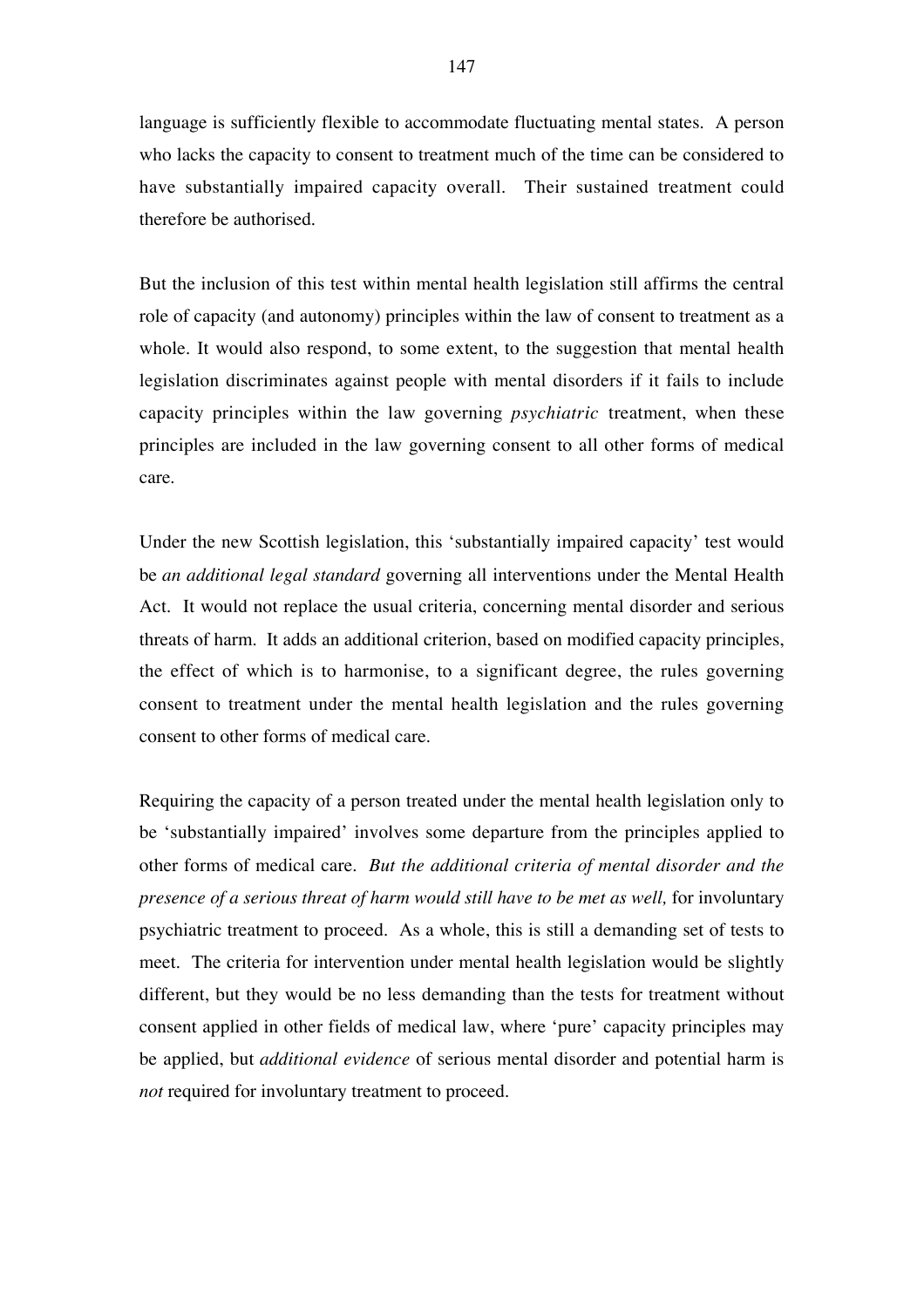Under the Scottish approach, there would therefore be three main criteria for intervention under the mental health legislation. It would have to be shown that:

- the person is mentally disordered in the necessary sense; and
- they present a serious threat of harm to themselves or others; and
- their capacity to consent to treatment for mental disorder is substantially impaired.

Relying on these criteria as a whole would acknowledge the central role now played by capacity principles in medical law, but it would also acknowledge that the treatment of people with severe but fluctuating mental conditions, who pose significant threats of harm, is a special field of social concern.

Adding a substantially impaired capacity test appears perfectly consistent with the ethics of psychiatrists, and it should not discourage the appropriate use of civil commitment schemes. It is a standard that might attract a considerable consensus, as appears to have occurred in Scotland. It can be applied to both detention and treatment decisions, and to hospital and community care. It can be incorporated into mental health legislation as a whole, or into specific statutes that authorise involuntary outpatient treatment. In short, its appears to provide a balanced approach to the rules governing involuntary treatment, one that seems capable of reconciling many potential conflicts in the field.

# *The precise powers to 'enforce' treatment in community settings*

The second major question of principle troubling the various jurisdictions is the precise scope of the powers to treat patients in the community that should be conferred on the members of community mental health teams. Can a regime be devised that is sufficiently enforceable and yet still consistent with patients' human rights?

Two general approaches have been adopted to the specification of community treatment powers, as legislatures try to balance these concerns. The first approach is for the legislation to address the matter *directly*, by explicitly conferring on health professionals a package of powers that may be used at their discretion to facilitate the treatment of any patient under the CommTO regime. In that manner powers may be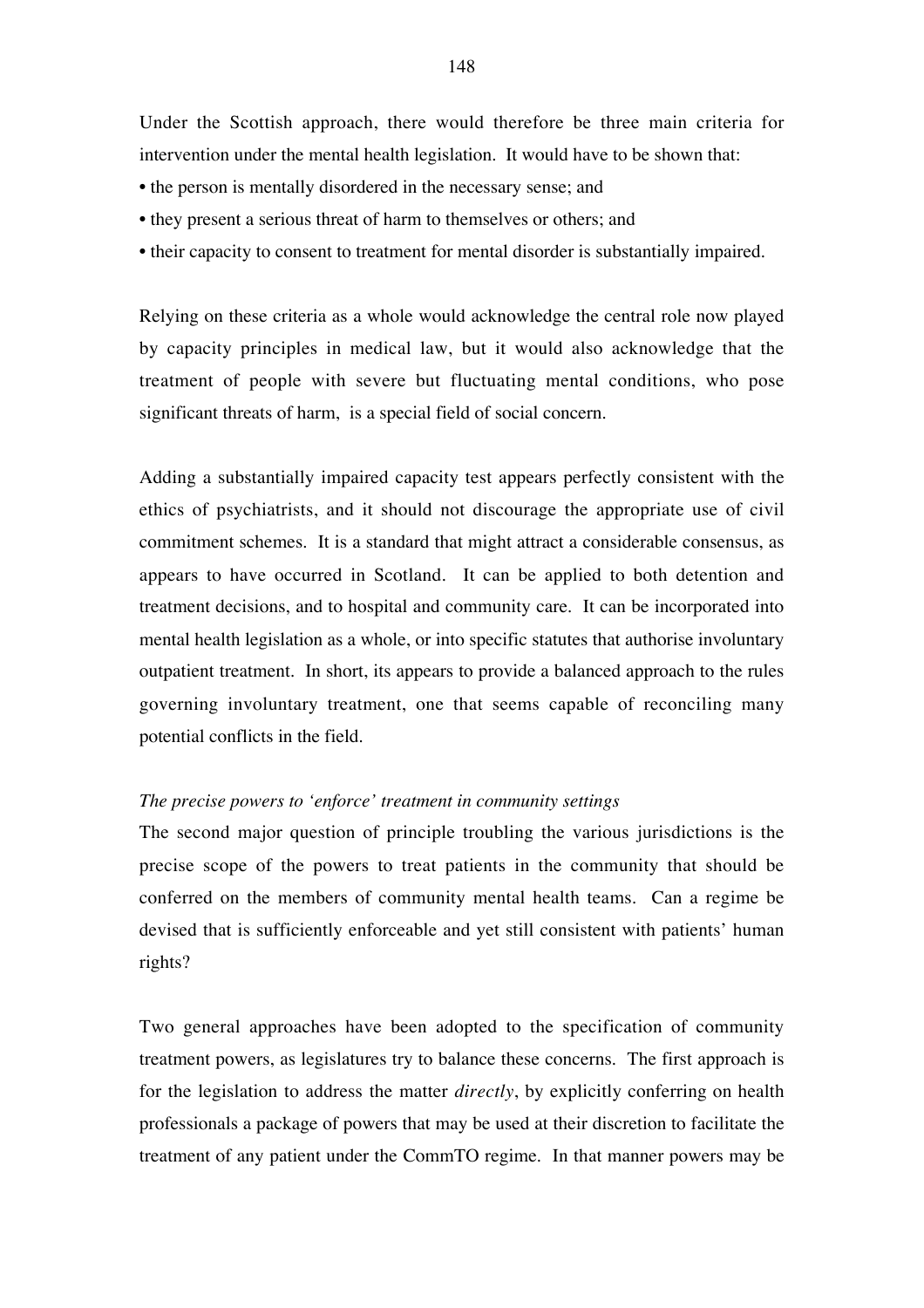directly conferred: to enter private premises, provide treatment, recall the patient to hospital, use reasonable force in that process, obtain police assistance, and so on – and all of these powers would be applicable to any patient under the scheme. This is the general approach taken in the 'first generation' CommTO statutes, like those found in Victoria and NSW. It has the advantage of being both transparent and simple.

The second approach is taken in more recent statutes that require the formulation for each patient of a statutory treatment plan. Under this approach, the precise powers of health professionals to enforce treatment under a CommTO are specified *indirectly*. Instead of providing a list of powers in the legislation, that may then be applied to any involuntary outpatient, at the discretion of the treating clinician, a court (or tribunal) is empowered to specify the particular means that may be used to enforce treatment in an individual case, when it approves the contents of the patient's treatment plan.

This approach may be less transparent, particularly if the kinds of enforcement mechanisms that the courts are authorised to include in the plan are expressed in the legislation in vague or general terms. In that case, only subsequent research could reveal the precise enforcement mechanisms that were being authorising, in different categories of case. On the other hand, this approach is more sophisticated and calibrated. It permits a court to specify the particular mechanisms of enforcement that are considered 'proportionate' to the circumstances of the individual case, as may be required in jurisdictions governed by European human rights law.

As to the specific powers to enforce community treatment that are being conferred on health professionals: great care is taken in some CommTO statutes to specify enforcement mechanisms that will provide some 'teeth', but without going so far as to authorise the administration of medication without consent in circumstances that would be unsafe for the patient or the health professionals concerned. The line that emerges from study of the statutes, and from the law reform debates, as the Rubicon that should *not* be crossed, is the authorisation of 'forced medication' in community settings. This is the point on which virtually all the commentators and the statutes agree: that forced medication of involuntary outpatients in community settings is unacceptable if we are to guarantee *all* citizens the levels of privacy, dignity and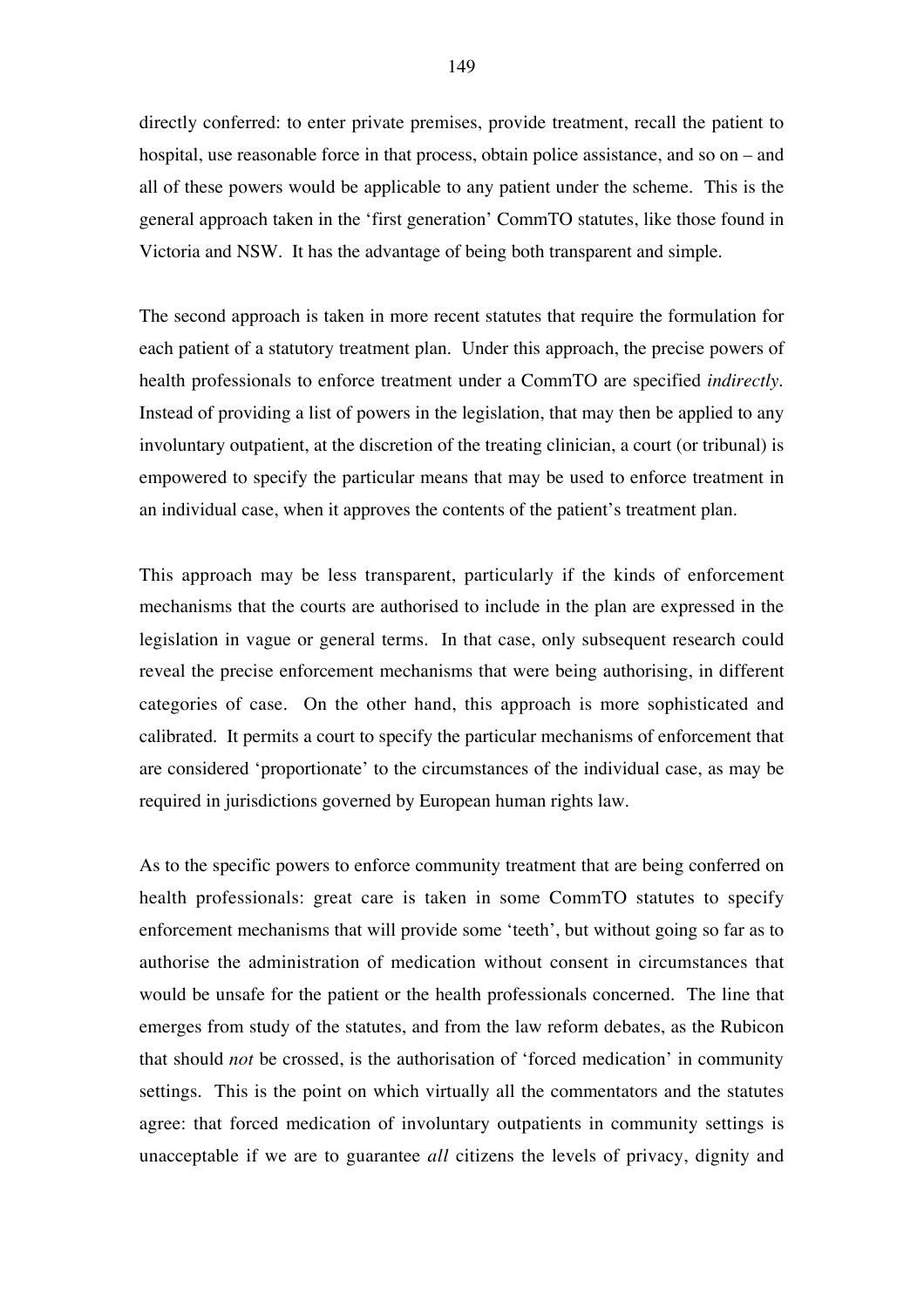personal security required by contemporary human rights norms. Virtually every other practical means to enforce outpatient treatment is expressly authorised in the law of one or other jurisdiction, but not that one. Even the NZ statute, which may contain the most explicit treatment powers, does not expressly authorise health professionals to 'restrain and medicate' a patient in a community setting. Instead, that kind of authority is explicitly disavowed in the statutory Guidelines to the NZ scheme.

In my opinion, this consensus is correct. If we are to take patients' human rights seriously, the administration of medication by force in a community setting, outside a properly supervised clinic or hospital, should never be authorised by a CommTO regime.

What the experience of the Australasian jurisdictions demonstrates, nevertheless, is that conferring precisely that kind of power on health professionals is not necessary to encourage the use of CommTO schemes. The argument that is sometimes heard – that unless 'forced medication' in community settings is authorised the scheme 'cannot work' and will not be used – is disproved by the experience in NZ, Victoria and NSW. The conferral on community teams of another carefully-designed package of powers, and the imposition of certain duties on the patient and on treatment providers, in a statute that walks right up to the line of forced medication in the community, but does not walk over it, has proved sufficient, in the Australasian context, to give health professionals the confidence to use these schemes.

It has proved sufficient to provide the following mix of duties and powers:

- to direct the kind (or 'level') of residence at which the patient must reside
- to place a duty on the patient to accept psychiatric treatment (subject to the same limits as are placed on treatment in hospital)
- to direct the patient to accept visits from health professionals and to attend outpatient appointments
- to recall the patient swiftly to hospital, and to transport them there
- to enter the patient's place of residence to activate that recall process
- to obtain police assistance in that process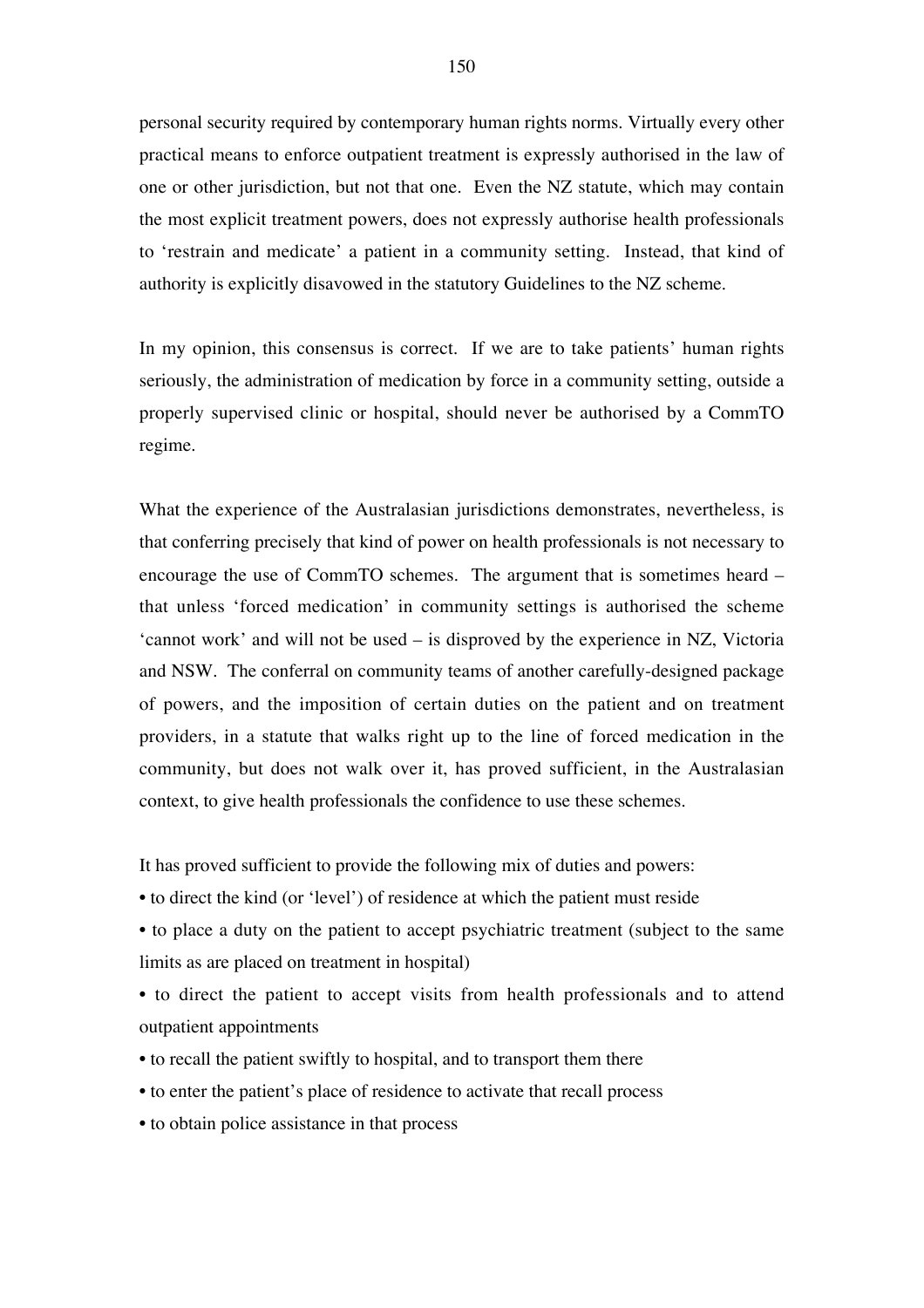• to provide treatment without consent in a hospital, or in a clinic that is continuously staffed by properly qualified health professionals.

None of these provisions is quite explicit enough to authorise the restraint and forced medication of a patient in a community setting, and there is considerable agreement that that kind of power should not be conferred.

Perhaps the most contentious point, in relation to the powers that are sometimes conferred, is whether an express power of entry should be provided into private premises, to obtain access without consent to the patient for the purposes of their treatment or rehospitalisation. Limited powers of entry of this kind are provided in the Australasian statutes. They are not so clearly provided by the Draft Mental Health Bill for England and Wales, nor by the Ontario CommTO scheme.

NSW treads perhaps the finest line, by expressly authorising community clinicians to 'enter the land, but not the dwelling' of the patient, to facilitate treatment, and by stating that medication may be administered to involuntary outpatients in a community setting without consent 'if it is administered without the use of more force than would be required … if the person had consented'.

Even those powers might be challenged in North America or Europe as contrary to human rights norms, but it is doubtful whether such challenges would be upheld in the courts when the overriding purpose of the regime is to authorise the least restrictive form of care.

Arguably, an adequate compromise can be found, therefore, that confers sufficient powers on heath professionals to ensure they use the scheme, as the legislature intends, while still not authorising the unjustifiable infringement of patients' human rights.

The single most important power in practice seems to be the power to recall the patient swiftly to inpatient care, by-passing the complexities of the usual certification process. These recall powers are not frequently activated fully in practice, but there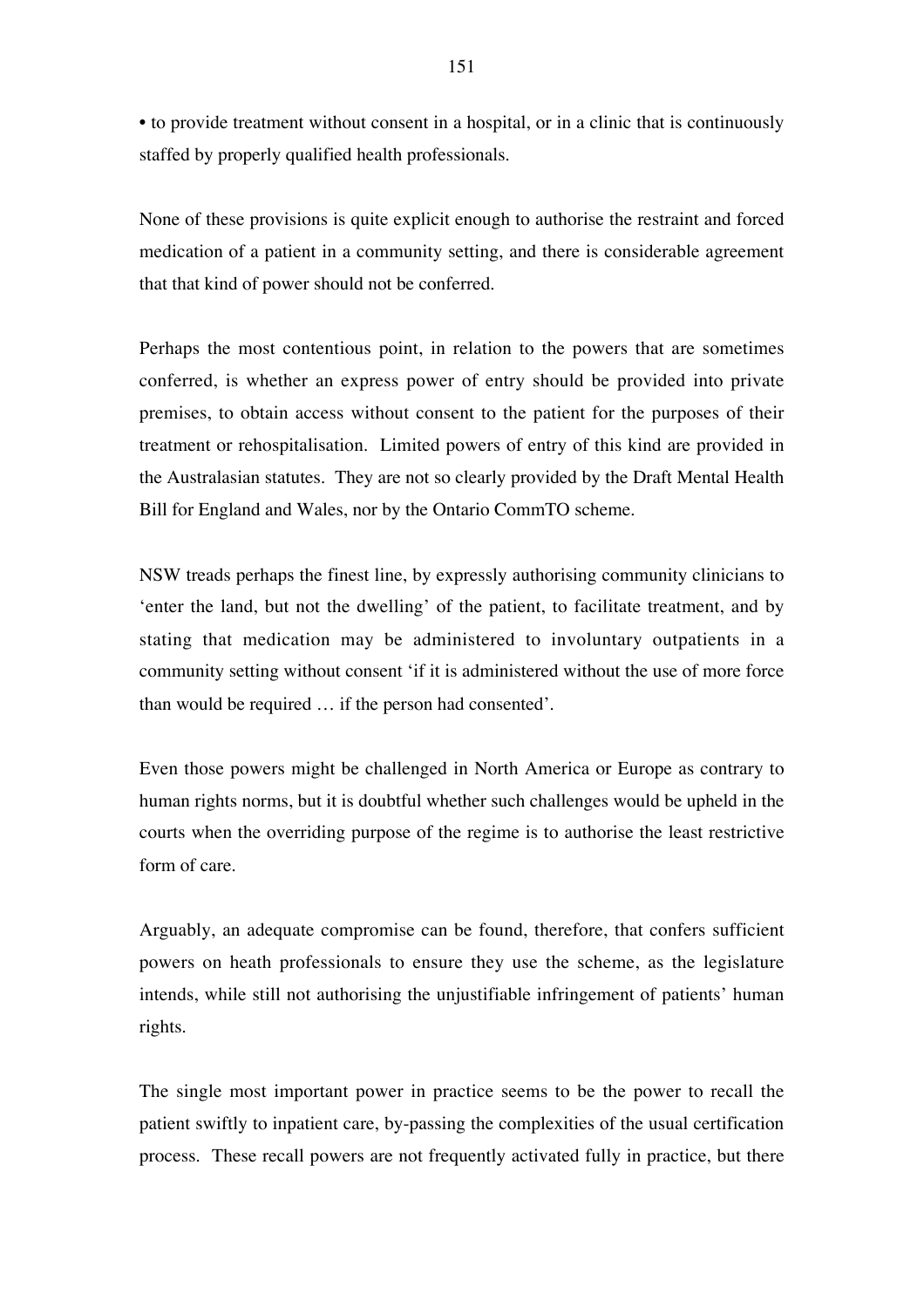appears to be widespread agreement among the community clinicians who operate these schemes that the credible threat of their use, and their ready availability in a crisis, are central to the successful operation of a CommTO scheme. A recall power that is burdened by procedural requirements that cannot be followed in a mental health emergency is not seen to contribute positively to the scheme. If the recall power cannot be readily activated in an emergency, the likely outcome is that the patient will be recertified, and will be put back through the 'front door' of the civil commitment regime, to become again an involuntary inpatient. There is no obvious advantage in that for the patient, but it substantially reduces the value, for clinicians, of the CommTO regime.

This illustrates a more general point about CommTO schemes: that the likely effect of imposing extensive procedural requirements, or rigidly-defined criteria, on the exercise of clinicians' powers, is the *disuse*, rather than the *appropriate use*, of the scheme.

# *Treatment plans*

The most important development seen in the 'second generation' statutes is the requirement to prepare for each patient a statutory treatment plan. This is a contentious development, because it usually comes on top of existing policies, of an administrative or professional kind, that already require clinicians to prepare individualised treatment plans. How much value is then added by the requirement to prepare a further statutory treatment plan? There are advantages and disadvantages to this approach. The preparation of a statutory plan, under the supervision of a court or tribunal, may provide a focus for negotiations between interested parties, under neutral leadership, about the patient's treatment; it may prevent unnecessarily broad treatment powers being conveyed; it may enhance the service providers' sense of obligation to provide the listed treatment; and it may provide clearer standards for later review. It may help ensure the least restrictive form of intervention occurs and that proper accountability mechanisms exist.

On the other hand, the preparation of statutory treatment plans may produce confusion concerning the precise location of responsibility for the patient's treatment. Are the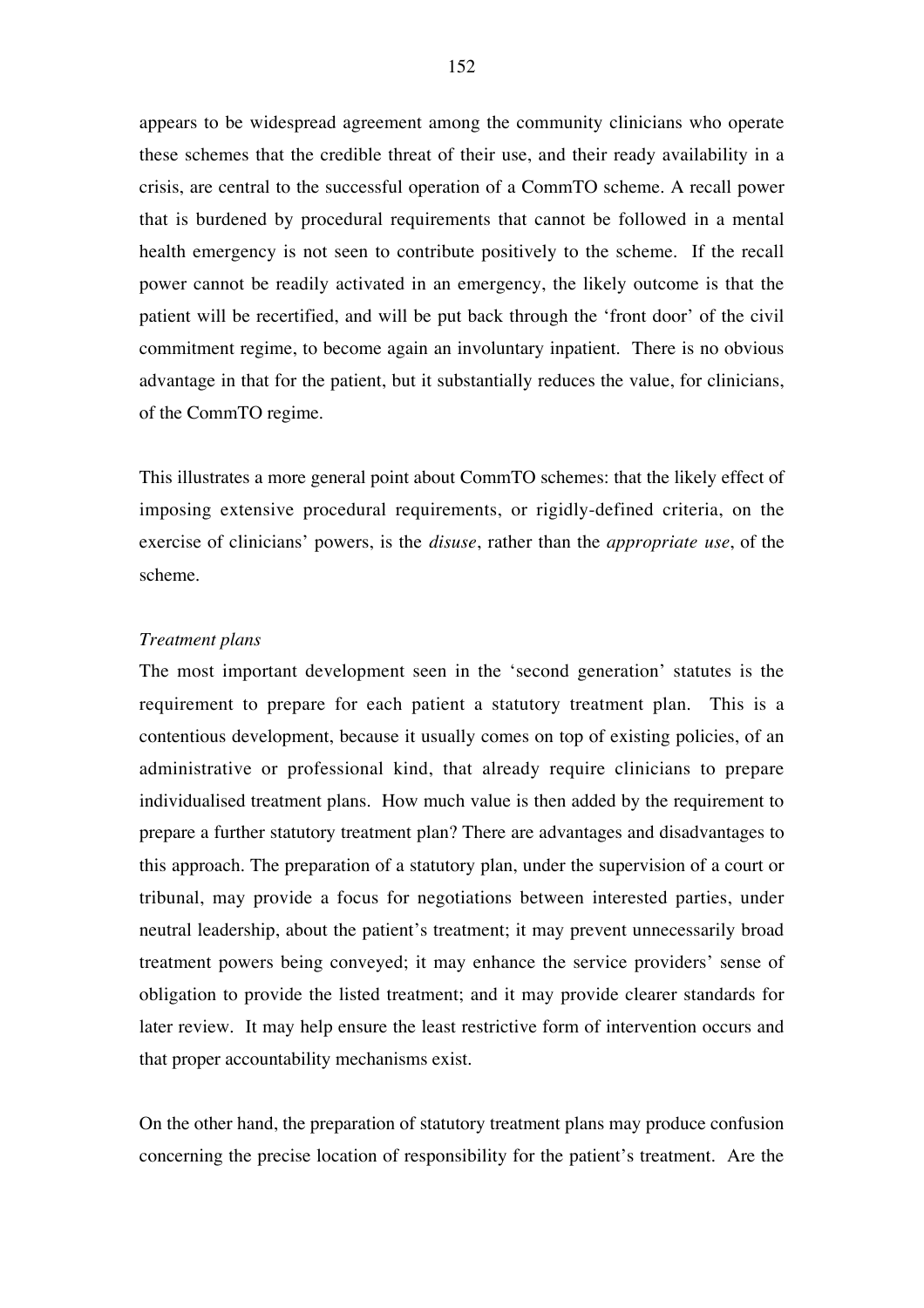treating clinicians responsible, even if their treatment options are limited by the court's decisions concerning the contents of the treatment plan? What of their ethical position in those circumstances, if their treatment options are limited by the treatment planning decisions of a tribunal? Further, listing the treatment to be provided in a statutory plan may give involuntary patients even greater priority for resources, at the expense of voluntary patients; it may enhance clinicians' liability concerns, if the treatment is not provided; and a cumbersome 'variation' process may have to be activated, if the patient's condition (and their treatment needs) were to change substantially. Generally speaking, preparing an additional plan will increase the administrative burdens imposed on community clinicians, by multiplying the planning and risk assessment exercises in which they must engage. Ultimately, the requirement of a statutory plan may promote a situation in which some patients receive a high quality service, while others get much less. All those undesirable consequences may then discourage use of the CommTO regime.

In these circumstances, the advantages of requiring a court to approve a special CommTO plan are not clearly established, in my view, in comparison with the alternative approach, of simply requiring the clinicians to put *evidence* before the court or tribunal, concerning the treatment proposed. The court or tribunal should insist that such evidence is presented, in my view, but should not itself 'approve' the contents of the treatment plan.

# *Legal pitfalls to avoid*

Several other pitfalls in CommTO legislation, that have emerged from study of the various jurisdictions' schemes, include:

• inflexible criteria for the use of CommTOs that cannot accommodate wellestablished developments in psychiatric opinion as to the appropriate uses of this form of care

- requiring non-compliance with treatment before a patient can be recalled to hospital, when they may relapse and require urgent rehospitalisation despite their compliance
- requiring frequent review hearings before under-resourced tribunals
- permitting review hearings to be so lengthy and adversarial that they constitute a 'virtual discharge' mechanism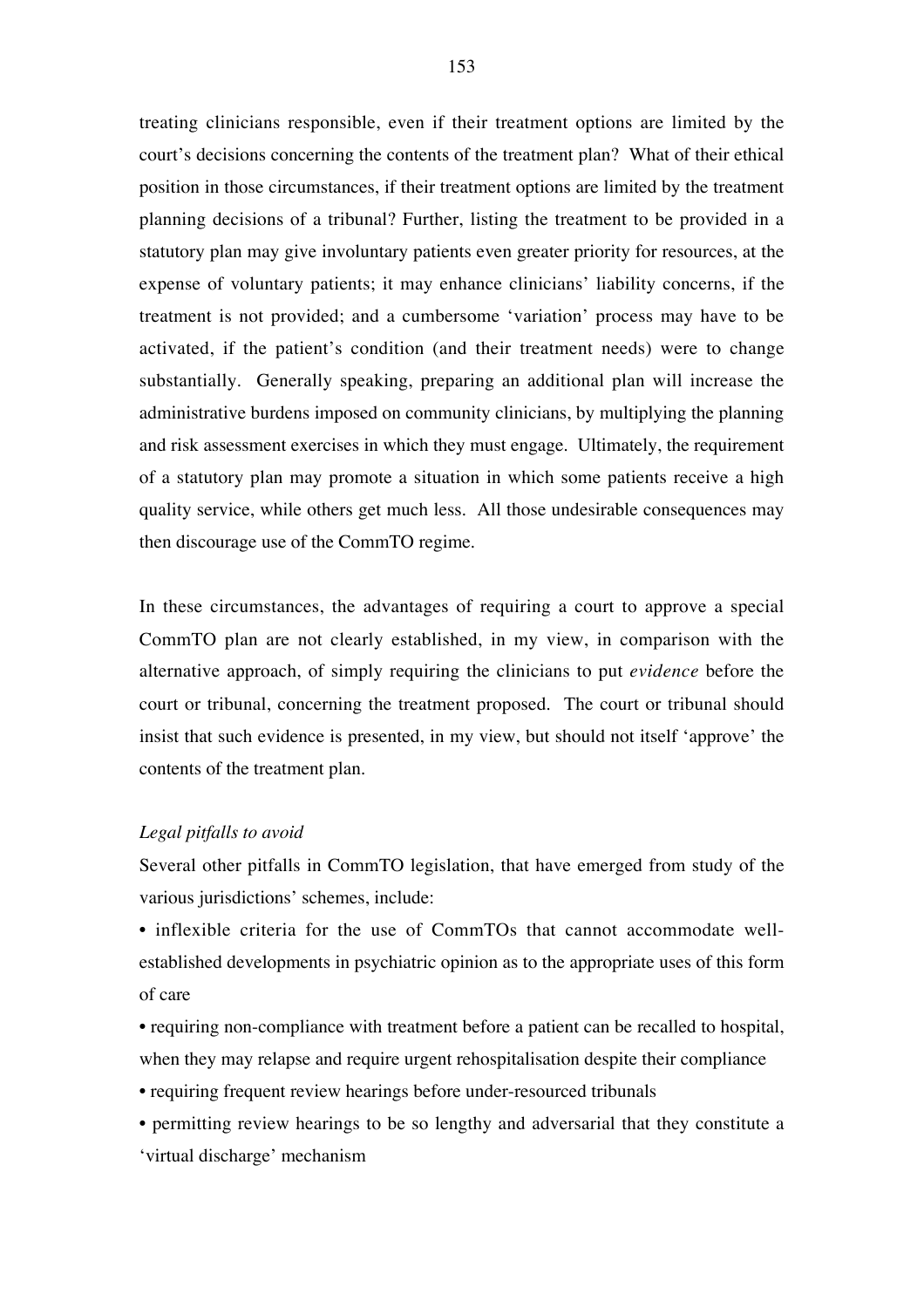• imposing strong statutory duties on health agencies to provide treatment to involuntary patients, in a manner that would encourage the courts to award civil remedies against the agencies (or against individual clinicians) for failure to comply

• permitting the CommTO to be cancelled, or the patient's review entitlements to be diminished, by a brief readmission to hospital

• confusion of responsibilities between the various administrators of the scheme.

# *Other fault-lines*

Other controversies concerning the design of CommTO legislation include:

• whether the use of CommTOs should be limited by law to patients with a history of prior hospital admissions, or whether patients on their first admission to hospital may be placed under the scheme, in light of increasing research evidence about the benefits of early intervention in schizophrenia (RANZCP, 2005)

• whether family members, who may have a conflict of interest, should have veto powers over the patient's treatment, in addition to consultation and information entitlements

• whether criminal courts should be empowered to place people directly on CommTOs, without their prior assessment in hospital.

# **Trends in the use of CommTO schemes**

The review conducted of the empirical studies of the various jurisdictions' CommTO schemes also reveals some fairly clear trends. In the early years of such schemes, 'teething problems' are frequently encountered, especially problems in familiarising clinicians with their administration and with the possibilities for their use. Once the regime becomes more firmly embedded, its use often increases steadily, particularly if there is a parallel reduction in the number of hospital beds and an associated build-up of community mental health teams. The Australian figures even suggest that when the average length of involuntary hospital stays falls below some critical length (perhaps 2-3 weeks), the use of CommTOs tends to jump significantly, due to the early stage in treatment at which patients are then being discharged.

The scale of the changes that often occur during the 'bedding in' period suggest that CommTO schemes cannot be properly evaluated until several years after their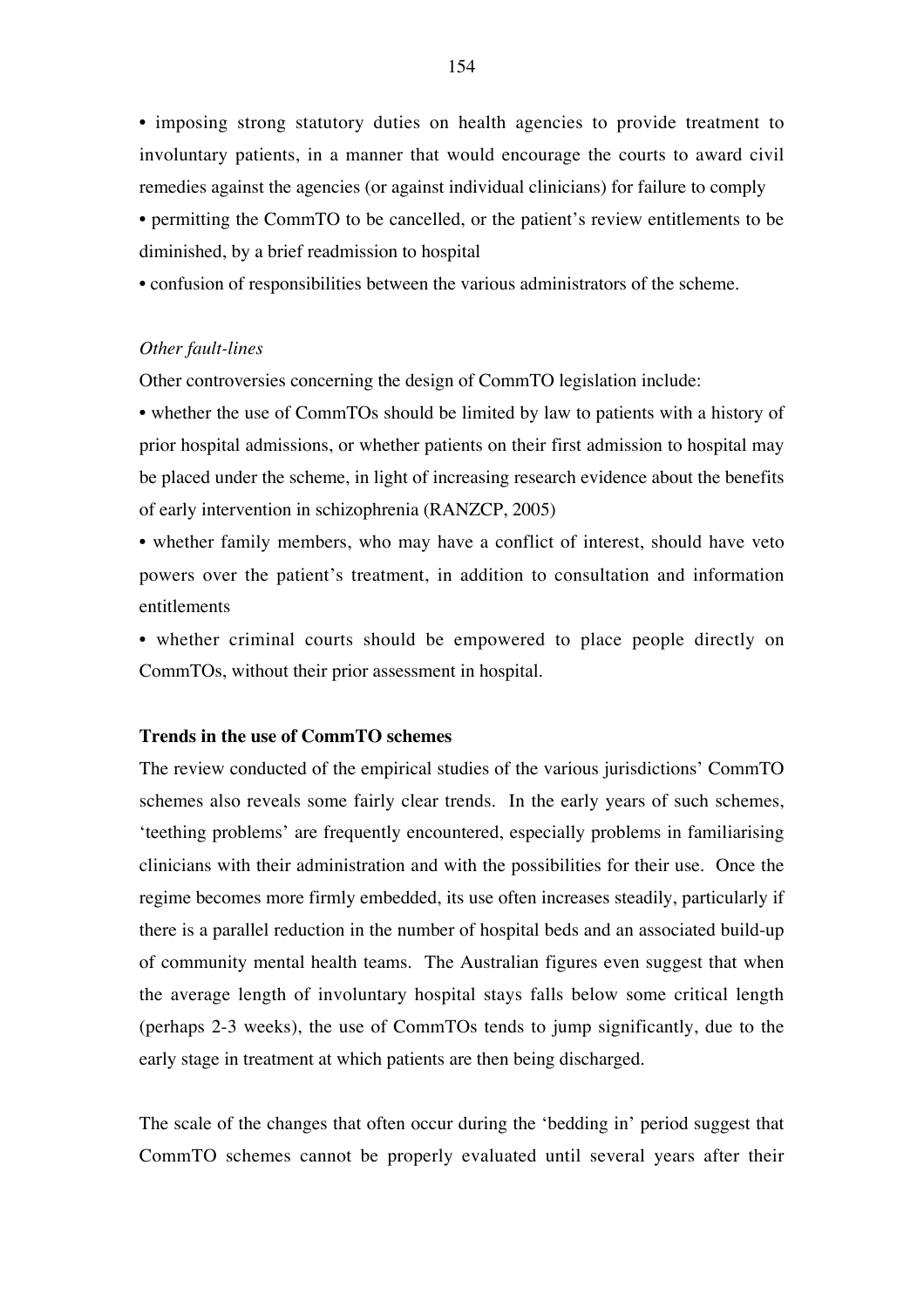introduction, by which time clinicians, courts and tribunals have become familiar with their use. The extent to which changes in their rate of use continue to occur, even a decade after their introduction, also suggests their use must be regularly re-evaluated as the context evolves.

The upward trends in their rate of use also suggest that increasing the community resources available tends to increase the use of CommTOs. No evidence was found to support the contrary views, that are sometimes expressed, that the coercion imposed by a CommTO may act as a substitute for an adequate community service, or that CommTOs would be unnecessary if only adequate community services were available. On the contrary, there is widespread agreement among those in the field that CommTOs cannot work effectively without the backing of a comprehensive community service, and that there are some people who cannot effectively be engaged in voluntary outpatient care, often due to the impact of their condition. In their case, the choice may not be between voluntary and involuntary treatment, but between involuntary treatment (at least for a period) and no treatment at all.

Well-embedded schemes are usually found to focus on certain categories of patient. The trend, in most jurisdictions, is for male patients to outnumber females, often by a ratio of about 60:40; and for most patients to be aged in their 30s and 40s, to be in the middle phase of their illness, and to have a diagnosis of schizophrenia, several prior hospital admissions, and a recent history of non-compliance with outpatient care. A considerable proportion are usually found to have concurrent problems with substance misuse, and a significant minority to have previously experienced imprisonment or forensic care. In most jurisdictions, only a minority of CommTO patients live in group homes or supported accommodation; most live alone in rented accommodation, or with their families.

Nevertheless, not all patients under CommTOs fit this profile. When clinicians have some discretion, they will tend to use the regime somewhat more widely. The regime will be extended to some patients with delusional, affective and schizoaffective disorders, and to some experiencing their first major episode of psychosis, who may be placed on a CommTO on discharge from hospital, if the clinicians consider they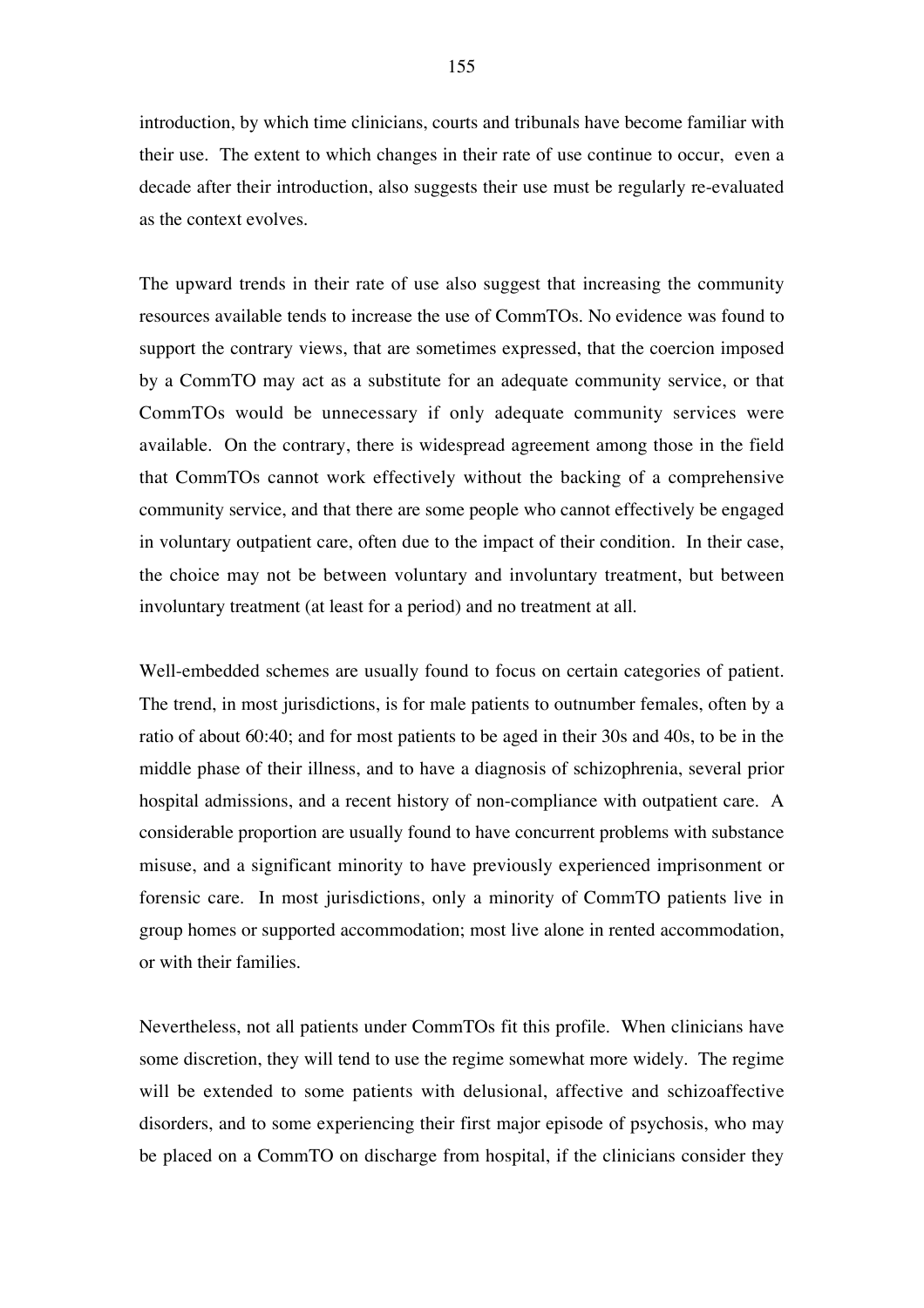are still very unwell, they continue to present one of the necessary threats of harm, and they cannot be relied upon to accept continuing medication as an outpatient.

Patients with this kind of profile would also seem to be the primary candidates for involuntary hospital care. There is therefore little in this data to suggest that substantial 'net-widening' occurs on the introduction of a CommTO scheme. Power's research in Melbourne, in particular, suggests that CommTOs can be successfully targeted in practice on those patients who are identified in the literature as the primary candidates for involuntary outpatient care. His research also suggests that CommTOs have the best outcomes for patients who are in the middle phase of their illness, have spent a high percentage of their inpatient time as involuntary patients and have complied poorly with medication before their last admission.

Although there are limitations in the 'mirror image' evaluation studies typically conducted of CommTO regimes, the results of those reviewed here almost always revealed: significant therapeutic benefits for patients; greater compliance with outpatient treatment, especially medication; and reduced rates of hospital admissions. Some also revealed: better relations between patients and their families, or enhanced social contacts; reduced levels of violence and self-harm; and a shorter period of disturbed behaviour prior to subsequent readmissions (or earlier identification of relapse). These findings are consistent with the results of the empirical studies conducted in the United States, reviewed by Gerbasi et al (2000), Hiday (2003), O'Reilly et al (2003), and Swartz and Swanson (2004).

Nevertheless, the empirical research also suggests that the use of CommTOs is strongly linked to the use of depot (or injectable) medication, which many patients dislike, due to the unpleasant side-effects. It is also a common complaint of patients that their treatment is dominated by the use of medication, with little access available to alternative forms of care. CommTOs also tend to be issued for the maximum period permitted by law. Discharge from the order is likely to come shortly before an independent review hearing would be held, and, in jurisdictions where those hearings are not overly demanding of clinicians' time, many orders will be renewed for a further term. These practices suggest clinicians have a strong belief in the value of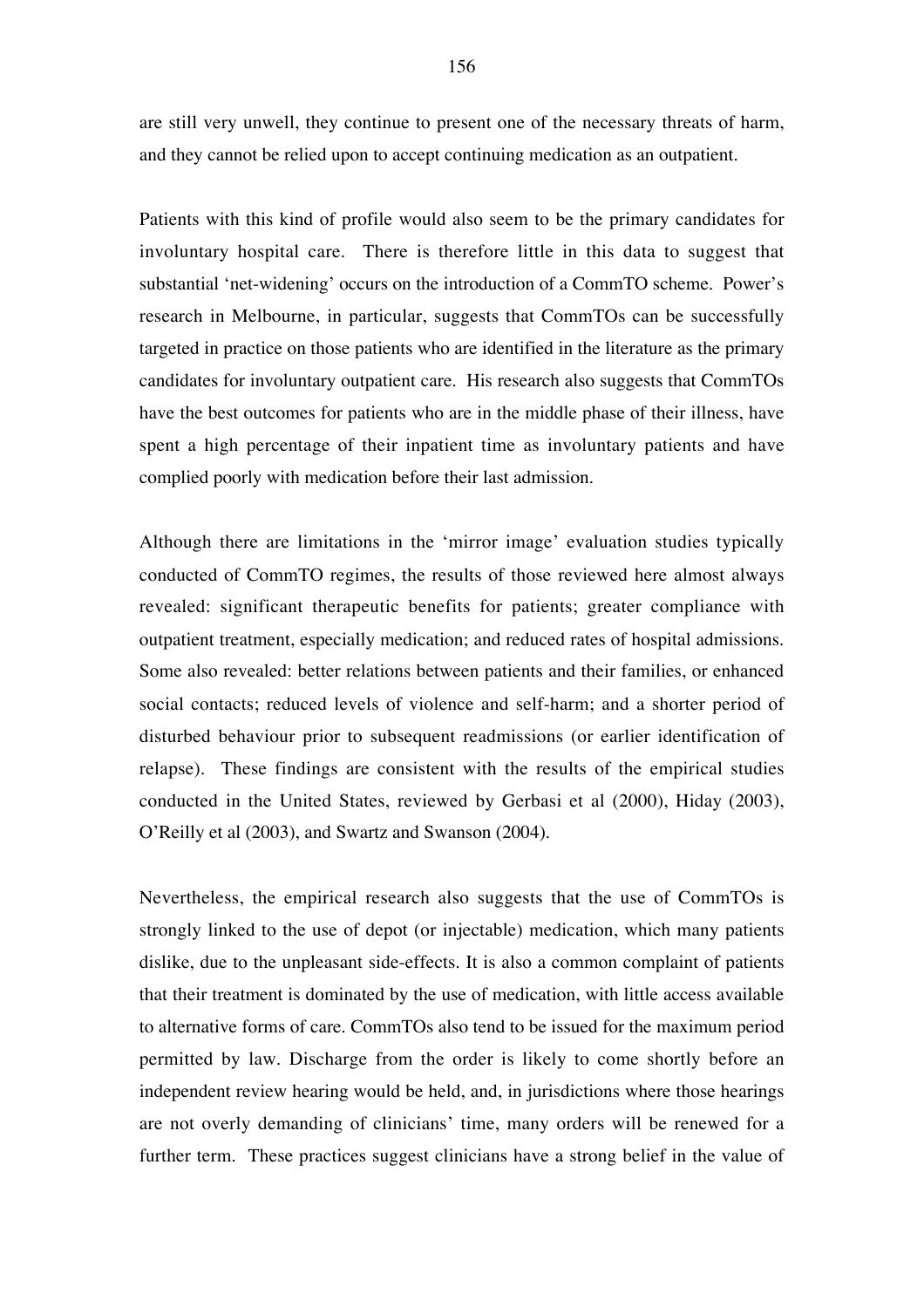continuous medication for this patient group, and tend to have a strong preference for the status quo – or do not want to 'rock the boat' – when the patient's treatment is proceeding satisfactorily under the CommTO. On the other hand, the studies also reveal that clinicians show considerable resistance to the legal regime's administrative demands, and that there is considerable variation between clinicians in their willingness to use the regime, and their willingness to take pragmatic steps to 'make it work'.

It is also widely believed that patients under CommTOs get some priority for care, and receive more intensive treatment, as has been found in the USA (Wagner et al, 2003). The order may help direct resources to patients at an earlier stage in their relapse, and it may facilitate their readmission, when necessary, to hospital care (Romans et al, 2004; Brophy and Ring, 2004). In addition, there is some evidence that the amount of medication administered to patients under CommTOs decreases during the course of their care. Incidents of serious violence by patients under CommTOs also seem to be rare.

Many of the mechanisms through which CommTOs may work seem to be structural and indirect in their operation, and act to enhance the commitment of service providers to the care of patients who are difficult to engage in treatment, as much as they act on the patient. Even regimes that do not permit 'forced medication' in community settings are considered to be able to 'persuade the persuadable' patient. They appear to work largely through the therapeutic relationships they help maintain, meaning that the quality and continuity of those relationships, and of the communication possible in cross-cultural settings, is probably critical to their success. The problem of concurrent substance abuse among patients on CommTOs, on the other hand, and the lack of good supported accommodation, especially in major urban areas where the cost of housing is very high, seem to be two major barriers to their success.

Within these parameters, it is possible to distinguish specific uses of CommTO schemes. They are used for post-forensic care and for diversion from the criminal justice system; they are used to link some people to supported accommodation; they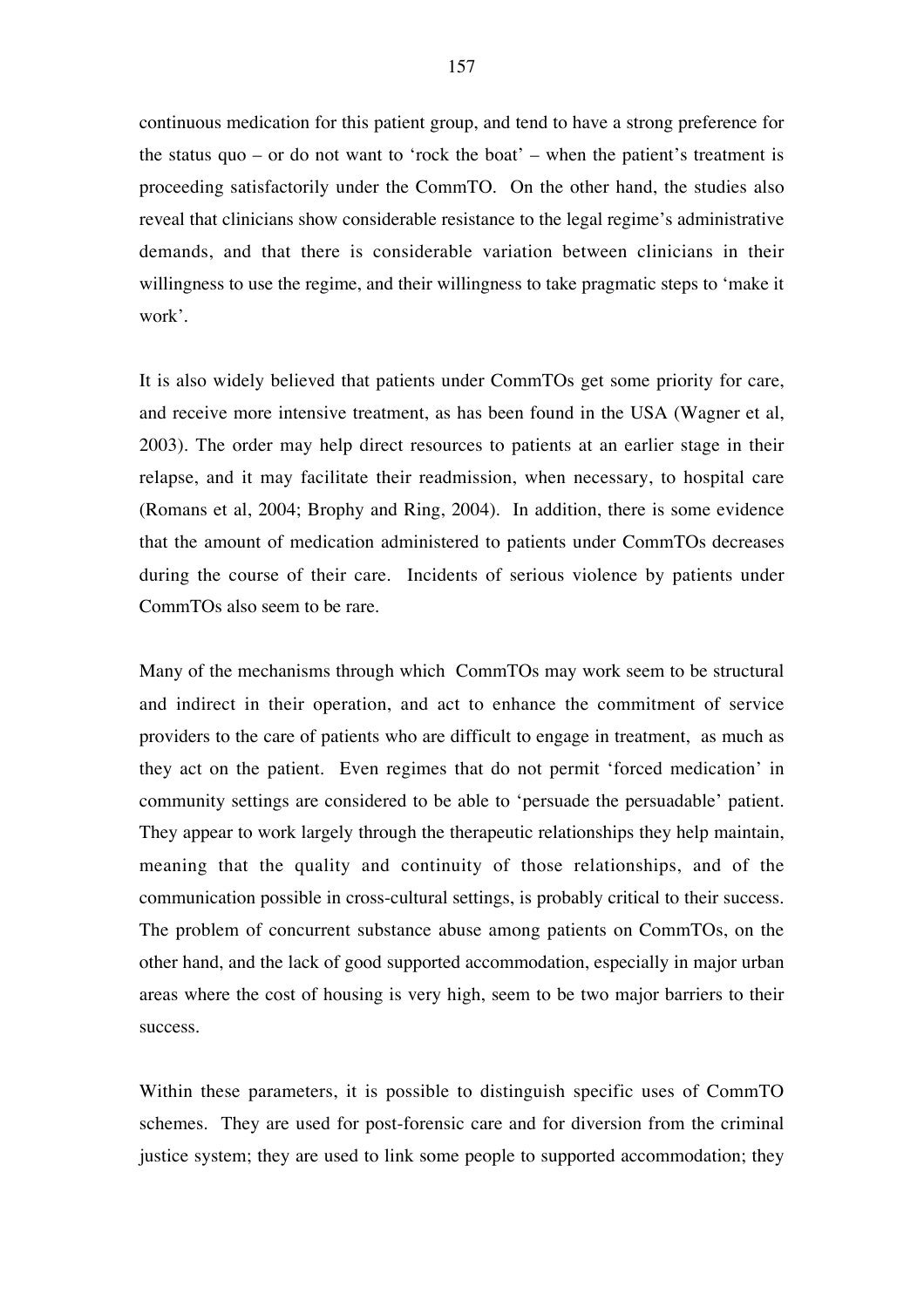are used to monitor patients closely in the community who are being introduced to atypical anti-psychotic medication; and they even seem to be used by some people with affective disorders as an advance directive for their own involuntary outpatient care.

The use of CommTOs seems most likely to produce positive outcomes when:

• the regime is well-embedded and has the full support of clinicians

• a reasonably intensive community service is provided, by clinicians who visit the patient at their residence and are committed to enforcement of the scheme

• a good range of supported accommodation is available, plus a range of additional mental health services, beyond the provision of medication, including ready access to treatment for substance misuse

• the local inpatient and outpatient services are managed under the same administrative umbrella, or their operation is at least well-coordinated, permitting rapid access for involuntary outpatients to hospital care

• there are no financial barriers, or problems in reimbursement systems, discouraging use of the scheme, meaning that clinicians engaged in the liaison, consultation and accountability processes typical of such schemes must be paid at the same rate when performing those functions as they are paid for direct patient care

• there is considerable continuity of staff in therapeutic relationships, and the staff are experienced and assertive, have sound relations with well-trained Police, and have a high degree of cross-cultural capability

• the independent review procedures are not so frequent or intensive that they act as a virtual discharge mechanism or overly discourage, in appropriate cases, long-term use of the scheme.

On the other hand, some pitfalls clinicians should try to avoid include:

• assuming that all patients on CommTOs must be administered medication by injection, rather than in oral form

• the de facto confinement of CommTO patients in sub-standard accommodation

• over-use of CommTOs for patients with affective disorders, for whom their efficacy is particularly uncertain, and who may swiftly resume their capacity to consent after initial treatment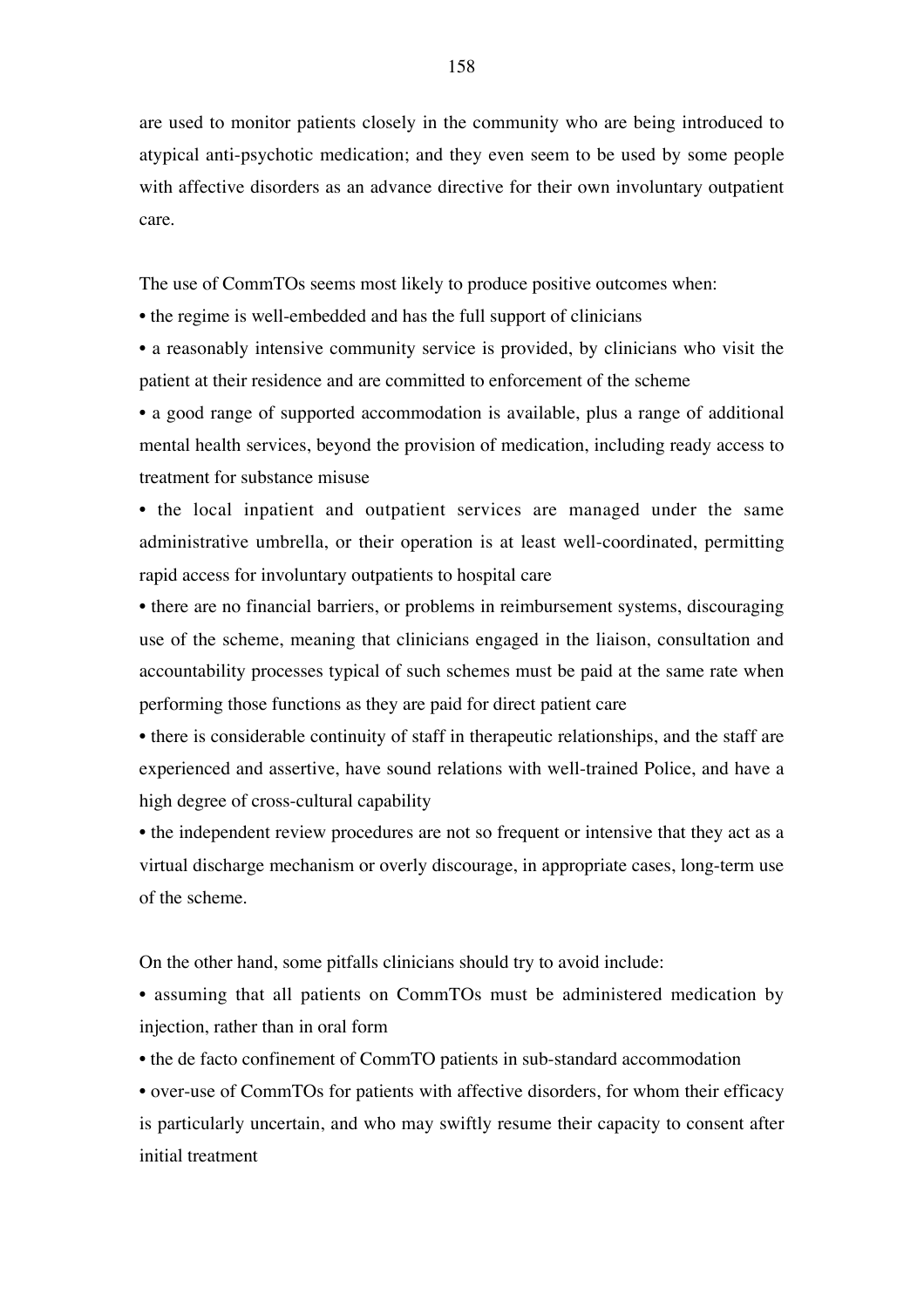• over-use of CommTOs with younger, male patients, with concurrent substance abuse disorders, as an alternative to the criminal justice system, as there is also less evidence for positive outcomes in this group

• over-use of CommTOs when there is extreme pressure on hospital beds

• failure to review actively the need for the CommTO with patients who have been on them for long periods of time.

Nevertheless, even if all these indicators and practices were to fall simultaneously in line, it should never be expected that implementing a CommTO scheme will be straight-forward. The entire focus of such schemes should be on patients who are difficult to engage voluntarily in their care. Their treatment is likely to be difficult, especially in the under-resourced circumstances typical of mental health care. Conflicts are bound to occur between short-term objectives in their treatment and the methods needed to establish a long-term therapeutic alliance. Many of the levers provided by a CommTO to control the patient's treatment are structural and indirect, and act upon the services, rather than being immediately enforceable against the patient, and considerable time will have to be allocated to the accountability processes required by law. It is even possible that increased monitoring of the patient's condition will increase the time they spend in hospital. Ultimately, many different and potentially conflicting criteria can be used to measure the 'success' of treatment under a CommTO, and the clinicians concerned will sometimes be none-the-wiser as to whether their patients have benefited overall. In these circumstances, ambivalence is bound to continue about CommTO regimes.

# **The varying rates at which CommTOs are used**

What explanations can be offered, then, concerning the varying rates at which these regimes are used in the jurisdictions studied? Why are CommTOs used much more frequently in Victoria and NZ, for instance, than in Ontario or most other parts of North America? In my view, the critical factor in determining their rate of use is *the perception of clinicians concerning their advantages*. CommTO schemes will only be used actively when they are viewed positively by the clinicians who must drive the process forward. The clinicians must decide to initiate the CommTO process, rather than discharging the patient outright from hospital; and they must complete the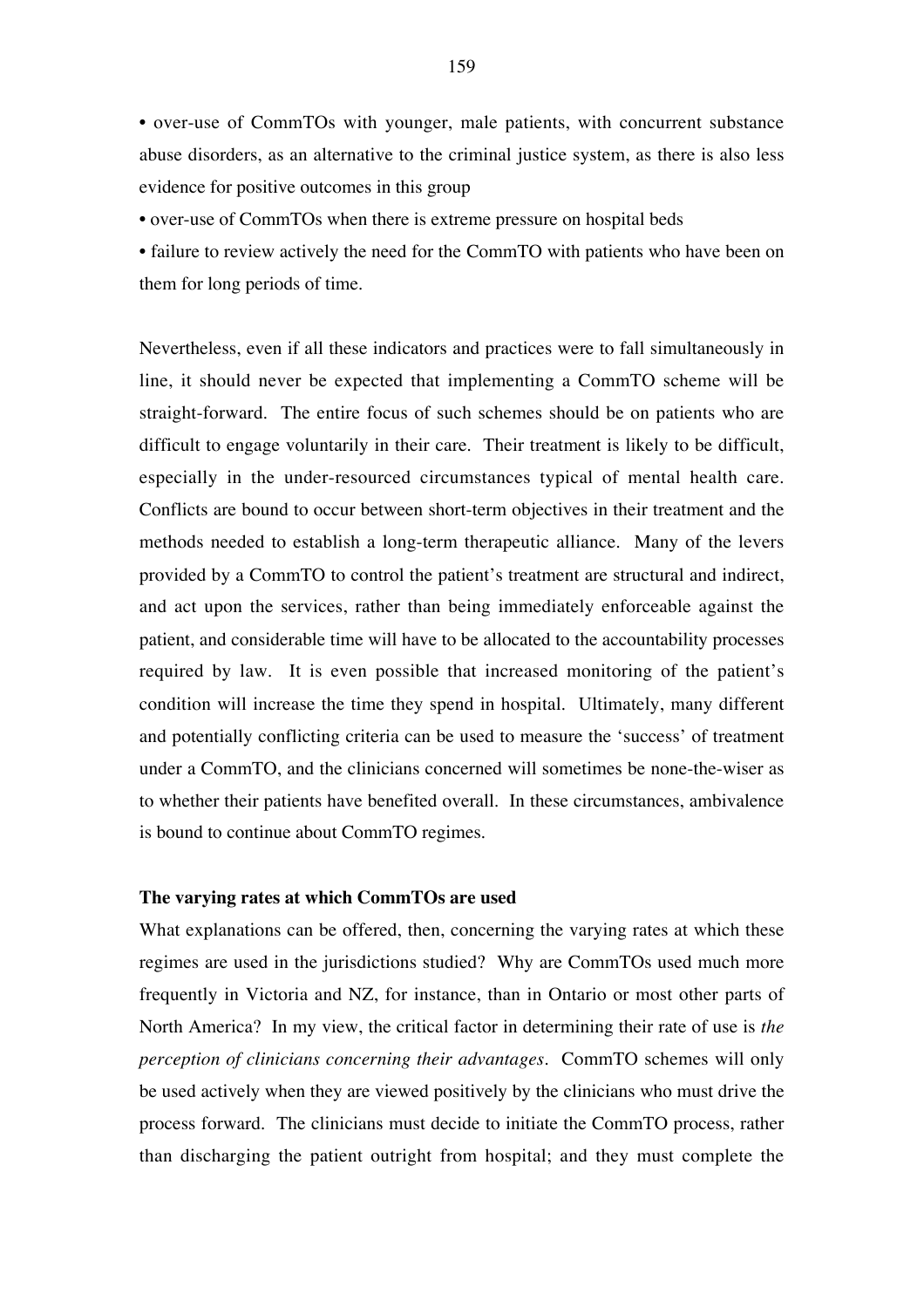documents, put the necessary evidence before courts or tribunals, propose the order's renewal, and so on. In making those decisions, the clinicians must assess the effort required to continue the process in light of other calls on their time. In those circumstances, they must believe that use of the CommTO in a particular case would confer significant advantages. The central point is that use of a CommTO scheme contains significant elements of discretion from the clinician's point of view. They must decide, in each case, whether to initiate or continue a patient's treatment under the scheme.

In my view, the main factors that influence clinicians' views concerning the advantages of using CommTOs are as follows:

- the *marginal authority* the scheme confers on them to treat outpatients, in comparison with other lawful approaches to treatment they could employ
- the value for the patient's treatment of *the community mental health services that are available* to be delivered under the scheme
- the *expectations of the community* concerning clinicians' use of the scheme
- the *administrative burdens* involved in treating a patient under it
- the *liability concerns* of clinicians who treat patients under it
- the extent to which involuntary treatment may have a *negative impact on therapeutic relationships*, particularly the effect on such relationships of the *stigma and coercion* that may be experienced by the patient.

Based on those factors, the following kind of formula can be constructed to describe the calculation that is likely to be undertaken by a clinician to assess the advantages of using the scheme.

#### **The balance of advantage**

Marginal authority x community mental health service x community expectations Divided by Administrative burdens x liability concerns x negative impact on therapeutic relationships Equals: Clinicians' willingness to use the scheme.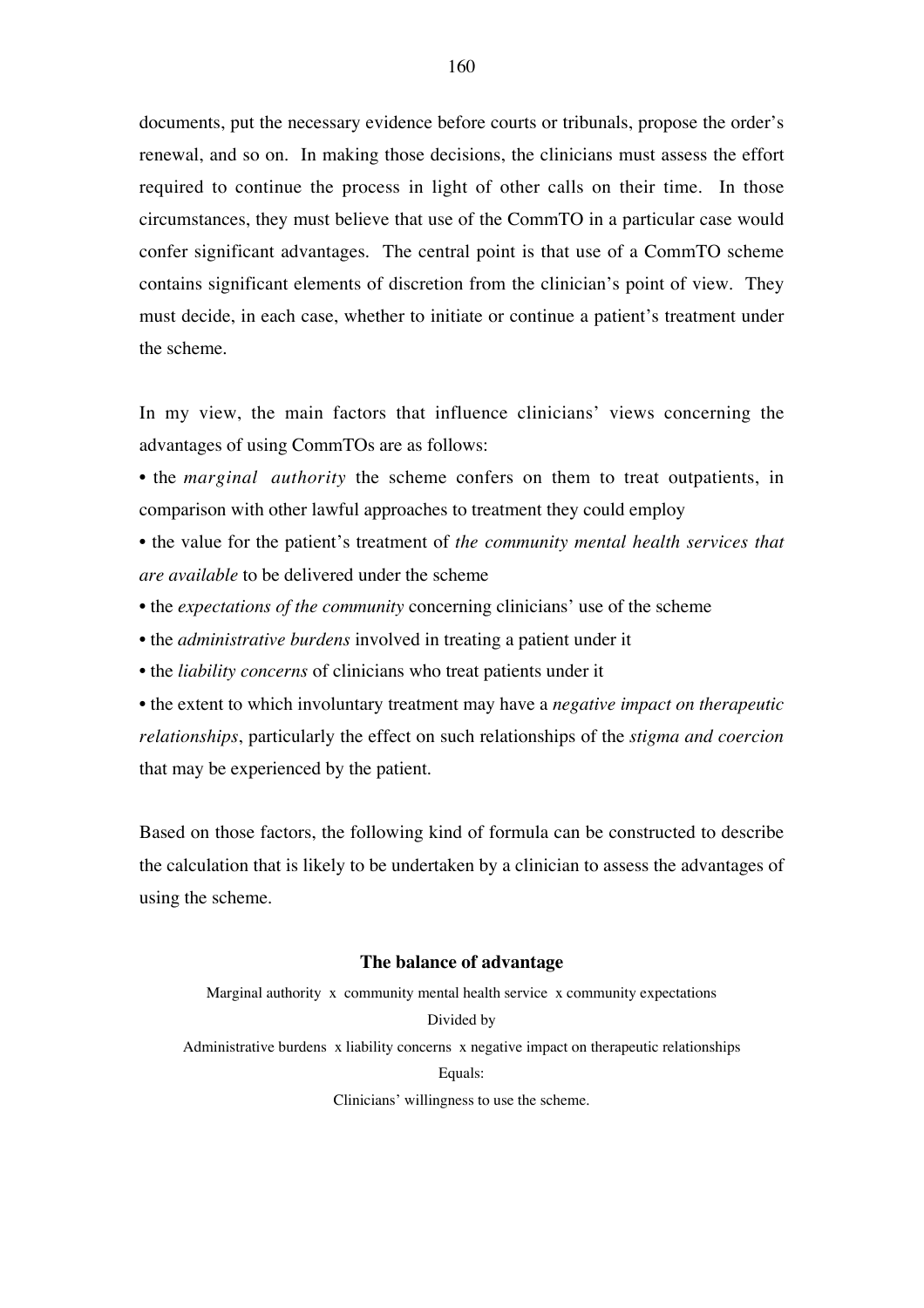This calculation can be used to assess both the chance that a CommTO will be used in an individual case, and the overall rate of use of the scheme in a particular jurisdiction. To give an example of such a calculation in an individual case: if the clinician believed that the local CommTO regime conferred significant marginal authority, to provide a helpful and available community service to a particular patient, and that use of the scheme in those circumstances was within the expectations of the community, they would tend to use it in that case, *unless* its use would expose that clinician to excessive administrative burdens, or unacceptable liability concerns, or they think it would be counter-productive for their long-term relations with the patient.

On this view, any significant change in the perceptions of the relevant group of clinicians concerning these indicators would have a significant effect on the overall use of the scheme. So, an increase in the scope of the powers conferred on clinicians, or in the available community services, or in the expectations of the community concerning the scheme's use (in response, perhaps, to a highly-publicised tragedy), would tend to *increase* clinicians' use of the scheme. On the other hand, increasing the frequency of external reviews, or any other administrative burden on clinicians, or the occurrence of a celebrated case in which a clinician was sued for the conduct of their patient in the community, or the development of greater sensitivity to the coercion likely to be experienced by patients on CommTOs, would tend to *decrease* clinicians' use of the scheme.

Similarly, if any of these factors went awry, that could totally subvert the scheme: if, for instance, clinicians generally considered the scheme provided no more authority than the voluntary approach to treatment, or that it imposed intolerable administrative burdens, or no adequate community service was available.

On this approach, reducing the number of hospital beds available for involuntary *inpatient* treatment may be best understood not as a single factor increasing the rate of use of CommTOs, but as a general influence on several of the factors listed above.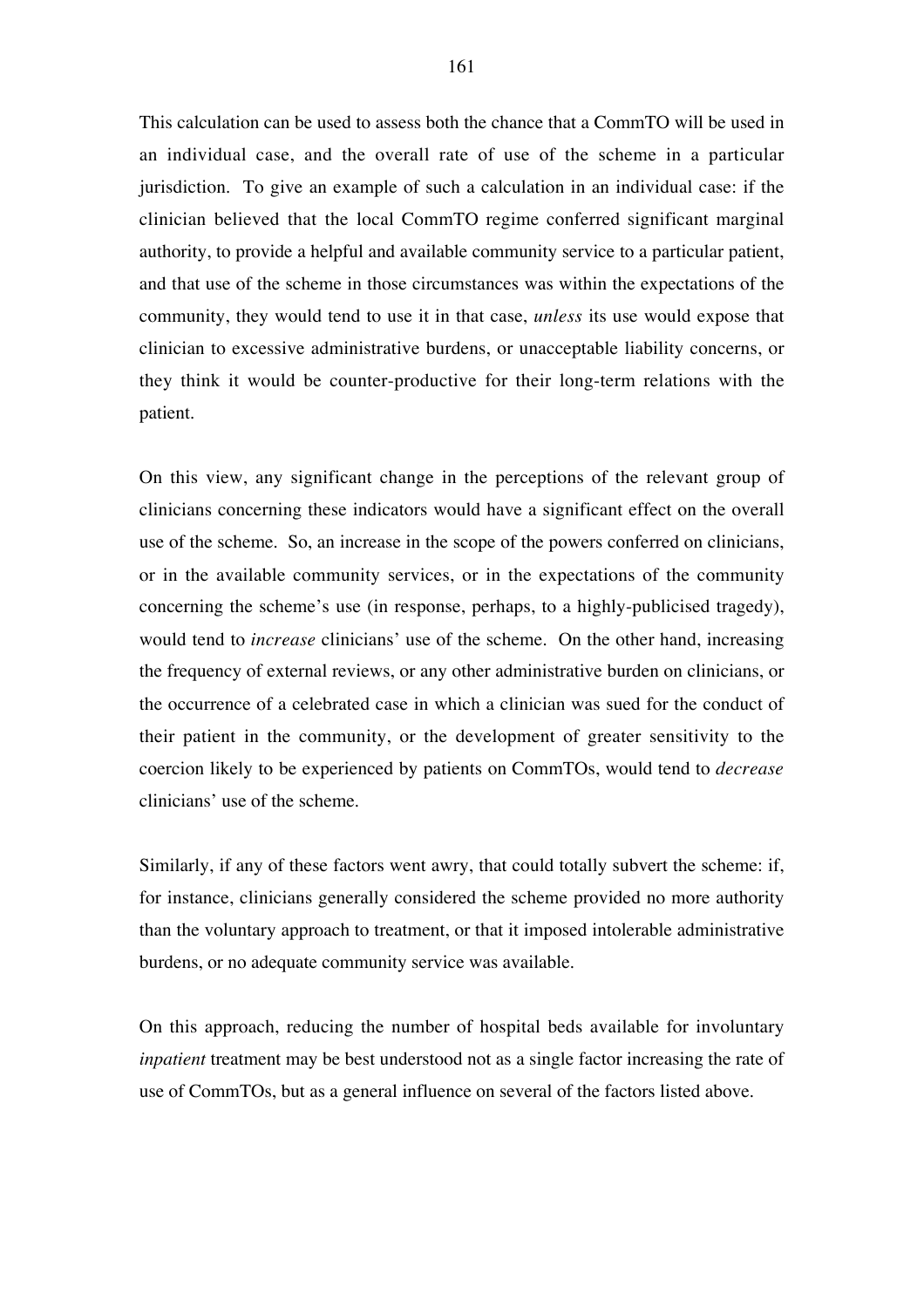If this view is correct – that clinicians' perceptions of the balance of advantage are the key to the rate at which CommTOs are used – this would impose important constraints on the capacity of legislatures to design useful CommTO schemes. A scheme that seems impeccably fair to the legislature, and fully consistent with human rights norms, may still be largely inoperative in practice, if it is viewed in a negative light by the clinicians expected to drive its procedures forward. In practice, there is little point, therefore, in a legislature enacting a CommTO regime that does not have the confidence of the relevant health professions, because that scheme is likely to wither on the vine.

# **The rate of use in particular jurisdictions**

Following this line of reasoning, it should be possible to explain the differing rates at which particular schemes are used. If we consider the situation in Ontario: it seems likely that CommTOs are used infrequently there because the new scheme is still bedding in, and because, at present, it is not viewed positively by most clinicians who would be responsible for its implementation. They may not view it positively because it confers little additional authority to treat outpatients; a limited range of community services is available; expectations do not seem to be high in Ontario concerning the use of involuntary outpatient treatment; there is a strong perception among clinicians that the scheme is 'administratively top-heavy'; and there is a high degree of sensitivity to the negative impact on patients of involuntary treatment. These factors would all discourage use of the Ontario scheme.

In addition, there is the reimbursement issue for psychiatrists in Canada, whose role is invariably central to CommTO schemes. They may not be properly remunerated for the administrative work required. So, although the Ontario statute had sufficient political backing to be enacted, in the wake of a highly-publicised tragedy, and it seems consistent with the rigorous demands of the Canadian constitution, this scheme currently withers on the vine, except at a few hospitals, where local attitudes have been positively influenced by particular psychiatrists. This situation seems likely to continue unless there is a general change in attitude towards the scheme among the leaders of the mental health professions in Ontario.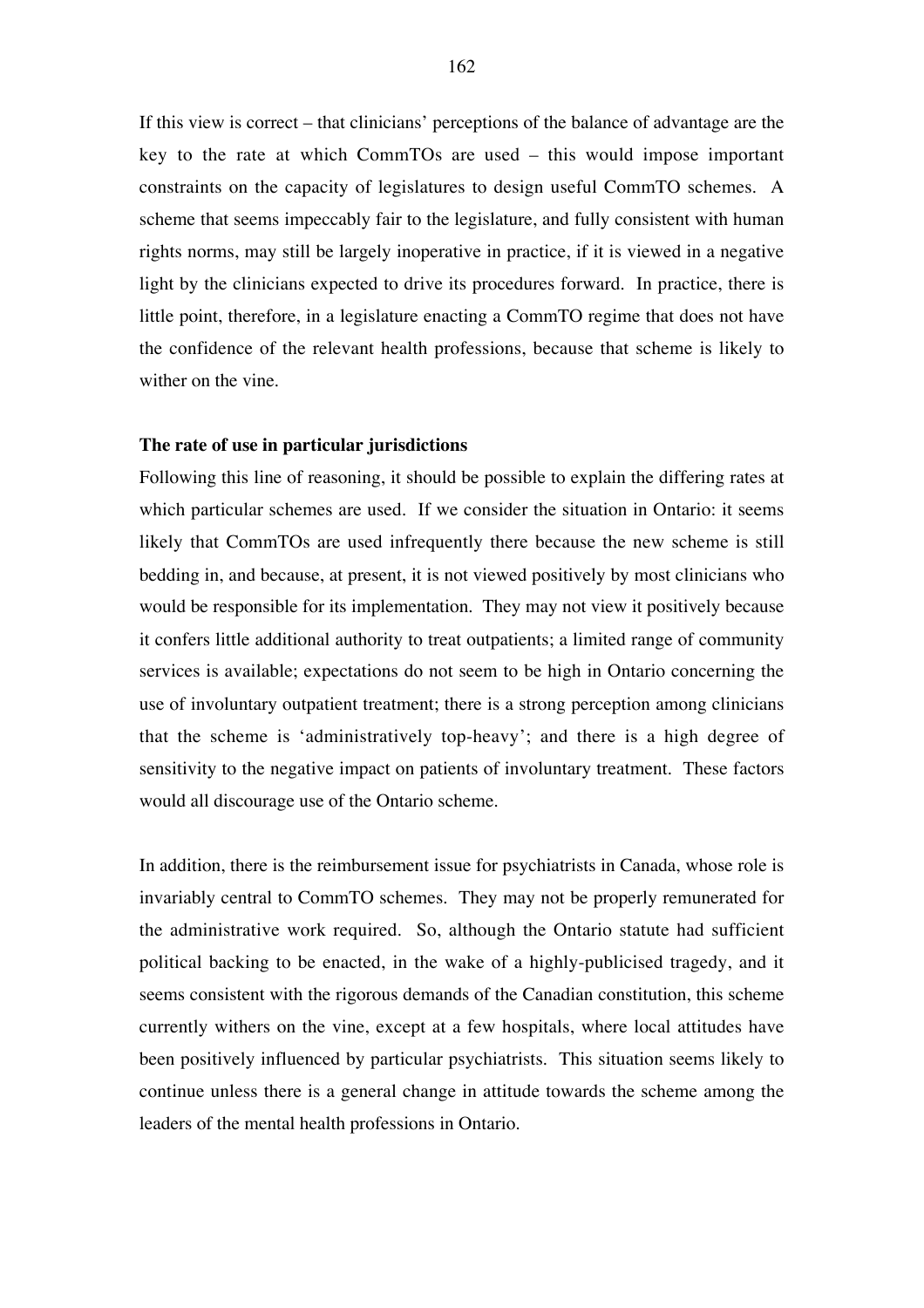Similar points can be made about the low rate of use of the 'supervised discharge' schemes in the UK. A combination of limited treatment powers, limited community services, the perception of high administrative burden, the general preference among community clinicians for the voluntary approach to treatment (or for treatment in hospital), plus enhanced concerns about the capacity for involuntary treatment to infringe patients' human rights, seems to have contributed to the general perception among clinicians that there is little advantage in using the scheme. As not much more authority to treat outpatients would be provided by the 'non-resident' treatment scheme proposed in the Draft Bill for England and Wales, and most of the other discouraging influences would remain unchanged, not much greater use could be expected of that scheme.

#### *The position in Australasia*

How, in contrast, can we explain the fact that CommTOs are used so extensively in Victoria, NSW and NZ, the most populous regions of Australasia?

First, the Australasian legislatures, unconstrained by entrenched constitutional bills of rights, have enacted CommTO schemes that provide the most extensive powers to facilitate the treatment of involuntary outpatients; clinicians retain significant discretion in the use of those powers; and the powers remain available even on the temporary resumption of the patient's competence, so long as they remain lawfully under the scheme. The marginal authority to treat patients these schemes provide is therefore significant, even if they do not authorise 'forced medication' in community settings.

Secondly, a reasonable network of publicly-funded community mental health services is available in the region, at least in urban areas, where the great majority of the population lives. The quality and extent of these services could undoubtedly be improved, but thorough-going deinstitutionalisation has occurred. Most large hospitals are closed. They have usually been replaced by purpose-built psychiatric wards, attached to general hospitals, and an extensive network of community teams. These teams include many experienced nurses, who are prepared to visit patients in their homes; and, in NZ, they often include Maori health professionals. In addition,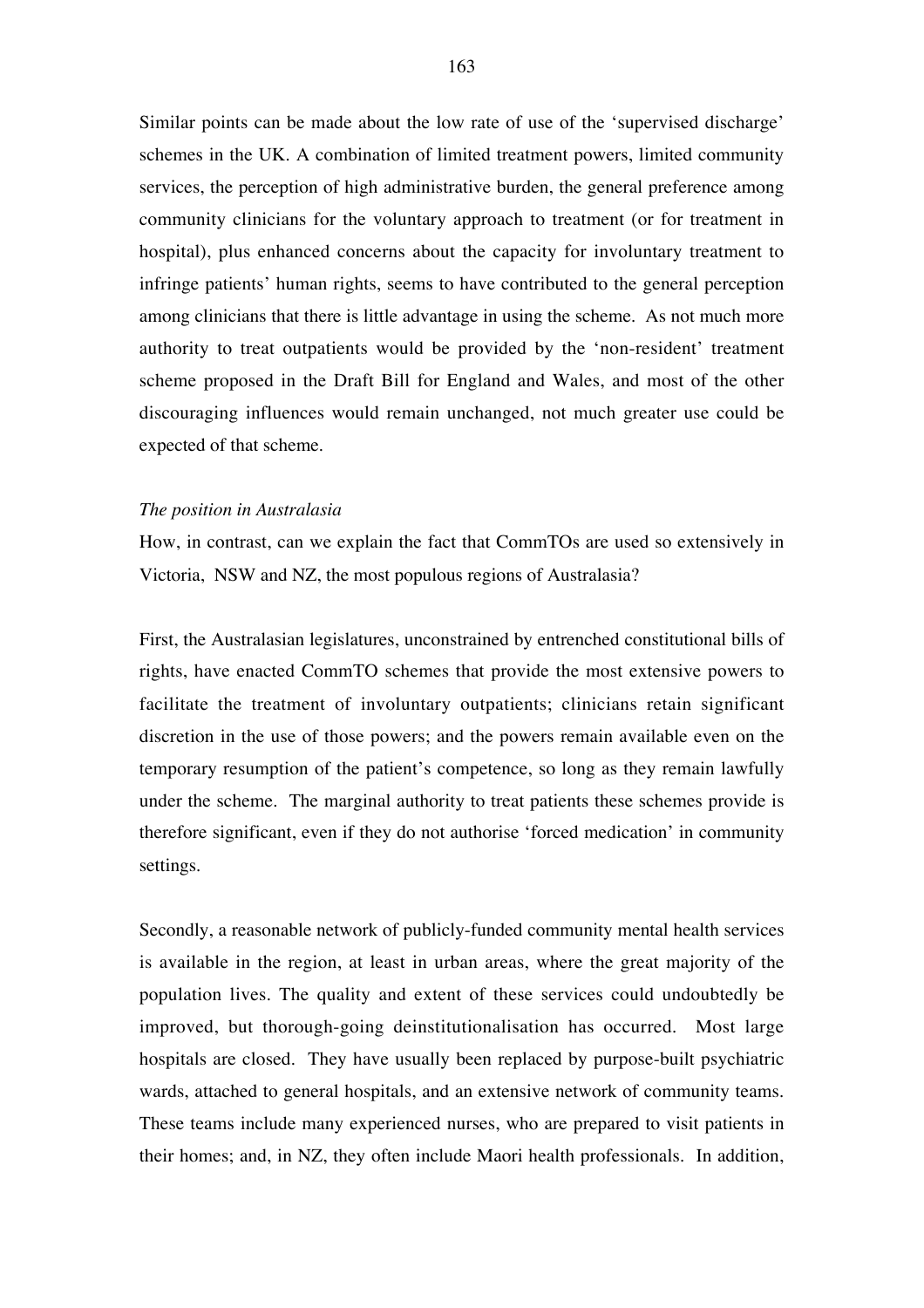the relatively strong social welfare and public housing traditions in the region provide support for patients' community tenure, even if lack of adequate supported accommodation is still considered the greatest weakness in the operation of these schemes.

Thirdly, there appear to be strong community expectations in Australasia, especially among patients' families, that CommTOs will be used actively by health professionals, following patients' discharge from hospital, as were the prior 'leave' schemes. These expectations may have been enhanced during the 1990s by a number of highly-publicised tragedies involving discharged patients.

The administrative burdens involved in treating patients under CommTOs are still important concerns for clinicians in Australasia. Nevertheless, clinicians in the region have not yet been exposed to unreasonable liability in the courts for the conduct of patients under CommTOs; and, in NZ, the potential for liability is greatly reduced by the general ban on civil actions for damages for causing 'personal injuries' that is found in the country's unique, no-fault accident compensation scheme. Nevertheless, exposure to other forms of liability – in health commissioner's inquiries, disciplinary proceedings, coroner's inquests, and the media – are still serious concerns for clinicians and health authorities.

Many clinicians in Australasia say they are troubled by the sense of coercion and stigma that is experienced by some patients under CommTOs, and by the effect this may have on therapeutic relationships. But most clinicians seem to believe *the advantage of maintaining some kind of relationship* with the patient still outweighs that problem in most cases. The predominant view, drawn from the recent survey of clinicians in NZ, was that, 'while compulsion can harm relations with patients in the short term, the advantages of continuing treatment usually outweigh this problem, and that where greater insight follows treatment, therapeutic relations will often improve in the end' (Romans et al, 2004, at 840).

There also seems to be considerable consensus in Australasia that the local CommTO statutes have been correctly focused on serious mental illness and its consequences,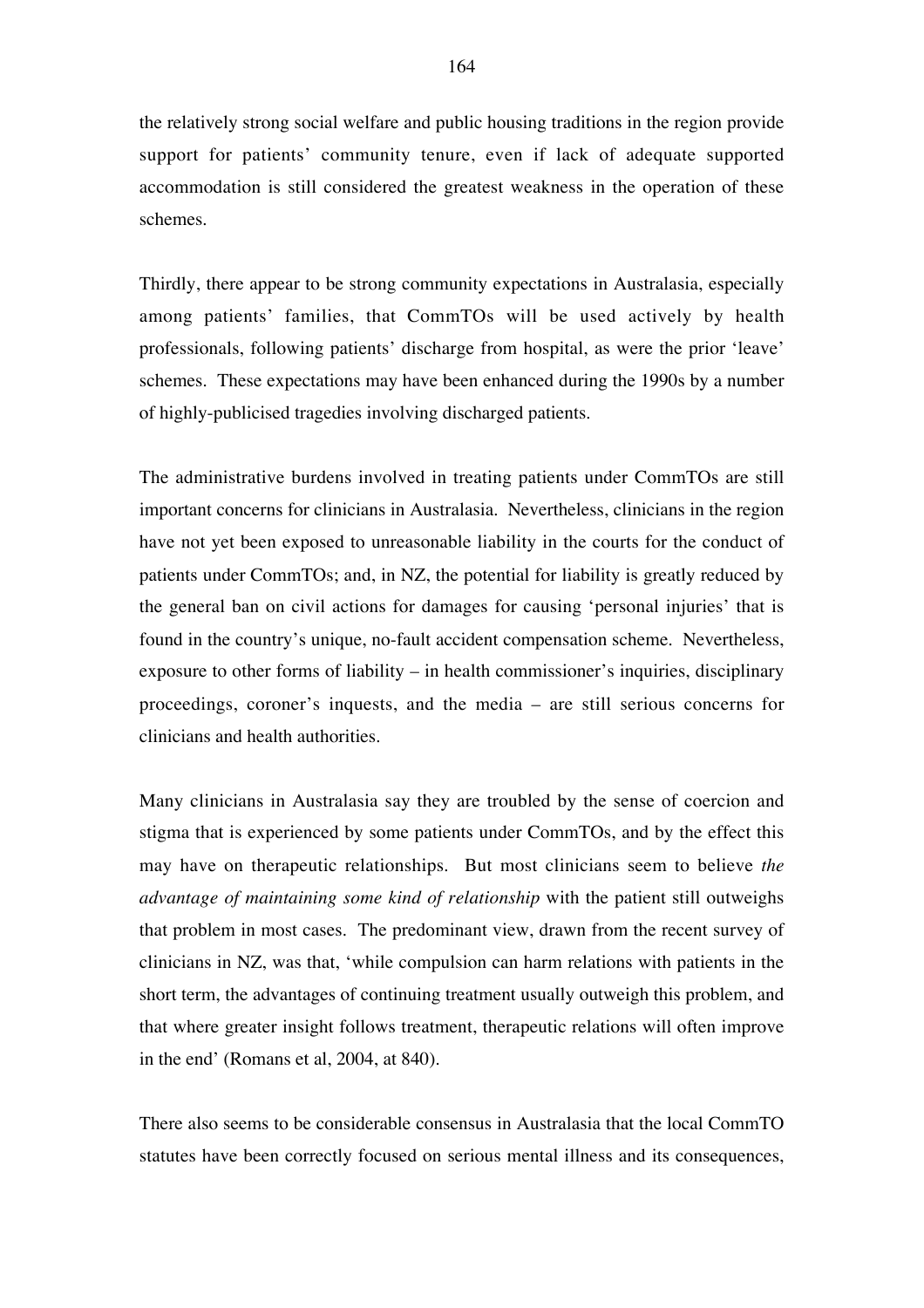not on personality disorder or learning disabilities. There is agreement that family members should be consulted about involuntary patients' treatment, but should not be granted full decision-making (or veto) powers. Inpatient and outpatient services are usually provided under the same administrative umbrella, facilitating their coordination. And there are no major reimbursement barriers at the individual level to the operation of CommTO schemes, as these are run by the salaried employees of public sector mental health services, with staff being paid uniformly for administrative functions and direct patient care.

In these circumstances, clinicians in Australasia generally seem to believe that the balance of advantage favours the use of CommTO schemes. One might even go further and say that because these schemes are used so widely, they are clearly *the preferred* mechanism in Australasia for the delivery of involuntary outpatient care. In other jurisdictions, like the United States, several different forms of 'leverage' may be used, in combination, to facilitate such care. That cluster of leverage mechanisms may then have similar effects (Monahan et al 2005). But, in Australasia, the whole of the field may be covered by CommTO schemes.

This does not mean, of course, that the Australasian approach to involuntary outpatient care should be followed in other jurisdictions. That would depend on their constitutional circumstances and their social and professional conditions. What the Australasian situation does suggest, however, is that certain theories advanced about CommTOs can be disproved: the theory, for instance, that CommTOs cannot attract the confidence of clinicians unless 'forced medication' in community settings is expressly authorised by law. That theory is shown to be incorrect by the experience in NZ, Victoria and NSW.

Policy-makers in Australasia should note that the particular features of the local legal and service context that have just been discussed make a strong contribution to the active use of CommTOs in this region. If those features were eroded, this form of care might be used much less actively by local clinicians. It is therefore those features of the local context that should be supported by governments if the extensive use of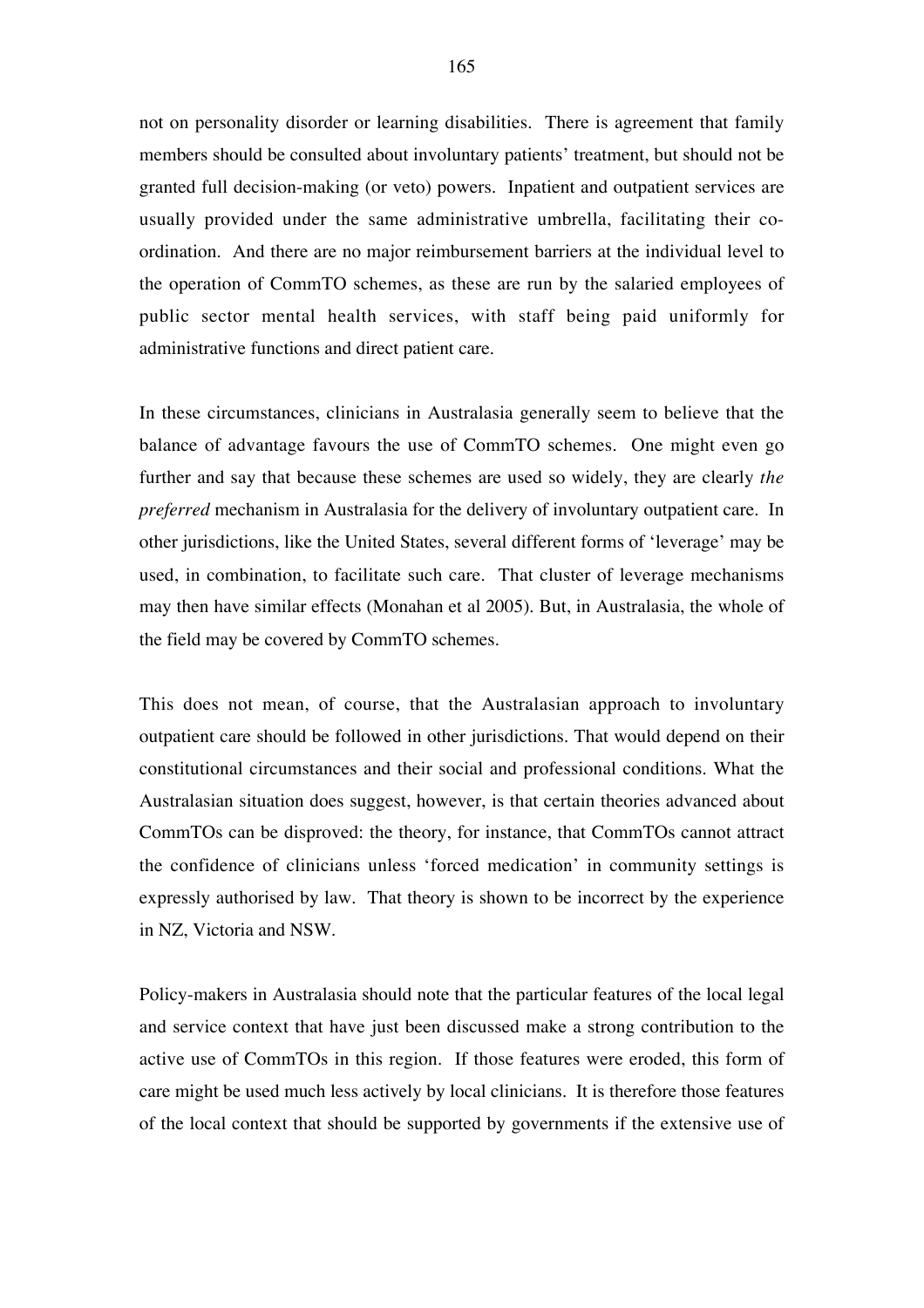involuntary outpatient care is to remain the preferred response in this region to the deinstitutionalisation of mental health care.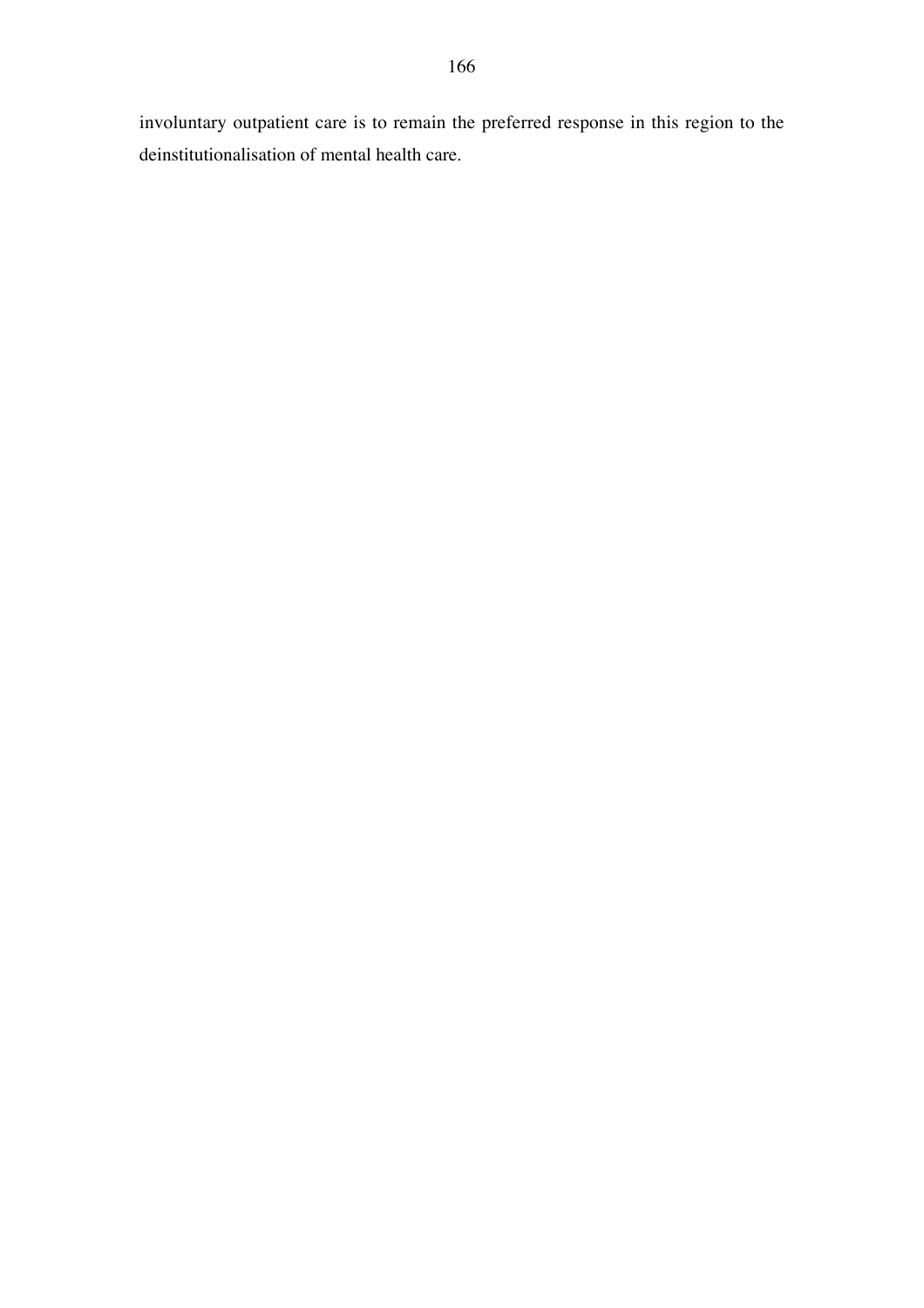# **Chapter 10**

# **Implications for New Zealand Law**

From those general conclusions, I suggest the following implications can be drawn for NZ.

# **The structure of the NZ CommTO regime**

The general structure of the NZ's regime is satisfactory, but two significant additions to the law should be contemplated in the next general reform of NZ's mental health legislation:

• to add a test of 'substantially diminished capacity to consent to treatment for mental disorder' to the general criteria governing all interventions under the mental health legislation, including the use of CommTOs

• to require mandatory, periodic review by the tribunal of *all patients'* involuntary status, even those patients who are on CommTOs for long periods and do not apply for a review.

Subject to those conditions, NZ's mental health laws and policies should continue to encourage the use of CommTOs under civil mental health legislation, particularly to try to avoid the unnecessary criminalisation of mentally ill people, and the over-use of the forensic mental health system. We should try to forestall the need to develop specialised mental health courts within the criminal jurisdiction.

The major functions of the law in this area should continue to be to specify clearly:

- the criteria for the appropriate use of involuntary outpatient care
- the administrative infrastructure for managing patients under CommTOs
- the powers in the community of clinicians and the Police
- the frequency and nature of independent review procedures.

The focus of NZ's CommTO regime should remain on the position of people with serious and continuing mental illnesses, and not on people with a primary diagnosis of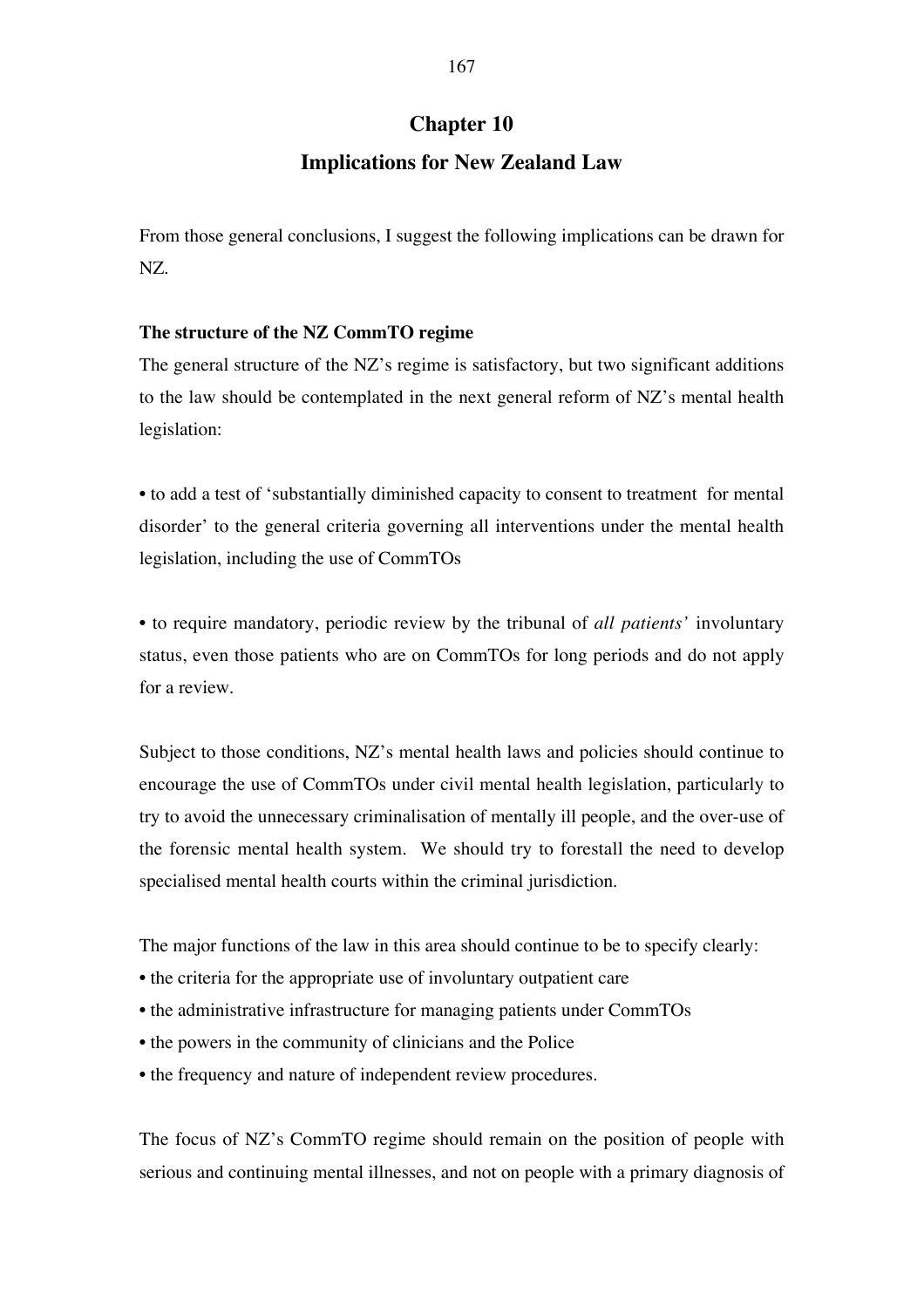learning (or intellectual) disability or personality disorder. The administrative structure of the regime should remain 'deinstitutionalised', being based on a regional system of administration, not the institution of the psychiatric hospital. The law should not inflict excessive administrative burden on clinicians using CommTOs, unless the intention is to reduce significantly their willingness to use the scheme; and there should be room for significant elements of clinical discretion within the framework of the law.

# **Community treatment powers**

The principal power to determine the treatment of an involuntary patient, including a patient under a CommTO, should remain with their responsible clinician. Family and whanau members should not be appointed under the mental health legislation to be substitute decision-makers about patients' treatment, due to the potential for conflicts of interest. Instead, the strong obligations currently imposed on clinicians by NZ law, to consult with the patient's family and whanau about their treatment, should be affirmed.

The same general limits should continue to be imposed on the treatment of involuntary outpatients as apply to involuntary treatment in hospital. But NZ law should *not* authorise the 'forced medication' of involuntary patients in community settings, nor should the current legislation be interpreted in a manner that would permit that to occur. The absence of an express power in the Act to restrain and medicate involuntary outpatients should be noted, along with the concession made by the Ministry of Health in the statutory Guidelines to the Act (2000) that 'no power to detain the patient for the purposes of treatment' in a residential setting is provided by NZ law. That important position should be maintained, and no additional power to medicate patients by force in a community setting should be conferred, to prevent the violation of patients' human rights.

Further, the law should not confer on community clinicians an overly-broad power of entry into the private residence of a patient under a CommTO, to avoid excessive intrusions on privacy. Entry without consent should only be permitted at reasonable times, and for specific purposes, directly related to the community treatment regime.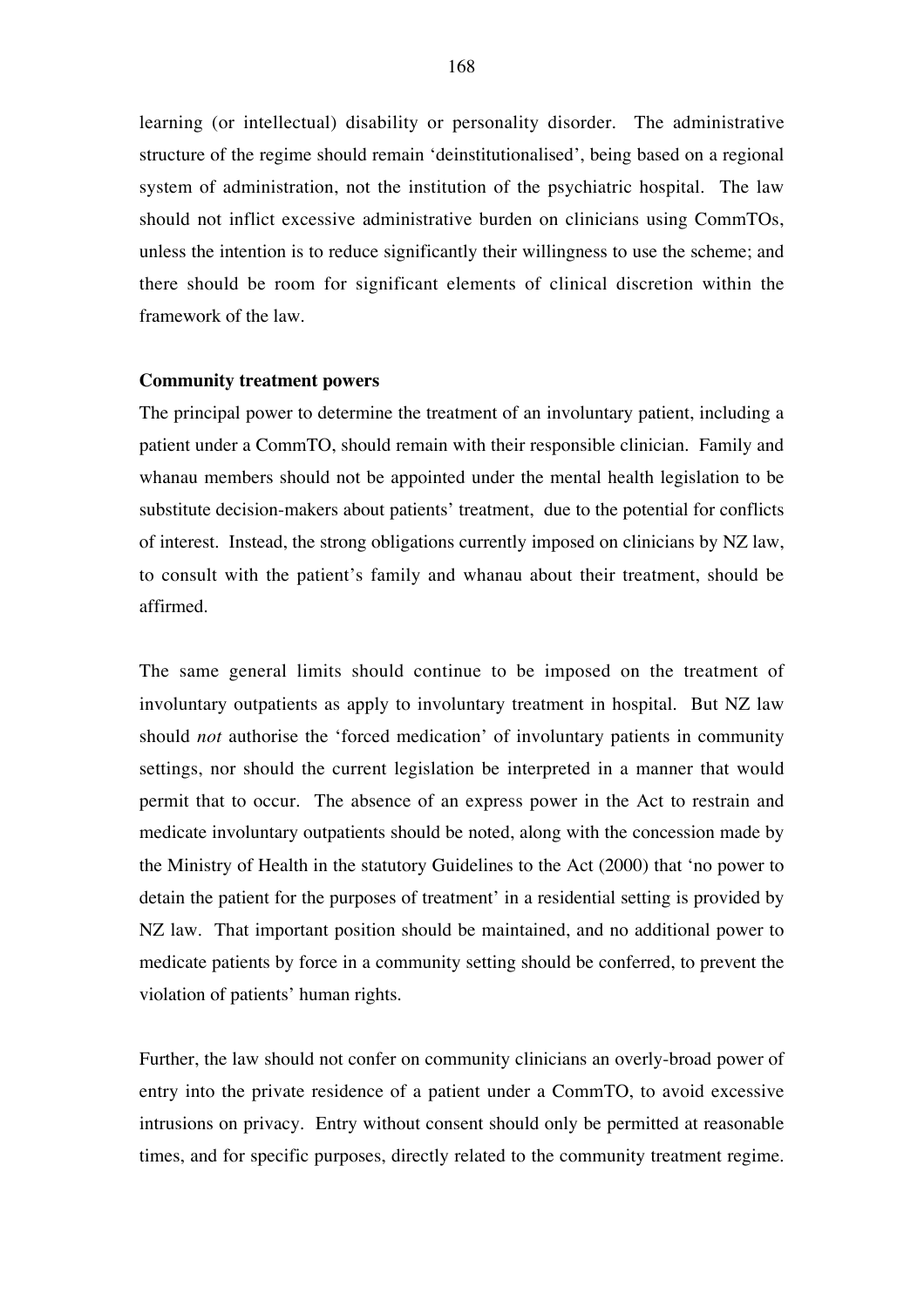Nor is it necessary to confer an additional power on the courts in NZ to order an outpatient to reside at a specified address. It is sufficient to permit the responsible clinicians to direct an involuntary outpatient to reside at a certain type or 'level' of accommodation, as a condition of their community care. The patient should usually be free to move to another residence that provides the same level of care.

The NZ regime should still place *a duty* on the patient to accept psychiatric treatment in the community, as directed by their responsible clinician; and NZ law should continue to provide all involuntary patients with a general right to receive appropriate treatment, and to be informed about their treatment, under the general code of involuntary patients' rights.

In addition, NZ law should continue to authorise clinicians:

• to direct the patient to accept visits from health professionals, and to attend outpatient appointments

- to recall the patient swiftly to hospital, and to transport them there
- to enter the patient's place of residence to activate that recall process
- to obtain police assistance in that process
- to provide treatment without consent in a hospital, or in a clinic that is continuously staffed by properly qualified health professionals.

To clarify the precise scope of the authority to treat patients in the community, the following rule from NSW could be adopted: that medication may be administered without consent to a patient under a CommTO 'if it is administered without the use of more force than would be required … if the person had consented'.

The criteria upon which clinicians may shift involuntary patients between hospital and the community should not be inflexibly defined, nor should the power to recall outpatients to hospital be constrained by unrealistic procedures, in light of the urgency with which those powers may have to be used.

The law should not promote confusion between the role of clinicians and that of courts and tribunals, concerning the details of involuntary patients' treatment. Courts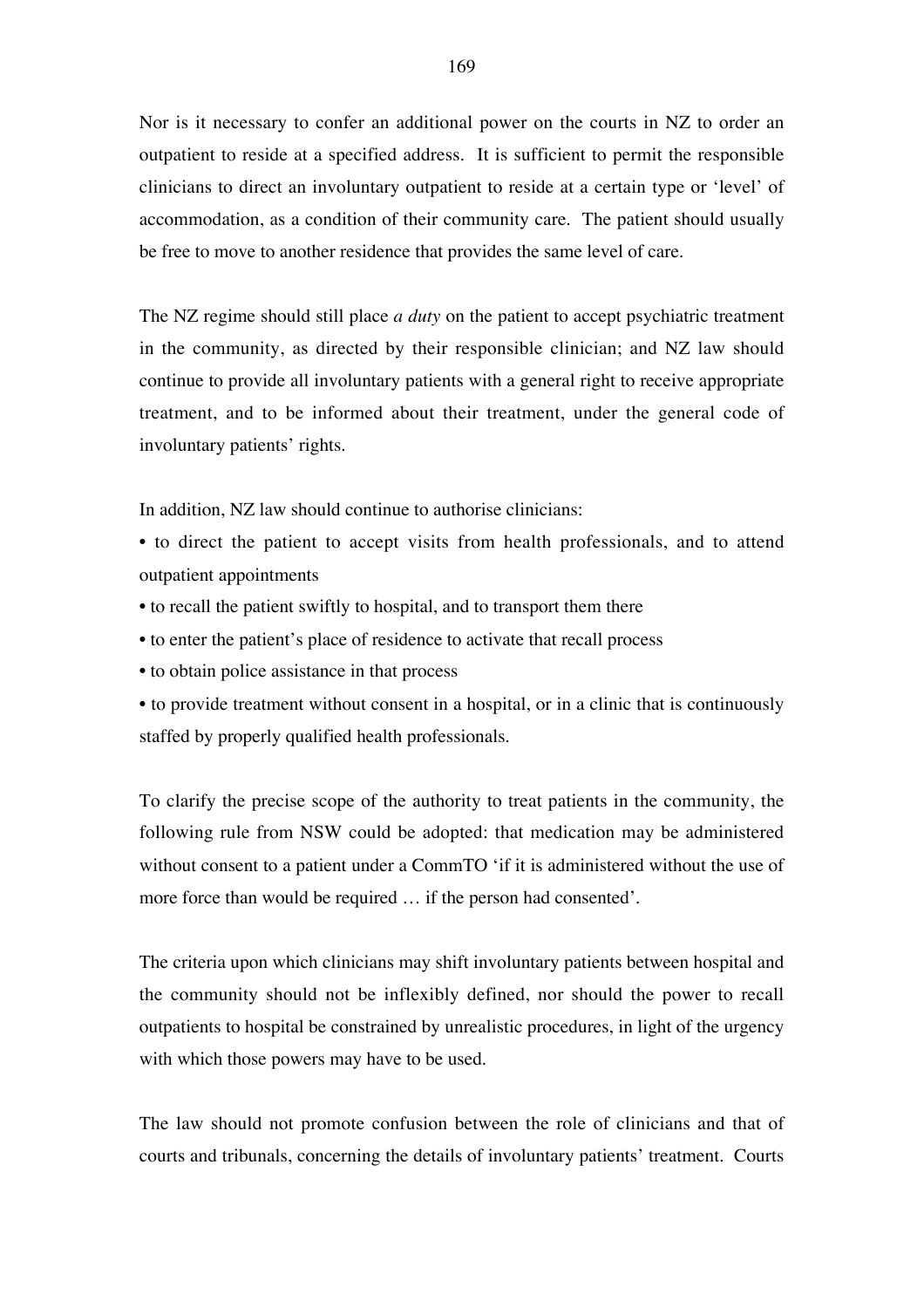and tribunals should review the need for the patient's involuntary status to continue, not specifically approve the contents of the patient's treatment plan. Nor should the preparation of a special statutory treatment plan be required. It should still be expected, as a matter of policy and professional practice, that a clear treatment plan *will be* swiftly prepared for each patient, and courts and tribunals should *demand evidence* from the treating clinicians, concerning their precise treatment plans, before treatment orders are made. But insisting on evidence is not the same thing as approving the contents of a treatment plan.

#### **Independent review procedures**

The current system in NZ for reviewing involuntary patients' status, that involves both District Court Judges and review tribunals, at different stages of the process, is desirable and should be continued. It has the advantage of sharing the burden of the review process between two institutions, and it ensures an independent judicial body is always available to review cases at short notice in most parts of the country. It also prevents review tribunals being overwhelmed with work, a problem being experienced in Victoria and NSW. Over-burdened tribunals may have to adopt excessively rapid procedures. To be credible, the 'gaze' of a court or tribunal must be reasonably intense.

The inquisitorial and relatively informal character of the current review process should nevertheless be maintained if the review of CommTOs is not to become a 'virtual discharge' mechanism.

Six months is a suitable length for the initial CommTO. That is the preferred length in many jurisdictions. Requiring the order to be renewed through a formal process after only 3 months imposes too great a burden of administration on clinicians, and on reviewing courts or tribunals. On the other hand, 12 months may be too long a time before the first mandatory review hearing is held.

Three other desirable principles of the NZ review system are that:

• more frequent reviews occur during the early life of a CommTO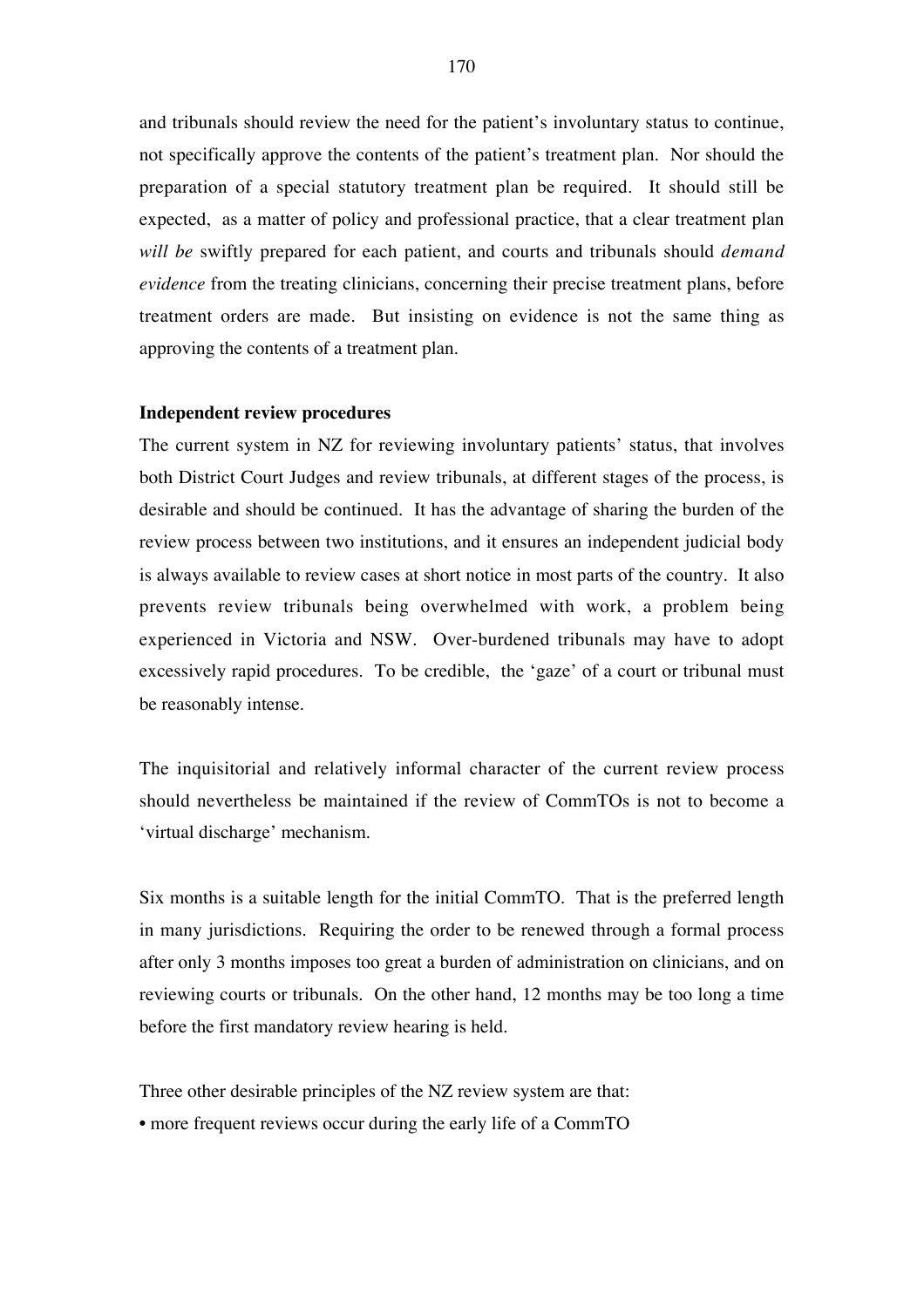• there is a mix of mandatory reviews, triggered by the passage of time, and optional reviews, held at the election of the patient or their representatives

• the tribunal may review, of its own motion, the status of an involuntary patient.

On the other hand, the current NZ system, whereby a CommTO becomes 'indefinite' in duration when it is renewed for a second time by a court, is not fully satisfactory. The effect of that approach is that some patients, who are treated under CommTOs for long periods of time, and do not apply for reviews, may not appear before a court or tribunal for years at a time, despite their involuntary status. That approach does not meet the minimum requirements of procedural fairness required in such circumstances, in my view, when persons with severe mental disorders cannot be expected to initiate the review process. It is not an approach that encourages responsible clinicians to assess rigorously the need for the CommTO.

The best approach is for all involuntary treatment orders to last for a limited period of time. The system of indefinite orders under the NZ regime should therefore be replaced by orders that have a maximum term of 12 months, after two consecutive 6 month orders have been made. For that 12 month order to be renewed, a mandatory review should be held before a court or tribunal. That would require, however, that significant additional resources be directed to the review process, especially if the extra reviews were to be conducted by the tribunal, to prevent its proceedings becoming too expedited under the additional caseload.

In general, NZ should be careful *not* to adopt a system of frequent, mandatory reviews before an under-resourced tribunal. Nor should review proceedings be so onerous as to overly discourage clinicians from using the CommTO regime.

A further positive aspect of the NZ regime that should be retained is the ability to readmit a CommTO patient to hospital for a short period without that affecting the duration of their order, or their usual review entitlements.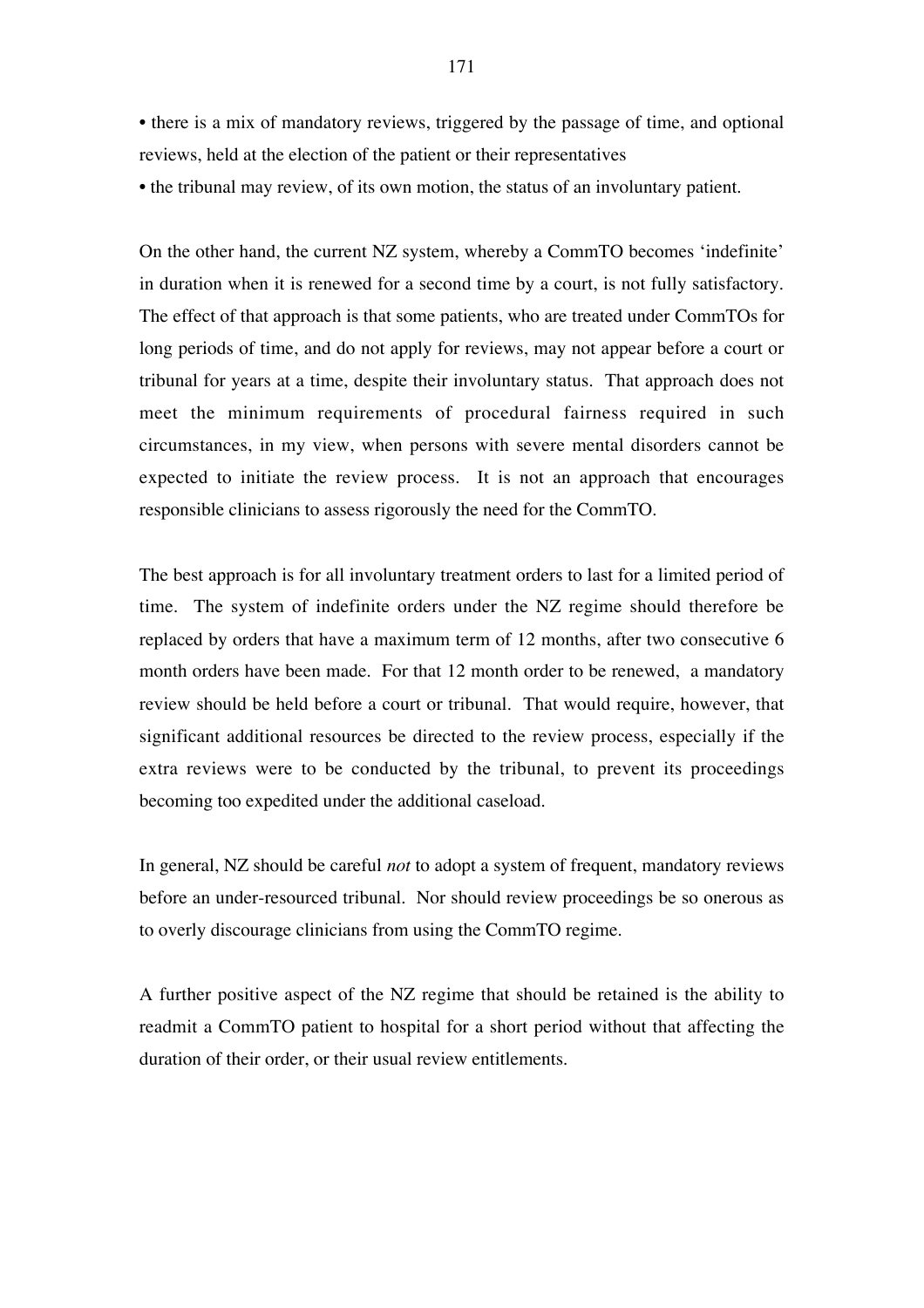# **Civil liability**

The law concerning the civil liability of the health services and of responsible clinicians for the conduct of patients under CommTOs does not require legislative attention at present. Those matters are being handled satisfactorily under the general law of civil liability in NZ, and under the provisions of the accident compensation regime.

# **The service environment**

The continued development of mobile community mental health teams should be given a high priority by health providers, to ensure patients under CommTOs receive a reasonably intensive level of service, as the evidence suggests is required. Particular attention should also be directed to the development of ancillary mental health services for such patients, such as counselling and rehabilitation services, that go beyond the provision of medication in community settings. Such services should not be provided at the expense of adequate inpatient facilities, however, as any further reduction in hospital bed numbers is likely to increase significantly the use of CommTOs.

In addition, a high priority should be given to the development of good supported accommodation services for people with serious mental disorders. Inadequacies in accommodation services have been widely identified as the major barrier to the successful use of CommTOs, along with increasing levels of substance abuse among involuntary patients.

NZ policy-makers should be aware that adopting any new financial system for the payment of mental health professionals could have implications for involuntary outpatient care. Considerable time must be spent on administration, and on liaison with other service providers, in the administration of CommTO schemes. If the scheme is to operate successfully, the staff must be paid at the same rate for performing those functions as they are paid for direct patient care.

Other factors in the service environment that seem to contribute to the successful use of CommTOs include: close liaison between inpatient and outpatient services; close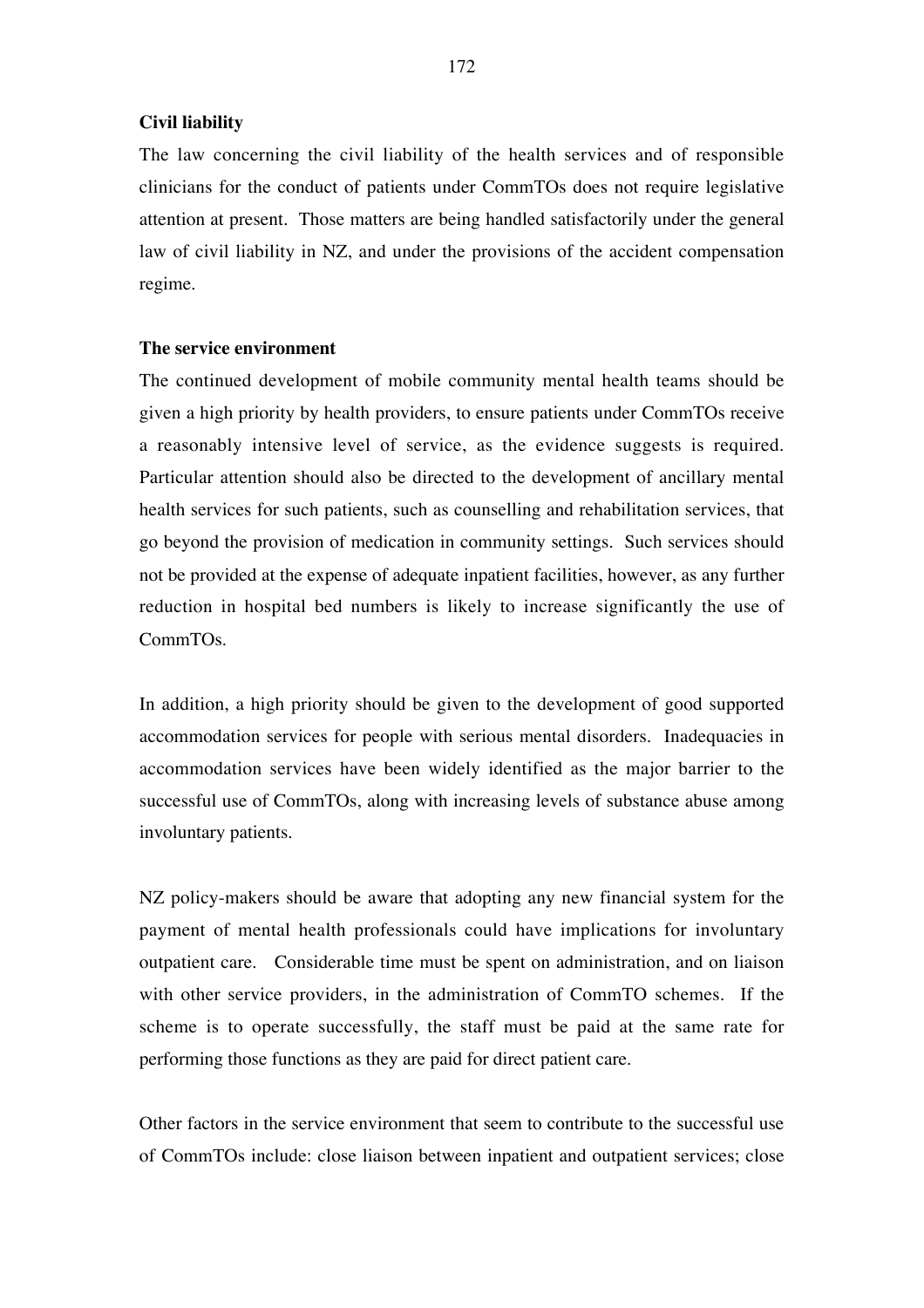liaison between community teams and well-trained Police; continuity in therapeutic relationships; and a high degree of cross-cultural capability among mental health staff.

Finally, the law should not impose strong statutory duties on health providers to deliver services to patients under CommTOs. Imposing such duties may appear to create a desirable contract for care between health providers and involuntary patients, but the outcome is likely to be that health providers will hesitate to accept responsibility for the care of involuntary patients, for fear of exposing themselves to additional forms of liability in the courts.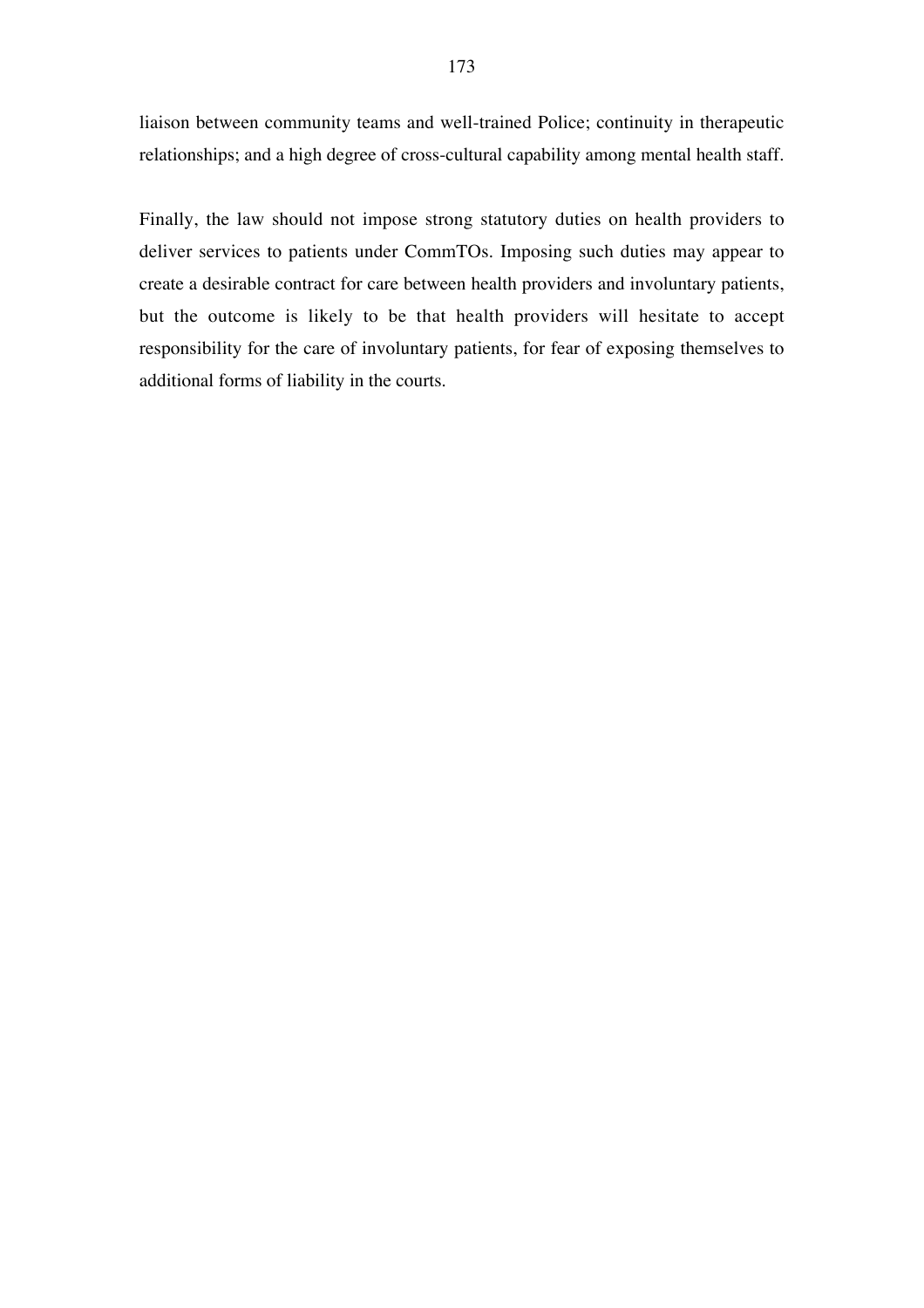## **References**

Abela C (2000). 'The long road home: cost, conscience and consequences; deinstitutionalisation of persons with mental illness', *Mental Health Review*, 8(1), 2-18.

*Anderson v Scottish Ministers* (2001). Weekly Law Reports, 3, 1460.

Anonymous (1995). 'Consentement du patient', *Plaidoyer*, 3, 55-56.

Atkinson J, Harper Gilmour W, Dyer J, Hutcheson F and Paterson L (1997). 'Consultants' views of leave of absence and community care orders in Scotland', *Psychiatric Bulletin*, 21, 91-94.

Atkinson J, Harper Gilmour W, Dyer J, Hutcheson F and Paterson L (1999). 'Retrospective evaluation of extended leave of absence in Scotland 1988-94', *Journal of Forensic Psychiatry*, 10, 131-147.

Atkinson J, Harper Gilmour W and Garner H (2000). 'Views of consultant psychiatrists and mental health officers in Scotland on the Mental Health (Patients in the Community) Act 1995', *Journal of Mental Health*, 9, 385-395.

Atkinson J, Garner H, Harper Gilmour W and Dyer J (2002a). 'The introduction and evaluation of Community Care Orders following the Mental Health (Patients in the Community) Act 1995', *Journal of Mental Health*, 11, 417-429.

Atkinson J, Garner H, Harper Gilmour W and Dyer J (2002b). 'The end of indefinitely renewable leave of absence in Scotland: the impact of the Mental Health (Patients in the Community) Act 1995', *Journal of Forensic Psychiatry*, 13, 298-314.

AIHW (2003). *Mental Health Services in Australia 2000-01*. Australian Institute of Health and Welfare, Canberra.

*Barker* (1998). *Baker v Barking Havering & Brentwood Community Healthcare NHS Trust and Taylor,* CA, 30 July 1998, EWCA/Civ/1998/137.html.

Bartlett P and Sandilands R (2003). *Mental Health Law: Policy and Practice (2nd ed)*. OUP: Oxford.

Bay M (2004). 'Lessons from 70 years of experience with mental health, capacity and consent legislation in Ontario', *Health Law in Canada,* 24, 36.

Bean P (2001). *Mental Disorder and Community Safety*. Palgrave: Basingstoke, Hampshire.

Bertrand D, Harding T, Mondofia Berney M and Ummel M (1996?). *Médecin et Droit Médical*, Editions Médecin et Hygiène: Geneva.

Bill 109 (2004). *Mental Health Bill of Nova Scotia*; first reading September 29, 2004.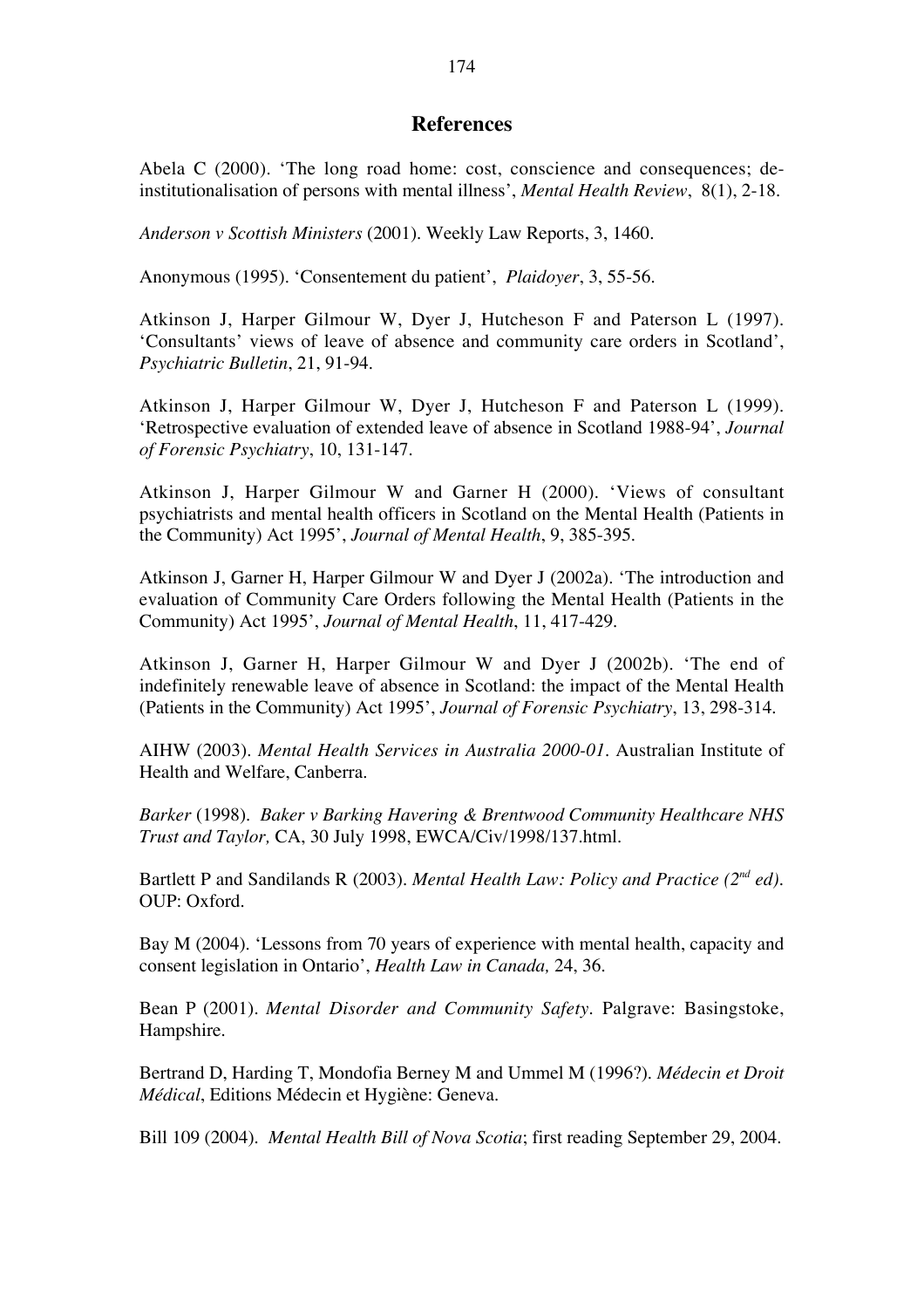Blackie J and Patrick H (1990). *Mental Health: A Guide to the Law in Scotland*, Butterworths Scottish Legal Education Trust, Edinburgh.

BMA (1997). 'BMA supports compulsory community treatment', *British Medical Journal*, 351, 130-131.

Boothroyd R, Poythress N, McGaha A and Petrila J. (2003). 'The Broward Mental Health Court: process, outcomes and service utilization', *International Journal of Law and Psychiatry*, 26, 55-71.

*Bournewood* (1998). *R v Bournewood Community and Mental Health NHS Trust, ex parte L*, Weekly Law Reports, 3, 107-128.

Brian's Law (2000). Mental Health Legislative Reform Act 2000 (Ontario).

Brophy L and Ring D (2004). 'The efficacy of involuntary treatment in the community: consumer and service provider perspectives', *Social Work in Mental Health*, 2, 157-174.

Burdekin B (1993). *Human Rights and Mental Illness*. Human Rights and Equal Opportunity Commission, Australian Government Publishing Service, Sydney.

Burgess P, Bindman J, Lees M, Szmukler G and Henderson C (2003). 'Do community treatment orders for mental illness reduce readmission to hospital: an epidemiological study', unpublished paper, Policy & Analysis Group, Mental Health Research Unit, Parkville, Melbourne, 2003.

Carne J (1996). *A Study of the Effect and Outcome of the Use of Community Treatment Orders and Community Counselling Orders in New South Wales in 1991*. MPH Thesis, University of Sydney.

Chaimowitz G (2004). 'Community treatment orders: an uncertain step', *Canadian Journal of Psychiatry*, 49, 577.

Chief Psychiatrist (2001). *Community Treatment Order Guidelines*. Department of Human Services, Melbourne.

*Clunis* (1998*). Clunis v Camden and Islington Health Authority*, All England Reports, 3, 180.

Cooper H (1992). *Involuntary Treatment in the Community*. MPsychMed Thesis, Monash University, Melbourne.

*D* (1999). *Department of Health v D*. Family Reports of New Zealand, 18, 233.

Dawson J (1991). 'Community treatment orders', *Otago Law Review*, 7, 410-425.

Dawson, J (1999). 'Necessitous detention and the informal patient', *Law Quarterly Review*, 115, 40-46.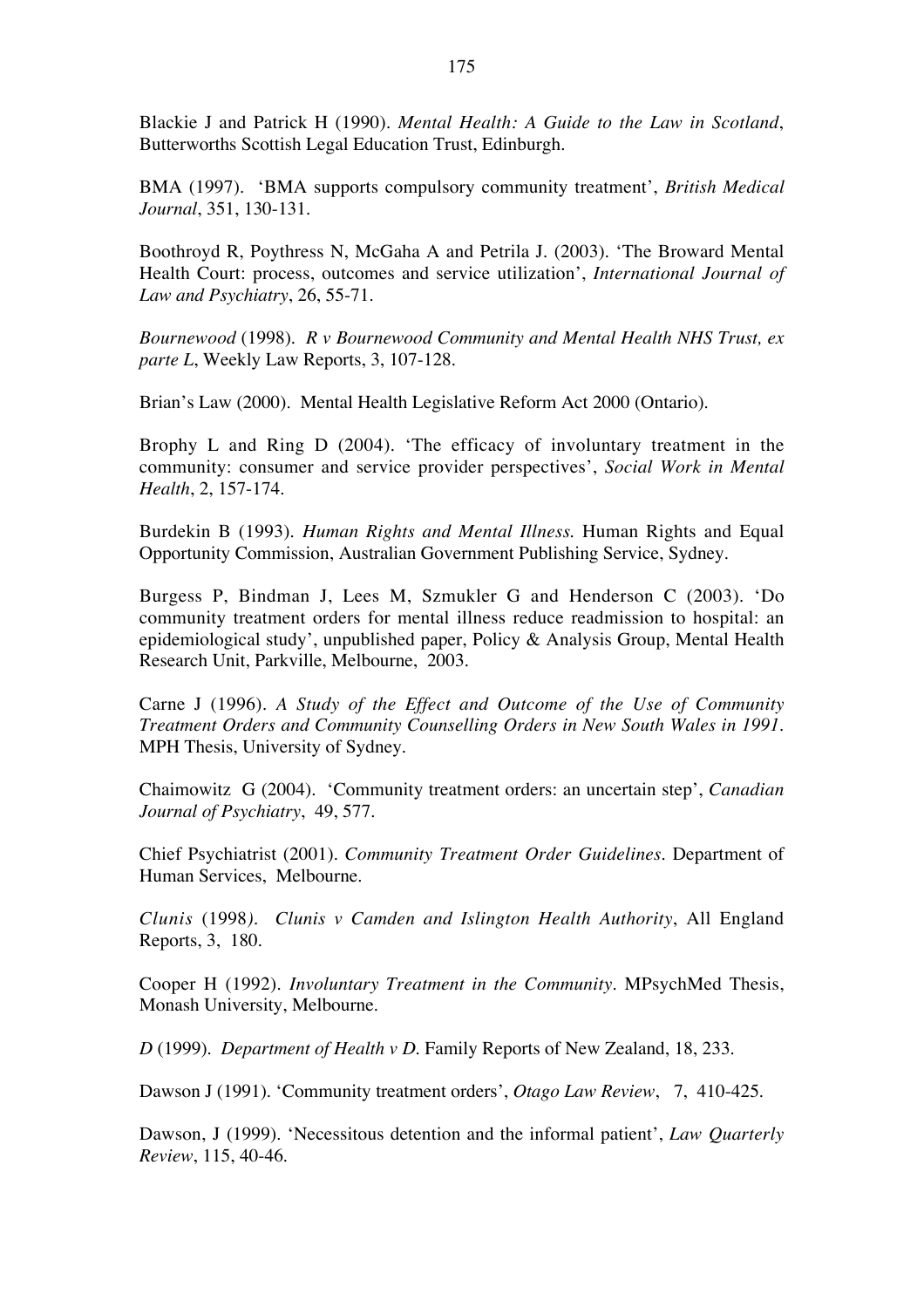Dawson J and Romans S (2001). 'Use of community treatment orders in New Zealand: early findings', *Australian and NZ Journal of Psychiatry*, 35, 190-195.

Dawson J (2002). 'Randomised controlled trials of mental health legislation', *Medical Law Review*, 10, 308-321.

Dawson J, Romans S, Gibbs A and Ratter N (2003). 'Ambivalence about community treatment orders', *International Journal of Law and Psychiatry*, 26, 243-255.

Dennis D and Monahan J (eds.) (1996). *Coercion and Aggressive Community Treatment*. Plenum Press New York.

Department of Health (2004). *Draft Mental Health Bill*. London: HMSO. Downie J, Caulfield T and Flood C (2002). *Canadian Health Law and Policy*. Butterworths: Toronto.

Fennell P (1996). *Treatment without Consent*. Routledge: London.

Fennell, P (1999). 'The third way in mental health policy: negative rights, positive rights and the Convention', *Journal of Law and Society,* 26, 103-27.

Fennell P (2002). 'Detention of untreatable psychopaths and Article 5 of the European Convention of Human Rights', *Medical Law Review* 10, 92-99.

*Fleming and Reid* (1991). *Re Fleming and Reid; Re Fleming and Gallagher*, Ontario Law Reports  $(4<sup>th</sup>$  ed), 82, 298.

Franklin D, Pinfold V, Bindman J, Thornicroft G (2000). 'Consultant psychiatrists' experiences of using supervised discharge', *Psychiatric Bulletin* , 412-415.

Geller J (1990). 'Clinical guidelines for the use of involuntary outpatient commitment'. *Hospital & Community Psychiatry, 41,* 749-755.

Gerbasi J, Bonnie R and Binder R (2000). 'Resource document on mandatory outpatient commitment', *Journal of the American Academy of Psychiatry and Law*, 28, 127-44.

Gibbs A, Dawson J, Forsyth H, Mullen R and Te Oranga Tonu Tanga (the Maori Mental Health Team) (2004). 'Maori experience of Community Treatment Orders in Otago, New Zealand', *Australian and New Zealand Journal of Psychiatry*, 38, 830- 835.

Gostin L (2000). 'Human rights of persons with mental disabilities: the European Convention on Human Rights', *International Journal of Law and Psychiatry*, 23, 125- 159.

Gray J, Shone M and Liddle P (2000). *Canadian Mental Health Law and Policy*. Butterworths: Vancouver.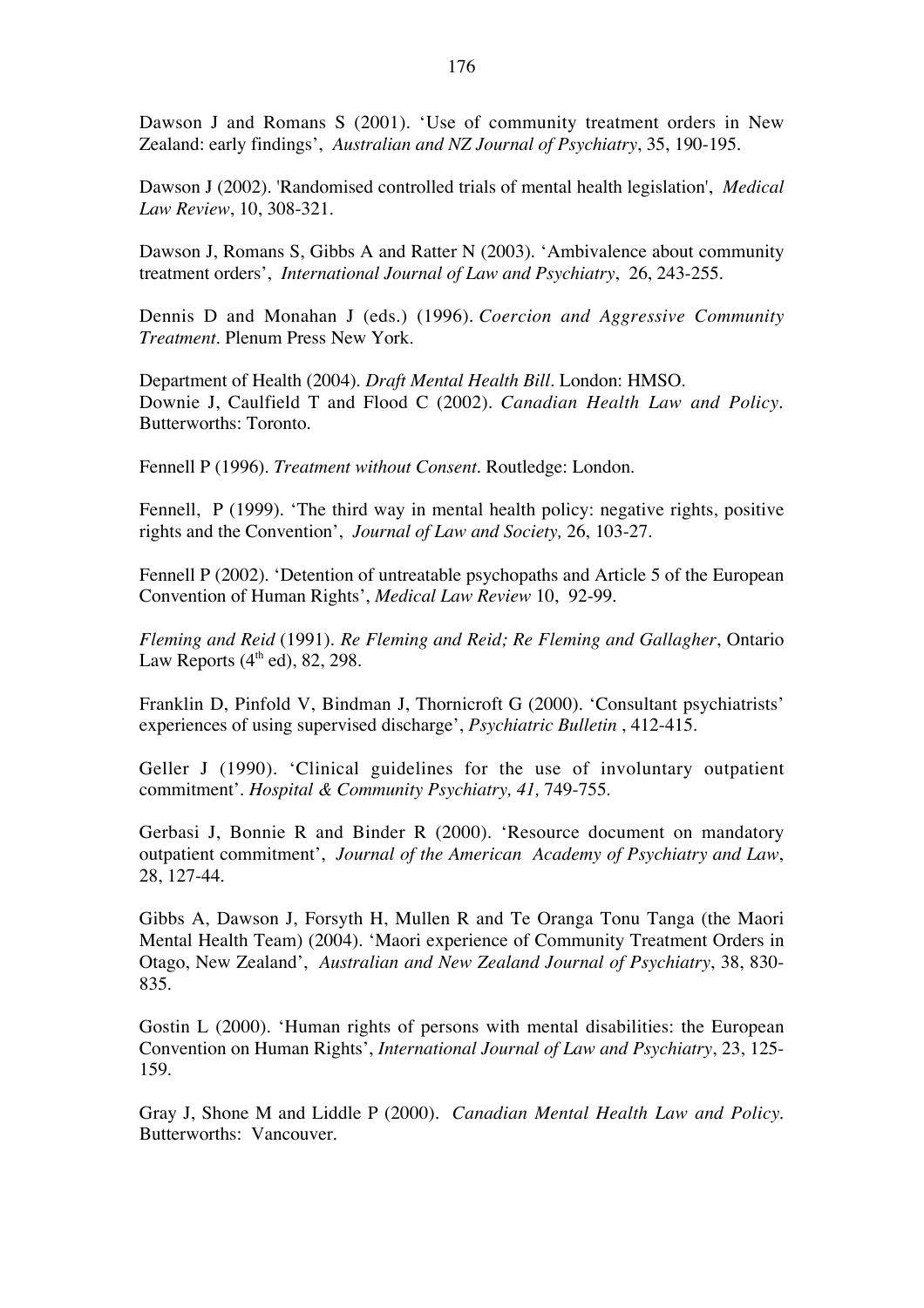Gray J and O'Reilly R (2005). 'Canadian compulsory community treatment laws: recent reforms', *International Journal of Law and Psychiatry* , 28, 13-22.

Griffin P, Steadman H and Petrila J (2002). 'The use of criminal charges and sanctions in mental health courts', *Psychiatric Services*, 53, 1285-1289.

Guillod O and Hänni C (2002). *Panorama du droit cantonal relatif au traitement ambulatoire forcé*. Institut de la Droit de la Santé, Neuchatel.

*Hallstrom* (1986). *R v Hallstrom and Gardner, ex parte W and L*, All England Law Reports, 2, 306-320.

Harrison G (2002). 'Ethnic minorities and the Mental Health Act', *British Journal of Psychiatry*, 180, 198-199.

Hatfield B and Antcliff V (2001). 'Detention under the Mental Health Act: balancing rights, risks and needs for services', *Journal of Social Welfare and Family Law*, 23, 135-153.

Hiday V (2003). 'Outpatient commitment: the state of empirical research on its outcomes', *Psychology, Public Policy and Law*, 9, 8-32.

Hotopf M, Wall S, Buchanan A, Wessely S and Churchill R (2000). 'Changing patterns in the use of the Mental Health Act 1983 in England, 1984-1996', *British Journal of Psychiatry*, 176, 479-484.

Hoult J (1986). 'Community care of the acutely mentally ill', *British Medical Journal*, 149, 137-144.

*HL v UK* (2004). *H.L. v The United Kingdom.* Application no. 45508/99. Strasbourg: European Court of Human Rights.

Hoggett B (1996). *Mental Health Law (4th ed)*. Sweet and Maxwell: London.

Jones G (1995). 'Informed consent in chronic schizophrenia', *British Journal of Psychiatry*, 167, 565-568.

Jones R (2002). *Mental Health Act Manual (8th ed)*. Sweet and Maxwell: London.

*K* (1995). Arrêt du 7 mars 1995: *K contre Department de l'Action Sociale et de la Santé et Institutions Universitaires de Psychiatrie de Genève*; le Tribunal administratif du canton de Genève.

Kaiser H (2002). 'Mental disability law', in Downie J, Flood C and Caulfield T eds, *Canadian Heath Law and Policy (2nd ed)*. Butterworths: Toronto.

Law Reform Commission of Nova Scotia (2002). *Final Report: Mental Health Provisions of the Hospitals Act*. Law Reform Commission of Nova Scotia: Halifax.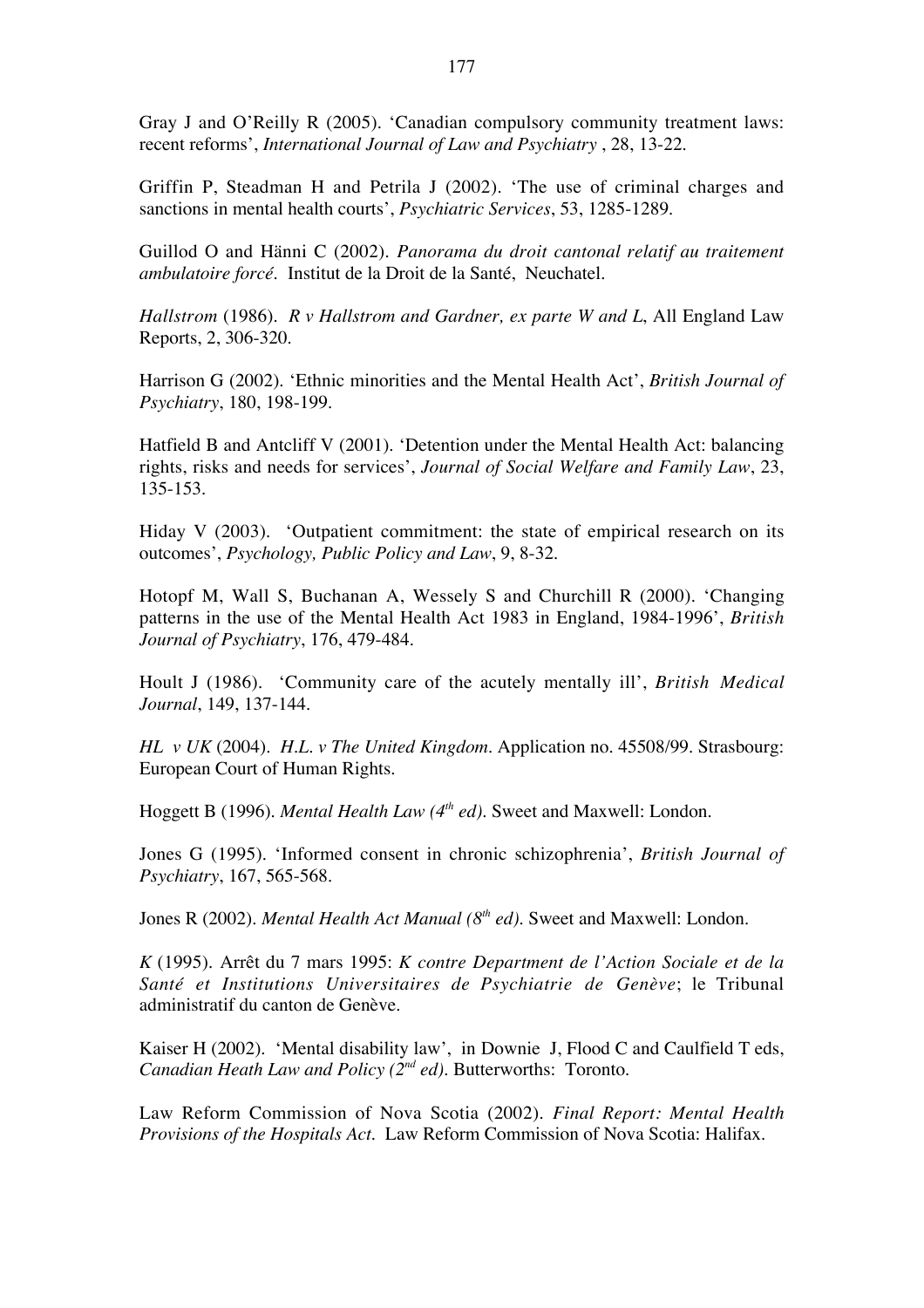Legislative Council of NSW (2002). *Inquiry into Mental Health Services in NSW of the Select Committee on Mental Health: Final Report*, Parliamentary Paper No 368.

Manai D (1999). *Les Droits du patient Face à la Médecin Contemporaine*, Helbing & Lichtenhahn: Geneva.

McDonnell E and Bartholomew T (1997). 'Community treatment orders in Victoria: emergent issues and anomalies', *Psychiatry, Psychology and Law*, 4, 25-36.

Mental Health Branch (2003). *Community Treatment Orders: Discussion Paper,* Department of Human Services, Melbourne.

Millan, B (2001). *Review of the Mental Health (Scotland) Act 1984*. Edinburgh: Scottish Executive.

Milton J (1988). 'Section 17 of the Mental Health Act', *Psychiatric Bulletin*, 22, 415- 418.

*MJO* (1998). *In the matter of MJO*, NZ Southern Review Tribunal, SRT 20/98, 2/4/98.

Monahan J, Redlich A , Swanson J, Robbins P, Appelbaum P, Petrila J, Steadman H, Swartz M, Angell B, McNiel D (2005). 'Use of leverage to improve adherence to psychiatric treatment in the community', *Psychiatric Services*, 56, 37-44.

Muirhead D (2000). *Involuntary Treatment of Schizophrenia in the Community: Clinical Effectiveness of Community Treatment Orders with Oral and Depot Medication in Victoria.* Dissertation submitted to the Royal Australasian College of Psychiatrists, Melbourne.

Mullen, P (1997). 'Assessing risk of interpersonal violence in the mentally ill', *Advances in Psychiatric Treatmen*t, 3, 166.

NZ Ministry of Health (2000). *Guidelines to the Mental Health (Compulsory Assessment and Treatment Act 1992.* Ministry of Health: Wellington.

O'Brien, A-M and Farrell S (2004). 'Community treatment orders: profile of a Canadian experience', *Canadian Journal of Psychiatry*, 49, 171-175.

*O'Connor* (1995). *R v O'Connor*. Dominion Law Reports (4<sup>the</sup> ed), 130, 235.

O'Reilly R, Keegan D and Elias J (2000). 'A survey of the use of Community Treatment Orders in Saskatchewan', *Canadian Journal of Psychiatry*, 45, 79-81.

O'Reilly R et al (2003). 'CPA position paper: mandatory outpatient treatment', (2003) *Canadian Journal of Psychiatry* , 48, Insert,1-6.

O'Reilly R (2004). 'Why are community treatment orders controversial?', *Canadian Journal of Psychiatry*, 49, 579-584.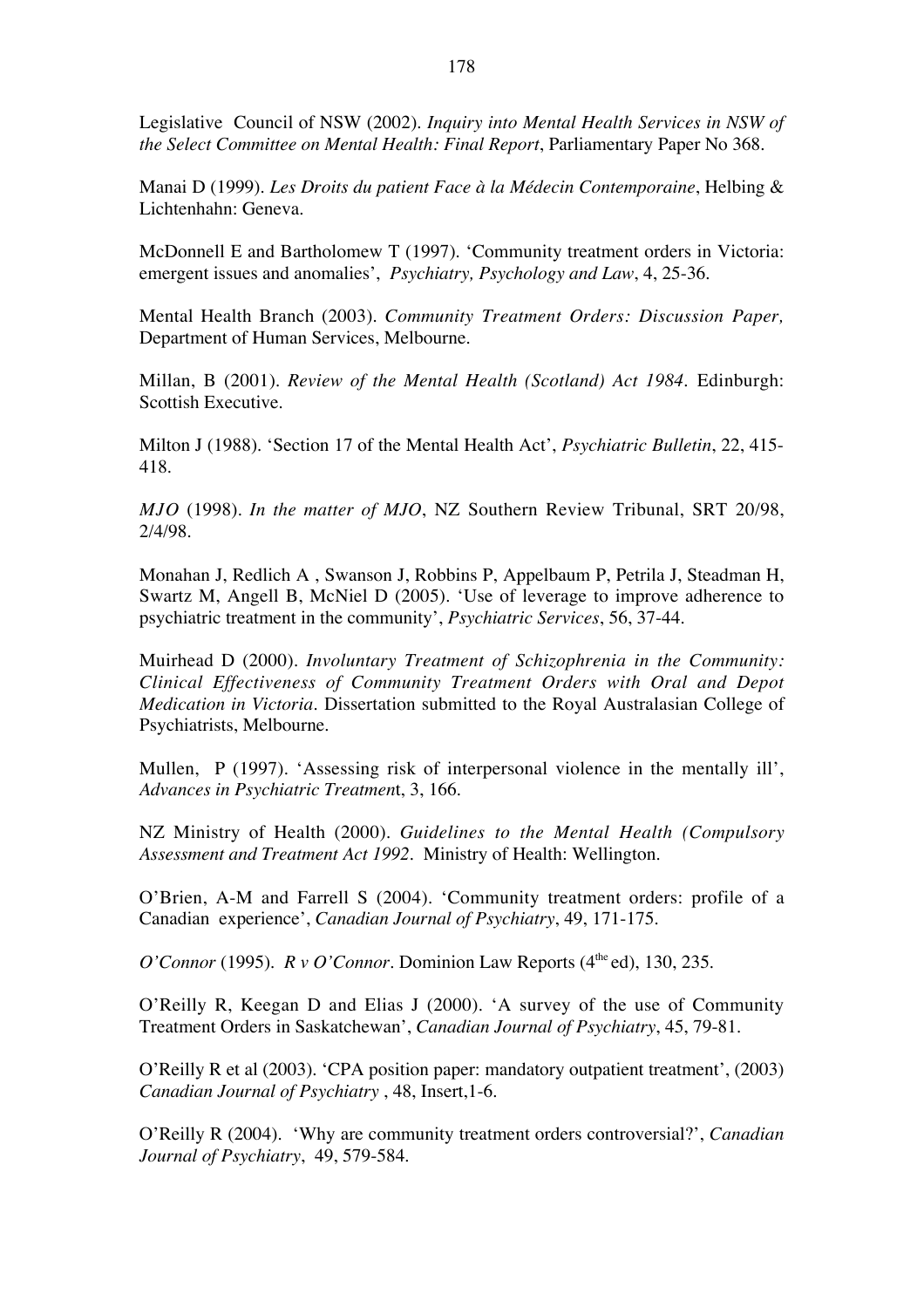Ozgul S and Brunero S (1997). 'A pilot study of the utilisation and outcome of community orders: client, care, case manager and Mental Health Review Tribunal perspective', *Australian Health Review*, 20, 70-83.

Petrila J (2003). 'An introduction to special jurisdiction courts', *International Journal of Law and Psychiatry*, 26, 3-12.

Pinfold V, Bindman J, Friedli K, Beck A and Thornicroft G (1999). 'Supervised discharge orders in England', *Psychiatric Bulletin*, 23, 199-203.

Pinfold V, Bindman J, Thornicroft G, Franklin D, Hatfield B (2001). 'Persuading the persuadable: evaluating compulsory treatment in England using Supervised Discharge Orders', *Social Psychiatry and Psychiatric Epidemiology*, 36, 260-266.

Power P (1998). *Outpatient Commitment – Is it Effective?* MD Thesis, School of Medicine, University of Melbourne, Australia.

Power P (1999). 'Community treatment orders: the Australian experience', *Journal of Forensic Psychiatry*, 10, 9-15.

RANZCP (2005). 'Royal Australian and New Zealand College of Psychiatrists Clinical Practice Guidelines for the treatment of schizophrenia and related disorders', *Australian and New Zealand Journal of Psychiatry*, 39, 1-30.

Richardson, G (1999). *Report of the Expert Committee: Review of the Mental Health Act 1983*. London: Department of Health.

Richardson G (2002). 'Autonomy, guardianship and mental disorder: one problem, two solutions', *Modern Law Review*, 65, 702-723.

Robertson G (1994). *Mental Disability and the Law in Canada (2nd ed)*. Carswell: Scarborough, Ontario.

Romans S, Dawson J, Mullen R and Gibbs A (2004). 'How mental health clinicians view community treatment orders: a national New Zealand survey', *Australian and New Zealand Journal of Psychiatry*, 38, 836-841.

Royal College of Psychiatrists (1987). *Community Treatment Orders*. Royal College of Psychiatrists: London.

Salize H and Dressing H (2004). 'Epidemiology of involuntary placement of mentally ill people across the European Union', *British Journal of Psychiatry*,184, 163-168.

Savage H and McKague C (1987). *Mental Health Law in Canada*. Butterworths, Vancouver.

Scottish Executive (2003). *An Introduction to the Mental Health (Care and Treatment) (Scotland) Act 2003*. The Scottish Executive, Edinburgh.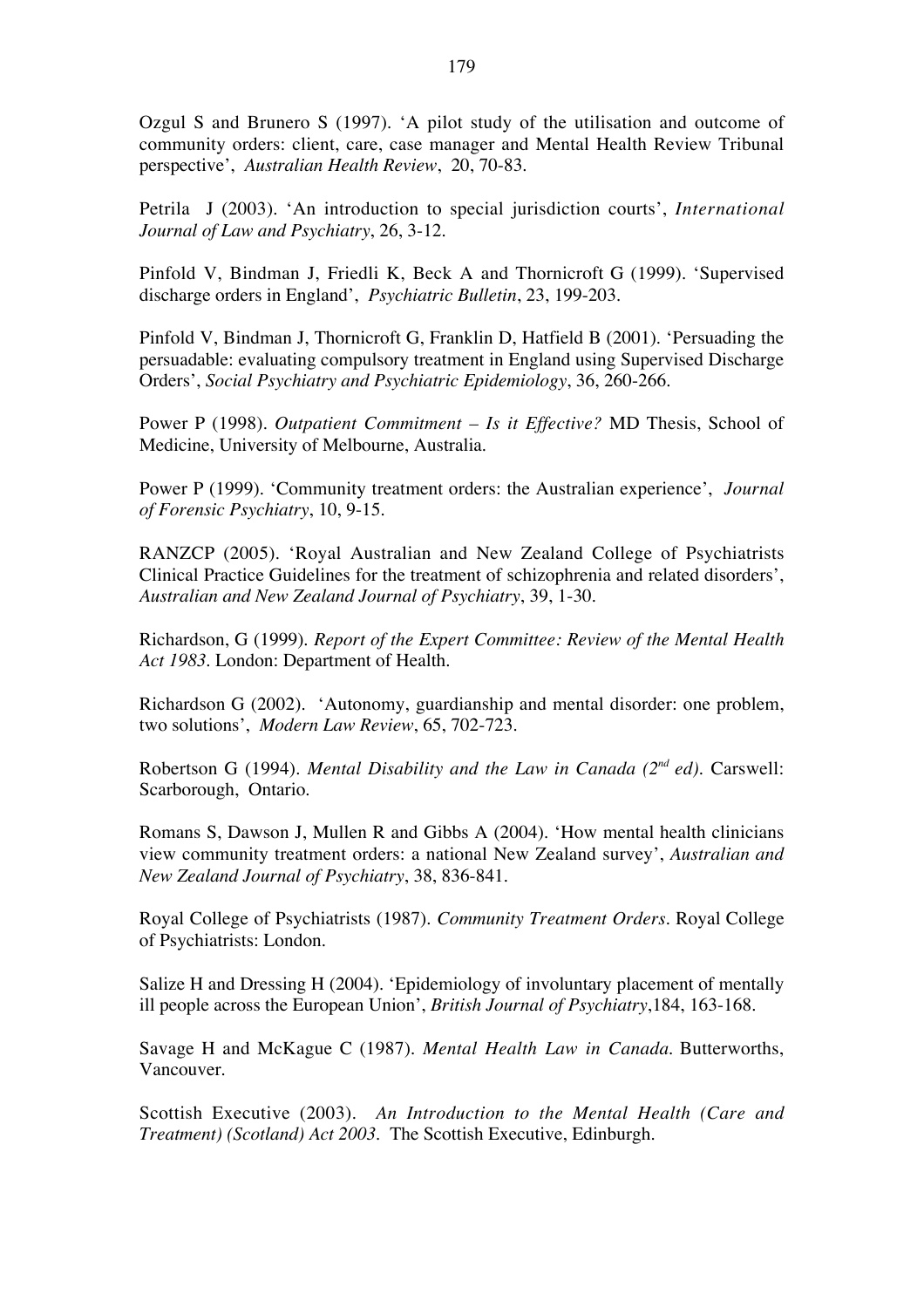Scottish Executive (2004). *The New Mental Health Act. Transitional Training Guide. Reader 3: Compulsory Treatment Orders and Related Matters*. Scottish Executive, Edinburgh.

Simpson A, Mckenna B, Moskowitz A, Skipworth J and Barry-Walsh J (2004). 'Homicide and mental illness in New Zealand, 1970-2000', *British Journal of Psychiatry*, 185: 394-398.

*Starson v Swayze* (2003). Supreme Court Reports, 1, 722-778.

Steadman H, Davidson S and Brown C (2001). 'Mental health courts: their promise and unanswered questions', *Psychiatric Services*, 52, 457-458.

Swartz M, Swanson J, Wagner H, Burns B, Hiday V and Borum R (1999). 'Can involuntary outpatient commitment reduce hospital recidivism? Findings from a randomized trial with severely mentally ill individuals', *American Journal of Psychiatry,* 156, 1968-75.

Swartz M and Swanson J (2004). 'Involuntary outpatient commitment, community treatment orders, and assisted outpatient treatment: what's in the data?', *Canadian Journal of Psychiatry*, 49, 585-591.

Systema S, Burgess P and Tansella M (2002). 'Does community care decrease length of stay and risk of rehospitalization in new patients with schizophrenic disorders?' *Schizophrenia Bulletin*, 28, 273-281.

Szmukler G and Holloway F (1998). 'Mental health legislation is now a harmful anachronism', *Psychiatric Bulletin*, 22, 662-665.

Taylor P and Gunn J (1999). 'Homicides by people with mental illness: myth and reality', *British Journal of Psychiatry*, 174, 9.

Trauer T and Sacks T (1998). 'Medication compliance: a comparison of the views of severely mentally ill clients in the community, their doctors and their case managers', *Journal of Mental Health*, 7, 621-629.

University of Fribourg (2002). *Les dispositions légales cantonales relatives au traitement forcé des patients en ambulatoire*. Institut du Fédéralism de l'Université de Fribourg: Fribourg.

Vaughan K, McConaghy N, Wolf C, Myhr C and Black T (2000). 'Community treatment orders: relationship to clinical care, medication compliance, behavioural disturbance and readmission', *Australian and NZ Journal of Psychiatry*, 34, 801-808.

Wagner H, Swartz M, Swanson J and Burns B (2003). 'Does involuntary outpatient commitment lead to more intensive treatment?', *Psychology, Public Policy and Law*, 9, 145-158.